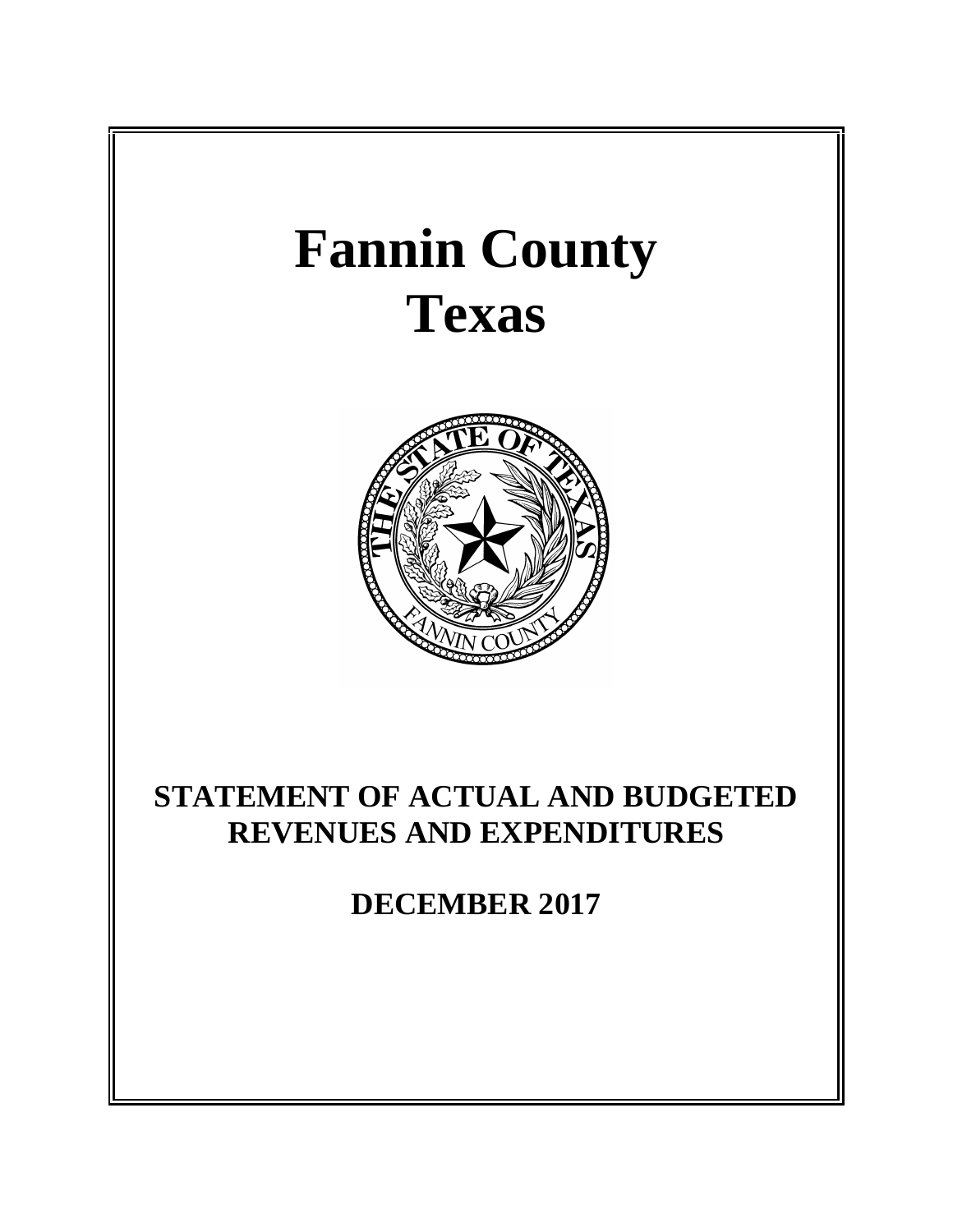|     | 01-02-2018**BUDGET ANALYSIS USAGE REPORT ** ASSET LIABILITY INCOME & EXPENSE<br>TIME:10:54 AM - EFFECTIVE MONTH:12 - FOR MONTH ENDING 12-31-17 |          |                                                     |            |                                        |               | PAGE<br>PREPARER: 0004                                                 | 1 |
|-----|------------------------------------------------------------------------------------------------------------------------------------------------|----------|-----------------------------------------------------|------------|----------------------------------------|---------------|------------------------------------------------------------------------|---|
| ACT | NUM ACCOUNT-TITLE                                                                                                                              | ORIGINAL | AMENDED<br>BUDGET-AMOUNT BUDGET-AMOUNT YEAR-TO-DATE | ENCUMBERED | ACTIVITY<br>YEAR-TO-DATE MONTH-TO-DATE | ACTIVITY      | <b>CURRENT USED</b><br>BALANCE PCT                                     |   |
|     | REPORTING FUND: 0010 GENERAL FUND                                                                                                              |          |                                                     |            |                                        |               | EFFECTIVE MONTH - 12                                                   |   |
|     | 0100 PAYROLL                                                                                                                                   |          |                                                     |            |                                        |               |                                                                        |   |
|     | 0100 PAYROLL                                                                                                                                   |          |                                                     |            |                                        | 5.76 2.41     | 5.76                                                                   |   |
|     | PAYROLL                                                                                                                                        |          |                                                     |            | 5.76                                   | 2.41          | 5.76                                                                   |   |
|     | 0103 CASH                                                                                                                                      |          |                                                     |            |                                        |               |                                                                        |   |
|     |                                                                                                                                                |          |                                                     |            |                                        |               |                                                                        |   |
|     | 0100 GENERAL-COMBINED FUNDS CHECKING<br>0175 TEXPOOL                                                                                           |          |                                                     |            |                                        |               | 150,811.41 1,250,671.34 2,296,234.33<br>9,148.56 3,071.50 3,560,071.49 |   |
|     |                                                                                                                                                |          |                                                     |            |                                        |               | ---------- ------------ ------------                                   |   |
|     | CASH                                                                                                                                           |          |                                                     |            |                                        |               | 159,959.97 1,253,742.84 5,856,305.82                                   |   |
|     | 0104 PETTY CASH                                                                                                                                |          |                                                     |            |                                        |               |                                                                        |   |
|     |                                                                                                                                                |          |                                                     |            |                                        |               |                                                                        |   |
|     | 0560 SHERIFF PETTY CASH                                                                                                                        |          |                                                     |            | 0.00                                   | 0.00          | 130.00                                                                 |   |
|     | PETTY CASH                                                                                                                                     |          |                                                     |            | 0.00                                   | 0.00          | 130.00                                                                 |   |
|     | 0105 CHANGE FUND                                                                                                                               |          |                                                     |            |                                        |               |                                                                        |   |
|     | 0003 COUNTY CLERK CHANGE FUND                                                                                                                  |          |                                                     |            | 0.00                                   | 0.00          | 100.00                                                                 |   |
|     | 0075 CO. ATTORNEY CHANGE FUND                                                                                                                  |          |                                                     |            | 0.00                                   | 0.00          | 0.00                                                                   |   |
|     | 0115 JURY CASH ON HAND                                                                                                                         |          |                                                     |            | 0.00                                   | 0.00          | 1,000.00                                                               |   |
|     | 0450 DISTRICT CLK. CHANGE FUND                                                                                                                 |          |                                                     |            | 0.00                                   | 0.00          | 50.00                                                                  |   |
|     | 0455 JP#1 CASH ON HAND                                                                                                                         |          |                                                     |            | 0.00                                   | 0.00          | 100.00                                                                 |   |
|     | 0457 JP#3 CASH ON HAND                                                                                                                         |          |                                                     |            | 0.00                                   | 0.00          | 100.00                                                                 |   |
|     | 0499 TAX ASSESSOR CHANGE FUND                                                                                                                  |          |                                                     |            | 0.00                                   | 0.00          | 1,300.00                                                               |   |
|     | CHANGE FUND                                                                                                                                    |          |                                                     |            | 0.00                                   | 0.00          | 2,650.00                                                               |   |
|     | 0120 RECEIVABLES                                                                                                                               |          |                                                     |            |                                        |               |                                                                        |   |
|     | 0305 FINES RECEIVABLE                                                                                                                          |          |                                                     |            | 0.00                                   | 0.00          | 6,024,016.44                                                           |   |
|     | 0306 ALLOWANCE FOR UNCOLLECTIBLES                                                                                                              |          |                                                     |            | 0.00                                   | 0.00          | 1,710,769.53-                                                          |   |
|     | 0307 ALOWANCE FOR UNCOLLECTIBLES HOSPIT                                                                                                        |          |                                                     |            | 0.00                                   | 0.00          | $100,000.00 -$                                                         |   |
|     | 0311 TAXES RECEIVABLE                                                                                                                          |          |                                                     |            | 0.00                                   | 0.00          | 567,943.62                                                             |   |
|     | 0312 DUE FROM OTHER GOVERNMENTS                                                                                                                |          |                                                     |            | 0.00                                   | 0.00          | 115,461.01                                                             |   |
|     | 0313 DUE FROM OTHER FUNDS                                                                                                                      |          |                                                     |            | 0.00                                   | 0.00          | 185,152.01                                                             |   |
|     | 0314 ACCOUNTS RECEIVABLE                                                                                                                       |          |                                                     |            | 0.00                                   | 0.00<br>----- | 180,459.03<br>-------------                                            |   |
|     | RECEIVABLES                                                                                                                                    |          |                                                     |            | 0.00                                   | 0.00          | 5, 262, 262.58                                                         |   |
|     | 0133 ADVANCE TO FUND                                                                                                                           |          |                                                     |            |                                        |               |                                                                        |   |
|     | 0089 DUE FROM T.J.P.C.                                                                                                                         |          |                                                     |            | 0.00                                   | 0.00          | 0.00                                                                   |   |
|     | ADVANCE TO FUND                                                                                                                                |          |                                                     |            | 0.00                                   | 0.00          | 0.00                                                                   |   |
|     | 0200 LIABILITY ACCOUNT                                                                                                                         |          |                                                     |            |                                        |               |                                                                        |   |
|     |                                                                                                                                                |          |                                                     |            |                                        |               |                                                                        |   |
|     | 0097 DUE TO OTHER GOVERNMENTS-FINES                                                                                                            |          |                                                     |            | 0.00                                   | 0.00          | 687, 325.47                                                            |   |
|     | 0099 DUE TO OTHERS-FINES<br>0150 ACCRUED SALARY PAYABLE                                                                                        |          |                                                     |            | 0.00<br>0.00                           | 0.00<br>0.00  | 2,362,259.68<br>143,544.58                                             |   |
|     | 0155 ACCRUED FRINGE BENEFITS                                                                                                                   |          |                                                     |            | 0.00                                   | 0.00          | 60,521.29                                                              |   |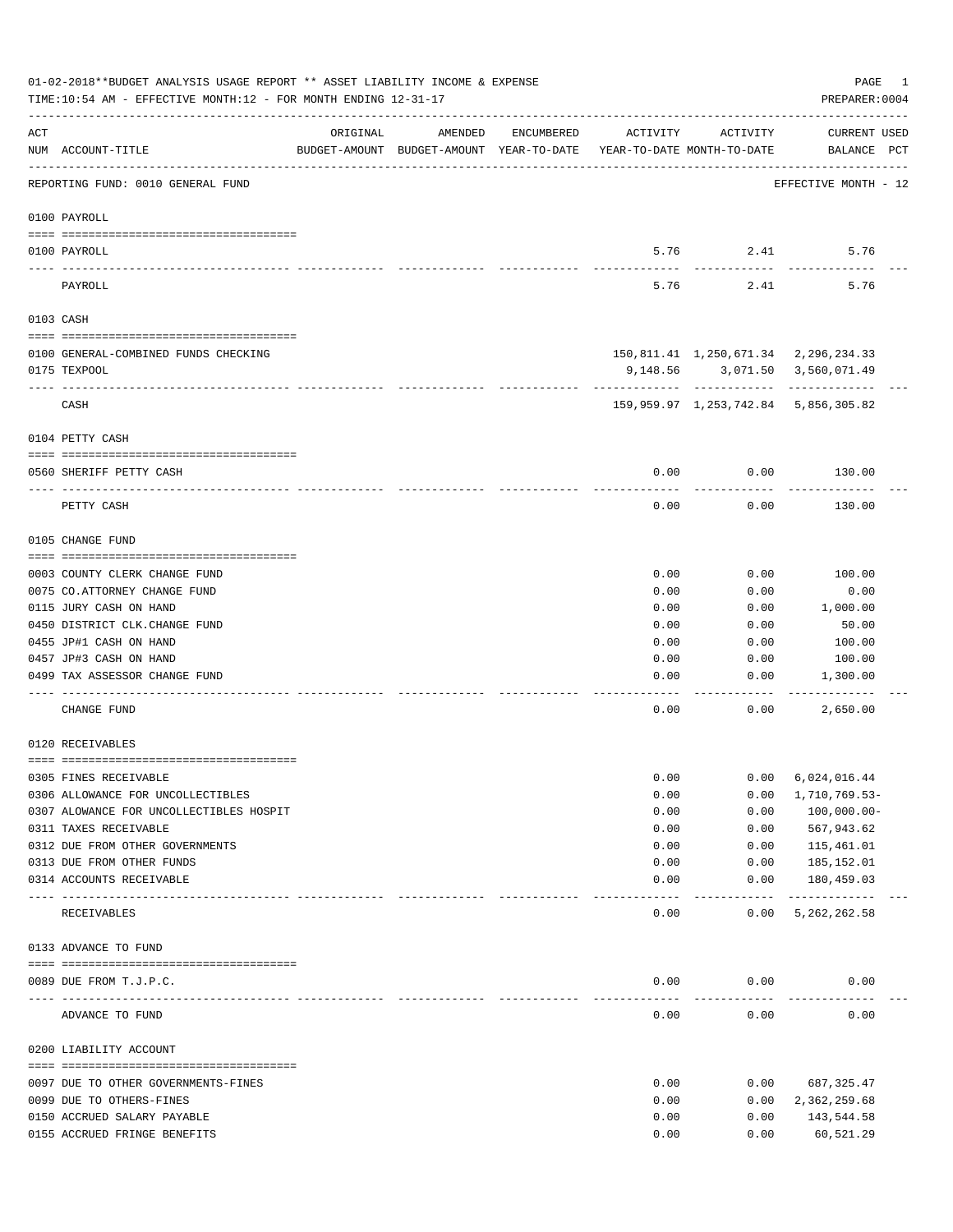|     | 01-02-2018**BUDGET ANALYSIS USAGE REPORT ** ASSET LIABILITY INCOME & EXPENSE<br>TIME:10:54 AM - EFFECTIVE MONTH:12 - FOR MONTH ENDING 12-31-17 |              |                                                                     |            |                                                     |                                                             | PAGE<br>PREPARER: 0004    | 2                   |
|-----|------------------------------------------------------------------------------------------------------------------------------------------------|--------------|---------------------------------------------------------------------|------------|-----------------------------------------------------|-------------------------------------------------------------|---------------------------|---------------------|
| ACT |                                                                                                                                                | ORIGINAL     | AMENDED                                                             | ENCUMBERED | ACTIVITY                                            | ACTIVITY                                                    | <b>CURRENT USED</b>       |                     |
|     | NUM ACCOUNT-TITLE                                                                                                                              |              | BUDGET-AMOUNT BUDGET-AMOUNT YEAR-TO-DATE YEAR-TO-DATE MONTH-TO-DATE |            |                                                     |                                                             | BALANCE PCT               |                     |
|     | REPORTING FUND: 0010 GENERAL FUND                                                                                                              |              |                                                                     |            |                                                     |                                                             | EFFECTIVE MONTH - 12      |                     |
|     | 0200 DEFERRED TAX REVENUE                                                                                                                      |              |                                                                     |            | 0.00                                                |                                                             | $0.00$ $523,638.82$       |                     |
|     | 0205 DEFERRED FINE REVENUE                                                                                                                     |              |                                                                     |            | 0.00                                                |                                                             | $0.00 \quad 1,263,661.78$ |                     |
|     | 0910 SYSTEM ADDED LIABILITY LINE-ITEM                                                                                                          |              |                                                                     |            |                                                     | $401, 230.57 - 14, 566.54 - 401, 230.57 -$                  |                           |                     |
|     | LIABILITY ACCOUNT                                                                                                                              |              |                                                                     |            |                                                     | ------------<br>$401, 230.57 - 14, 566.54 - 4, 639, 721.05$ | -------------             |                     |
|     | 0207 DUE TO FUND                                                                                                                               |              |                                                                     |            |                                                     |                                                             |                           |                     |
|     | 0070 DUE TO R.O.W.                                                                                                                             |              |                                                                     |            | 0.00                                                | 0.00                                                        | 0.00                      |                     |
|     | 0089 DUE TO T.J.P.C.                                                                                                                           |              |                                                                     |            | 0.00                                                | 0.00                                                        | 0.00                      |                     |
|     | 0090 DUE TO CJD                                                                                                                                |              |                                                                     |            | 0.00                                                | 0.00                                                        | 1,794.00                  |                     |
|     | 0970 DUE TO OTHER GOVERNMENTS                                                                                                                  |              |                                                                     |            | 0.00                                                | 0.00                                                        | 0.00                      |                     |
|     | 0990 DUE TO OTHERS                                                                                                                             |              |                                                                     |            | 0.00                                                | 0.00                                                        | 344.79                    |                     |
|     |                                                                                                                                                |              |                                                                     |            |                                                     |                                                             |                           |                     |
|     | DUE TO FUND                                                                                                                                    |              |                                                                     |            | 0.00                                                | 0.00                                                        | 2,138.79                  |                     |
|     | 0225 LONG TERM LIABILITIES                                                                                                                     |              |                                                                     |            |                                                     |                                                             |                           |                     |
|     | 0510 TIME PYMT. WARRANTS ON COMPUTERS                                                                                                          |              |                                                                     |            | 0.00                                                | 0.00                                                        | 0.00                      |                     |
|     | LONG TERM LIABILITIES                                                                                                                          |              |                                                                     |            | 0.00                                                | 0.00                                                        | 0.00                      |                     |
|     | 0271 EQUITY ACCOUNT                                                                                                                            |              |                                                                     |            |                                                     |                                                             |                           |                     |
|     |                                                                                                                                                |              |                                                                     |            |                                                     |                                                             |                           |                     |
|     | 0200 EQUITY ACCOUNT                                                                                                                            |              |                                                                     |            | 0.00                                                | 0.00                                                        | 5,918,298.02              |                     |
|     | EQUITY ACCOUNT                                                                                                                                 |              |                                                                     |            | 0.00                                                | 0.00                                                        | 5,918,298.02              |                     |
|     | 0300 CASH                                                                                                                                      |              |                                                                     |            |                                                     |                                                             |                           |                     |
|     |                                                                                                                                                |              |                                                                     |            |                                                     |                                                             |                           |                     |
|     | 0110 UNENCUMBERED FUND BALANCE                                                                                                                 |              | 2,735,791.80 2,735,791.80                                           |            | 0.00                                                | 0.00                                                        | 2,735,791.80              | 00                  |
|     | CASH                                                                                                                                           | 2,735,791.80 | 2,735,791.80                                                        | 0.00       | 0.00                                                |                                                             | $0.00 \quad 2,735,791.80$ | 0 <sup>0</sup>      |
|     | 0310 PROPERTY TAXES                                                                                                                            |              |                                                                     |            |                                                     |                                                             |                           |                     |
|     | 0110 CURRENT TAXES                                                                                                                             |              | 7,401,203.68 7,401,203.68                                           |            | 2,843,709.59 2,104,521.56 4,557,494.09              |                                                             |                           | 38                  |
|     | 0120 DELINQUENT TAXES                                                                                                                          | 80,000.00    | 80,000.00                                                           |            |                                                     | 47,551.40 6,260.54 32,448.60                                |                           | 59                  |
|     | PROPERTY TAXES                                                                                                                                 |              | -------------<br>7,481,203.68 7,481,203.68                          |            | $0.00$ $2,891,260.99$ $2,110,782.10$ $4,589,942.69$ |                                                             |                           | $\frac{1}{2}$<br>39 |
|     | 0318 OTHER TAXES                                                                                                                               |              |                                                                     |            |                                                     |                                                             |                           |                     |
|     |                                                                                                                                                |              |                                                                     |            |                                                     |                                                             |                           |                     |
|     | 0120 PAY N LIEU TAX/GRASSLAND                                                                                                                  | 16,000.00    | 16,000.00                                                           |            | 0.00                                                | 0.00                                                        | 16,000.00                 | 0 <sub>0</sub>      |
|     | 0121 PAY N LIEU TAX/UPPER TRINITY                                                                                                              | 15,381.60    | 15,381.60                                                           |            | 14,592.80                                           | 0.00                                                        | 788.80                    | 95                  |
|     | 0130 COURT COSTS/ARREST FEES                                                                                                                   | 240,000.00   | 240,000.00                                                          |            | 39,823.55                                           | 27,113.28                                                   | 200, 176.45               | 17                  |
|     | 0132 ATTORNEYS & DOCTORS                                                                                                                       | 11,000.00    | 11,000.00                                                           |            | 67.56                                               | 21.73                                                       | 10,932.44                 | 01                  |
|     | 0140 TAX ON MIXED DRINKS                                                                                                                       |              | 12,000.00   12,000.00                                               |            |                                                     | 3,978.73 0.00 8,021.27                                      |                           | 33                  |
|     | 0160 SALES TAX REVENUES                                                                                                                        |              | 711,760.94 711,760.94                                               |            |                                                     | 200,083.39 61,345.56                                        | 511,677.55                | 28                  |
|     | OTHER TAXES                                                                                                                                    |              | 1,006,142.54 1,006,142.54 0.00 258,546.03                           |            |                                                     | 88,480.57                                                   | 747,596.51                | 26                  |
|     | 0319 F.C. DETENTION CENTER                                                                                                                     |              |                                                                     |            |                                                     |                                                             |                           |                     |
|     | 0420 JAIL PAY PHONE COMMISSION                                                                                                                 | 108,000.00   | 108,000.00                                                          |            | 8,746.64                                            |                                                             | 3,812.61 99,253.36        | 08                  |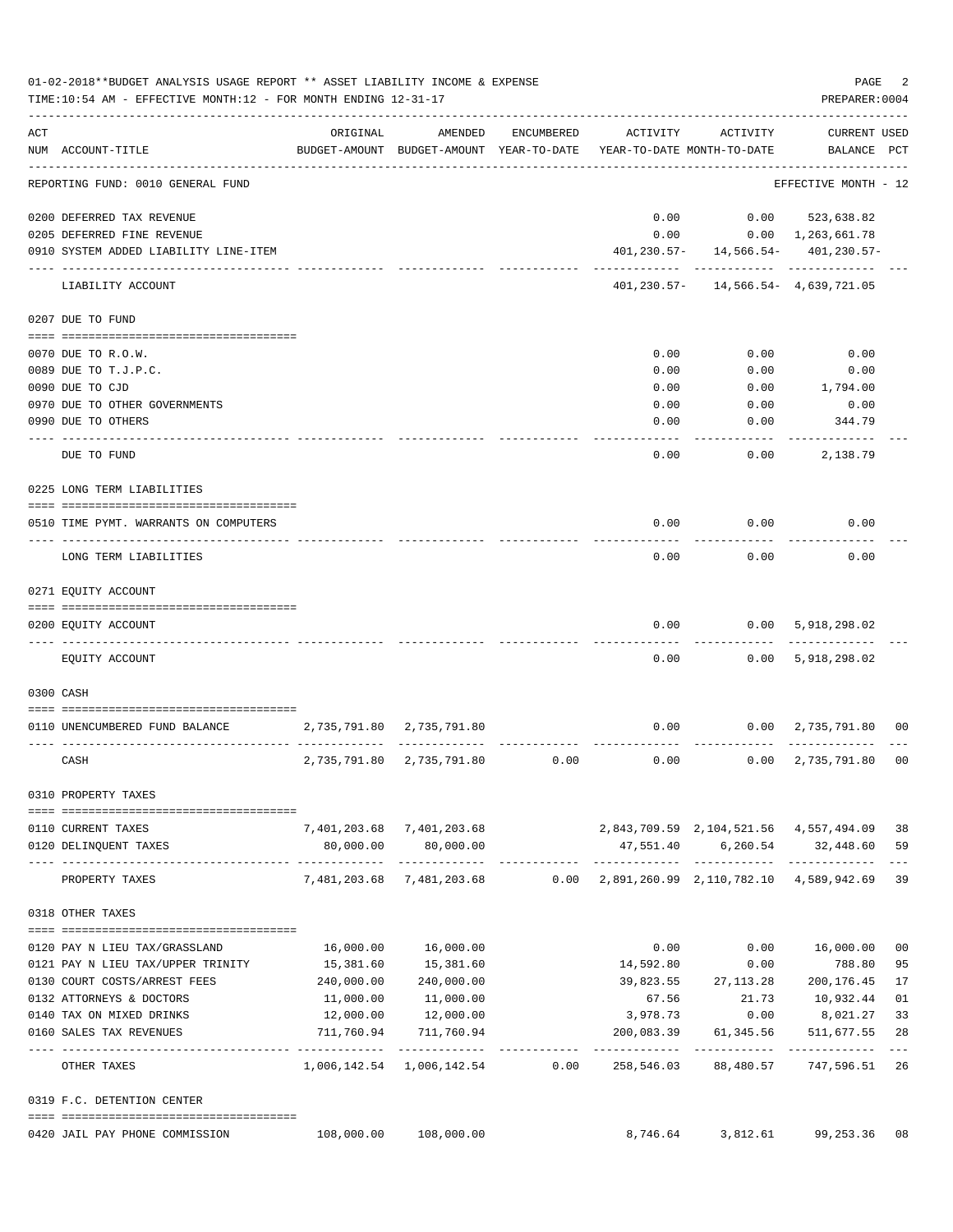TIME:10:54 AM - EFFECTIVE MONTH:12 - FOR MONTH ENDING 12-31-17 PREPARER:0004

| ACT<br>NUM ACCOUNT-TITLE                | ORIGINAL<br>BUDGET-AMOUNT | AMENDED               | ENCUMBERED | ACTIVITY<br>BUDGET-AMOUNT YEAR-TO-DATE YEAR-TO-DATE MONTH-TO-DATE | ACTIVITY                       | <b>CURRENT USED</b><br>BALANCE PCT |                |
|-----------------------------------------|---------------------------|-----------------------|------------|-------------------------------------------------------------------|--------------------------------|------------------------------------|----------------|
| REPORTING FUND: 0010 GENERAL FUND       |                           |                       |            |                                                                   |                                | EFFECTIVE MONTH - 12               |                |
| 0429 SCHOLARSHIP FUNDS                  | 10,000.00                 | 10,000.00             |            | 0.00                                                              |                                | 0.00 10,000.00                     | 0 <sub>0</sub> |
| 0551 ANNUAL PAYMENT                     | 0.00                      | 0.00                  |            | 0.00                                                              | 0.00                           | 0.00                               |                |
| 0552 MONTHLY MONITORING PAYMEN          | 0.00                      | 0.00                  |            | 0.00                                                              | 0.00                           | 0.00                               |                |
| 0553 ADMINISTRATIVE FEE                 | 282,875.00                | 282,875.00            |            |                                                                   | 75,587.50 52,012.50 207,287.50 |                                    | 27             |
| 0554 REIMB.FOR CONFINEMENT EXP.         | 0.00                      | 0.00                  |            | 0.00                                                              | 0.00                           | 0.00                               |                |
| F.C. DETENTION CENTER                   | 400,875.00                | 400,875.00 0.00       |            | 84,334.14                                                         | 55,825.11                      | 316,540.86                         | 21             |
| 0320 LICENSES & PERMITS                 |                           |                       |            |                                                                   |                                |                                    |                |
|                                         |                           |                       |            |                                                                   |                                |                                    |                |
| 0200 ALCOHLIC BEVERAGE LICENSE          | 1,000.00                  | 1,000.00              |            | 350.00                                                            | 270.00                         | 650.00                             | 35             |
| 0300 SEWAGE PERMITS/INSPECTIONS         | 70,000.00                 | 70,000.00             |            | 28,025.12                                                         | 11,480.05                      | 41,974.88                          | 40             |
| 0545 FOOD SERV. PERMITS/CLASSES         | 0.00                      | 0.00                  |            | 0.00                                                              | 0.00                           | 0.00                               |                |
| 0546 \$5 COUNTY FEE/FOOD HANDLERS CLASS | 0.00                      | 0.00                  |            | 0.00                                                              | 0.00                           | 0.00                               |                |
| LICENSES & PERMITS                      | 71,000.00                 | 71,000.00             | 0.00       | 28, 375. 12                                                       | 11,750.05                      | 42,624.88                          | 40             |
| 0321 FEES OF TAX COLLECTOR              |                           |                       |            |                                                                   |                                |                                    |                |
| 0200 COMMISSIONS ON CAR REGIST          |                           | 110,000.00 110,000.00 |            |                                                                   | 23,360.93 6,276.45 86,639.07   |                                    | 21             |
| 0250 COMMISSION ON CAR TITLES           | 40,000.00                 | 40,000.00             |            | 9,785.00                                                          | 2,740.00                       | 30,215.00                          | 24             |
| 0251 COMM.ON SALES TAX COLLECTIONS      | 200,000.00                | 200,000.00            |            | 0.00                                                              | 0.00                           | 200,000.00                         | 0 <sub>0</sub> |
| 0901 TAX CERTIFICATES                   | 5,800.00                  | 5,800.00              |            | 2,219.48                                                          | 781.54                         | 3,580.52                           | 38             |
| FEES OF TAX COLLECTOR                   | 355,800.00                | 355,800.00            | 0.00       |                                                                   | 35,365.41 9,797.99             | 320,434.59                         | 10             |
| 0330 GRANTS                             |                           |                       |            |                                                                   |                                |                                    |                |
|                                         |                           |                       |            |                                                                   |                                |                                    |                |
| 0403 TEAM REDEVELOPMENT TRAINING        |                           | $0.00$ 0.00           |            |                                                                   | $0.00$ $0.00$ $0.00$           |                                    |                |
| 0437 INDIGENT DEFENSE GRANT             | 35,000.00                 | 35,000.00             |            | 0.00                                                              | 0.00                           | 35,000.00                          | 00             |
| GRANTS                                  | 35,000.00                 | 35,000.00             | 0.00       | 0.00                                                              | 0.00                           | 35,000.00                          | 0 <sub>0</sub> |
| 0340 FEES OF OFFICE                     |                           |                       |            |                                                                   |                                |                                    |                |
|                                         |                           |                       |            |                                                                   |                                |                                    |                |
| 0135 FAMILY PROTECTION FEE              | 0.00                      | 0.00                  |            | 519.83                                                            | 159.83                         | $519.83+$                          |                |
| 0400 COUNTY JUDGE FEES                  | 200.00                    | 200.00                |            | 0.00                                                              | 0.00                           | 200.00                             | 00             |
| 0403 COUNTY CLERK FEES                  | 210,000.00                | 210,000.00            |            | 0.00                                                              | 0.00                           | 210,000.00                         | 0 <sub>0</sub> |
| 0450 DISTRICT CLERK FEES                | 85,000.00                 | 85,000.00             |            | 20,977.45                                                         | 6,945.73                       | 64,022.55                          | 25             |
| 0455 J. P. #1 FEES                      | 20,000.00                 | 20,000.00             |            | 3,551.34                                                          | 3,551.34                       | 16,448.66                          | 18             |
| 0456 J. P. #2 FEES                      | 3,500.00                  | 3,500.00              |            | 1,642.86                                                          | 1,642.86                       | 1,857.14                           | 47             |
| 0457 J. P. #3 FEES                      | 10,000.00                 | 10,000.00             |            | 2,685.63                                                          | 2,685.63                       | 7,314.37                           | 27             |
| 0475 DISTRICT ATTORNEY FEES             | 7,000.00                  | 7,000.00              |            | 40.09                                                             | 11.00                          | 6,959.91                           | 01             |
| 0480 BOND APPLICATION FEE               | 0.00                      | 0.00                  |            | 0.00                                                              | 0.00                           | 0.00                               |                |
| 0484 ELECTION REIMBURSEMENTS            | 0.00                      | 0.00                  |            | 0.00                                                              | 0.00                           | 0.00                               |                |
| 0551 CONSTABLE PCT. 1 FEES              | 7,000.00                  | 7,000.00              |            | 2,475.73                                                          | 2,045.73                       | 4,524.27                           | 35             |
| 0552 CONSTABLE PCT. 2 FEES              | 3,000.00                  | 3,000.00              |            | 550.00                                                            | 550.00                         | 2,450.00                           | 18             |
| 0553 CONSTABLE PCT. 3 FEES              | 2,000.00                  | 2,000.00              |            | 915.00                                                            | 705.00                         | 1,085.00                           | 46             |
| 0560 SHERIFF FEES                       | 40,000.00                 | 40,000.00             |            | 6,946.06                                                          | 2,674.23                       | 33,053.94                          | 17             |
| 0573 BOND SUPERVISION FEES              | 50,000.00                 | 50,000.00             |            | 16,233.00                                                         | 4,826.00                       | 33,767.00                          | 32             |
| 0600 D.C.6TH COURT OF APPEALS FEE       | 1,500.00                  | 1,500.00              |            | 383.28                                                            | 118.34                         | 1,116.72                           | 26             |
| 0601 C.C.6TH COURT OF APPEALS FEE       | 800.00                    | 800.00                |            | 0.00                                                              | 0.00                           | 800.00                             | 0 <sub>0</sub> |
| 0652 SUBDIVISION FEES                   | 250.00                    | 250.00                |            | 0.00                                                              | 0.00                           | 250.00                             | 0 <sub>0</sub> |

0900 OTHER FEES 500.00 500.00 0.00 0.00 500.00 00 ---- ---------------------------------- ------------- ------------- ------------ ------------- ------------ ------------- ---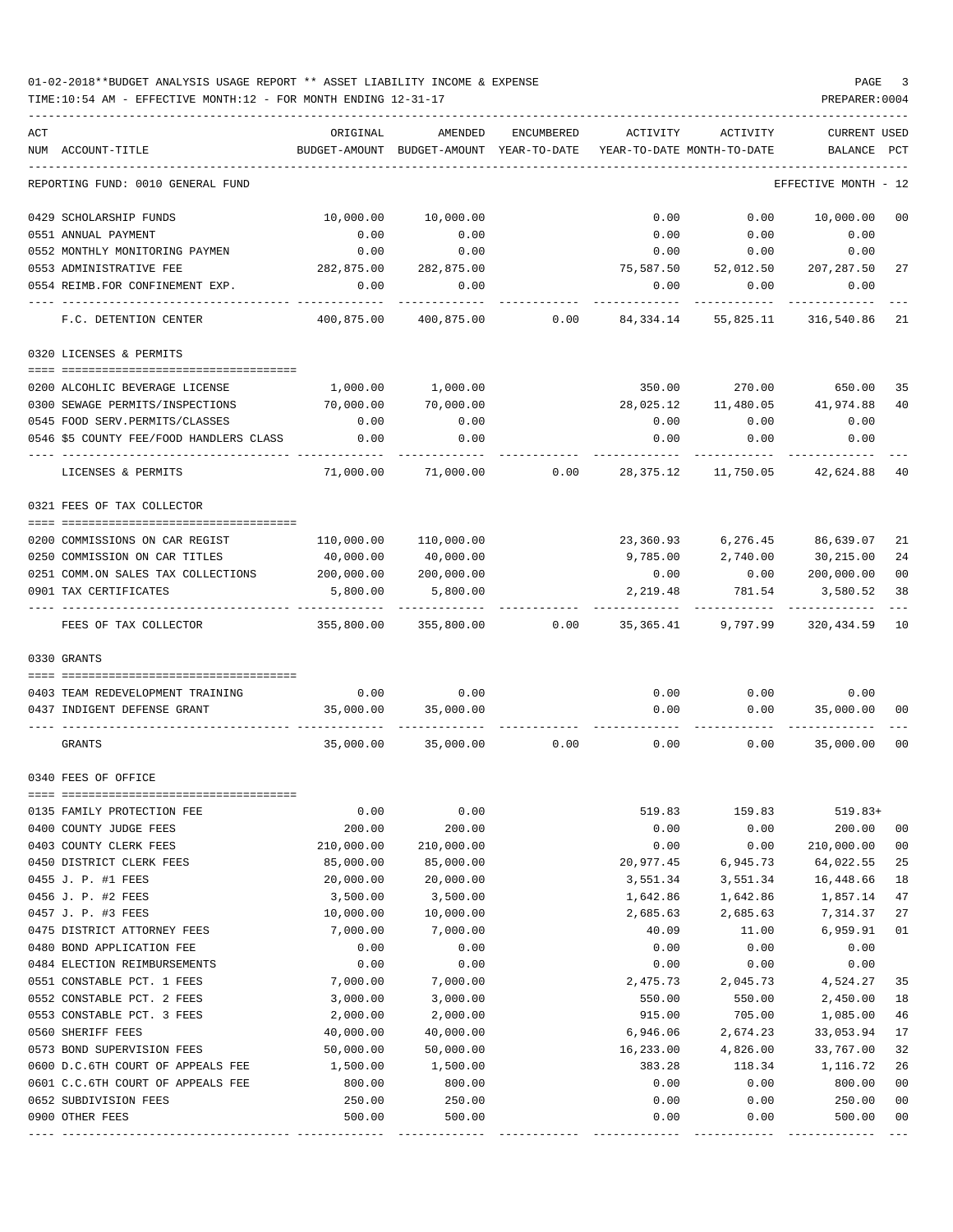| ACT | NUM ACCOUNT-TITLE                                                | ORIGINAL<br>BUDGET-AMOUNT | AMENDED<br>BUDGET-AMOUNT YEAR-TO-DATE | ENCUMBERED | ACTIVITY             | ACTIVITY<br>YEAR-TO-DATE MONTH-TO-DATE         | CURRENT USED<br>BALANCE PCT |          |
|-----|------------------------------------------------------------------|---------------------------|---------------------------------------|------------|----------------------|------------------------------------------------|-----------------------------|----------|
|     | REPORTING FUND: 0010 GENERAL FUND                                |                           |                                       |            |                      |                                                | EFFECTIVE MONTH - 12        |          |
|     | FEES OF OFFICE                                                   |                           |                                       |            |                      | 440,750.00 440,750.00 0.00 56,920.27 25,915.69 | 383,829.73 13               |          |
|     | 0350 FINES                                                       |                           |                                       |            |                      |                                                |                             |          |
|     | 0455 J. P. #1 FINES                                              |                           | 14,000.00 14,000.00                   |            |                      | 1,119.20    1,119.20    12,880.80              |                             | 08       |
|     | 0456 J. P. #2 FINES                                              | 1,000.00                  | 1,000.00                              |            | 71.10                | 71.10                                          | 928.90                      | 07       |
|     | 0457 J. P. #3 FINES                                              | 2,500.00                  | 2,500.00                              |            | 1,391.55             | 1,391.55                                       | 1,108.45                    | 56       |
|     | FINES                                                            | 17,500.00                 | 17,500.00                             | 0.00       | 2,581.85             | 2,581.85                                       | 14,918.15                   | 15       |
|     | 0352 FINES & FORFEITURES                                         |                           |                                       |            |                      |                                                |                             |          |
|     |                                                                  |                           |                                       |            |                      |                                                |                             |          |
|     | 0100 10% COMM.ON SURETY BAIL BOND FEE                            | 1,000.00                  | 1,000.00                              |            | 213.00               | 0.00                                           | 787.00 21                   |          |
|     | 0201 BOND FORFEITURES                                            | 8,000.00                  | 8,000.00                              |            | 0.00                 | 0.00                                           | 8,000.00                    | 00       |
|     | FINES & FORFEITURES                                              | 9,000.00                  | 9,000.00                              | 0.00       | 213.00               | 0.00                                           | 8,787.00 02                 |          |
|     | 0360 INTEREST EARNINGS                                           |                           |                                       |            |                      |                                                |                             |          |
|     |                                                                  |                           |                                       |            |                      |                                                |                             |          |
|     | 0100 INTEREST EARNINGS                                           | 6,000.00                  | 6,000.00                              |            | 10,330.28            |                                                | 3, 211.68 4, 330.28+ 172    |          |
|     | INTEREST EARNINGS                                                | 6,000.00                  | 6,000.00                              |            | 0.00 10,330.28       | 3,211.68                                       | 4,330.28+ 172               |          |
|     | 0364 SALE OF ASSETS LAND/BUILDING                                |                           |                                       |            |                      |                                                |                             |          |
|     | 0162 SALE OF ASSETS LAND/BUILDING                                | 0.00                      | 0.00                                  |            |                      | $0.00$ $0.00$                                  | 0.00                        |          |
|     | 0163 SALE OF EQUIPMENT                                           | 1,000.00                  | 1,000.00                              |            | 0.00                 |                                                | 0.00 1,000.00               | 00       |
|     | SALE OF ASSETS LAND/BUILDING                                     | 1,000.00                  | 1,000.00                              | 0.00       | 0.00                 | 0.00                                           | 1,000.00                    | 00       |
|     | 0370 MISCELLANEOUS                                               |                           |                                       |            |                      |                                                |                             |          |
|     |                                                                  |                           |                                       |            |                      |                                                |                             |          |
|     | 0100 KFYN-RADIO TOWER RENT                                       | 2,400.00                  | 2,400.00                              |            | 600.00               |                                                | 200.00 1,800.00             | 25       |
|     | 0112 TOBACCO SETTLEMENT<br>0115 RENT- VERIZON TOWER              | 21,000.00<br>11,109.00    | 21,000.00<br>11,109.00                |            | 0.00<br>4,119.58     | 0.00<br>1,064.61                               | 21,000.00<br>6,989.42 37    | 00       |
|     | 0120 CONTRIBUTION IHC TRUST                                      | 3,000.00                  | 3,000.00                              |            | 0.00                 | 0.00                                           | 3,000.00                    | 00       |
|     | 0125 IHC STATE REIMBURSEMENT                                     | 0.00                      | 0.00                                  |            | 0.00                 | 0.00                                           | 0.00                        |          |
|     | 0130 REFUNDS & MISCELLANEOUS                                     | 25,000.00                 | 25,000.00                             |            | 1,538.43             | 345.00                                         | 23, 461.57                  | 06       |
|     | 0131 AUTOMOBILE INSURANCE LOSS PAYMENTS                          | 0.00                      | 0.00                                  |            | 0.00                 | 0.00                                           | 0.00                        |          |
|     | 0132 PROPERTY INSURANCE LOSS PAYMENTS                            | 0.00                      | 0.00                                  |            | 0.00                 | 0.00                                           | 0.00                        |          |
|     | 0135 HEALTH INS. SURPLUS DISTRIBUTION                            | 5,000.00                  | 5,000.00                              |            | 0.00                 | 0.00                                           | 5,000.00                    | 00       |
|     | 0139 STATE JUROR REIMB.FEE                                       | 25,000.00                 | 25,000.00                             |            | 4,488.00             | 0.00                                           | 20,512.00                   | 18       |
|     | 0143 D.A.SALARY REIMB.                                           | 27,500.00                 | 27,500.00                             |            | 0.00                 | 0.00                                           | 27,500.00                   | 00       |
|     | 0144 CO. JUDGE COURT FEES SALARY REIMB.                          | 25,200.00                 | 25,200.00                             |            | 0.00                 | 0.00                                           | 25,200.00                   | $00\,$   |
|     | 0147 UTILITIES REIMBURSEMENT                                     | 17,500.00                 | 17,500.00                             |            | 4,831.36             | 2,348.38                                       | 12,668.64                   | 28       |
|     | 0151 ASST. DA LONGEVITY PAY<br>0152 HB 9 D.A. SUPPLEMENTAL FUNDS | 4,440.00<br>4,317.00      | 4,440.00<br>4,317.00                  |            | 1,380.00<br>1,079.43 | 0.00<br>359.81                                 | 3,060.00<br>3,237.57        | 31<br>25 |
|     | 0162 COURT REPORTER SERVICE FEE                                  | 6,000.00                  | 6,000.00                              |            | 1,149.83             | 355.02                                         | 4,850.17                    | 19       |
|     | 0163 ADM.OF COURT JUSTICE 10% SB 1417                            | 1,000.00                  | 1,000.00                              |            | 126.60               | 61.39                                          | 873.40                      | 13       |
|     | 0164 TIME PAYMENT FEE 40% SB 1417                                | 3,000.00                  | 3,000.00                              |            | 506.51               | 245.62                                         | 2,493.49                    | 17       |
|     | 0166 JUDICIAL SUPP.FEE(60 CENTS)                                 | 1,000.00                  | 1,000.00                              |            | 149.78               | 135.32                                         | 850.22                      | 15       |
|     | 0167 JUROR REIMB.FEE                                             | 6,000.00                  | 6,000.00                              |            | 997.20               | 903.11                                         | 5,002.80                    | 17       |
|     | 0408 COUNTY WELLNESS PROGRAM                                     | 3,000.00                  | 3,000.00                              |            | 0.00                 | 0.00                                           | 3,000.00                    | 00       |
|     | 0410 CO CT AT LAW SUPPLEMENT                                     | 84,000.00                 | 84,000.00                             |            | 21,000.00            | 21,000.00                                      | 63,000.00                   | 25       |

0450 DIST. CLK. PASSPORT PHOTO 2,500.00 2,500.00 0.00 0.00 2,500.00 00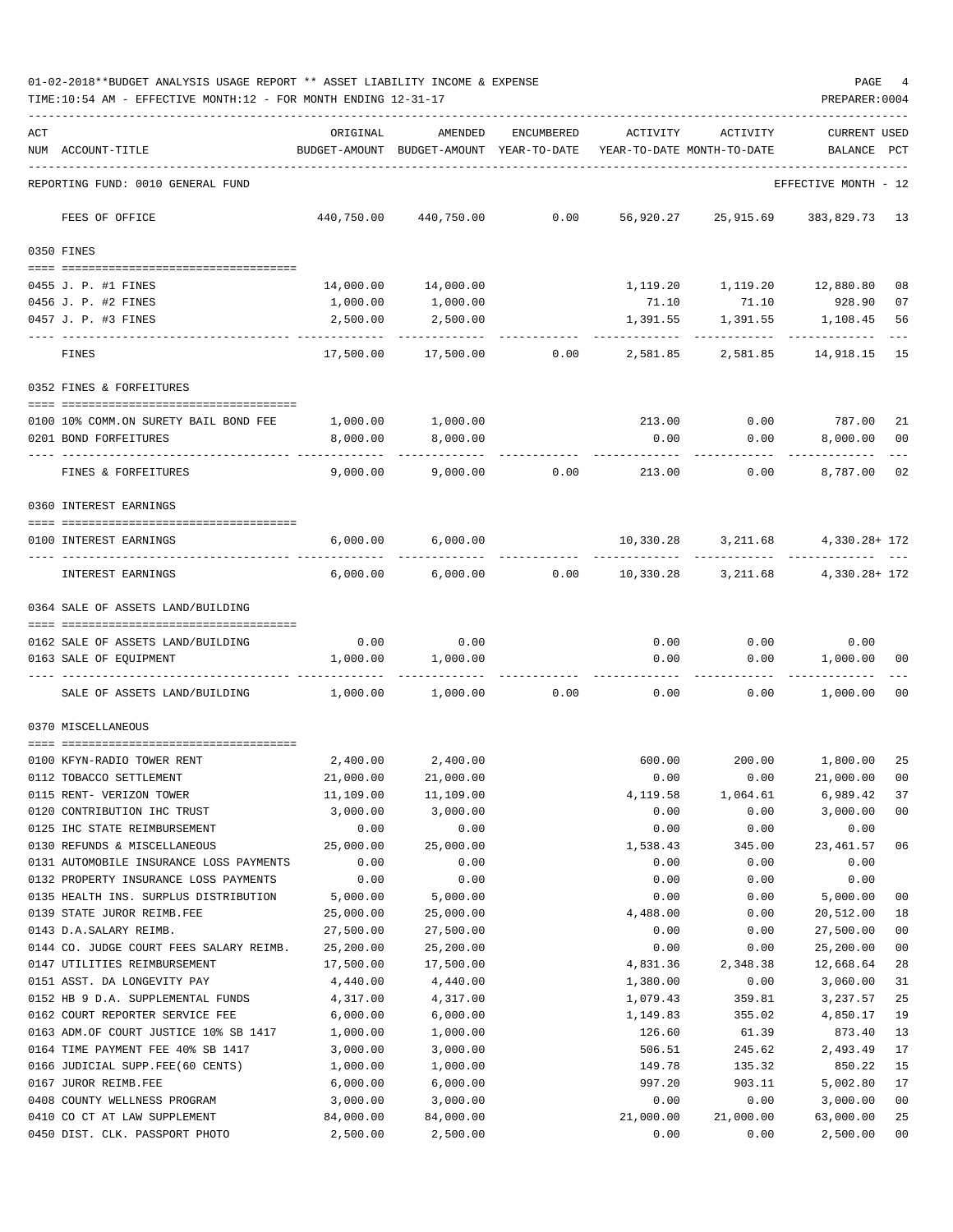| ACT                                                  | ORIGINAL   | AMENDED         | ENCUMBERED | ACTIVITY                                                            | ACTIVITY                       | <b>CURRENT USED</b>     |                |
|------------------------------------------------------|------------|-----------------|------------|---------------------------------------------------------------------|--------------------------------|-------------------------|----------------|
| NUM ACCOUNT-TITLE                                    |            |                 |            | BUDGET-AMOUNT BUDGET-AMOUNT YEAR-TO-DATE YEAR-TO-DATE MONTH-TO-DATE |                                | BALANCE PCT             |                |
| REPORTING FUND: 0010 GENERAL FUND                    |            |                 |            |                                                                     |                                | EFFECTIVE MONTH - 12    |                |
| 0453 REIMB.CEC ODYSSEY SAAS                          | 21,593.00  | 21,593.00       |            | 5,398.25                                                            | 0.00                           | 16,194.75               | 25             |
| 0509 CANDY MACHINE COMMISSION                        | 350.00     | 350.00          |            | 27.00                                                               | 0.00                           | 323.00                  | 08             |
| 0510 DR. PEPPER COMMISSION                           | 300.00     | 300.00          |            | 56.00                                                               | 20.00                          | 244.00                  | 19             |
| 0553 DONATION CONST.3 RADIO EQUIP.                   | 0.00       | 0.00            |            | 0.00                                                                | 0.00                           | 0.00                    |                |
| 0562 STATE REIMB.OFFENDER TRANSPORT                  | 4,000.00   | 4,000.00        |            | 2,698.40                                                            | 2,698.40                       | 1,301.60                | 67             |
| 0565 COCA-COLA COMMISSIONS                           | 150.00     | 150.00          |            | 26.08                                                               | 0.00                           | 123.92                  | 17             |
| MISCELLANEOUS                                        | 304,359.00 | 304,359.00 0.00 |            |                                                                     | 50,172.45 29,736.66 254,186.55 |                         | 16             |
| 0400 COUNTY JUDGE                                    |            |                 |            |                                                                     |                                |                         |                |
| 0101 SALARY ELECTED OFFICIAL                         | 64,716.75  | 64,716.75       | 0.00       | 17,423.77                                                           | 4,978.22                       | 47,292.98               | 27             |
| 0104 STATE PROBATE SALARY SUPPLEMENT                 | 0.00       | 0.00            | 0.00       | 0.00                                                                | 0.00                           | 0.00                    |                |
| 0105 SALARY SECRETARY                                | 33,322.66  | 33,322.66       | 0.00       | 9,957.75                                                            | 2,921.70                       | 23,364.91               | 30             |
| 0201 SOCIAL SECURITY TAXES                           | 6,450.44   | 6,450.44        | 0.00       | 1,589.02                                                            | 464.97                         | 4,861.42                | 25             |
| 0202 GROUP HEALTH & DENTAL INSURANCE                 | 20,989.25  | 20,989.25       | 0.00       | 4,115.59                                                            | 874.56                         | 16,873.66               | 20             |
| 0203 RETIREMENT                                      | 11,430.01  | 11,430.01       | 0.00       | 3,089.17                                                            | 883.20                         | 8,340.84                | 27             |
| 0204 WORKERS' COMPENSATION                           | 436.97     | 436.97          | 0.00       | 176.25                                                              | 176.25                         | 260.72                  | 40             |
| 0205 MEDICARE TAX                                    | 1,508.57   | 1,508.57        | 0.00       | 371.60                                                              | 108.75                         | 1,136.97                | 25             |
| 0225 TRAVEL ALLOWANCE                                | 3,600.00   | 3,600.00        | 0.00       | 900.00                                                              | 150.00                         | 2,700.00                | 25             |
| 0310 OFFICE SUPPLIES                                 | 800.00     | 800.00          | 0.00       | 76.92                                                               | 0.00                           | 723.08                  | 10             |
| 0311 POSTAL EXPENSES                                 | 400.00     | 400.00          | 0.00       | 3.22                                                                | 0.00                           | 396.78                  | 01             |
| 0427 OUT OF COUNTY TRAVEL                            | 5,750.00   | 5,750.00        | 40.00      | 1,572.91                                                            | 125.00                         | 4,137.09                | 28             |
| 0431 LOCAL TRAVEL                                    | 0.00       | 0.00            | 0.00       | 0.00                                                                | 0.00                           | 0.00                    |                |
| 0435 PRINTING                                        | 200.00     | 200.00          | 0.00       | 0.00                                                                | 0.00                           | 200.00                  | 0 <sub>0</sub> |
| 0437 COURT REPORTER EXPENSE                          | 2,500.00   | 2,500.00        | 0.00       | 0.00                                                                | 0.00                           | 2,500.00                | 0 <sub>0</sub> |
| 0468 JUVENILE BOARD SALARY                           | 2,400.00   | 2,400.00        | 0.00       | 600.00                                                              | 100.00                         | 1,800.00                | 25             |
| 0480 BOND                                            | 0.00       | 247.00          | 0.00       | 247.00                                                              | 0.00                           | 0.00                    | 100            |
| 0572 OFFICE EQUIPMENT                                | 1,000.00   | 1,000.00        | 0.00       | 0.00                                                                | 0.00                           | 1,000.00                | 0 <sub>0</sub> |
| 0574 TECHNOLOGY                                      | 0.00       | 0.00            | 0.00       | 0.00                                                                | 0.00                           | 0.00                    |                |
| 0590 BOOKS                                           | 300.00     | 300.00          | 0.00       | 0.00                                                                | 0.00                           | 300.00                  | 0 <sub>0</sub> |
| COUNTY JUDGE                                         |            |                 |            | 155,804.65 156,051.65 40.00 40,123.20 10,782.65                     |                                | 115,888.45              | 26             |
| 0401 911 COORDINATOR                                 |            |                 |            |                                                                     |                                |                         |                |
| 0403 TCOG RURAL ADDRESSING                           |            |                 |            | $23,000.00$ $23,000.00$ $0.00$ $23,000.00$ $0.00$                   |                                | $0.00$ 100              |                |
| 911 COORDINATOR                                      | 23,000.00  | 23,000.00       | 0.00       | 23,000.00                                                           | 0.00                           | 0.00 100                |                |
| 0403 COUNTY CLERK                                    |            |                 |            |                                                                     |                                |                         |                |
|                                                      | 56,541.72  | 56,541.72       | 0.00       |                                                                     |                                | 41,318.96               | 27             |
| 0101 SALARY ELECTED OFFICIAL<br>0104 SALARY DEPUTIES | 174,272.43 | 174,272.43      | 0.00       | 15,222.76<br>45,513.78                                              | 4,349.36<br>12,876.86          |                         | 26             |
| 0107 REGULAR-TEMP. PART-TIME                         | 16,588.00  | 16,588.00       | 0.00       | 0.00                                                                | 0.00                           | 128,758.65<br>16,588.00 | 0 <sub>0</sub> |
| 0201 SOCIAL SECURITY TAXES                           | 15,353.81  | 15,353.81       | 0.00       | 3,355.05                                                            | 983.95                         | 11,998.76               | 22             |
| 0202 GROUP HEALTH & DENTAL INSURANCE                 | 73,462.20  | 73,462.20       | 0.00       | 18,365.72                                                           | 3,060.96                       | 55,096.48               | 25             |
| 0203 RETIREMENT                                      | 28,154.36  | 28,154.36       | 0.00       | 6,705.23                                                            | 1,901.75                       | 21,449.13               | 24             |
| 0204 WORKERS COMPENSATION                            | 1,040.10   | 1,040.10        | 0.00       | 434.14                                                              | 434.14                         | 605.96                  | 42             |
| 0205 MEDICARE TAX                                    | 3,590.81   | 3,590.81        | 0.00       | 784.72                                                              | 230.14                         | 2,806.09                | 22             |
| 0310 OFFICE SUPPLIES                                 | 3,760.00   | 3,760.00        | 0.00       | 1,320.62                                                            | 61.46                          | 2,439.38                | 35             |
| 0311 POSTAL EXPENSES                                 | 1,500.00   | 1,500.00        | 0.00       | 75.21                                                               | 0.00                           | 1,424.79                | 05             |
| 0420 UTILITIES TELEPHONE                             | 0.00       | 0.00            | 0.00       | 0.00                                                                | 0.00                           | 0.00                    |                |
| 0427 OUT OF COUNTY TRAVEL                            | 4,000.00   | 4,000.00        | 10.97      | 358.85                                                              | 27.50                          | 3,630.18                | 09             |
| 0431 LOCAL TRAVEL                                    | 0.00       | 0.00            | 0.00       | 0.00                                                                | 0.00                           | 0.00                    |                |
|                                                      |            |                 |            |                                                                     |                                |                         |                |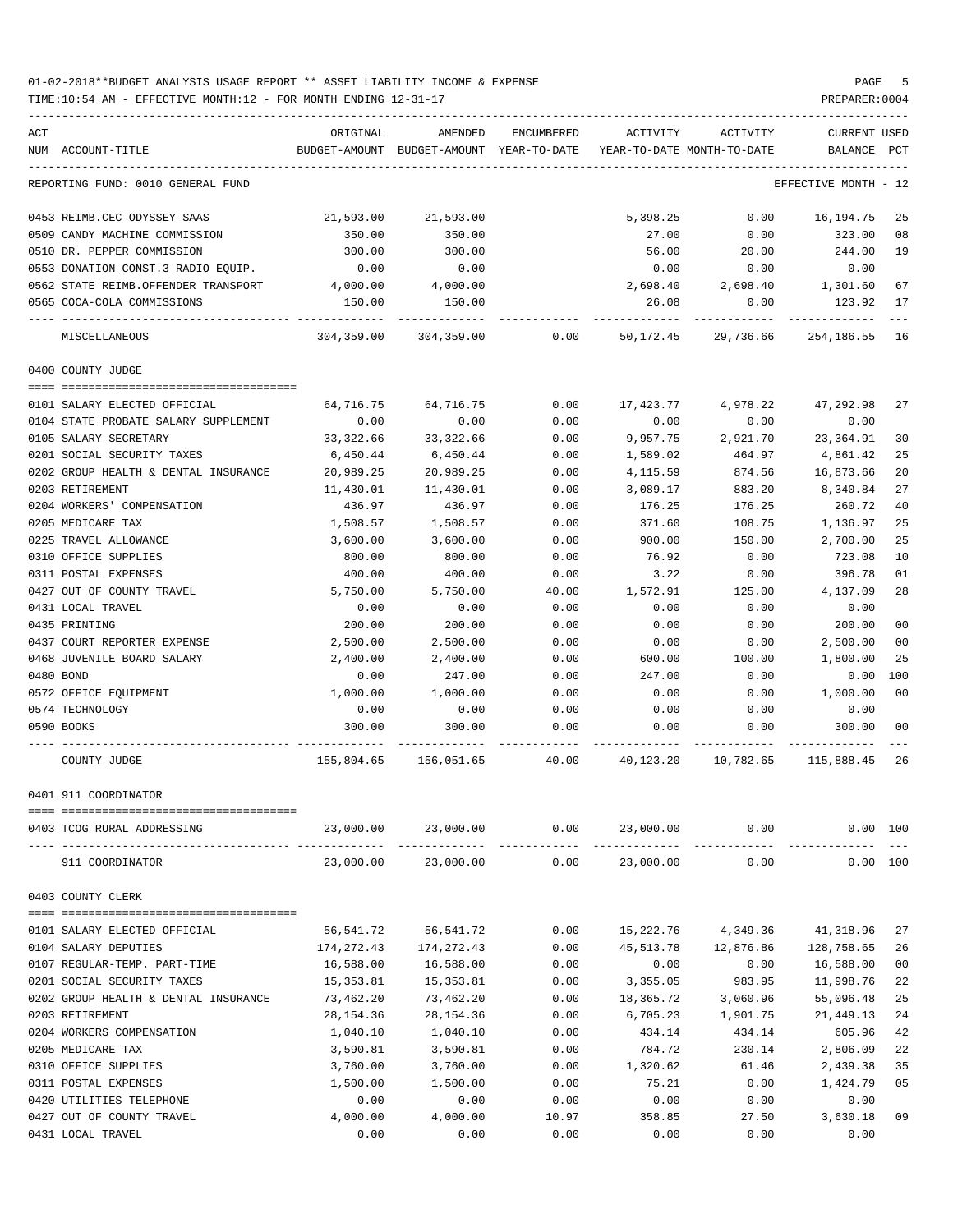01-02-2018\*\*BUDGET ANALYSIS USAGE REPORT \*\* ASSET LIABILITY INCOME & EXPENSE PAGE 6 TIME:10:54 AM - EFFECTIVE MONTH:12 - FOR MONTH ENDING 12-31-17 PREPARER:0004

| ACT                                  | ORIGINAL   | AMENDED                                                             | ENCUMBERED         | ACTIVITY            | ACTIVITY  | <b>CURRENT USED</b>  |                |
|--------------------------------------|------------|---------------------------------------------------------------------|--------------------|---------------------|-----------|----------------------|----------------|
| NUM ACCOUNT-TITLE                    |            | BUDGET-AMOUNT BUDGET-AMOUNT YEAR-TO-DATE YEAR-TO-DATE MONTH-TO-DATE |                    |                     |           | BALANCE PCT          |                |
| REPORTING FUND: 0010 GENERAL FUND    |            |                                                                     |                    |                     |           | EFFECTIVE MONTH - 12 |                |
| 0435 PRINTING                        | 1,400.00   | 1,400.00                                                            | 0.00               | 0.00                | 0.00      | 1,400.00             | 0 <sub>0</sub> |
| 0437 IMAGING/INDEXING                | 14,000.00  | 14,000.00                                                           | 0.00               | 1,692.44            | 663.19    | 12,307.56            | 12             |
| 0480 BOND                            | 292.50     | 292.50                                                              | 50.00              | 50.00               | 50.00     | 192.50               | 34             |
| 0481 DUES                            | 225.00     | 225.00                                                              | 0.00               | 0.00                | 0.00      | 225.00               | 0 <sub>0</sub> |
| 0572 OFFICE EQUIPMENT                | 3,478.83   | 3,478.83                                                            | 0.00               | 0.00                | 0.00      | 3,478.83             | 0 <sub>0</sub> |
| COUNTY CLERK                         | 397,659.76 | 397,659.76                                                          | 60.97              | 93,878.52           | 24,639.31 | 303,720.27           | 24             |
| 0404 ELECTION                        |            |                                                                     |                    |                     |           |                      |                |
|                                      |            |                                                                     |                    |                     |           |                      |                |
| 0109 SALARY                          | 11,300.00  | 11,300.00                                                           | 0.00               | 6,873.80            | 0.00      | 4,426.20             | 61             |
| 0201 SOCIAL SECURITY TAXES           | 0.00       | 0.00                                                                | 0.00               | 0.00                | 0.00      | 0.00                 |                |
| 0203 RETIREMENT                      | 0.00       | 0.00                                                                | 0.00               | 0.00                | 0.00      | 0.00                 |                |
| 0205 MEDICARE TAX                    | 0.00       | 0.00                                                                | 0.00               | 0.00                | 0.00      | 0.00                 |                |
| 0310 ELECTION SUPPLIES               | 4,000.00   | 4,000.00                                                            | 0.00               | 1,161.14            | 409.20    | 2,838.86             | 29             |
| 0311 POSTAGE                         | 8,500.00   | 8,500.00                                                            | 0.00               | 5,020.04            | 4,927.86  | 3,479.96             | 59             |
| 0423 CELL PHONE                      | 240.00     | 240.00                                                              | 0.00               | 60.00               | 10.00     | 180.00               | 25             |
| 0427 ELECTION TRAVEL                 | 2,900.00   | 2,900.00                                                            | 0.00               | 43.34               | 43.34     | 2,856.66             | 01             |
| 0428 EMPLOYEE TRAINING               | 0.00       | 0.00                                                                | 0.00               | 0.00                | 0.00      | 0.00                 |                |
| 0429 DPS BACKGROUND CHECK            | 50.00      | 50.00                                                               | 0.00               | 0.00                | 0.00      | 50.00                | 0 <sub>0</sub> |
| 0430 BIDS AND NOTICES                | 600.00     | 600.00                                                              | 0.00               | 0.00                | 0.00      | 600.00               | 0 <sub>0</sub> |
| 0442 PROFESSIONAL SERVICE/TRANSLATOR | 200.00     | 200.00                                                              | 0.00               | 0.00                | 0.00      | 200.00               | 0 <sub>0</sub> |
| 0483 VOTER REGISTRATION              | 2,000.00   | 2,000.00                                                            | 0.00               | 1,374.48            | 1,374.48  | 625.52               | 69             |
| 0485 ELECTION MAINT. AGREEMENT       | 14,226.00  | 14,226.00                                                           | 0.00               | 14,231.00           | 0.00      | $5.00 - 100$         |                |
| 0573 ELECTION EQUIPMENT              | 2,402.79   | 2,402.79                                                            | 0.00               | 0.00                | 0.00      | 2,402.79             | 0 <sub>0</sub> |
| ELECTION                             | 46,418.79  | 46,418.79                                                           | 0.00               | 28,763.80           | 6,764.88  | 17,654.99            | 62             |
| 0405 VETERANS'SERVICE                |            |                                                                     |                    |                     |           |                      |                |
|                                      |            |                                                                     |                    |                     |           |                      |                |
| 0102 SALARY APPOINTED OFFICIAL       | 37,080.00  | 37,080.00                                                           | 0.00               | 9,983.12            | 2,852.32  | 27,096.88            | 27             |
| 0201 SOCIAL SECURITY TAXES           | 2,298.96   | 2,298.96                                                            | 0.00               | 618.94              | 176.84    | 1,680.02             | 27             |
| 0202 GROUP HEALTH & DENTAL INSURANCE | 10,494.60  | 10,494.60                                                           | 0.00               | 2,623.68            | 437.28    | 7,870.92             | 25             |
| 0203 RETIREMENT                      | 4,219.70   | 4,219.70                                                            | 0.00               | 1,102.15            | 314.90    | 3,117.55             | 26             |
| 0204 WORKERS' COMPENSATION           | 155.74     | 155.74                                                              | 0.00               | 65.07               | 65.07     | 90.67                | 42             |
| 0205 MEDICARE TAX                    | 537.66     | 537.66                                                              | 0.00               | 144.76              | 41.36     | 392.90               | 27             |
| 0310 OFFICE SUPPLIES                 | 250.00     | 250.00                                                              | 0.00               | 78.84               | 0.00      | 171.16               | 32             |
| 0311 POSTAL EXPENSES                 | 100.00     | 100.00                                                              | 0.00               | 0.00                | 0.00      | 100.00               | 0 <sub>0</sub> |
| 0427 OUT OF COUNTY TRAVEL            | 750.00     | 750.00                                                              | 0.00               | 0.00                | 0.00      | 750.00               | 0 <sub>0</sub> |
| 0428 TRAINING/TUITION                | 500.00     | 500.00                                                              | 0.00               | 0.00                | 0.00      | 500.00               | 0 <sub>0</sub> |
| 0435 PRINTING                        | 100.00     | 100.00                                                              | 0.00               | 0.00                | 0.00      | 100.00               | 0 <sub>0</sub> |
| 0572 OFFICE EQUIPMENT                | 0.00       | 0.00                                                                | 0.00<br>---------- | 0.00<br>----------- | 0.00      | 0.00                 |                |
| VETERANS ' SERVICE                   |            | 56,486.66 56,486.66 0.00 14,616.56 3,887.77 41,870.10 26            |                    |                     |           |                      |                |
| 0406 EMERGENCY MANAGEMENT            |            |                                                                     |                    |                     |           |                      |                |
|                                      |            |                                                                     |                    |                     |           |                      |                |
| 0103 SALARY                          | 40,983.57  | 40,983.57                                                           | 0.00               | 11,034.03           | 3,152.58  | 29,949.54            | 27             |
| 0107 SALARY TEMP./EXTRA              | 0.00       | 0.00                                                                | 0.00               | 0.00                | 0.00      | 0.00                 |                |
| 0201 SOCIAL SECURITY TAXES           | 2,570.74   | 2,570.74                                                            | 0.00               | 682.97              | 195.27    | 1,887.77             | 27             |
| 0202 GROUP HEALTH & DENTAL INS       | 10,494.60  | 10,494.60                                                           | 0.00               | 2,623.68            | 437.28    | 7,870.92             | 25             |
| 0203 RETIREMENT                      | 4,663.93   | 4,663.93                                                            | 0.00               | 1,218.14            | 348.04    | 3,445.79             | 26             |
| 0204 WORKERS' COMPENSATION           | 174.15     | 174.15                                                              | 0.00               | 71.92               | 71.92     | 102.23               | 41             |
| 0205 MEDICARE TAX                    | 601.22     | 601.22                                                              | 0.00               | 159.72              | 45.67     | 441.50               | 27             |

0225 TRAVEL ALLOWANCE 0.00 70.00 0.00 70.00 0.00 0.00 100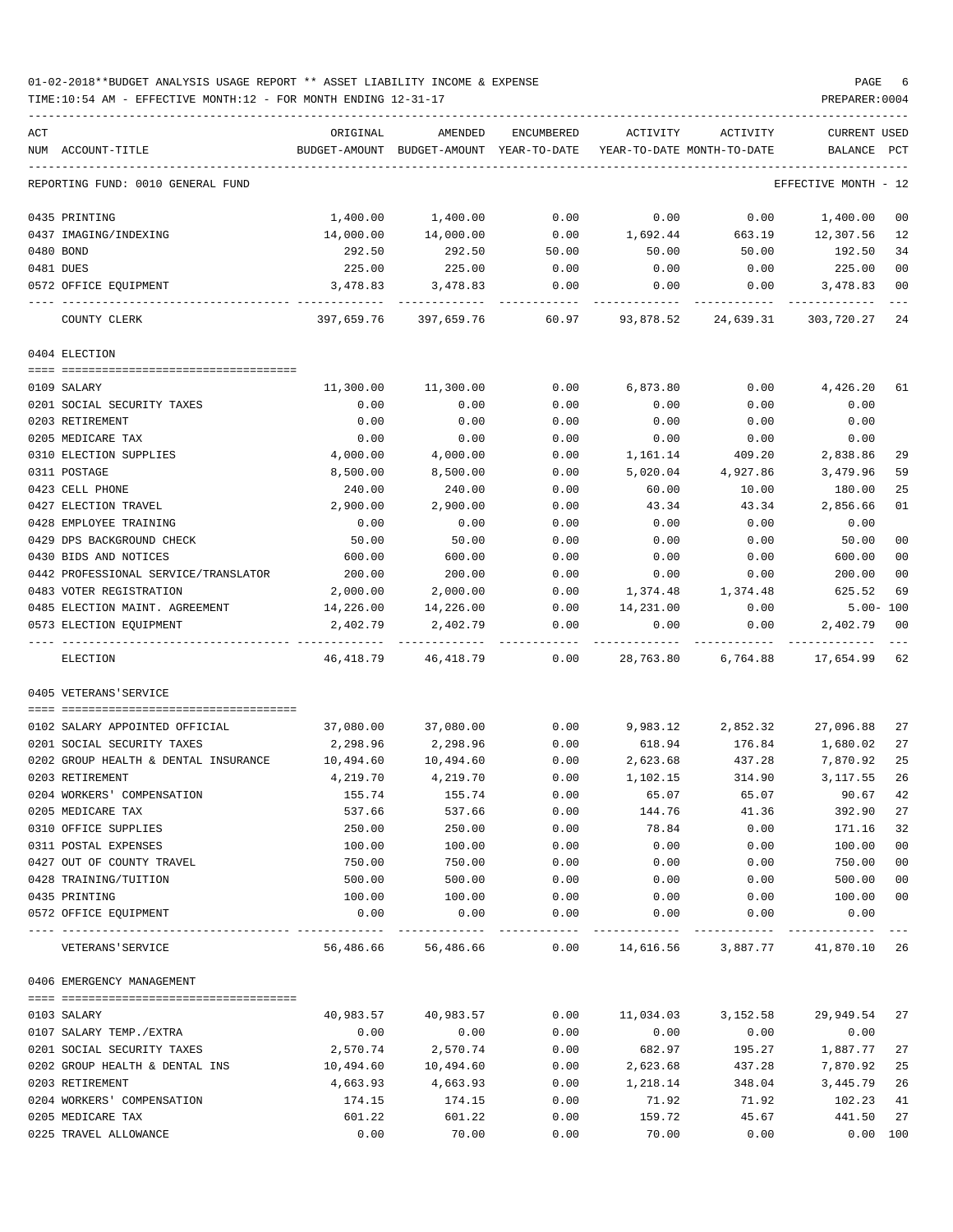| ACT |                                                  | ORIGINAL   | AMENDED                                  | ENCUMBERED | ACTIVITY                   | ACTIVITY                                   | CURRENT USED            |       |
|-----|--------------------------------------------------|------------|------------------------------------------|------------|----------------------------|--------------------------------------------|-------------------------|-------|
|     | NUM ACCOUNT-TITLE                                |            | BUDGET-AMOUNT BUDGET-AMOUNT YEAR-TO-DATE |            | YEAR-TO-DATE MONTH-TO-DATE |                                            | BALANCE                 | PCT   |
|     | REPORTING FUND: 0010 GENERAL FUND                |            |                                          |            |                            |                                            | EFFECTIVE MONTH - 12    |       |
|     | 0310 OFFICE SUPPLIES                             | 150.00     | 150.00                                   | 0.00       | 0.00                       | 0.00                                       | 150.00                  | 00    |
|     | 0311 POSTAL EXPENSE                              | 50.00      | 50.00                                    | 0.00       | 0.00                       | 0.00                                       | 50.00                   | 00    |
|     | 0330 AUTO EXPENSE-GAS & OIL                      | 1,000.00   | 930.00                                   | 0.00       | 0.00                       | 0.00                                       | 930.00                  | 00    |
|     | 0422 R&M RADIO                                   | 0.00       | 0.00                                     | 0.00       | 0.00                       | 0.00                                       | 0.00                    |       |
|     | 0423 CELL PHONE ALLOWANCE                        | 480.00     | 480.00                                   | 0.00       | 120.00                     | 20.00                                      | 360.00                  | 25    |
|     | 0427 OUT OF COUNTY TRAVEL                        | 400.00     | 400.00                                   | 0.00       | 13.91                      | 0.00                                       | 386.09                  | 03    |
|     | 0428 TRAINING & TUITION                          | 0.00       | 0.00                                     | 0.00       | 0.00                       | 0.00                                       | 0.00                    |       |
|     | 0454 R&M AUTO                                    | 375.00     | 375.00                                   | 0.00       | 151.39                     | 7.00                                       | 223.61                  | 40    |
|     | 0487 TRAILER/AUTO INSURANCE                      | 1,035.00   | 1,035.00                                 | 0.00       | 657.00                     | 0.00                                       | 378.00                  | 63    |
|     | 0489 CODE RED EARLY WARNING SYSTEM               | 12,768.00  | 12,768.00                                | 0.00       | 12,768.00                  | 0.00                                       | $0.00$ 100              |       |
|     | 0490 911 RADIO TOWER BUILDING                    | 500.00     | 500.00                                   | 0.00       | 0.00                       | 0.00                                       | 500.00                  | 00    |
|     |                                                  | 0.00       |                                          |            |                            |                                            | 0.00                    |       |
|     | 0573 RADIO EQUIPMENT                             |            | 0.00                                     | 0.00       | 0.00                       | 0.00                                       |                         |       |
|     | EMERGENCY MANAGEMENT                             |            | 76,246.21 76,246.21                      | 0.00       | 29,570.76                  |                                            | 4, 277.76 46, 675.45 39 |       |
|     | 0409 NON-DEPARTMENTAL                            |            |                                          |            |                            |                                            |                         |       |
|     |                                                  |            |                                          |            |                            |                                            |                         |       |
|     | 0100 COMPENSATION PAY                            | 0.00       | 0.00                                     | 0.00       | 0.00                       | 0.00                                       | 0.00                    |       |
|     | 0201 SOCIAL SECURITY TAXES                       | 0.00       | 0.00                                     | 0.00       | 0.00                       | 0.00                                       | 0.00                    |       |
|     | 0203 RETIREMENT                                  | 0.00       | 0.00                                     | 0.00       | 0.00                       | 0.00                                       | 0.00                    |       |
|     | 0204 WORKERS' COMPENSATION                       | 0.00       | 0.00                                     | 0.00       | 475.45                     | 475.45                                     | 475.45-                 |       |
|     | 0205 MEDICARE TAX                                | 0.00       | 0.00                                     | 0.00       | 0.00                       | 0.00                                       | 0.00                    |       |
|     | 0206 UNEMPLOYMENT EXPENSE                        | 0.00       | 0.00                                     | 0.00       | 0.00                       | 0.00                                       | 0.00                    |       |
|     | 0395 ERRORS AND OMISSIONS                        | 500.00     | 500.00                                   | 0.00       | 0.00                       | 0.00                                       | 500.00                  | 00    |
|     | 0399 CLAIMS SETTLEMENTS                          | 5,000.00   | 5,000.00                                 | 0.00       | 1,665.56                   | 0.00                                       | 3,334.44                | 33    |
|     | 0400 LEGAL FEES                                  | 20,000.00  | 20,000.00                                | 0.00       | 0.00                       | 0.00                                       | 20,000.00               | 00    |
|     | 0401 AUDIT EXPENSE                               | 32,000.00  | 32,000.00                                | 0.00       | 0.00                       | 0.00                                       | 32,000.00               | 00    |
|     | 0404 911 EMERGENCY SERVICE                       | 8,917.00   | 8,917.00                                 | 0.00       | 2,229.25                   | 0.00                                       | 6,687.75                | 25    |
|     | 0406 TAX APPRAISAL DISTRICT                      | 388,429.57 | 388,429.57                               | 0.00       |                            | 217, 147.92 141, 421.92                    | 171,281.65              | 56    |
|     | 0408 COUNTY WELLNESS PROGRAM                     | 3,000.00   | 3,000.00                                 | 99.45      | 262.65                     | 169.03                                     | 2,637.90                | 12    |
|     | 0426 PROFESSIONAL FEES                           | 30,000.00  | 30,000.00                                | 0.00       | 0.00                       | 0.00                                       | 30,000.00               | 00    |
|     | 0430 BIDS & NOTICES                              | 1,800.00   | 1,800.00                                 | 403.35     | 0.00                       | 0.00                                       | 1,396.65                | 22    |
|     | 0444 LAWN MAINTENANCE                            | 0.00       | 0.00                                     | 0.00       | 0.00                       | 0.00                                       | 0.00                    |       |
|     | 0481 DUES                                        | 9,500.00   | 9,500.00                                 | 0.00       | 3,510.83                   | 285.00                                     | 5,989.17                | 37    |
|     | 0483 PUBLIC OFFICIALS INS.                       | 26,000.00  | 26,000.00                                | 0.00       | 14,942.28                  | 0.00                                       | 11,057.72               | 57    |
|     | 0484 GENERAL LIABILITY INSURANCE                 | 6,931.00   | 6,931.00                                 | 0.00       | 6,933.00                   | 0.00                                       | $2.00 - 100$            |       |
|     | 0485 WATER SUPPLY AGENCY                         | 1,000.00   | 1,000.00                                 | 0.00       | 0.00                       | 0.00                                       | 1,000.00 00             |       |
|     | 0487 TCOG-REG. INTERLOCAL AGREEMENT              | 0.00       | 0.00                                     | 0.00       | 0.00                       | 0.00                                       | 0.00                    |       |
|     | 0488 FANNIN RURAL RAIL DIST                      | 0.00       | 0.00                                     | 0.00       | 0.00                       | 0.00                                       | 0.00                    |       |
|     | 0489 COURT COSTS/ARREST FEES 240,000.00          |            | 240,000.00                               | 0.00       | 1,823.67-                  | 93.33                                      | 241,823.67              | 01    |
|     | 0490 MISCELLANEOUS                               | 312.00     | 312.00                                   | 0.00       | 100.00                     | 0.00                                       | 212.00                  | 32    |
|     | 0491 SULPHUR RIVER REGIONAL MOBILITY AU 2,500.00 |            | 2,500.00                                 | 0.00       | 0.00                       | 0.00                                       | 2,500.00                | 00    |
|     | 0495 '98 JAIL BOND PAYMENT                       | 0.00       | 0.00                                     | 0.00       | 0.00                       | 0.00                                       | 0.00                    |       |
|     | 0499 BANK SERVICE FEES                           |            | 8,675.00 8,675.00                        | 0.00       | 2,400.00                   | 800.00                                     | 6,275.00 28             |       |
|     | 0500 6TH COURT OF APPEALS FEE                    | 2,700.00   | 2,700.00                                 | 0.00       | 543.28                     |                                            | 543.28 2,156.72         | 20    |
|     | NON-DEPARTMENTAL                                 |            | 787, 264.57 787, 264.57                  |            |                            | 502.80 248,386.55 143,788.01 538,375.22 32 |                         | $- -$ |
|     |                                                  |            |                                          |            |                            |                                            |                         |       |
|     | 0410 COUNTY COURT AT LAW                         |            |                                          |            |                            |                                            |                         |       |
|     | 0101 SALARY ELECTED OFFICIAL                     | 140,000.00 | 140,000.00                               | 0.00       |                            |                                            |                         | 27    |
|     | 0103 SALARY COURT COORDINATOR                    | 30,290.37  | 30,290.37                                | 0.00       | 8,037.86                   | 2,330.02                                   | 22,252.51               | 27    |
|     | 0110 SALARY COURT REPORTER                       | 64,083.59  | 64,083.59                                | 0.00       | 14,875.98                  | 4,893.76                                   | 49,207.61               | 23    |
|     | 0130 BAILIFF                                     | 38,163.50  | 38,163.50                                | 0.00       | 10,274.74                  | 2,935.64                                   | 27,888.76               | 27    |
|     | 0201 SOCIAL SECURITY TAXES                       | 15,341.12  | 15,341.12                                | 0.00       | 4,065.48                   | 927.49                                     | 11,275.64               | 27    |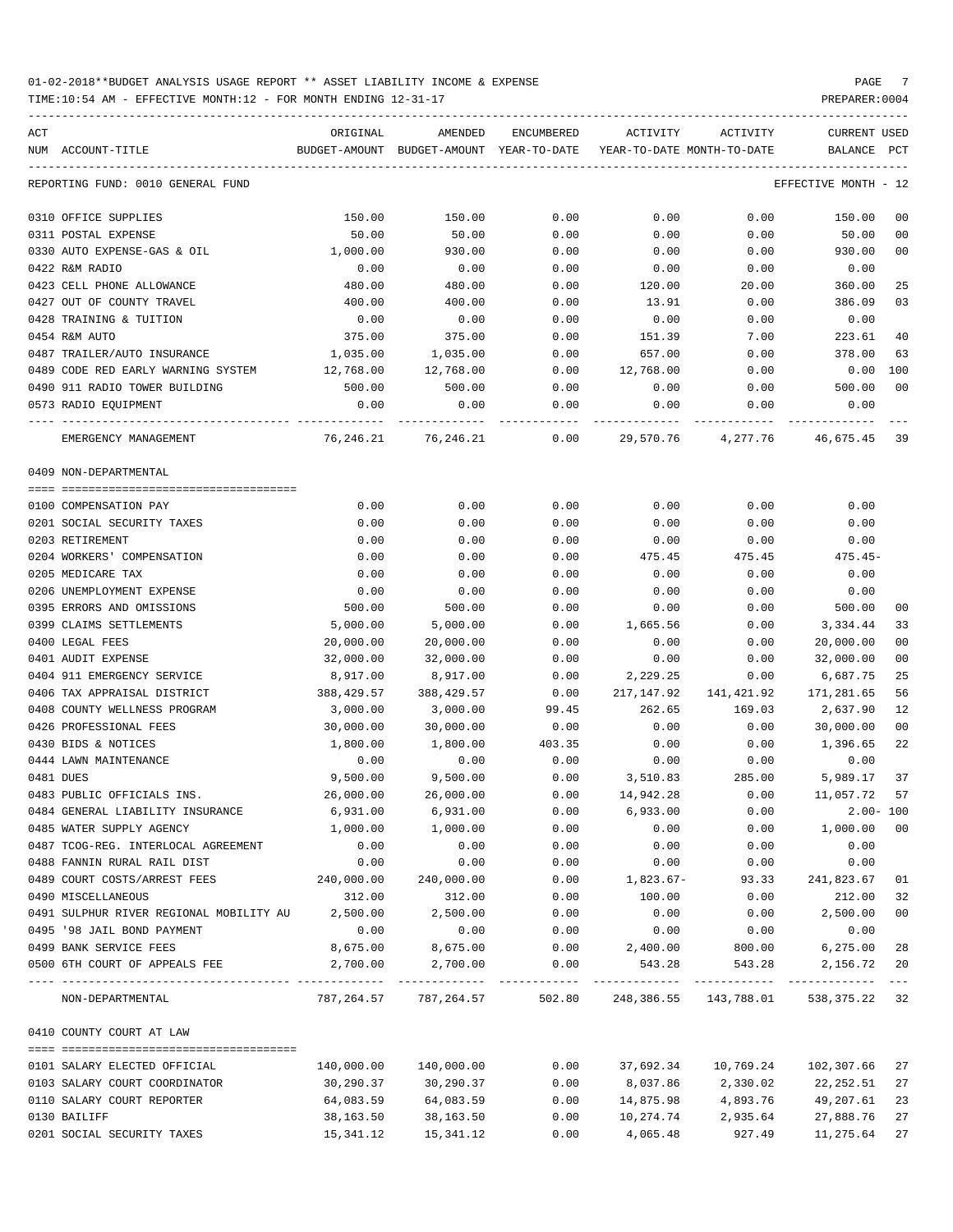| ACT |                                         | ORIGINAL   | AMENDED                                  | ENCUMBERED | ACTIVITY  | ACTIVITY                    | CURRENT USED         |                |
|-----|-----------------------------------------|------------|------------------------------------------|------------|-----------|-----------------------------|----------------------|----------------|
|     | NUM ACCOUNT-TITLE                       |            | BUDGET-AMOUNT BUDGET-AMOUNT YEAR-TO-DATE |            |           | YEAR-TO-DATE MONTH-TO-DATE  | BALANCE              | PCT            |
|     | REPORTING FUND: 0010 GENERAL FUND       |            |                                          |            |           |                             | EFFECTIVE MONTH - 12 |                |
|     | 0202 GROUP HEALTH & DENTAL INS          | 36,731.10  | 36,731.10                                | 0.00       | 9,294.36  | 1,549.06                    | 27,436.74            | 25             |
|     | 0203 RETIREMENT                         | 31,287.88  | 31,287.88                                | 0.00       | 7,891.59  | 2,321.59                    | 23,396.29            | 25             |
|     | 0204 WORKERS COMPENSATION               | 1,154.74   | 1,154.74                                 | 0.00       | 482.45    | 482.45                      | 672.29               | 42             |
|     | 0205 MEDICARE TAX                       | 3,986.59   | 3,986.59                                 | 0.00       | 1,045.00  | 311.09                      | 2,941.59             | 26             |
|     | 0310 OFFICE SUPPLIES                    | 1,700.00   | 1,700.00                                 | 0.00       | 89.68     | 0.00                        | 1,610.32             | 05             |
|     | 0311 POSTAGE                            | 1,800.00   | 1,800.00                                 | 0.00       | 142.85    | 0.00                        | 1,657.15             | 08             |
|     | 0315 COPIER RENTAL                      | 600.00     | 600.00                                   | 0.00       | 83.84     | 39.54                       | 516.16               | 14             |
|     | 0395 BAILIFF UNIFORMS                   | 0.00       | 0.00                                     | 0.00       | 0.00      | 0.00                        | 0.00                 |                |
|     | 0420 TELEPHONE                          | 2,300.00   | 2,300.00                                 | 194.51     | 584.55    | 195.81                      | 1,520.94             | 34             |
|     | 0421 DSL INTERNET                       | 0.00       | 0.00                                     | 0.00       | 0.00      | 0.00                        | 0.00                 |                |
|     | 0424 INDIGENT ATTORNEY FEES             | 70,000.00  | 70,000.00                                | 475.00     | 13,549.61 | 4,400.00                    | 55,975.39            | 20             |
|     | 0425 PROFESSIONAL SERVICES              | 2,250.00   | 2,250.00                                 | 0.00       | 150.00    | 50.00                       | 2,100.00             | 07             |
|     | 0427 OUT OF COUNTY TRAVEL               | 2,000.00   | 2,000.00                                 | 0.00       | 0.00      | 0.00                        | 2,000.00             | 00             |
|     | 0435 PRINTING                           | 250.00     | 250.00                                   | 0.00       | 0.00      | 0.00                        | 250.00               | 0 <sub>0</sub> |
|     | 0437 COURT REPORTER EXPENSE             | 3,500.00   | 3,500.00                                 | 0.00       | 2,900.00  | 950.00                      | 600.00               | 83             |
|     | 0439 WITNESS EXPENSE                    | 500.00     | 500.00                                   | 0.00       | 0.00      | 0.00                        | 500.00               | 00             |
|     | 0453 R&M EQUIPMENT                      | 400.00     | 400.00                                   | 0.00       | 0.00      | 0.00                        | 400.00               | 00             |
|     | 0467 VISITING JUDGE                     | 500.00     | 500.00                                   | 0.00       | 682.28    | 0.00                        | 182.28- 136          |                |
|     | 0468 JUVENILE BOARD SALARY              | 2,400.00   | 2,400.00                                 | 0.00       | 600.00    | 100.00                      | 1,800.00             | -25            |
|     | 0480 BONDS                              | 0.00       | 247.00                                   | 0.00       | 247.00    | 0.00                        | $0.00$ 100           |                |
|     | 0481 DUES                               | 295.00     | 295.00                                   | 0.00       | 0.00      | 0.00                        | 295.00               | 00             |
|     | 0572 OFFICE EQUIPMENT                   | 600.00     | 600.00                                   | 0.00       | 0.00      | 0.00                        | 600.00               | 00             |
|     | 0574 TECHNOLOGY                         | 0.00       | 0.00                                     | 0.00       | 0.00      | 0.00                        | 0.00                 |                |
|     | 0590 BOOKS & PUBLICATIONS               | 250.00     | 250.00                                   | 0.00       | 0.00      | 0.00                        | 250.00               | 00             |
|     | 0591 LEXIS NEXIS ONLINE LEGAL           | 621.00     | 621.00                                   | 0.00       | 117.00    | 62.00                       | 504.00               | 19             |
|     | COUNTY COURT AT LAW                     | 451,004.89 | 451,251.89                               |            |           | 669.51 112,806.61 32,317.69 | 337,775.77 25        |                |
|     | 0425 COURT ADMINISTRATION               |            |                                          |            |           |                             |                      |                |
|     | 0201 SOCIAL SECURITY                    | 0.00       | 0.00                                     | 0.00       | 38.87     | 0.00                        | 38.87-               |                |
|     | 0205 MEDICARE TAX                       | 0.00       | 0.00                                     | 0.00       | 9.09      | 0.00                        | $9.09 -$             |                |
|     | 0311 JURY POSTAGE                       | 4,200.00   | 4,200.00                                 | 0.00       | 388.24    | 0.00                        | 3,811.76             | 09             |
|     | 0312 DISTRICT JURY SUPPLIES             | 500.00     | 500.00                                   | 36.72      | 310.77    | 0.00                        | 152.51               | 69             |
|     | 0313 GRAND JURY EXPENSE                 | 5,000.00   | 5,000.00                                 | 0.00       | 879.00    | 0.00                        | 4,121.00             | 18             |
|     | 0314 PETIT JURY EXPENSE                 | 46,000.00  | 46,000.00                                | 0.00       | 11,729.00 | 4,759.00                    | 34, 271.00 25        |                |
|     | 0316 COUNTY COURT JURY EXP.             | 0.00       | 0.00                                     | 0.00       | 0.00      | 0.00                        | 0.00                 |                |
|     | 0317 COURT REPORTER SUPPLIES            | 100.00     | 100.00                                   | 0.00       | 0.00      | 0.00                        | 100.00               | 00             |
|     | 0318 J.P. JURY EXPENSE                  | 800.00     | 800.00                                   | 0.00       | 140.00    | 0.00                        | 660.00               | 18             |
|     | 0319 CO.CT.@LAW JURY EXPENSE            | 5,000.00   | 5,000.00                                 | 0.00       | 130.00    | 0.00                        | 4,870.00             | 03             |
|     | 0422 REGIONAL INDIGENT DEFENSE PROGRAM  | 18,056.00  | 18,056.00                                | 0.00       | 18,056.00 | 0.00                        | 0.00 100             |                |
|     | 0424 CO.CT. ATTORNEY FEES               | 8,000.00   | 8,000.00                                 | 0.00       | 1,600.00  | 1,600.00                    | 6,400.00             | 20             |
|     | 0425 CO.CT. PROFESSIONAL SERVICES       | 1,000.00   | 1,000.00                                 | 0.00       | 0.00      | 0.00                        | 1,000.00 00          |                |
|     | 0426 COUNTY COURT SUPPLIES              | 0.00       | 0.00                                     | 0.00       | 0.00      | 0.00                        | 0.00                 |                |
|     | 0435 PRINTING                           | 1,500.00   | 1,500.00                                 | 0.00       | 0.00      | 0.00                        | 1,500.00             | 00             |
|     | 0465 PHYSICAL EVID. ANALYSES            | 1,500.00   | 1,500.00                                 | 0.00       | 2,809.50  | 2,809.50                    | 1,309.50- 187        |                |
|     | 0466 AUTOPSIES                          | 50,000.00  | 50,000.00                                | 920.00     | 4,060.25  | 1,550.00                    | 45,019.75 10         |                |
|     | 0467 VISITING JUDGE EXPENSE             | 2,000.00   | 2,000.00                                 | 0.00       | 756.30    | 109.90                      | 1,243.70 38          |                |
|     | COURT ADMINISTRATION                    | 143,656.00 | 143,656.00                               | 956.72     | 40,907.02 | 10,828.40                   | 101,792.26 29        |                |
|     | 0435 336TH DISTRICT COURT ADMINISTRATIO |            |                                          |            |           |                             |                      |                |
|     | 0103 SALARY COURT COORDINATOR           | 35,352.79  | 35,352.79                                | 0.00       | 9,429.98  | 2,631.38                    | 25,922.81            | 27             |
|     | 0110 SALARY COURT REPORTER              | 74,477.72  | 74,477.72                                | 0.00       | 20,051.71 | 5,729.06                    | 54,426.01            | 27             |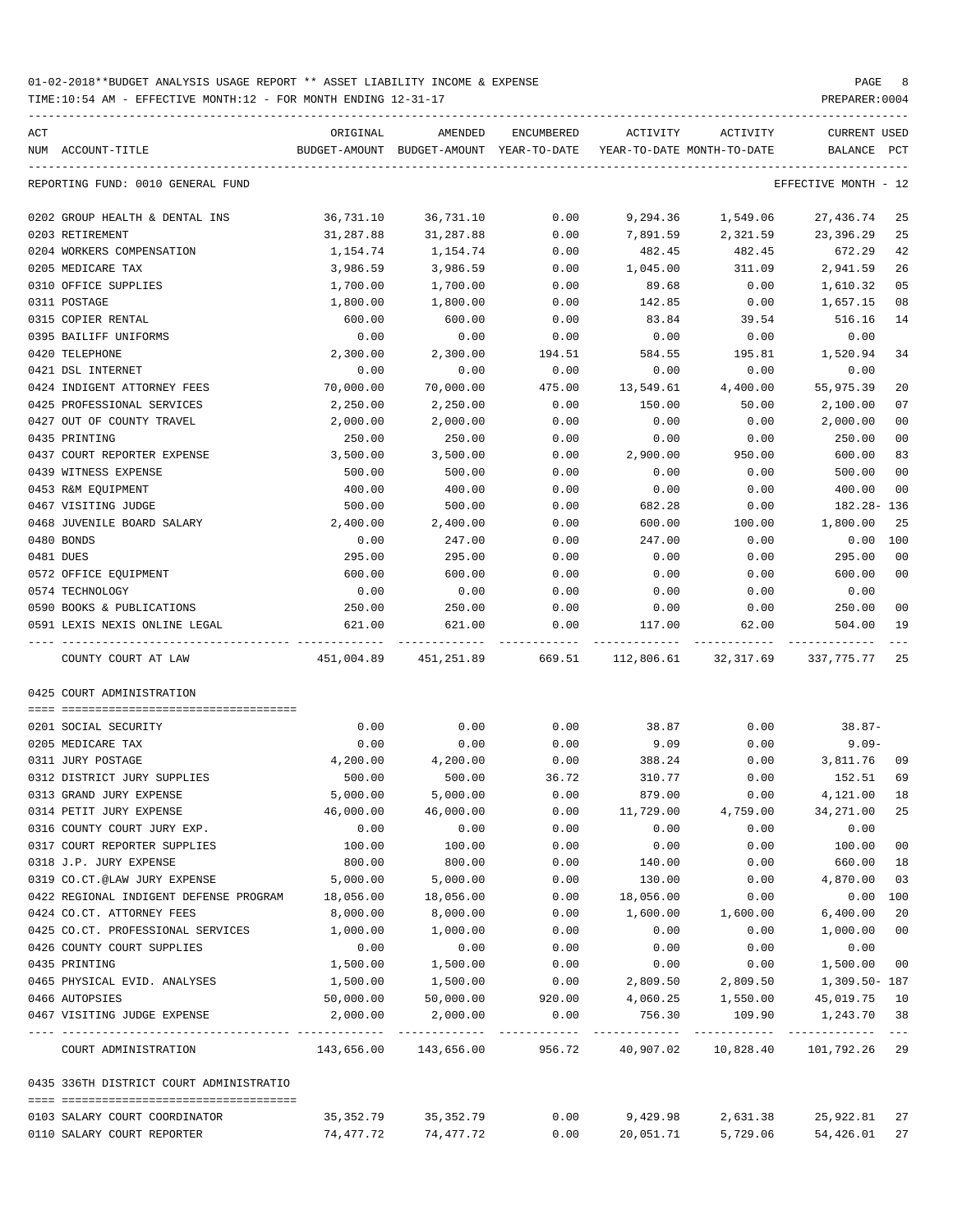| ACT |                                      | ORIGINAL    | AMENDED                                                      | ENCUMBERED | ACTIVITY                   | ACTIVITY                                  | CURRENT USED         |     |
|-----|--------------------------------------|-------------|--------------------------------------------------------------|------------|----------------------------|-------------------------------------------|----------------------|-----|
|     | NUM ACCOUNT-TITLE                    |             | BUDGET-AMOUNT BUDGET-AMOUNT YEAR-TO-DATE                     |            | YEAR-TO-DATE MONTH-TO-DATE |                                           | BALANCE              | PCT |
|     | REPORTING FUND: 0010 GENERAL FUND    |             |                                                              |            |                            |                                           | EFFECTIVE MONTH - 12 |     |
|     | 0130 BAILIFF                         | 39,065.00   | 39,065.00                                                    | 0.00       | 10,517.50                  | 3,005.00                                  | 28,547.50            | 27  |
|     | 0201 SOCIAL SECURITY                 | 9,454.72    | 9,454.72                                                     | 0.00       | 2,404.08                   | 715.23                                    | 7,050.64             | 25  |
|     | 0202 GROUP HEALTH INSURANCE          | 31,483.80   | 31,483.80                                                    | 0.00       | 7,871.04                   | 1,311.84                                  | 23,612.76            | 25  |
|     | 0203 RETIREMENT                      | 17,353.99   | 17,353.99                                                    | 0.00       | 4,515.25                   | 1,271.30                                  | 12,838.74            | 26  |
|     | 0204 WORKERS COMPENSATION            | 625.36      | 625.36                                                       | 0.00       | 261.28                     | 261.28                                    | 364.08               | 42  |
|     | 0205 MEDICARE                        | 2,211.18    | 2,211.18                                                     | 0.00       | 562.34                     | 167.29                                    | 1,648.84             | 25  |
|     | 0310 OFFICE SUPPLIES                 | 1,800.00    | 1,800.00                                                     | 0.00       | 373.04                     | 0.00                                      | 1,426.96             | 21  |
|     | 0311 DISTRICT JUDGE POSTAGE          | 400.00      | 400.00                                                       | 0.00       | 13.04                      | 0.00                                      | 386.96               | 03  |
|     | 0352 GPS/SCRAM MONITORS              | 1,000.00    | 1,000.00                                                     | 0.00       | 0.00                       | 0.00                                      | 1,000.00             | 00  |
|     | 0395 BAILIFF UNIFORMS                | 400.00      | 400.00                                                       | 0.00       | 0.00                       | 0.00                                      | 400.00               | 00  |
|     | 0421 LEXIS NEXIS ONLINE LEGAL        | 768.00      | 768.00                                                       | 0.00       | 128.00                     | 64.00                                     | 640.00               | 17  |
|     | 0427 TRAVEL                          | 3,000.00    | 3,000.00                                                     | 0.00       | 378.69                     | 0.00                                      | 2,621.31             | 13  |
|     | 0428 TRAINING/TUITION                | 2,500.00    | 2,500.00                                                     | 0.00       | 0.00                       | 0.00                                      | 2,500.00             | 00  |
|     | 0432 ATTORNEY FEES JUVENILE          | 20,000.00   | 20,000.00                                                    | 0.00       | 2,025.50                   | 1,225.50                                  | 17,974.50            | 10  |
|     | 0433 ATTORNEY FEES DRUG CT           | 0.00        | 0.00                                                         | 0.00       | 0.00                       | 0.00                                      | 0.00                 |     |
|     | 0434 APPEAL COURT TRANSCRIPTS        | 18,000.00   | 18,000.00                                                    | 0.00       | 17,589.00                  | 11,236.50                                 | 411.00               | 98  |
|     | 0435 ATTORNEYS FEES APPEALS CT       | 20,000.00   | 20,000.00                                                    | 0.00       | 1,780.50                   | 228.00                                    | 18,219.50            | 09  |
|     | 0436 ATTORNEY FEES- CPS CASES        | 150,000.00  | 150,000.00                                                   | 14,793.67  | 78,282.50                  | 12,326.05                                 | 56,923.83            | 62  |
|     | 0437 ATTORNEY FEES                   | 275,000.00  | 275,000.00                                                   | 4,956.80   | 20,521.24                  | 1,225.50                                  | 249,521.96           | 09  |
|     | 0438 COURT REPORTER EXPENSE          | 10,000.00   | 10,000.00                                                    | 308.00     | 7,997.50                   | 941.00                                    | 1,694.50             | 83  |
|     | 0439 INVESTIGATOR EXPENSE            | 10,000.00   | 10,000.00                                                    | 2,634.69   | 0.00                       | 0.00                                      | 7,365.31             | 26  |
|     | 0440 PHYSICIANS EXPENSE              | 0.00        | 0.00                                                         | 0.00       | 0.00                       | 0.00                                      | 0.00                 |     |
|     | 0442 OTHER PROFESSIONAL SERV.        | 35,000.00   | 35,000.00                                                    | 0.00       | 572.00                     | 222.00                                    | 34,428.00            | 02  |
|     | 0468 JUVENILE BOARD SALARY           | 3,600.00    | 3,600.00                                                     | 0.00       | 900.00                     | 150.00                                    | 2,700.00             | 25  |
|     | 0481 DUES                            | 771.00      | 771.00                                                       | 0.00       | 110.00                     | 0.00                                      | 661.00               | 14  |
|     | 0572 OFFICE EQUIPMENT                | 2,500.00    | 2,500.00                                                     | 0.00       | 229.99                     | 0.00                                      | 2,270.01             | 09  |
|     | 0574 TECHNOLOGY                      | 5,300.00    | 5,300.00                                                     | 0.00       | 0.00                       | 0.00                                      | 5,300.00             | 00  |
|     | 0590 DISTRICT JUDGE BOOKS            | 500.00      | 500.00                                                       | 90.47      | 0.00                       | 0.00                                      | 409.53               | 18  |
|     | 336TH DISTRICT COURT ADMINISTRATIO   |             | 770,563.56   770,563.56   22,783.63   186,514.18   42,710.93 |            |                            |                                           | 561, 265. 75 27      |     |
|     | 0450 DISTRICT CLERK                  |             |                                                              |            |                            |                                           |                      |     |
|     | 0101 SALARY ELECTED OFFICIAL         |             | 56,541.72 56,541.72                                          |            |                            | $0.00$ $15,222.76$ $4,349.36$ $41,318.96$ |                      | 27  |
|     | 0103 SALARY ASST. DIST. CLERK        | 38,375.27   | 38,375.27                                                    | 0.00       | 10,331.79                  |                                           | 2,951.94 28,043.48   | 27  |
|     | 0104 SALARIES DEPUTIES               | 165,915.39  | 165,915.39                                                   | 0.00       | 44,288.20                  | 12,522.99                                 | 121,627.19 27        |     |
|     | 0107 SALARY PART-TIME                | 23,729.54   | 23,729.54                                                    | 0.00       | 6,227.55                   | 1,748.25                                  | 17,501.99            | 26  |
|     | 0201 SOCIAL SECURITY TAXES           | 17,642.84   | 17,642.84                                                    | 0.00       | 4,431.79                   | 1,287.18                                  | 13,211.05            | 25  |
|     | 0202 GROUP HEALTH & DENTAL INSURANCE | 83,956.80   | 83,956.80                                                    | 0.00       | 20,989.44                  | 3,498.24                                  | 62,967.36            | 25  |
|     | 0203 RETIREMENT                      | 32, 383. 15 | 32, 383. 15                                                  | 0.00       | 8,398.17                   | 2,381.62                                  | 23,984.98            | 26  |
|     | 0204 WORKERS COMPENSATION            | 1,195.16    | 1,195.16                                                     | 0.00       | 499.34                     | 499.34                                    | 695.82               | 42  |
|     | 0205 MEDICARE TAX                    | 4,126.15    | 4,126.15                                                     | 0.00       | 1,036.49                   | 301.04                                    | 3,089.66             | 25  |
|     | 0310 OFFICE SUPPLIES                 | 5,000.00    | 5,000.00                                                     | 117.12     | 403.80                     | 0.00                                      | 4,479.08             | 10  |
|     | 0311 POSTAL EXPENSES                 | 5,000.00    | 5,000.00                                                     | 0.00       | 437.76                     | 0.00                                      | 4,562.24             | 09  |
|     | 0313 PASSPORT PHOTO SUPPLIES         | 1,500.00    | 1,500.00                                                     | 0.00       | 0.00                       | 0.00                                      | 1,500.00             | 00  |
|     | 0315 COPIER RENTAL                   | 0.00        | 0.00                                                         | 0.00       | 0.00                       | 0.00                                      | 0.00                 |     |
|     | 0353 COMPUTER EXPENSE                | 1,400.00    | 1,400.00                                                     | 0.00       | 0.00                       | 0.00                                      | 1,400.00             | 00  |
|     | 0423 CELL PHONE                      | 0.00        | 0.00                                                         | 0.00       | 0.00                       | 0.00                                      | 0.00                 |     |
|     | 0427 OUT OF COUNTY TRAVEL            | 5,500.00    | 5,500.00                                                     | 360.00     | 480.79                     | 0.00                                      | 4,659.21             | 15  |
|     | 0428 EMPLOYEE TRAINING               | 0.00        | 0.00                                                         | 0.00       | 0.00                       | 0.00                                      | 0.00                 |     |
|     | 0431 LOCAL TRAVEL                    | 0.00        | 0.00                                                         | 0.00       | 0.00                       | 0.00                                      | 0.00                 |     |
|     | 0435 PRINTING                        | 3,000.00    | 3,000.00                                                     | 0.00       | 0.00                       | 0.00                                      | 3,000.00             | 00  |
|     | 0480 BONDS                           | 443.00      | 443.00                                                       | 0.00       | 0.00                       | 0.00                                      | 443.00               | 00  |
|     | 0481 DUES                            | 225.00      | 225.00                                                       | 0.00       | 0.00                       | 0.00                                      | 225.00               | 00  |
|     | 0572 OFFICE EQUIPMENT                | 500.00      | 500.00                                                       | 0.00       | 0.00                       | 0.00                                      | 500.00               | 00  |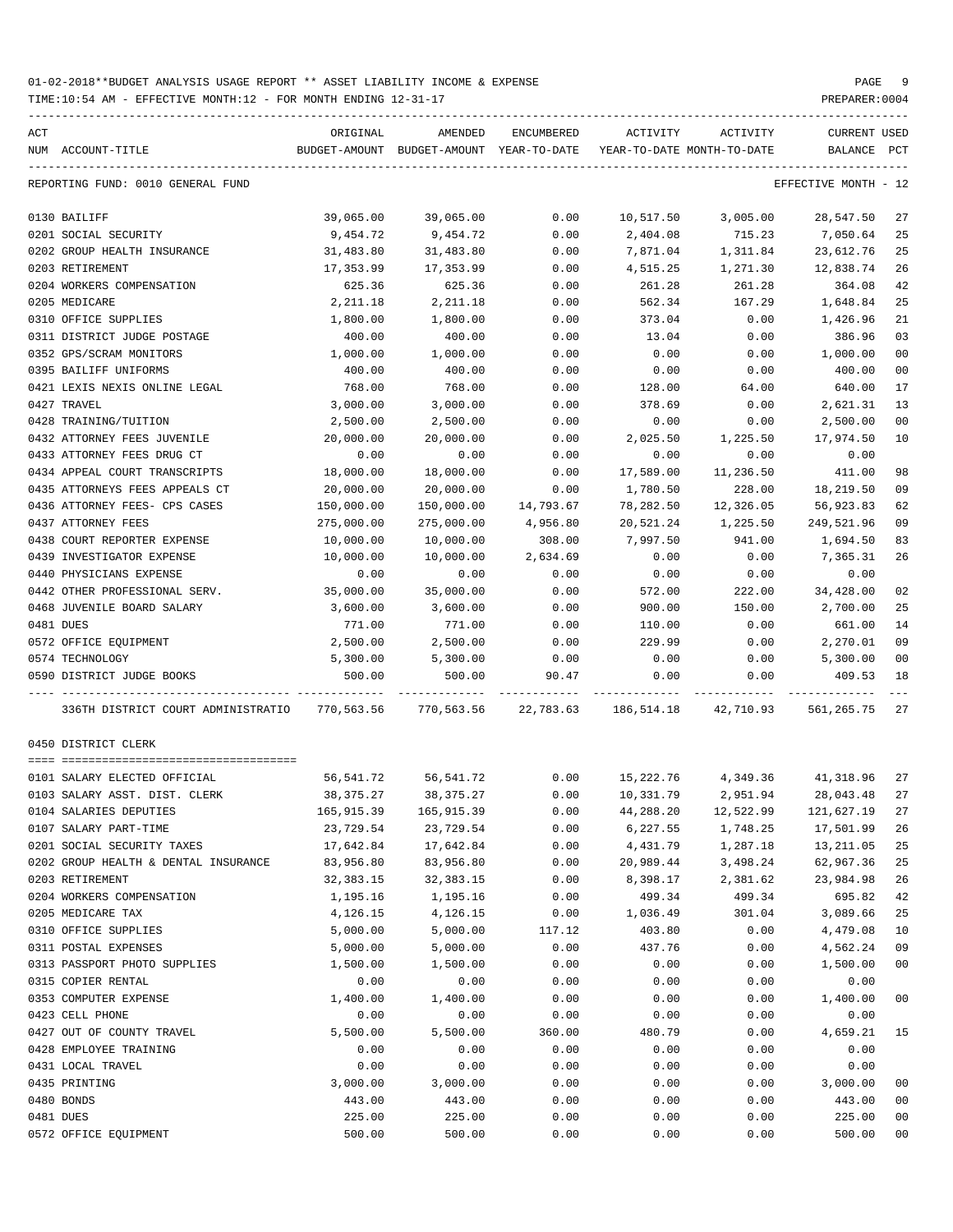| 01-02-2018**BUDGET ANALYSIS USAGE REPORT ** ASSET LIABILITY INCOME & EXPENSE |  |  |  | PAGE |  |
|------------------------------------------------------------------------------|--|--|--|------|--|
|                                                                              |  |  |  |      |  |

TIME:10:54 AM - EFFECTIVE MONTH:12 - FOR MONTH ENDING 12-31-17

|           | REPORTING FUND: 0010 GENERAL FUND            |                      |                      |              |                 |                |                      |                |
|-----------|----------------------------------------------|----------------------|----------------------|--------------|-----------------|----------------|----------------------|----------------|
|           |                                              |                      |                      |              |                 |                |                      |                |
|           |                                              |                      |                      |              |                 |                | EFFECTIVE MONTH - 12 |                |
|           | DISTRICT CLERK                               | 446,434.02           | 446,434.02           | 477.12       | 112,747.88      | 29,539.96      | 333, 209.02          | 25             |
|           | 0455 JUSTICE OF PEACE PCT # 1                |                      |                      |              |                 |                |                      |                |
|           |                                              |                      |                      |              |                 |                |                      |                |
|           | 0101 SALARY ELECTED OFFICIAL                 | 43,187.80            | 43,187.80            | 0.00         | 11,627.49       | 3,322.14       | 31,560.31            | 27             |
|           | 0103 SALARY ASSISTANTS                       | 63,386.52            | 63,386.52            | 0.00         | 16,694.79       | 4,675.42       | 46,691.73            | 26             |
|           | 0201 SOCIAL SECURITY TAXES                   | 6,756.41             | 6,756.41             | 0.00         | 1,636.06        | 475.87         | 5,120.35             | 24             |
|           | 0202 GROUP HEALTH & DENTAL INSURANCE         | 31,483.80            | 31,483.80            | 0.00         | 8,902.97        | 1,311.83       | 22,580.83            | 28             |
|           | 0203 RETIREMENT                              | 12,100.85            | 12,100.85            | 0.00         | 3,126.79        | 882.94         | 8,974.06             | 26             |
|           | 0204 WORKERS' COMPENSATION                   | 457.69               | 457.69               | 0.00         | 186.59          | 186.59         | 271.10               | 41             |
|           | 0205 MEDICARE TAX                            | 1,580.13             | 1,580.13             | 0.00         | 382.63          | 111.29         | 1,197.50             | 24             |
|           | 0225 TRAVEL ALLOWANCE                        | 2,400.00             | 2,400.00             | 0.00         | 600.00          | 100.00         | 1,800.00             | 25             |
|           | 0310 OFFICE SUPPLIES<br>0311 POSTAL EXPENSES | 850.00               | 850.00               | 0.00         | 172.69<br>28.02 | 0.00           | 677.31<br>1,171.98   | 20<br>02       |
|           | 0420 UTILITIES TELEPHONE                     | 1,200.00<br>1,395.00 | 1,200.00<br>1,395.00 | 0.00<br>0.00 | 346.69          | 0.00<br>118.63 | 1,048.31             | 25             |
|           | 0422 R & M RADIO                             | 0.00                 | 0.00                 | 0.00         | 0.00            | 0.00           | 0.00                 |                |
|           | 0423 CELL PHONE ALLOWANCE                    | 240.00               | 240.00               | 0.00         | 60.00           | 10.00          | 180.00               | 25             |
|           | 0427 OUT OF COUNTY TRAVEL                    | 4,680.00             | 4,680.00             | 0.00         | 650.00          | 0.00           | 4,030.00             | 14             |
|           | 0435 PRINTING                                | 400.00               | 400.00               | 0.00         | 0.00            | 0.00           | 400.00               | 00             |
| 0480 BOND |                                              | 165.00               | 165.00               | 0.00         | 0.00            | 0.00           | 165.00               | 0 <sub>0</sub> |
| 0481 DUES |                                              | 60.00                | 60.00                | 60.00        | 0.00            | 0.00           | 0.00                 | 100            |
|           | 0572 OFFICE EQUIPMENT                        | 2,500.00             | 2,500.00             | 0.00         | 0.00            | 0.00           | 2,500.00             | 00             |
|           | 0573 RADIO EQUIPMENT                         | 0.00                 | 0.00                 | 0.00         | 0.00            | 0.00           | 0.00                 |                |
|           | 0574 TECHNOLOGY                              | 0.00                 | 0.00                 | 0.00         | 0.00            | 0.00           | 0.00                 |                |
|           |                                              |                      |                      |              |                 |                |                      |                |
|           | JUSTICE OF PEACE PCT # 1                     | 172,843.20           | 172,843.20           | 60.00        | 44,414.72       | 11,194.71      | 128,368.48           | 26             |
|           | 0456 JUSTICE OF PEACE PCT # 2                |                      |                      |              |                 |                |                      |                |
|           | 0101 SALARY ELECTED OFFICIAL                 | 43,187.80            | 43,187.80            | 0.00         | 0.00            | 0.00           | 43,187.80            | 00             |
|           | 0104 SALARY DEPUTY                           | 38, 373.91           | 38,373.91            | 0.00         | 10,331.44       | 2,951.84       | 28,042.47            | 27             |
|           | 0201 SOCIAL SECURITY TAXES                   | 5,220.51             | 5,220.51             | 0.00         | 640.57          | 183.02         | 4,579.94             | 12             |
|           | 0202 GROUP HEALTH & DENTAL INSURANCE         | 20,989.20            | 20,989.20            | 0.00         | 2,623.68        | 437.28         | 18,365.52            | 13             |
|           | 0203 RETIREMENT                              | 9,281.72             | 9,281.72             | 0.00         | 1,140.58        | 325.88         | 8,141.14             | 12             |
|           | 0204 WORKERS' COMPENSATION                   | 353.65               | 353.65               | 0.00         | 143.12          | 143.12         | 210.53               | 40             |
|           | 0205 MEDICARE TAX                            | 1,220.92             | 1,220.92             | 0.00         | 149.80          | 42.80          | 1,071.12             | 12             |
|           | 0225 TRAVEL ALLOWANCE                        | 2,400.00             | 2,400.00             | 0.00         | 0.00            | 0.00           | 2,400.00             | 00             |
|           | 0310 OFFICE SUPPLIES                         | 700.00               | 700.00               | 0.00         | 91.04           | 91.04          | 608.96               | 13             |
|           | 0311 POSTAL EXPENSES                         | 350.00               | 350.00               | 0.00         | 0.00            | 0.00           | 350.00               | 00             |
|           | 0420 UTILITIES TELEPHONE                     | 1,200.00             | 1,200.00             | 0.00         | 271.96          | 90.96          | 928.04               | 23             |
|           | 0421 DSL LINE                                | 900.00               | 900.00               | 0.00         | 224.85          | 74.95          | 675.15               | 25             |
|           | 0422 R & M RADIO                             | 0.00                 | 0.00                 | 0.00         | 0.00            | 0.00           | 0.00                 |                |
|           | 0423 CELL PHONE ALLOWANCE                    | 240.00               | 240.00               | 0.00         | 0.00            | 0.00           | 240.00               | 00             |
|           | 0427 OUT OF COUNTY TRAVEL                    | 2,000.00             | 2,000.00             | 0.00         | 150.00          | 0.00           | 1,850.00             | 08             |
|           | 0435 PRINTING                                | 200.00               | 200.00               | 0.00         | 0.00            | 0.00           | 200.00               | 00             |
|           | 0460 OFFICE RENTAL                           | 4,200.00             | 4,200.00             | 0.00         | 1,050.00        | 350.00         | 3,150.00             | 25             |
| 0480 BOND |                                              | 171.00               | 171.00               | 0.00         | 0.00            | 0.00           | 171.00               | 00             |
| 0481 DUES |                                              | 95.00                | 95.00                | 0.00         | 0.00            | 0.00           | 95.00                | 00             |
|           | 0572 OFFICE EQUIPMENT                        | 1,400.00             | 1,400.00             | 0.00         | 864.50          | 864.50         | 535.50               | 62             |
|           | 0573 RADIO EQUIPMENT                         | 0.00                 | 0.00                 | 0.00         | 0.00            | 0.00           | 0.00                 |                |
|           | 0574 TECHNOLOGY                              | 0.00                 | 0.00                 | 0.00         | 0.00            | 0.00           | 0.00                 |                |

JUSTICE OF PEACE PCT # 2 132,483.71 132,483.71 0.00 17,681.54 5,555.39 114,802.17 13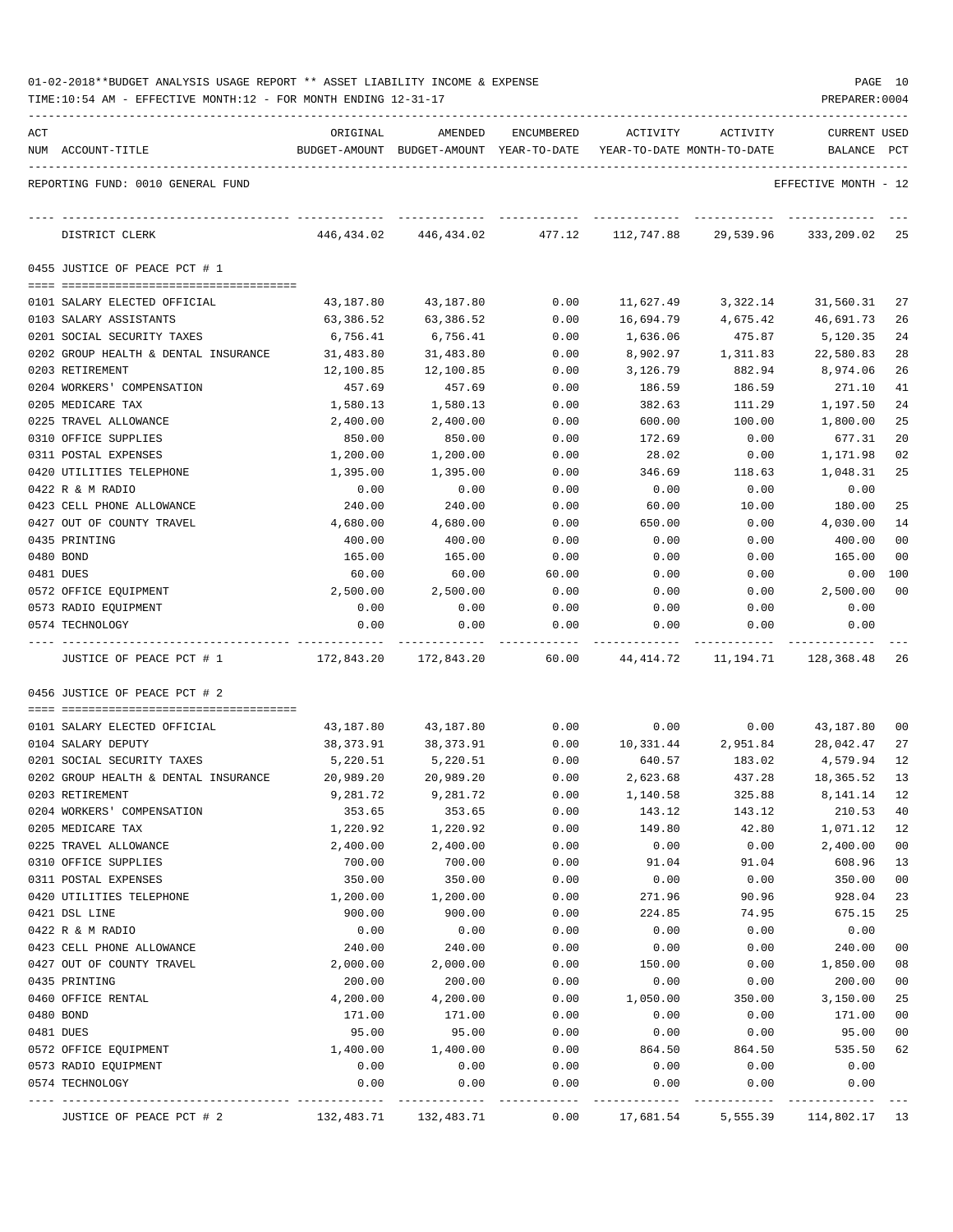| 01-02-2018**BUDGET ANALYSIS USAGE REPORT ** ASSET LIABILITY INCOME & EXPENSE | PAGE 11        |
|------------------------------------------------------------------------------|----------------|
| TIME:10:54 AM - EFFECTIVE MONTH:12 - FOR MONTH ENDING 12-31-17               | PREPARER: 0004 |

| ACT |                                                      | ORIGINAL                  | AMENDED                                  | ENCUMBERED            | ACTIVITY                   | ACTIVITY                        | CURRENT USED         |        |
|-----|------------------------------------------------------|---------------------------|------------------------------------------|-----------------------|----------------------------|---------------------------------|----------------------|--------|
|     | NUM ACCOUNT-TITLE                                    |                           | BUDGET-AMOUNT BUDGET-AMOUNT YEAR-TO-DATE |                       | YEAR-TO-DATE MONTH-TO-DATE |                                 | BALANCE PCT          |        |
|     | REPORTING FUND: 0010 GENERAL FUND                    |                           |                                          |                       |                            |                                 | EFFECTIVE MONTH - 12 |        |
|     | 0457 JUSTICE OF THE PEACE # 3                        |                           |                                          |                       |                            |                                 |                      |        |
|     | 0101 SALARY ELECTED OFFICIAL                         | 43,187.80                 | 43,187.80                                | 0.00                  | 11,627.49                  | 3,322.14                        | 31,560.31            | 27     |
|     | 0103 SALARY ASSISTANT                                | 26,714.23                 | 26,714.23                                | 0.00                  | 6,844.65                   | 2,010.00                        | 19,869.58            | 26     |
|     | 0201 SOCIAL SECURITY TAXES                           | 4,497.61                  | 4,497.61                                 | 0.00                  | 1,186.22                   | 337.42                          | 3,311.39             | 26     |
|     | 0202 GROUP HEALTH & DENTAL INSURANCE                 | 20,989.20                 | 20,989.20                                | 0.00                  | 4,678.90                   | 874.56                          | 16,310.30            | 22     |
|     | 0203 RETIREMENT                                      | 7,954.85                  | 7,954.85                                 | 0.00                  | 2,039.31                   | 588.66                          | 5,915.54             | 26     |
|     | 0204 WORKERS' COMPENSATION                           | 304.68                    | 304.68                                   | 0.00                  | 122.66                     | 122.66                          | 182.02               | 40     |
|     | 0205 MEDICARE TAX                                    | 1,051.86                  | 1,051.86                                 | 0.00                  | 277.41                     | 78.91                           | 774.45               | 26     |
|     | 0225 TRAVEL ALLOWANCE                                | 2,400.00                  | 2,400.00                                 | 0.00                  | 600.00                     | 100.00                          | 1,800.00             | 25     |
|     | 0310 OFFICE SUPPLIES                                 | 500.00                    | 500.00                                   | 0.00                  | 37.56                      | 0.00                            | 462.44               | 08     |
|     | 0311 POSTAL EXPENSES                                 | 250.00                    | 250.00                                   | 0.00                  | 0.00                       | 0.00                            | 250.00               | 00     |
|     | 0420 UTILITIES TELEPHONE                             | 200.00                    | 200.00                                   | 0.00                  | 200.00                     | 0.00                            | 0.00                 | 100    |
|     | 0423 CELL PHONE ALLOWANCE                            | 240.00                    | 240.00                                   | 0.00                  | 60.00                      | 10.00                           | 180.00               | 25     |
|     | 0427 OUT OF COUNTY TRAVEL                            | 1,500.00                  | 1,500.00                                 | 0.00                  | 0.00                       | 0.00                            | 1,500.00             | 00     |
|     | 0435 PRINTING                                        | 250.00                    | 250.00                                   | 0.00                  | 43.50                      | 43.50                           | 206.50               | 17     |
|     | 0460 OFFICE RENTAL                                   | 2,500.00                  | 2,500.00                                 | 0.00                  | 833.32                     | 208.33                          | 1,666.68             | 33     |
|     | 0480 BOND                                            | 199.00                    | 199.00                                   | 0.00                  | 149.00                     | 0.00                            | 50.00                | 75     |
|     | 0481 DUES                                            | 60.00                     | 60.00                                    | 0.00                  | 0.00                       | 0.00                            | 60.00                | $00\,$ |
|     | 0572 OFFICE EQUIPMENT                                | 1,500.00                  | 1,500.00                                 | 0.00                  | 0.00                       | 0.00                            | 1,500.00             | 00     |
|     | 0574 TECHNOLOGY                                      | 0.00                      | 0.00                                     | 0.00                  | 0.00                       | 0.00                            | 0.00<br>-----------  |        |
|     | ---- -------------------<br>JUSTICE OF THE PEACE # 3 | $114,299.23$ $114,299.23$ |                                          | -------------<br>0.00 |                            | 28,700.02 7,696.18 85,599.21 25 |                      |        |
|     | 0475 DISTRICT & CO. ATTORNEY                         |                           |                                          |                       |                            |                                 |                      |        |
|     |                                                      |                           |                                          |                       |                            |                                 |                      |        |
|     | 0101 DA. SALARY SUPPLEMENT                           | 5,000.00                  | 5,000.00                                 | 0.00                  |                            | 1,346.17 384.62                 | 3,653.83             | 27     |
|     | 0102 HB 9 D.A. SUPPLEMENTAL FUNDS                    | 3,640.00                  | 3,640.00                                 | 0.00                  | 980.00                     | 280.00                          | 2,660.00             | 27     |
|     | 0103 SALARY ASSISTANT D.A.                           | 324,490.24                | 324,490.24                               | 0.00                  | 84,136.94                  | 20,419.74                       | 240,353.30           | 26     |
|     | 0104 ASST. DA LONGEVITY PAY                          | 5,160.00                  | 5,160.00                                 | 0.00                  | 1,280.00                   | 190.00                          | 3,880.00             | 25     |
|     | 0105 SALARIES SECRETARIES                            | 179,488.96                | 179,488.96                               | 0.00                  | 48,323.94                  | 13,806.84                       | 131,165.02           | 27     |
|     | 0106 DA SALARY REIMB. GC CH 46                       | 27,500.00                 | 27,500.00                                | 0.00                  | 7,049.31                   | 1,615.38                        | 20,450.69            | 26     |
|     | 0107 SALARY TEMP./EXTRA                              | 0.00                      | 0.00                                     | 0.00                  | 0.00                       | 0.00                            | 0.00                 |        |
|     | 0108 INVESTIGATOR CRIMES AGAINST WOMEN               | 21,432.59                 | 21,432.59                                | 0.00                  | 0.00                       | 0.00                            | 21,432.59            | $00\,$ |
|     | 0109 INVESTIGATOR                                    | 58,644.20                 | 58,644.20                                | 0.00                  | 15,788.85                  | 4,511.10                        | 42,855.35            | 27     |
|     | 0201 SOCIAL SECURITY TAXES                           | 38,794.39                 | 38,794.39                                | 0.00                  | 9,405.96                   | 2,480.51                        | 29, 388. 43 24       |        |
|     | 0202 GROUP HEALTH INSURANCE                          | 111,400.18                | 111,400.18                               | 0.00                  | 24,487.68                  | 3,935.52                        | 86, 912.50           | 22     |
|     | 0203 RETIREMENT                                      | 71,165.50                 | 71,165.50                                | 0.00                  | 17,543.17                  | 4,549.33                        | 53,622.33            | 25     |
|     | 0204 WORKERS' COMPENSATION                           | 1,841.96                  | 1,841.96                                 | 0.00                  | 719.68                     | 719.68                          | 1,122.28             | 39     |
|     | 0205 MEDICARE TAX                                    | 9,072.88                  | 9,072.88                                 | 0.00                  | 2,199.84                   | 580.13                          | 6,873.04             | 24     |
|     | 0310 OFFICE SUPPLIES                                 | 8,000.00                  | 8,000.00                                 | 0.00                  | 3,747.65                   | 2,476.37                        | 4,252.35             | 47     |
|     | 0311 POSTAL EXPENSES                                 | 3,000.00                  | 3,000.00                                 | 0.00                  | 226.94                     | 13.18-                          | 2,773.06             | 08     |
|     | 0315 COPIER EXPENSE                                  | 1,500.00                  | 1,500.00                                 | 0.00                  | 213.86                     | 103.82                          | 1,286.14             | 14     |
|     | 0421 INTERNET/ONLINE LEGAL RE                        | 6,733.72                  | 6,733.72                                 | 0.00                  | 1,337.32                   | 1,337.32                        | 5,396.40             | 20     |
|     | 0422 INVESTIGATOR CELL PHONE                         | 360.00                    | 360.00                                   | 0.00                  | 90.00                      | 15.00                           | 270.00               | 25     |
|     | 0427 OUT OF COUNTY TRAVEL                            | 9,000.00                  | 9,000.00                                 | 0.00                  | 1,245.25                   | 498.01                          | 7,754.75             | 14     |
|     | 0428 TRAINING/TUITION                                | 8,000.00                  | 8,000.00                                 | 0.00                  | 350.00                     | 350.00                          | 7,650.00             | 04     |
|     | 0431 LOCAL TRAVEL                                    | 0.00                      | 0.00                                     | 0.00                  | 0.00                       | 0.00                            | 0.00                 |        |
|     | 0435 PRINTING                                        | 1,500.00                  | 1,500.00                                 | 0.00                  | 0.00                       | 0.00                            | 1,500.00             | 00     |
|     | 0438 CT.REPORTER-TRANSCRIPTS                         | 8,750.00                  | 8,750.00                                 | 0.00                  | 1,310.00                   | 0.00                            | 7,440.00             | 15     |
|     | 0439 WITNESS EXPENSE                                 | 5,000.00                  | 5,000.00                                 | 0.00                  | 0.00                       | 0.00                            | 5,000.00             | 00     |
|     | 0465 PHYS. EVIDENCE ANALYSIS                         | 4,000.00                  | 4,000.00                                 | 0.00                  | 0.00                       | 0.00                            | 4,000.00             | 00     |
|     | 0469 DPS TESTING                                     | 0.00                      | 0.00                                     | 0.00                  | 0.00                       | 0.00                            | 0.00                 |        |
|     | 0480 BOND                                            | 236.00                    | 236.00                                   | 0.00                  | 0.00                       | 0.00                            | 236.00               | 00     |
|     | 0481 DUES                                            | 2,500.00                  | 2,500.00                                 | 0.00                  | 60.00                      | 0.00                            | 2,440.00             | 02     |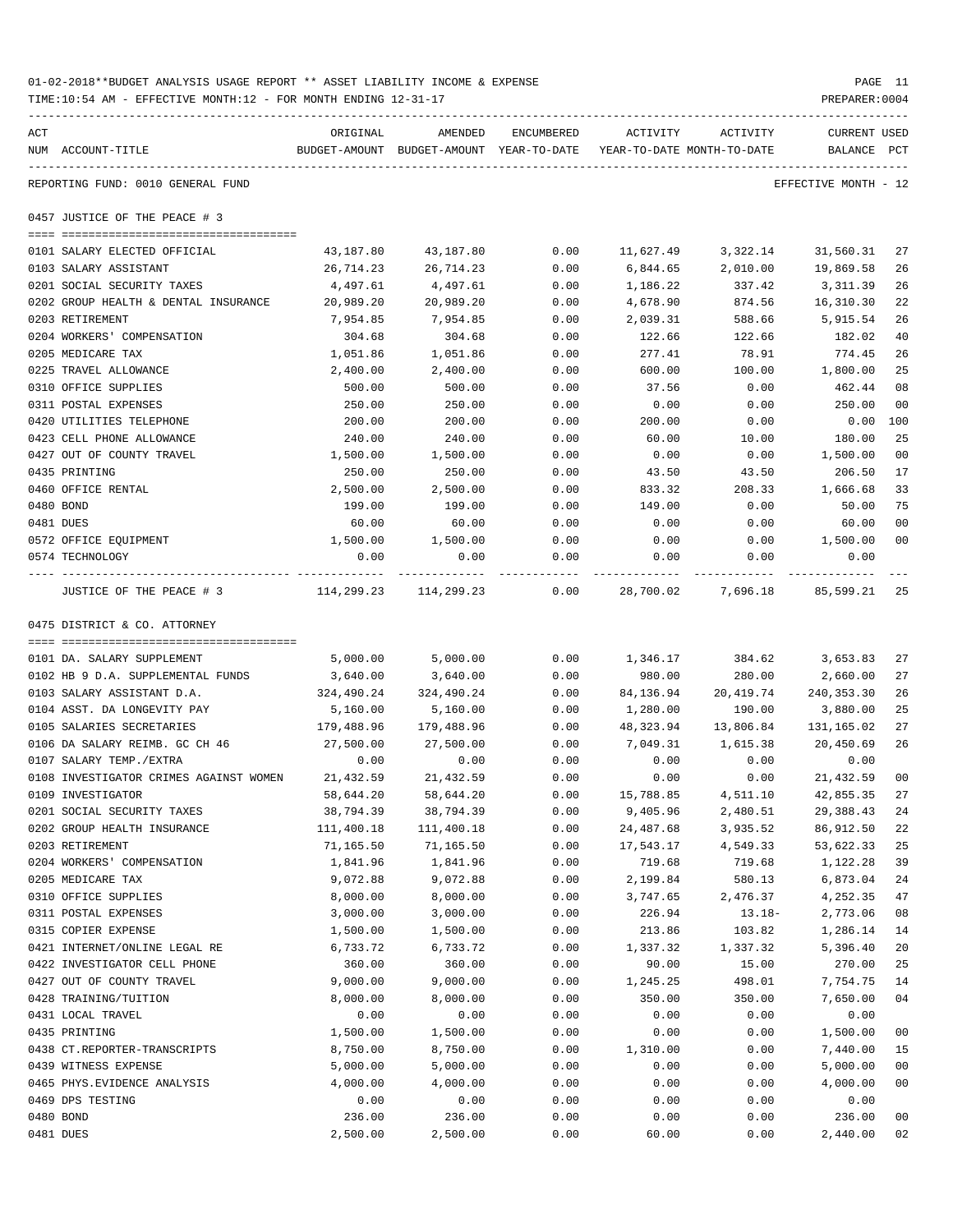| ACT                                  | ORIGINAL      | AMENDED       | <b>ENCUMBERED</b> | ACTIVITY   | ACTIVITY                        | <b>CURRENT USED</b>  |        |
|--------------------------------------|---------------|---------------|-------------------|------------|---------------------------------|----------------------|--------|
| NUM ACCOUNT-TITLE                    | BUDGET-AMOUNT | BUDGET-AMOUNT | YEAR-TO-DATE      |            | YEAR-TO-DATE MONTH-TO-DATE      | BALANCE              | PCT    |
| REPORTING FUND: 0010 GENERAL FUND    |               |               |                   |            |                                 | EFFECTIVE MONTH - 12 |        |
| 0572 OFFICE EQUIPMENT                | 3,000.00      | 3,000.00      | 0.00              | 0.00       | 0.00                            | 3,000.00             | 00     |
| 0574 TECHNOLOGY                      | 0.00          | 0.00          | 0.00              | 0.00       | 0.00                            | 0.00                 |        |
| 0590 BOOKS                           | 750.00        | 750.00        | 0.00              | 0.00       | 0.00                            | 750.00               | 00     |
| DISTRICT & CO. ATTORNEY              | 919,960.62    | 919,960.62    | 0.00              | 221,842.56 | 58,240.19                       | 698,118.06           | 24     |
| 0495 COUNTY AUDITOR                  |               |               |                   |            |                                 |                      |        |
| 0102 SALARY APPOINTED OFFICIAL       | 70,716.75     | 70,716.75     | 0.00              | 19,039.16  | 5,439.76                        | 51,677.59            | 27     |
| 0103 SALARIES ASSISTANTS             | 120,226.31    | 120,226.31    | 0.00              | 32,368.70  | 9,248.20                        | 87,857.61            | 27     |
| 0201 SOCIAL SECURITY TAXES           | 11,838.47     | 11,838.47     | 0.00              | 2,874.37   | 856.47                          | 8,964.10             | 24     |
| 0202 GROUP HEALTH & DENTAL INSURANCE | 41,969.40     | 41,969.40     | 0.00              | 10,492.26  | 1,748.71                        | 31, 477.14           | 25     |
| 0203 RETIREMENT                      | 21,729.32     | 21,729.32     | 0.00              | 5,675.39   | 1,621.54                        | 16,053.93            | 26     |
| 0204 WORKERS COMPENSATION            | 801.96        | 801.96        | 0.00              | 335.22     | 335.22                          | 466.74               | 42     |
| 0205 MEDICARE TAX                    | 2,768.67      | 2,768.67      | 0.00              | 672.19     | 200.29                          | 2,096.48             | 24     |
| 0310 OFFICE SUPPLIES                 | 900.00        | 900.00        | 0.00              | 65.84      | 0.00                            | 834.16               | 07     |
| 0353 COMPUTER SOFTWARE MAINTENANCE   | 2,810.00      | 2,810.00      | 0.00              | 2,810.00   | 0.00                            | 0.00                 | 100    |
| 0427 OUT OF COUNTY TRAVEL            | 3,500.00      | 3,500.00      | 0.00              | 2,117.72   | 30.32                           | 1,382.28             | 61     |
| 0431 LOCAL TRAVEL                    | 0.00          | 0.00          | 0.00              | 0.00       | 0.00                            | 0.00                 |        |
| 0435 PRINTING                        | 50.00         | 50.00         | 0.00              | 0.00       | 0.00                            | 50.00                | 00     |
| 0452 R & M EQUIPMENT                 | 500.00        | 500.00        | 0.00              | 53.90      | 0.00                            | 446.10               | 11     |
| 0480 BOND                            | 100.00        | 100.00        | 0.00              | 50.00      | 0.00                            | 50.00                | 50     |
| 0481 DUES                            | 590.00        | 590.00        | 0.00              | 0.00       | 0.00                            | 590.00               | 00     |
| 0572 OFFICE EQUIPMENT                | 1,300.00      | 1,300.00      | 0.00              | 0.00       | 0.00                            | 1,300.00             | 00     |
| COUNTY AUDITOR                       | 279,800.88    | 279,800.88    | 0.00              | 76,554.75  | 19,480.51                       | 203, 246. 13         | 27     |
| 0496 COUNTY PURCHASING               |               |               |                   |            |                                 |                      |        |
|                                      |               |               |                   |            |                                 |                      |        |
| 0103 SALARY PURCHASING AGENT         | 56,866.18     | 56,866.18     | 0.00              | 15,310.12  | 4,374.32                        | 41,556.06            | 27     |
| 0201 SOCIAL SECURITY TAXES           | 3,548.02      | 3,548.02      | 0.00              | 954.78     | 272.13                          | 2,593.24             | 27     |
| 0202 GROUP HEALTH INSURANCE          | 10,494.60     | 10,494.60     | 0.00              | 1,311.81   | $874.54-$                       | 9,182.79             | 12     |
| 0203 RETIREMENT                      | 6,471.37      | 6,471.37      | 0.00              | 1,690.22   | 482.92                          | 4,781.15             | 26     |
| 0204 WORKERS' COMPENSATION           | 240.35        | 240.35        | 0.00              | 99.79      | 99.79                           | 140.56               | 42     |
| 0205 MEDICARE TAX                    | 829.78        | 829.78        | 0.00              | 223.29     | 63.64                           | 606.49               | 27     |
| 0310 OFFICE SUPPLIES                 | 400.00        | 400.00        | 0.00              | 9.98       | 0.00                            | 390.02               | 02     |
| 0353 COMPUTER SOFTWARE MAINTENANCE   | 350.00        | 350.00        | 0.00              | 350.00     | 0.00                            | 0.00 100             |        |
| 0421 CELL PHONE                      | 360.00        | 360.00        | 0.00              | 90.00      | 15.00                           | 270.00               | 25     |
| 0427 OUT OF COUNTY TRAVEL            | 1,200.00      | 1,200.00      | 0.00              | 44.94      | 0.00                            | 1,155.06             | 04     |
| 0431 LOCAL TRAVEL                    | 0.00          | 0.00          | 0.00              | 0.00       | 0.00                            | 0.00                 |        |
| 0435 PRINTING                        | 70.00         | 70.00         | 0.00              | 0.00       | 0.00                            | 70.00                | $00\,$ |
| 0452 R & M EQUIPMENT                 | 0.00          | 0.00          | 0.00              | 0.00       | 0.00                            | 0.00                 |        |
| 0480 BOND                            | 93.00         | 93.00         | 0.00              | 0.00       | 0.00                            | 93.00                | $00\,$ |
| 0481 DUES                            | 450.00        | 450.00        | 0.00              | 39.00      | 0.00                            | 411.00               | 09     |
| 0572 OFFICE EQUIPMENT                | 500.00        | 500.00        | 0.00              | 0.00       | 0.00                            | 500.00               | 00     |
| COUNTY PURCHASING                    | 81,873.30     | 81,873.30     | 0.00              |            | 20, 123.93 4, 433.26 61, 749.37 |                      | 25     |
| 0497 COUNTY TREASURER                |               |               |                   |            |                                 |                      |        |
|                                      |               |               |                   |            |                                 |                      |        |
| 0101 SALARY ELECTED OFFICIAL         | 56,541.72     | 56,541.72     | 0.00              | 15,222.76  |                                 | 4, 349.36 41, 318.96 | 27     |
| 0103 SALARY ASSISTANT                | 43,572.49     | 43,572.49     | 0.00              | 11,731.09  | 3,351.74                        | 31,841.40            | 27     |
| 0201 SOCIAL SECURITY TAXES           | 6,207.08      | 6,207.08      | 0.00              | 1,323.66   | 419.11                          | 4,883.42             | 21     |
| 0202 GROUP HEALTH & DENTAL INSURANCE | 20,989.20     | 20,989.20     | 0.00              | 5,247.24   | 874.54                          | 15,741.96            | 25     |
| 0203 RETIREMENT                      | 11,393.00     | 11,393.00     | 0.00              | 2,975.70   | 850.20                          | 8,417.30             | 26     |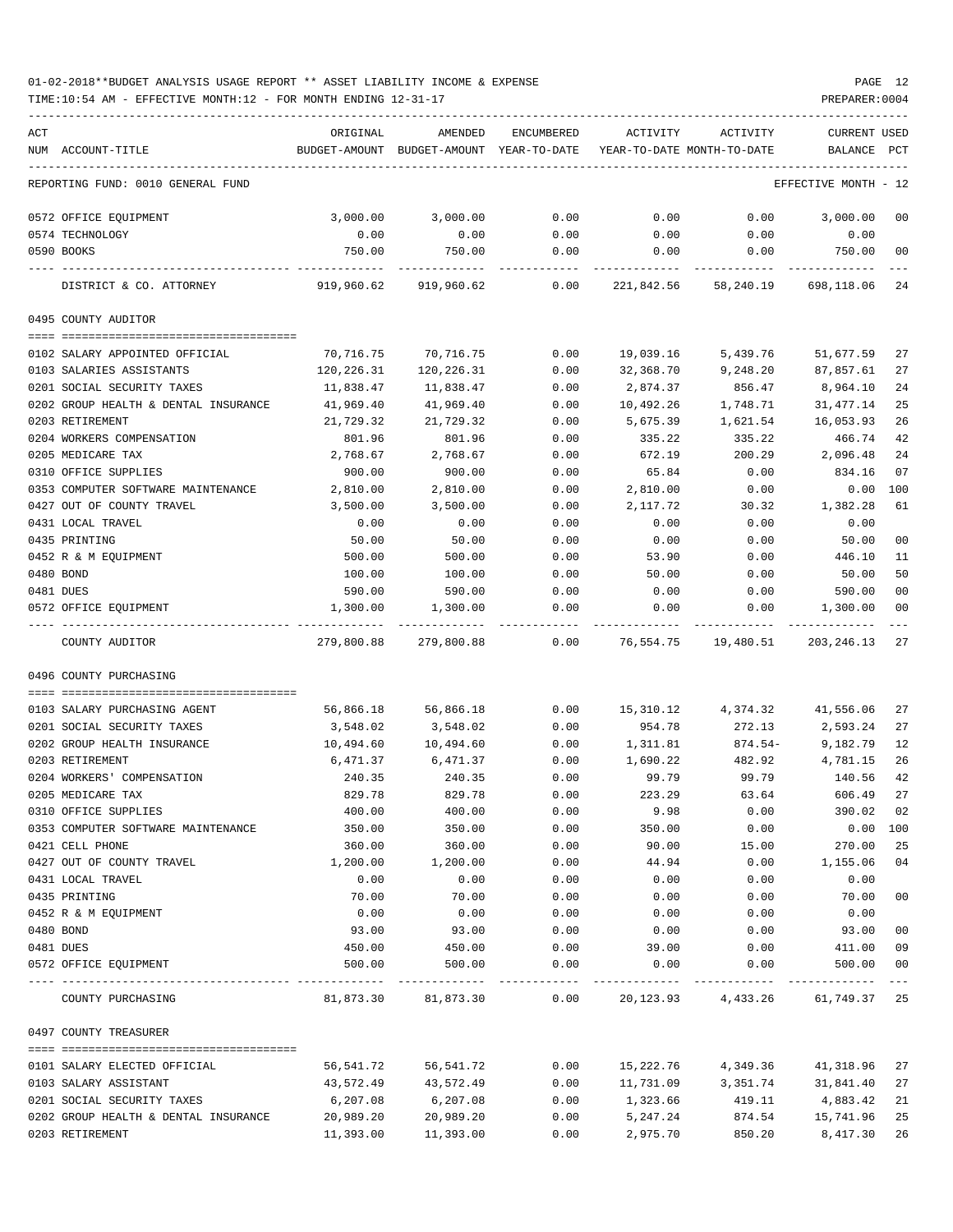TIME:10:54 AM - EFFECTIVE MONTH:12 - FOR MONTH ENDING 12-31-17 PREPARER:0004

| ACT<br>NUM ACCOUNT-TITLE             | ORIGINAL   | AMENDED<br>BUDGET-AMOUNT BUDGET-AMOUNT YEAR-TO-DATE | ENCUMBERED            | ACTIVITY<br>YEAR-TO-DATE MONTH-TO-DATE | ACTIVITY                                          | CURRENT USED<br>BALANCE PCT |                |
|--------------------------------------|------------|-----------------------------------------------------|-----------------------|----------------------------------------|---------------------------------------------------|-----------------------------|----------------|
| REPORTING FUND: 0010 GENERAL FUND    |            |                                                     |                       |                                        |                                                   | EFFECTIVE MONTH - 12        |                |
| 0204 WORKERS' COMPENSATION           | 420.48     | 420.48                                              | 0.00                  | 175.68                                 | 175.68                                            | 244.80                      | 42             |
| 0205 MEDICARE TAX                    | 1,451.66   | 1,451.66                                            | 0.00                  | 309.56                                 | 98.01                                             | 1,142.10                    | 21             |
| 0310 OFFICE SUPPLIES                 | 500.00     | 500.00                                              | 0.00                  | 0.00                                   | 0.00                                              | 500.00                      | 0 <sub>0</sub> |
| 0427 OUT OF COUNTY TRAVEL            | 2,000.00   | 2,000.00                                            | 0.00                  | 325.00                                 | 0.00                                              | 1,675.00                    | 16             |
| 0431 LOCAL TRAVEL                    | 0.00       | 0.00                                                | 0.00                  | 0.00                                   | 0.00                                              | 0.00                        |                |
| 0435 PRINTING                        | 350.00     | 350.00                                              | 0.00                  | 0.00                                   | 0.00                                              | 350.00                      | 0 <sub>0</sub> |
| 0452 R&M EQUIPMENT                   | 250.00     | 250.00                                              | 0.00                  | 0.00                                   | 0.00                                              | 250.00                      | 0 <sub>0</sub> |
| 0453 COMPUTER SOFTWARE MAINTEN       | 1,300.00   | 1,300.00                                            | 0.00                  | 1,300.00                               | 0.00                                              | $0.00$ 100                  |                |
| 0480 BOND                            | 0.00       | 0.00                                                | 0.00                  | 0.00                                   | 0.00                                              | 0.00                        |                |
| 0481 DUES                            | 175.00     | 175.00                                              | 0.00                  | 0.00                                   | 0.00                                              | 175.00                      | 0 <sub>0</sub> |
| 0572 OFFICE EQUIPMENT                | 300.00     | 300.00                                              | 0.00                  | 0.00                                   | 0.00                                              | 300.00                      | 0 <sub>0</sub> |
| 0574 TECHNOLOGY                      | 0.00       | 0.00                                                | 0.00                  | 0.00                                   | 0.00                                              | 0.00                        |                |
| COUNTY TREASURER                     |            | 145,450.63 145,450.63                               | 0.00                  |                                        | 38,610.69    10,118.64    106,839.94              |                             | 27             |
| 0499 TAX ASSESSOR-COLLECTOR          |            |                                                     |                       |                                        |                                                   |                             |                |
| 0101 SALARIES ELECTED OFFICIAL       | 56,541.72  | 56,541.72                                           | 0.00                  | 15,222.76                              | 4,349.36                                          | 41,318.96                   | 27             |
| 0103 SALARIES ASSISTANTS             | 39,526.56  | 39,526.56                                           | 0.00                  | 10,641.75                              | 3,040.50                                          | 28,884.81                   | 27             |
| 0104 SALARIES DEPUTIES               | 94,899.18  | 94,899.18                                           | 0.00                  | 25,549.79                              | 7,299.94                                          | 69, 349.39                  | 27             |
| 0107 SALARY TEMP./EXTRA              | 14,243.21  | 14,243.21                                           | 0.00                  | 3,836.70                               | 1,096.20                                          | 10,406.51                   | 27             |
| 0201 SOCIAL SECURITY TAXES           | 12,723.06  | 12,723.06                                           | 0.00                  | 3,226.81                               | 942.11                                            | 9,496.25                    | 25             |
| 0202 GROUP HEALTH & DENTAL INSURANCE | 52,473.00  | 52,473.00                                           | 0.00                  | 13,118.10                              | 2,186.35                                          | 39,354.90                   | 25             |
| 0203 RETIREMENT                      | 23,352.97  | 23,352.97                                           | 0.00                  | 6,099.73                               | 1,742.78                                          | 17,253.24                   | 26             |
| 0204 WORKERS COMPENSATION            | 861.88     | 861.88                                              | 0.00                  | 360.10                                 | 360.10                                            | 501.78                      | 42             |
| 0205 MEDICARE TAX                    | 2,975.55   | 2,975.55                                            | 0.00                  | 754.69                                 | 220.34                                            | 2,220.86                    | 25             |
| 0225 LEONARD OFFICE TRAVEL           | 800.00     | 800.00                                              | 0.00                  | 119.84                                 | 119.84                                            | 680.16                      | 15             |
| 0310 OFFICE SUPPLIES                 | 1,300.00   | 1,300.00                                            | 0.00                  | 0.00                                   | 0.00                                              | 1,300.00                    | 0 <sub>0</sub> |
| 0311 POSTAL EXPENSES                 | 6,500.00   | 6,500.00                                            | 0.00                  | 266.02                                 | 104.60                                            | 6,233.98                    | 0 <sub>4</sub> |
| 0315 COPIER EXPENSE                  | 450.00     | 450.00                                              | 0.00                  | 79.11                                  | 37.25                                             | 370.89                      | 18             |
| 0420 TELEPHONE LEONARD OFFICE        | 700.00     | 700.00                                              | 60.09                 | 180.08                                 | 60.09                                             | 459.83                      | 34             |
| 0423 CELL PHONE                      | 0.00       | 0.00                                                | 0.00                  | 0.00                                   | 0.00                                              | 0.00                        |                |
| 0427 OUT OF COUNTY TRAVEL            | 3,500.00   | 3,500.00                                            | 0.00                  | 1,738.80                               | 24.00-                                            | 1,761.20                    | 50             |
| 0435 PRINTING                        | 250.00     | 250.00                                              | 0.00                  | 0.00                                   | 0.00                                              | 250.00                      | 0 <sub>0</sub> |
| 0460 LEONARD OFFICE RENT             | 1,200.00   | 1,200.00                                            | 0.00                  | 300.00                                 | 100.00                                            | 900.00                      | 25             |
| 0480 BOND                            | 368.00     | 368.00                                              | 0.00                  | 0.00                                   | 0.00                                              | 368.00                      | 0 <sub>0</sub> |
| 0481 DUES                            | 125.00     | 125.00                                              | 0.00                  | 0.00                                   | 0.00                                              | 125.00                      | 0 <sub>0</sub> |
| 0572 OFFICE EQUIPMENT                | 700.00     | 700.00                                              | 0.00                  | 0.00                                   | 0.00                                              | 700.00                      | 0 <sub>0</sub> |
| 0574 TECHNOLOGY                      | 0.00       | 0.00                                                | 0.00                  | 0.00                                   | 0.00                                              | 0.00                        |                |
| TAX ASSESSOR-COLLECTOR               | 313,490.13 | 313,490.13                                          | ------------<br>60.09 | -----------                            | ------------<br>81,494.28 21,635.46 231,935.76 26 |                             |                |
| 0503 COMPUTER/IT DEPT.               |            |                                                     |                       |                                        |                                                   |                             |                |
| 0103 SALARY-TECHNICIAN               | 40,055.36  | 40,055.36                                           | 0.00                  | 10,784.13                              | 3,081.18                                          | 29, 271. 23                 | 27             |
| 0107 PART TIME TECHNICIAN            | 18,934.00  | 18,934.00                                           | 0.00                  | 4,839.21                               | 1,400.13                                          | 14,094.79                   | 26             |
| 0201 SOCIAL SECURITY                 | 3,657.34   | 3,657.34                                            | 0.00                  | 920.41                                 | 269.80                                            | 2,736.93                    | 25             |
| 0202 GROUP HEALTH INSURANCE          | 10,494.60  | 10,494.60                                           | 0.00                  | 2,623.62                               | 437.27                                            | 7,870.98                    | 25             |
| 0203 RETIREMENT                      | 6,712.99   | 6,712.99                                            | 0.00                  | 1,724.82                               | 494.74                                            | 4,988.17                    | 26             |
| 0204 WORKERS COMPENSATION            | 313.20     | 313.20                                              | 0.00                  | 114.41                                 | 114.41                                            | 198.79                      | 37             |
| 0205 MEDICARE TAX                    | 855.32     | 855.32                                              | 0.00                  | 215.24                                 | 63.10                                             | 640.08                      | 25             |
| 0225 TRAVEL ALLOWANCE                | 828.00     | 828.00                                              | 0.00                  | 207.00                                 | 34.50                                             | 621.00                      | 25             |
| 0310 OFFICE SUPPLIES                 | 200.00     | 200.00                                              | 0.00                  | 0.00                                   | 0.00                                              | 200.00                      | 0 <sub>0</sub> |
| 0421 CELL PHONE ALLOWANCE            | 414.00     | 414.00                                              | 0.00                  | 103.50                                 | 17.25                                             | 310.50                      | 25             |
|                                      |            |                                                     |                       |                                        |                                                   |                             |                |

0427 OUT OF COUNTY TRAVEL 900.00 900.00 0.00 0.00 0.00 900.00 00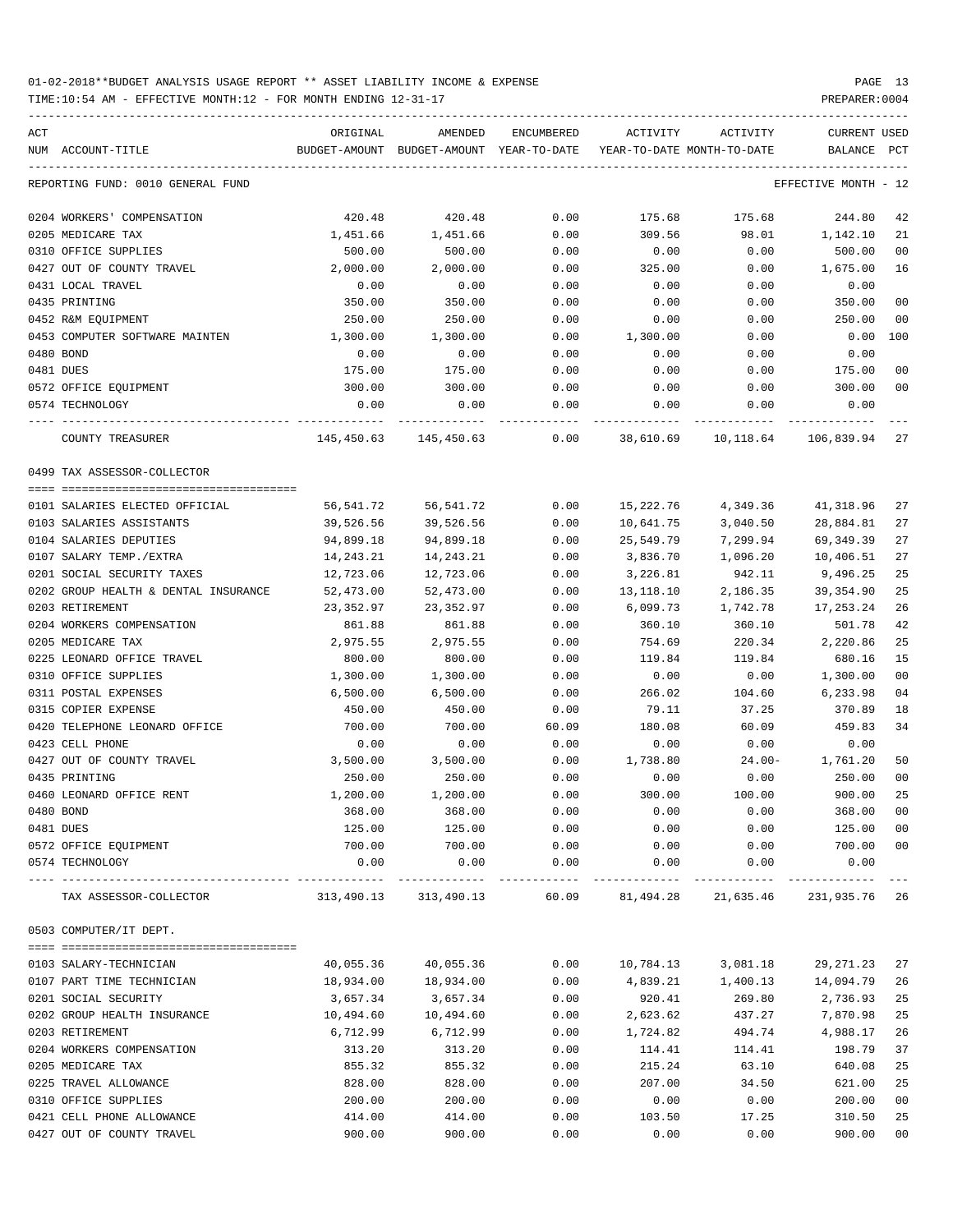TIME:10:54 AM - EFFECTIVE MONTH:12 - FOR MONTH ENDING 12-31-17 PREPARER:0004

| ACT<br>NUM ACCOUNT-TITLE                         | ORIGINAL              | AMENDED<br>BUDGET-AMOUNT BUDGET-AMOUNT YEAR-TO-DATE | ENCUMBERED           | YEAR-TO-DATE MONTH-TO-DATE | ACTIVITY ACTIVITY  | CURRENT USED<br>BALANCE PCT |                |
|--------------------------------------------------|-----------------------|-----------------------------------------------------|----------------------|----------------------------|--------------------|-----------------------------|----------------|
| REPORTING FUND: 0010 GENERAL FUND                |                       |                                                     |                      |                            |                    | EFFECTIVE MONTH - 12        |                |
| 0435 PRINTING                                    | 0.00                  | 0.00                                                | 0.00                 | 0.00                       | 0.00               | 0.00                        |                |
| 0453 R&M COMPUTER/TRAINING                       | 0.00                  | 0.00                                                | 0.00                 | 0.00                       | 0.00               | 0.00                        |                |
| 0572 OFFICE EQUIPMENT                            | 1,850.00              | 1,850.00                                            | 0.00                 |                            | 1,825.15 1,825.15  | 24.85                       | 99             |
| 0574 COMPUTER/WEB SOFTWARE                       | 2,500.00              | 2,500.00                                            | 0.00                 | 172.39                     | 0.00               | 2,327.61                    | 07             |
| 0576 COUNTY COMPUTER REPLACEMENT                 | 34,000.00             | 34,000.00                                           | 0.00                 | 0.00                       | 0.00               | 34,000.00                   | 00             |
| COMPUTER/IT DEPT.                                |                       |                                                     |                      |                            | 23,529.88 7,737.53 | 98,184.93                   | 19             |
| 0509 CONTINGENCY                                 |                       |                                                     |                      |                            |                    |                             |                |
| 0475 CONTINGENCY                                 |                       | 250,000.00 249,506.00                               | 0.00                 | 0.00                       | 0.00               | 249,506.00                  | 00             |
| CONTINGENCY                                      |                       | 250,000.00 249,506.00                               | ------------<br>0.00 | 0.00                       | 0.00               | 249,506.00                  | 0 <sup>0</sup> |
| 0510 COURTHOUSE                                  |                       |                                                     |                      |                            |                    |                             |                |
|                                                  |                       |                                                     |                      |                            |                    |                             |                |
| 0107 REGULAR TEMP. - PART TIME                   | 0.00                  | 0.00                                                | 0.00                 | 0.00                       | 0.00               | 0.00                        |                |
| 0115 SALARY JANITOR                              | 38,376.62             | 38,376.62                                           | 0.00                 | 10,332.14                  | 2,952.04           | 28,044.48                   | 27             |
| 0201 SOCIAL SECURITY TAXES                       | 2,379.35              | 2,379.35                                            | 0.00                 | 631.99                     | 181.59             | 1,747.36                    | 27             |
| 0202 GROUP HEALTH & DENTAL INSURANCE             | 10,494.60             | 10,494.60                                           | 0.00                 | 2,623.62                   | 437.27             | 7,870.98                    | 25             |
| 0203 RETIREMENT                                  | 4,367.26              | 4,367.26                                            | 0.00                 | 1,140.65                   | 325.90             | 3,226.61                    | 26             |
| 0204 WORKERS' COMPENSATION                       | 1,581.12              | 1,581.12                                            | 0.00                 | 659.25                     | 659.25             | 921.87                      | 42             |
| 0205 MEDICARE TAX                                | 556.46                | 556.46                                              | 0.00                 | 147.82                     | 42.47              | 408.64                      | 27             |
| 0310 OFFICE SUPPLIES                             | 5,000.00              | 5,000.00                                            | 1,036.43             | 1,646.90                   | 1,663.78           | 2,316.67                    | 54             |
| 0311 POSTAL EXPENSE                              | 9,000.00              | 9,000.00                                            | 0.00                 | 292.63-                    | 863.22             | 9,292.63                    | 03             |
| 0315 COPIER RENTAL                               | 5,000.00              | 5,000.00                                            | 0.00                 | 680.27                     | 341.29             | 4,319.73                    | 14             |
| 0316 EMPLOYEE AWARDS BANQUET                     | 2,500.00              | 2,500.00                                            | 0.00                 | 1,806.05                   | 1,368.75           | 693.95                      | 72             |
| 0330 AUTO EXPENSE-GAS AND OIL                    | 600.00                | 600.00                                              | 0.00                 | 0.00                       | 0.00               | 600.00                      | 0 <sub>0</sub> |
| 0332 JANITOR SUPPLIES                            | 0.00                  | 0.00                                                | 0.00                 | 0.00                       | 0.00               | 0.00                        |                |
| 0353 R&M COMPUTER                                | 5,000.00              | 5,000.00                                            | 0.00                 | 0.00                       | 0.00               | 5,000.00                    | 0 <sub>0</sub> |
| 0420 TELEPHONE                                   | 0.00                  | 0.00                                                | 62.83                | 225.10                     | 62.83              | 287.93-                     |                |
| 0421 INTERNET LINES                              | 0.00                  | 0.00                                                | 0.00                 | 441.00                     | 0.00               | 441.00-                     |                |
| 0423 CELL PHONE                                  | 400.00                | 400.00<br>15,000.00                                 | 0.00                 | 78.21                      | 26.07              | 321.79                      | 20             |
| 0440 UTILITIES ELECTRICITY<br>0441 UTILITIES GAS | 15,000.00<br>1,000.00 | 1,000.00                                            | 841.34<br>0.00       | 2,539.26<br>209.01         | 966.22<br>115.92   | 11,619.40<br>790.99         | 23<br>21       |
| 0442 UTILITIES WATER                             | 2,000.00              | 2,000.00                                            | 0.00                 | 869.25                     | 262.81             | 1,130.75                    | 43             |
| 0443 TRASH PICK-UP                               | 1,000.00              | 1,000.00                                            | 0.00                 | 693.84                     | 543.19             | 306.16                      | 69             |
| 0445 AIR CONDITIONER MAINTENANCE                 | 5,500.00              | 5,500.00                                            | 0.00                 | 1,880.73                   | 626.91             | 3,619.27                    | 34             |
| 0446 ELEVATOR MAINTENANCE CONTR                  | 3,200.00              | 3,200.00                                            | 0.00                 | 809.76                     | 269.92             | 2,390.24                    | 25             |
| 0450 R & M BUILDINGS                             | 1,360.00              | 1,360.00                                            | 689.78               | 1,325.39                   | 444.89             | 655.17- 148                 |                |
| 0453 COMPUTER SOFTWARE MAINTEN                   | 160,000.00            | 160,000.00                                          | 0.00                 | 73,009.00                  | 36,504.50          | 86,991.00                   | 46             |
| 0463 RENTAL PERSONNEL PAGER                      | 0.00                  | 0.00                                                | 0.00                 | 0.00                       | 0.00               | 0.00                        |                |
| 0482 FIRE INSURANCE                              | 13,000.00             | 13,000.00                                           | 0.00                 | 0.00                       | 0.00               | 13,000.00                   | 0 <sub>0</sub> |
| 0500 LAND                                        | 0.00                  | 0.00                                                | 0.00                 | 0.00                       | 0.00               | 0.00                        |                |
| 0530 PERMANENT IMPROVEMENTS                      | 0.00                  | 0.00                                                | 0.00                 | 0.00                       | 0.00               | 0.00                        |                |
| 0572 OFFICE EQUIPMENT                            | 0.00                  | 0.00                                                | 0.00                 | 0.00                       | 0.00               | 0.00                        |                |
| 0573 ODYSSEY SOFTWARE/EQUIPMENT                  | 35,000.00             | 35,000.00                                           | 0.00                 | 0.00                       | 0.00               | 35,000.00                   | 0 <sub>0</sub> |
| 0574 TECHNOLOGY                                  | 1,323.00              | 1,323.00                                            | 0.00                 | 0.00                       | 0.00               | 1,323.00                    | 0 <sub>0</sub> |
| 0575 LAND/BUILDING                               | 0.00                  | 0.00                                                | 0.00                 | 0.00                       | 0.00               | 0.00                        |                |
| 0577 JANITOR EQUIPMENT                           | 1,000.00              | 1,000.00                                            | 0.00                 | 0.00                       | 0.00               | 1,000.00                    | 0 <sub>0</sub> |
| COURTHOUSE                                       | 324,638.41            | 324,638.41                                          | 2,630.38             | 101,456.61                 | 48,658.82          | 220,551.42                  | 32             |

0511 COUNTY OFFICE BUILDING

==== ===================================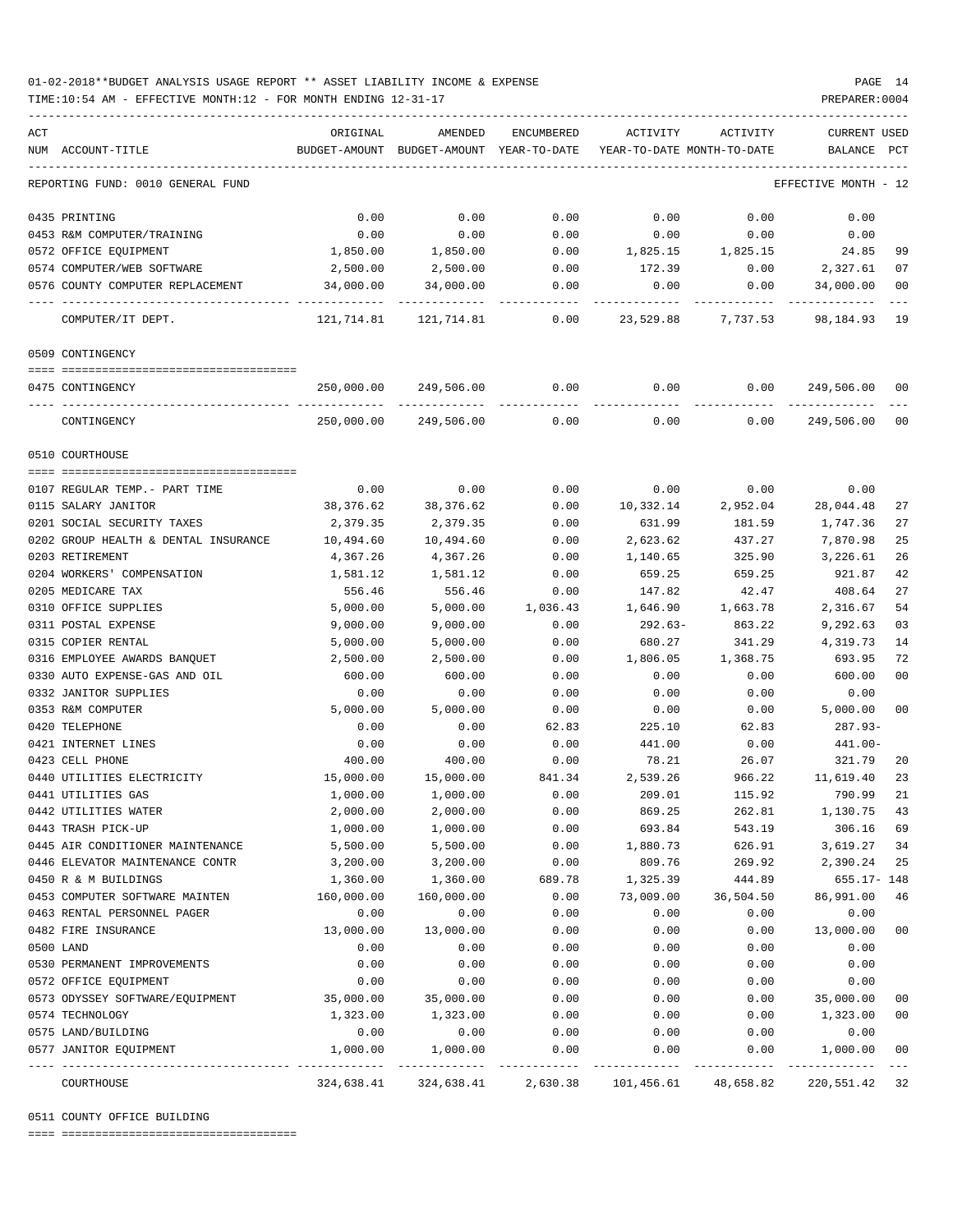| ACT |                                   | ORIGINAL  | AMENDED                                  | ENCUMBERED | ACTIVITY                   | ACTIVITY | CURRENT USED          |              |
|-----|-----------------------------------|-----------|------------------------------------------|------------|----------------------------|----------|-----------------------|--------------|
|     | NUM ACCOUNT-TITLE                 |           | BUDGET-AMOUNT BUDGET-AMOUNT YEAR-TO-DATE |            | YEAR-TO-DATE MONTH-TO-DATE |          | BALANCE               | $_{\rm PCT}$ |
|     | REPORTING FUND: 0010 GENERAL FUND |           |                                          |            |                            |          | EFFECTIVE MONTH - 12  |              |
|     | 0115 SALARY JANITOR               | 3,208.24  | 3,208.24                                 | 0.00       | 1,110.60                   | 320.84   | 2,097.64              | 35           |
|     | 0201 SOCIAL SECURITY TAXES        | 198.91    | 198.91                                   | 0.00       | 68.85                      | 19.89    | 130.06                | 35           |
|     | 0203 RETIREMENT                   | 365.10    | 365.10                                   | 0.00       | 122.61                     | 35.42    | 242.49                | 34           |
|     | 0204 WORKER' COMPENSATION         | 132.18    | 132.18                                   | 0.00       | 55.11                      | 55.11    | 77.07                 | 42           |
|     | 0205 MEDICARE TAX                 | 46.52     | 46.52                                    | 0.00       | 16.12                      | 4.66     | 30.40                 | 35           |
|     | 0225 JANITOR TRAVEL               | 100.00    | 100.00                                   | 0.00       | 7.70                       | 0.00     | 92.30                 | 08           |
|     | 0332 JANITOR SUPPLIES             | 1,000.00  | 1,000.00                                 | 0.00       | 53.55                      | 0.00     | 946.45                | 05           |
|     | 0440 UTILITIES ELECTRICITY        | 5,000.00  | 5,000.00                                 | 328.33     | 716.05                     | 316.00   | 3,955.62              | 21           |
|     | 0441 UTILITIES GAS                | 1,000.00  | 1,000.00                                 | 90.31      | 108.40                     | 57.66    | 801.29                | 20           |
|     | 0442 UTILITIES WATER              | 600.00    | 600.00                                   | 0.00       | 102.92                     | 51.46    | 497.08                | 17           |
|     | 0443 TRASH PICK-UP SERVICE        | 480.00    | 480.00                                   | 0.00       | 79.78                      | 39.89    | 400.22                | 17           |
|     | 0444 LAWN MAINTENANCE             | 0.00      | 0.00                                     | 0.00       | 0.00                       | 0.00     | 0.00                  |              |
|     | 0450 R & M BUILDING               | 5,000.00  | 5,000.00                                 | 0.00       | 1,249.71                   | 1,039.71 | 3,750.29              | 25           |
|     | 0482 FIRE INSURANCE               | 1,000.00  | 1,000.00                                 | 0.00       | 0.00                       | 0.00     | 1,000.00              | 00           |
|     | 0535 BUILDINGS                    | 0.00      | 0.00                                     | 0.00       | 0.00                       | 0.00     | 0.00                  |              |
|     | COUNTY OFFICE BUILDING            |           | 18,130.95    18,130.95    418.64         |            | 3,691.40                   | 1,940.64 | 14,020.91 23          |              |
|     | 0512 CO-OP OFFICE BUILDING        |           |                                          |            |                            |          |                       |              |
|     | 0332 JANITOR SUPPLIES             | 500.00    | 500.00                                   | 0.00       | 206.92                     | 0.00     | 293.08                | 41           |
|     | 0440 UTILITIES ELECTRICITY        | 6,000.00  | 6,000.00                                 | 527.89     | 802.02                     | 448.26   | 4,670.09              | 22           |
|     | 0442 UTILITIES WATER              | 600.00    | 600.00                                   | 0.00       | 115.51                     | 59.88    | 484.49                | 19           |
|     | 0450 R&M BUILDING                 | 3,000.00  | 3,000.00                                 | 0.00       | 176.00                     | 141.00   | 2,824.00              | 06           |
|     | 0482 FIRE INSURANCE               | 1,000.00  | 1,000.00                                 | 0.00       | 0.00                       | 0.00     | 1,000.00              | 00           |
|     | 0535 BUILDINGS                    | 0.00      | 0.00                                     | 0.00       | 0.00                       | 0.00     | 0.00                  |              |
|     | CO-OP OFFICE BUILDING             |           | 11,100.00    11,100.00                   | 527.89     | 1,300.45                   | 649.14   | 9,271.66 16           |              |
|     | 0513 COURTHOUSE SOUTH ANNEX       |           |                                          |            |                            |          |                       |              |
|     | 0115 SALARY JANITOR               | 12,824.31 | 12,824.31                                | 0.00       | 3,183.72                   | 937.84   | 9,640.59              | 25           |
|     | 0201 SOCIAL SECURITY TAXES        | 795.11    | 795.11                                   | 0.00       | 197.39                     | 58.15    | 597.72 25             |              |
|     | 0203 RETIREMENT                   | 1,459.41  | 1,459.41                                 | 0.00       | 351.46                     | 103.52   | 1,107.95              | 24           |
|     | 0204 WORKERS' COMPENSATION        | 528.36    | 528.36                                   | 0.00       | 220.30                     | 220.30   | 308.06                | 42           |
|     | 0205 MEDICARE TAX                 | 185.95    | 185.95                                   | 0.00       | 46.17                      | 13.60    | 139.78 25             |              |
|     | 0315 COPIER RENTAL                | 1,800.00  | 1,800.00                                 | 0.00       | 217.05                     | 107.97   | 1,582.95              | 12           |
|     | 0332 JANITOR SUPPLIES             | 2,000.00  | 2,000.00                                 | 0.00       | 218.20                     | 0.00     | 1,781.80              | 11           |
|     | 0420 TELEPHONE                    | 4,700.00  | 4,700.00                                 | 0.00       | 1,284.81                   | 435.49   | 3,415.19              | 27           |
|     | 0421 INTERNET                     | 1,200.00  | 1,200.00                                 | 0.00       | 305.94                     | 101.98   | 894.06                | 25           |
|     | 0440 UTILITIES ELECTRICITY        | 6,000.00  | 6,000.00                                 | 393.23     | 827.88                     | 352.51   | 4,778.89              | 20           |
|     | 0441 UTILITIES GAS                | 1,300.00  | 1,300.00                                 | 0.00       | 259.83                     | 204.78   | 1,040.17              | 20           |
|     | 0442 UTILITIES WATER              | 1,000.00  | 1,000.00                                 | 0.00       | 217.05                     | 96.60    | 782.95                | 22           |
|     | 0443 TRASH PICKUP SERVICE         | 1,000.00  | 1,000.00                                 | 0.00       | 159.58                     | 79.79    | 840.42                | 16           |
|     | 0444 LAWN MAINTENANCE             | 0.00      | 0.00                                     | 0.00       | 0.00                       | 0.00     | 0.00                  |              |
|     | 0450 R&M BUILDING                 | 5,000.00  | 5,000.00                                 | 0.00       | 366.40                     | 90.00    | 4,633.60              | 07           |
|     | 0455 PARKING LOT                  | 0.00      | 0.00                                     | 0.00       | 0.00                       | 0.00     | 0.00                  |              |
|     | 0482 FIRE INSURANCE               | 2,100.00  | 2,100.00                                 | 0.00       | 0.00                       | 0.00     | 2,100.00              | 00           |
|     | 0531 ANNEX                        | 0.00      | 0.00                                     | 0.00       | 0.00                       | 0.00     | 0.00                  |              |
|     | COURTHOUSE SOUTH ANNEX            | 41,893.14 | 41,893.14                                | 393.23     | 7,855.78                   |          | 2,802.53 33,644.13 20 |              |
|     | 0514 CITY HALL ANNEX              |           |                                          |            |                            |          |                       |              |
|     | 0421 TELEPHONE/INTERNET           | 4,400.00  | 4,400.00                                 | 0.00       | 1,096.02                   | 366.39   | 3,303.98 25           |              |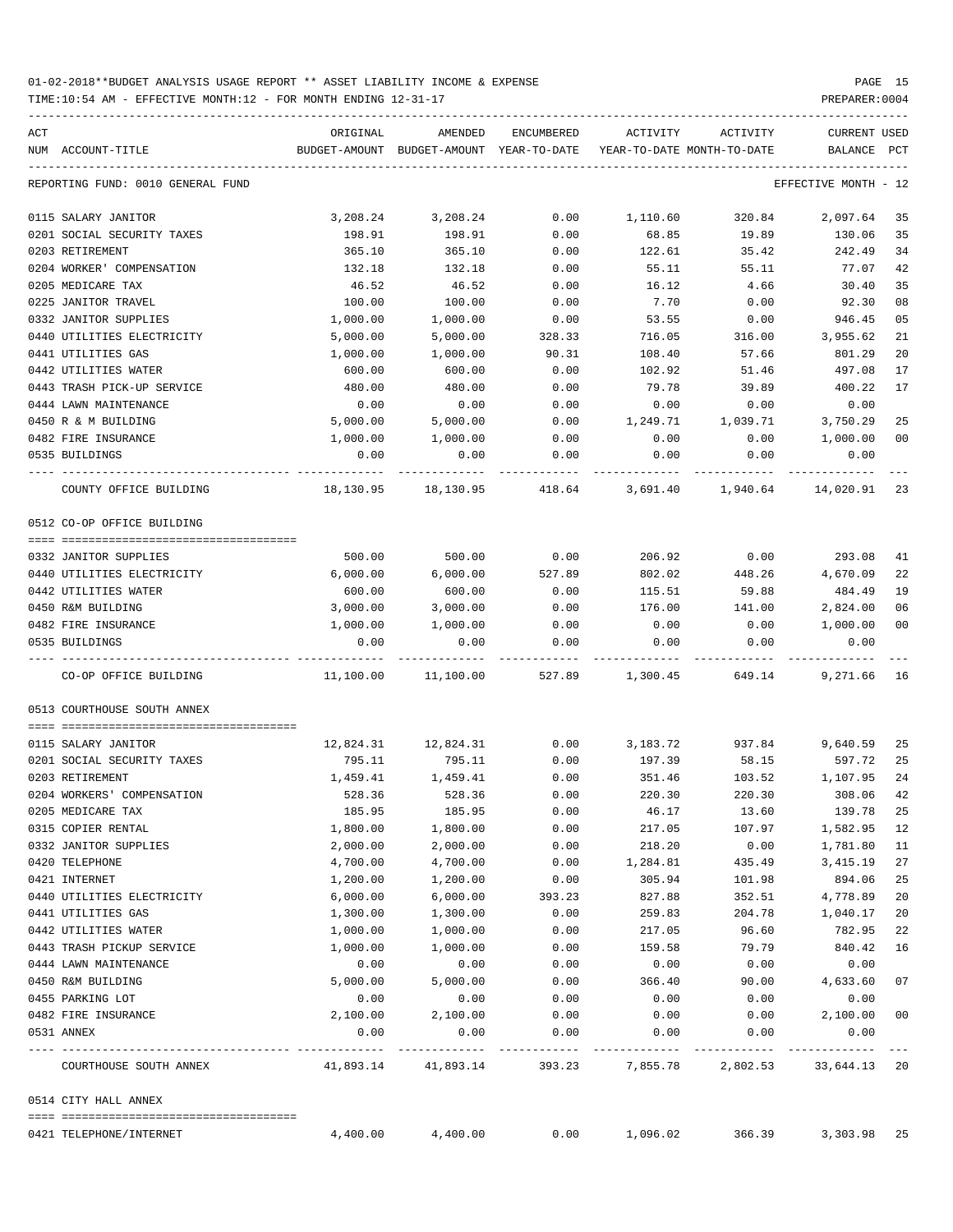| ACT                                             | ORIGINAL                                | AMENDED                                  | ENCUMBERED        | ACTIVITY                   | ACTIVITY     | <b>CURRENT USED</b>  |          |
|-------------------------------------------------|-----------------------------------------|------------------------------------------|-------------------|----------------------------|--------------|----------------------|----------|
| NUM ACCOUNT-TITLE                               |                                         | BUDGET-AMOUNT BUDGET-AMOUNT YEAR-TO-DATE |                   | YEAR-TO-DATE MONTH-TO-DATE |              | BALANCE              | PCT      |
| REPORTING FUND: 0010 GENERAL FUND               |                                         |                                          |                   |                            |              | EFFECTIVE MONTH - 12 |          |
|                                                 |                                         |                                          |                   |                            |              |                      |          |
| CITY HALL ANNEX                                 | 4,400.00                                | 4,400.00                                 | 0.00              | 1,096.02                   | 366.39       | 3,303.98             | 25       |
| 0515 WINDOM CO.BLDG.                            |                                         |                                          |                   |                            |              |                      |          |
|                                                 |                                         |                                          |                   |                            |              |                      |          |
| 0440 UTILITIES ELECTRICITY                      | 2,250.00                                | 2,250.00                                 | 33.85             | 99.69                      | 34.98        | 2,116.46             | 06       |
| 0441 UTILITIES GAS                              | 700.00                                  | 700.00                                   | 0.00              | 102.00                     | 49.22        | 598.00               | 15       |
| 0442 UTILITIES WATER<br>0444 LAWN MAINTENANCE   | 0.00<br>800.00                          | 0.00<br>800.00                           | 0.00<br>0.00      | 0.00                       | 0.00<br>0.00 | 0.00<br>800.00       | 00       |
| 0450 R&M BUILDING                               | 1,000.00                                |                                          |                   | 0.00                       |              | 775.00               | 23       |
| 0482 FIRE INSURANCE                             |                                         | 1,000.00                                 | 225.00            | 0.00                       | 0.00         |                      |          |
| 0501 PEST CONTROL                               | 1,000.00<br>100.00                      | 1,000.00                                 | 0.00<br>0.00      | 0.00                       | 0.00         | 1,000.00<br>100.00   | 00<br>00 |
|                                                 |                                         | 100.00                                   |                   | 0.00                       | 0.00         |                      |          |
| WINDOM CO.BLDG.                                 | 5,850.00                                | 5,850.00                                 | 258.85            | 201.69                     | 84.20        | 5,389.46             | 08       |
| 0516 AGRILIFE EXTENSION BUILDING                |                                         |                                          |                   |                            |              |                      |          |
| 0115 SALARY JANITOR                             |                                         | 2,566.43                                 | 0.00              | 530.62                     | 148.08       |                      | 21       |
| 0201 SOCIAL SECURITY TAXES                      | 2,566.43<br>159.12                      | 159.12                                   | 0.00              |                            | 9.18         | 2,035.81             | 21       |
| 0203 RETIREMENT                                 | 292.06                                  | 292.06                                   | 0.00              | 32.90<br>58.59             | 16.36        | 126.22<br>233.47     | 20       |
| 0204 WORKERS' COMPENSATION                      | 105.74                                  | 105.74                                   | 0.00              | 44.08                      | 44.08        | 61.66                | 42       |
| 0205 MEDICARE TAX                               | 37.21                                   | 37.21                                    | 0.00              | 7.67                       | 2.14         | 29.54                | 21       |
| 0225 JANITOR TRAVEL                             | 150.00                                  |                                          |                   |                            |              |                      | 10       |
|                                                 |                                         | 150.00                                   | 0.00              | 14.98                      | 0.00         | 135.02               |          |
| 0332 JANITOR SUPPLIES                           | 500.00                                  | 500.00                                   | 0.00              | 25.19                      | 0.00         | 474.81               | 05       |
| 0420 TELEPHONE                                  | 0.00                                    | 0.00                                     | 0.00              | 0.00                       | 0.00         | 0.00                 |          |
| 0440 UTILITIES ELECTRICITY                      | 5,000.00                                | 5,000.00                                 | 453.28            | 616.01                     | 374.57       | 3,930.71             | 21       |
| 0441 UTILITIES GAS                              | 0.00                                    | 0.00                                     | 0.00              | 0.00                       | 0.00         | 0.00                 |          |
| 0442 UTILITIES WATER                            | 550.00                                  | 550.00                                   | 0.00              | 102.92                     | 51.46        | 447.08               | 19       |
| 0443 TRASH PICKUP SERVICE                       | 0.00                                    | 0.00                                     | 0.00              | 0.00                       | 0.00         | 0.00                 |          |
| 0444 LAWN MAINTENANCE                           | 0.00                                    | 0.00                                     | 0.00              | 0.00                       | 0.00         | 0.00                 |          |
| 0450 R&M BUILDING                               | 40,000.00                               | 40,000.00                                | 0.00              | 202.00                     | 150.00       | 39,798.00            | 01       |
| 0482 FIRE INSURANCE                             | 600.00                                  | 600.00                                   | 0.00              | 0.00                       | 0.00         | 600.00               | 00       |
| 0530 BUILDING REMODEL                           | 0.00                                    | 0.00                                     | 0.00              | 0.00                       | 0.00         | 0.00                 |          |
| 0535 BUILDING CONSTRUCTION                      | 0.00                                    | 0.00                                     | 0.00              | 0.00                       | 0.00         | 0.00                 |          |
| 0572 OFFICE EQUIPMENT                           | 0.00                                    | 0.00                                     | 0.00              | 0.00                       | 0.00         | 0.00                 |          |
| AGRILIFE EXTENSION BUILDING 49,960.56 49,960.56 |                                         |                                          |                   | 453.28 1,634.96            |              | 795.87 47,872.32 04  |          |
| 0517 COURTHOUSE EAST ANNEX                      |                                         |                                          |                   |                            |              |                      |          |
| 0535 BUILDING                                   | 0.00                                    | 0.00                                     | 0.00              | 0.00                       | 0.00         | 0.00                 |          |
| ---- ---------------<br>COURTHOUSE EAST ANNEX   | -------------------------------<br>0.00 | 0.00                                     | 0.00              | 0.00                       | 0.00         | 0.00                 |          |
| 0518 COUNTY OFFICES RELOCATION                  |                                         |                                          |                   |                            |              |                      |          |
|                                                 |                                         |                                          |                   |                            |              |                      |          |
| 0311 POSTAL EXPENSES                            | 344.00                                  | 344.00                                   |                   | $0.00$ 344.00 344.00       |              | $0.00$ 100           |          |
| 0332 JANITOR SUPPLIES                           | 4,500.00                                | 4,500.00                                 | 0.00              | 852.52                     | 0.00         | 3,647.48 19          |          |
| 0420 UTILITIES TELEPHONE                        | 9,500.00                                |                                          | 9,500.00 1,120.48 | 4,654.87                   | 1,499.77     | 3,724.65             | 61       |
| 0421 INTERNET SERVICES                          | 9,000.00                                | 9,000.00                                 | 0.00              | 3,398.76                   | 1,135.56     | 5,601.24             | 38       |
| 0440 UTILITIES ELECTRICITY                      | 15,000.00                               | 15,000.00                                | 347.45            | 4,905.63                   | 2,217.92     | 9,746.92             | 35       |
| 0441 UTILITIES GAS                              | 3,000.00                                | 3,000.00                                 | 0.00              | 378.41                     | 171.48       | 2,621.59             | 13       |
| 0442 UTILITIES WATER                            | 3,000.00                                | 3,000.00                                 | 0.00              | 657.14                     | 455.03       | 2,342.86             | 22       |
| 0443 TRASH PICKUP SERVICE                       | 1,600.00                                | 1,600.00                                 | 0.00              | 282.64                     | 141.32       | 1,317.36             | 18       |
| 0450 R & M BUILDING                             | 10,000.00                               | 10,000.00                                | 866.85            | 2,792.11                   | 1,491.74     | 6,341.04             | 37       |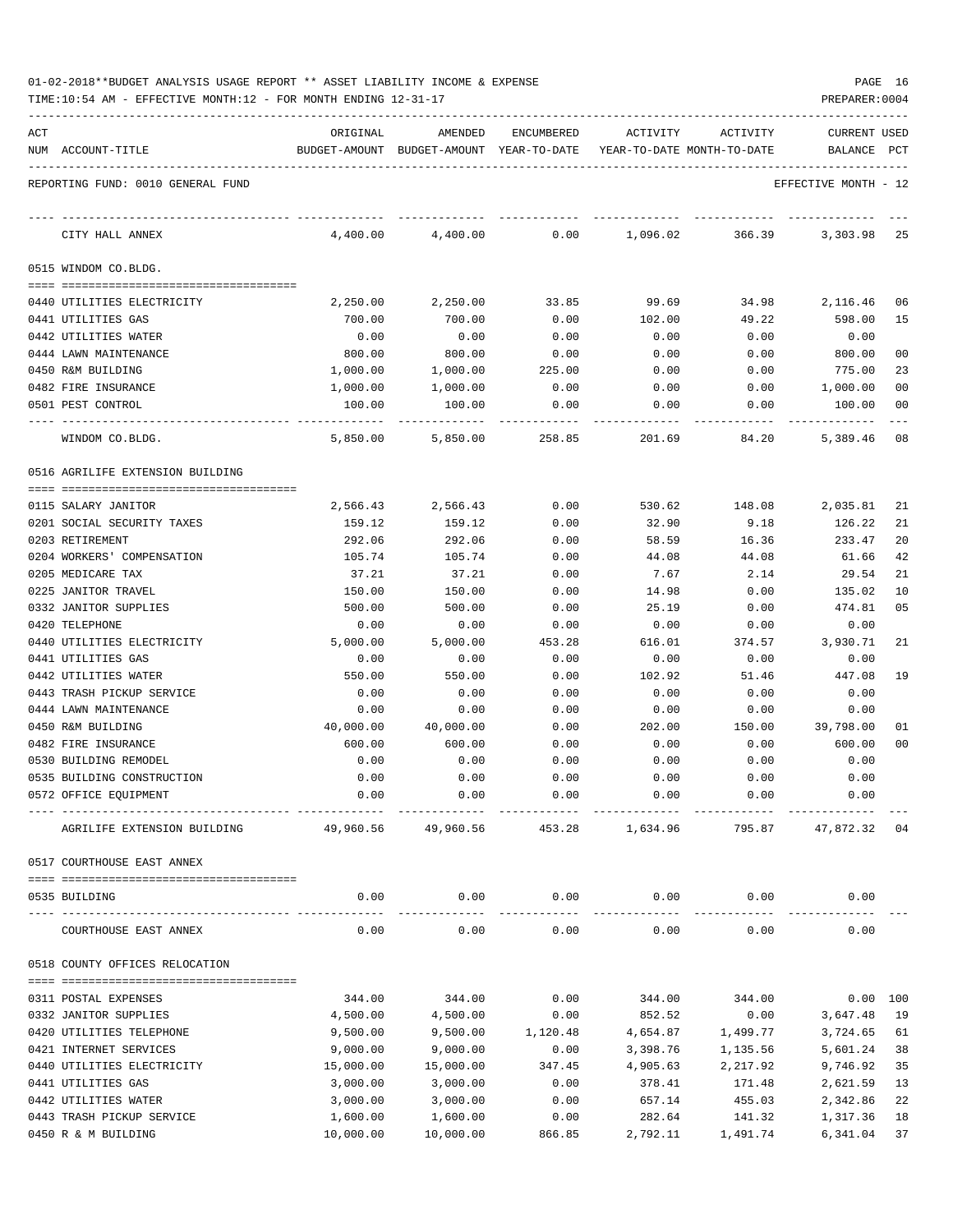### 01-02-2018\*\*BUDGET ANALYSIS USAGE REPORT \*\* ASSET LIABILITY INCOME & EXPENSE PAGE 17 TIME:10:54 AM - EFFECTIVE MONTH:12 - FOR MONTH ENDING 12-31-17 PREPARER:0004

-----------------------------------------------------------------------------------------------------------------------------------

| ACT       |                                      | ORIGINAL      | AMENDED                    | ENCUMBERED          | ACTIVITY          | ACTIVITY                   | <b>CURRENT USED</b>                  |                |
|-----------|--------------------------------------|---------------|----------------------------|---------------------|-------------------|----------------------------|--------------------------------------|----------------|
|           | NUM ACCOUNT-TITLE                    | BUDGET-AMOUNT | BUDGET-AMOUNT YEAR-TO-DATE |                     |                   | YEAR-TO-DATE MONTH-TO-DATE | BALANCE                              | $_{\rm PCT}$   |
|           | REPORTING FUND: 0010 GENERAL FUND    |               |                            |                     |                   |                            | EFFECTIVE MONTH - 12                 |                |
|           | 0460 MOVING EXPENSES                 | 0.00          | 0.00                       | 0.00                | 0.00              | 0.00                       | 0.00                                 |                |
|           | 0470 OFFICE SPACE LEASE              | 91,200.00     | 91,200.00                  | 0.00                | 29,225.00         | 7,600.00                   | 61,975.00                            | 32             |
|           | 0483 ALARM MONITORING                | 2,000.00      | 2,000.00                   | 0.00                | 885.60            | 0.00                       | 1,114.40                             | 44             |
|           | 0484 CLEANING SERVICES               | 11,000.00     | 11,000.00                  | 0.00                | 0.00              | 0.00                       | 11,000.00                            | 00             |
|           | 0501 PEST CONTROL                    | 800.00        | 800.00                     | 0.00                | 225.00            | 0.00                       | 575.00                               | 28             |
|           | COUNTY OFFICES RELOCATION            | 160,944.00    | 160,944.00                 | 2,334.78            | 48,601.68         | 15,056.82                  | 110,007.54                           | 32             |
|           | 0519 GOVERNMENT BUILDING             |               |                            |                     |                   |                            |                                      |                |
|           |                                      |               |                            |                     |                   |                            |                                      |                |
|           | 0165 CONSTRUCTION                    | 750,000.00    | 750,000.00                 | 0.00                | 0.00              |                            | 0.00 750,000.00                      | 00             |
|           | GOVERNMENT BUILDING                  | 750,000.00    | 750,000.00                 | 0.00                | 0.00              | 0.00                       | 750,000.00                           | 00             |
|           | 0540 AMBULANCE SERVICE               |               |                            |                     |                   |                            |                                      |                |
|           | 0417 AMBULANCE SERVICE               | 540,000.00    | 540,000.00                 | 0.00                | 135,000.00        | 90,000.00                  | 405,000.00                           | 25             |
|           | .<br>AMBULANCE SERVICE               | 540,000.00    | 540,000.00                 | --------<br>0.00    | 135,000.00        | 90,000.00                  | 405,000.00                           | 25             |
|           | 0543 FIRE PROTECTION                 |               |                            |                     |                   |                            |                                      |                |
|           | 0416 FIRE PROTECTION SERVICE         | 84,000.00     | 84,000.00                  | 0.00                | 21,000.00         | 0.00                       | 63,000.00                            | 25             |
|           | 0422 R&M RADIO/TOWER                 | 700.00        | 700.00                     | 0.00                | 0.00              | 0.00                       | 700.00                               | 0 <sup>0</sup> |
|           | 0440 UTILITIES ELECTRICITY           | 300.00        | 300.00                     | 0.00                | 0.00              | 0.00                       | 300.00                               | 0 <sub>0</sub> |
|           | 0447 REPEATER SERVICE CONTRACT       | 8,235.81      | 8,235.81                   | 0.00                | 8,235.80          | 0.00                       | 0.01                                 | 100            |
|           | 0490 FCC RADIO LICENSE               | 0.00          | 0.00                       | 0.00                | 0.00              | 0.00                       | 0.00                                 |                |
|           | FIRE PROTECTION                      | 93,235.81     | 93,235.81                  | 0.00                | 29,235.80         | 0.00                       | 64,000.01                            | 31             |
|           | 0551 CONSTABLE PRECINCT # 1          |               |                            |                     |                   |                            |                                      |                |
|           | 0101 SALARY ELECTED OFFICIAL         | 32,188.90     |                            | 32,188.90 0.00      | 8,666.28 2,476.08 |                            | 23,522.62                            | 27             |
|           | 0201 SOCIAL SECURITY TAXES           | 2,144.51      | 2,144.51                   | 0.00                | 554.29            | 156.34                     | 1,590.22                             | 26             |
|           | 0202 GROUP HEALTH & DENTAL INSURANCE | 5,247.30      | 5,247.30                   | 0.00                | 1,200.36          | 200.06                     | 4,046.94                             | 23             |
|           | 0203 RETIREMENT                      | 3,663.10      | 3,663.10                   | 0.00                | 956.69            | 273.34                     | 2,706.41                             | 26             |
|           | 0204 WORKERS' COMPENSATION           | 854.35        | 854.35                     | 0.00                | 327.02            | 327.02                     | 527.33                               | 38             |
|           | 0205 MEDICARE TAX                    | 501.54        | 501.54                     | 0.00                | 129.61            | 36.56                      | 371.93                               | 26             |
|           | 0310 OFFICE SUPPLIES                 | 100.00        | 100.00                     | 0.00                | 0.00              | 0.00                       | 100.00                               | 00             |
|           | 0311 POSTAL EXPENSES                 | 600.00        | 600.00                     | 0.00                | 6.72              | 0.00                       | 593.28                               | 01             |
|           | 0330 AUTO EXPENSE-GAS AND OIL        | 1,400.00      | 1,400.00                   | 0.00                | 49.99             | 49.99                      | 1,350.01                             | 04             |
|           | 0421 ONLINE RESEARCH/ACCURINT        | 600.00        | 600.00                     | 0.00                | 100.00            | 50.00                      | 500.00                               | 17             |
|           | 0422 R & M RADIO                     | 200.00        | 200.00                     | 0.00                | 0.00              | 0.00                       | 200.00                               | 00             |
|           | 0427 TRAVEL EXPENSE                  | 2,400.00      | 2,400.00                   | 0.00                | 600.00            | 100.00                     | 1,800.00                             | 25             |
|           | 0435 PRINTING                        | 100.00        | 100.00                     | 0.00                | 0.00              | 0.00                       | 100.00                               | 00             |
| 0480 BOND |                                      | 0.00          | 0.00                       | 0.00                | 0.00              | 0.00                       | 0.00                                 |                |
|           | 0488 LAW ENFORCEMENT PROF. INS       | 400.00        | 400.00                     | 0.00                | 482.00            | 0.00                       | 82.00- 121                           |                |
|           | 0572 EQUIPMENT                       | 0.00          | 0.00                       | 0.00                | 0.00              | 0.00                       | 0.00                                 |                |
|           | 0574 TECHNOLOGY                      | 0.00          | 0.00                       | 0.00<br>----------- | 0.00              | 0.00                       | 0.00                                 |                |
|           | CONSTABLE PRECINCT # 1               |               | 50,399.70 50,399.70        |                     |                   |                            | 0.00 13,072.96 3,669.39 37,326.74 26 |                |
|           | 0552 CONSTABLE PRECINCT #2           |               |                            |                     |                   |                            |                                      |                |
|           | 0101 SALARY ELECTED OFFICIAL         |               | 15,630.15 15,630.15        | 0.00                |                   |                            | 4, 208.12 1, 202.32 11, 422.03 27    |                |
|           |                                      |               |                            |                     |                   |                            |                                      |                |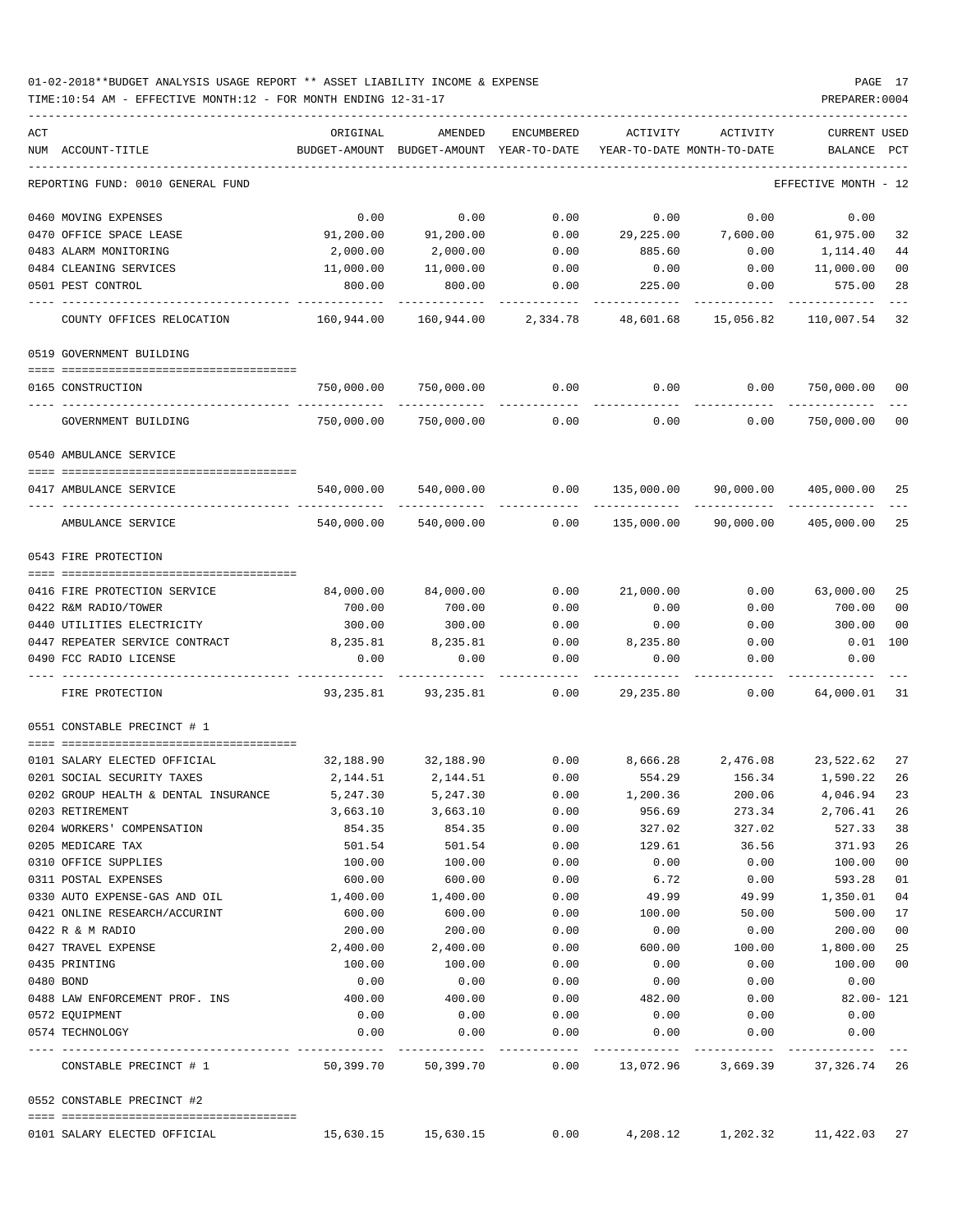| ACT |                                      | ORIGINAL                     | AMENDED                                  | ENCUMBERED | ACTIVITY                   | ACTIVITY                      | <b>CURRENT USED</b>  |     |
|-----|--------------------------------------|------------------------------|------------------------------------------|------------|----------------------------|-------------------------------|----------------------|-----|
|     | NUM ACCOUNT-TITLE                    |                              | BUDGET-AMOUNT BUDGET-AMOUNT YEAR-TO-DATE |            | YEAR-TO-DATE MONTH-TO-DATE |                               | BALANCE              | PCT |
|     | REPORTING FUND: 0010 GENERAL FUND    |                              |                                          |            |                            |                               | EFFECTIVE MONTH - 12 |     |
|     | 0201 SOCIAL SECURITY TAXES           | 1,117.87                     | 1,117.87                                 | 0.00       | 298.09                     | 80.74                         | 819.78               | 27  |
|     | 0202 GROUP HEALTH & DENTAL INSURANCE | 10,494.60                    | 10,494.60                                | 0.00       | 2,623.62                   | 437.27                        | 7,870.98             | 25  |
|     | 0203 RETIREMENT                      | 1,778.71                     | 1,778.71                                 | 0.00       | 464.59                     | 132.74                        | 1,314.12             | 26  |
|     | 0204 WORKERS' COMPENSATION           | 445.34                       | 445.34                                   | 0.00       | 158.79                     | 158.79                        | 286.55               | 36  |
|     | 0205 MEDICARE TAX                    | 261.44                       | 261.44                                   | 0.00       | 69.74                      | 18.89                         | 191.70               | 27  |
|     | 0310 OFFICE SUPPLIES                 | 100.00                       | 100.00                                   | 0.00       | 0.00                       | 0.00                          | 100.00               | 00  |
|     | 0311 POSTAL EXPENSES                 | 600.00                       | 600.00                                   | 0.00       | 0.00                       | 0.00                          | 600.00               | 00  |
|     | 0330 AUTO EXPENSE-GAS AND OIL        | 1,400.00                     | 1,400.00                                 | 0.00       | 0.00                       | 0.00                          | 1,400.00             | 00  |
|     | 0422 R & M RADIO                     | 163.55                       | 163.55                                   | 0.00       | 0.00                       | 0.00                          | 163.55               | 00  |
|     | 0427 TRAVEL EXPENSE                  | 2,400.00                     | 2,400.00                                 | 0.00       | 600.00                     | 100.00                        | 1,800.00             | 25  |
|     | 0428 TRAINING/TUITION/TRAVEL         | 228.53                       | 228.53                                   | 0.00       | 0.00                       | 0.00                          | 228.53               | 00  |
|     | 0435 PRINTING                        | 100.00                       | 100.00                                   | 0.00       | 0.00                       | 0.00                          | 100.00               | 00  |
|     | 0480 BOND                            | 0.00                         | 0.00                                     | 0.00       | 0.00                       | 0.00                          | 0.00                 |     |
|     | 0488 LAW ENFOREMENT PROF. INS.       | 400.00                       | 400.00                                   | 0.00       | 482.00                     | 0.00                          | $82.00 - 121$        |     |
|     | 0573 RADIO EQUIPMENT                 | 445.00                       | 445.00                                   | 0.00       | 0.00                       | 0.00                          | 445.00               | 00  |
|     | 0574 TECHNOLOGY                      | 0.00                         | 0.00                                     | 0.00       | 0.00                       | 0.00                          | 0.00                 |     |
|     | CONSTABLE PRECINCT #2                | $35,565.19$ $35,565.19$ 0.00 |                                          |            |                            | 8,904.95 2,130.75 26,660.24   |                      | 25  |
|     | 0553 CONSTABLE PRECINCT # 3          |                              |                                          |            |                            |                               |                      |     |
|     |                                      |                              |                                          |            |                            |                               |                      |     |
|     | 0101 SALARY ELECTED OFFICIAL         | 13,893.76                    | 13,893.76                                | 0.00       |                            | 3,740.66 1,068.76             | 10,153.10            | 27  |
|     | 0201 SOCIAL SECURITY TAXES           | 1,010.21                     | 1,010.21                                 | 0.00       | 269.11                     | 72.46                         | 741.10               | 27  |
|     | 0202 GROUP HEALTH & DENTAL INSURANCE | 10,494.60                    | 10,494.60                                | 0.00       | 2,623.62                   | 437.27                        | 7,870.98             | 25  |
|     | 0203 RETIREMENT                      | 1,581.11                     | 1,581.11                                 | 0.00       | 413.00                     | 118.00                        | 1,168.11             | 26  |
|     | 0204 WORKERS' COMPENSATION           | 402.46                       | 402.46                                   | 0.00       | 141.15                     | 141.15                        | 261.31               | 35  |
|     | 0205 MEDICARE TAX                    | 236.26                       | 236.26                                   | 0.00       | 62.95                      | 16.95                         | 173.31               | 27  |
|     | 0310 OFFICE SUPPLIES                 | 100.00                       | 100.00                                   | 0.00       | 0.00                       | 0.00                          | 100.00               | 00  |
|     | 0311 POSTAL EXPENSES                 | 600.00                       | 600.00                                   | 0.00       | 0.00                       | 0.00                          | 600.00               | 00  |
|     | 0330 AUTO EXPENSE-GAS AND OIL        | 1,400.00                     | 1,400.00                                 | 0.00       | 0.00                       | 0.00                          | 1,400.00             | 00  |
|     | 0427 TRAVEL EXPENSE                  | 2,400.00                     | 2,400.00                                 | 0.00       | 600.00                     | 100.00                        | 1,800.00             | 25  |
|     | 0435 PRINTING                        | 100.00                       | 100.00                                   | 0.00       | 0.00                       | 0.00                          | 100.00               | 00  |
|     | 0480 BOND                            | 0.00                         | 0.00                                     | 0.00       | 0.00                       | 0.00                          | 0.00                 |     |
|     | 0488 LAW ENFORCEMENT PROF. INS       | 400.00                       | 400.00                                   | 0.00       | 482.00                     | 0.00                          | 82.00- 121           |     |
|     | 0573 RADIO EQUIPMENT                 | 0.00                         | 0.00                                     | 0.00       | 0.00                       | 0.00                          | 0.00                 |     |
|     | CONSTABLE PRECINCT # 3               | 32,618.40                    | 32,618.40                                | 0.00       | 8,332.49                   | 1,954.59                      | 24, 285. 91 26       |     |
|     | 0555 ANIMAL CONTROL OFFICER          |                              |                                          |            |                            |                               |                      |     |
|     | 0441 ANIMAL CONTROL OFFICER/SERVICES | 4,000.00                     | 4,000.00                                 | 483.00     |                            | $0.00$ $0.00$ $3,517.00$ $12$ |                      |     |
|     | ANIMAL CONTROL OFFICER               |                              | 4,000.00 4,000.00 483.00                 |            | 0.00                       | 0.00                          | 3,517.00 12          |     |
|     | 0560 COUNTY SHERIFF                  |                              |                                          |            |                            |                               |                      |     |
|     |                                      |                              |                                          |            |                            |                               |                      |     |
|     | 0101 SALARY ELECTED OFFICIAL         | 58,246.58                    | 58,246.58                                | 0.00       | 15,681.75                  | 4,480.50                      | 42,564.83            | 27  |
|     | 0102 ADMINISTRATIVE SECRETARY        | 40,714.13                    | 40,714.13                                | 0.00       | 10,961.51                  | 3,131.86                      | 29,752.62            | 27  |
|     | 0103 CHIEF DEPUTY                    | 44,945.00                    | 44,945.00                                | 0.00       | 12,100.55                  | 3,457.30                      | 32,844.45            | 27  |
|     | 0104 SALARIES DEPUTIES               | 598,904.87                   | 598,904.87                               | 0.00       |                            | 159,841.37 45,646.70          | 439,063.50           | 27  |
|     | 0107 PT RECORDS/EVIDENCE CLERKS      | 14,678.12                    | 14,678.12                                | 0.00       | 2,038.82                   | 151.20                        | 12,639.30            | 14  |
|     | 0108 COMPENSATION PAY                | 0.00                         | 0.00                                     | 0.00       | 0.00                       | 0.00                          | 0.00                 |     |
|     | 0110 JAIL ADMINISTRATOR              | 34,779.99                    | 34,779.99                                | 0.00       | 9,363.83                   | 2,675.38                      | 25,416.16            | 27  |
|     | 0111 LIEUTENANT                      | 40,859.00                    | 40,859.00                                | 0.00       | 11,000.50                  | 3,143.00                      | 29,858.50            | 27  |
|     | 0113 TRANSPORT OFFICER               | 34,779.99                    | 34,779.99                                | 0.00       | 9,363.83                   | 2,675.38                      | 25, 416.16           | 27  |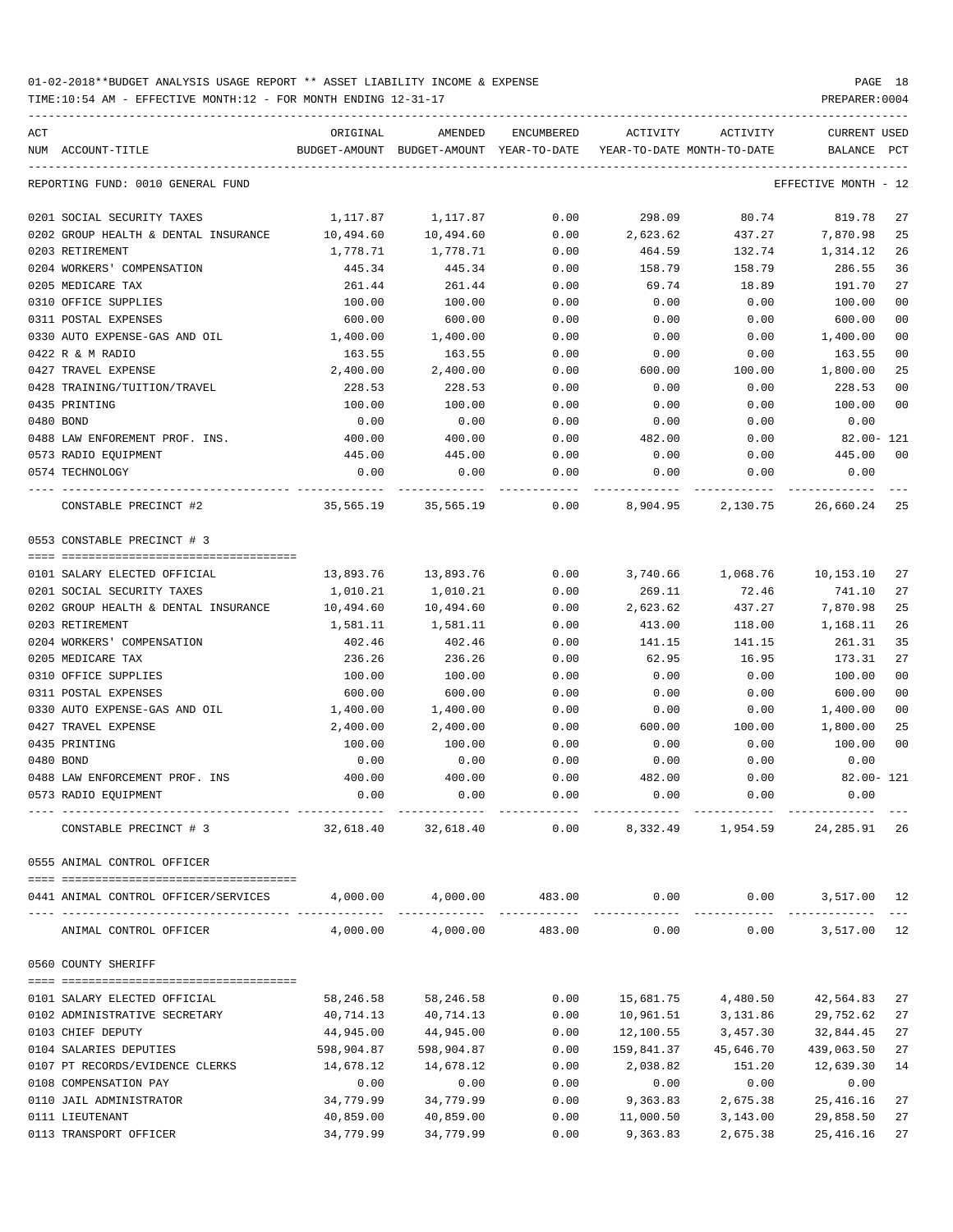TIME:10:54 AM - EFFECTIVE MONTH:12 - FOR MONTH ENDING 12-31-17 PREPARER:0004

| ACT           |                                      | ORIGINAL     | AMENDED                                       | <b>ENCUMBERED</b> | ACTIVITY                   | ACTIVITY  | <b>CURRENT USED</b>        |                |
|---------------|--------------------------------------|--------------|-----------------------------------------------|-------------------|----------------------------|-----------|----------------------------|----------------|
|               | NUM ACCOUNT-TITLE                    |              | BUDGET-AMOUNT BUDGET-AMOUNT YEAR-TO-DATE      |                   | YEAR-TO-DATE MONTH-TO-DATE |           | BALANCE PCT                |                |
|               | REPORTING FUND: 0010 GENERAL FUND    |              |                                               |                   |                            |           | EFFECTIVE MONTH - 12       |                |
|               | 0114 PROF. STANDARDS OFFICER         | 0.00         | 0.00                                          | 0.00              | 0.00                       | 0.00      | 0.00                       |                |
|               | 0120 SALARY DISPATCHER               | 199,050.75   | 199,050.75                                    | 0.00              | 53,590.53                  | 15,311.58 | 145,460.22                 | 27             |
|               | 0201 SOCIAL SECURITY TAXES           | 66,151.92    | 66,151.92                                     | 0.00              | 17,205.82                  | 4,918.00  | 48,946.10                  | 26             |
|               | 0202 GROUP HEALTH INSURANCE          | 304,343.40   | 304,343.40                                    | 0.00              | 79,117.45                  | 12,680.46 | 225, 225.95                | 26             |
|               | 0203 RETIREMENT                      | 121,024.76   | 121,024.76                                    | 0.00              | 31,347.06                  | 8,906.23  | 89,677.70                  | 26             |
|               | 0204 WORKERS' COMPENSATION           | 20,161.12    | 20,161.12                                     | 0.00              | 8,322.71                   | 8,322.71  | 11,838.41                  | 41             |
|               | 0205 MEDICARE TAX                    | 15,471.01    | 15,471.01                                     | 0.00              | 4,023.94                   | 1,150.19  | 11,447.07                  | 26             |
|               | 0206 UNEMPLOYMENT EXPENSE            | 3,000.00     | 3,000.00                                      | 0.00              | 0.00                       | 0.00      | 3,000.00                   | 00             |
|               | 0250 EMPLOYEE PHYSICALS              | 1,000.00     | 1,000.00                                      | 0.00              | 0.00                       | 0.00      | 1,000.00                   | 0 <sub>0</sub> |
|               | 0310 OFFICE SUPPLIES                 | 8,000.00     | 8,000.00                                      | 1,067.45          | 2,132.56                   | 831.80    | 4,799.99                   | 40             |
|               | 0311 POSTAL EXPENSES                 | 1,700.00     | 1,700.00                                      | 0.00              | 343.59                     | 90.31     | 1,356.41                   | 20             |
|               | 0315 SHERIFF COPIER RENTAL           | 0.00         | 0.00                                          | 0.00              | 0.00                       | 0.00      | 0.00                       |                |
|               | 0330 AUTO EXPENSE GAS & OIL          | 84,000.00    | 84,000.00                                     | 0.00              | 5,405.71                   | 0.00      | 78,594.29                  | 06             |
|               | 0332 SHERIFF JANITOR SUPPLIES        | 1,237.38     | 1,237.38                                      | 0.00              | 334.06                     | 0.00      | 903.32                     | 27             |
|               | 0395 UNIFORMS/OTHER                  | 4,939.46     | 4,939.46                                      | 2,330.50          | 1,538.76                   | 134.97    | 1,070.20                   | 78             |
|               | 0419 SHERIFF CELL PHONE              | 1,080.00     | 1,080.00                                      | 0.00              | 120.00                     | 20.00     | 960.00                     | 11             |
|               | 0420 TELEPHONE                       | 14,400.00    | 14,400.00                                     | 0.00              | 3,121.02                   | 1,055.50  | 11,278.98                  | 22             |
|               | 0421 CELL PHONE                      | 2,400.00     | 2,400.00                                      | 0.00              | 525.00                     | 87.50     | 1,875.00                   | 22             |
|               | 0422 R & M RADIO                     | 1,055.00     | 1,055.00                                      | 0.00              | 0.00                       | 0.00      | 1,055.00                   | 00             |
|               | 0427 OUT OF COUNTY TRAVEL            | 4,000.00     | 4,000.00                                      | 0.00              | 0.00                       | 0.00      | 4,000.00                   | 0 <sub>0</sub> |
|               | 0428 PRISONER TRANSPORT              | 4,500.00     | 4,500.00                                      | 0.00              | 756.22                     | 244.67    | 3,743.78                   | 17             |
|               | 0430 BIDS AND NOTICES                | 500.00       | 500.00                                        | 48.60             | 0.00                       | 0.00      | 451.40                     | 10             |
|               | 0432 IMPOUNDMENT OF ESTRAY LIVESTOCK | 1,500.00     | 1,500.00                                      | 0.00              | 0.00                       | 0.00      | 1,500.00                   | 00             |
| 0435 PRINTING |                                      | 1,000.00     | 1,000.00                                      | 0.00              | 273.00                     | 251.25    | 727.00                     | 27             |
|               | 0440 UTILITIES ELECTRICITY           | 0.00         | 0.00                                          | 0.00              | 0.00                       | 0.00      | 0.00                       |                |
|               | 0442 UTILITIES WATER                 | 3,500.00     | 3,500.00                                      | 0.00              | 683.13                     | 356.62    | 2,816.87                   | 20             |
|               | 0443 SHERIFF TRASH PICKUP            | 1,300.00     | 1,300.00                                      | 0.00              | 220.24                     | 110.12    | 1,079.76                   | 17             |
|               | 0444 INTERNET SERVICE                | 1,200.00     | 1,200.00                                      | 0.00              | 599.70                     | 599.70    | 600.30                     | 50             |
|               | 0445 AIR CONDITIONER MAINTENANCE     | 2,400.00     | 2,400.00                                      | 0.00              | 589.20                     | 196.40    | 1,810.80                   | 25             |
|               | 0447 REPEATER SERVICE CONTRACT       | 0.00         | 0.00                                          | 0.00              | 0.00                       | 0.00      | 0.00                       |                |
|               | 0450 SHERIFF OFF. R&M BLDG.          | 10,000.00    | 10,000.00                                     | 0.00              | 2,599.00                   | 1,499.00  | 7,401.00                   | 26             |
|               | 0452 R & M EQUIPMENT                 | 0.00         | 0.00                                          | 0.00              | 0.00                       | 0.00      | 0.00                       |                |
|               | 0454 R & M AUTOMOBILES               | 32,000.00    | 32,000.00                                     | 40.50             | 8,649.39                   | 4,449.69  | 23, 310.11                 | 27             |
| 0480 BOND     |                                      | 80.00        | 80.00                                         | 0.00              | 151.00                     | 0.00      | 71.00- 189                 |                |
|               | 0482 FIRE INSURANCE                  | 400.00       | 400.00                                        | 0.00              | 0.00                       | 0.00      | 400.00                     | 0 <sub>0</sub> |
|               | 0487 AUTOMOBILE INSURANCE            | 10,000.00    | 10,000.00                                     | 0.00              | 8,200.00                   | 0.00      | 1,800.00 82                |                |
|               | 0488 LAW ENFORCEMENT INSURANCE       | 11,342.51    | 11,342.51                                     | 0.00              | 12,503.00                  | 0.00      | 1,160.49- 110              |                |
|               | 0571 HWY. PATROL RADAR EQUIPMENT     | 0.00         | 0.00                                          | 0.00              | 0.00                       | 0.00      | 0.00                       |                |
|               | 0572 OFFICE EQUIPMENT                | 5,500.00     | 5,500.00                                      | 0.00              | 1,644.89                   | 518.07    | 3,855.11                   | 30             |
|               | 0573 RADIO EQUIPMENT                 | 0.00         | 0.00                                          | 0.00              | 0.00                       | 0.00      | 0.00                       |                |
|               | 0574 TECHNOLOGY                      | 0.00         | 0.00                                          | 0.00              | 0.00                       | 0.00      | 0.00                       |                |
|               | 0575 AUTOMOBILES                     | 87,500.00    | 87,500.00                                     | 0.00              | 12,588.32                  | 0.00      | 74,911.68                  | 14             |
|               | 0630 AUTO NOTE PMT-PRINCIPAL         | 0.00         | 0.00                                          | 0.00              | 0.00                       | 0.00      | 0.00                       |                |
|               | 0670 AUTO NOTE PMT-INTEREST          | 0.00         | 0.00                                          | 0.00              | 0.00                       | 0.00      | 0.00                       |                |
|               |                                      |              |                                               |                   |                            |           |                            |                |
|               | COUNTY SHERIFF                       |              | 1,893,644.99 1,893,644.99 3,487.05 486,937.46 |                   |                            |           | 127,096.09    1,403,220.48 | 26             |
|               | 0565 JAIL OPERATIONS                 |              |                                               |                   |                            |           |                            |                |
|               |                                      |              |                                               |                   |                            |           |                            |                |
|               | 0380 PRISONER HOUSING                | 1,797,625.00 | 1,797,625.00                                  | 0.00              | 259,967.50                 |           | 135,388.75 1,537,657.50    | 14             |
|               | 0400 PRISONER TRANSPORT/GUARD        | 20,000.00    | 20,000.00                                     | 0.00              | 2,840.55                   | 2,840.55  | 17,159.45                  | 14             |
|               | 0405 PRISONER MEDICAL                | 125,000.00   | 125,000.00                                    | 0.00              | 5,737.59                   | 1,947.13  | 119,262.41                 | 05             |
|               | 0429 SCHOLARSHIP AWARDS              | 10,000.00    | 10,000.00                                     | 0.00              | 0.00                       | 0.00      | 10,000.00                  | 0 <sub>0</sub> |
|               | 0442 CR4200 UTILITY WATER            | 0.00         | 0.00                                          | 0.00              | 0.00                       | 0.00      | 0.00                       |                |

0450 R&M BUILDING 5,000.00 5,000.00 0.00 0.00 0.00 5,000.00 00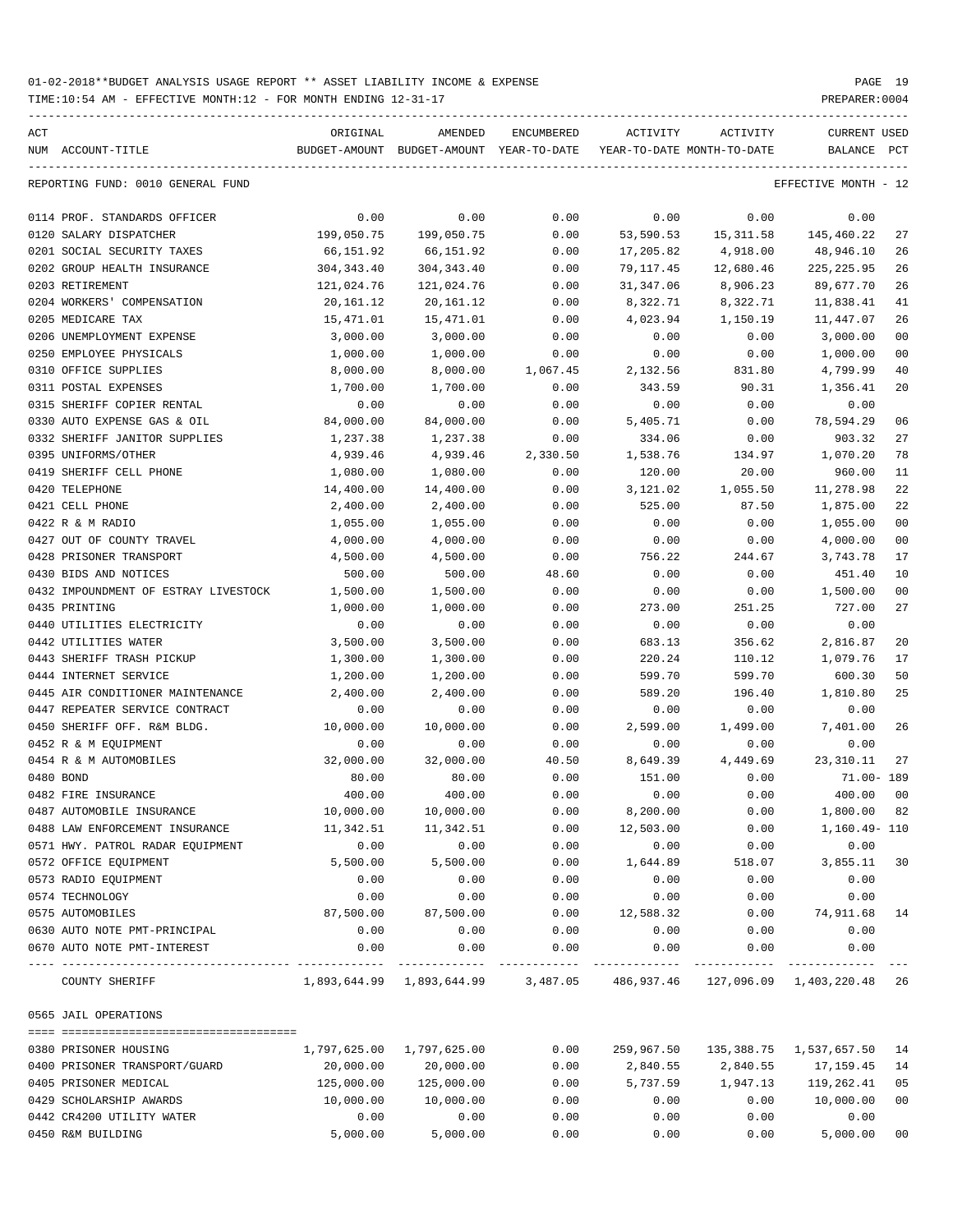| ACT |                                      | ORIGINAL   | AMENDED                                            | ENCUMBERED            | ACTIVITY                   | ACTIVITY           | <b>CURRENT USED</b>               |             |
|-----|--------------------------------------|------------|----------------------------------------------------|-----------------------|----------------------------|--------------------|-----------------------------------|-------------|
|     | NUM ACCOUNT-TITLE                    |            | BUDGET-AMOUNT BUDGET-AMOUNT YEAR-TO-DATE           |                       | YEAR-TO-DATE MONTH-TO-DATE |                    | BALANCE PCT                       |             |
|     |                                      |            |                                                    |                       |                            |                    |                                   |             |
|     | REPORTING FUND: 0010 GENERAL FUND    |            |                                                    |                       |                            |                    | EFFECTIVE MONTH - 12              |             |
|     | 0482 FIRE INSURANCE                  | 0.00       | 0.00                                               | 0.00                  | 0.00                       | 0.00               | 0.00                              |             |
|     | 0491 JUSTICE ASSISTANCE GRANT        | 0.00       | 0.00                                               | 0.00                  | 0.00                       | 0.00               | 0.00                              |             |
|     | 0500 LAND                            | 0.00       | 0.00                                               | 0.00                  | 0.00                       | 0.00               | 0.00                              |             |
|     | 0532 JAIL                            | 0.00       | 0.00<br>-----------                                | 0.00<br>-----------   | 0.00<br>-----------        | 0.00<br>---------- | 0.00                              |             |
|     | <b>JAIL OPERATIONS</b>               |            | 1,957,625,00 1,957,625,00                          | 0.00                  | 268,545.64                 |                    | 140, 176. 43 1, 689, 079. 36 14   |             |
|     | 0570 ADULT PROBATION                 |            |                                                    |                       |                            |                    |                                   |             |
|     |                                      |            |                                                    |                       |                            |                    |                                   |             |
|     | 0420 TELEPHONE                       |            | 2,300.00 2,300.00 200.93 398.84 198.48 1,700.23 26 |                       |                            |                    |                                   |             |
|     | 0421 TELEPHONE SYSTEM INSTALLATION   | 0.00       | 0.00                                               | 0.00                  | 0.00                       | 0.00               | 0.00                              |             |
|     | ADULT PROBATION                      | 2,300.00   | 2,300.00                                           |                       |                            |                    | 200.93 398.84 198.48 1,700.23     | 26          |
|     | 0573 BOND SUPERVISION                |            |                                                    |                       |                            |                    |                                   |             |
|     | 0103 SALARY-BOND SUPERVISOR          | 39,665.99  | 39,665.99                                          | 0.00                  |                            | 10,679.34 3,051.24 | 28,986.65                         | 27          |
|     | 0201 SOCIAL SECURITY TAXES           | 2,459.29   | 2,459.29                                           | 0.00                  | 662.13                     | 189.18             | 1,797.16                          | 27          |
|     | 0202 GROUP HEALTH INSURANCE          | 10,494.60  | 10,494.60                                          | 0.00                  | 2,623.62                   | 437.27             | 7,870.98                          | 25          |
|     | 0203 RETIREMENT                      | 4,513.99   | 4,513.99                                           | 0.00                  | 1,179.01                   | 336.86             | 3,334.98                          | 26          |
|     | 0204 WORKERS' COMPENSATION           | 166.60     | 166.60                                             | 0.00                  | 69.61                      | 69.61              | 96.99                             | 42          |
|     | 0205 MEDICARE TAX                    | 575.16     | 575.16                                             | 0.00                  | 154.84                     | 44.24              | 420.32                            | 27          |
|     | 0310 OFFICE SUPPLIES                 | 575.00     | 575.00                                             | 0.00                  | 80.11                      | 0.00               | 494.89                            | 14          |
|     | 0311 POSTAL EXPENSES                 | 24.50      | 24.50                                              | 0.00                  | 0.00                       | 0.00               | 24.50                             | 00          |
|     | 0313 DRUG TESTING SUPPLIES           | 650.00     | 650.00                                             | 0.00                  | 0.00                       | 0.00               | 650.00                            | 00          |
|     | 0340 EVALUATIONS                     | 200.00     | 200.00                                             | 0.00                  | 0.00                       | 0.00               | 200.00                            | 00          |
|     | 0353 COMPUTER EXPENSE                | 0.00       | 0.00                                               | 0.00                  | 0.00                       | 0.00               | 0.00                              |             |
|     |                                      |            |                                                    |                       |                            |                    |                                   |             |
|     | 0420 TELEPHONE                       | 840.00     | 840.00                                             | 62.83                 | 196.71                     | 66.92              | 580.46                            | 31          |
|     | 0453 COMPUTER SOFTWARE               | 1,284.00   | 1,284.00                                           | 0.00<br>$- - - - - -$ | 428.00                     | 107.00             | 856.00                            | 33<br>$---$ |
|     | BOND SUPERVISION                     | 61,449.13  | 61,449.13                                          | 62.83                 | 16,073.37                  | 4,302.32           | 45,312.93 26                      |             |
|     | 0575 JUVENILE PROBATION              |            |                                                    |                       |                            |                    |                                   |             |
|     |                                      |            |                                                    |                       |                            |                    |                                   |             |
|     | 0311 POSTAGE                         | 0.00       | 0.00                                               | 0.00                  | 0.00                       | 0.00               | 0.00                              |             |
|     | 0408 DETENTION OPERATING COST        | 0.00       | 0.00                                               | 0.00                  | 0.00                       | 0.00               | 0.00                              |             |
|     | 0415 RESIDENTIAL PLACEMENT           | 0.00       | 0.00                                               | 0.00                  | 0.00                       | 0.00               | 0.00                              |             |
|     | 0416 COUNSELING SERVICES             | 0.00       | 0.00                                               | 0.00                  | 0.00                       | 0.00               | 0.00                              |             |
|     | 0420 TELEPHONE                       | 0.00       | 0.00                                               | 0.00                  | 12.58                      | 10.04              | $12.58-$                          |             |
|     | 0427 TRAVEL & TRAINING               | 0.00       | 0.00                                               | 0.00                  | 0.00                       | 0.00               | 0.00                              |             |
|     | 0995 JUVENILE PROBATION FUNDING      | 145,000.00 | 145,000.00                                         | 0.00                  | 145,000.00                 | 145,000.00         | 0.00 100                          |             |
|     | JUVENILE PROBATION                   |            | 145,000.00  145,000.00  0.00                       |                       |                            |                    | 145,012.58  145,010.04  12.58-100 |             |
|     | 0590 HEALTH INSPECTOR                |            |                                                    |                       |                            |                    |                                   |             |
|     |                                      |            |                                                    |                       |                            |                    |                                   |             |
|     | 0104 SALARIES DEPUTIES               | 15,962.41  | 15,962.41                                          | 0.00                  | 4,297.58                   | 1,227.88           | 11,664.83 27                      |             |
|     | 0107 SALARY TEMP/EXTRA               | 16,588.00  | 16,588.00                                          | 0.00                  | 1,301.52                   | 1,301.52           | 15,286.48                         | 08          |
|     | 0151 SALARY HEALTH INSPECTOR         | 38,628.25  | 38,628.25                                          | 0.00                  | 10,399.90                  | 2,971.40           | 28,228.35                         | 27          |
|     | 0201 SOCIAL SECURITY TAXES           | 4,413.08   | 4,413.08                                           | 0.00                  | 947.04                     | 330.64             | 3,466.04                          | 21          |
|     | 0202 GROUP HEALTH & DENTAL INSURANCE | 15,741.90  | 15,741.90                                          | 0.00                  | 3,935.40                   | 655.90             | 11,806.50                         | 25          |
|     | 0203 RETIREMENT                      | 8,100.13   | 8,100.13                                           | 0.00                  | 1,766.28                   | 607.28             | 6,333.85                          | 22          |
|     | 0204 WORKERS' COMPENSATION           | 337.58     | 337.58                                             | 0.00                  | 119.55                     | 119.55             | 218.03                            | 35          |
|     | 0205 MEDICARE TAX                    | 1,032.09   | 1,032.09                                           | 0.00                  | 221.48                     | 77.33              | 810.61                            | 21          |
|     | 0310 OFFICE SUPPLIES                 | 700.00     | 700.00                                             | 0.00                  | 12.43                      | 0.00               | 687.57                            | 02          |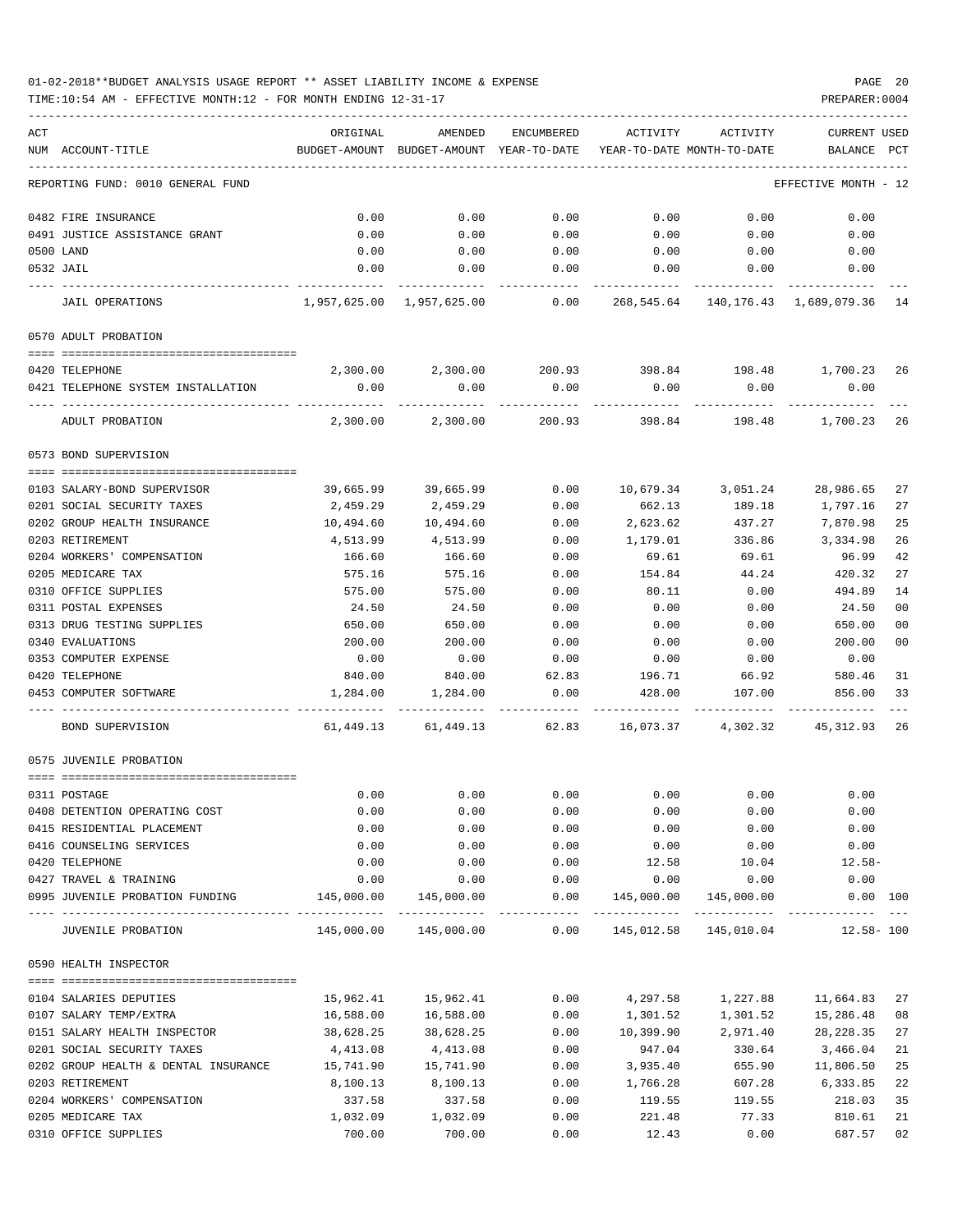TIME:10:54 AM - EFFECTIVE MONTH:12 - FOR MONTH ENDING 12-31-17 PREPARER:0004

| ACT<br>NUM ACCOUNT-TITLE               | ORIGINAL   | AMENDED<br>BUDGET-AMOUNT BUDGET-AMOUNT YEAR-TO-DATE | ENCUMBERED | ACTIVITY      | ACTIVITY<br>YEAR-TO-DATE MONTH-TO-DATE | <b>CURRENT USED</b><br>BALANCE PCT |                |
|----------------------------------------|------------|-----------------------------------------------------|------------|---------------|----------------------------------------|------------------------------------|----------------|
| REPORTING FUND: 0010 GENERAL FUND      |            |                                                     |            |               |                                        | EFFECTIVE MONTH - 12               |                |
| 0311 POSTAL EXPENSE                    | 1,323.00   | 1,323.00                                            | 0.00       | 0.00          | 0.00                                   | 1,323.00                           | 00             |
| 0315 COPIER RENTAL                     | 450.00     | 450.00                                              | 0.00       | 72.31         | 35.67                                  | 377.69                             | 16             |
| 0330 AUTO EXPENSE GAS & OIL            | 1,500.00   | 1,500.00                                            | 0.00       | 102.61        | 0.00                                   | 1,397.39                           | 07             |
| 0420 TELEPHONE                         | 750.00     | 750.00                                              | 0.00       | 210.20        | 81.44                                  | 539.80                             | 28             |
| 0427 OUT OF COUNTY TRAVEL              | 600.00     | 600.00                                              | 0.00       | 0.00          | 0.00                                   | 600.00                             | 0 <sub>0</sub> |
| 0435 PRINTING                          | 100.00     | 100.00                                              | 0.00       | 0.00          | 0.00                                   | 100.00                             | 0 <sub>0</sub> |
| 0453 SOFTWARE MAINTENANCE SAFE         | 400.00     | 400.00                                              | 0.00       | 400.00        | 400.00                                 | 0.00                               | 100            |
| 0454 R&M AUTO                          | 1,000.00   | 1,000.00                                            | 0.00       | 442.96        | 442.96                                 | 557.04                             | 44             |
| 0467 VISITING HEALTH INSPECTOR         | 300.00     | 300.00                                              | 0.00       | 102.08        | 0.00                                   | 197.92                             | 34             |
| 0480 BOND                              | 71.00      | 71.00                                               | 0.00       | 0.00          | 0.00                                   | 71.00                              | 0 <sub>0</sub> |
| 0481 DUES                              | 111.00     | 111.00                                              | 0.00       | 0.00          | 0.00                                   | 111.00                             | 0 <sub>0</sub> |
| 0487 AUTOMOBILE INSURANCE              | 350.00     | 350.00                                              | 0.00       | 208.00        | 0.00                                   | 142.00                             | 59             |
| 0572 OFFICE EQUIPMENT                  | 300.00     | 300.00                                              | 0.00       | 252.70        | 0.00                                   | 47.30                              | 84             |
| 0574 TECHNOLOGY                        | 0.00       | 0.00                                                | 0.00       | 0.00          | 0.00                                   | 0.00                               |                |
| 0575 AUTOMOBILE/PICKUP                 | 0.00       | 0.00                                                | 0.00       | 0.00          | 0.00                                   | 0.00                               |                |
| HEALTH INSPECTOR                       |            |                                                     |            |               | 24,792.04 8,251.57 83,966.40           |                                    | 23             |
| 0640 COUNTY SERVICES                   |            |                                                     |            |               |                                        |                                    |                |
|                                        |            |                                                     |            |               |                                        |                                    |                |
| 0410 FANNIN CO. CHILDRENS CTR          | 7,000.00   | 7,000.00                                            | 0.00       | 7,000.00      | 0.00                                   | $0.00$ 100                         |                |
| 0411 FANNIN CO. WELFARE BOARD          | 6,000.00   | 6,000.00                                            | 0.00       | 6,000.00      | 6,000.00                               | $0.00$ 100                         |                |
| 0412 FANNIN CO. HISTORICAL SOC         | 4,500.00   | 4,500.00                                            | 0.00       | 0.00          | 0.00                                   | 4,500.00                           | 0 <sub>0</sub> |
| 0413 TEXOMA COMMUNITY CENTER(M.H.M.R.) | 22,500.00  | 22,500.00                                           | 0.00       | 0.00          | 0.00                                   | 22,500.00                          | 0 <sub>0</sub> |
| 0414 FANNIN COUNTY CRISIS CENTER       | 5,000.00   | 5,000.00                                            | 0.00       | 0.00          | 0.00                                   | 5,000.00                           | 0 <sub>0</sub> |
| 0415 TAPS PUBLIC TRANSIT               | 5,000.00   | 5,000.00                                            | 0.00       | 5,000.00      | 0.00                                   | 0.00                               | 100            |
| 0416 TRI-COUNTY SNAP                   | 2,103.00   | 2,103.00                                            | 0.00       | 0.00          | 0.00                                   | 2,103.00                           | 0 <sub>0</sub> |
| 0440 UTILITIES ELECTRICITY             | 9,000.00   | 9,000.00                                            | 542.05     | 1,398.33      | 624.61                                 | 7,059.62                           | 22             |
| 0441 UTILITIES GAS                     | 1,700.00   | 1,700.00                                            | 222.90     | 230.23        | 146.48                                 | 1,246.87                           | 27             |
| 0442 UTILITIES WATER                   | 3,200.00   | 3,200.00                                            | 0.00       | 574.43        | 286.59                                 | 2,625.57                           | 18             |
| 0443 TRASH PICK-UP                     | 500.00     | 500.00                                              | 0.00       | 79.80         | 39.90                                  | 420.20                             | 16             |
| 0450 R & M BUILDINGS (TDHS)            | 0.00       | 0.00                                                | 0.00       | 0.00          | 0.00                                   | 0.00                               |                |
| 0482 FIRE INSURANCE                    | 1,800.00   | 1,800.00                                            | 0.00       | 0.00          | 0.00                                   | 1,800.00                           | 0 <sub>0</sub> |
| 0493 DHS PARKING LOT                   | 0.00       | 0.00                                                | 0.00       | 0.00          | 0.00                                   | 0.00                               |                |
| 0575 LAKE FANNIN                       | 200,000.00 | 200,000.00                                          | 0.00       | 0.00          | 0.00                                   | 200,000.00                         | 0 <sub>0</sub> |
| COUNTY SERVICES                        | 268,303.00 | 268,303.00                                          | 764.95     | 20,282.79     | 7,097.58                               | 247,255.26                         | 08             |
| 0641 HEALTH OFFICER                    |            |                                                     |            |               |                                        |                                    |                |
|                                        |            |                                                     |            |               |                                        |                                    |                |
| 0102 SALARY APPOINTED OFFICIAL         |            | 2,400.00 2,400.00                                   |            | $0.00$ 600.00 | 200.00                                 | 1,800.00                           | 25             |
| HEALTH OFFICER                         | 2,400.00   | 2,400.00                                            | 0.00       | 600.00        | 200.00                                 | 1,800.00                           | 25             |
| 0645 INDIGENT CARE                     |            |                                                     |            |               |                                        |                                    |                |
| 0102 SALARY IHC DIRECTOR               | 39,789.00  | 39,789.00                                           | 0.00       | 10,712.45     | 3,060.70                               | 29,076.55                          | 27             |
| 0107 SALARY ASSISTANT                  | 15,962.41  | 15,962.41                                           | 0.00       | 4,297.58      | 1,227.88                               | 11,664.83                          | 27             |
| 0201 SOCIAL SECURITY TAX               | 3,456.59   | 3,456.59                                            | 0.00       | 903.65        | 260.60                                 | 2,552.94                           | 26             |
| 0202 GROUP HEALTH INSURANCE            | 15,741.90  | 15,741.90                                           | 0.00       | 3,935.46      | 655.91                                 | 11,806.44                          | 25             |
| 0203 RETIREMENT                        | 6,344.51   | 6,344.51                                            | 0.00       | 1,657.11      | 473.46                                 | 4,687.40                           | 26             |
| 0204 WORKER'S COMP                     | 234.16     | 234.16                                              | 0.00       | 97.83         | 97.83                                  | 136.33                             | 42             |
| 0205 MEDICARE TAX                      | 808.40     | 808.40                                              | 0.00       | 211.35        | 60.95                                  | 597.05                             | 26             |
|                                        |            |                                                     |            |               |                                        |                                    |                |

0210 TOTAL SALARY & BENEFITS 82,336.97 82,336.97 0.00 21,815.43 5,837.33 60,521.54 26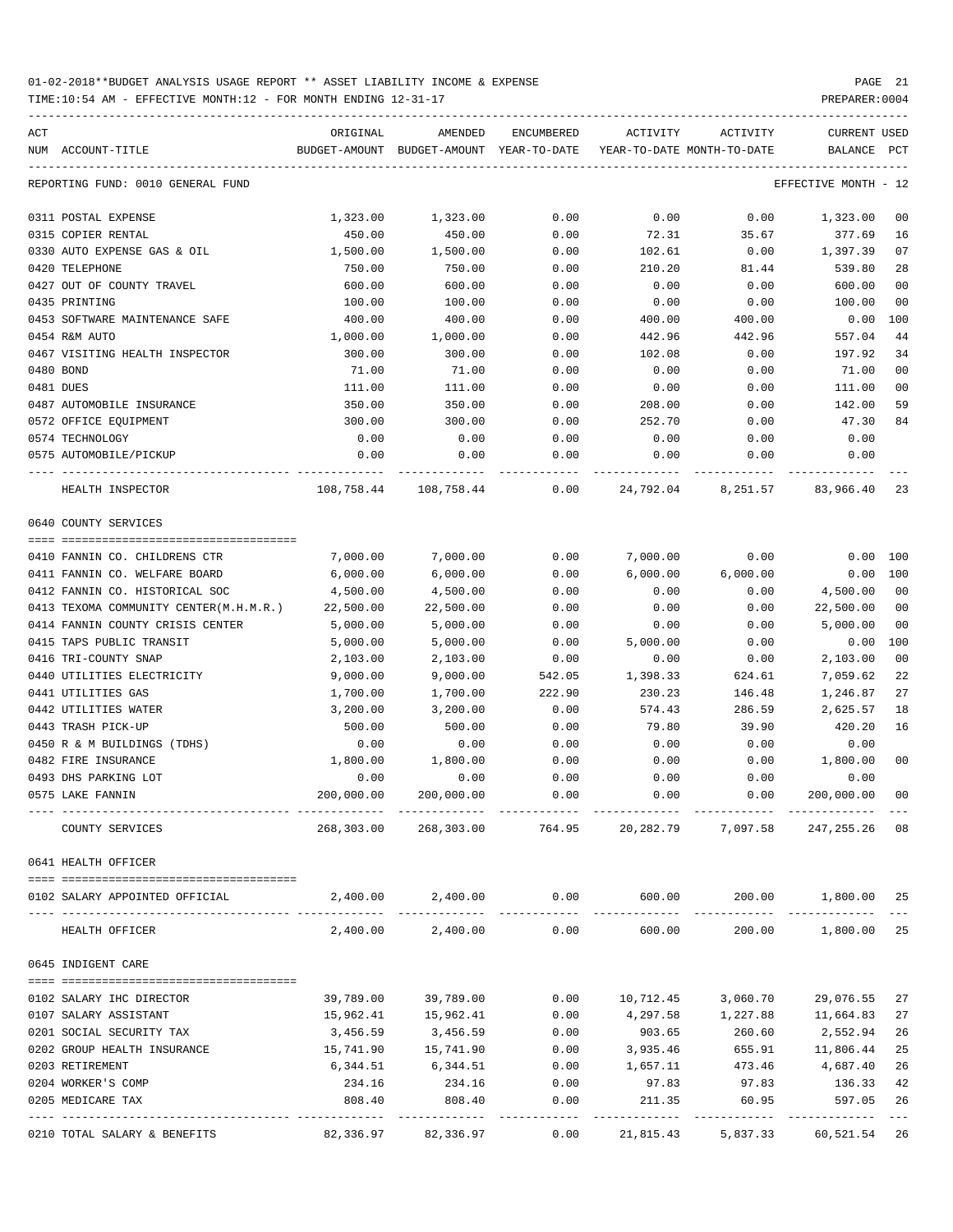|  |  |  |  | 01-02-2018**BUDGET ANALYSIS USAGE REPORT ** ASSET LIABILITY INCOME & EXPENSE |  | PAGE 22 |  |
|--|--|--|--|------------------------------------------------------------------------------|--|---------|--|
|  |  |  |  |                                                                              |  |         |  |

| ACT                                                        | ORIGINAL     | AMENDED                                                             | ENCUMBERED           | ACTIVITY            | ACTIVITY             | <b>CURRENT USED</b>  |                |
|------------------------------------------------------------|--------------|---------------------------------------------------------------------|----------------------|---------------------|----------------------|----------------------|----------------|
| NUM ACCOUNT-TITLE                                          |              | BUDGET-AMOUNT BUDGET-AMOUNT YEAR-TO-DATE YEAR-TO-DATE MONTH-TO-DATE |                      |                     |                      | BALANCE              | PCT            |
| REPORTING FUND: 0010 GENERAL FUND                          |              |                                                                     |                      |                     |                      | EFFECTIVE MONTH - 12 |                |
| 0310 OFFICE SUPPLIES                                       | 650.00       | 650.00                                                              | 0.00                 | 0.00                | 0.00                 | 650.00               | 00             |
| 0311 POSTAL EXPENSE                                        | 275.00       | 275.00                                                              | 0.00                 | 0.00                | 0.00                 | 275.00               | 00             |
| 0330 BIDS & NOTICES                                        | 125.00       | 125.00                                                              | 0.00                 | 0.00                | 0.00                 | 125.00               | 00             |
| 0353 COMPUTER EXPENSE                                      | 12,708.00    | 12,708.00                                                           | 0.00                 | 4,236.00            | 1,059.00             | 8,472.00             | 33             |
| 0390 SUBSCRIPTIONS                                         | 0.00         | 0.00                                                                | 0.00                 | 0.00                | 0.00                 | 0.00                 |                |
| 0399 SUBTOTAL OFFICE EXPENSE                               | 13,758.00    | 13,758.00                                                           | 0.00                 | 4,236.00            | 1,059.00             | 9,522.00             | 31             |
| 0404 COBRA/INSURANCE                                       | 0.00         | 0.00                                                                | 0.00                 | 0.00                | 0.00                 | 0.00                 |                |
| 0407 INELIGIBLE IHC EXPENSE                                | 0.00         | 0.00                                                                | 0.00                 | 0.00                | 0.00                 | 0.00                 |                |
| 0409 DIABETIC SUPPLIES                                     | 4,000.00     | 4,000.00                                                            | 0.00                 | 141.52              | 0.00                 | 3,858.48             | 04             |
| 0410 CERT. REG. NURSE ANES.                                | 1,000.00     | 1,000.00                                                            | 0.00                 | 0.00                | 0.00                 | 1,000.00             | 00             |
| 0411 PHYSICIAN, NON-EMERGENCY                              | 20,000.00    | 20,000.00                                                           | 0.00                 | 0.00                | 0.00                 | 20,000.00            | 0 <sub>0</sub> |
| 0412 PRESCRIPTIONS, DRUGS                                  | 25,000.00    | 25,000.00                                                           | 0.00                 | 1,201.04            | 0.00                 | 23,798.96            | 05             |
| 0413 HOSPITAL, INPATIENT                                   | 50,000.00    | 50,000.00                                                           | 0.00                 | 0.00                | 0.00                 | 50,000.00            | 0 <sub>0</sub> |
| 0414 HOSPITAL, OUTPATIENT                                  | 85,000.00    | 85,000.00                                                           | 0.00                 | 0.00                | 0.00                 | 85,000.00            | 00             |
| 0415 LABORATORY/ X-RAY<br>0416 SKILLED NURSING FACILITY    | 6,000.00     | 6,000.00                                                            | 0.00                 | 0.00                | 0.00                 | 6,000.00             | 00             |
| 0417 FAMILY PLANNING                                       | 0.00<br>0.00 | 0.00<br>0.00                                                        | 0.00<br>0.00         | 0.00<br>0.00        | 0.00<br>0.00         | 0.00<br>0.00         |                |
| 0418 FED. QUALIFIED HEALTH CENTER                          | 10,000.00    | 10,000.00                                                           | 0.00                 | 0.00                | 0.00                 | 10,000.00            | 00             |
| 0419 COUNSELING SERVICE                                    | 0.00         | 0.00                                                                | 0.00                 | 0.00                | 0.00                 | 0.00                 |                |
| 0420 RURAL HEALTH CLINIC                                   | 0.00         | 0.00                                                                | 0.00                 | 0.00                | 0.00                 | 0.00                 |                |
| 0421 STATE HOSPITAL CONTRACTS                              | 0.00         | 0.00                                                                | 0.00                 | 0.00                | 0.00                 | 0.00                 |                |
| 0422 AMBULATORY SURGICAL CENTE                             | 1,000.00     | 1,000.00                                                            | 0.00                 | 0.00                | 0.00                 | 1,000.00             | 00             |
| 0423 MEDICAL EQUIP. PURCHASE                               | 1,000.00     | 1,000.00                                                            | 0.00                 | 0.00                | 0.00                 | 1,000.00             | 00             |
| 0425 TOTAL MEDICAL/IHC                                     | 203,000.00   | 203,000.00                                                          | 0.00                 | 1,342.56            | 0.00                 | 201,657.44           | -01            |
| 0427 OUT OF COUNTY TRAVEL                                  | 365.00       | 365.00                                                              | 0.00                 | 0.00                | 0.00                 | 365.00               | 00             |
| 0435 PRINTING                                              | 0.00         | 0.00                                                                | 0.00                 | 0.00                | 0.00                 | 0.00                 |                |
| 0440 TELEPHONE                                             | 1,400.00     | 1,400.00                                                            | 0.00                 | 376.43              | 121.01               | 1,023.57             | 27             |
| 0441 DSL LINE                                              | 600.00       | 600.00                                                              | 0.00                 | 175.98              | 90.00                | 424.02               | 29             |
| 0499 SERVICES & OTHER CHARGES                              | 2,365.00     | 2,365.00                                                            | 0.00                 | 552.41              | 211.01               | 1,812.59             | 23             |
| 0574 TECHNOLOGY                                            | 0.00         | 0.00                                                                | 0.00<br>--------     | 0.00                | 0.00                 | 0.00                 |                |
| 0599 CAPITAL OUTLAY<br>-------------------- -------------- | 0.00         | 0.00<br>. <u>.</u>                                                  | 0.00<br>------------ | 0.00<br>----------- | 0.00<br>------------ | 0.00<br>-----------  |                |
| INDIGENT CARE                                              | 301,459.97   | 301,459.97                                                          | 0.00                 | 27,946.40           | 7,107.34             | 273,513.57 09        |                |
| 0665 COUNTY AGENTS                                         |              |                                                                     |                      |                     |                      |                      |                |
| 0105 SALARY SECRETARY                                      | 25,958.16    | 25,958.16                                                           | 0.00                 | 6,988.73            | 1,996.78             | 18,969.43            | 27             |
| 0107 REGULAR-TEMP. PART-TIME                               | 0.00         | 0.00                                                                | 0.00                 | 0.00                | 0.00                 | 0.00                 |                |
| 0150 CO. AGENTS SALARIES                                   | 46,969.25    | 46,969.25                                                           | 0.00                 | 7,478.80            | 2,136.80             | 39,490.45            | 16             |
| 0201 SOCIAL SECURITY TAXES                                 | 4,646.06     | 4,646.06                                                            | 0.00                 | 763.36              | 234.01               | 3,882.70             | 16             |
| 0202 GROUP HEALTH & DENTAL INSURANCE                       | 10,494.60    | 10,494.60                                                           | 0.00                 | 2,623.62            | 437.27               | 7,870.98             | 25             |
| 0203 RETIREMENT                                            | 2,954.04     | 2,954.04                                                            | 0.00                 | 771.54              | 220.44               | 2,182.50             | 26             |
| 0204 WORKERS' COMPENSATION                                 | 109.02       | 109.02                                                              | 0.00                 | 45.55               | 45.55                | 63.47                | 42             |
| 0205 MEDICARE TAX                                          | 1,086.58     | 1,086.58                                                            | 0.00                 | 178.53              | 54.73                | 908.05               | 16             |
| 0310 OFFICE SUPPLIES                                       | 1,100.00     | 1,100.00                                                            | 0.00                 | 25.00               | 0.00                 | 1,075.00             | 02             |
| 0311 POSTAL EXPENSE                                        | 300.00       | 300.00                                                              | 0.00                 | 0.00                | 0.00                 | 300.00               | 00             |
| 0315 COPIER RENTAL                                         | 1,500.00     | 1,500.00                                                            | 0.00                 | 244.41              | 111.99               | 1,255.59             | 16             |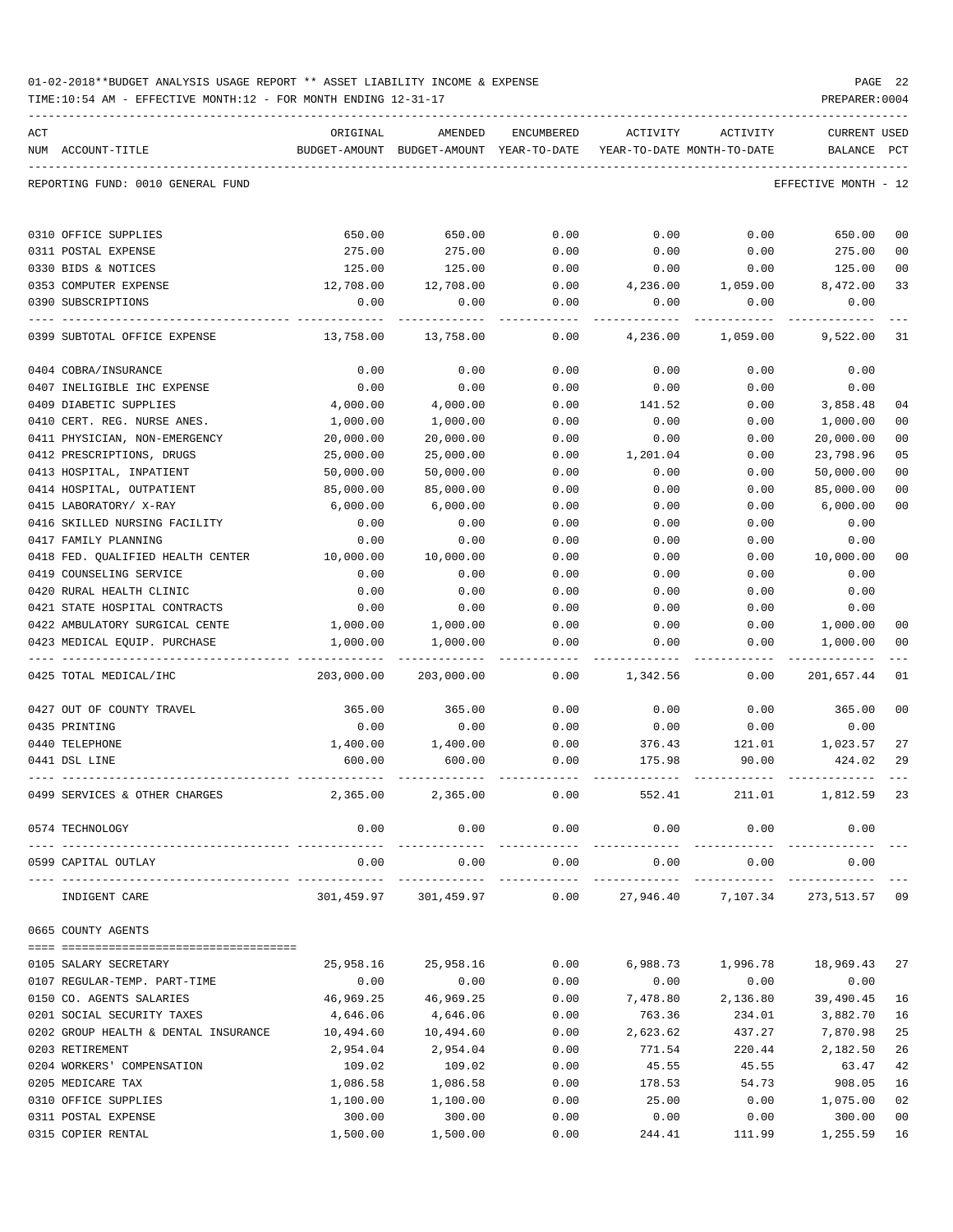| ACT |                                     | ORIGINAL                                 | AMENDED                        | ENCUMBERED | ACTIVITY                   | ACTIVITY                                         | <b>CURRENT USED</b>  |    |
|-----|-------------------------------------|------------------------------------------|--------------------------------|------------|----------------------------|--------------------------------------------------|----------------------|----|
|     | NUM ACCOUNT-TITLE                   | BUDGET-AMOUNT BUDGET-AMOUNT YEAR-TO-DATE |                                |            | YEAR-TO-DATE MONTH-TO-DATE |                                                  | BALANCE PCT          |    |
|     | REPORTING FUND: 0010 GENERAL FUND   |                                          |                                |            |                            |                                                  | EFFECTIVE MONTH - 12 |    |
|     | 0335 PROGRAM SUPPLIES               | 500.00                                   | 500.00                         | 0.00       | 0.00                       | 0.00                                             | 500.00               | 00 |
|     | 0420 TELEPHONE                      | 1,800.00                                 | 1,800.00                       | 0.00       | 421.53                     | 140.51                                           | 1,378.47             | 23 |
|     | 0421 CELL PHONE ALLOWANCE           | 1,200.00                                 | 1,200.00                       | 0.00       | 300.00                     | 50.00                                            | 900.00               | 25 |
|     | 0422 CABLE INTERNET                 | 672.00                                   | 672.00                         | 0.00       | 168.00                     | 56.00                                            | 504.00               | 25 |
|     | 0427 IN/OUT CO.TRAVEL-AG.           | 4,000.00                                 | 4,000.00                       | 0.00       | 527.67                     | 527.67                                           | 3,472.33             | 13 |
|     | 0428 IN/OUT CO.TRAVEL-F.C.S.        | 4,000.00                                 | 4,000.00                       | 0.00       | 1,125.14                   | 579.94                                           | 2,874.86             | 28 |
|     | 0429 IN/OUT CO.TRAVEL-4-H           | 4,000.00                                 | 4,000.00                       | 0.00       | 0.00                       | 0.00                                             | 4,000.00             | 00 |
|     | 0572 OFFICE EQUIPMENT               | 0.00                                     | 0.00                           | 0.00       | 0.00                       | 0.00                                             | 0.00                 |    |
|     | 0574 TECHNOLOGY                     | 0.00                                     | 0.00                           | 0.00       | 0.00                       | 0.00                                             | 0.00                 |    |
|     | COUNTY AGENTS                       |                                          | $111,289.71$ $111,289.71$ 0.00 |            |                            | 21,661.88 6,591.69 89,627.83 19                  |                      |    |
|     | 0696 DONATIONS & ALLOCATIONS        |                                          |                                |            |                            |                                                  |                      |    |
|     |                                     |                                          |                                |            |                            |                                                  |                      |    |
|     | 0491 SOIL & WATER CONSERVATION      |                                          | 1,000.00 1,000.00              | 0.00       | 0.00                       | 0.00                                             | 1,000.00 00          |    |
|     | 0492 INDIGENT BURIAL                | 2,000.00                                 | 2,000.00                       | 0.00       | 0.00                       | 0.00                                             | 2,000.00 00          |    |
|     | 0494 FLOOD CONTROL SITE MAINTENANCE | 0.00                                     | 0.00                           | 0.00       | 0.00                       | 0.00                                             | 0.00                 |    |
|     | DONATIONS & ALLOCATIONS             | 3,000.00                                 | 3,000.00                       | 0.00       | 0.00                       | 0.00                                             | 3,000.00             | 00 |
|     | 0999 ACCOUNTS PAYABLE               |                                          |                                |            |                            |                                                  |                      |    |
|     | 0100 A/P CLEARING ACCOUNT           |                                          |                                |            | 0.00                       | 0.00                                             | 0.00                 |    |
|     | ACCOUNTS PAYABLE                    |                                          |                                |            | 0.00                       | 0.00                                             | 0.00                 |    |
|     | GENERAL FUND                        |                                          |                                |            |                            |                                                  |                      |    |
|     | INCOME TOTALS                       | 12,864,422.02 12,864,422.02              |                                |            |                            | 3,418,099.54 2,338,081.70 9,446,322.48 27        |                      |    |
|     | <b>EXPENSE TOTALS</b>               |                                          | 12,864,422.02 12,864,422.02    |            |                            | 37,626.65 2,856,903.24 1,069,769.91 9,969,892.13 |                      | 23 |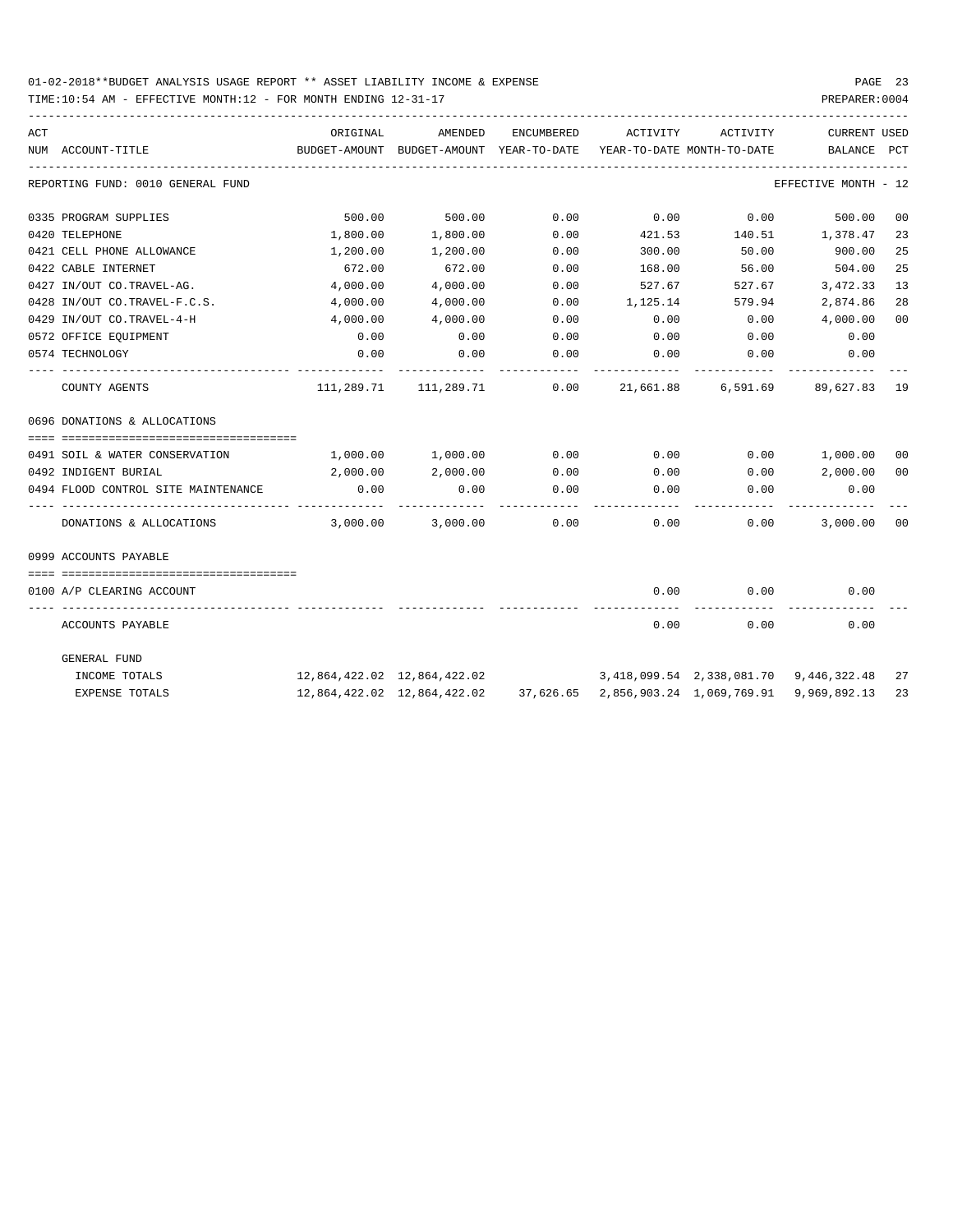|                    | 01-02-2018**BUDGET ANALYSIS USAGE REPORT ** ASSET LIABILITY INCOME & EXPENSE<br>TIME:10:54 AM - EFFECTIVE MONTH:12 - FOR MONTH ENDING 12-31-17                                                                                                                                                                                                                                                                                                                                                                      |           |                                                     |                |                                        |                                    | PREPARER: 0004                       | PAGE 24        |
|--------------------|---------------------------------------------------------------------------------------------------------------------------------------------------------------------------------------------------------------------------------------------------------------------------------------------------------------------------------------------------------------------------------------------------------------------------------------------------------------------------------------------------------------------|-----------|-----------------------------------------------------|----------------|----------------------------------------|------------------------------------|--------------------------------------|----------------|
| $\mathop{\rm ACT}$ | NUM ACCOUNT-TITLE                                                                                                                                                                                                                                                                                                                                                                                                                                                                                                   | ORIGINAL  | AMENDED<br>BUDGET-AMOUNT BUDGET-AMOUNT YEAR-TO-DATE | ENCUMBERED     | ACTIVITY<br>YEAR-TO-DATE MONTH-TO-DATE | ACTIVITY                           | CURRENT USED<br>BALANCE PCT          |                |
|                    | REPORTING FUND: 0011 COURTHOUSE SECURITY                                                                                                                                                                                                                                                                                                                                                                                                                                                                            |           |                                                     |                |                                        |                                    | EFFECTIVE MONTH - 12                 |                |
|                    | 0100 PAYROLL                                                                                                                                                                                                                                                                                                                                                                                                                                                                                                        |           |                                                     |                |                                        |                                    |                                      |                |
|                    | 0100 PAYROLL                                                                                                                                                                                                                                                                                                                                                                                                                                                                                                        |           |                                                     |                |                                        | $0.00$ $0.00$                      | 0.00                                 |                |
| ---- ----          | PAYROLL                                                                                                                                                                                                                                                                                                                                                                                                                                                                                                             |           |                                                     |                | 0.00                                   | 0.00                               | 0.00                                 |                |
|                    | 0102 A/P CLEARING                                                                                                                                                                                                                                                                                                                                                                                                                                                                                                   |           |                                                     |                |                                        |                                    |                                      |                |
|                    | 0100 A/P CLEARING                                                                                                                                                                                                                                                                                                                                                                                                                                                                                                   |           |                                                     |                | 0.00                                   | 0.00                               | 0.00                                 |                |
|                    | A/P CLEARING                                                                                                                                                                                                                                                                                                                                                                                                                                                                                                        |           |                                                     |                | 0.00                                   | 0.00                               | 0.00                                 |                |
|                    | 0103 CASH                                                                                                                                                                                                                                                                                                                                                                                                                                                                                                           |           |                                                     |                |                                        |                                    |                                      |                |
|                    | 0100 C.H. SECURITY-COMBINED FUNDS CKING                                                                                                                                                                                                                                                                                                                                                                                                                                                                             |           |                                                     |                |                                        | $1,048.48 - 1,024.20 - 116,154.25$ |                                      |                |
|                    | CASH                                                                                                                                                                                                                                                                                                                                                                                                                                                                                                                |           |                                                     |                |                                        | $1,048.48 - 1,024.20 - 116,154.25$ |                                      |                |
|                    | 0120 RECEIVABLES                                                                                                                                                                                                                                                                                                                                                                                                                                                                                                    |           |                                                     |                |                                        |                                    |                                      |                |
|                    | 0313 DUE FROM OTHER FUNDS                                                                                                                                                                                                                                                                                                                                                                                                                                                                                           |           |                                                     |                | 0.00                                   |                                    | $0.00$ 4, 119.57                     |                |
|                    | RECEIVABLES                                                                                                                                                                                                                                                                                                                                                                                                                                                                                                         |           |                                                     |                | 0.00                                   | 0.00                               | 4,119.57                             |                |
|                    | 0200 SYSTEM ADDED LIABILITY DEPARTMENT                                                                                                                                                                                                                                                                                                                                                                                                                                                                              |           |                                                     |                |                                        |                                    |                                      |                |
|                    | 0910 SYSTEM ADDED LIABILITY LINE-ITEM                                                                                                                                                                                                                                                                                                                                                                                                                                                                               |           |                                                     |                | 0.00                                   | 0.00                               | 0.00                                 |                |
|                    | SYSTEM ADDED LIABILITY DEPARTMENT                                                                                                                                                                                                                                                                                                                                                                                                                                                                                   |           |                                                     |                | 0.00                                   | 0.00                               | 0.00                                 |                |
|                    | 0271 EQUITY ACCOUNT                                                                                                                                                                                                                                                                                                                                                                                                                                                                                                 |           |                                                     |                |                                        |                                    |                                      |                |
|                    | 0200 EQUITY ACCOUNT                                                                                                                                                                                                                                                                                                                                                                                                                                                                                                 |           |                                                     |                |                                        | $0.00$ $0.00$ $121,322.30$         |                                      |                |
|                    | EQUITY ACCOUNT                                                                                                                                                                                                                                                                                                                                                                                                                                                                                                      |           |                                                     |                | 0.00                                   |                                    | $0.00$ 121,322.30                    |                |
|                    | 0300 CASH                                                                                                                                                                                                                                                                                                                                                                                                                                                                                                           |           |                                                     |                |                                        |                                    |                                      |                |
|                    | $\begin{minipage}{0.03\textwidth} \centering \begin{tabular}{ l l l } \hline \texttt{0.03}\end{tabular} \end{minipage} \end{minipage} \begin{minipage}{0.03\textwidth} \centering \begin{tabular}{ l l l } \hline \texttt{0.03}\end{tabular} \end{minipage} \end{minipage} \begin{minipage}{0.03\textwidth} \centering \begin{tabular}{ l l l l } \hline \texttt{0.03}\end{tabular} \end{minipage} \end{minipage} \begin{minipage}{0.03\textwidth} \centering \begin{tabular}{ l l $<br>0111 BEGINNING CASH BALANCE |           | 28, 151. 10 28, 151. 10                             |                | 0.00                                   | 0.00                               | 28,151.10 00                         |                |
|                    | CASH                                                                                                                                                                                                                                                                                                                                                                                                                                                                                                                | 28,151.10 |                                                     | 28,151.10 0.00 | --------------<br>0.00                 | ----------<br>0.00                 | 28,151.10                            | 0 <sub>0</sub> |
|                    | 0340 FEES OF OFFICE                                                                                                                                                                                                                                                                                                                                                                                                                                                                                                 |           |                                                     |                |                                        |                                    |                                      |                |
|                    | 0600 COUNTY CLERK FEES                                                                                                                                                                                                                                                                                                                                                                                                                                                                                              | 8,450.00  | 8,450.00                                            |                | 0.00                                   |                                    | $0.00$ $8,450.00$                    | 0 <sub>0</sub> |
|                    | 0650 DISTRICT CLERK FEES                                                                                                                                                                                                                                                                                                                                                                                                                                                                                            | 4,000.00  | 4,000.00                                            |                |                                        | 688.15 261.86 3,311.85             |                                      | 17             |
|                    | 0651 JUSTICE OF PEACE FEES<br>--------------------- -------------                                                                                                                                                                                                                                                                                                                                                                                                                                                   | 4,000.00  | 4,000.00                                            |                | 623.85<br>------------                 |                                    | 623.85 3,376.15 16<br>-------------- |                |
|                    | FEES OF OFFICE                                                                                                                                                                                                                                                                                                                                                                                                                                                                                                      |           | 16,450.00    16,450.00    0.00    1,312.00          |                |                                        |                                    | 885.71  15,138.00  08                |                |
|                    | 0360 INTEREST EARNINGS                                                                                                                                                                                                                                                                                                                                                                                                                                                                                              |           |                                                     |                |                                        |                                    |                                      |                |
|                    | 0100 INTEREST EARNINGS                                                                                                                                                                                                                                                                                                                                                                                                                                                                                              | 50.00     | 50.00                                               |                | ------------                           | 25.52 11.09 24.48<br>------------  |                                      | 51             |
|                    | INTEREST EARNINGS                                                                                                                                                                                                                                                                                                                                                                                                                                                                                                   | 50.00     | 50.00                                               | 0.00           | 25.52                                  | 11.09                              | 24.48                                | 51             |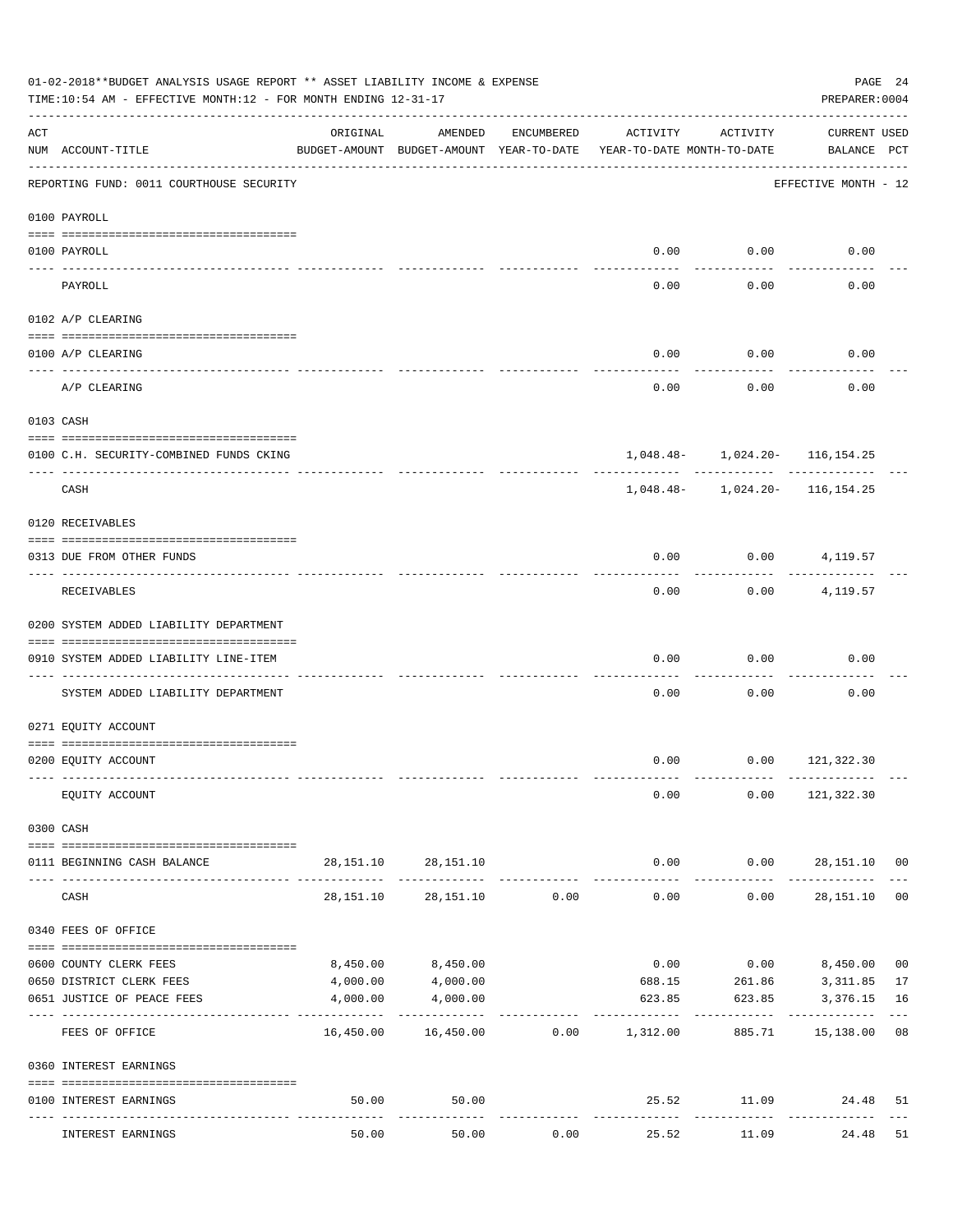|     | 01-02-2018**BUDGET ANALYSIS USAGE REPORT ** ASSET LIABILITY INCOME & EXPENSE<br>TIME:10:54 AM - EFFECTIVE MONTH:12 - FOR MONTH ENDING 12-31-17 |                     |                                                     |            |                              |                                        | PREPARER: 0004                                          | PAGE 25 |
|-----|------------------------------------------------------------------------------------------------------------------------------------------------|---------------------|-----------------------------------------------------|------------|------------------------------|----------------------------------------|---------------------------------------------------------|---------|
| ACT | NUM ACCOUNT-TITLE                                                                                                                              | ORIGINAL            | AMENDED<br>BUDGET-AMOUNT BUDGET-AMOUNT YEAR-TO-DATE | ENCUMBERED | ACTIVITY                     | ACTIVITY<br>YEAR-TO-DATE MONTH-TO-DATE | CURRENT USED<br>BALANCE                                 | PCT     |
|     | REPORTING FUND: 0011 COURTHOUSE SECURITY                                                                                                       |                     |                                                     |            |                              |                                        | EFFECTIVE MONTH - 12                                    |         |
|     | 0435 COURTHOUSE SECURITY PART TIME<br>=====================================                                                                    |                     |                                                     |            |                              |                                        |                                                         |         |
|     | 0107 PART TIME                                                                                                                                 | 25,000.00 25,000.00 |                                                     |            |                              |                                        | $0.00$ $0.00$ $0.00$ $0.00$ $25,000.00$ $00$            |         |
|     | COURTHOUSE SECURITY PART TIME $25,000.00$ $25,000.00$                                                                                          |                     |                                                     | 0.00       | 0.00                         |                                        | 0.00 25,000.00                                          | 00      |
|     | 0510 COURTHOUSE SECURITY EQUIP                                                                                                                 |                     |                                                     |            |                              |                                        |                                                         |         |
|     | 0571 EOUIPMENT                                                                                                                                 |                     |                                                     |            | ------------- -------------- |                                        | 19,651.10 19,651.10 0.00 2,386.00 1,921.00 17,265.10 12 |         |
|     | COURTHOUSE SECURITY EQUIP 19,651.10 19,651.10 0.00 2,386.00 1,921.00 17,265.10 12                                                              |                     |                                                     |            |                              |                                        |                                                         |         |
|     | 0560 BAILIFF                                                                                                                                   |                     |                                                     |            |                              |                                        |                                                         |         |
|     |                                                                                                                                                |                     |                                                     |            |                              |                                        |                                                         |         |
|     | 0130 SALARY/BAILIFF                                                                                                                            | 0.00                | 0.00                                                | 0.00       | 0.00                         | 0.00                                   | 0.00                                                    |         |
|     | 0201 SOCIAL SECURITY                                                                                                                           | 0.00                | 0.00                                                | 0.00       | 0.00                         | 0.00                                   | 0.00                                                    |         |
|     | 0203 RETIREMENT                                                                                                                                | 0.00                | 0.00                                                | 0.00       | 0.00                         | 0.00                                   | 0.00                                                    |         |
|     | 0204 WORKER'S COMPENSATION                                                                                                                     | 0.00                | 0.00                                                | 0.00       | 0.00                         | 0.00                                   | 0.00                                                    |         |
|     | 0205 MEDICARE                                                                                                                                  | 0.00                | 0.00                                                | 0.00       | 0.00                         | 0.00                                   | 0.00                                                    |         |
|     | 0427 BAILIFF CONT.ED./OUT OF COUNTY                                                                                                            | 0.00                | 0.00                                                | 0.00       | 0.00                         | 0.00                                   | 0.00                                                    |         |
|     | <b>BAILIFF</b>                                                                                                                                 | 0.00                | 0.00                                                | 0.00       | 0.00                         | 0.00                                   | 0.00                                                    |         |
|     | COURTHOUSE SECURITY                                                                                                                            |                     |                                                     |            |                              |                                        |                                                         |         |
|     | INCOME TOTALS                                                                                                                                  |                     | 44,651.10 44,651.10                                 |            |                              |                                        | 1,337.52 896.80 43,313.58                               | 03      |
|     | <b>EXPENSE TOTALS</b>                                                                                                                          |                     | 44,651.10 44,651.10                                 |            |                              |                                        | $0.00$ 2,386.00 1,921.00 42,265.10                      | 05      |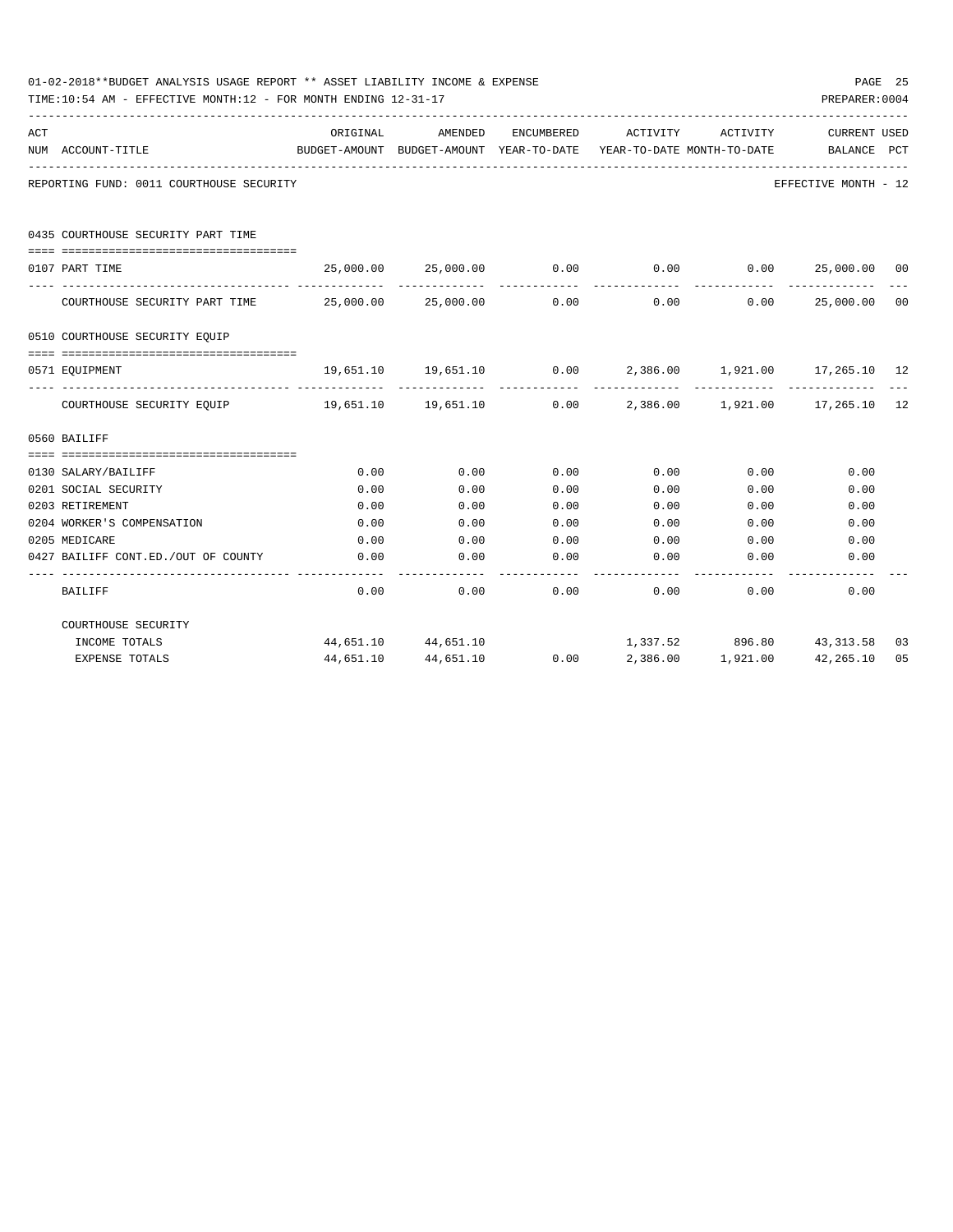|     | 01-02-2018**BUDGET ANALYSIS USAGE REPORT ** ASSET LIABILITY INCOME & EXPENSE<br>TIME:10:54 AM - EFFECTIVE MONTH:12 - FOR MONTH ENDING 12-31-17 |                 |                                                     |                    |          |                                        | PAGE 26<br>PREPARER: 0004                  |
|-----|------------------------------------------------------------------------------------------------------------------------------------------------|-----------------|-----------------------------------------------------|--------------------|----------|----------------------------------------|--------------------------------------------|
| ACT | NUM ACCOUNT-TITLE                                                                                                                              | ORIGINAL        | AMENDED<br>BUDGET-AMOUNT BUDGET-AMOUNT YEAR-TO-DATE | ENCUMBERED         | ACTIVITY | ACTIVITY<br>YEAR-TO-DATE MONTH-TO-DATE | <b>CURRENT USED</b><br>BALANCE PCT         |
|     | -------------------------------------<br>REPORTING FUND: 0012 CO.CLK.VITAL STAT.FEE                                                            |                 |                                                     |                    |          |                                        | EFFECTIVE MONTH - 12                       |
|     | 0102 A/P CLEARING                                                                                                                              |                 |                                                     |                    |          |                                        |                                            |
|     | 0100 A/P CLEARING<br>---- -------------                                                                                                        |                 |                                                     |                    | 0.00     | 0.00                                   | 0.00                                       |
|     | A/P CLEARING                                                                                                                                   |                 |                                                     |                    | 0.00     | 0.00                                   | 0.00                                       |
|     | 0103 CASH                                                                                                                                      |                 |                                                     |                    |          |                                        |                                            |
|     | 0100 CO.CLK.VITAL STAT.-COMB.FUNDS CKIN                                                                                                        |                 |                                                     |                    | 1.60     | 0.70                                   | 7,301.88                                   |
|     | CASH                                                                                                                                           |                 |                                                     |                    | 1.60     | 0.70                                   | 7,301.88                                   |
|     | 0120 RECEIVABLES                                                                                                                               |                 |                                                     |                    |          |                                        |                                            |
|     |                                                                                                                                                |                 |                                                     |                    | 0.00     | 0.00                                   |                                            |
|     | 0313 DUE FROM OTHER FUNDS                                                                                                                      |                 |                                                     |                    |          |                                        | 319.00                                     |
|     | RECEIVABLES                                                                                                                                    |                 |                                                     |                    | 0.00     | 0.00                                   | 319.00                                     |
|     | 0200 SYSTEM ADDED LIABILITY DEPARTMENT                                                                                                         |                 |                                                     |                    |          |                                        |                                            |
|     | 0910 SYSTEM ADDED LIABILITY LINE-ITEM                                                                                                          |                 |                                                     |                    | 0.00     | 0.00                                   | 0.00                                       |
|     | SYSTEM ADDED LIABILITY DEPARTMENT                                                                                                              |                 |                                                     |                    | 0.00     | 0.00                                   | 0.00                                       |
|     | 0271 EQUITY ACCOUNT                                                                                                                            |                 |                                                     |                    |          |                                        |                                            |
|     | 0200 EQUITY ACCOUNT                                                                                                                            |                 |                                                     |                    | 0.00     | 0.00                                   | 7,619.28                                   |
|     | EQUITY ACCOUNT                                                                                                                                 |                 |                                                     |                    | 0.00     | 0.00                                   | 7,619.28                                   |
|     | 0300 CASH                                                                                                                                      |                 |                                                     |                    |          |                                        |                                            |
|     | 0112 BEGINNING CASH BALANCE                                                                                                                    | 2,000.00        | 2,000.00                                            |                    | 0.00     |                                        | 0.00 2,000.00<br>0 <sup>0</sup>            |
|     |                                                                                                                                                |                 |                                                     |                    |          |                                        |                                            |
|     | CASH                                                                                                                                           |                 | 2,000.00 2,000.00 0.00                              |                    | 0.00     | 0.00                                   | 2,000.00 00                                |
|     | 0360 INTEREST EARNINGS                                                                                                                         |                 |                                                     |                    |          |                                        |                                            |
|     | 0100 INTEREST EARNINGS                                                                                                                         | 5.00            | 5.00                                                |                    | 1.60     | 0.70                                   | 3.40 32                                    |
|     | INTEREST EARNINGS                                                                                                                              | -------<br>5.00 | ----------<br>5.00                                  | 0.00               | 1.60     | --------<br>0.70                       | 32<br>3.40                                 |
|     | 0370 MISCELLANEOUS INCOME                                                                                                                      |                 |                                                     |                    |          |                                        |                                            |
|     |                                                                                                                                                |                 |                                                     |                    |          |                                        |                                            |
|     | 0134 CO. CLK. VITAL STAT. FEE                                                                                                                  | 1,005.00        | 1,005.00                                            |                    | 0.00     |                                        | $0.00$ 1,005.00<br>0 <sub>0</sub>          |
|     | MISCELLANEOUS INCOME                                                                                                                           |                 | 1,005.00 1,005.00                                   | 0.00               | 0.00     | 0.00                                   | 1,005.00<br>0 <sub>0</sub>                 |
|     | 0403 CO.CLK. VITAL STATS.                                                                                                                      |                 |                                                     |                    |          |                                        |                                            |
|     | 0310 OFFICE SUPPLIES                                                                                                                           | 2,010.00        | 2,010.00                                            | 0.00               | 0.00     | 0.00                                   | 2,010.00<br>0 <sub>0</sub>                 |
|     | 0427 OUT OF COUNTY TRAVEL                                                                                                                      | 1,000.00        | 1,000.00                                            | 0.00               | 0.00     |                                        | 0.00 1,000.00<br>0 <sub>0</sub>            |
|     | 0574 COMPUTER EQUIPMENT                                                                                                                        | 0.00            | 0.00                                                | 0.00               | 0.00     | 0.00                                   | 0.00                                       |
|     | ---- ----------------<br>--------------- --------------<br>CO.CLK. VITAL STATS.                                                                | 3,010.00        | 3,010.00                                            | ----------<br>0.00 | 0.00     | 0.00                                   | . <u>.</u> .<br>3,010.00<br>0 <sub>0</sub> |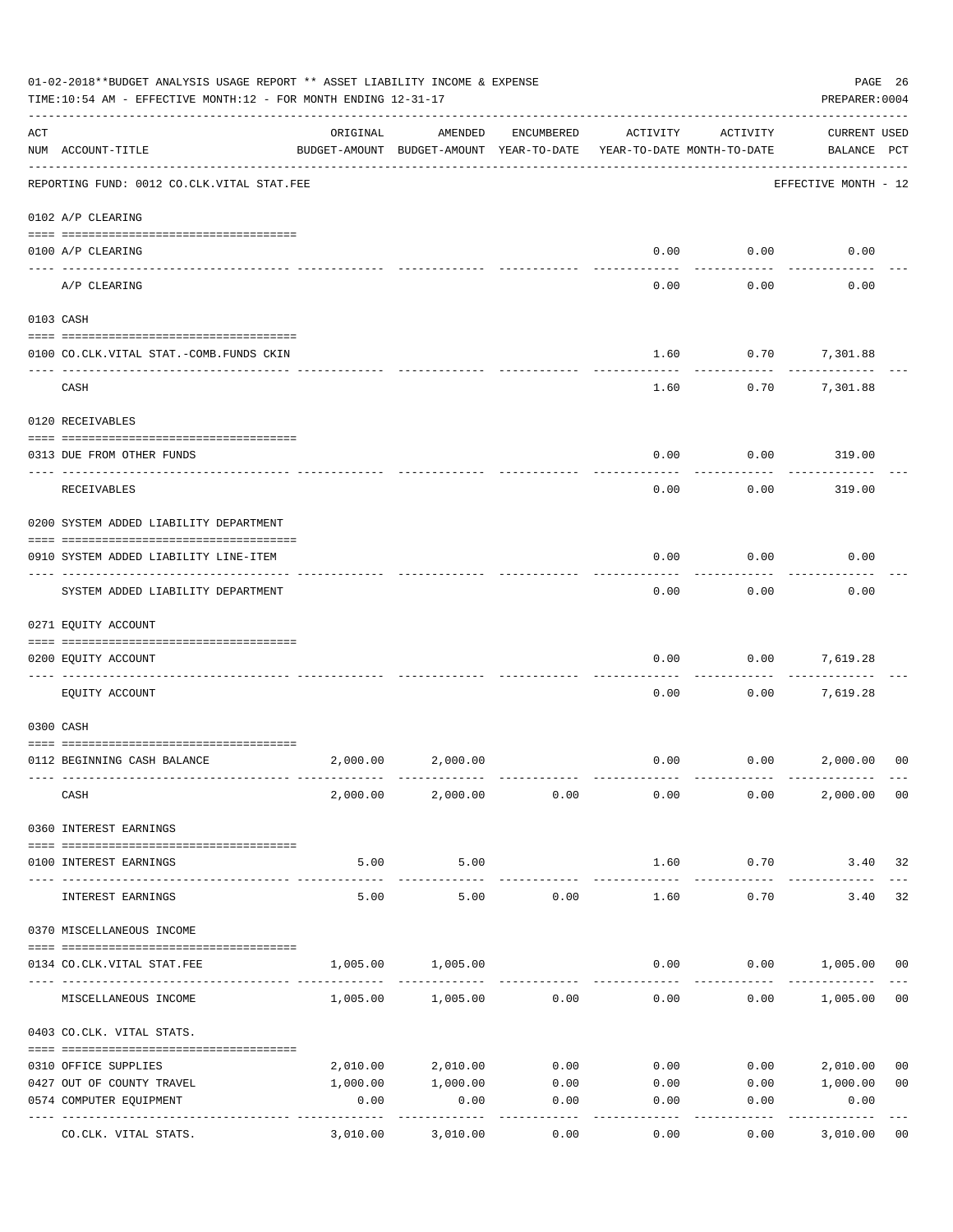| 01-02-2018**BUDGET ANALYSIS USAGE REPORT ** ASSET LIABILITY INCOME & EXPENSE<br>TIME:10:54 AM - EFFECTIVE MONTH:12 - FOR MONTH ENDING 12-31-17 |                           |                          |                            |                                        |              | PAGE 27<br>PREPARER: 0004 |                      |
|------------------------------------------------------------------------------------------------------------------------------------------------|---------------------------|--------------------------|----------------------------|----------------------------------------|--------------|---------------------------|----------------------|
| ACT<br>NUM ACCOUNT-TITLE                                                                                                                       | ORIGINAL<br>BUDGET-AMOUNT | AMENDED<br>BUDGET-AMOUNT | ENCUMBERED<br>YEAR-TO-DATE | ACTIVITY<br>YEAR-TO-DATE MONTH-TO-DATE | ACTIVITY     | CURRENT USED<br>BALANCE   | PCT                  |
| REPORTING FUND: 0012 CO.CLK.VITAL STAT.FEE                                                                                                     |                           |                          |                            |                                        |              | EFFECTIVE MONTH - 12      |                      |
| CO.CLK.VITAL STAT.FEE<br>INCOME TOTALS<br>EXPENSE TOTALS                                                                                       | 3.010.00<br>3.010.00      | 3,010.00<br>3.010.00     | 0.00                       | 1.60<br>0.00                           | 0.70<br>0.00 | 3,008.40<br>3.010.00      | 00<br>0 <sub>0</sub> |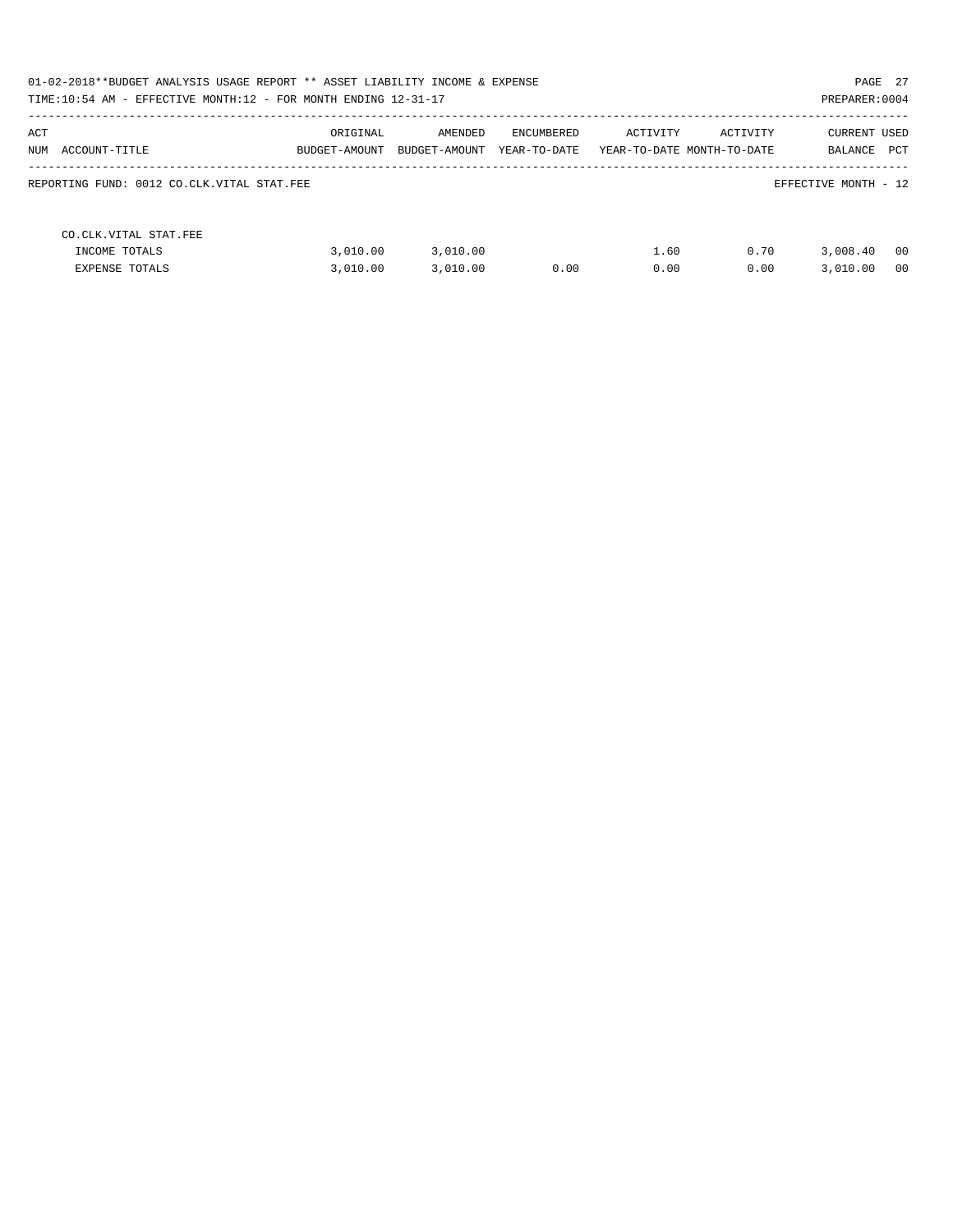| <b>CURRENT USED</b><br>ACT<br>ORIGINAL<br>AMENDED<br>ENCUMBERED<br>ACTIVITY<br>ACTIVITY<br>NUM ACCOUNT-TITLE<br>BUDGET-AMOUNT BUDGET-AMOUNT YEAR-TO-DATE<br>YEAR-TO-DATE MONTH-TO-DATE<br>BALANCE PCT<br>REPORTING FUND: 0013 BAIL BONDS TRUST FUND<br>EFFECTIVE MONTH - 12<br>0102 A/P CLEARING<br>0.00<br>0.00<br>0.00<br>0100 A/P CLEARING<br>----- ------<br>A/P CLEARING<br>0.00<br>0.00<br>0.00<br>0103 CASH<br>$285.00 - 1,275.00$<br>5,025.00<br>0113 SURETY BAIL BOND FEE<br>----------<br>CASH<br>$285.00 -$<br>1,275.00<br>5,025.00<br>0207 DUE TO FUND<br>0.00<br>0.00<br>5,100.00<br>0097 DUE TO OTHER GOVERNMENTS<br>0.00<br>0.00<br>DUE TO FUND<br>5,100.00<br>0271 EQUITY ACCOUNT<br>0.00<br>0.00<br>210.00<br>0200 EQUITY ACCOUNT<br>0.00<br>0.00<br>EQUITY ACCOUNT<br>210.00<br>0300 CASH<br>0.00<br>0.00<br>0.00<br>0.00<br>0.00<br>0113 BEGINNING CASH BALANCE<br>CASH<br>0.00<br>0.00<br>0.00<br>0.00<br>0.00<br>0.00<br>0345 BONDS<br>9,555.00 9,555.00<br>1,845.00 1,275.00 7,710.00 19<br>0113 SURETY BAIL BOND FEE<br><b>BONDS</b><br>$9,555.00$ $9,555.00$ $0.00$ $1,845.00$ $1,275.00$<br>7,710.00 19<br>0370 MISCELLANEOUS<br>0.00<br>0.00<br>0.00<br>0.00<br>0.00<br>0130 REFUNDS & MISCELLANEOUS<br>0.00<br>0.00<br>0132 TEMPORARY BOND SECURITY<br>0.00<br>0.00<br>0.00<br>-----------<br>----------<br>0.00<br>0.00<br>0.00<br>0.00<br>MISCELLANEOUS<br>0.00<br>0.00<br>0498 BAIL BOND FEE EXPENSE<br>$9,555.00$ $9,555.00$ $0.00$ $2,130.00$ $0.00$ $7,425.00$<br>0489 10% TO STATE COMPTROLLER<br>-----------<br>----------<br>-----------<br>9,555.00<br>9,555.00<br>0.00<br>2,130.00<br>0.00<br>7,425.00<br>BAIL BOND FEE EXPENSE<br>BAIL BONDS TRUST FUND<br>9,555.00<br>9,555.00<br>1,845.00 1,275.00<br>7,710.00<br>INCOME TOTALS | 01-02-2018**BUDGET ANALYSIS USAGE REPORT ** ASSET LIABILITY INCOME & EXPENSE<br>TIME:10:54 AM - EFFECTIVE MONTH:12 - FOR MONTH ENDING 12-31-17 |          |          |      |          |      | PREPARER: 0004 | PAGE 28  |
|--------------------------------------------------------------------------------------------------------------------------------------------------------------------------------------------------------------------------------------------------------------------------------------------------------------------------------------------------------------------------------------------------------------------------------------------------------------------------------------------------------------------------------------------------------------------------------------------------------------------------------------------------------------------------------------------------------------------------------------------------------------------------------------------------------------------------------------------------------------------------------------------------------------------------------------------------------------------------------------------------------------------------------------------------------------------------------------------------------------------------------------------------------------------------------------------------------------------------------------------------------------------------------------------------------------------------------------------------------------------------------------------------------------------------------------------------------------------------------------------------------------------------------------------------------------------------------------------------------------------------------------------------------------------------------------------------------------------------------------------------------------------------|------------------------------------------------------------------------------------------------------------------------------------------------|----------|----------|------|----------|------|----------------|----------|
|                                                                                                                                                                                                                                                                                                                                                                                                                                                                                                                                                                                                                                                                                                                                                                                                                                                                                                                                                                                                                                                                                                                                                                                                                                                                                                                                                                                                                                                                                                                                                                                                                                                                                                                                                                          |                                                                                                                                                |          |          |      |          |      |                |          |
|                                                                                                                                                                                                                                                                                                                                                                                                                                                                                                                                                                                                                                                                                                                                                                                                                                                                                                                                                                                                                                                                                                                                                                                                                                                                                                                                                                                                                                                                                                                                                                                                                                                                                                                                                                          |                                                                                                                                                |          |          |      |          |      |                |          |
|                                                                                                                                                                                                                                                                                                                                                                                                                                                                                                                                                                                                                                                                                                                                                                                                                                                                                                                                                                                                                                                                                                                                                                                                                                                                                                                                                                                                                                                                                                                                                                                                                                                                                                                                                                          |                                                                                                                                                |          |          |      |          |      |                |          |
|                                                                                                                                                                                                                                                                                                                                                                                                                                                                                                                                                                                                                                                                                                                                                                                                                                                                                                                                                                                                                                                                                                                                                                                                                                                                                                                                                                                                                                                                                                                                                                                                                                                                                                                                                                          |                                                                                                                                                |          |          |      |          |      |                |          |
|                                                                                                                                                                                                                                                                                                                                                                                                                                                                                                                                                                                                                                                                                                                                                                                                                                                                                                                                                                                                                                                                                                                                                                                                                                                                                                                                                                                                                                                                                                                                                                                                                                                                                                                                                                          |                                                                                                                                                |          |          |      |          |      |                |          |
|                                                                                                                                                                                                                                                                                                                                                                                                                                                                                                                                                                                                                                                                                                                                                                                                                                                                                                                                                                                                                                                                                                                                                                                                                                                                                                                                                                                                                                                                                                                                                                                                                                                                                                                                                                          |                                                                                                                                                |          |          |      |          |      |                |          |
|                                                                                                                                                                                                                                                                                                                                                                                                                                                                                                                                                                                                                                                                                                                                                                                                                                                                                                                                                                                                                                                                                                                                                                                                                                                                                                                                                                                                                                                                                                                                                                                                                                                                                                                                                                          |                                                                                                                                                |          |          |      |          |      |                |          |
|                                                                                                                                                                                                                                                                                                                                                                                                                                                                                                                                                                                                                                                                                                                                                                                                                                                                                                                                                                                                                                                                                                                                                                                                                                                                                                                                                                                                                                                                                                                                                                                                                                                                                                                                                                          |                                                                                                                                                |          |          |      |          |      |                |          |
|                                                                                                                                                                                                                                                                                                                                                                                                                                                                                                                                                                                                                                                                                                                                                                                                                                                                                                                                                                                                                                                                                                                                                                                                                                                                                                                                                                                                                                                                                                                                                                                                                                                                                                                                                                          |                                                                                                                                                |          |          |      |          |      |                |          |
|                                                                                                                                                                                                                                                                                                                                                                                                                                                                                                                                                                                                                                                                                                                                                                                                                                                                                                                                                                                                                                                                                                                                                                                                                                                                                                                                                                                                                                                                                                                                                                                                                                                                                                                                                                          |                                                                                                                                                |          |          |      |          |      |                |          |
|                                                                                                                                                                                                                                                                                                                                                                                                                                                                                                                                                                                                                                                                                                                                                                                                                                                                                                                                                                                                                                                                                                                                                                                                                                                                                                                                                                                                                                                                                                                                                                                                                                                                                                                                                                          |                                                                                                                                                |          |          |      |          |      |                |          |
|                                                                                                                                                                                                                                                                                                                                                                                                                                                                                                                                                                                                                                                                                                                                                                                                                                                                                                                                                                                                                                                                                                                                                                                                                                                                                                                                                                                                                                                                                                                                                                                                                                                                                                                                                                          |                                                                                                                                                |          |          |      |          |      |                |          |
|                                                                                                                                                                                                                                                                                                                                                                                                                                                                                                                                                                                                                                                                                                                                                                                                                                                                                                                                                                                                                                                                                                                                                                                                                                                                                                                                                                                                                                                                                                                                                                                                                                                                                                                                                                          |                                                                                                                                                |          |          |      |          |      |                |          |
|                                                                                                                                                                                                                                                                                                                                                                                                                                                                                                                                                                                                                                                                                                                                                                                                                                                                                                                                                                                                                                                                                                                                                                                                                                                                                                                                                                                                                                                                                                                                                                                                                                                                                                                                                                          |                                                                                                                                                |          |          |      |          |      |                |          |
|                                                                                                                                                                                                                                                                                                                                                                                                                                                                                                                                                                                                                                                                                                                                                                                                                                                                                                                                                                                                                                                                                                                                                                                                                                                                                                                                                                                                                                                                                                                                                                                                                                                                                                                                                                          |                                                                                                                                                |          |          |      |          |      |                |          |
|                                                                                                                                                                                                                                                                                                                                                                                                                                                                                                                                                                                                                                                                                                                                                                                                                                                                                                                                                                                                                                                                                                                                                                                                                                                                                                                                                                                                                                                                                                                                                                                                                                                                                                                                                                          |                                                                                                                                                |          |          |      |          |      |                |          |
|                                                                                                                                                                                                                                                                                                                                                                                                                                                                                                                                                                                                                                                                                                                                                                                                                                                                                                                                                                                                                                                                                                                                                                                                                                                                                                                                                                                                                                                                                                                                                                                                                                                                                                                                                                          |                                                                                                                                                |          |          |      |          |      |                |          |
|                                                                                                                                                                                                                                                                                                                                                                                                                                                                                                                                                                                                                                                                                                                                                                                                                                                                                                                                                                                                                                                                                                                                                                                                                                                                                                                                                                                                                                                                                                                                                                                                                                                                                                                                                                          |                                                                                                                                                |          |          |      |          |      |                |          |
|                                                                                                                                                                                                                                                                                                                                                                                                                                                                                                                                                                                                                                                                                                                                                                                                                                                                                                                                                                                                                                                                                                                                                                                                                                                                                                                                                                                                                                                                                                                                                                                                                                                                                                                                                                          |                                                                                                                                                |          |          |      |          |      |                |          |
|                                                                                                                                                                                                                                                                                                                                                                                                                                                                                                                                                                                                                                                                                                                                                                                                                                                                                                                                                                                                                                                                                                                                                                                                                                                                                                                                                                                                                                                                                                                                                                                                                                                                                                                                                                          |                                                                                                                                                |          |          |      |          |      |                |          |
|                                                                                                                                                                                                                                                                                                                                                                                                                                                                                                                                                                                                                                                                                                                                                                                                                                                                                                                                                                                                                                                                                                                                                                                                                                                                                                                                                                                                                                                                                                                                                                                                                                                                                                                                                                          |                                                                                                                                                |          |          |      |          |      |                |          |
|                                                                                                                                                                                                                                                                                                                                                                                                                                                                                                                                                                                                                                                                                                                                                                                                                                                                                                                                                                                                                                                                                                                                                                                                                                                                                                                                                                                                                                                                                                                                                                                                                                                                                                                                                                          |                                                                                                                                                |          |          |      |          |      |                |          |
|                                                                                                                                                                                                                                                                                                                                                                                                                                                                                                                                                                                                                                                                                                                                                                                                                                                                                                                                                                                                                                                                                                                                                                                                                                                                                                                                                                                                                                                                                                                                                                                                                                                                                                                                                                          |                                                                                                                                                |          |          |      |          |      |                |          |
|                                                                                                                                                                                                                                                                                                                                                                                                                                                                                                                                                                                                                                                                                                                                                                                                                                                                                                                                                                                                                                                                                                                                                                                                                                                                                                                                                                                                                                                                                                                                                                                                                                                                                                                                                                          |                                                                                                                                                |          |          |      |          |      |                |          |
|                                                                                                                                                                                                                                                                                                                                                                                                                                                                                                                                                                                                                                                                                                                                                                                                                                                                                                                                                                                                                                                                                                                                                                                                                                                                                                                                                                                                                                                                                                                                                                                                                                                                                                                                                                          |                                                                                                                                                |          |          |      |          |      |                |          |
|                                                                                                                                                                                                                                                                                                                                                                                                                                                                                                                                                                                                                                                                                                                                                                                                                                                                                                                                                                                                                                                                                                                                                                                                                                                                                                                                                                                                                                                                                                                                                                                                                                                                                                                                                                          |                                                                                                                                                |          |          |      |          |      |                | 22       |
|                                                                                                                                                                                                                                                                                                                                                                                                                                                                                                                                                                                                                                                                                                                                                                                                                                                                                                                                                                                                                                                                                                                                                                                                                                                                                                                                                                                                                                                                                                                                                                                                                                                                                                                                                                          |                                                                                                                                                |          |          |      |          |      |                | 22       |
|                                                                                                                                                                                                                                                                                                                                                                                                                                                                                                                                                                                                                                                                                                                                                                                                                                                                                                                                                                                                                                                                                                                                                                                                                                                                                                                                                                                                                                                                                                                                                                                                                                                                                                                                                                          |                                                                                                                                                |          |          |      |          |      |                |          |
|                                                                                                                                                                                                                                                                                                                                                                                                                                                                                                                                                                                                                                                                                                                                                                                                                                                                                                                                                                                                                                                                                                                                                                                                                                                                                                                                                                                                                                                                                                                                                                                                                                                                                                                                                                          | EXPENSE TOTALS                                                                                                                                 | 9,555.00 | 9,555.00 | 0.00 | 2,130.00 | 0.00 | 7,425.00       | 19<br>22 |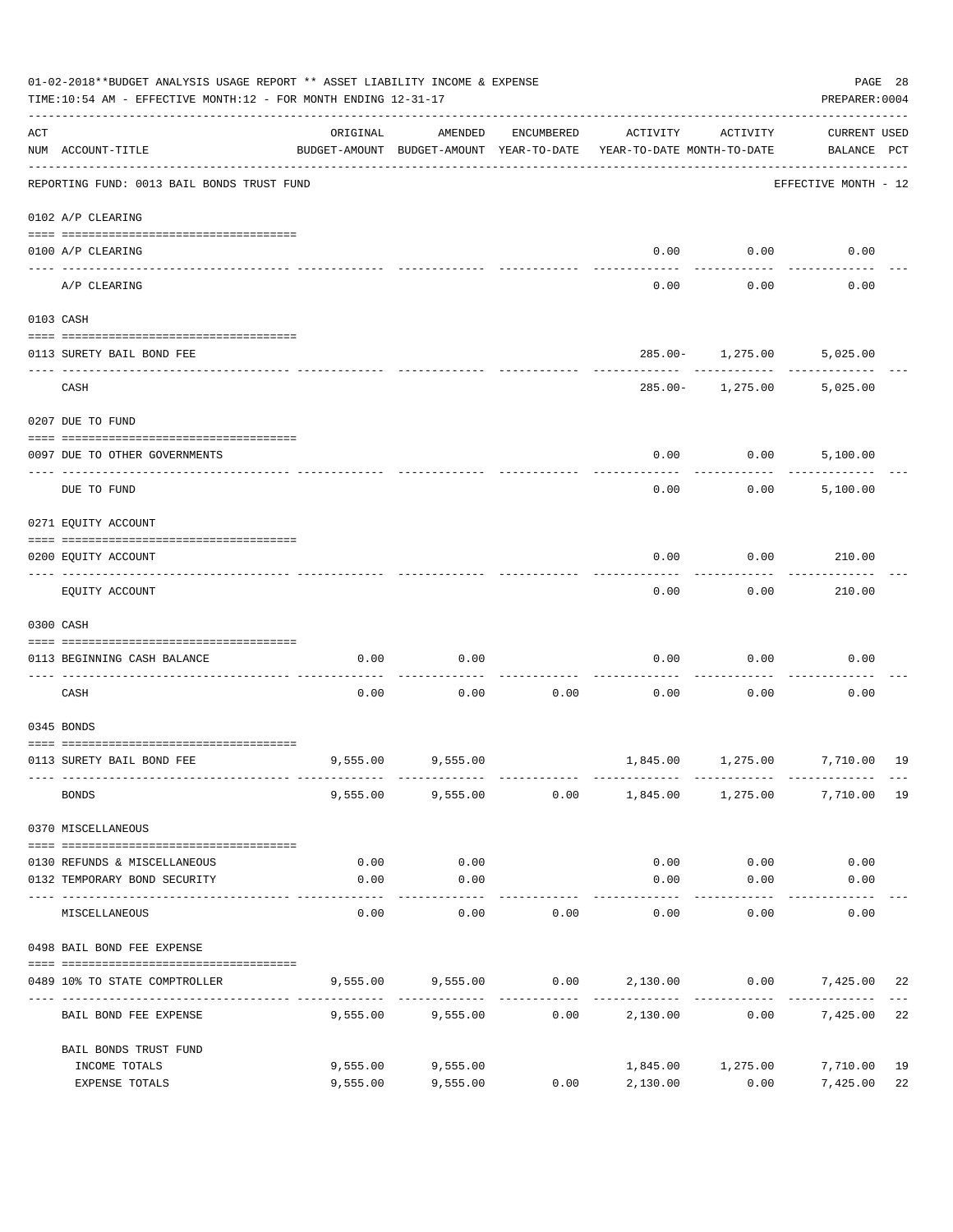|     | 01-02-2018**BUDGET ANALYSIS USAGE REPORT ** ASSET LIABILITY INCOME & EXPENSE<br>TIME:10:54 AM - EFFECTIVE MONTH:12 - FOR MONTH ENDING 12-31-17 |                                                                                 |                        |                  |          |                         | PAGE 29<br>PREPARER: 0004              |                |
|-----|------------------------------------------------------------------------------------------------------------------------------------------------|---------------------------------------------------------------------------------|------------------------|------------------|----------|-------------------------|----------------------------------------|----------------|
| ACT | NUM ACCOUNT-TITLE                                                                                                                              | ORIGINAL<br>BUDGET-AMOUNT BUDGET-AMOUNT YEAR-TO-DATE YEAR-TO-DATE MONTH-TO-DATE | AMENDED                | ENCUMBERED       | ACTIVITY | ACTIVITY                | <b>CURRENT USED</b><br>BALANCE PCT     |                |
|     | REPORTING FUND: 0014 JUSTICE CT. BLDG. SECURITY                                                                                                |                                                                                 |                        |                  |          |                         | EFFECTIVE MONTH - 12                   |                |
|     | 0102 A/P CLEARING                                                                                                                              |                                                                                 |                        |                  |          |                         |                                        |                |
|     | 0100 A/P CLEARING                                                                                                                              |                                                                                 |                        |                  | 0.00     | 0.00                    | 0.00                                   |                |
|     | A/P CLEARING                                                                                                                                   |                                                                                 |                        |                  | 0.00     | 0.00                    | 0.00                                   |                |
|     | 0103 CASH                                                                                                                                      |                                                                                 |                        |                  |          |                         |                                        |                |
|     | 0100 JUST.CT.BLDG.SEC.-COMB.FUNDS CKING                                                                                                        |                                                                                 |                        |                  |          | 205.99 205.99 16,322.41 |                                        |                |
|     | -----------------------------------<br>CASH                                                                                                    |                                                                                 |                        |                  |          | ---------<br>205.99     | 205.99 16,322.41                       |                |
|     | 0120 RECEIVABLES                                                                                                                               |                                                                                 |                        |                  |          |                         |                                        |                |
|     | 0313 DUE FROM OTHER FUNDS                                                                                                                      |                                                                                 |                        |                  | 0.00     | 0.00                    | 180.10                                 |                |
|     | RECEIVABLES                                                                                                                                    |                                                                                 |                        |                  | 0.00     | 0.00                    | 180.10                                 |                |
|     | 0200 SYSTEM ADDED LIABILITY DEPT.                                                                                                              |                                                                                 |                        |                  |          |                         |                                        |                |
|     | 0910 SYSTEM ADDED LIABILITY LINE-ITEM                                                                                                          |                                                                                 |                        |                  | 0.00     | 0.00                    | 0.00                                   |                |
|     | SYSTEM ADDED LIABILITY DEPT.                                                                                                                   |                                                                                 |                        |                  | 0.00     | 0.00                    | 0.00                                   |                |
|     | 0271 EQUITY ACCOUNT                                                                                                                            |                                                                                 |                        |                  |          |                         |                                        |                |
|     | 0200 EQUITY ACCOUNT                                                                                                                            |                                                                                 |                        |                  | 0.00     | 0.00                    | 16,296.52                              |                |
|     | --------------------- ---------<br>----- -----------<br>EQUITY ACCOUNT                                                                         |                                                                                 |                        |                  | 0.00     | 0.00                    | 16,296.52                              |                |
|     | 0300 CASH                                                                                                                                      |                                                                                 |                        |                  |          |                         |                                        |                |
|     | 0114 BEGINNING CASH                                                                                                                            | 2,300.00                                                                        | 2,300.00               |                  | 0.00     |                         | $0.00$ 2,300.00                        | 00             |
|     |                                                                                                                                                |                                                                                 |                        |                  |          |                         |                                        |                |
|     | CASH                                                                                                                                           |                                                                                 | 2,300.00 2,300.00      | 0.00             | 0.00     | 0.00                    | 2,300.00                               | 0 <sub>0</sub> |
|     | 0370 MISCELLANEOUS INCOME                                                                                                                      |                                                                                 |                        |                  |          |                         |                                        |                |
|     | 0455 JP1 SECURITY FEE                                                                                                                          | 600.00                                                                          | 600.00                 |                  | 88.35    | 88.35                   | 511.65                                 | 15             |
|     | 0456 JP2 SECURITY FEE                                                                                                                          | 300.00                                                                          | 300.00                 |                  | 36.10    | 36.10                   | 263.90                                 | 12             |
|     | 0457 JP3 SECURITY FEE<br>---- ----------------                                                                                                 | 300.00<br>------------- --------------                                          | 300.00                 |                  | 81.54    | 81.54                   | 218.46<br>--------                     | 27             |
|     | MISCELLANEOUS INCOME                                                                                                                           | 1,200.00                                                                        | 1,200.00               | 0.00             | 205.99   | 205.99                  | 994.01                                 | 17             |
|     | 0435 JUSTICE CT.BLDG.EXP.                                                                                                                      |                                                                                 |                        |                  |          |                         |                                        |                |
|     | 0320 JP1 SECURITY EXPENSE                                                                                                                      |                                                                                 | 2,000.00 2,000.00      |                  |          |                         | $0.00$ $0.00$ $0.00$ $0.00$ $2,000.00$ | 0 <sub>0</sub> |
|     | 0321 JP2 SECURITY EXPENSE                                                                                                                      | 0.00                                                                            | 0.00                   | 0.00             | 0.00     | 0.00                    | 0.00                                   |                |
|     | 0322 JP3 SECURITY EXPENSE                                                                                                                      | 1,500.00                                                                        | 1,500.00<br>---------- | 0.00<br>-------- | 0.00     | 0.00<br>---------       | 1,500.00                               | 00             |
|     | JUSTICE CT.BLDG.EXP.                                                                                                                           | 3,500.00                                                                        | 3,500.00               | 0.00             | 0.00     | 0.00                    | 3,500.00                               | 0 <sub>0</sub> |
|     | JUSTICE CT.BLDG.SECURITY<br>INCOME TOTALS                                                                                                      |                                                                                 | 3,500.00 3,500.00      |                  | 205.99   | 205.99                  | 3,294.01                               | 06             |
|     | EXPENSE TOTALS                                                                                                                                 | 3,500.00                                                                        | 3,500.00               | 0.00             | 0.00     | 0.00                    | 3,500.00                               | 0 <sub>0</sub> |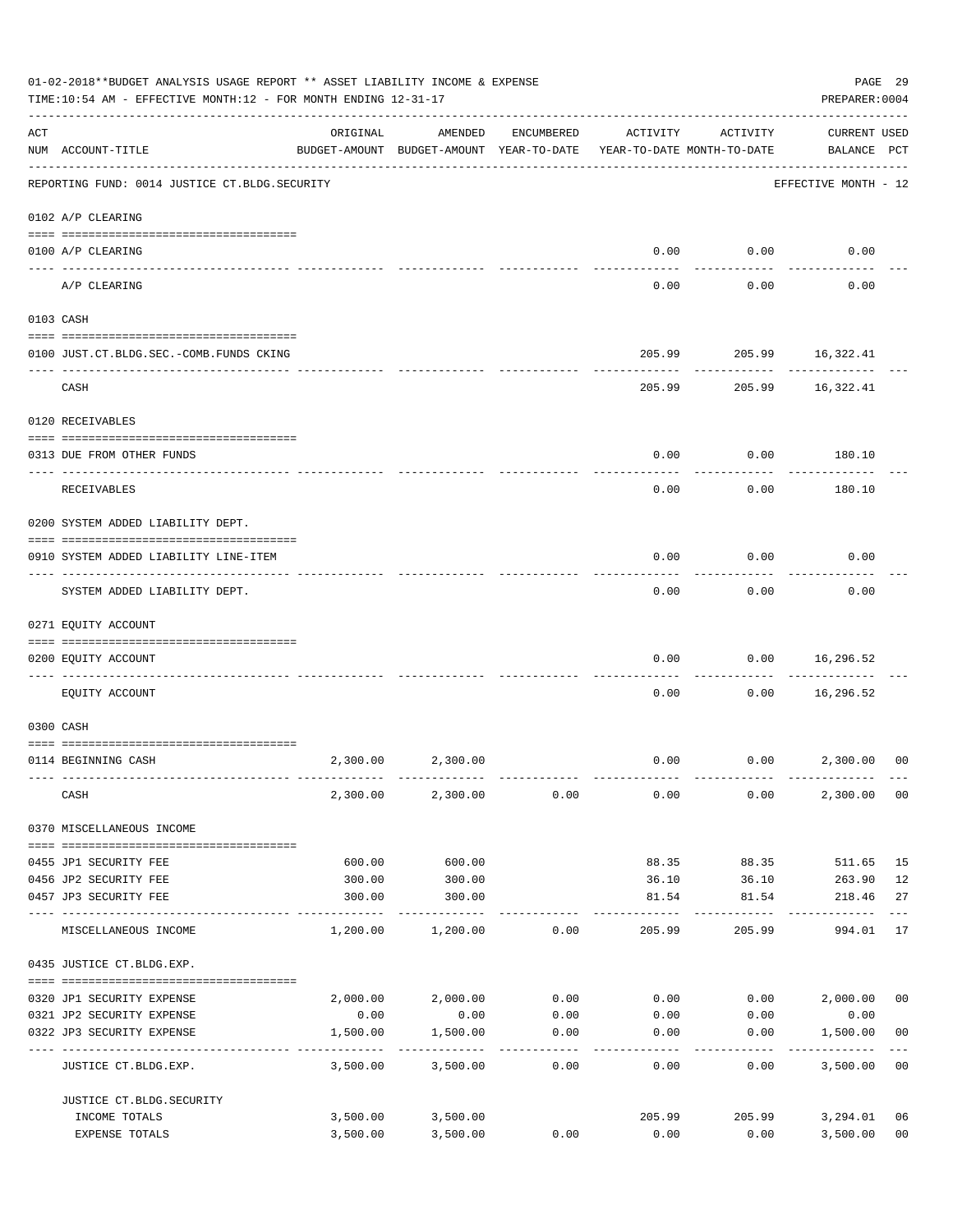|     | 01-02-2018**BUDGET ANALYSIS USAGE REPORT ** ASSET LIABILITY INCOME & EXPENSE<br>TIME:10:54 AM - EFFECTIVE MONTH:12 - FOR MONTH ENDING 12-31-17 |          |                                                     |               |                                        |                    | PREPARER: 0004                  | PAGE 30        |
|-----|------------------------------------------------------------------------------------------------------------------------------------------------|----------|-----------------------------------------------------|---------------|----------------------------------------|--------------------|---------------------------------|----------------|
| ACT | NUM ACCOUNT-TITLE                                                                                                                              | ORIGINAL | AMENDED<br>BUDGET-AMOUNT BUDGET-AMOUNT YEAR-TO-DATE | ENCUMBERED    | ACTIVITY<br>YEAR-TO-DATE MONTH-TO-DATE | ACTIVITY           | CURRENT USED<br>BALANCE PCT     |                |
|     | REPORTING FUND: 0016 CO.JUDGE EXCESS SUPP.                                                                                                     |          |                                                     |               |                                        |                    | EFFECTIVE MONTH - 12            |                |
|     | 0102 A/P CLEARING                                                                                                                              |          |                                                     |               |                                        |                    |                                 |                |
|     | 0100 A/P CLEARING                                                                                                                              |          |                                                     |               | 0.00                                   | 0.00               | 0.00                            |                |
|     | ---- -------<br>A/P CLEARING                                                                                                                   |          |                                                     |               | 0.00                                   | 0.00               | 0.00                            |                |
|     | 0103 CASH                                                                                                                                      |          |                                                     |               |                                        |                    |                                 |                |
|     | 0100 CO.JUDGE EXCESS SUPP.-COMB.FUND CK                                                                                                        |          |                                                     |               | 133.29                                 |                    | $0.00$ 17,624.67                |                |
|     | CASH                                                                                                                                           |          |                                                     |               | 133.29                                 |                    | $0.00$ 17,624.67                |                |
|     | 0200 SYSTEM ADDED LIABILITY DEPARTMENT                                                                                                         |          |                                                     |               |                                        |                    |                                 |                |
|     | 0910 SYSTEM ADDED LIABILITY LINE-ITEM                                                                                                          |          |                                                     |               | 0.00                                   | 0.00               | 0.00                            |                |
|     | SYSTEM ADDED LIABILITY DEPARTMENT                                                                                                              |          |                                                     |               | 0.00                                   | 0.00               | 0.00                            |                |
|     | 0271 EQUITY ACCOUNT                                                                                                                            |          |                                                     |               |                                        |                    |                                 |                |
|     | 0200 EQUITY ACCOUNT                                                                                                                            |          |                                                     |               | 0.00                                   |                    | $0.00$ 17,491.38                |                |
|     | EQUITY ACCOUNT                                                                                                                                 |          |                                                     |               | 0.00                                   |                    | -----------<br>$0.00$ 17,491.38 |                |
|     | 0300 CASH                                                                                                                                      |          |                                                     |               |                                        |                    |                                 |                |
|     | 0116 BEGINNING CASH BALANCE                                                                                                                    | 1,000.00 | 1,000.00                                            |               | 0.00                                   | 0.00               | 1,000.00                        | 00             |
|     | CASH                                                                                                                                           | 1,000.00 | 1,000.00                                            | 0.00          | ------------- -------------<br>0.00    | ----------<br>0.00 | 1,000.00                        | 00             |
|     | 0370 MISCELLANEOUS INCOME                                                                                                                      |          |                                                     |               |                                        |                    |                                 |                |
|     | 0149 CO. JUDGE EXCESS SUPP.                                                                                                                    |          | 500.00 500.00                                       |               |                                        |                    | 246.29 0.00 253.71 49           |                |
|     | MISCELLANEOUS INCOME                                                                                                                           | 500.00   | 500.00                                              | 0.00          | 246.29                                 | 0.00               | 253.71 49                       |                |
|     | 0400 CO. JUDGE EXCESS SUPP.                                                                                                                    |          |                                                     |               |                                        |                    |                                 |                |
|     | 0310 OFFICE SUPPLIES                                                                                                                           | 300.00   | 300.00                                              | 0.00          | 0.00                                   | 0.00               | 300.00                          | 0 <sub>0</sub> |
|     | 0427 OUT OF COUNTY TRAVEL                                                                                                                      | 500.00   | 500.00                                              | 0.00          | 0.00                                   | 0.00               | 500.00                          | 0 <sub>0</sub> |
|     | 0572 OFFICE EQUIPMENT                                                                                                                          | 400.00   | 400.00                                              | 0.00          | 0.00                                   | 0.00               | 400.00                          | 0 <sub>0</sub> |
|     | 0590 COUNTY JUDGE BOOKS                                                                                                                        | 300.00   | 300.00                                              | 0.00          | 113.00                                 | 0.00               | 187.00                          | 38             |
|     | CO. JUDGE EXCESS SUPP.                                                                                                                         | 1,500.00 | 1,500.00                                            | $---$<br>0.00 | 113.00                                 | 0.00               | 1,387.00                        | 08             |
|     | CO.JUDGE EXCESS SUPP.                                                                                                                          |          |                                                     |               |                                        |                    |                                 |                |
|     | INCOME TOTALS                                                                                                                                  | 1,500.00 | 1,500.00                                            |               | 246.29                                 | 0.00               | 1,253.71                        | 16             |
|     | EXPENSE TOTALS                                                                                                                                 | 1,500.00 | 1,500.00                                            | 0.00          | 113.00                                 | 0.00               | 1,387.00                        | 08             |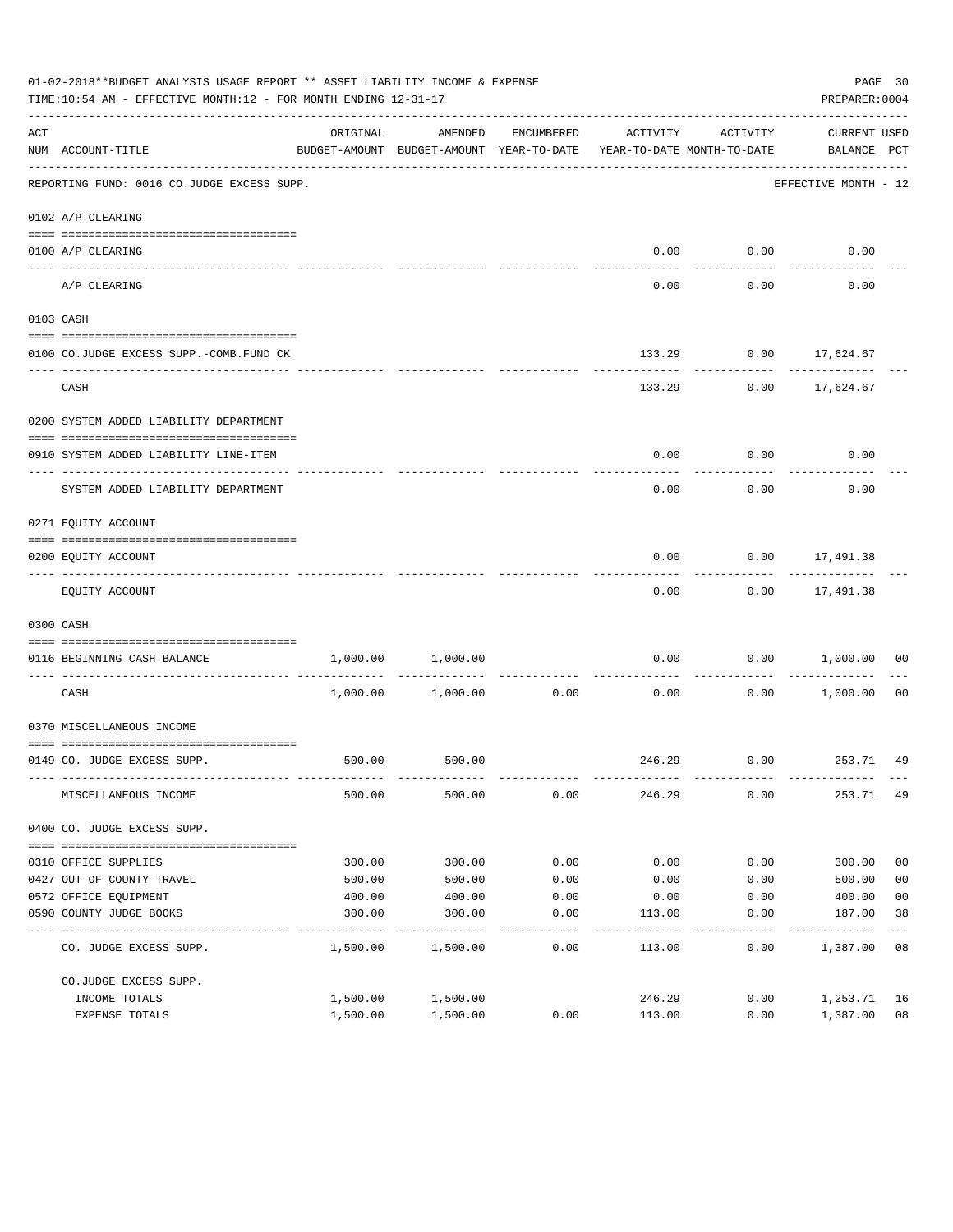|                    | 01-02-2018**BUDGET ANALYSIS USAGE REPORT ** ASSET LIABILITY INCOME & EXPENSE<br>PREPARER: 0004<br>TIME:10:54 AM - EFFECTIVE MONTH:12 - FOR MONTH ENDING 12-31-17<br>AMENDED<br>ACTIVITY<br>ACTIVITY<br>ORIGINAL<br>ENCUMBERED |                                          |                     |      |                                     |                    |                                    |                |
|--------------------|-------------------------------------------------------------------------------------------------------------------------------------------------------------------------------------------------------------------------------|------------------------------------------|---------------------|------|-------------------------------------|--------------------|------------------------------------|----------------|
| $\mathop{\rm ACT}$ | NUM ACCOUNT-TITLE                                                                                                                                                                                                             | BUDGET-AMOUNT BUDGET-AMOUNT YEAR-TO-DATE |                     |      | YEAR-TO-DATE MONTH-TO-DATE          |                    | <b>CURRENT USED</b><br>BALANCE PCT |                |
|                    | REPORTING FUND: 0017 PROBATE JUDGES EDUCATION                                                                                                                                                                                 |                                          |                     |      |                                     |                    | EFFECTIVE MONTH - 12               |                |
|                    | 0102 A/P CLEARING                                                                                                                                                                                                             |                                          |                     |      |                                     |                    |                                    |                |
|                    | 0100 A/P CLEARING                                                                                                                                                                                                             |                                          |                     |      | 0.00                                | 0.00               | 0.00                               |                |
|                    | ---- --------<br>A/P CLEARING                                                                                                                                                                                                 |                                          |                     |      | 0.00                                | 0.00               | 0.00                               |                |
|                    | 0103 CASH                                                                                                                                                                                                                     |                                          |                     |      |                                     |                    |                                    |                |
|                    | 0100 PROB.JUDGES ED.-COMB. FUNDS CKING                                                                                                                                                                                        |                                          |                     |      | 0.00                                |                    | $0.00$ $4,742.14$                  |                |
|                    | CASH                                                                                                                                                                                                                          |                                          |                     |      | 0.00                                |                    | -----------<br>$0.00$ $4,742.14$   |                |
|                    | 0120 RECEIVABLES                                                                                                                                                                                                              |                                          |                     |      |                                     |                    |                                    |                |
|                    | 0313 DUE FROM OTHER FUNDS                                                                                                                                                                                                     |                                          |                     |      | 0.00                                |                    | $0.00$ 310.26                      |                |
|                    | RECEIVABLES                                                                                                                                                                                                                   |                                          |                     |      | 0.00                                | 0.00               | 310.26                             |                |
|                    | 0271 EQUITY ACCOUNT                                                                                                                                                                                                           |                                          |                     |      |                                     |                    |                                    |                |
|                    | 0200 EQUITY ACCOUNT                                                                                                                                                                                                           |                                          |                     |      | 0.00                                | 0.00               | 5,052.40                           |                |
|                    | EQUITY ACCOUNT                                                                                                                                                                                                                |                                          |                     |      | 0.00                                | 0.00               | -----------<br>5,052.40            |                |
|                    | 0300 CASH                                                                                                                                                                                                                     |                                          |                     |      |                                     |                    |                                    |                |
|                    | 0117 BEGINNING CASH BALANCE                                                                                                                                                                                                   | 1,000.00                                 | 1,000.00            |      | 0.00                                | 0.00               | 1,000.00                           | 00             |
|                    | CASH                                                                                                                                                                                                                          |                                          | 1,000.00 1,000.00   | 0.00 | ---------------------------<br>0.00 | ----------<br>0.00 | 1,000.00                           | 0 <sub>0</sub> |
|                    | 0340 FEES OF OFFICE                                                                                                                                                                                                           |                                          |                     |      |                                     |                    |                                    |                |
|                    | 0131 PROBATE JUDGES EDUCATION                                                                                                                                                                                                 |                                          | 600.00 600.00       |      |                                     |                    | $0.00$ $0.00$ $600.00$ 00          |                |
|                    | FEES OF OFFICE                                                                                                                                                                                                                | 600.00                                   | 600.00              | 0.00 | 0.00                                | 0.00               | 600.00                             | 0 <sub>0</sub> |
|                    | 0370 MISCELLANEOUS                                                                                                                                                                                                            |                                          |                     |      |                                     |                    |                                    |                |
|                    | 0130 REFUNDS & MISCELLANEOUS                                                                                                                                                                                                  | 0.00                                     | 0.00                |      | 0.00                                | 0.00               | 0.00                               |                |
|                    | MISCELLANEOUS                                                                                                                                                                                                                 | 0.00                                     | -----------<br>0.00 | 0.00 | -------------<br>0.00               | 0.00               | 0.00                               |                |
|                    | 0400 PROBATE JUDGES EDUCATION                                                                                                                                                                                                 |                                          |                     |      |                                     |                    |                                    |                |
|                    | 0427 OUT OF COUNTY TRAVEL                                                                                                                                                                                                     | 1,600.00                                 | 1,600.00            | 0.00 | 0.00                                |                    | $0.00$ 1,600.00                    | 00             |
|                    | PROBATE JUDGES EDUCATION                                                                                                                                                                                                      |                                          | 1,600.00 1,600.00   | 0.00 | 0.00                                | 0.00               | 1,600.00                           | 0 <sub>0</sub> |
|                    | PROBATE JUDGES EDUCATION                                                                                                                                                                                                      |                                          |                     |      |                                     |                    |                                    |                |
|                    | INCOME TOTALS                                                                                                                                                                                                                 | 1,600.00                                 | 1,600.00            |      | 0.00                                | 0.00               | 1,600.00                           | 0 <sub>0</sub> |
|                    | EXPENSE TOTALS                                                                                                                                                                                                                | 1,600.00                                 | 1,600.00            | 0.00 | 0.00                                | 0.00               | 1,600.00                           | 0 <sub>0</sub> |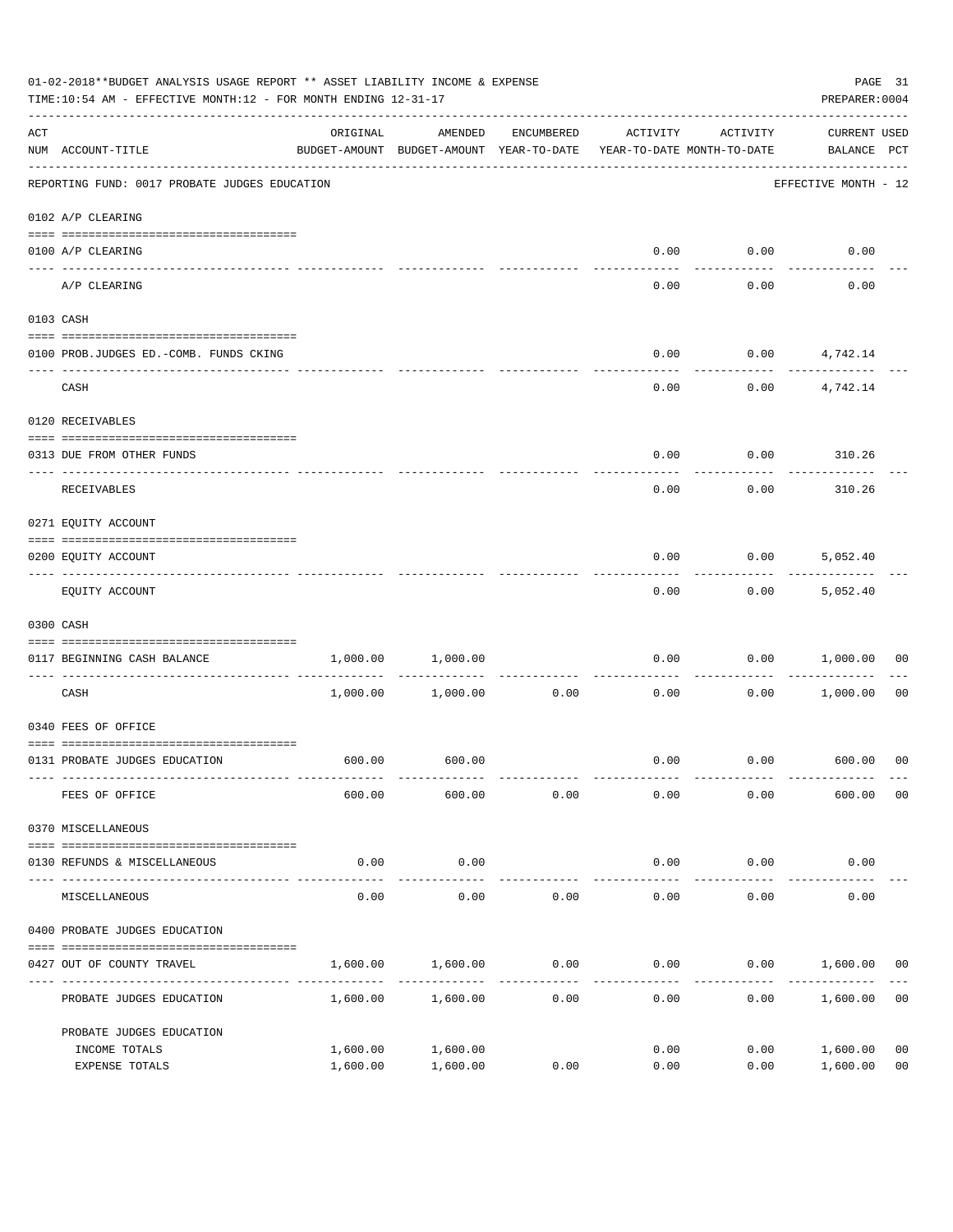|               | 01-02-2018**BUDGET ANALYSIS USAGE REPORT ** ASSET LIABILITY INCOME & EXPENSE<br>TIME:10:54 AM - EFFECTIVE MONTH:12 - FOR MONTH ENDING 12-31-17 |           |                                |               |                                                                                 |                                                                   | PAGE 32<br>PREPARER: 0004                    |    |
|---------------|------------------------------------------------------------------------------------------------------------------------------------------------|-----------|--------------------------------|---------------|---------------------------------------------------------------------------------|-------------------------------------------------------------------|----------------------------------------------|----|
| ACT           | NUM ACCOUNT-TITLE                                                                                                                              | ORIGINAL  | AMENDED                        | ENCUMBERED    | ACTIVITY<br>BUDGET-AMOUNT BUDGET-AMOUNT YEAR-TO-DATE YEAR-TO-DATE MONTH-TO-DATE | ACTIVITY                                                          | CURRENT USED<br>BALANCE PCT                  |    |
|               | REPORTING FUND: 0018 CO.CLERK RECORD MNGMT.                                                                                                    |           |                                |               |                                                                                 |                                                                   | EFFECTIVE MONTH - 12                         |    |
|               | 0100 PAYROLL                                                                                                                                   |           |                                |               |                                                                                 |                                                                   |                                              |    |
| $\frac{1}{2}$ | 0100 PAYROLL                                                                                                                                   |           |                                |               |                                                                                 | $0.00$ 0.00                                                       | 0.00                                         |    |
|               | PAYROLL                                                                                                                                        |           |                                |               | 0.00                                                                            | 0.00                                                              | 0.00                                         |    |
|               | 0102 A/P CLEARING                                                                                                                              |           |                                |               |                                                                                 |                                                                   |                                              |    |
|               | 0100 A/P CLEARING                                                                                                                              |           |                                |               | 0.00                                                                            | 0.00                                                              | 0.00                                         |    |
|               | A/P CLEARING                                                                                                                                   |           |                                |               | 0.00                                                                            | 0.00                                                              | 0.00                                         |    |
|               | 0103 CASH                                                                                                                                      |           |                                |               |                                                                                 |                                                                   |                                              |    |
|               | 0100 CO.CLK.REC.MNGMT.-COMB.FUNDS CKING                                                                                                        |           |                                |               |                                                                                 | 16, 235. 33 - 4, 730. 20 - 39, 241. 82                            |                                              |    |
|               | -----------------------------<br>CASH                                                                                                          |           |                                |               |                                                                                 | --------- -------------<br>16, 235. 33 - 4, 730. 20 - 39, 241. 82 |                                              |    |
|               | 0120 RECEIVABLES                                                                                                                               |           |                                |               |                                                                                 |                                                                   |                                              |    |
|               | 0313 DUE FROM OTHER FUNDS                                                                                                                      |           |                                |               | 0.00                                                                            | $0.00$ 23,815.17                                                  |                                              |    |
|               | RECEIVABLES                                                                                                                                    |           |                                |               | 0.00                                                                            |                                                                   | $0.00$ 23,815.17                             |    |
|               | 0200 SYSTEM ADDED LIABILITY DEPARTMENT                                                                                                         |           |                                |               |                                                                                 |                                                                   |                                              |    |
|               | 0150 ACCRUED SALARY PAYABLE                                                                                                                    |           |                                |               | 0.00                                                                            | 0.00                                                              | 1,090.97                                     |    |
|               | 0155 ACCRUED FRINGE BENEFITS<br>0910 SYSTEM ADDED LIABILITY LINE-ITEM                                                                          |           |                                |               | 0.00<br>1,867.20-                                                               | 0.00<br>142.20-                                                   | 584.39<br>1,867.20-                          |    |
|               |                                                                                                                                                |           |                                |               |                                                                                 |                                                                   |                                              |    |
|               | SYSTEM ADDED LIABILITY DEPARTMENT                                                                                                              |           |                                |               | 1,867.20-                                                                       |                                                                   | 142.20- 191.84-                              |    |
|               | 0271 EQUITY ACCOUNT                                                                                                                            |           |                                |               |                                                                                 |                                                                   |                                              |    |
|               | 0200 EQUITY ACCOUNT                                                                                                                            |           |                                |               | 0.00                                                                            |                                                                   | $0.00$ 77,616.96                             |    |
|               | EQUITY ACCOUNT                                                                                                                                 |           |                                |               | 0.00                                                                            | 0.00                                                              | 77,616.96                                    |    |
|               | 0300 CASH                                                                                                                                      |           |                                |               |                                                                                 |                                                                   |                                              |    |
|               | 0118 BEGINNING CASH BALANCE                                                                                                                    |           | 14,974.64 14,974.64            |               |                                                                                 |                                                                   | $0.00$ $0.00$ $14,974.64$ 00<br>------------ |    |
|               | CASH                                                                                                                                           |           | 14,974.64    14,974.64    0.00 | ------------- | $- - - - - -$<br>0.00                                                           | -----------                                                       | $0.00$ 14,974.64 00                          |    |
|               | 0360 INTEREST EARNINGS                                                                                                                         |           |                                |               |                                                                                 |                                                                   |                                              |    |
|               | 0100 INTEREST EARNINGS                                                                                                                         | 50.00     | 50.00                          |               |                                                                                 |                                                                   | 10.53 4.17 39.47 21                          |    |
|               | INTEREST EARNINGS                                                                                                                              | 50.00     | 50.00                          | 0.00          | 10.53                                                                           | 4.17                                                              | 39.47 21                                     |    |
|               | 0370 MISCELLANEOUS INCOME                                                                                                                      |           |                                |               |                                                                                 |                                                                   |                                              |    |
|               | 0130 REFUNDS & MISCELLANEOUS                                                                                                                   | 0.00      | 0.00                           |               | 0.00                                                                            | 0.00                                                              | 0.00                                         |    |
|               | 0133 CO.CLERK PRESERVE REC FEE                                                                                                                 | 55,500.00 | 55,500.00                      |               | 0.00                                                                            | 0.00                                                              | 55,500.00                                    | 00 |
|               |                                                                                                                                                |           |                                |               |                                                                                 |                                                                   |                                              |    |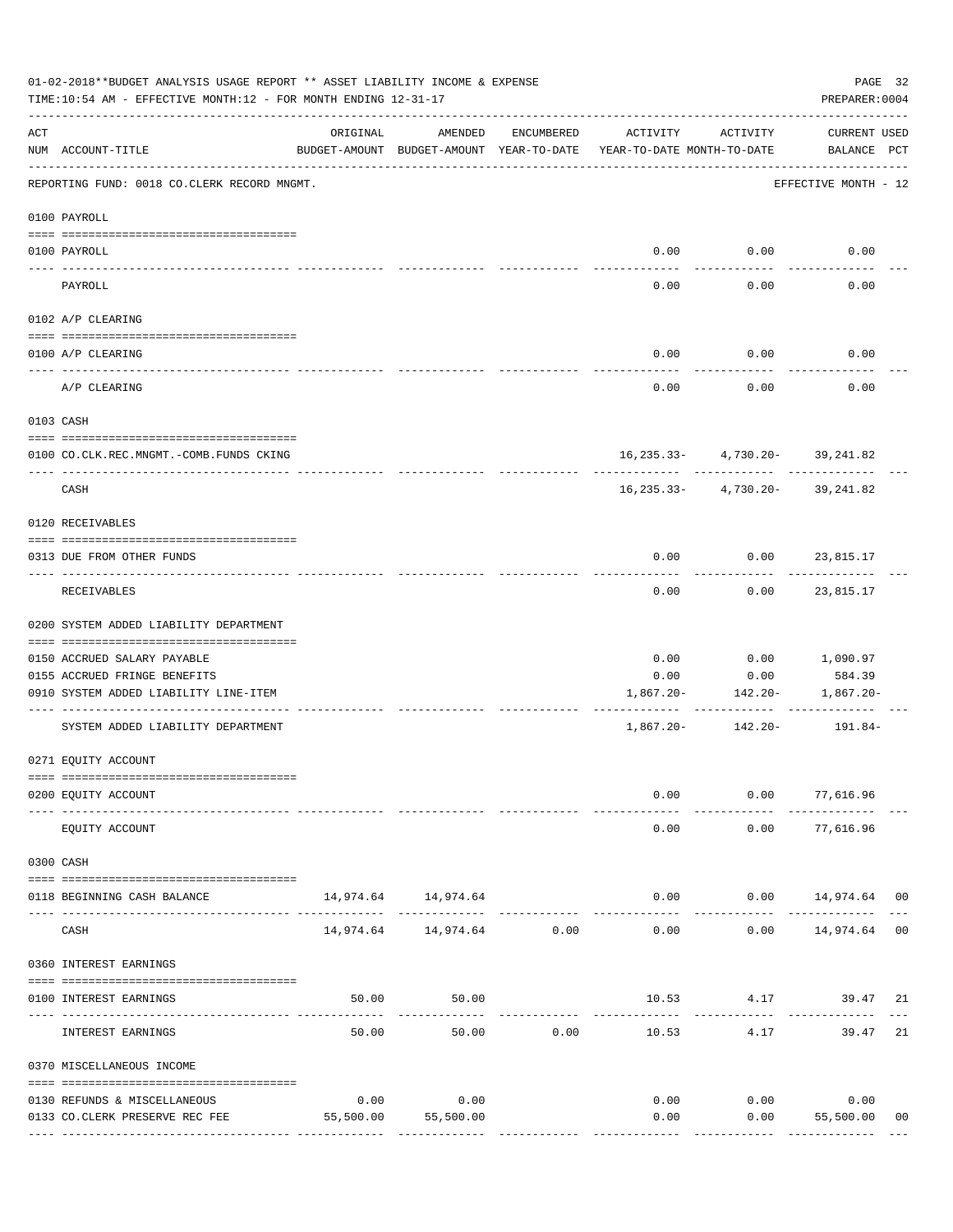| ACT |                                                         | ORIGINAL                                                            | AMENDED                                             |      | ENCUMBERED ACTIVITY ACTIVITY |              | <b>CURRENT USED</b>                                      |     |
|-----|---------------------------------------------------------|---------------------------------------------------------------------|-----------------------------------------------------|------|------------------------------|--------------|----------------------------------------------------------|-----|
|     | NUM ACCOUNT-TITLE<br>---------------------------------- | BUDGET-AMOUNT BUDGET-AMOUNT YEAR-TO-DATE YEAR-TO-DATE MONTH-TO-DATE |                                                     |      |                              |              | <b>BALANCE</b>                                           | PCT |
|     | REPORTING FUND: 0018 CO.CLERK RECORD MNGMT.             |                                                                     |                                                     |      |                              |              | EFFECTIVE MONTH - 12                                     |     |
|     | MISCELLANEOUS INCOME                                    |                                                                     | $55,500.00$ $55,500.00$ $0.00$ $0.00$ $0.00$ $0.00$ |      |                              |              | 55,500.00 00                                             |     |
|     | 0402 CO.CLERK RECORD MNGMT.                             |                                                                     |                                                     |      |                              |              |                                                          |     |
|     |                                                         |                                                                     |                                                     |      |                              |              |                                                          |     |
|     | 0103 SALARY ASSISTANT                                   | 29,216.44                                                           | 29,216.44                                           | 0.00 |                              |              | $6,074.01$ $904.77$ $23,142.43$ $21$                     |     |
|     | 0107 SALARY TEMP/EXTRA                                  | 0.00                                                                | 0.00                                                | 0.00 | 0.00                         | 0.00         | 0.00                                                     |     |
|     | 0201 SOCIAL SECURITY TAXES                              |                                                                     | 1,811.42 1,811.42                                   | 0.00 |                              |              | 305.79 50.36 1,505.63                                    | 17  |
|     | 0202 GROUP HEALTH INSURANCE                             |                                                                     | 10,494.60  10,494.60                                | 0.00 |                              |              | 3,755.47 1,749.10 6,739.13                               | 36  |
|     | 0203 RETIREMENT                                         |                                                                     | 3, 324, 83 3, 324, 83                               | 0.00 |                              | 670.59 99.89 | 2,654.24                                                 | 20  |
|     | 0204 WORKERS COMPENSATION                               | 122.71                                                              | 122.71                                              | 0.00 | 51.27                        | 51.27        | 71.44                                                    | 42  |
|     | 0205 MEDICARE TAX                                       | 423.64                                                              | 423.64                                              | 0.00 | 71.53                        | 11.78        | 352.11                                                   | 17  |
|     | 0310 OFFICE SUPPLIES                                    | 800.00                                                              | 800.00                                              | 0.00 | 0.00                         | 0.00         | 800.00                                                   | 00  |
|     | 0312 IMAGING SYSTEM                                     |                                                                     | 21,000.00 21,000.00                                 | 0.00 |                              |              | 3,450.00 1,725.00 17,550.00                              | 16  |
|     | 0315 COPIER MAINTENANCE                                 | 250.00                                                              | 250.00                                              | 0.00 | 0.00                         | 0.00         | 250.00                                                   | 00  |
|     | 0420 TELEPHONE                                          | 700.00                                                              | 700.00                                              | 0.00 | 0.00                         | 0.00         | 700.00                                                   | 00  |
|     | 0437 DIGITAL IMAGING OF MICROFILM                       | 0.00                                                                | 0.00                                                | 0.00 | 0.00                         | 0.00         | 0.00                                                     |     |
|     | 0453 COMPUTER SOFTWARE                                  | 0.00                                                                | 0.00                                                | 0.00 | 0.00                         | 0.00         | 0.00                                                     |     |
|     | 0490 CO. CLERK MISCELLANEOUS                            |                                                                     | 881.00 881.00                                       | 0.00 | $0.00$ $0.00$ $881.00$       |              |                                                          | 00  |
|     | 0574 COMPUTER EOUIPMENT                                 |                                                                     | $1,500.00$ $1,500.00$ 0.00                          |      |                              |              | $0.00$ $0.00$ $1,500.00$                                 | 00  |
|     | CO.CLERK RECORD MNGMT.                                  |                                                                     |                                                     |      |                              |              | 70,524.64 70,524.64 0.00 14,378.66 4,592.17 56,145.98 20 |     |
|     | CO.CLERK RECORD MNGMT.                                  |                                                                     |                                                     |      |                              |              |                                                          |     |
|     | INCOME TOTALS                                           |                                                                     | 70,524.64 70,524.64                                 |      |                              |              | 10.53 4.17 70,514.11 00                                  |     |
|     | <b>EXPENSE TOTALS</b>                                   |                                                                     |                                                     |      |                              |              | 70,524.64 70,524.64 0.00 14,378.66 4,592.17 56,145.98    | 20  |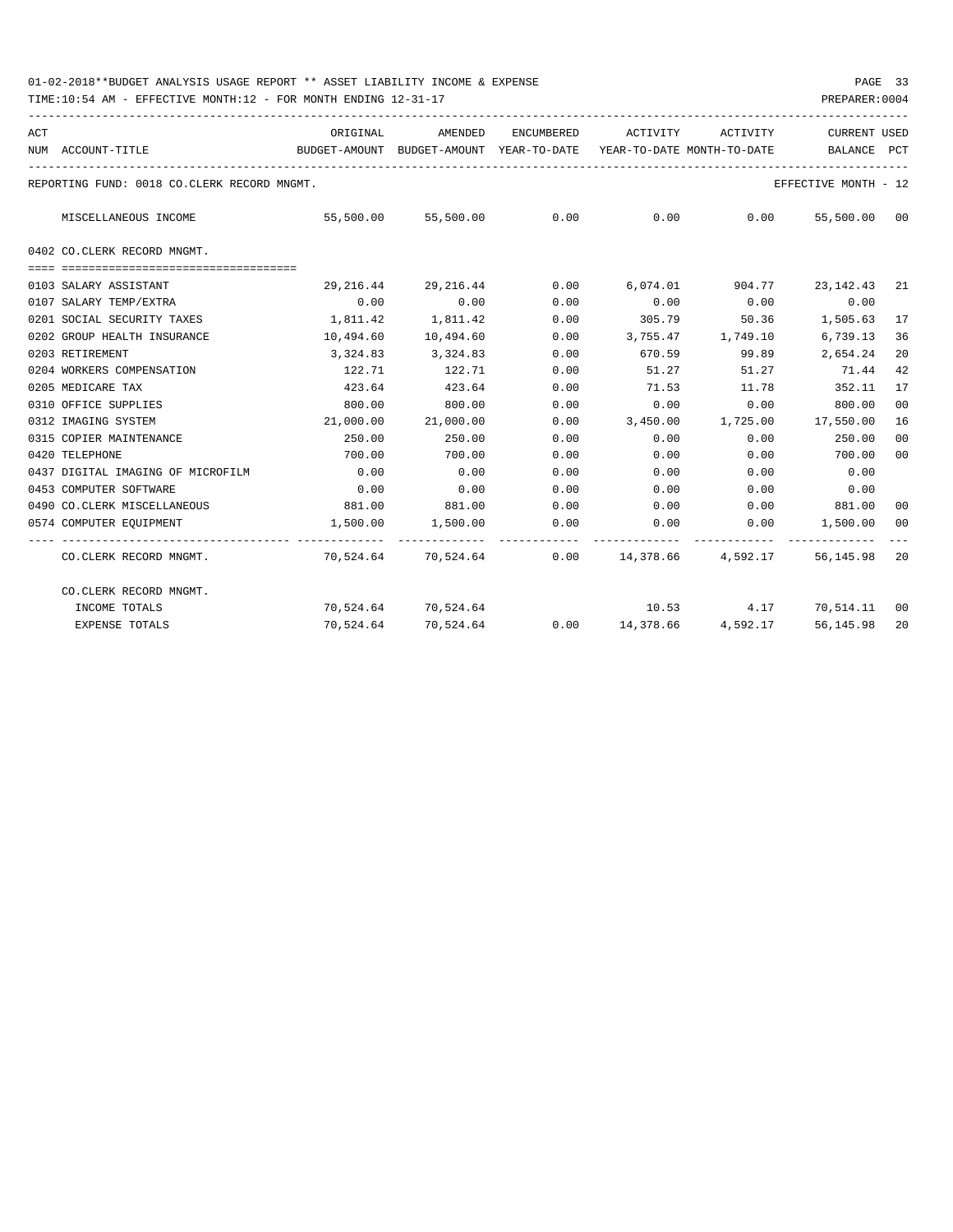|     | 01-02-2018**BUDGET ANALYSIS USAGE REPORT ** ASSET LIABILITY INCOME & EXPENSE<br>PAGE 34<br>TIME:10:54 AM - EFFECTIVE MONTH:12 - FOR MONTH ENDING 12-31-17<br>PREPARER: 0004 |          |                                                     |              |                                        |                        |                                   |  |  |
|-----|-----------------------------------------------------------------------------------------------------------------------------------------------------------------------------|----------|-----------------------------------------------------|--------------|----------------------------------------|------------------------|-----------------------------------|--|--|
| ACT | NUM ACCOUNT-TITLE                                                                                                                                                           | ORIGINAL | AMENDED<br>BUDGET-AMOUNT BUDGET-AMOUNT YEAR-TO-DATE | ENCUMBERED   | ACTIVITY<br>YEAR-TO-DATE MONTH-TO-DATE | ACTIVITY               | CURRENT USED<br>BALANCE PCT       |  |  |
|     | REPORTING FUND: 0019 DIST.CLK.RECORDS MNGMT.                                                                                                                                |          |                                                     |              |                                        |                        | EFFECTIVE MONTH - 12              |  |  |
|     | 0100 PAYROLL                                                                                                                                                                |          |                                                     |              |                                        |                        |                                   |  |  |
|     | 0100 PAYROLL<br>----- -------                                                                                                                                               |          |                                                     |              | 0.00                                   | 0.00                   | 0.00                              |  |  |
|     | PAYROLL                                                                                                                                                                     |          |                                                     |              | 0.00                                   | 0.00                   | 0.00                              |  |  |
|     | 0102 A/P CLEARING                                                                                                                                                           |          |                                                     |              |                                        |                        |                                   |  |  |
|     | 0100 A/P CLEARING                                                                                                                                                           |          |                                                     |              | 0.00                                   | 0.00                   | 0.00                              |  |  |
|     | A/P CLEARING                                                                                                                                                                |          |                                                     |              | 0.00                                   | 0.00                   | 0.00                              |  |  |
|     | 0103 CASH                                                                                                                                                                   |          |                                                     |              |                                        |                        |                                   |  |  |
|     | 0100 DIST.CLK.REC.MNGMT-COMB.FUNDS CKIN                                                                                                                                     |          |                                                     |              |                                        | 700.96 259.22 9,157.36 |                                   |  |  |
|     | CASH                                                                                                                                                                        |          |                                                     |              | 700.96                                 | 259.22                 | 9,157.36                          |  |  |
|     | 0120 RECEIVABLES                                                                                                                                                            |          |                                                     |              |                                        |                        |                                   |  |  |
|     | 0313 DUE FROM OTHER FUNDS                                                                                                                                                   |          |                                                     |              | 0.00                                   | 0.00                   | 436.56                            |  |  |
|     | RECEIVABLES                                                                                                                                                                 |          |                                                     |              | 0.00                                   | 0.00                   | ---------<br>436.56               |  |  |
|     | 0200 LIABILITY ACCOUNT                                                                                                                                                      |          |                                                     |              |                                        |                        |                                   |  |  |
|     | 0150 ACCRUED SALARY PAYABLE                                                                                                                                                 |          |                                                     |              | 0.00                                   | 0.00                   | 0.01                              |  |  |
|     | 0155 ACCRUED FRINGE BENEFITS                                                                                                                                                |          |                                                     |              | 0.00                                   | 0.00                   | 0.00                              |  |  |
|     | 0910 SYSTEM ADDED LIABILITY LINE-ITEM                                                                                                                                       |          |                                                     |              | 0.00                                   | 0.00                   | 0.00                              |  |  |
|     | LIABILITY ACCOUNT                                                                                                                                                           |          |                                                     |              | 0.00                                   | 0.00                   | 0.01                              |  |  |
|     | 0271 EQUITY ACCOUNT                                                                                                                                                         |          |                                                     |              |                                        |                        |                                   |  |  |
|     | 0200 EQUITY ACCOUNT                                                                                                                                                         |          |                                                     |              | 0.00                                   |                        | $0.00$ 8,892.95                   |  |  |
|     | EQUITY ACCOUNT                                                                                                                                                              |          |                                                     |              | 0.00                                   |                        | $0.00$ $8,892.95$                 |  |  |
|     | 0300 CASH                                                                                                                                                                   |          |                                                     |              |                                        |                        |                                   |  |  |
|     | 0119 BEGINNING CASH BALANCE                                                                                                                                                 |          | 1,030.00 1,030.00<br>-------------                  |              |                                        |                        | $0.00$ $0.00$ $1,030.00$ 00       |  |  |
|     | CASH                                                                                                                                                                        | 1,030.00 | $1,030.00$ 0.00                                     |              | 0.00                                   | .                      | $0.00$ 1,030.00<br>0 <sub>0</sub> |  |  |
|     | 0360 INTEREST EARNINGS                                                                                                                                                      |          |                                                     |              |                                        |                        |                                   |  |  |
|     | 0100 INTEREST EARNINGS                                                                                                                                                      | 5.00     | 5.00                                                |              |                                        | $1.85$ 0.83            | 3.15<br>37                        |  |  |
|     | INTEREST EARNINGS                                                                                                                                                           | 5.00     | 5.00                                                | 0.00         | 1.85                                   | 0.83                   | 37<br>3.15                        |  |  |
|     | 0370 MISCELLEANEOUS INCOME                                                                                                                                                  |          |                                                     |              |                                        |                        |                                   |  |  |
|     |                                                                                                                                                                             |          |                                                     |              |                                        |                        |                                   |  |  |
|     | 0136 DIST.CLK.PRES.REC.FEE<br>---------------- --------------<br>------------------                                                                                         |          | 3,000.00 3,000.00                                   | ------------ | 699.11<br>--------------               | ------------           | 258.39 2,300.89<br>23             |  |  |
|     | MISCELLEANEOUS INCOME                                                                                                                                                       | 3,000.00 | 3,000.00                                            | 0.00         | 699.11                                 | 258.39                 | 2,300.89<br>23                    |  |  |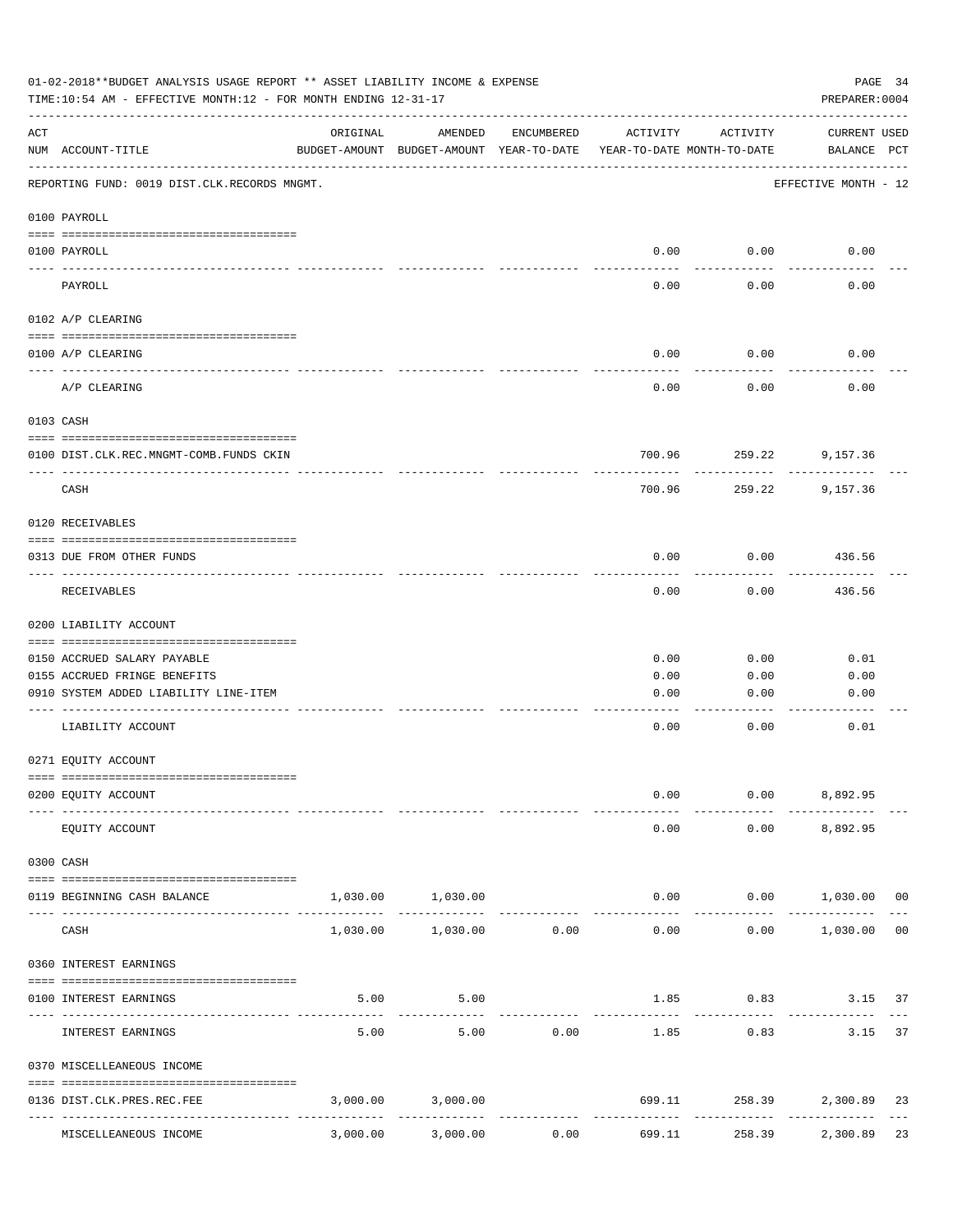| 01-02-2018**BUDGET ANALYSIS USAGE REPORT ** ASSET LIABILITY INCOME & EXPENSE |  |  | PAGE |  |
|------------------------------------------------------------------------------|--|--|------|--|
|                                                                              |  |  |      |  |

0450

| TIME:10:54 AM - EFFECTIVE MONTH:12 - FOR MONTH ENDING 12-31-17<br>PREPARER: 0004 |                                                                     |          |            |          |          |                      |    |  |  |
|----------------------------------------------------------------------------------|---------------------------------------------------------------------|----------|------------|----------|----------|----------------------|----|--|--|
| ACT                                                                              | ORIGINAL                                                            | AMENDED  | ENCUMBERED | ACTIVITY | ACTIVITY | <b>CURRENT USED</b>  |    |  |  |
| NUM ACCOUNT-TITLE                                                                | BUDGET-AMOUNT BUDGET-AMOUNT YEAR-TO-DATE YEAR-TO-DATE MONTH-TO-DATE |          |            |          |          | BALANCE PCT          |    |  |  |
| REPORTING FUND: 0019 DIST.CLK.RECORDS MNGMT.                                     |                                                                     |          |            |          |          | EFFECTIVE MONTH - 12 |    |  |  |
| 0450 DIST.CLERK REC. MNGMT.                                                      |                                                                     |          |            |          |          |                      |    |  |  |
| ===================================                                              |                                                                     |          |            |          |          |                      |    |  |  |
| 0107 SALARY TEMP/EXTRA                                                           | 0.00                                                                | 0.00     | 0.00       | 0.00     | 0.00     | 0.00                 |    |  |  |
| 0201 SOCIAL SECURITY TAXES                                                       | 0.00                                                                | 0.00     | 0.00       | 0.00     | 0.00     | 0.00                 |    |  |  |
| 0203 RETIREMENT                                                                  | 0.00                                                                | 0.00     | 0.00       | 0.00     | 0.00     | 0.00                 |    |  |  |
| 0204 WORKERS COMPENSATION                                                        | 0.00                                                                | 0.00     | 0.00       | 0.00     | 0.00     | 0.00                 |    |  |  |
| 0205 MEDICARE TAX                                                                | 0.00                                                                | 0.00     | 0.00       | 0.00     | 0.00     | 0.00                 |    |  |  |
| 0310 OFFICE SUPPLIES                                                             | 4,035.00                                                            | 4,035.00 | 0.00       | 0.00     | 0.00     | 4,035.00             | 00 |  |  |
| 0400 RECORDS STORAGE SHELVING                                                    | 0.00                                                                | 0.00     | 0.00       | 0.00     | 0.00     | 0.00                 |    |  |  |
| 0435 PRINTING                                                                    | 0.00                                                                | 0.00     | 0.00       | 0.00     | 0.00     | 0.00                 |    |  |  |

| DIST.CLERK REC. MNGMT.  | 4,035.00 | 4,035.00 | 0.00 | 0.00   | 0.00   | 4,035.00 | 00 |
|-------------------------|----------|----------|------|--------|--------|----------|----|
| DIST.CLK.RECORDS MNGMT. |          |          |      |        |        |          |    |
| INCOME TOTALS           | 4,035.00 | 4,035,00 |      | 700.96 | 259.22 | 3,334.04 | 17 |
| EXPENSE TOTALS          | 4,035.00 | 4,035.00 | 0.00 | 0.00   | 0.00   | 4,035.00 | 00 |

0572 OFFICE EQUIPMENT 0.00 0.00 0.00 0.00 0.00 0.00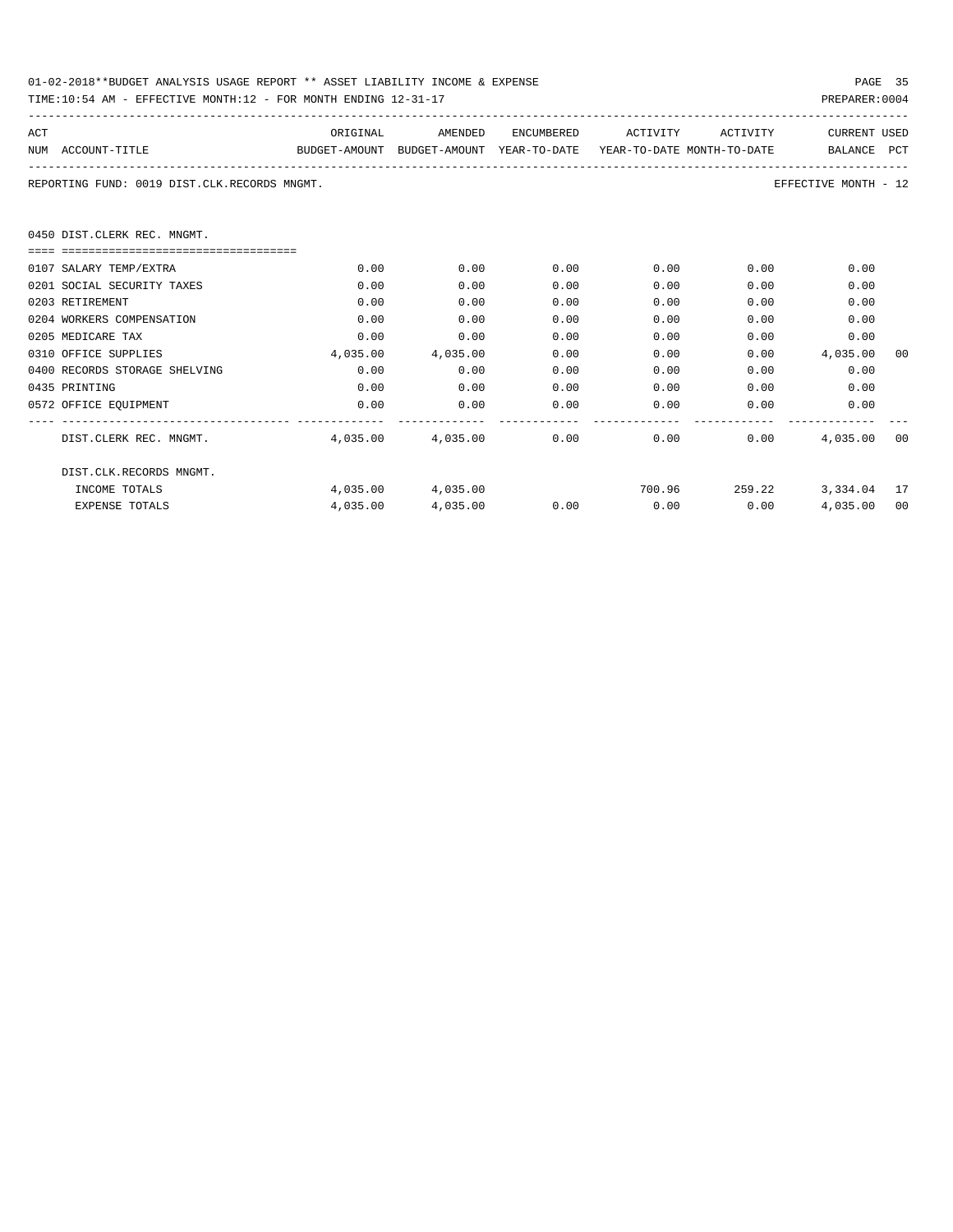|     | 01-02-2018**BUDGET ANALYSIS USAGE REPORT ** ASSET LIABILITY INCOME & EXPENSE<br>TIME:10:54 AM - EFFECTIVE MONTH:12 - FOR MONTH ENDING 12-31-17 |                                           |                            |            |                                                                                 |                                | PAGE 36<br>PREPARER: 0004   |    |
|-----|------------------------------------------------------------------------------------------------------------------------------------------------|-------------------------------------------|----------------------------|------------|---------------------------------------------------------------------------------|--------------------------------|-----------------------------|----|
| ACT | NUM ACCOUNT-TITLE                                                                                                                              | ORIGINAL                                  | AMENDED                    | ENCUMBERED | ACTIVITY<br>BUDGET-AMOUNT BUDGET-AMOUNT YEAR-TO-DATE YEAR-TO-DATE MONTH-TO-DATE | ACTIVITY                       | CURRENT USED<br>BALANCE PCT |    |
|     | REPORTING FUND: 0020 COUNTY OFFICES REC.MNGMT.                                                                                                 |                                           |                            |            |                                                                                 |                                | EFFECTIVE MONTH - 12        |    |
|     | 0100 PAYROLL                                                                                                                                   |                                           |                            |            |                                                                                 |                                |                             |    |
|     | 0100 PAYROLL                                                                                                                                   |                                           |                            |            |                                                                                 | $0.00$ $0.00$                  | 0.00                        |    |
|     | PAYROLL                                                                                                                                        |                                           |                            |            | 0.00                                                                            | 0.00                           | 0.00                        |    |
|     | 0102 A/P CLEARING                                                                                                                              |                                           |                            |            |                                                                                 |                                |                             |    |
|     | 0100 A/P CLEARING                                                                                                                              |                                           |                            |            | 0.00                                                                            | 0.00                           | 0.00                        |    |
|     | A/P CLEARING                                                                                                                                   |                                           |                            |            | 0.00                                                                            | 0.00                           | 0.00                        |    |
|     | 0103 CASH                                                                                                                                      |                                           |                            |            |                                                                                 |                                |                             |    |
|     | 0100 CO.OFF.REC.MNGMT-COMB. FUNDS CKING                                                                                                        |                                           |                            |            |                                                                                 | 2,971.85- 114.69- 39,790.77    |                             |    |
|     | _______________________________<br>CASH                                                                                                        |                                           |                            |            | 2,971.85-                                                                       | -------------                  | 114.69- 39,790.77           |    |
|     | 0120 RECEIVABLES                                                                                                                               |                                           |                            |            |                                                                                 |                                |                             |    |
|     | 0313 DUE FROM OTHER FUNDS                                                                                                                      |                                           |                            |            | 0.00                                                                            | $0.00$ 3,668.45                |                             |    |
|     | RECEIVABLES                                                                                                                                    |                                           |                            |            | 0.00                                                                            |                                | $0.00$ 3,668.45             |    |
|     | 0200 SYSTEM ADDED LIABILITY DEPARTMENT                                                                                                         |                                           |                            |            |                                                                                 |                                |                             |    |
|     | 0150 ACCRUED SALARY PAYABLE                                                                                                                    |                                           |                            |            | 0.00                                                                            | 0.00                           | 283.09                      |    |
|     | 0155 ACCRUED FRINGE BENEFITS                                                                                                                   |                                           |                            |            | 0.00                                                                            | 0.00                           | 52.13                       |    |
|     | 0910 SYSTEM ADDED LIABILITY LINE-ITEM                                                                                                          |                                           |                            |            | 0.00                                                                            | 0.00                           | 0.00                        |    |
|     | SYSTEM ADDED LIABILITY DEPARTMENT                                                                                                              |                                           |                            |            | 0.00                                                                            | 0.00                           | 335.22                      |    |
|     | 0271 EQUITY ACCOUNT                                                                                                                            |                                           |                            |            |                                                                                 |                                |                             |    |
|     | 0200 EQUITY ACCOUNT                                                                                                                            |                                           |                            |            | 0.00                                                                            |                                | 0.00 46,095.85              |    |
|     | EQUITY ACCOUNT                                                                                                                                 |                                           |                            |            | 0.00                                                                            |                                | $0.00$ 46,095.85            |    |
|     | 0300 CASH                                                                                                                                      |                                           |                            |            |                                                                                 |                                |                             |    |
|     | 0120 BEGINNING CASH BALANCE                                                                                                                    | 0.00                                      | 0.00                       |            |                                                                                 | $0.00$ $0.00$                  | 0.00                        |    |
|     | CASH                                                                                                                                           | 0.00                                      | . <u>.</u> .<br>0.00       | 0.00       | $- - - - -$<br>0.00                                                             | ----------<br>0.00             | 0.00                        |    |
|     | 0360 INTEREST EARNINGS                                                                                                                         |                                           |                            |            |                                                                                 |                                |                             |    |
|     | 0100 INTEREST EARNINGS                                                                                                                         | 40.00                                     | 40.00                      |            |                                                                                 | 8.85 3.77                      | 31.15                       | 22 |
|     | INTEREST EARNINGS                                                                                                                              | 40.00                                     | 40.00                      | 0.00       | 8.85                                                                            | 3.77                           | 31.15                       | 22 |
|     | 0370 MISCELLENEOUS INCOME                                                                                                                      |                                           |                            |            |                                                                                 |                                |                             |    |
|     | 0135 CO.OFFICE REC.MNGMT.FEE<br>---- --------------------                                                                                      | 18,000.00<br>-------------- ------------- | 18,000.00<br>------------- |            | 1,465.58<br>-----------------------------                                       | ------------------------------ | 613.49  16,534.42  08       |    |
|     | MISCELLENEOUS INCOME                                                                                                                           | 18,000.00                                 | 18,000.00                  | 0.00       | 1,465.58                                                                        | 613.49                         | 16,534.42 08                |    |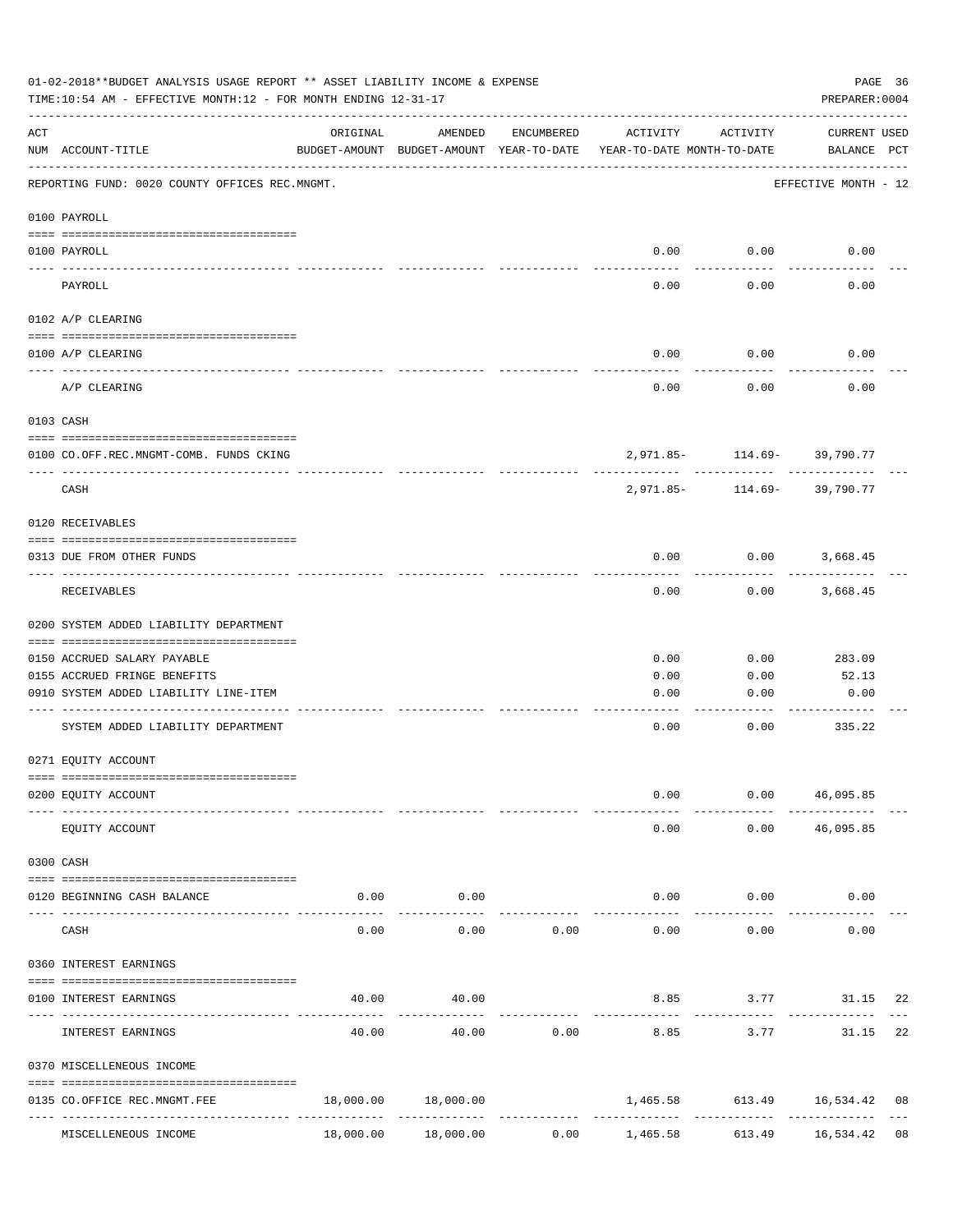| 01-02-2018**BUDGET ANALYSIS USAGE REPORT ** ASSET LIABILITY INCOME & EXPENSE | PAGE 37        |
|------------------------------------------------------------------------------|----------------|
| TIME:10:54 AM - EFFECTIVE MONTH:12 - FOR MONTH ENDING 12-31-17               | PREPARER: 0004 |

| ACT |                                                                                          | ORIGINAL              | AMENDED                                                 |       | ENCUMBERED ACTIVITY ACTIVITY |               | <b>CURRENT USED</b>         |    |
|-----|------------------------------------------------------------------------------------------|-----------------------|---------------------------------------------------------|-------|------------------------------|---------------|-----------------------------|----|
|     | NUM ACCOUNT-TITLE<br>BUDGET-AMOUNT BUDGET-AMOUNT YEAR-TO-DATE YEAR-TO-DATE MONTH-TO-DATE |                       |                                                         |       |                              |               | BALANCE PCT                 |    |
|     |                                                                                          |                       |                                                         |       |                              |               |                             |    |
|     | REPORTING FUND: 0020 COUNTY OFFICES REC.MNGMT.                                           |                       |                                                         |       |                              |               | EFFECTIVE MONTH - 12        |    |
|     |                                                                                          |                       |                                                         |       |                              |               |                             |    |
|     |                                                                                          |                       |                                                         |       |                              |               |                             |    |
|     | 0449 COUNTY OFFICES REC.MNGMT.                                                           |                       |                                                         |       |                              |               |                             |    |
|     | ===================================                                                      |                       |                                                         |       |                              |               |                             |    |
|     | 0103 SALARY ASSISTANT                                                                    | 0.00                  | 0.00                                                    | 0.00  |                              |               | $0.00$ $0.00$ $0.00$ $0.00$ |    |
|     | 0107 SALARY TEMP./EXTRA                                                                  | 8,053.83              | 8,053.83                                                | 0.00  | 2,173.51                     | 604.80        | 5,880.32                    | 27 |
|     | 0201 SOCIAL SECURITY TAXES                                                               | 499.34                | 499.34                                                  | 0.00  | 134.75                       | 37.50         | 364.59                      | 27 |
|     | 0202 GROUP HEALTH INSURANCE                                                              | 0.00                  | 0.00                                                    | 0.00  | 0.00                         | 0.00          | 0.00                        |    |
|     | 0203 RETIREMENT                                                                          | 916.53                | 916.53                                                  | 0.00  | 239.94                       | 66.76         | 676.59                      | 26 |
|     | 0204 WORKERS COMPENSATION                                                                | 33.83                 | 33.83                                                   | 0.00  | 14.13                        | 14.13         | 19.70                       | 42 |
|     | 0205 MEDICARE TAX                                                                        | 116.78                | 116.78                                                  | 0.00  | 31.50                        | 8.76          | 85.28                       | 27 |
|     | 0310 OFFICE SUPPLIES                                                                     | 4,863.25              | 4,863.25                                                | 0.00  | 0.00                         | 0.00          | 4,863.25                    | 00 |
|     | 0350 RECORDS DISPOSAL                                                                    | 2,006.44              | 2,006.44                                                | 99.90 | 302.45                       |               | $0.00$ 1,604.09             | 20 |
|     | 0400 RECORDS STORAGE SHELVING                                                            | 0.00                  | 0.00                                                    | 0.00  | 0.00                         | 0.00          | 0.00                        |    |
|     | 0453 COMPUTER SOFTWARE MAINTENANCE                                                       | $1,550.00$ $1,550.00$ |                                                         | 0.00  | 1,550.00                     |               | 0.00 100<br>0.00            |    |
|     | 0460 EOUIPMENT RENTAL                                                                    | 0.00                  | 0.00                                                    | 0.00  | 0.00                         | 0.00          | 0.00                        |    |
|     | 0574 COMPUTER EQUIPMENT                                                                  | 0.00                  | 0.00                                                    | 0.00  | 0.00                         | 0.00          | 0.00                        |    |
|     |                                                                                          |                       |                                                         |       |                              | ------------- |                             |    |
|     | COUNTY OFFICES REC.MNGMT. 4.49.040.00 18,040.00 99.90 4,446.28 731.95 13,493.82          |                       |                                                         |       |                              |               |                             | 25 |
|     |                                                                                          |                       |                                                         |       |                              |               |                             |    |
|     | COUNTY OFFICES REC.MNGMT.                                                                |                       |                                                         |       |                              |               |                             |    |
|     | INCOME TOTALS                                                                            |                       | $18,040.00$ $18,040.00$ $1,474.43$ $617.26$ $16,565.57$ |       |                              |               |                             | 08 |
|     | <b>EXPENSE TOTALS</b>                                                                    | 18,040.00             | 18,040.00                                               |       | 99.90 4,446.28               | 731.95        | 13,493.82                   | 25 |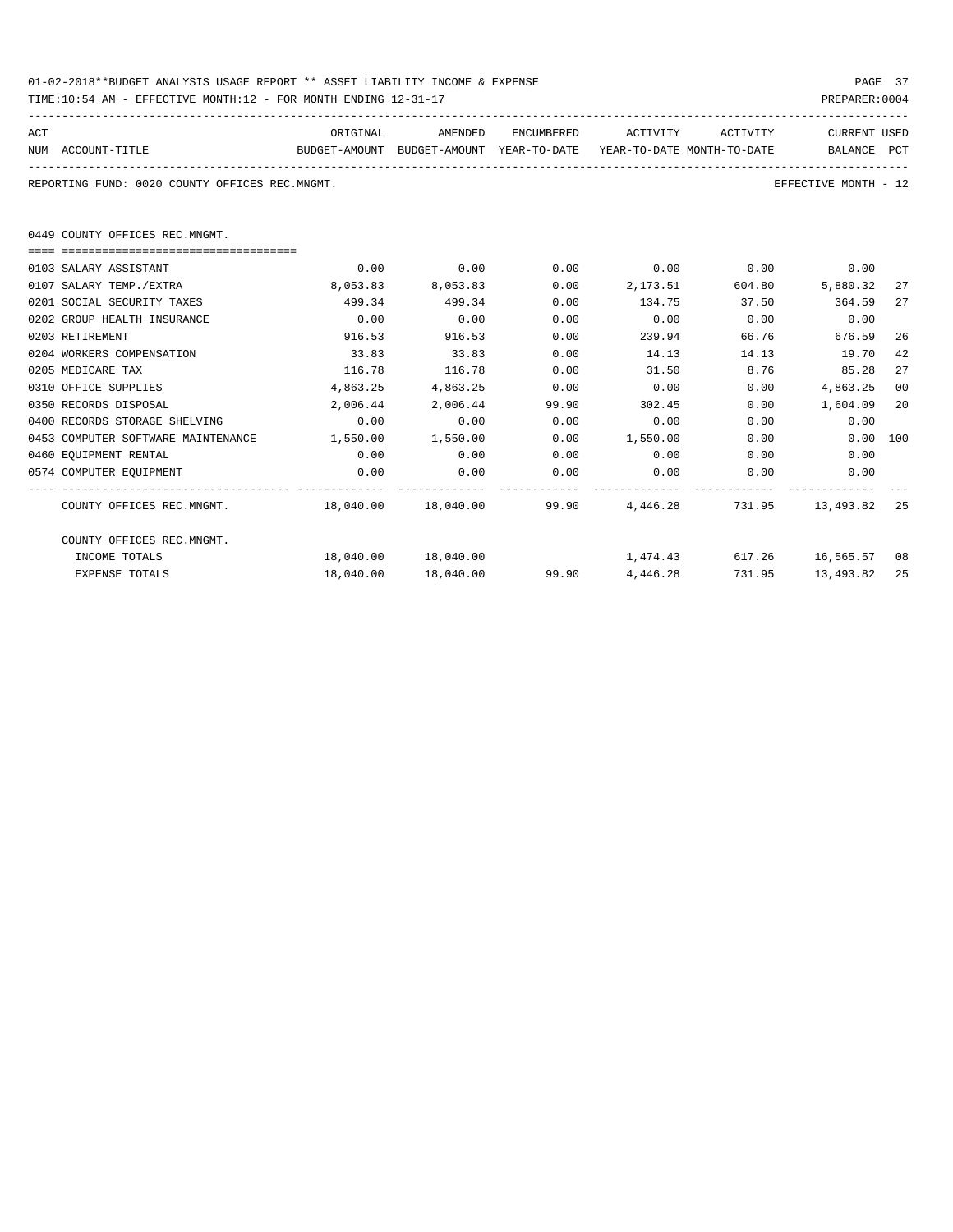|            | 01-02-2018**BUDGET ANALYSIS USAGE REPORT ** ASSET LIABILITY INCOME & EXPENSE<br>TIME:10:54 AM - EFFECTIVE MONTH:12 - FOR MONTH ENDING 12-31-17 |                            |                                                     |            |                                        |          | PREPARER: 0004                              | PAGE 38 |
|------------|------------------------------------------------------------------------------------------------------------------------------------------------|----------------------------|-----------------------------------------------------|------------|----------------------------------------|----------|---------------------------------------------|---------|
| ACT        | NUM ACCOUNT-TITLE                                                                                                                              | ORIGINAL                   | AMENDED<br>BUDGET-AMOUNT BUDGET-AMOUNT YEAR-TO-DATE | ENCUMBERED | ACTIVITY<br>YEAR-TO-DATE MONTH-TO-DATE | ACTIVITY | <b>CURRENT USED</b><br>BALANCE PCT          |         |
|            | REPORTING FUND: 0021 FANNIN CO. R & B #1 FUND                                                                                                  |                            |                                                     |            |                                        |          | EFFECTIVE MONTH - 12                        |         |
|            | 0100 PAYROLL                                                                                                                                   |                            |                                                     |            |                                        |          |                                             |         |
|            | 0100 PAYROLL                                                                                                                                   |                            |                                                     |            | 0.00                                   | 0.00     | 0.00                                        |         |
| ----- ---- | PAYROLL                                                                                                                                        |                            |                                                     |            | 0.00                                   | 0.00     | 0.00                                        |         |
|            | 0102 A/P CLEARING                                                                                                                              |                            |                                                     |            |                                        |          |                                             |         |
|            | 0100 A/P CLEARING                                                                                                                              |                            |                                                     |            | 0.00                                   | 0.00     | 0.00                                        |         |
|            | A/P CLEARING                                                                                                                                   |                            |                                                     |            | 0.00                                   | 0.00     | 0.00                                        |         |
|            | 0103 CASH                                                                                                                                      |                            |                                                     |            |                                        |          |                                             |         |
|            |                                                                                                                                                |                            |                                                     |            |                                        |          |                                             |         |
|            | 0100 R&B#1-COMBINED FUNDS CHECKING<br>0175 TEXPOOL                                                                                             |                            |                                                     |            | 45.00                                  | 15.14    | 36,431.62 96,677.97 201,246.20<br>17,510.98 |         |
|            | CASH                                                                                                                                           |                            |                                                     |            |                                        |          | 36,476.62 96,693.11 218,757.18              |         |
|            | 0120 RECEIVABLES                                                                                                                               |                            |                                                     |            |                                        |          |                                             |         |
|            | 0311 TAXES RECEIVABLE                                                                                                                          |                            |                                                     |            | 0.00                                   | 0.00     | 29,558.47                                   |         |
|            | 0312 DUE FROM OTHER GOVERNMENTS                                                                                                                |                            |                                                     |            | 0.00                                   | 0.00     | 6,633.14                                    |         |
|            | 0313 DUE FROM OTHER FUNDS                                                                                                                      |                            |                                                     |            | 0.00                                   | 0.00     | 8,927.99                                    |         |
|            | 0315 INVENTORY ASSET                                                                                                                           |                            |                                                     |            | 0.00                                   | 0.00     | 3,473.88<br>----------                      |         |
|            | RECEIVABLES                                                                                                                                    |                            |                                                     |            | 0.00                                   | 0.00     | 48,593.48                                   |         |
|            | 0200 LIABILITY ACCOUNT                                                                                                                         |                            |                                                     |            |                                        |          |                                             |         |
|            | 0150 ACCRUED SALARY PAYABLE                                                                                                                    |                            |                                                     |            | 0.00                                   | 0.00     | 11,068.97                                   |         |
|            | 0155 ACCRUED FRINGE BENEFITS                                                                                                                   |                            |                                                     |            | 0.00                                   | 0.00     | 4,896.71                                    |         |
|            | 0200 DEFERRED TAX REVENUE                                                                                                                      |                            |                                                     |            | 0.00                                   | 0.00     | 27, 352.33                                  |         |
|            | 0910 SYSTEM ADDED LIABILITY LINE-ITEM                                                                                                          |                            |                                                     |            | 12,796.59-                             | 0.00     | $12,796.59-$                                |         |
|            | LIABILITY ACCOUNT                                                                                                                              |                            |                                                     |            | 12,796.59-                             | 0.00     | 30,521.42                                   |         |
|            | 0207 DUE TO FUND                                                                                                                               |                            |                                                     |            |                                        |          |                                             |         |
|            | 0070 DUE TO RIGHT OF WAY                                                                                                                       |                            |                                                     |            | 0.00                                   | 0.00     | 0.00                                        |         |
|            | 0131 DUE TO RD. DIST. 17A                                                                                                                      |                            |                                                     |            | 0.00                                   | 0.00     | 0.00                                        |         |
|            | DUE TO FUND                                                                                                                                    | ------------ ------------- |                                                     |            | 0.00                                   | 0.00     | 0.00                                        |         |
|            | 0231 LOANS                                                                                                                                     |                            |                                                     |            |                                        |          |                                             |         |
|            | 0100 LOAN BSB EQUIPMENT                                                                                                                        |                            |                                                     |            | 0.00                                   | 0.00     | 0.00                                        |         |
|            | LOANS                                                                                                                                          |                            |                                                     |            | 0.00                                   | 0.00     | 0.00                                        |         |
|            | 0271 EQUITY ACCOUNT                                                                                                                            |                            |                                                     |            |                                        |          |                                             |         |
|            |                                                                                                                                                |                            |                                                     |            |                                        |          |                                             |         |
|            | 0200 EQUITY ACCOUNTY                                                                                                                           | ------ -------------       |                                                     |            | 0.00                                   | 0.00     | 187,556.03<br>----------                    |         |
|            | EQUITY ACCOUNT                                                                                                                                 |                            |                                                     |            | 0.00                                   | 0.00     | 187,556.03                                  |         |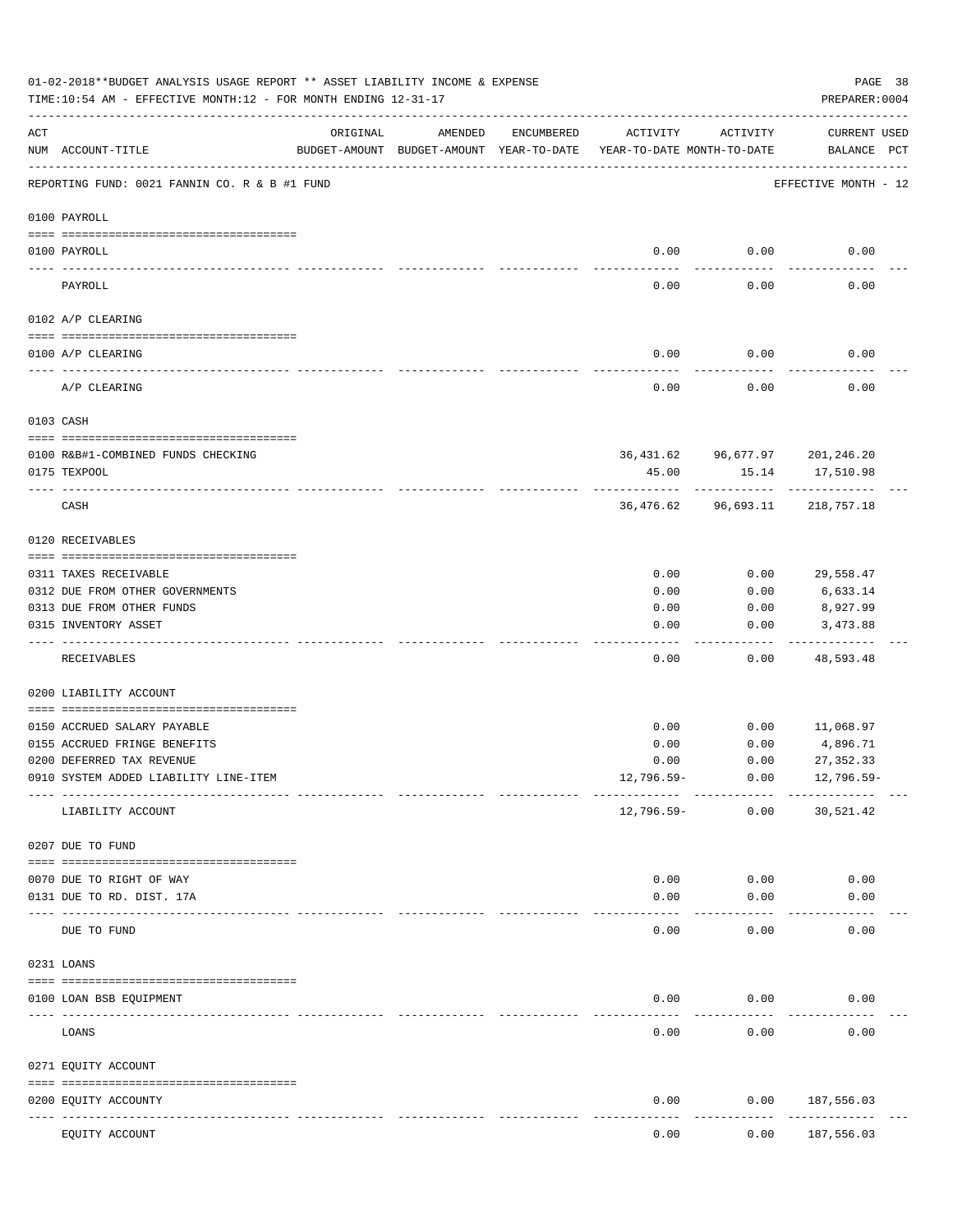|     | 01-02-2018**BUDGET ANALYSIS USAGE REPORT ** ASSET LIABILITY INCOME & EXPENSE<br>TIME:10:54 AM - EFFECTIVE MONTH:12 - FOR MONTH ENDING 12-31-17 |                                                                      |                                                                     |                |                              |                      | PAGE 39<br>PREPARER: 0004          |                |
|-----|------------------------------------------------------------------------------------------------------------------------------------------------|----------------------------------------------------------------------|---------------------------------------------------------------------|----------------|------------------------------|----------------------|------------------------------------|----------------|
| ACT |                                                                                                                                                | ORIGINAL                                                             | AMENDED                                                             | ENCUMBERED     |                              | ACTIVITY ACTIVITY    | <b>CURRENT USED</b>                |                |
|     | NUM ACCOUNT-TITLE                                                                                                                              |                                                                      | BUDGET-AMOUNT BUDGET-AMOUNT YEAR-TO-DATE YEAR-TO-DATE MONTH-TO-DATE |                |                              |                      | BALANCE PCT                        |                |
|     | REPORTING FUND: 0021 FANNIN CO. R & B #1 FUND                                                                                                  |                                                                      |                                                                     |                |                              |                      | EFFECTIVE MONTH - 12               |                |
|     | 0300 TOTAL REV/TRANSFERS                                                                                                                       |                                                                      |                                                                     |                |                              |                      |                                    |                |
|     | 0121 BEGINNING CASH BALANCE                                                                                                                    | 136, 267.36 136, 267.36                                              |                                                                     |                |                              |                      | $0.00$ $0.00$ $136,267.36$         | 00             |
|     | TOTAL REV/TRANSFERS                                                                                                                            |                                                                      | $136, 267.36$ $136, 267.36$ 0.00 0.00 0.00 136,267.36               |                |                              |                      |                                    | 0 <sub>0</sub> |
|     | 0310 PROPERTY TAXES                                                                                                                            |                                                                      |                                                                     |                |                              |                      |                                    |                |
|     | 0110 CURRENT TAXES                                                                                                                             |                                                                      | 449,085.92 449,085.92                                               |                |                              |                      | 163,462.25  120,972.22  285,623.67 | 36             |
|     | 0120 DELINQUENT TAXES                                                                                                                          |                                                                      | $9,000.00$ $9,000.00$                                               |                |                              |                      | 2,732.03 359.86 6,267.97           | 30             |
|     | PROPERTY TAXES                                                                                                                                 |                                                                      | 458,085.92 458,085.92 0.00 166,194.28 121,332.08                    |                | -----------                  |                      | . <u>.</u><br>291,891.64           | 36             |
|     | 0318 OTHER TAXES                                                                                                                               |                                                                      |                                                                     |                |                              |                      |                                    |                |
|     | 0120 PAY N LIEU TAX/GRASSLAND                                                                                                                  |                                                                      | 1,000.00 1,000.00                                                   |                |                              |                      | $0.00$ $0.00$ $1,000.00$           | 0 <sup>0</sup> |
|     | 0121 PAY N LIEU TAX/UPPER TRINITY                                                                                                              | 0.00                                                                 | 0.00                                                                |                | 884.17                       | 0.00                 | 884.17+                            |                |
|     | 0160 SALES TAX REVENUES                                                                                                                        | 40,913.00                                                            | 40,913.00                                                           |                | 11,501.21                    | 3,526.27             | 29,411.79                          | 28             |
|     | OTHER TAXES                                                                                                                                    |                                                                      | 41,913.00 41,913.00 0.00 12,385.38 3,526.27 29,527.62               |                |                              |                      |                                    | 30             |
|     | 0321 FEES OF TAX COLLECTOR                                                                                                                     |                                                                      |                                                                     |                |                              |                      |                                    |                |
|     | 0200 CAR REGISTRATION/SALES TAX                                                                                                                |                                                                      | 85,392.00 85,392.00                                                 |                |                              |                      | $0.00$ $0.00$ $85,392.00$          | 0 <sub>0</sub> |
|     | 0300 COUNTY'S ADDITIONAL \$10                                                                                                                  | 64,000.00                                                            | 64,000.00                                                           |                |                              |                      | 14, 115. 21 4, 014. 87 49, 884. 79 | 22             |
|     | FEES OF TAX COLLECTOR                                                                                                                          | $149,392.00$ $149,392.00$ $0.00$ $14,115.21$ $4,014.87$ $135,276.79$ |                                                                     |                |                              | .                    |                                    | 09             |
|     | 0330 GRANTS                                                                                                                                    |                                                                      |                                                                     |                |                              |                      |                                    |                |
|     | 0200 FEMA GRANT                                                                                                                                | 0.00                                                                 | 0.00                                                                |                |                              |                      | $0.00$ $0.00$ $0.00$               |                |
|     | GRANTS                                                                                                                                         | 0.00                                                                 | 0.00                                                                | 0.00           | 0.00                         | 0.00                 | 0.00                               |                |
|     | 0350 FINES                                                                                                                                     |                                                                      |                                                                     |                |                              |                      |                                    |                |
|     | 0403 COUNTY CLERK FINES                                                                                                                        |                                                                      | 12,024.00 12,024.00                                                 |                | 0.00                         |                      | $0.00$ 12,024.00                   | 0 <sub>0</sub> |
|     | 0450 DISTRICT CLERK FINES                                                                                                                      | 11,311.00                                                            | 11,311.00                                                           |                | 1,971.00                     | 279.54               | 9,340.00                           | 17             |
|     | 0455 J. P. #1 FINES                                                                                                                            | 7,686.00                                                             | 7,686.00                                                            |                | 917.39                       | 917.39               | 6,768.61                           | 12             |
|     | 0456 J. P. #2 FINES                                                                                                                            | 1,800.00                                                             | 1,800.00                                                            |                | 627.40                       | 627.40               | 1,172.60                           | 35             |
|     | 0457 J. P. #3 FINES                                                                                                                            | 2,500.00                                                             | 2,500.00                                                            |                | 679.54                       | 679.54<br>---------  | 1,820.46                           | 27<br>$---$    |
|     | FINES                                                                                                                                          | 35,321.00                                                            |                                                                     | 35,321.00 0.00 | 4,195.33                     | 2,503.87             | 31,125.67                          | 12             |
|     | 0360 INTEREST EARNINGS                                                                                                                         |                                                                      |                                                                     |                |                              |                      |                                    |                |
|     | 0100 INTEREST EARNINGS                                                                                                                         | 175.00                                                               | 175.00                                                              |                |                              |                      | 74.25 25.05 100.75 42              |                |
|     | INTEREST EARNINGS                                                                                                                              | ------------- --------------<br>175.00                               | 175.00                                                              |                | ------------<br>$0.00$ 74.25 | -----------<br>25.05 | 100.75                             | 42             |
|     | 0364 SALE OF EQUIPMENT                                                                                                                         |                                                                      |                                                                     |                |                              |                      |                                    |                |
|     | 0162 LAND/BUILDING                                                                                                                             | 0.00                                                                 | 0.00                                                                |                | 0.00                         | 0.00                 | 0.00                               |                |
|     | 0163 SALE OF EQUIPMENT                                                                                                                         |                                                                      | 10,000.00   10,000.00                                               |                | 0.00                         |                      | 10,000.00<br>0.00                  | 00             |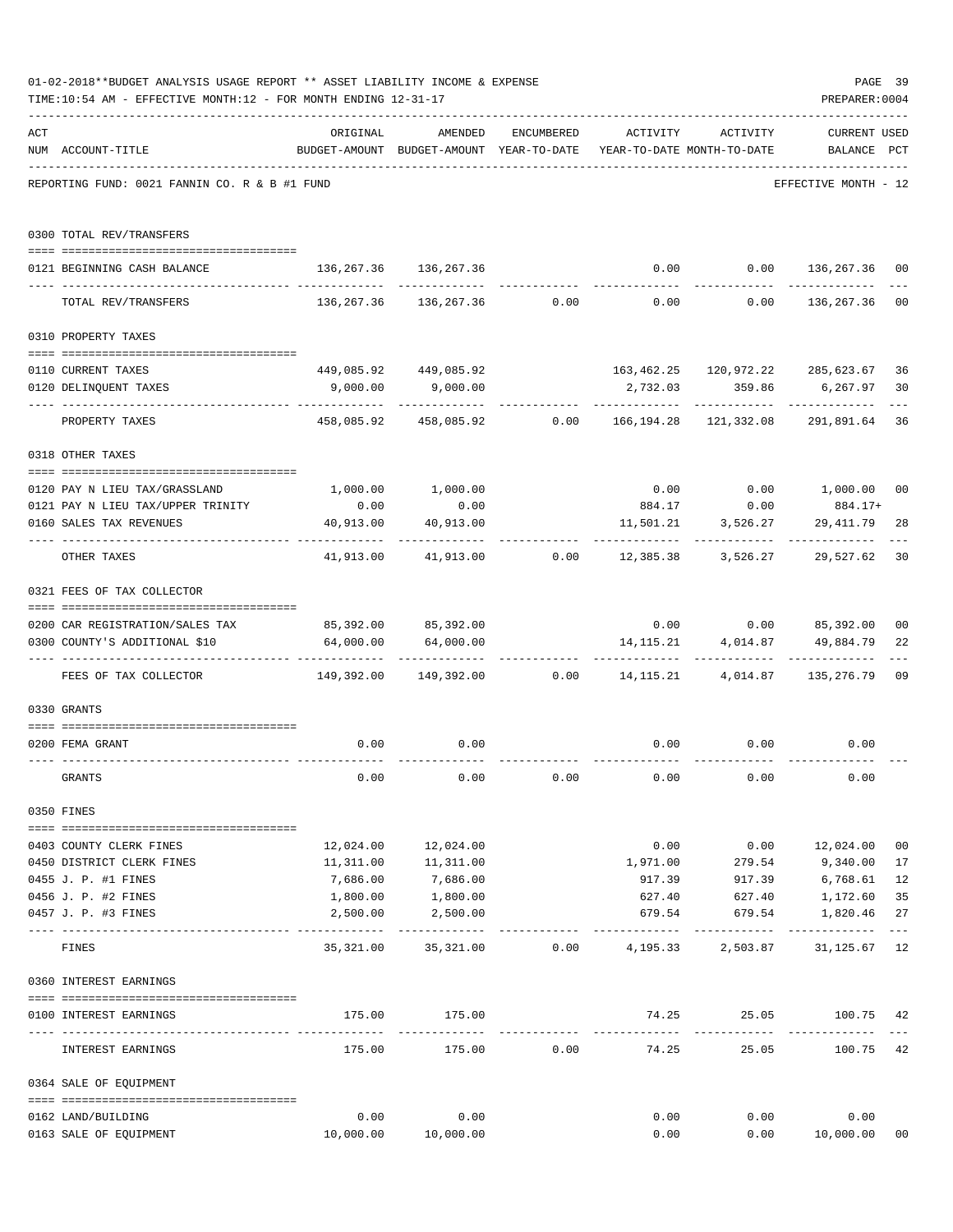| 01-02-2018**BUDGET ANALYSIS USAGE REPORT ** ASSET LIABILITY INCOME & EXPENSE |  |  |  |  | PAGE | 40 |
|------------------------------------------------------------------------------|--|--|--|--|------|----|
|                                                                              |  |  |  |  |      |    |

| ACT |                                                                | ORIGINAL                                                              | AMENDED                                                             | ENCUMBERED                         | ACTIVITY          | ACTIVITY          | <b>CURRENT USED</b>                                            |                |
|-----|----------------------------------------------------------------|-----------------------------------------------------------------------|---------------------------------------------------------------------|------------------------------------|-------------------|-------------------|----------------------------------------------------------------|----------------|
|     | NUM ACCOUNT-TITLE                                              |                                                                       | BUDGET-AMOUNT BUDGET-AMOUNT YEAR-TO-DATE YEAR-TO-DATE MONTH-TO-DATE |                                    |                   |                   | BALANCE PCT                                                    |                |
|     | REPORTING FUND: 0021 FANNIN CO. R & B #1 FUND                  |                                                                       |                                                                     |                                    |                   |                   | EFFECTIVE MONTH - 12                                           |                |
|     | SALE OF EQUIPMENT                                              | 10,000.00                                                             | 10,000.00                                                           | 0.00                               | 0.00              | 0.00              | 10,000.00                                                      | 00             |
|     | 0370 MISCELLANEOUS REVENUES                                    |                                                                       |                                                                     |                                    |                   |                   |                                                                |                |
|     |                                                                |                                                                       |                                                                     |                                    |                   |                   |                                                                |                |
|     | 0100 PROPERTY LEASE                                            | 0.00                                                                  | 0.00                                                                |                                    | 0.00              | 0.00              | 0.00                                                           |                |
|     | 0120 STATE LATERAL ROAD                                        | 9,500.00                                                              | 9,500.00                                                            |                                    | 8,484.17          | 0.00              | 1,015.83                                                       | 89             |
|     | 0125 TDT. WEIGHT FEES                                          | 20,000.00                                                             | 20,000.00                                                           |                                    | 11,254.66         | 0.00              | 8,745.34                                                       | 56             |
|     | 0130 REFUNDS & MISCELLANEOUS                                   | 100.00                                                                | 100.00                                                              |                                    | 853.20            | 0.00              | 753.20+ 853                                                    |                |
|     | 0140 PROCEEDS OF LOAN                                          | 0.00                                                                  | 0.00                                                                |                                    | 0.00              | 0.00              | 0.00                                                           |                |
|     | 0145 REIMBURSEMENT OF MATERIALS                                | 10,000.00                                                             | 10,000.00                                                           |                                    | 3,787.08          | 301.20            | 6,212.92                                                       | 38             |
|     | MISCELLANEOUS REVENUES                                         | 39,600.00                                                             | 39,600.00                                                           | 0.00                               | 24,379.11         | 301.20            | 15,220.89                                                      | 62             |
|     | 0509 CONTINGENCY                                               |                                                                       |                                                                     |                                    |                   |                   |                                                                |                |
|     | 0475 CONTINGENCY                                               |                                                                       | 20,652.99 20,652.99                                                 | 0.00                               | 0.00              | 0.00              | 20,652.99                                                      | 00             |
|     | CONTINGENCY                                                    | 20,652.99                                                             | 20,652.99                                                           | 0.00                               | 0.00              | 0.00              | 20,652.99                                                      | 0 <sub>0</sub> |
|     | 0621 ROAD & BRIDGE 1                                           |                                                                       |                                                                     |                                    |                   |                   |                                                                |                |
|     |                                                                |                                                                       |                                                                     |                                    |                   |                   |                                                                |                |
|     | 0100 COMPENSATION PAY                                          | 0.00                                                                  | 0.00                                                                | 0.00                               | 0.00              | 0.00              | 0.00                                                           |                |
|     | 0101 SALARY ELECTED OFFICIAL                                   | 60,894.15                                                             | 60,894.15                                                           | 0.00                               | 16,394.63         | 4,684.18          | 44,499.52                                                      | 27             |
|     | 0105 SALARY SECRETARY                                          | 0.00                                                                  | 0.00                                                                | 0.00                               | 0.00              | 0.00              | 0.00                                                           | 26             |
|     | 0106 SALARY PRECINCT EMPLOYEES<br>0107 REGULAR-TEMP. PART-TIME | 181,789.20<br>0.00                                                    | 181,789.20<br>0.00                                                  | 0.00<br>0.00                       | 48,156.37<br>0.00 | 13,202.17<br>0.00 | 133,632.83<br>0.00                                             |                |
|     | 0108 SALARY-FOREMAN                                            | 43,479.62                                                             | 43,479.62                                                           | 0.00                               | 11,706.10         | 3,344.60          | 31,773.52                                                      | 27             |
|     | 0199 TOTAL SALARIES                                            | 286,162.97                                                            | 286,162.97                                                          | -----<br>0.00                      | 76,257.10         | 21,230.95         | 209,905.87                                                     | 27             |
|     | 0201 SOCIAL SECURITY TAXES                                     | 17,779.30                                                             | 17,779.30                                                           | 0.00                               | 4,624.30          | 1,295.68          | 13,155.00                                                      | 26             |
|     | 0202 GROUP HEALTH INSURANCE                                    | 73,462.20                                                             | 73,462.20                                                           | 0.00                               | 18,265.95         | 3,048.55          | 55,196.25                                                      | 25             |
|     | 0203 RETIREMENT                                                | 32,565.34                                                             | 32,565.34                                                           | 0.00                               | 8,418.75          |                   | 2,343.89 24,146.59                                             | 26             |
|     | 0204 WORKERS' COMPENSATION                                     | 9,447.06                                                              | 9,447.06                                                            | 0.00                               | 3,825.07          | 3,825.07          | 5,621.99                                                       | 40             |
|     | 0205 MEDICARE TAX                                              |                                                                       | 4, 158.06 4, 158.06                                                 |                                    |                   |                   | $0.00$ 1,081.44 303.02 3,076.62 26                             |                |
|     | 0206 UNEMPLOYMENT EXPENSE                                      | 0.00                                                                  | 0.00                                                                | 0.00                               | 0.00              | 0.00              | 0.00                                                           |                |
|     | 0299 TOTAL EMPLOYEE BENEFITS                                   | $137,411.96$ $137,411.96$ $0.00$ $36,215.51$ $10,816.21$ $101,196.45$ |                                                                     |                                    |                   |                   |                                                                | 26             |
|     | 0314 EMPLOYEE PHYSICALS/DOT TESTING                            |                                                                       | 450.00 450.00                                                       | 0.00                               |                   |                   | 40.00   0.00   410.00                                          | 09             |
|     | 0340 SHOP SUPPLIES                                             |                                                                       | 3,000.00 3,000.00                                                   | 0.00                               |                   |                   | 121.22 35.97 2,878.78                                          | 04             |
|     | 0341 R & B MAT. ROCK & GRAVEL 120,000.00                       |                                                                       |                                                                     |                                    |                   |                   | $120,000.00$ $18,698.42$ $17,828.43$ $420.55$ $83,473.15$      | 30             |
|     | 0342 R & B MAT. CULVERTS                                       | 25,000.00                                                             | 25,000.00                                                           |                                    | $0.00$ $8,965.18$ | 0.00              | 16,034.82                                                      | 36             |
|     | 0343 R & B MAT. HARDWRE & LUMB                                 | 2,042.14                                                              | 2,042.14                                                            | 0.00                               | 0.00              | 0.00              | 2,042.14                                                       | 0 <sub>0</sub> |
|     | 0344 R & B MAT ASPHALT /RD OIL                                 | 60,000.00                                                             | 60,000.00                                                           | 0.00                               | 5,433.39          | 0.00              | 54,566.61                                                      | 09             |
|     | 0345 CHEMICALS                                                 | 0.00                                                                  | 0.00                                                                | 0.00                               | 0.00              | 0.00              | 0.00                                                           |                |
|     | 0346 CETRZ EXPENDITURES                                        | 0.00                                                                  |                                                                     | $0.00$ $0.00$ $0.00$ $0.00$ $0.00$ |                   |                   | 0.00                                                           |                |
|     | 0350 DEBRIS REMOVAL                                            | 0.00                                                                  |                                                                     | $0.00$ $0.00$ $0.00$ $0.00$ $0.00$ |                   |                   | 0.00                                                           |                |
|     | 0399 TOTAL R&B MATERIAL                                        |                                                                       |                                                                     |                                    |                   |                   | 210,492.14 210,492.14 18,698.42 32,388.22 456.52 159,405.50 24 |                |
|     | 0400 LEGAL FEES                                                |                                                                       |                                                                     |                                    |                   |                   | $0.00$ $0.00$ $0.00$ $0.00$ $0.00$ $0.00$ $0.00$ $0.00$        |                |
|     | 0420 UTILITY TELEPHONE                                         |                                                                       |                                                                     |                                    |                   |                   | $675.00$ $675.00$ $0.00$ $175.28$ $58.49$ $499.72$             | 26             |
|     | 0421 CELL PHONE ALLOWANCE                                      | 600.00                                                                | 600.00                                                              |                                    |                   |                   | $0.00$ $150.00$ $25.00$ $450.00$                               | 25             |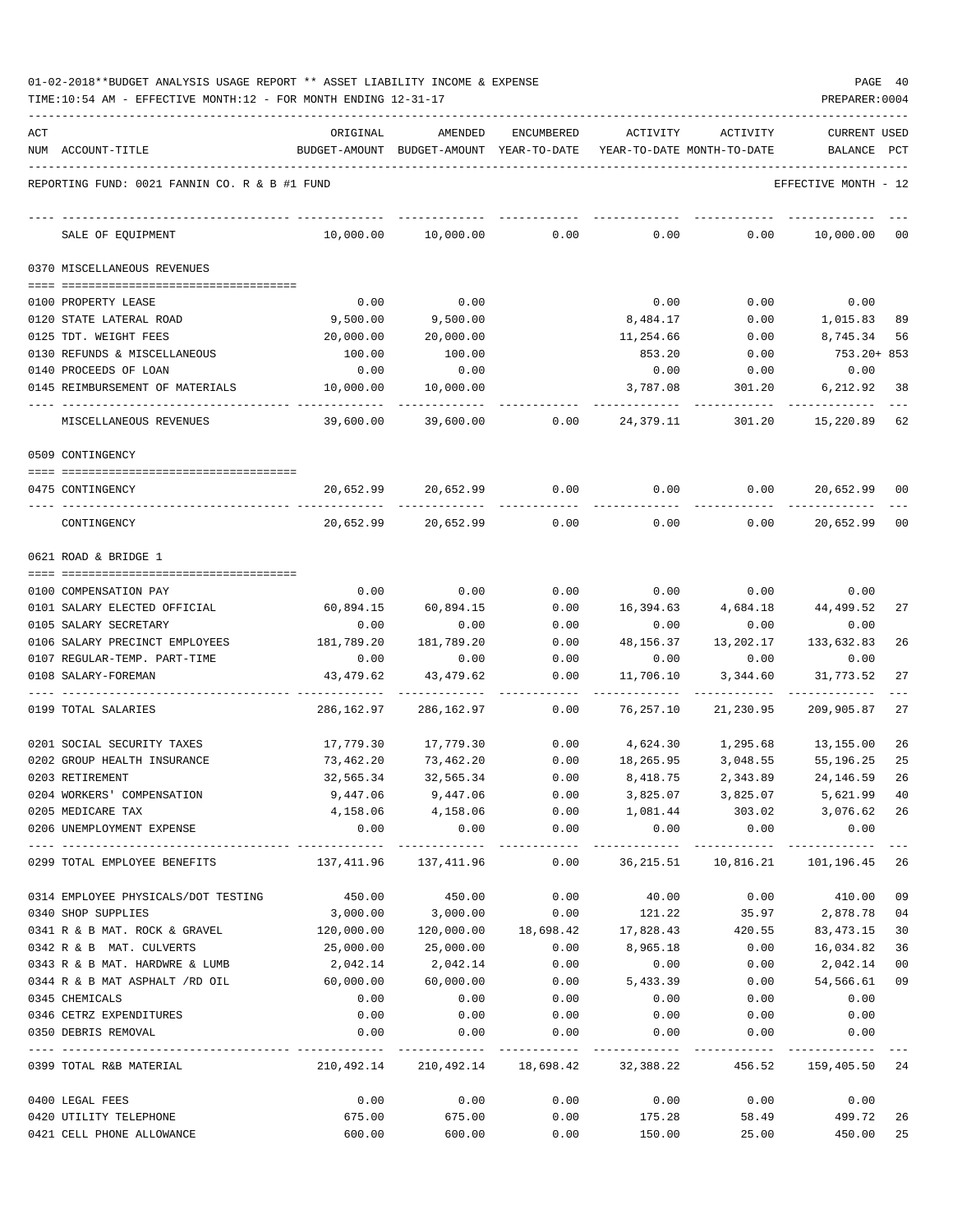TIME:10:54 AM - EFFECTIVE MONTH:12 - FOR MONTH ENDING 12-31-17

| ACT |                                               | ORIGINAL  | AMENDED                                              | ENCUMBERED | ACTIVITY         | ACTIVITY                   | <b>CURRENT USED</b>  |                |
|-----|-----------------------------------------------|-----------|------------------------------------------------------|------------|------------------|----------------------------|----------------------|----------------|
|     | NUM ACCOUNT-TITLE                             |           | BUDGET-AMOUNT BUDGET-AMOUNT YEAR-TO-DATE             |            |                  | YEAR-TO-DATE MONTH-TO-DATE | BALANCE PCT          |                |
|     | REPORTING FUND: 0021 FANNIN CO. R & B #1 FUND |           |                                                      |            |                  |                            | EFFECTIVE MONTH - 12 |                |
|     | 0423 INTERNET SERVICE                         | 0.00      | 0.00                                                 | 0.00       | 0.00             | 0.00                       | 0.00                 |                |
|     | 0427 OUT OF COUNTY TRAVEL                     | 1,435.58  | 1,435.58                                             | 40.00      | 0.00             | 0.00                       | 1,395.58             | 03             |
|     | 0430 BIDS, NOTICES & PERMITS                  | 800.00    | 800.00                                               | 0.00       | 0.00             | 0.00                       | 800.00               | 0 <sub>0</sub> |
|     | 0435 PRINTING                                 | 100.00    | 100.00                                               | 0.00       | 0.00             | 0.00                       | 100.00               | 0 <sub>0</sub> |
|     | 0440 UTILITY ELECTRICITY                      | 1,600.00  | 1,600.00                                             | 104.51     | 153.11           | 85.96                      | 1,342.38             | 16             |
|     | 0442 UTILITY WATER                            | 250.00    | 250.00                                               | 16.58      | 33.72            | 17.14                      | 199.70               | 20             |
|     | 0443 TRASH DUMPSTER PICKUP                    | 1,000.00  | 1,000.00                                             | 74.97      | 142.80           | 71.40                      | 782.23               | 22             |
|     | 0447 REPEATER SERVICE CONTRACT                | 682.32    | 682.32                                               | 0.00       | 686.32           | 0.00                       | $4.00 - 101$         |                |
|     | 0450 R & M BUILDING                           | 300.00    | 300.00                                               | 0.00       | 0.00             | 0.00                       | 300.00               | 0 <sub>0</sub> |
|     | 0453 COMPUTER SOFTWARE                        | 912.50    | 912.50                                               | 0.00       | 0.00             | 0.00                       | 912.50               | 0 <sub>0</sub> |
|     | 0457 R & M MACHINERY GAS & OIL                | 51,000.00 | 51,000.00                                            | 0.00       | 4,295.27         | 0.00                       | 46,704.73            | 08             |
|     | 0458 R & M MACHINERY PARTS                    | 30,000.00 | 30,000.00                                            | 0.00       | 14,444.51        | 1,185.48                   | 15,555.49            | 48             |
|     | 0459 R & M MACH. TIRES & TUBES                | 20,000.00 | 20,000.00                                            | 570.00     | 160.00           | 70.00                      | 19,270.00            | 0 <sub>4</sub> |
|     | 0460 EQUIPMENT RENTAL/LEASE                   | 0.00      | 0.00                                                 | 0.00       | 0.00             | 0.00                       | 0.00                 |                |
|     | 0480 BOND                                     | 178.00    | 178.00                                               | 0.00       | 0.00             | 0.00                       | 178.00               | 0 <sub>0</sub> |
|     | 0482 INSURANCE                                | 4,500.00  | 4,500.00                                             | 0.00       | 3,234.93         | 0.00                       | 1,265.07             | 72             |
|     | 0485 PRISONER SUPPLIES                        | 0.00      | 0.00                                                 | 0.00       | 0.00             | 0.00                       | 0.00                 |                |
|     | 0488 FANNIN RURAL RAIL DISTRICT               | 0.00      | 0.00                                                 | 0.00       | 0.00             | 0.00                       | 0.00                 |                |
|     | 0490 MISCELLANEOUS                            | 1,000.00  | 1,000.00                                             | 0.00       | 0.00             | 0.00                       | 1,000.00             | 00             |
|     | 0491 SOIL & WATER CONSERVATION                | 250.00    | 250.00                                               | 0.00       | 0.00             | 0.00                       | 250.00               | 0 <sub>0</sub> |
|     | 0492 TDRA FLOOD CASH MATCH                    | 0.00      | 0.00                                                 | 0.00       | 0.00             | 0.00                       | 0.00                 |                |
|     | 0494 FLOOD CONTROL SITE MAINTENANCE 5,500.00  |           | 5,500.00                                             | 0.00       | 0.00             | 0.00                       | 5,500.00             | 0 <sub>0</sub> |
|     | 0495 PIPELINE SALES TAX REIMBURSEMENT         | 0.00      | 0.00                                                 | 0.00       | 0.00             | 0.00                       | 0.00                 |                |
|     | 0496 TCOG HAZARDOUS WASTEMATCH                | 1,250.00  | 1,250.00                                             | 0.00       | 0.00             | 0.00                       | 1,250.00             | 0 <sub>0</sub> |
|     | 0499 TOTAL SER.& OTHER CHARGES                |           | 122,033.40 122,033.40 806.06 23,475.94               |            |                  | 1,513.47                   | 97,751.40            | 20             |
|     | 0500 LAND                                     |           |                                                      |            | 0.00             | 0.00                       | 0.00                 |                |
|     | 0535 BUILDING                                 |           |                                                      |            | 0.00             | 0.00                       | 0.00                 |                |
|     | 0570 COMPUTER EQUIPMENT                       | 300.00    | 300.00                                               | 0.00       | 0.00             | 0.00                       | 300.00               | 00             |
|     | 0571 PURCHASE OF MACH./EOUIP.                 | 79,000.00 | 79,000.00                                            | 67,000.00  | 0.00             | 0.00                       | 12,000.00            | 85             |
|     | 0573 RADIO EQUIPMENT                          | 0.00      | 0.00                                                 | 0.00       | 0.00             | 0.00                       | 0.00                 |                |
|     | 0575 LAND AND BUILDING                        | 0.00      | 0.00                                                 | 0.00       | 0.00             | 0.00                       | 0.00                 |                |
|     | 0599 CAPITAL OUTLAY                           | 79,300.00 | 79,300.00                                            | 67,000.00  | 0.00             | 0.00                       | 12,300.00            | 84             |
|     | 0630 NOTE PAYMENT                             | 0.00      | 0.00                                                 | 0.00       | 0.00             | 0.00                       | 0.00                 |                |
|     | 0670 NOTE PAYMENT-INTEREST                    | 0.00      | 0.00                                                 | 0.00       | 0.00             | 0.00                       | 0.00                 |                |
|     | 0695 SURVEYING                                | 0.00      | 0.00                                                 | 0.00       | 0.00             | 0.00                       | 0.00                 |                |
|     | ROAD & BRIDGE 1                               |           | 835,400.47 835,400.47 86,504.48 168,336.77 34,017.15 |            |                  |                            | 580,559.22           | -31            |
|     | 0625 ADMINISTRATIVE OFFICE R&B #1             |           |                                                      |            |                  |                            |                      |                |
|     |                                               |           |                                                      | 0.00       | 2,582.86         | 737.96                     | 7,010.62             | 27             |
|     | 0105 SALARY SECRETARY                         | 9,593.48  | 9,593.48                                             |            |                  |                            |                      |                |
|     | 0201 SOCIAL SECURITY TAXES                    | 594.80    | 594.80                                               | 0.00       | 119.89<br>655.86 | 38.54                      | 474.91               | 20<br>25       |
|     | 0202 GROUP HEALTH INSURANCE                   | 2,623.65  | 2,623.65                                             | 0.00       |                  | 109.31                     | 1,967.79             |                |
|     | 0203 RETIREMENT                               | 1,091.74  | 1,091.74                                             | 0.00       | 285.04           | 81.44                      | 806.70               | 26             |
|     | 0204 WORKERS' COMPENSATION                    | 40.29     | 40.29                                                | 0.00       | 16.83            | 16.83                      | 23.46                | 42             |
|     | 0205 MEDICARE TAX                             | 139.11    | 139.11                                               | 0.00       | 28.00            | 9.00                       | 111.11               | 20             |
|     | 0310 OFFICE SUPPLIES                          | 100.00    | 100.00                                               | 0.00       | 20.35            | 0.00                       | 79.65                | 20             |
|     | 0311 POSTAL EXPENSES                          | 0.00      | 0.00                                                 | 0.00       | 0.00             | 0.00                       | 0.00                 |                |
|     | 0353 COMPUTER EXPENSE                         | 500.00    | 500.00                                               | 0.00       | 0.00             | 0.00                       | 500.00               | 0 <sub>0</sub> |
|     | 0427 OUT OF COUNTY TRAVEL                     | 0.00      | 0.00                                                 | 0.00       | 0.00             | 0.00                       | 0.00                 |                |

0480 BOND 17.75 17.75 0.00 24.75 0.00 7.00- 139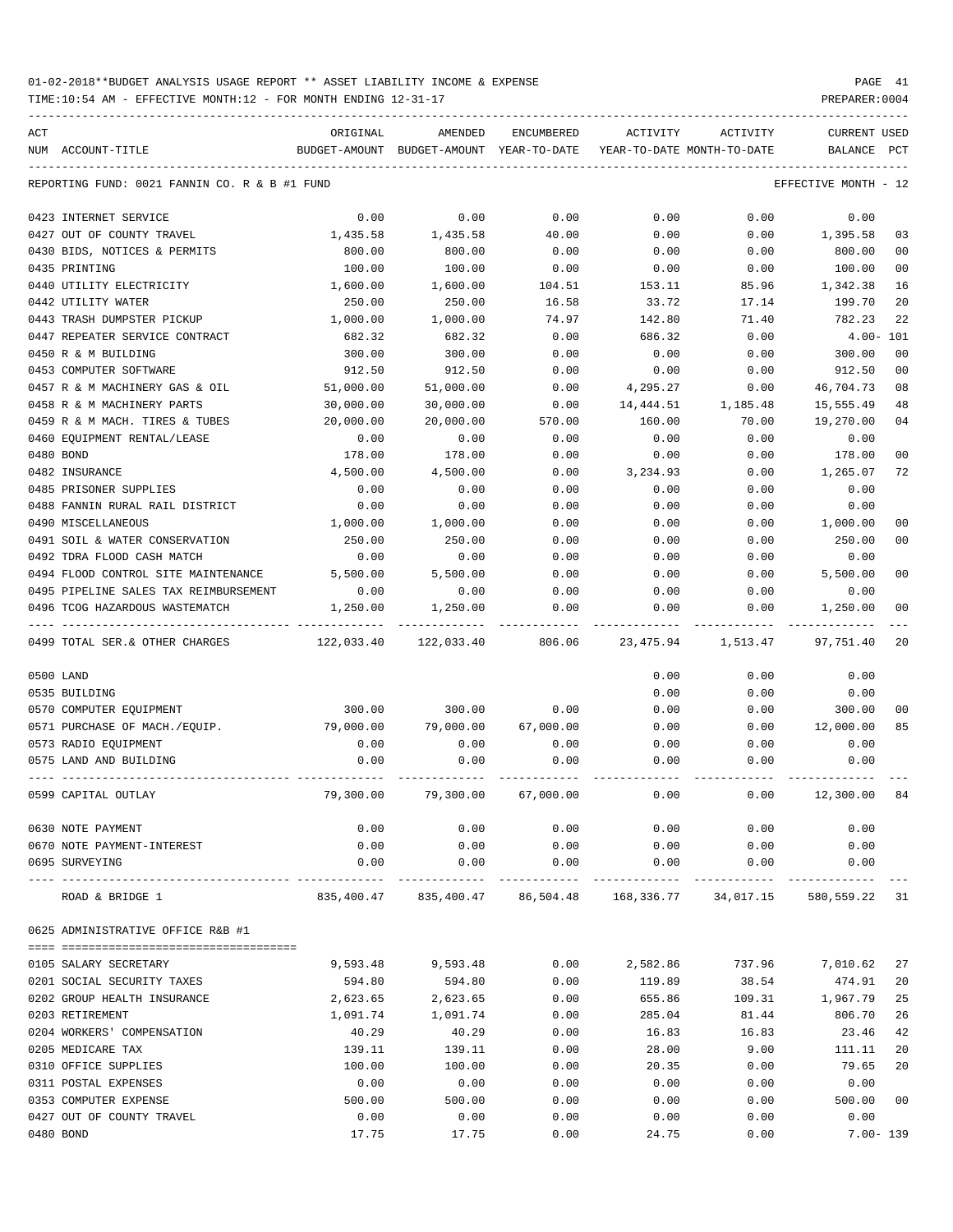01-02-2018\*\*BUDGET ANALYSIS USAGE REPORT \*\* ASSET LIABILITY INCOME & EXPENSE PAGE 42 TIME:10:54 AM - EFFECTIVE MONTH:12 - FOR MONTH ENDING 12-31-17

| ACT |                                                                       | ORIGINAL      | AMENDED       | ENCUMBERED   | ACTIVITY                   | ACTIVITY   | <b>CURRENT USED</b> |     |
|-----|-----------------------------------------------------------------------|---------------|---------------|--------------|----------------------------|------------|---------------------|-----|
| NUM | ACCOUNT-TITLE                                                         | BUDGET-AMOUNT | BUDGET-AMOUNT | YEAR-TO-DATE | YEAR-TO-DATE MONTH-TO-DATE |            | BALANCE             | PCT |
|     |                                                                       |               |               |              |                            |            |                     |     |
|     | REPORTING FUND: 0021 FANNIN CO. R & B #1 FUND<br>EFFECTIVE MONTH - 12 |               |               |              |                            |            |                     |     |
|     | 0572 OFFICE EQUIPMENT                                                 | 0.00          | 0.00          | 0.00         | 0.00                       | 0.00       | 0.00                |     |
|     | 0574 COMPUTER EQUIPMENT                                               | 0.00          | 0.00          | 0.00         | 0.00                       | 0.00       | 0.00                |     |
|     | ADMINISTRATIVE OFFICE R&B #1                                          | 14,700.82     | 14,700.82     | 0.00         | 3,733.58                   | 993.08     | 10,967.24           | 25  |
|     | FANNIN CO. R & B #1 FUND                                              |               |               |              |                            |            |                     |     |
|     | INCOME TOTALS                                                         | 870,754.28    | 870,754.28    |              | 221,343.56                 | 131,703.34 | 649,410.72          | 25  |
|     | <b>EXPENSE TOTALS</b>                                                 | 870,754.28    | 870,754.28    | 86,504.48    | 172,070.35                 | 35,010.23  | 612, 179.45         | 30  |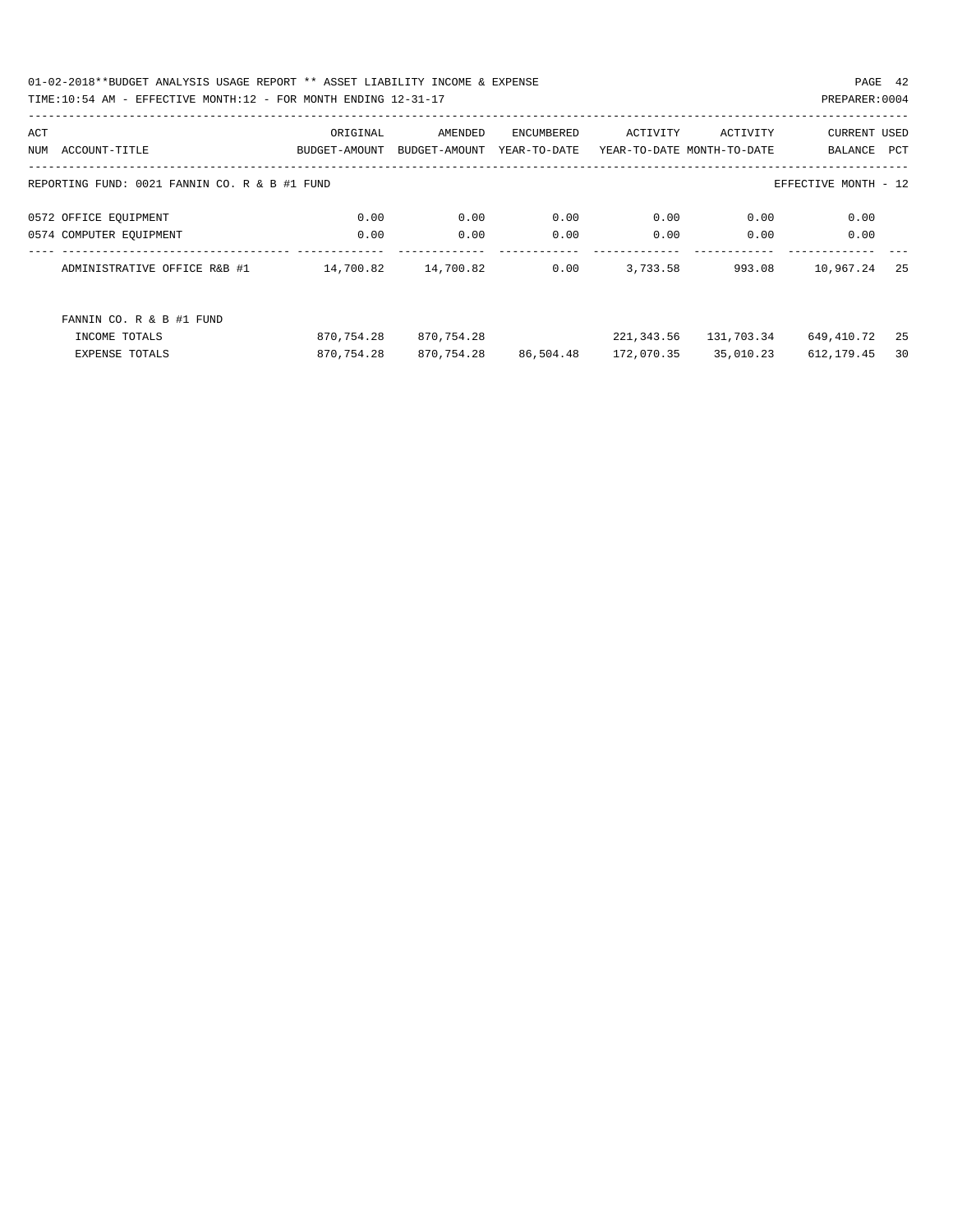|                   | 01-02-2018**BUDGET ANALYSIS USAGE REPORT ** ASSET LIABILITY INCOME & EXPENSE<br>TIME:10:54 AM - EFFECTIVE MONTH:12 - FOR MONTH ENDING 12-31-17 |           |                                                     |            |                                        |                                 | PAGE 43<br>PREPARER: 0004   |                |
|-------------------|------------------------------------------------------------------------------------------------------------------------------------------------|-----------|-----------------------------------------------------|------------|----------------------------------------|---------------------------------|-----------------------------|----------------|
| ACT               | NUM ACCOUNT-TITLE                                                                                                                              | ORIGINAL  | AMENDED<br>BUDGET-AMOUNT BUDGET-AMOUNT YEAR-TO-DATE | ENCUMBERED | ACTIVITY<br>YEAR-TO-DATE MONTH-TO-DATE | ACTIVITY                        | CURRENT USED<br>BALANCE PCT |                |
|                   | REPORTING FUND: 0022 FANNIN CO. R & B #2 FUND                                                                                                  |           |                                                     |            |                                        |                                 | EFFECTIVE MONTH - 12        |                |
|                   | 0100 PAYROLL                                                                                                                                   |           |                                                     |            |                                        |                                 |                             |                |
| $- - - - - - - -$ | 0100 PAYROLL                                                                                                                                   |           |                                                     |            | 0.00                                   | 0.00                            | 0.00                        |                |
|                   | PAYROLL                                                                                                                                        |           |                                                     |            | 0.00                                   | 0.00                            | 0.00                        |                |
|                   | 0102 A/P CLEARING                                                                                                                              |           |                                                     |            |                                        |                                 |                             |                |
|                   | 0100 A/P CLEARING                                                                                                                              |           |                                                     |            | 0.00                                   | 0.00                            | 0.00                        |                |
|                   |                                                                                                                                                |           |                                                     |            |                                        |                                 |                             |                |
|                   | A/P CLEARING                                                                                                                                   |           |                                                     |            | 0.00                                   | 0.00                            | 0.00                        |                |
|                   | 0103 CASH                                                                                                                                      |           |                                                     |            |                                        |                                 |                             |                |
|                   | 0100 R&B#2- COMBINED FUNDS CHECKING                                                                                                            |           |                                                     |            |                                        | 100,414.15 88,537.82 278,276.30 |                             |                |
|                   | 0175 TEXPOOL                                                                                                                                   |           |                                                     |            | 980.10                                 | 329.06                          | 381,400.47                  |                |
|                   | CASH                                                                                                                                           |           |                                                     |            | 101,394.25                             | ------------<br>88,866.88       | 659,676.77                  |                |
|                   | 0120 RECEIVABLES                                                                                                                               |           |                                                     |            |                                        |                                 |                             |                |
|                   | 0311 TAXES RECEIVABLE                                                                                                                          |           |                                                     |            | 0.00                                   | 0.00                            | 32,900.60                   |                |
|                   | 0312 DUE FROM OTHER GOVERNMENT                                                                                                                 |           |                                                     |            | 0.00                                   | 0.00                            | 7,258.43                    |                |
|                   | 0313 DUE FROM OTHER FUNDS                                                                                                                      |           |                                                     |            | 0.00                                   | 0.00                            | 10,399.94                   |                |
|                   | 0315 INVENTORY ASSET                                                                                                                           |           |                                                     |            | 0.00                                   | 0.00                            | 41,975.72<br>----------     |                |
|                   | RECEIVABLES                                                                                                                                    |           |                                                     |            | 0.00                                   | 0.00                            | 92,534.69                   |                |
|                   | 0200 LIABILITY ACCOUNT                                                                                                                         |           |                                                     |            |                                        |                                 |                             |                |
|                   | 0150 ACCRUED SALARY PAYABLE                                                                                                                    |           |                                                     |            | 0.00                                   | 0.00                            | 10,638.97                   |                |
|                   | 0155 ACCRUED FRINGE BENEFITS                                                                                                                   |           |                                                     |            | 0.00                                   | 0.00                            | 5,217.20                    |                |
|                   | 0200 DEFERRED TAX REVENUE                                                                                                                      |           |                                                     |            | 0.00                                   | 0.00                            | 29,990.98                   |                |
|                   | 0910 SYSTEM ADDED LIABILITY LINE-ITEM                                                                                                          |           |                                                     |            | $9,878.53-$                            | 0.00                            | $9,878.53-$                 |                |
|                   | LIABILITY ACCOUNT                                                                                                                              |           |                                                     |            | $9,878.53-$                            | 0.00                            | 35,968.62                   |                |
|                   | 0207 DUE TO FUND                                                                                                                               |           |                                                     |            |                                        |                                 |                             |                |
|                   | 0070 DUE TO RIGHT OF WAY                                                                                                                       |           |                                                     |            | 0.00                                   | 0.00                            | 0.00                        |                |
| $- - - -$         | DUE TO FUND                                                                                                                                    |           |                                                     |            | 0.00                                   | 0.00                            | 0.00                        |                |
|                   | 0271 EQUITY ACCOUNT                                                                                                                            |           |                                                     |            |                                        |                                 |                             |                |
|                   | 0200 EQUITY ACCOUNT                                                                                                                            |           |                                                     |            | 0.00                                   |                                 | 0.00 604,970.06             |                |
|                   | EQUITY ACCOUNT                                                                                                                                 |           |                                                     |            | 0.00                                   | 0.00                            | 604,970.06                  |                |
|                   | 0300 TOTAL REV/TRANSFERS                                                                                                                       |           |                                                     |            |                                        |                                 |                             |                |
|                   | 0122 BEGINNING CASH BALANCE                                                                                                                    | 72,428.09 | 72,428.09                                           |            | 0.00                                   | 0.00                            | 72,428.09                   | 00             |
|                   | TOTAL REV/TRANSFERS                                                                                                                            | 72,428.09 | 72,428.09                                           | 0.00       | 0.00                                   | 0.00                            | 72,428.09                   | 0 <sub>0</sub> |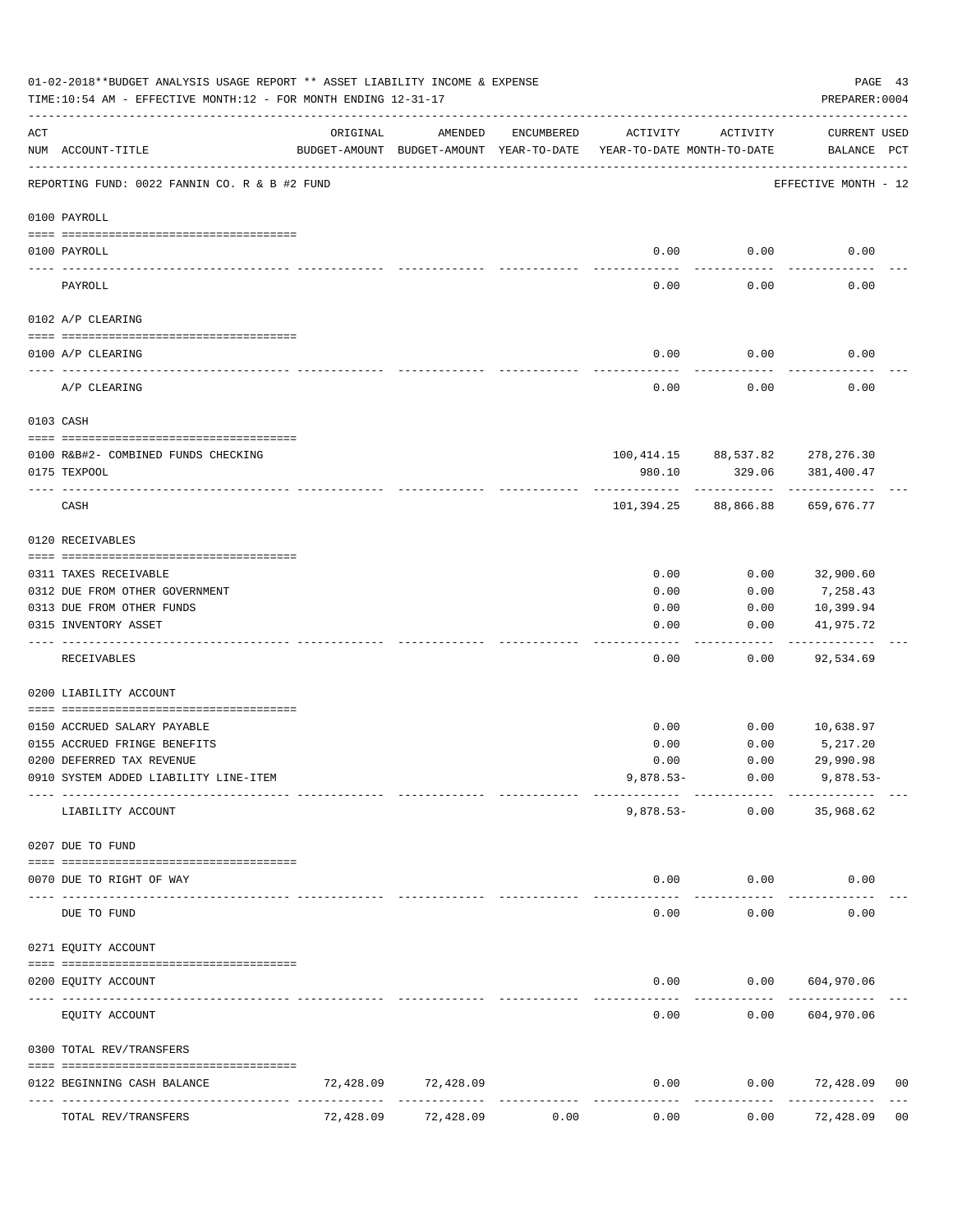|     | 01-02-2018**BUDGET ANALYSIS USAGE REPORT ** ASSET LIABILITY INCOME & EXPENSE<br>TIME:10:54 AM - EFFECTIVE MONTH:12 - FOR MONTH ENDING 12-31-17 |                     |                                                     |                |           |                                                                | PAGE 44<br>PREPARER: 0004     |                      |
|-----|------------------------------------------------------------------------------------------------------------------------------------------------|---------------------|-----------------------------------------------------|----------------|-----------|----------------------------------------------------------------|-------------------------------|----------------------|
| ACT | NUM ACCOUNT-TITLE                                                                                                                              | ORIGINAL            | AMENDED<br>BUDGET-AMOUNT BUDGET-AMOUNT YEAR-TO-DATE | ENCUMBERED     | ACTIVITY  | ACTIVITY<br>YEAR-TO-DATE MONTH-TO-DATE                         | CURRENT USED<br>BALANCE       | $_{\rm PCT}$         |
|     | REPORTING FUND: 0022 FANNIN CO. R & B #2 FUND                                                                                                  |                     |                                                     |                |           |                                                                | EFFECTIVE MONTH - 12          |                      |
|     | 0310 PROPERTY TAXES                                                                                                                            |                     |                                                     |                |           |                                                                |                               |                      |
|     |                                                                                                                                                |                     |                                                     |                |           |                                                                |                               |                      |
|     | 0110 CURRENT TAXES<br>0120 DELINQUENT TAXES                                                                                                    | 8,068.00            | 523, 125.60 523, 125.60<br>8,068.00                 |                | 3,182.45  | 190,411.87  140,916.60  332,713.73  36<br>419.20               | 4,885.55 39                   |                      |
|     |                                                                                                                                                |                     |                                                     |                |           |                                                                |                               |                      |
|     | PROPERTY TAXES                                                                                                                                 |                     |                                                     |                |           | 531,193.60 531,193.60 0.00 193,594.32 141,335.80 337,599.28 36 |                               |                      |
|     | 0318 OTHER TAXES                                                                                                                               |                     |                                                     |                |           |                                                                |                               |                      |
|     | 0120 PAY N LIEU TAX/GRASSLAND                                                                                                                  | 1,500.00            | 1,500.00                                            |                | 0.00      | 0.00                                                           | 1,500.00 00                   |                      |
|     | 0121 PAY N LIEU TAX/UPPER TRINITY                                                                                                              | 0.00                | 0.00                                                |                | 1,029.94  | 0.00                                                           | 1,029.94+                     |                      |
|     | 0160 SALES TAX REVENUES                                                                                                                        | 47,659.00           | 47,659.00                                           |                | 13,397.38 | 4,107.63                                                       | 34,261.62                     | 28                   |
|     | OTHER TAXES                                                                                                                                    | 49,159.00           | 49,159.00                                           | 0.00           | 14,427.32 | 4,107.63                                                       | 34,731.68                     | 29                   |
|     | 0321 FEES OF TAX COLLECTOR                                                                                                                     |                     |                                                     |                |           |                                                                |                               |                      |
|     |                                                                                                                                                | 99,470.00 99,470.00 |                                                     |                |           |                                                                |                               |                      |
|     | 0200 CAR REGISTRATION/SALES TAX<br>0300 COUNTY'S ADDITIONAL \$10                                                                               | 65,285.00           | 65,285.00                                           |                | 16,442.30 | $0.00$ $0.00$ $99,470.00$<br>4,676.77                          | 48,842.70                     | 0 <sub>0</sub><br>25 |
|     | FEES OF TAX COLLECTOR                                                                                                                          |                     |                                                     | 0.00           |           | 16,442.30 4,676.77 148,312.70                                  |                               | 10                   |
|     | 0330 GRANTS                                                                                                                                    |                     |                                                     |                |           |                                                                |                               |                      |
|     | 0200 FEMA GRANT                                                                                                                                | 0.00                | 0.00                                                |                | 0.00      |                                                                | $0.00$ 0.00                   |                      |
|     | GRANTS                                                                                                                                         | 0.00                | 0.00                                                | 0.00           | 0.00      | 0.00                                                           | 0.00                          |                      |
|     | 0350 FINES                                                                                                                                     |                     |                                                     |                |           |                                                                |                               |                      |
|     | 0403 COUNTY CLERK FINES                                                                                                                        | 14,007.00           | 14,007.00                                           |                | 0.00      |                                                                | $0.00$ 14,007.00 00           |                      |
|     | 0450 DISTRICT CLERK FINES                                                                                                                      | 13,176.00           | 13,176.00                                           |                | 2,295.95  | 325.63                                                         | 10,880.05                     | 17                   |
|     | 0455 J. P. #1 FINES                                                                                                                            | 9,133.00            | 9,133.00                                            |                |           | 1,068.64 1,068.64                                              | 8,064.36                      | 12                   |
|     | 0456 J. P. #2 FINES                                                                                                                            |                     | $2,000.00$ $2,000.00$                               |                |           | 730.84 730.84 1,269.16 37                                      |                               |                      |
|     | 0457 J. P. #3 FINES                                                                                                                            | 2,500.00            | 2,500.00<br>--------------                          |                |           | 791.57 791.57 1,708.43 32                                      |                               |                      |
|     | FINES                                                                                                                                          | 40,816.00           |                                                     | 40,816.00 0.00 |           | 4,887.00 2,916.68 35,929.00 12                                 |                               |                      |
|     | 0360 INTEREST EARNINGS                                                                                                                         |                     |                                                     |                |           |                                                                |                               |                      |
|     | 0100 INTEREST EARNINGS                                                                                                                         |                     | 225.00 225.00                                       |                |           | 1,019.96 347.02 794.96+453                                     |                               |                      |
|     | INTEREST EARNINGS                                                                                                                              |                     | 225.00 225.00 0.00 1,019.96                         |                |           | ------------<br>347.02                                         | -------------<br>794.96+ 453  |                      |
|     | 0364 SALE OF EQUIPMENT                                                                                                                         |                     |                                                     |                |           |                                                                |                               |                      |
|     | 0163 SALE OF EQUIPMENT                                                                                                                         |                     | 5,000.00 5,000.00                                   |                |           | $0.00$ $0.00$ $5,000.00$ $00$                                  |                               |                      |
|     | SALE OF EQUIPMENT                                                                                                                              |                     | 5,000.00 5,000.00 0.00                              |                | 0.00      | ------------<br>0.00                                           | --------------<br>5,000.00 00 |                      |
|     | 0370 MISCELLANEOUS REVENUES                                                                                                                    |                     |                                                     |                |           |                                                                |                               |                      |
|     |                                                                                                                                                |                     |                                                     |                |           |                                                                |                               |                      |
|     | 0120 STATE LATERAL ROAD                                                                                                                        |                     | 10,000.00 10,000.00                                 |                | 9,882.94  | 0.00                                                           | 117.06 99                     |                      |
|     | 0125 TDT WEIGHT FEES                                                                                                                           | 18,000.00           | 18,000.00                                           |                | 13,110.19 | 0.00                                                           | 4,889.81 73                   |                      |
|     | 0130 REFUNDS & MISCELLANEOUS                                                                                                                   | 0.00                | 0.00                                                |                | 0.00      | 0.00                                                           | 0.00                          |                      |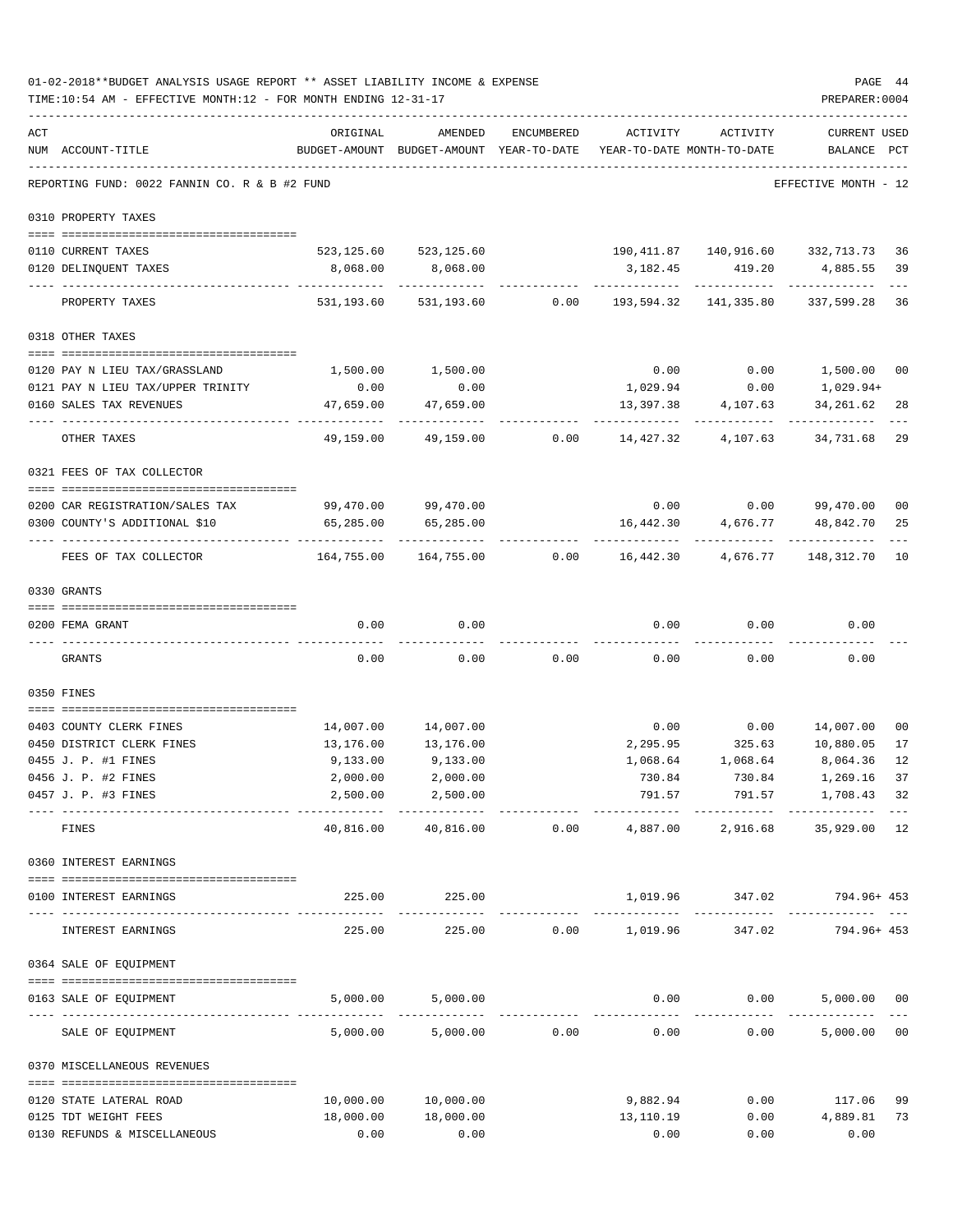| ACT |                                               | ORIGINAL      | AMENDED                                                          | ENCUMBERED   | ACTIVITY                   | ACTIVITY           | <b>CURRENT USED</b>  |        |
|-----|-----------------------------------------------|---------------|------------------------------------------------------------------|--------------|----------------------------|--------------------|----------------------|--------|
|     | NUM ACCOUNT-TITLE                             | BUDGET-AMOUNT | BUDGET-AMOUNT                                                    | YEAR-TO-DATE | YEAR-TO-DATE MONTH-TO-DATE |                    | BALANCE              | PCT    |
|     | REPORTING FUND: 0022 FANNIN CO. R & B #2 FUND |               |                                                                  |              |                            |                    | EFFECTIVE MONTH - 12 |        |
|     | 0131 AUTOMOBILE INSURANCE LOSS PAYMENT        | 0.00          | 29,871.00                                                        |              | 29,871.00                  | 0.00               | 0.00 100             |        |
|     | 0140 PROCEEDS OF LOAN                         | 0.00          | 0.00                                                             |              | 0.00                       | 0.00               | 0.00                 |        |
|     | 0145 REIMBURSEMENT OF MATERIALS               | 5,000.00      | 5,000.00                                                         |              | 1,908.88                   | 805.00             | 3,091.12 38          |        |
|     | 0150 TRENTON HIGH MEADOWS SUBDIVISION         | 4,000.00      | 4,000.00                                                         |              | 4,200.00                   | 0.00               | 200.00+ 105          |        |
|     | MISCELLANEOUS REVENUES                        | 37,000.00     | 66,871.00                                                        | 0.00         | 58,973.01                  | 805.00             | 7,897.99             | 88     |
|     | 0509 CONTINGENCY                              |               |                                                                  |              |                            |                    |                      |        |
|     |                                               |               |                                                                  |              |                            |                    |                      |        |
|     | 0475 CONTINGENCY                              | 10,760.65     | 10,760.65                                                        | 0.00         | 0.00                       | 0.00               | 10,760.65 00         |        |
|     | CONTINGENCY                                   | 10,760.65     | 10,760.65                                                        | 0.00         | 0.00                       | 0.00               | 10,760.65            | 00     |
|     | 0622 ROAD & BRIDGE 2                          |               |                                                                  |              |                            |                    |                      |        |
|     | 0100 COMPENSATION PAY                         | 0.00          | 0.00                                                             | 0.00         |                            | $0.00$ 0.00        | 0.00                 |        |
|     | 0101 SALARY ELECTED OFFICIAL                  | 60,894.15     | 60,894.15                                                        | 0.00         | 16,394.63                  | 4,684.18 44,499.52 |                      | 27     |
|     | 0105 SALARY SECRETARY                         | 0.00          | 0.00                                                             | 0.00         | 0.00                       | 0.00               | 0.00                 |        |
|     | 0106 SALARY PRECINCT EMPLOYEES                | 213,754.97    | 213,754.97                                                       | 0.00         | 57,549.38                  | 16,442.68          | 156,205.59           | 27     |
|     | 0107 REGULAR-TEMP. PART-TIME                  | 0.00          | 0.00                                                             | 0.00         | 0.00                       | 0.00               | 0.00                 |        |
|     | 0199 TOTAL SALARIES                           | 274,649.12    | 274,649.12                                                       | 0.00         | 73,944.01                  | 21,126.86          | 200,705.11           | 27     |
|     | 0201 SOCIAL SECURITY TAXES                    | 17,065.44     | 17,065.44                                                        | 0.00         | 4,419.29                   | 1,280.69           | 12,646.15            | 26     |
|     | 0202 GROUP HEALTH INSURANCE                   | 83,956.80     | 83,956.80                                                        | 0.00         | 20,988.96                  | 3,498.16           | 62,967.84            | 25     |
|     | 0203 RETIREMENT                               | 31,255.07     | 31,255.07                                                        | 0.00         | 8,163.33                   | 2,332.38           | 23,091.74            | 26     |
|     | 0204 WORKERS' COMPENSATION                    | 8,965.36      | 8,965.36                                                         | 0.00         | 3,636.32                   | 3,636.32           | 5,329.04             | 41     |
|     | 0205 MEDICARE TAX                             | 3,991.11      | 3,991.11                                                         | 0.00         | 1,033.50                   | 299.50             | 2,957.61             | 26     |
|     | 0206 UNEMPLOYMENT EXPENSE                     | 0.00          | 0.00                                                             | 0.00         | 0.00                       | 0.00               | 0.00                 |        |
|     | 0299 TOTAL EMPLOYEE BENEFITS                  | 145,233.78    | 145,233.78                                                       | 0.00         | 38,241.40                  | 11,047.05          | 106,992.38           | 26     |
|     | 0312 CONTRACT LABOR                           | 0.00          | 0.00                                                             | 0.00         | 0.00                       | 0.00               | 0.00                 |        |
|     | 0314 EMPLOYEE PHYSICALS/DOT TESTING           | 400.00        | 400.00                                                           | 0.00         | 60.00                      | 0.00               | 340.00               | 15     |
|     | 0340 SHOP SUPPLIES                            | 4,000.00      | 4,000.00                                                         | 4.75         | 223.02                     | 179.73             | 3,772.23             | 06     |
|     | 0341 R & B MAT. ROCK & GRAVEL                 | 145,000.00    | 145,000.00                                                       | 3,039.38     | 22,650.62                  | 15,887.36          | 119,310.00           | 18     |
|     | 0342 R & B MAT. CULVERTS                      | 15,000.00     | 15,000.00                                                        | 0.00         | 8,147.00                   | 0.00               | 6,853.00             | 54     |
|     | 0343 R & B MAT. HARDWRE & LUMB                | 6,000.00      | 6,000.00                                                         | 0.00         | 0.00                       | 0.00               | 6,000.00             | $00\,$ |
|     | 0344 R & B MAT. ASPHALT/RD OIL                | 42,000.00     | 42,000.00                                                        | 0.00         | 1,811.20                   | 1,811.20           | 40,188.80            | 04     |
|     | 0345 CHEMICALS                                | 1,000.00      | 1,000.00                                                         | 0.00         | 0.00                       | 0.00               | 1,000.00             | $00\,$ |
|     | 0346 CETRZ EXPENDITURES                       | 0.00          | 0.00                                                             | 0.00         | 0.00                       | 0.00               | 0.00                 |        |
|     | 0350 DEBRIS REMOVAL                           | 0.00          | 0.00                                                             | 0.00         | 0.00                       | 0.00               | 0.00                 |        |
|     | 0395 UNIFORMS                                 | 2,800.00      | 2,800.00                                                         | 0.00         | 509.30                     | 287.62             | 2,290.70             | 18     |
|     | 0399 TOTAL R&B MATERIALS                      |               | 216,200.00 216,200.00 3,044.13 33,401.14 18,165.91 179,754.73 17 |              |                            |                    |                      |        |
|     | 0400 LEGAL FEES                               | 0.00          | 0.00                                                             | 0.00         | 0.00                       | 0.00               | 0.00                 |        |
|     | 0420 UTILITY TELEPHONE                        | 1,250.00      | 1,250.00                                                         | 0.00         | 418.90                     | 139.94             | 831.10               | 34     |
|     | 0421 CELL PHONE ALLOWANCE                     | 600.00        | 600.00                                                           | 0.00         | 150.00                     | 25.00              | 450.00               | 25     |
|     | 0427 OUT OF COUNTY TRAVEL                     | 800.00        | 800.00                                                           | 40.00        | 0.00                       | 0.00               | 760.00               | 05     |
|     | 0430 BIDS, NOTICES & PERMITS                  | 1,000.00      | 1,000.00                                                         | 0.00         | 0.00                       | 0.00               | 1,000.00             | 00     |
|     | 0435 PRINTING                                 | 100.00        | 100.00                                                           | 0.00         | 0.00                       | 0.00               | 100.00               | 00     |
|     | 0440 UTILITY ELECTRICITY                      | 2,000.00      | 2,000.00                                                         | 102.83       | 270.07                     | 0.00               | 1,627.10             | 19     |
|     | 0441 UTILITY GAS                              | 750.00        | 750.00                                                           | 0.00         | 139.48                     | 75.77              | 610.52               | 19     |
|     | 0442 UTILITY WATER                            | 800.00        | 800.00                                                           | 0.00         | 153.66                     | 76.83              | 646.34               | 19     |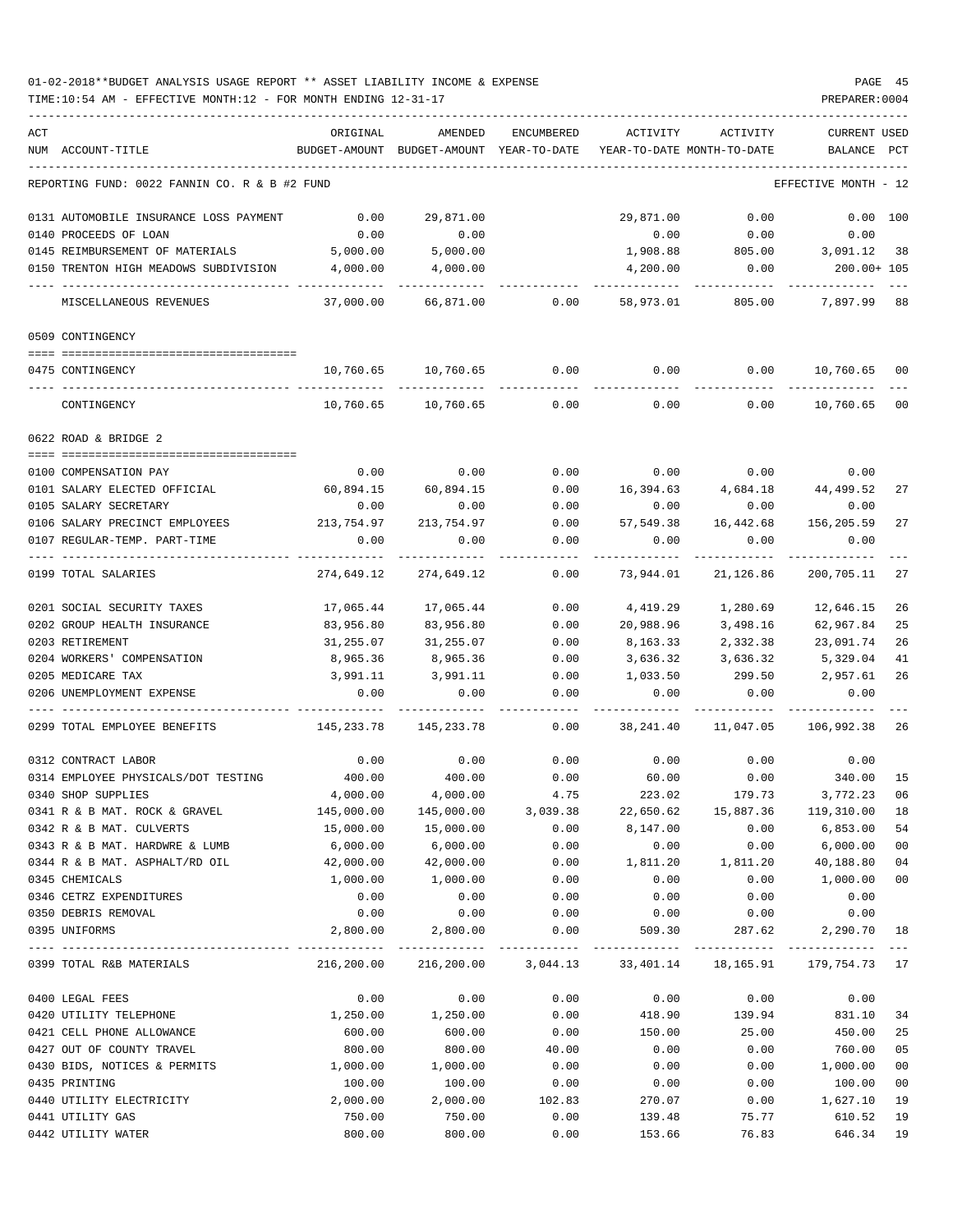| ACT |                                               | ORIGINAL   | AMENDED                                  | <b>ENCUMBERED</b> | ACTIVITY                   | ACTIVITY  | CURRENT USED         |                |
|-----|-----------------------------------------------|------------|------------------------------------------|-------------------|----------------------------|-----------|----------------------|----------------|
|     | NUM ACCOUNT-TITLE                             |            | BUDGET-AMOUNT BUDGET-AMOUNT YEAR-TO-DATE |                   | YEAR-TO-DATE MONTH-TO-DATE |           | BALANCE              | PCT            |
|     | REPORTING FUND: 0022 FANNIN CO. R & B #2 FUND |            |                                          |                   |                            |           | EFFECTIVE MONTH - 12 |                |
|     | 0443 TRASH PICKUP                             | 1,300.00   | 1,300.00                                 | 0.00              | 315.00                     | 0.00      | 985.00               | 24             |
|     | 0447 REPEATER SERVICE CONTRACT                | 682.32     | 682.32                                   | 0.00              | 686.32                     | 0.00      | $4.00 - 101$         |                |
|     | 0450 R&M BUILDING                             | 2,000.00   | 2,000.00                                 | 0.00              | 0.00                       | 0.00      | 2,000.00             | 0 <sup>0</sup> |
|     | 0453 COMPUTER SOFTWARE                        | 0.00       | 0.00                                     | 0.00              | 0.00                       | 0.00      | 0.00                 |                |
|     | 0457 R & M MACHINERY GAS & OIL                | 70,000.00  | 70,000.00                                | 0.00              | 4,701.83                   | 285.56    | 65,298.17            | 07             |
|     | 0458 R & M MACHINERY PARTS                    | 25,000.00  | 25,000.00                                | 21.00             | 15,346.57                  | 12,103.73 | 9,632.43             | 61             |
|     | 0459 R & M MACH. TIRES & TUBES                | 15,000.00  | 15,000.00                                | 534.64            | 1,297.20                   | 1,282.20  | 13,168.16            | 12             |
|     | 0460 EQUIPMENT RENTAL/LEASE                   | 0.00       | 0.00                                     | 0.00              | 0.00                       | 0.00      | 0.00                 |                |
|     | 0480 BOND                                     | 0.00       | 0.00                                     | 0.00              | 0.00                       | 0.00      | 0.00                 |                |
|     | 0482 INSURANCE                                | 8,500.00   | 8,500.00                                 | 0.00              | 5,291.93                   | 0.00      | 3,208.07             | 62             |
|     | 0485 PRISONER SUPPLIES                        | 0.00       | 0.00                                     | 0.00              | 0.00                       | 0.00      | 0.00                 |                |
|     | 0488 FANNIN RURAL RAIL DISTRICT               | 0.00       | 0.00                                     | 0.00              | 0.00                       | 0.00      | 0.00                 |                |
|     | 0490 MISCELLANEOUS                            | 1,000.00   | 1,000.00                                 | 0.00              | 0.00                       | 0.00      | 1,000.00             | 0 <sub>0</sub> |
|     | 0491 SOIL & WATER CONSERVATION                | 250.00     | 250.00                                   | 0.00              | 0.00                       | 0.00      | 250.00               | 00             |
|     | 0492 TDRA FLOOD CASH MATCH                    | 0.00       | 0.00                                     | 0.00              | 0.00                       | 0.00      | 0.00                 |                |
|     | 0493 TRENTON HIGH MEADOWS SUBDIVISION         | 4,000.00   | 4,000.00                                 | 0.00              | 0.00                       | 0.00      | 4,000.00             | 00             |
|     | 0494 FLOOD CONTROL SITE MAINTENANCE           | 4,000.00   | 4,000.00                                 | 0.00              | 0.00                       | 0.00      | 4,000.00             | 0 <sup>0</sup> |
|     | 0495 PIPELINE SALES TAX REIMBURSEMENT         | 0.00       | 0.00                                     | 0.00              | 0.00                       | 0.00      | 0.00                 |                |
|     | 0496 TCOG HAZARDOUS WASTEMATCH                | 0.00       | 0.00                                     | 0.00              | 0.00                       | 0.00      | 0.00                 |                |
|     | 0499 TOTAL SER. & OTHER CHARGES               | 139,032.32 | 139,032.32                               | 698.47            | 28,770.96                  | 13,989.03 | 109,562.89           | 21             |
|     | 0500 LAND                                     |            |                                          |                   | 0.00                       | 0.00      | 0.00                 |                |
|     | 0535 BUILDING                                 |            |                                          |                   | 0.00                       | 0.00      | 0.00                 |                |
|     | 0562 LAND/BUILDING                            | 0.00       | 0.00                                     | 0.00              | 0.00                       | 0.00      | 0.00                 |                |
|     | 0570 COMPUTER EQUIPMENT                       | 0.00       | 0.00                                     | 0.00              | 0.00                       | 0.00      | 0.00                 |                |
|     | 0571 PURCHASE OF MACH./EQUIP.                 | 100,000.00 | 129,871.00                               | 0.00              | 0.00                       | 0.00      | 129,871.00           | 0 <sup>0</sup> |
|     | 0573 RADIO EQUIPMENT                          | 0.00       | 0.00                                     | 0.00              | 0.00                       | 0.00      | 0.00                 |                |
|     | 0575 LAND/BUILDING                            |            |                                          |                   | 0.00                       | 0.00      | 0.00                 |                |
|     | 0580 PRECINCT BRIDGE                          | 0.00       | 0.00                                     | 0.00              | 0.00                       | 0.00      | 0.00                 |                |
|     | 0599 CAPITAL OUTLAY                           | 100,000.00 | 129,871.00                               | 0.00              | 0.00                       | 0.00      | 129,871.00           | 00             |
|     | ROAD & BRIDGE 2                               | 875,115.22 | 904,986.22                               | 3,742.60          | 174,357.51                 | 64,328.85 | 726,886.11           | 20             |
|     | 0625 ADMINISTRATIVE OFFICE R&B #2             |            |                                          |                   |                            |           |                      |                |
|     |                                               |            |                                          |                   |                            |           |                      |                |
|     | 0105 SALARY SECRETARY                         | 9,593.48   | 9,593.48                                 | 0.00              | 2,582.86                   | 737.96    | 7,010.62             | 27             |
|     | 0201 SOCIAL SECURITY TAXES                    | 594.80     | 594.80                                   | 0.00              | 120.01                     | 38.56     | 474.79               | 20             |
|     | 0202 GROUP HEALTH INSURANCE                   | 2,623.65   | 2,623.65                                 | 0.00              | 655.92                     | 109.32    | 1,967.73             | 25             |
|     | 0203 RETIREMENT                               | 1,091.74   | 1,091.74                                 | 0.00              | 285.18                     | 81.48     | 806.56               | 26             |
|     | 0204 WORKERS' COMPENSATION                    | 40.29      | 40.29                                    | 0.00              | 16.83                      | 16.83     | 23.46                | 42             |
|     | 0205 MEDICARE TAX                             | 139.11     | 139.11                                   | 0.00              | 28.07                      | 9.02      | 111.04               | 20             |
|     | 0310 OFFICE SUPPLIES                          | 100.00     | 100.00                                   | 0.00              | 0.00                       | 0.00      | 100.00               | 00             |
|     | 0311 POSTAL EXPENSES                          | 0.00       | 0.00                                     | 0.00              | 0.00                       | 0.00      | 0.00                 |                |
|     | 0353 COMPUTER EXPENSE                         | 500.00     | 500.00                                   | 0.00              | 0.00                       | 0.00      | 500.00               | 00             |
|     | 0427 OUT OF COUNTY TRAVEL                     | 0.00       | 0.00                                     | 0.00              | 0.00                       | 0.00      | 0.00                 |                |
|     | 0480 BOND                                     | 17.75      | 17.75                                    | 0.00              | 24.75                      | 0.00      | $7.00 - 139$         |                |
|     | 0572 OFFICE EQUIPMENT                         | 0.00       | 0.00                                     | 0.00              | 0.00                       | 0.00      | 0.00                 |                |
|     | 0574 COMPUTER EQUIPMENT                       | 0.00       | 0.00                                     | 0.00              | 0.00                       | 0.00      | 0.00                 |                |
|     | ADMINISTRATIVE OFFICE R&B #2                  | 14,700.82  | 14,700.82                                | ----<br>0.00      | 3,713.62                   | 993.17    | 10,987.20            | 25             |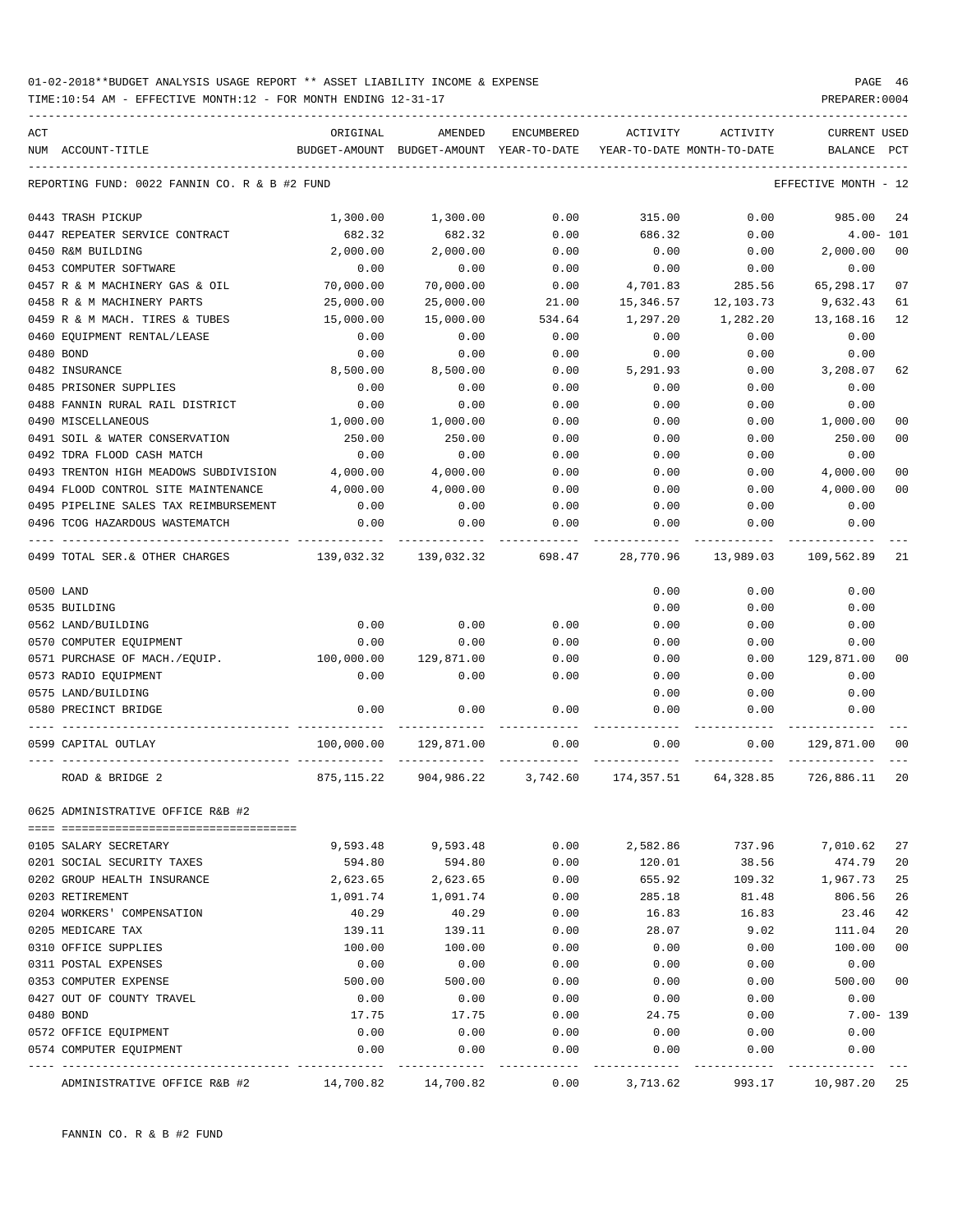| 01-02-2018**BUDGET ANALYSIS USAGE REPORT ** ASSET LIABILITY INCOME & EXPENSE     |          |                             |                   |          |                            |              | PAGE 47 |  |  |  |  |
|----------------------------------------------------------------------------------|----------|-----------------------------|-------------------|----------|----------------------------|--------------|---------|--|--|--|--|
| TIME:10:54 AM - EFFECTIVE MONTH:12 - FOR MONTH ENDING 12-31-17<br>PREPARER: 0004 |          |                             |                   |          |                            |              |         |  |  |  |  |
|                                                                                  |          |                             |                   |          |                            |              |         |  |  |  |  |
| ACT                                                                              | ORIGINAL | AMENDED                     | <b>ENCUMBERED</b> | ACTIVITY | ACTIVITY                   | CURRENT USED |         |  |  |  |  |
| NUM ACCOUNT-TITLE                                                                |          | BUDGET-AMOUNT BUDGET-AMOUNT | YEAR-TO-DATE      |          | YEAR-TO-DATE MONTH-TO-DATE | BALANCE PCT  |         |  |  |  |  |
|                                                                                  |          |                             |                   |          |                            |              |         |  |  |  |  |
| REPORTING FUND: 0022 FANNIN CO. R & B #2 FUND<br>EFFECTIVE MONTH - 12            |          |                             |                   |          |                            |              |         |  |  |  |  |

| INCOME TOTALS  | 900,576.69 | 930,447.69 |          | 289,343.91 | 154,188.90 | 641,103.78 31 |  |
|----------------|------------|------------|----------|------------|------------|---------------|--|
| EXPENSE TOTALS | 900,576.69 | 930,447.69 | 3,742.60 | 178,071.13 | 65,322.02  | 748,633.96 20 |  |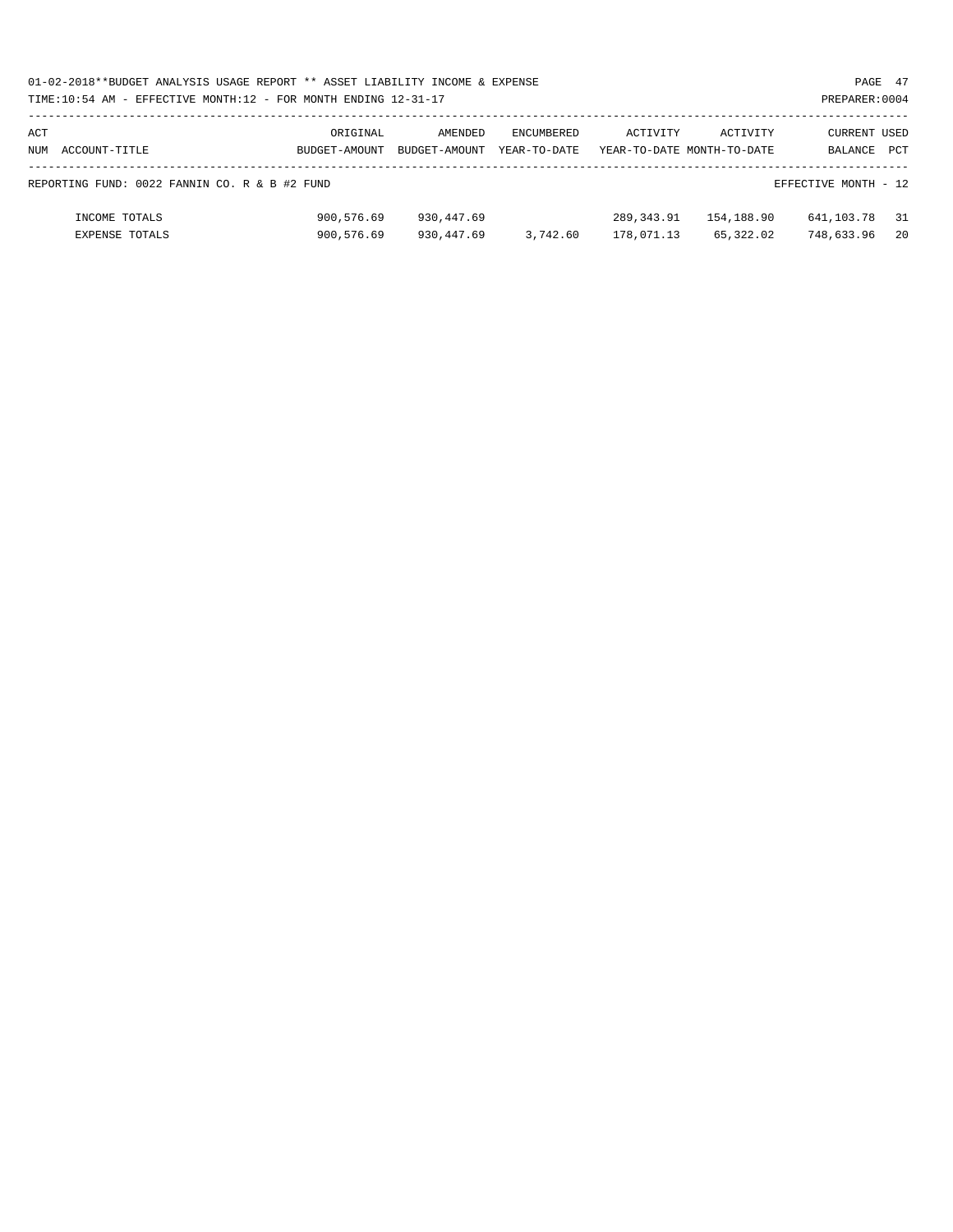|     | 01-02-2018**BUDGET ANALYSIS USAGE REPORT ** ASSET LIABILITY INCOME & EXPENSE<br>TIME:10:54 AM - EFFECTIVE MONTH:12 - FOR MONTH ENDING 12-31-17 |                             |                                                                                |               |                     |           | PREPARER: 0004                     | PAGE 48 |
|-----|------------------------------------------------------------------------------------------------------------------------------------------------|-----------------------------|--------------------------------------------------------------------------------|---------------|---------------------|-----------|------------------------------------|---------|
| ACT | NUM ACCOUNT-TITLE                                                                                                                              | ORIGINAL                    | AMENDED<br>BUDGET-AMOUNT BUDGET-AMOUNT YEAR-TO-DATE YEAR-TO-DATE MONTH-TO-DATE | ENCUMBERED    | ACTIVITY            | ACTIVITY  | <b>CURRENT USED</b><br>BALANCE PCT |         |
|     | REPORTING FUND: 0023 FANNIN CO. R & B #3 FUND                                                                                                  |                             |                                                                                |               |                     |           | EFFECTIVE MONTH - 12               |         |
|     | 0100 PAYROLL                                                                                                                                   |                             |                                                                                |               |                     |           |                                    |         |
|     | 0100 PAYROLL                                                                                                                                   |                             |                                                                                |               | 0.00                | 0.00      | 0.00                               |         |
|     | PAYROLL                                                                                                                                        |                             |                                                                                |               | 0.00                | 0.00      | 0.00                               |         |
|     | 0102 A/P CLEARING                                                                                                                              |                             |                                                                                |               |                     |           |                                    |         |
|     | 0100 A/P CLEARING                                                                                                                              |                             |                                                                                |               | 0.00                | 0.00      | 0.00                               |         |
|     | A/P CLEARING                                                                                                                                   |                             |                                                                                |               | $- - - - -$<br>0.00 | .<br>0.00 | 0.00                               |         |
|     | 0103 CASH                                                                                                                                      |                             |                                                                                |               |                     |           |                                    |         |
|     |                                                                                                                                                |                             |                                                                                |               |                     |           |                                    |         |
|     | 0100 R&B#3-COMBINED FUNDS CHECKING                                                                                                             |                             |                                                                                |               |                     |           | 166,975.96 170,190.65 659,422.58   |         |
|     | 0175 TEXPOOL                                                                                                                                   |                             |                                                                                |               | 589.91              | 198.06    | 229,560.43                         |         |
|     | CASH                                                                                                                                           |                             |                                                                                |               |                     |           | 167,565.87 170,388.71 888,983.01   |         |
|     | 0120 RECEIVABLES                                                                                                                               |                             |                                                                                |               |                     |           |                                    |         |
|     | 0311 TAXES RECEIVABLE                                                                                                                          |                             |                                                                                |               | 0.00                | 0.00      | 49, 363. 23                        |         |
|     | 0312 DUE FROM OTHER GOVERNMENTS                                                                                                                |                             |                                                                                |               | 0.00                | 0.00      | 11,590.67                          |         |
|     | 0313 DUE FROM OTHER FUNDS                                                                                                                      |                             |                                                                                |               | 0.00                | 0.00      | 15,599.90                          |         |
|     | 0315 INVENTORY                                                                                                                                 |                             |                                                                                |               | 0.00                | 0.00      | 33,404.57<br>. <u>.</u>            |         |
|     | RECEIVABLES                                                                                                                                    |                             |                                                                                |               | 0.00                | 0.00      | 109,958.37                         |         |
|     | 0200 LIABILITY ACCOUNT                                                                                                                         |                             |                                                                                |               |                     |           |                                    |         |
|     | 0150 ACCRUED SALARY PAYABLE                                                                                                                    |                             |                                                                                |               | 0.00                | 0.00      | 12,205.75                          |         |
|     | 0155 ACCRUED FRINGE BENEFITS                                                                                                                   |                             |                                                                                |               | 0.00                | 0.00      | 5,919.66                           |         |
|     | 0200 DEFERRED TAX REVENUE                                                                                                                      |                             |                                                                                |               | 0.00                | 0.00      | 44,999.39                          |         |
|     | 0910 SYSTEM ADDED LIABILITY LINE-ITEM                                                                                                          |                             |                                                                                |               | $21,436.11-$        | 0.00      | 21,436.11-                         |         |
|     | LIABILITY ACCOUNT                                                                                                                              |                             |                                                                                |               | 21,436.11-          | 0.00      | 41,688.69                          |         |
|     | 0205 SHORT-TERM LOAN                                                                                                                           |                             |                                                                                |               |                     |           |                                    |         |
|     | 0571 SHORT-TERM LOAN/EQUIPMENT                                                                                                                 | 0.00                        | 0.00                                                                           | 0.00          | 0.00                | 0.00      | 0.00                               |         |
|     | SHORT-TERM LOAN                                                                                                                                | 0.00                        | 0.00                                                                           | -----<br>0.00 | 0.00                | 0.00      | 0.00                               |         |
|     | 0231 LOANS                                                                                                                                     |                             |                                                                                |               |                     |           |                                    |         |
|     | 0571 LOAN OF CAPITAL EQUIP. PURCHASE                                                                                                           |                             |                                                                                |               | 0.00                | 0.00      | 0.00                               |         |
|     |                                                                                                                                                |                             |                                                                                |               |                     |           |                                    |         |
|     | LOANS                                                                                                                                          |                             |                                                                                |               | 0.00                | 0.00      | 0.00                               |         |
|     | 0271 EQUITY ACCOUNT                                                                                                                            |                             |                                                                                |               |                     |           |                                    |         |
|     | 0200 EQUITY ACCOUNT<br>----------                                                                                                              | ------------- ------------- |                                                                                |               | 0.00                | 0.00      | 768,250.71<br>----------           |         |
|     | EQUITY ACCOUNT                                                                                                                                 |                             |                                                                                |               | 0.00                | 0.00      | 768,250.71                         |         |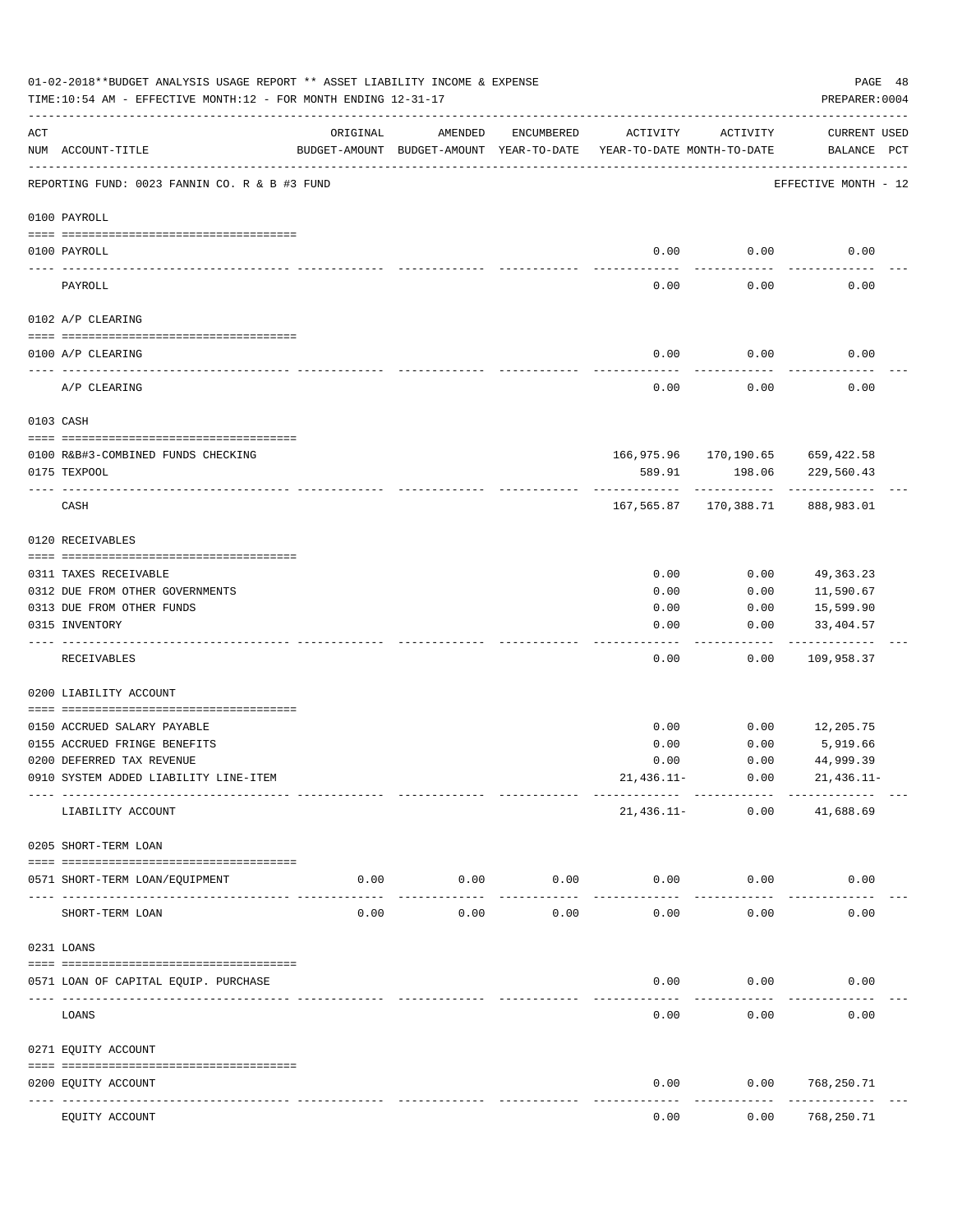|     | TIME:10:54 AM - EFFECTIVE MONTH:12 - FOR MONTH ENDING 12-31-17   |              |                                                                                |                           |             |                   | PREPARER: 0004                               |                      |
|-----|------------------------------------------------------------------|--------------|--------------------------------------------------------------------------------|---------------------------|-------------|-------------------|----------------------------------------------|----------------------|
| ACT | NUM ACCOUNT-TITLE                                                | ORIGINAL     | AMENDED<br>BUDGET-AMOUNT BUDGET-AMOUNT YEAR-TO-DATE YEAR-TO-DATE MONTH-TO-DATE | ENCUMBERED                | ACTIVITY    | ACTIVITY          | <b>CURRENT USED</b><br>BALANCE PCT           |                      |
|     | REPORTING FUND: 0023 FANNIN CO. R & B #3 FUND                    |              |                                                                                |                           |             |                   | EFFECTIVE MONTH - 12                         |                      |
|     | 0300 CASH                                                        |              |                                                                                |                           |             |                   |                                              |                      |
|     | 0123 BEGINNING CASH BALANCE                                      |              | 41,773.98 41,773.98                                                            |                           | 0.00        |                   | $0.00$ $41,773.98$                           | 00                   |
|     | CASH                                                             |              | 41,773.98 41,773.98                                                            |                           | $0.00$ 0.00 | 0.00              | 41,773.98                                    | 0 <sub>0</sub>       |
|     | 0310 PROPERTY TAXES                                              |              |                                                                                |                           |             |                   |                                              |                      |
|     |                                                                  |              |                                                                                |                           |             |                   |                                              |                      |
|     | 0110 CURRENT TAXES<br>0120 DELINQUENT TAXES                      | 11,080.00    | 784,688.39 784,688.39<br>11,080.00                                             |                           | 4,773.70    | 628.80            | 285,617.79 211,374.90 499,070.60<br>6,306.30 | 36<br>43             |
|     | ------------------- --                                           |              |                                                                                |                           | ----------  |                   |                                              |                      |
|     | PROPERTY TAXES                                                   | 795,768.39   | 795,768.39                                                                     | 0.00                      | 290,391.49  | 212,003.70        | 505,376.90                                   | 36                   |
|     | 0318 OTHER TAXES                                                 |              |                                                                                |                           |             |                   |                                              |                      |
|     | 0120 PAY N LIEU TAX/GRASSLAND                                    |              | 2,200.00 2,200.00                                                              |                           |             |                   | $0.00$ $0.00$ $2,200.00$                     | 00                   |
|     | 0121 PAY N LIEU TAX/UPPER TRINITY                                | 0.00         | 0.00                                                                           |                           | 1,544.90    | 0.00              | 1,544.90+                                    |                      |
|     | 0160 SALES TAX REVENUES                                          | 71,488.00    | 71,488.00                                                                      |                           | 20,096.08   | 6,161.46          | 51,391.92                                    | 28                   |
|     | OTHER TAXES                                                      | 73,688.00    |                                                                                | 73,688.00 0.00            | 21,640.98   | 6,161.46          | 52,047.02                                    | 29                   |
|     | 0321 FEES OF TAX COLLECTOR                                       |              |                                                                                |                           |             |                   |                                              |                      |
|     |                                                                  |              |                                                                                |                           |             |                   | $0.00$ $0.00$ $149,206.00$                   |                      |
|     | 0200 CAR REGISTRATION/SALES TAX<br>0300 COUNTY'S ADDITIONAL \$10 |              | 149,206.00 149,206.00<br>104,000.00   104,000.00                               |                           |             |                   | 24,663.50 7,015.17 79,336.50                 | 0 <sub>0</sub><br>24 |
|     |                                                                  | ------------ |                                                                                |                           |             | .                 | ------------                                 |                      |
|     | FEES OF TAX COLLECTOR                                            | 253,206.00   |                                                                                | 253,206.00 0.00 24,663.50 |             | 7,015.17          | 228,542.50                                   | 10                   |
|     | 0330 GRANTS                                                      |              |                                                                                |                           |             |                   |                                              |                      |
|     |                                                                  |              |                                                                                |                           |             |                   |                                              |                      |
|     | 0200 FEMA GRANT                                                  | 0.00         | 0.00                                                                           |                           | 0.00        | 0.00              | 0.00                                         |                      |
|     | GRANTS                                                           | 0.00         | 0.00                                                                           | 0.00                      | 0.00        | 0.00              | 0.00                                         |                      |
|     | 0350 FINES                                                       |              |                                                                                |                           |             |                   |                                              |                      |
|     | 0403 COUNTY CLERK FINES                                          | 21,010.00    | 21,010.00                                                                      |                           |             |                   | $0.00$ $0.00$ $21,010.00$                    | 00                   |
|     | 0450 DISTRICT CLERK FINES                                        | 19,764.00    | 19,764.00                                                                      |                           | 3,443.92    |                   | 488.44 16,320.08                             | 17                   |
|     | 0455 J. P. #1 FINES                                              | 14,449.00    | 14,449.00                                                                      |                           |             | 1,602.93 1,602.93 | 12,846.07                                    | 11                   |
|     | 0456 J. P. #2 FINES                                              | 2,500.00     | 2,500.00                                                                       |                           | 1,096.24    | 1,096.24          | 1,403.76                                     | 44                   |
|     | 0457 J. P. #3 FINES                                              | 3,500.00     | 3,500.00                                                                       |                           | 1,187.35    | 1,187.35          | 2,312.65<br>.                                | 34<br>$- - -$        |
|     | FINES                                                            | 61,223.00    | 61,223.00                                                                      | 0.00                      |             | 7,330.44 4,374.96 | 53,892.56                                    | 12                   |
|     | 0360 INTEREST EARNINGS                                           |              |                                                                                |                           |             |                   |                                              |                      |
|     | 0100 INTEREST EARNINGS                                           | 325.00       | 325.00<br>-----------                                                          |                           |             |                   | 697.87 244.42 372.87+215<br>-------------    |                      |
|     | INTEREST EARNINGS                                                | 325.00       | 325.00                                                                         | 0.00                      | .<br>697.87 | -----------       | 244.42 372.87+215                            |                      |
|     | 0364 SALE OF ASSETS                                              |              |                                                                                |                           |             |                   |                                              |                      |
|     | 0162 LAND/BUILDING                                               | 0.00         | 0.00                                                                           |                           |             | $0.00$ $0.00$     | 0.00                                         |                      |
|     | 0163 SALE OF EQUIPMENT                                           | 5,000.00     | 5,000.00                                                                       |                           | 0.00        |                   | 0.00<br>5,000.00                             | 00                   |
|     |                                                                  |              |                                                                                |                           |             |                   |                                              |                      |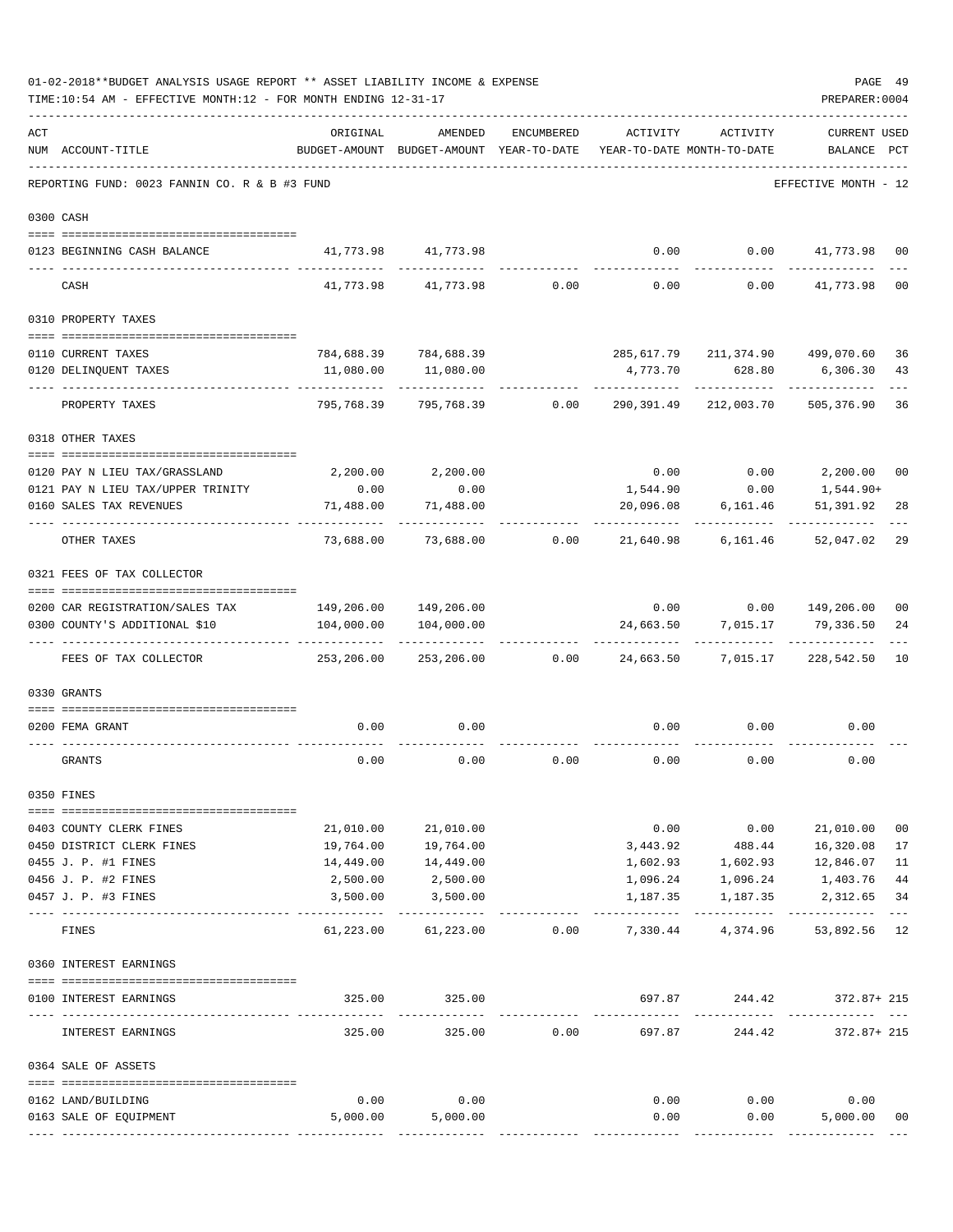| ACT | NUM ACCOUNT-TITLE                                                                            | ORIGINAL             | AMENDED<br>BUDGET-AMOUNT BUDGET-AMOUNT YEAR-TO-DATE | ENCUMBERED           | ACTIVITY<br>YEAR-TO-DATE MONTH-TO-DATE | ACTIVITY            | <b>CURRENT USED</b><br>BALANCE | PCT       |
|-----|----------------------------------------------------------------------------------------------|----------------------|-----------------------------------------------------|----------------------|----------------------------------------|---------------------|--------------------------------|-----------|
|     |                                                                                              |                      |                                                     |                      |                                        |                     |                                |           |
|     | REPORTING FUND: 0023 FANNIN CO. R & B #3 FUND                                                |                      |                                                     |                      |                                        |                     | EFFECTIVE MONTH - 12           |           |
|     | SALE OF ASSETS                                                                               | 5,000.00             | 5,000.00                                            | 0.00                 | 0.00                                   | 0.00                | 5.000.00                       | 00        |
|     | 0370 MISCELLANEOUS REVENUES                                                                  |                      |                                                     |                      |                                        |                     |                                |           |
|     | 0120 STATE LATERAL ROAD                                                                      | 16,000.00            | 16,000.00                                           |                      | 14,824.40                              | 0.00                | 1,175.60                       | 93        |
|     | 0125 TDT WEIGHT FEES                                                                         | 27,740.00            | 27,740.00                                           |                      | 19,665.28                              | 0.00                | 8,074.72                       | 71        |
|     | 0130 REFUNDS & MISCELLANEOUS                                                                 | 10,000.00            | 10,000.00                                           |                      | 0.00                                   | 0.00                | 10,000.00                      | 00        |
|     | 0139 RESTITUTION                                                                             | 0.00                 | 0.00                                                |                      | 0.00                                   | 0.00                | 0.00                           |           |
|     | 0140 PROCEEDS OF LOANS                                                                       | 0.00                 | 0.00                                                |                      | 0.00                                   | 0.00                | 0.00                           |           |
|     | 0145 REIMBURSEMENT OF MATERIALS                                                              | 10,000.00            | 10,000.00                                           |                      | 4,750.60                               | 458.68              | 5,249.40                       | 48        |
|     | MISCELLANEOUS REVENUES                                                                       | 63,740.00            | 63,740.00                                           | 0.00                 | 39,240.28                              | 458.68              | 24,499.72                      | 62        |
|     | 0509 CONTINGENCY                                                                             |                      |                                                     |                      |                                        |                     |                                |           |
|     | 0475 CONTINGENCY                                                                             | 21,140.96            | 21,140.96                                           | 0.00                 | 0.00                                   | 0.00                | 21,140.96 00                   |           |
|     | CONTINGENCY                                                                                  |                      | 21, 140.96 21, 140.96                               | 0.00                 | 0.00                                   | 0.00                | 21,140.96                      | $_{00}$   |
|     | 0623 ROAD & BRIDGE 3                                                                         |                      |                                                     |                      |                                        |                     |                                |           |
|     |                                                                                              | 0.00                 | 0.00                                                | 0.00                 | 0.00                                   | 0.00                |                                |           |
|     | 0100 COMPENSATION PAY<br>0101 SALARY ELECTED OFFICIAL                                        | 60,894.15            | 60,894.15                                           | 0.00                 | 16,394.63                              | 4,684.18            | 0.00<br>44,499.52              | 27        |
|     | 0105 SALARY SECRETARY                                                                        | 9,338.20             | 9,338.20                                            | 0.00                 | 2,437.30                               | 722.16              | 6,900.90                       | 26        |
|     | 0106 SALARY PRECINCT EMPLOYEES                                                               | 262,555.20           | 262,555.20                                          | 0.00                 | 60,660.25                              | 17,889.23           | 201,894.95                     | 23        |
|     | 0107 REGULAR-TEMP. PART-TIME                                                                 | 13,602.81            | 13,602.81                                           | 0.00                 | 0.00                                   | 0.00                | 13,602.81                      | 00        |
|     | 0199 TOTAL SALARIES                                                                          | 346,390.36           | 346,390.36                                          | 0.00                 | 79,492.18                              | 23, 295.57          | 266,898.18                     | 23        |
|     | 0201 SOCIAL SECURITY TAXES                                                                   | 21,513.40            | 21,513.40                                           | 0.00                 | 4,904.56                               | 1,436.39            | 16,608.84                      | 23        |
|     | 0202 GROUP HEALTH INSURANCE                                                                  | 104,946.00           | 104,946.00                                          | 0.00                 | 25,798.95                              | 3,060.89            | 79,147.05                      | 25        |
|     | 0203 RETIREMENT                                                                              | 39,419.22            | 39,419.22                                           | 0.00                 | 8,775.94                               | 2,571.83            | 30,643.28                      | 22        |
|     | 0204 WORKERS' COMPENSATION                                                                   | 11,526.90            | 11,526.90                                           | 0.00                 | 4,675.70                               | 4,675.70            | 6,851.20                       | 41        |
|     | 0205 MEDICARE TAX                                                                            | 5,031.36             | 5,031.36                                            | 0.00                 | 1,147.04                               | 335.94              | 3,884.32                       | 23        |
|     | 0206 UNEMPLOYMENT EXPENSE                                                                    | 900.00               | 900.00                                              | 0.00                 | 0.00                                   | 0.00                | 900.00                         | 00        |
|     | 0299 TOTAL EMPLOYEE BENEFITS 48,336.88 183,336.88 680 0.00 45,302.19 12,080.75 138,034.69 25 |                      |                                                     |                      |                                        |                     |                                |           |
|     | 0310 OFFICE SUPPLIES                                                                         | 500.00               | 500.00                                              | 0.00                 | 57.35                                  | 0.00                | 442.65                         | 11        |
|     | 0314 EMPLOYEE PHYSICALS/DOT TESTING 250.00                                                   |                      | 250.00                                              | 0.00                 | 60.00                                  | 60.00               | 190.00                         | 24        |
|     | 0315 COPIER EXPENSE                                                                          | 0.00                 | 0.00                                                | 0.00                 | 0.00                                   | 0.00                | 0.00                           |           |
|     | 0340 SHOP SUPPLIES                                                                           | 6,500.00             | 6,500.00                                            | 553.60               | 414.75                                 | 2.05                | 5,531.65                       | 15        |
|     | 0341 R & B MAT. ROCK & GRAVEL                                                                | 155,000.00           |                                                     | 155,000.00 6,094.48  | 24,316.72 14,526.70                    |                     | 124,588.80                     | 20        |
|     | 0342 R & B MAT. CULVERTS                                                                     | 35,000.00            | 35,000.00                                           | 4,088.80             | 0.00                                   | 0.00                | 30,911.20                      | 12        |
|     | 0343 R & B MAT. HARDWRE & LUMB                                                               | 5,000.00             | 5,000.00                                            | 0.00                 | 29.00                                  | 14.50               | 4,971.00                       | 01        |
|     | 0344 R & B MAT. ASPHALT/RD OIL                                                               | 85,000.00            | 85,000.00                                           | 0.00                 | 3,034.24                               | 0.00                | 81,965.76                      | 04        |
|     | 0345 CHEMICALS                                                                               | 3,000.00             | 3,000.00                                            | 0.00                 | 0.00                                   | 0.00                | 3,000.00                       | $00\,$    |
|     | 0346 CETRZ EXPENDITURES                                                                      | 0.00                 | $0.00$ $4,000.00$                                   | 0.00                 | 0.00                                   | 0.00                | 0.00                           |           |
|     | 0350 DEBRIS REMOVAL<br>0395 UNIFORMS                                                         | 4,000.00<br>1,000.00 | 1,000.00                                            | 0.00<br>0.00         | 369.00<br>350.37                       | 0.00<br>158.68      | 3,631.00<br>649.63 35          | 09        |
|     | 0399 TOTAL R&B MATERIALS                                                                     | 295,250.00           |                                                     | 295,250.00 10,736.88 |                                        | 28,631.43 14,761.93 | 255,881.69 13                  | $- - - -$ |
|     |                                                                                              |                      |                                                     |                      |                                        |                     |                                |           |
|     | 0400 LEGAL FEES                                                                              | 0.00                 | 0.00                                                | 0.00                 | 0.00                                   | 0.00                | 0.00                           |           |
|     | 0420 UTILITY TELEPHONE                                                                       | 400.00               | 400.00                                              | 0.00                 | 109.30                                 | 36.74               | 290.70                         | 27        |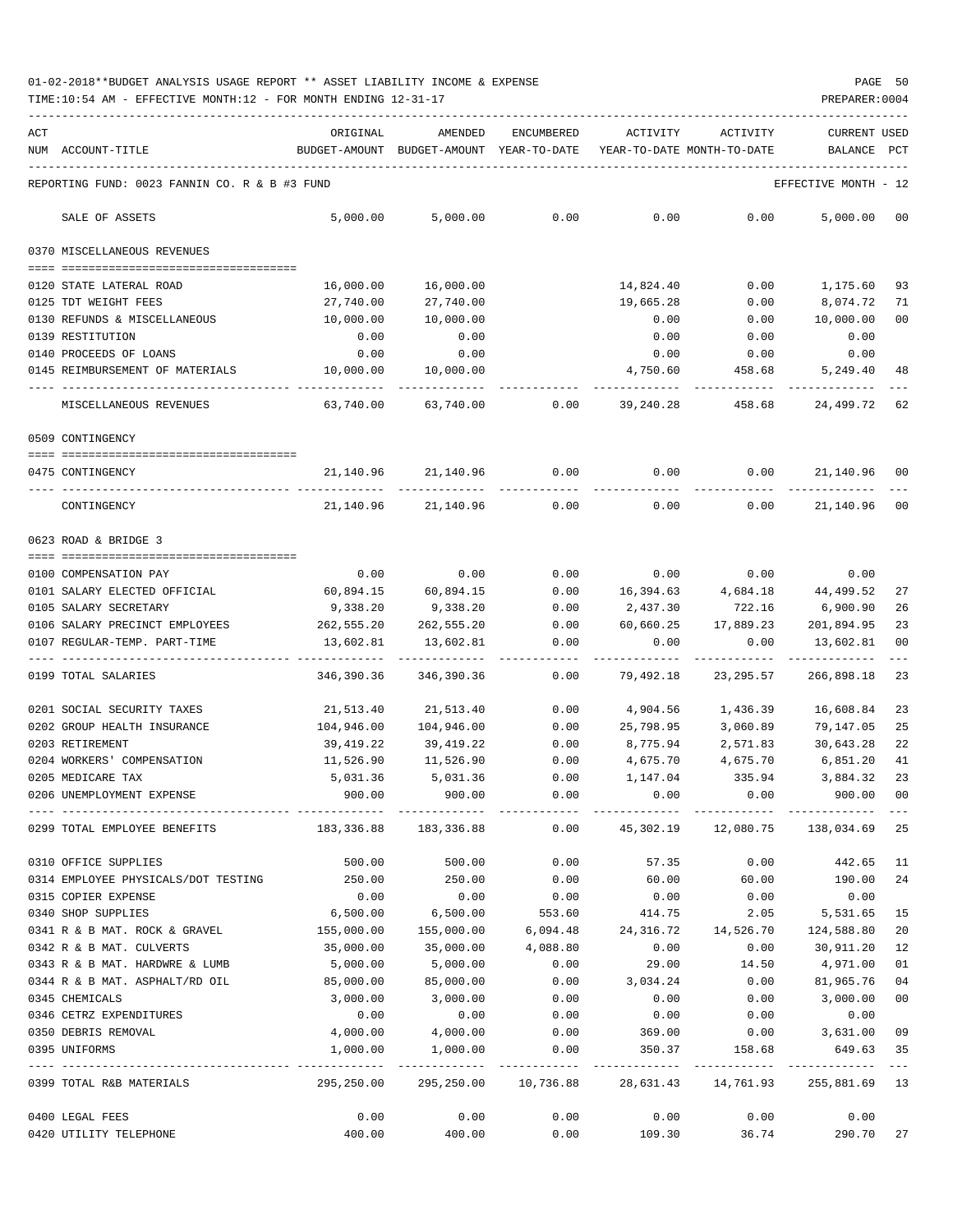| ACT |                                               | ORIGINAL   | AMENDED                                                                                   | <b>ENCUMBERED</b> | ACTIVITY                   | ACTIVITY  | <b>CURRENT USED</b>  |              |
|-----|-----------------------------------------------|------------|-------------------------------------------------------------------------------------------|-------------------|----------------------------|-----------|----------------------|--------------|
|     | NUM ACCOUNT-TITLE                             |            | BUDGET-AMOUNT BUDGET-AMOUNT YEAR-TO-DATE                                                  |                   | YEAR-TO-DATE MONTH-TO-DATE |           | <b>BALANCE</b>       | $_{\rm PCT}$ |
|     |                                               |            |                                                                                           |                   |                            |           |                      |              |
|     | REPORTING FUND: 0023 FANNIN CO. R & B #3 FUND |            |                                                                                           |                   |                            |           | EFFECTIVE MONTH - 12 |              |
|     | 0421 INTERNET SERVICE                         | 825.00     | 825.00                                                                                    | 0.00              | 224.85                     | 74.95     | 600.15               | 27           |
|     | 0423 CELL PHONE ALLOWANCE                     | 600.00     | 600.00                                                                                    | 0.00              | 150.00                     | 25.00     | 450.00               | 25           |
|     | 0427 OUT OF COUNTY TRAVEL                     | 3,500.00   | 3,500.00                                                                                  | 225.00            | 892.54                     | 40.00     | 2,382.46             | 32           |
|     | 0430 BIDS, NOTICES & PERMITS                  | 1,200.00   | 1,200.00                                                                                  | 0.00              | 810.00                     | 810.00    | 390.00               | 68           |
|     | 0435 PRINTING                                 | 100.00     | 100.00                                                                                    | 0.00              | 0.00                       | 0.00      | 100.00               | 00           |
|     | 0440 UTILITY ELECTRICITY                      | 2,700.00   | 2,700.00                                                                                  | 0.00              | 655.04                     | 193.89    | 2,044.96             | 24           |
|     | 0441 UTILITY GAS                              | 500.00     | 500.00                                                                                    | 0.00              | 0.00                       | 0.00      | 500.00               | 00           |
|     | 0442 UTILITY WATER                            | 700.00     | 700.00                                                                                    | 0.00              | 64.42                      | 32.23     | 635.58               | 09           |
|     | 0443 TRASH DUMPSTER PICKUP                    | 1,000.00   | 1,000.00                                                                                  | 74.97             | 142.80                     | 71.40     | 782.23               | 22           |
|     | 0447 REPEATER SERVICE CONTRACT                | 682.32     | 682.32                                                                                    | 0.00              | 686.32                     | 0.00      | $4.00 - 101$         |              |
|     | 0450 R&M BUILDING                             | 1,500.00   | 1,500.00                                                                                  | 0.00              | 0.00                       | 0.00      | 1,500.00             | 00           |
|     | 0453 COMPUTER SOFTWARE                        | 1,000.00   | 1,000.00                                                                                  | 0.00              | 0.00                       | 0.00      | 1,000.00             | 00           |
|     | 0457 R & M MACHINERY GAS & OIL                | 150,000.00 | 150,000.00                                                                                | 0.00              | 6,788.19                   | 80.00     | 143, 211, 81         | 05           |
|     | 0458 R & M MACHINERY PARTS                    | 76,454.03  | 76,454.03                                                                                 | 5,148.89          | 15,810.27                  | 4,195.75  | 55,494.87            | 27           |
|     | 0459 R & M MACH. TIRES & TUBES                | 25,000.00  | 25,000.00                                                                                 | 0.00              | 6,542.50                   | 3,178.30  | 18,457.50            | 26           |
|     | 0460 EOUIPMENT RENTAL/LEASE                   | 5,000.00   | 5,000.00                                                                                  | 0.00              | 0.00                       | 0.00      | 5.000.00             | 00           |
|     | 0480 BOND                                     | 150.00     | 150.00                                                                                    | 0.00              | 0.00                       | 0.00      | 150.00               | 00           |
|     | 0482 INSURANCE                                | 6,000.00   | 6,000.00                                                                                  | 0.00              | 4,946.93                   | 0.00      | 1,053.07             | 82           |
|     | 0485 PRISONER SUPPLIES                        | 2,000.00   | 2,000.00                                                                                  | 0.00              | 0.00                       | 0.00      | 2,000.00             | 00           |
|     | 0488 FANNIN RURAL RAIL DISTRICT               | 0.00       | 0.00                                                                                      | 0.00              | 0.00                       | 0.00      | 0.00                 |              |
|     |                                               |            |                                                                                           |                   |                            |           |                      |              |
|     | 0490 MISCELLANEOUS                            | 1,500.00   | 1,500.00                                                                                  | 0.00              | 0.00                       | 0.00      | 1,500.00             | 00           |
|     | 0491 SOIL & WATER CONSERVATION                | 250.00     | 250.00                                                                                    | 0.00              | 0.00                       | 0.00      | 250.00               | 00           |
|     | 0492 TDRA FLOOD CASH MATCH                    | 0.00       | 0.00                                                                                      | 0.00              | 0.00                       | 0.00      | 0.00                 |              |
|     | 0494 FLOOD CONTROL SITE MAINTENANCE           | 0.00       | 0.00                                                                                      | 0.00              | 0.00                       | 0.00      | 0.00                 |              |
|     | 0495 PIPELINE SALES TAX REIMBURSEMENT         | 0.00       | 0.00                                                                                      | 0.00              | 0.00                       | 0.00      | 0.00                 |              |
|     | 0496 TCOG HAZARDOUS WASTEMATCH                | 1,250.00   | 1,250.00                                                                                  | 0.00              | 0.00                       | 0.00      | 1,250.00             | 00           |
|     | 0499 TOTAL SER. & OTHER CHARGES               | 282,311.35 | 282,311.35 5,448.86                                                                       |                   | 37,823.16                  | 8,738.26  | 239,039.33           | 15           |
|     | 0500 LAND                                     |            |                                                                                           |                   | 0.00                       | 0.00      | 0.00                 |              |
|     | 0535 BUILDING                                 |            |                                                                                           |                   | 0.00                       | 0.00      | 0.00                 |              |
|     | 0562 LAND/BUILDING                            | 0.00       | 0.00                                                                                      | 0.00              | 0.00                       | 0.00      | 0.00                 |              |
|     | 0570 COMPUTER EQUIPMENT                       | 0.00       | 0.00                                                                                      | 0.00              | 0.00                       | 0.00      | 0.00                 |              |
|     | 0571 PURCHASE OF MACH./EQUIP.                 | 150,000.00 | 150,000.00                                                                                | 0.00              | 0.00                       | 0.00      | 150,000.00           | 00           |
|     | 0572 OFFICE EQUIPMENT                         | 0.00       | 0.00                                                                                      | 0.00              | 0.00                       | 0.00      | 0.00                 |              |
|     | 0573 RADIO EQUIPMENT                          | 594.00     | 594.00                                                                                    | 0.00              | 0.00                       | 0.00      | 594.00               | 00           |
|     | 0575 LAND/BUILDING                            | 1,000.00   | 1,000.00                                                                                  | 0.00              | 0.00                       | 0.00      | 1,000.00             | 00           |
|     | 0580 PRECINCT BRIDGE                          | 0.00       | 0.00                                                                                      | 0.00              | 0.00                       | 0.00      | 0.00                 |              |
|     | --------------------- ---------------         |            | -----------                                                                               | -------           |                            | --------- |                      |              |
|     | 0599 CAPITAL OUTLAY                           | 151,594.00 | 151,594.00                                                                                | 0.00              | 0.00                       | 0.00      | 151,594.00 00        |              |
|     | 0630 NOTE PAYMENT-PRINCIPAL                   | 0.00       | 0.00                                                                                      | 0.00              | 0.00                       | 0.00      | 0.00                 |              |
|     | 0670 NOTE PAYMENT-INTEREST                    | 0.00       | 0.00                                                                                      | 0.00              | 0.00                       | 0.00      | 0.00                 |              |
|     | ROAD & BRIDGE 3                               |            | _____________<br>1,258,882.59 1,258,882.59 16,185.74 191,248.96 58,876.51 1,051,447.89 16 | -------------     |                            |           | -------------        |              |
|     | 0625 ADMINISTRATIVE OFFICE R&B #3             |            |                                                                                           |                   |                            |           |                      |              |
|     |                                               |            |                                                                                           |                   |                            |           |                      |              |
|     | 0105 SALARY SECRETARY                         | 9,593.48   | 9,593.48                                                                                  | 0.00              | 2,582.86                   | 737.96    | 7,010.62             | 27           |
|     | 0201 SOCIAL SECURITY TAXES                    | 594.80     | 594.80                                                                                    | 0.00              | 120.01                     | 38.56     | 474.79               | 20           |
|     | 0202 GROUP HEALTH INSURANCE                   | 2,623.65   | 2,623.65                                                                                  | 0.00              | 655.92                     | 109.32    | 1,967.73             | 25           |
|     | 0203 RETIREMENT                               | 1,091.74   | 1,091.74                                                                                  | 0.00              | 285.18                     | 81.48     | 806.56               | 26           |
|     | 0204 WORKERS' COMPENSATION                    | 40.29      | 40.29                                                                                     | 0.00              | 16.83                      | 16.83     | 23.46                | 42           |
|     | 0205 MEDICARE TAX                             | 139.11     | 139.11                                                                                    | 0.00              | 28.07                      | 9.02      | 111.04               | 20           |
|     | 0310 OFFICE SUPPLIES                          | 100.00     | 100.00                                                                                    | 0.00              | 0.00                       | 0.00      | 100.00               | $00\,$       |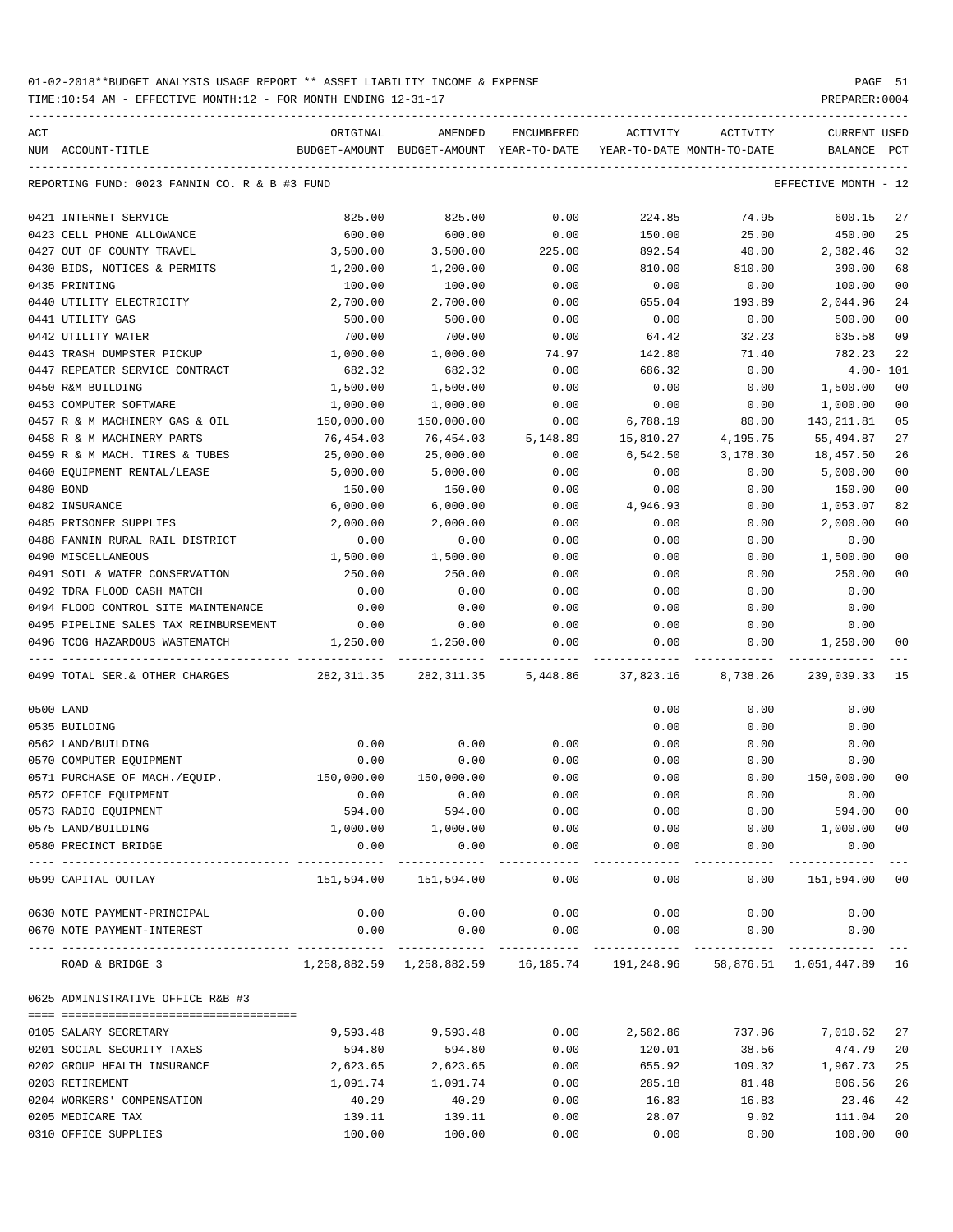01-02-2018\*\*BUDGET ANALYSIS USAGE REPORT \*\* ASSET LIABILITY INCOME & EXPENSE PAGE 52 TIME:10:54 AM - EFFECTIVE MONTH:12 - FOR MONTH ENDING 12-31-17 PREPARER:0004

| ACT                                           | ORIGINAL      | AMENDED       | ENCUMBERED                | ACTIVITY                   | ACTIVITY  | <b>CURRENT USED</b>     |            |
|-----------------------------------------------|---------------|---------------|---------------------------|----------------------------|-----------|-------------------------|------------|
| ACCOUNT-TITLE<br>NUM                          | BUDGET-AMOUNT | BUDGET-AMOUNT | YEAR-TO-DATE              | YEAR-TO-DATE MONTH-TO-DATE |           | BALANCE                 | <b>PCT</b> |
| REPORTING FUND: 0023 FANNIN CO. R & B #3 FUND |               |               |                           |                            |           | EFFECTIVE MONTH - 12    |            |
| 0311 POSTAL EXPENSES                          | 0.00          | 0.00          | 0.00                      | 0.00                       | 0.00      | 0.00                    |            |
| 0353 COMPUTER EXPENSE                         | 500.00        | 500.00        | 0.00                      | 0.00                       | 0.00      | 500.00                  | 00         |
| 0427 OUT OF COUNTY TRAVEL                     | 0.00          | 0.00          | 0.00                      | 0.00                       | 0.00      | 0.00                    |            |
| 0480 BOND                                     | 17.75         | 17.75         | 0.00                      | 24.75                      | 0.00      | $7.00 - 139$            |            |
| 0572 OFFICE EQUIPMENT                         | 0.00          | 0.00          | 0.00                      | 0.00                       | 0.00      | 0.00                    |            |
| 0574 COMPUTER EQUIPMENT                       | 0.00          | 0.00          | 0.00                      | 0.00                       | 0.00      | 0.00                    |            |
| ADMINISTRATIVE OFFICE R&B #3                  | 14,700.82     | 14,700.82     | 0.00                      | 3,713.62                   | 993.17    | 10,987.20               | 25         |
| FANNIN CO. R & B #3 FUND                      |               |               |                           |                            |           |                         |            |
| INCOME TOTALS                                 | 1,294,724.37  | 1,294,724.37  |                           | 383,964.56                 |           | 230, 258.39 910, 759.81 | 30         |
| EXPENSE TOTALS                                | 1,294,724.37  |               | 1,294,724.37    16,185.74 | 194,962.58                 | 59,869.68 | 1,083,576.05            | 16         |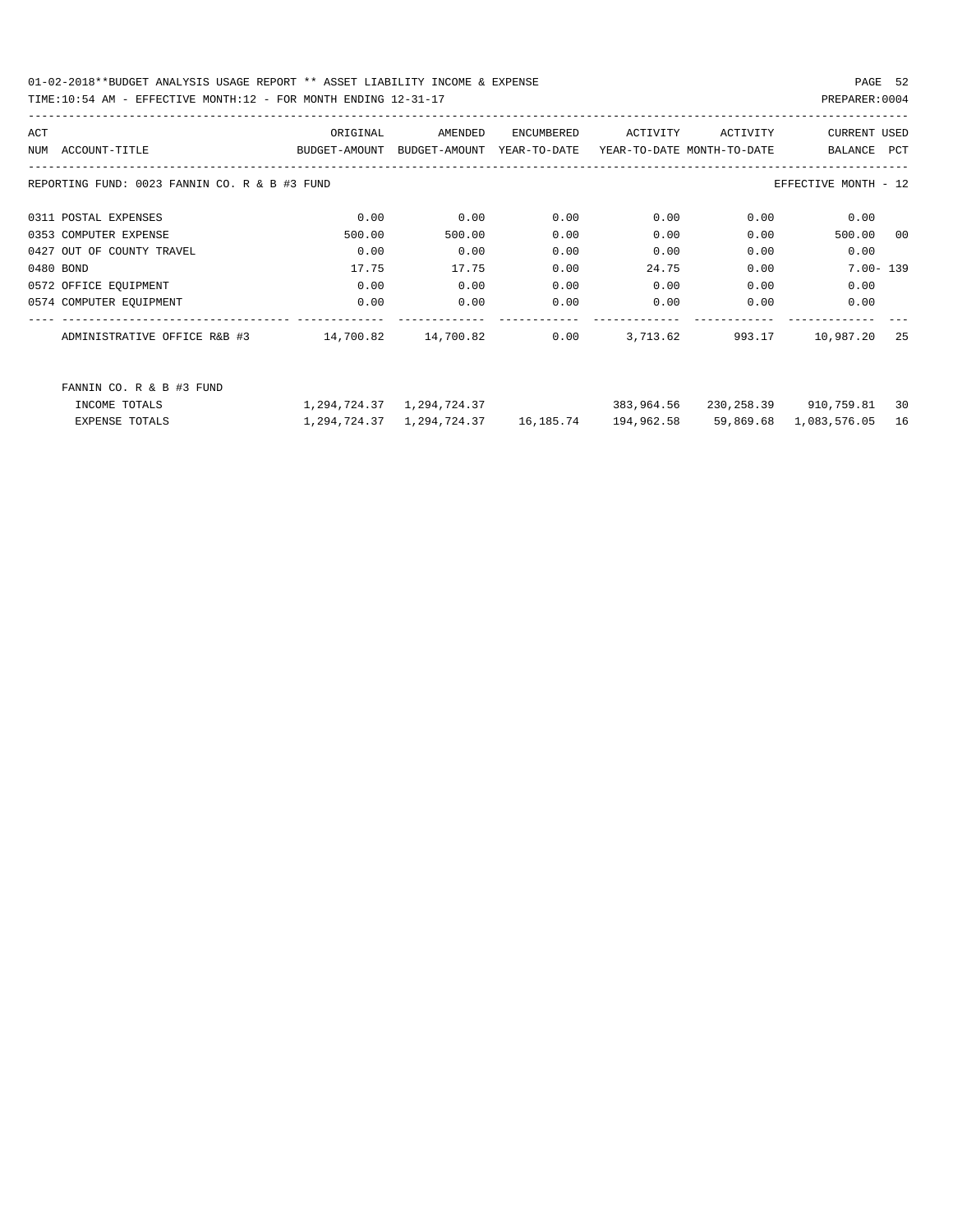|     | 01-02-2018**BUDGET ANALYSIS USAGE REPORT ** ASSET LIABILITY INCOME & EXPENSE<br>TIME:10:54 AM - EFFECTIVE MONTH:12 - FOR MONTH ENDING 12-31-17 |            |                                      |            |                                                                                 |                                       | PREPARER: 0004                              | PAGE 53         |
|-----|------------------------------------------------------------------------------------------------------------------------------------------------|------------|--------------------------------------|------------|---------------------------------------------------------------------------------|---------------------------------------|---------------------------------------------|-----------------|
| ACT | NUM ACCOUNT-TITLE                                                                                                                              | ORIGINAL   | AMENDED                              | ENCUMBERED | ACTIVITY<br>BUDGET-AMOUNT BUDGET-AMOUNT YEAR-TO-DATE YEAR-TO-DATE MONTH-TO-DATE | ACTIVITY                              | <b>CURRENT USED</b><br>BALANCE PCT          |                 |
|     | REPORTING FUND: 0024 FANNIN CO. R & B #4 FUND                                                                                                  |            |                                      |            |                                                                                 |                                       | EFFECTIVE MONTH - 12                        |                 |
|     | 0100 PAYROLL                                                                                                                                   |            |                                      |            |                                                                                 |                                       |                                             |                 |
|     | 0100 PAYROLL                                                                                                                                   |            |                                      |            | 0.00                                                                            | 0.00                                  | 0.00                                        |                 |
|     | PAYROLL                                                                                                                                        |            |                                      |            | 0.00                                                                            | 0.00                                  | 0.00                                        |                 |
|     | 0102 A/P CLEARING                                                                                                                              |            |                                      |            |                                                                                 |                                       |                                             |                 |
|     | 0100 A/P CLEARING                                                                                                                              |            |                                      |            | 0.00                                                                            | 0.00                                  | 0.00                                        |                 |
|     | A/P CLEARING                                                                                                                                   |            |                                      |            | 0.00                                                                            | 0.00                                  | 0.00                                        |                 |
|     | 0103 CASH                                                                                                                                      |            |                                      |            |                                                                                 |                                       |                                             |                 |
|     | 0100 R&B#4- COMBINED FUNDS CHECKING                                                                                                            |            |                                      |            |                                                                                 |                                       | 31,645.70 94,566.32 154,259.15              |                 |
|     | 0175 TEXPOOL                                                                                                                                   |            |                                      |            | 99,530.72-                                                                      | 124.81                                | 101,779.18                                  |                 |
|     | CASH                                                                                                                                           |            |                                      |            |                                                                                 | 67,885.02-94,691.13                   | 256,038.33                                  |                 |
|     | 0120 RECEIVABLES                                                                                                                               |            |                                      |            |                                                                                 |                                       |                                             |                 |
|     | 0311 TAXES RECEIVABLE                                                                                                                          |            |                                      |            | 0.00                                                                            | 0.00                                  | 27,083.12                                   |                 |
|     | 0312 DUE FROM OTHER GOVERNMENTS                                                                                                                |            |                                      |            | 0.00                                                                            | 0.00                                  | 6,597.33                                    |                 |
|     | 0313 DUE FROM OTHER FUNDS                                                                                                                      |            |                                      |            | 0.00                                                                            | 0.00                                  | 8,879.84                                    |                 |
|     | 0315 INVENTORY                                                                                                                                 |            |                                      |            | 0.00                                                                            | 0.00                                  | 6,291.25                                    |                 |
|     | RECEIVABLES                                                                                                                                    |            |                                      |            | 0.00                                                                            | 0.00                                  | 48,851.54                                   |                 |
|     | 0200 LIABILITY ACCOUNT                                                                                                                         |            |                                      |            |                                                                                 |                                       |                                             |                 |
|     | 0150 ACCRUED SALARY PAYABLE                                                                                                                    |            |                                      |            | 0.00                                                                            | 0.00                                  | 10,235.35                                   |                 |
|     | 0155 ACCRUED FRINGE BENEFITS                                                                                                                   |            |                                      |            | 0.00                                                                            | 0.00                                  | 5,173.21                                    |                 |
|     | 0200 DEFERRED TAX REVENUE                                                                                                                      |            |                                      |            | 0.00                                                                            | 0.00                                  | 24,598.77                                   |                 |
|     | 0910 SYSTEM ADDED LIABILITY LINE-ITEM                                                                                                          |            |                                      |            | $10,098.97-$                                                                    | 0.00                                  | 10,098.97-                                  |                 |
|     | LIABILITY ACCOUNT                                                                                                                              |            |                                      |            |                                                                                 | -- -------------<br>$10,098.97-$ 0.00 | 29,908.36                                   |                 |
|     | 0271 EQUITY ACCOUNT                                                                                                                            |            |                                      |            |                                                                                 |                                       |                                             |                 |
|     | 0200 EQUITY ACCOUNT                                                                                                                            |            | -------------                        |            |                                                                                 |                                       | $0.00$ $0.00$ $332,767.56$<br>_____________ |                 |
|     | EQUITY ACCOUNT                                                                                                                                 |            |                                      |            | $- - - - -$<br>0.00                                                             | -----------<br>0.00                   | 332,767.56                                  |                 |
|     | 0300 TOTAL REV/TRANSFERS                                                                                                                       |            |                                      |            |                                                                                 |                                       |                                             |                 |
|     | 0124 BEGINNING CASH BALANCE                                                                                                                    |            | 171, 134. 18   171, 134. 18          |            |                                                                                 |                                       | $0.00$ $0.00$ $171,134.18$ 00               |                 |
|     | TOTAL REV/TRANSFERS                                                                                                                            |            | 171, 134. 18    171, 134. 18    0.00 |            |                                                                                 |                                       | $0.00$ $0.00$ $171,134.18$                  | 0 <sub>0</sub>  |
|     | 0310 PROPERTY TAXES                                                                                                                            |            |                                      |            |                                                                                 |                                       |                                             |                 |
|     | 0110 CURRENT TAXES                                                                                                                             | 446,662.00 | 446,662.00                           |            |                                                                                 |                                       | 162,579.96 120,319.26 284,082.04            | 36              |
|     | 0120 DELINQUENT TAXES                                                                                                                          | 8,000.00   | 8,000.00                             |            | 2,717.29                                                                        | 357.92                                | 5,282.71                                    | 34              |
|     | PROPERTY TAXES                                                                                                                                 | 454,662.00 | -------------<br>454,662.00          | 0.00       | -------------<br>165,297.25                                                     | 120,677.18                            | 289,364.75                                  | $- - - -$<br>36 |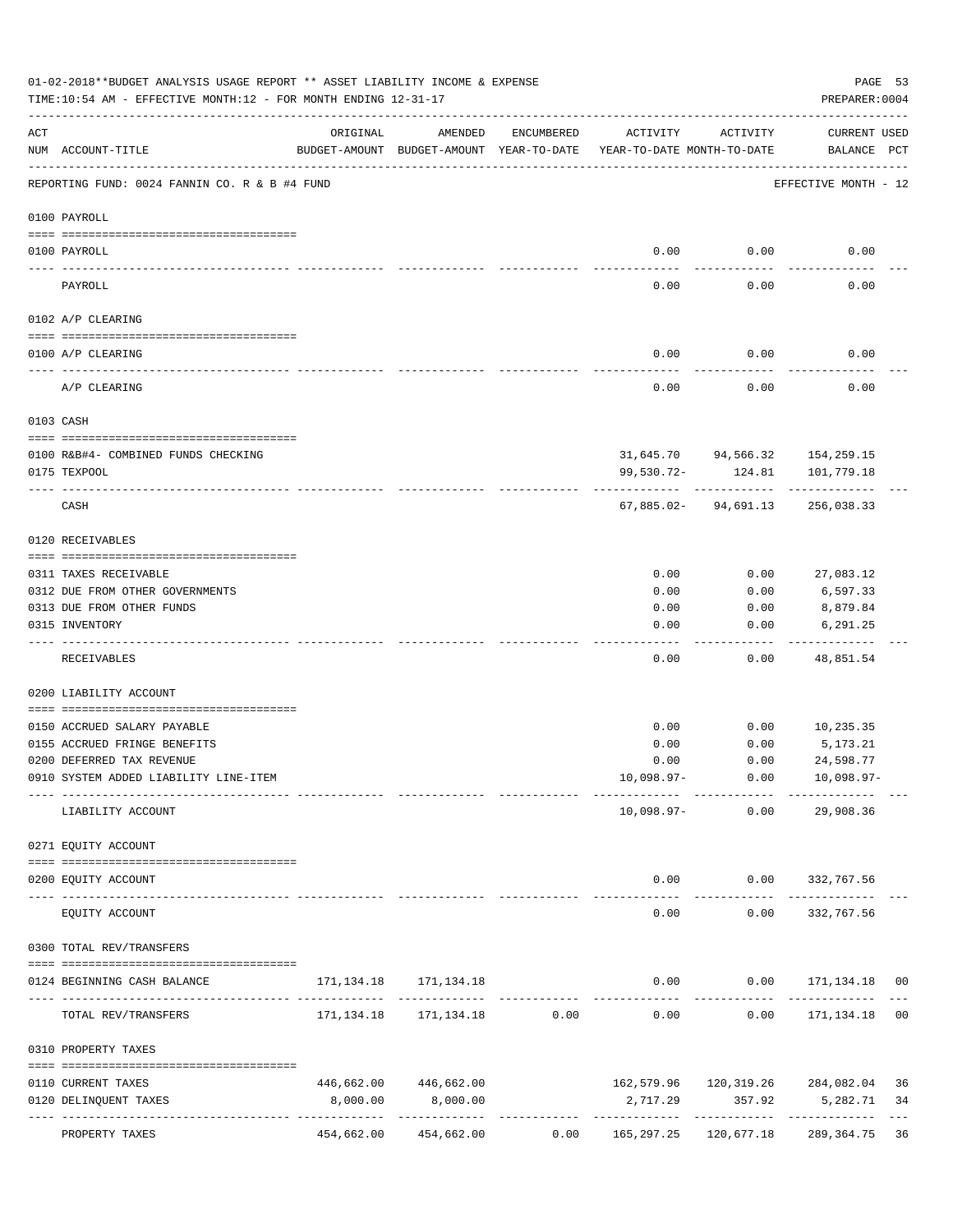|     | 01-02-2018**BUDGET ANALYSIS USAGE REPORT ** ASSET LIABILITY INCOME & EXPENSE<br>TIME:10:54 AM - EFFECTIVE MONTH:12 - FOR MONTH ENDING 12-31-17                                                                                                                                                                                                                                                                                                   |                                                                                |                                                                                |            |               |                        | PAGE 54<br>PREPARER: 0004             |                |
|-----|--------------------------------------------------------------------------------------------------------------------------------------------------------------------------------------------------------------------------------------------------------------------------------------------------------------------------------------------------------------------------------------------------------------------------------------------------|--------------------------------------------------------------------------------|--------------------------------------------------------------------------------|------------|---------------|------------------------|---------------------------------------|----------------|
| ACT | NUM ACCOUNT-TITLE                                                                                                                                                                                                                                                                                                                                                                                                                                | ORIGINAL                                                                       | AMENDED<br>BUDGET-AMOUNT BUDGET-AMOUNT YEAR-TO-DATE YEAR-TO-DATE MONTH-TO-DATE | ENCUMBERED | ACTIVITY      | ACTIVITY               | CURRENT USED<br>BALANCE PCT           |                |
|     | REPORTING FUND: 0024 FANNIN CO. R & B #4 FUND                                                                                                                                                                                                                                                                                                                                                                                                    |                                                                                |                                                                                |            |               |                        | EFFECTIVE MONTH - 12                  |                |
|     | 0318 OTHER TAXES                                                                                                                                                                                                                                                                                                                                                                                                                                 |                                                                                |                                                                                |            |               |                        |                                       |                |
|     | 0120 PAY N LIEU TAX/GRASSLAND                                                                                                                                                                                                                                                                                                                                                                                                                    |                                                                                | 1,200.00 1,200.00                                                              |            |               |                        | $0.00$ $0.00$ $1,200.00$              | 00             |
|     | 0121 PAY N LIEU TAX/UPPER TRINITY                                                                                                                                                                                                                                                                                                                                                                                                                | 0.00                                                                           | 0.00                                                                           |            |               | 879.39 0.00            | 879.39+                               |                |
|     | 0160 SALES TAX REVENUES                                                                                                                                                                                                                                                                                                                                                                                                                          | 40,693.00                                                                      | 40,693.00                                                                      |            | 11,439.12     | 3,507.24               | 29,253.88                             | 28             |
|     | OTHER TAXES                                                                                                                                                                                                                                                                                                                                                                                                                                      | .<br>41,893.00                                                                 | 41,893.00                                                                      | 0.00       |               | 12,318.51 3,507.24     | 29,574.49                             | 29             |
|     | 0321 FEES OF TAX COLLECTOR                                                                                                                                                                                                                                                                                                                                                                                                                       |                                                                                |                                                                                |            |               |                        |                                       |                |
|     |                                                                                                                                                                                                                                                                                                                                                                                                                                                  |                                                                                |                                                                                |            |               |                        |                                       |                |
|     | 0200 CAR REGISTRATION/SALES TAX                                                                                                                                                                                                                                                                                                                                                                                                                  |                                                                                | 84,931.00 84,931.00                                                            |            |               | $0.00$ 0.00            | 84,931.00                             | 0 <sub>0</sub> |
|     | 0300 COUNTY'S ADDITIONAL \$10                                                                                                                                                                                                                                                                                                                                                                                                                    | 63,000.00                                                                      | 63,000.00                                                                      |            | 14,038.99     | 3,993.19<br>---------- | 48,961.01                             | 22             |
|     | FEES OF TAX COLLECTOR                                                                                                                                                                                                                                                                                                                                                                                                                            | 147,931.00 147,931.00        0.00      14,038.99      3,993.19      133,892.01 |                                                                                |            |               |                        |                                       | 09             |
|     | 0330 GRANTS                                                                                                                                                                                                                                                                                                                                                                                                                                      |                                                                                |                                                                                |            |               |                        |                                       |                |
|     | 0200 FEMA GRANT                                                                                                                                                                                                                                                                                                                                                                                                                                  | 0.00                                                                           | 0.00                                                                           |            | 0.00          | 0.00                   | 0.00                                  |                |
|     |                                                                                                                                                                                                                                                                                                                                                                                                                                                  |                                                                                |                                                                                |            |               |                        |                                       |                |
|     | GRANTS                                                                                                                                                                                                                                                                                                                                                                                                                                           | 0.00                                                                           | 0.00                                                                           | 0.00       | 0.00          | 0.00                   | 0.00                                  |                |
|     | 0350 FINES                                                                                                                                                                                                                                                                                                                                                                                                                                       |                                                                                |                                                                                |            |               |                        |                                       |                |
|     | 0403 COUNTY CLERK FINES                                                                                                                                                                                                                                                                                                                                                                                                                          |                                                                                | 11,959.00 11,959.00                                                            |            |               |                        | $0.00$ $0.00$ $11,959.00$             | 00             |
|     | 0450 DISTRICT CLERK FINES                                                                                                                                                                                                                                                                                                                                                                                                                        | 12,052.00                                                                      | 12,052.00                                                                      |            |               |                        | 1,960.35 278.03 10,091.65             | 16             |
|     | 0455 J. P. #1 FINES                                                                                                                                                                                                                                                                                                                                                                                                                              | 8,232.00                                                                       | 8,232.00                                                                       |            | 912.44        |                        | 912.44 7,319.56                       | 11             |
|     | 0456 J. P. #2 FINES                                                                                                                                                                                                                                                                                                                                                                                                                              | 1,500.00                                                                       | 1,500.00                                                                       |            | 624.02        | 624.02                 | 875.98                                | 42             |
|     | 0457 J. P. #3 FINES                                                                                                                                                                                                                                                                                                                                                                                                                              | 2,200.00                                                                       | 2,200.00                                                                       |            | 675.88        | 675.88                 | 1,524.12                              | 31             |
|     | FINES                                                                                                                                                                                                                                                                                                                                                                                                                                            |                                                                                | 35,943.00 35,943.00 0.00 4,172.69                                              |            |               |                        | 2,490.37 31,770.31                    | 12             |
|     | 0360 INTEREST EARNINGS                                                                                                                                                                                                                                                                                                                                                                                                                           |                                                                                |                                                                                |            |               |                        |                                       |                |
|     | 0100 INTEREST EARNING                                                                                                                                                                                                                                                                                                                                                                                                                            |                                                                                | 157.85 157.85                                                                  |            |               |                        | 482.09 130.46 324.24+305              |                |
|     |                                                                                                                                                                                                                                                                                                                                                                                                                                                  |                                                                                |                                                                                |            | ------------- |                        |                                       |                |
|     | INTEREST EARNINGS                                                                                                                                                                                                                                                                                                                                                                                                                                |                                                                                | 157.85 157.85 0.00 482.09                                                      |            |               |                        | 130.46 324.24+305                     |                |
|     | 0364 SALE OF ASSETS                                                                                                                                                                                                                                                                                                                                                                                                                              |                                                                                |                                                                                |            |               |                        |                                       |                |
|     | 0162 LAND/BUILDING                                                                                                                                                                                                                                                                                                                                                                                                                               |                                                                                | $0.00$ 0.00                                                                    |            |               |                        | $0.00$ $0.00$ $0.00$ $0.00$           |                |
|     | 0163 SALE OF EQUIPMENT                                                                                                                                                                                                                                                                                                                                                                                                                           |                                                                                | 10,000.00  10,000.00                                                           |            |               |                        | $0.00$ $0.00$ $10,000.00$             | 0 <sub>0</sub> |
|     | SALE OF ASSETS                                                                                                                                                                                                                                                                                                                                                                                                                                   |                                                                                | 10,000.00  10,000.00  0.00                                                     |            | 0.00          | -------------          | --------------<br>$0.00$ 10,000.00 00 |                |
|     | 0370 MISCELLANEOUS REVENUES                                                                                                                                                                                                                                                                                                                                                                                                                      |                                                                                |                                                                                |            |               |                        |                                       |                |
|     | $\verb c  = \verb c  = \verb c  = \verb c  = \verb c  = \verb c  = \verb c  = \verb c  = \verb c  = \verb c  = \verb c  = \verb c  = \verb c  = \verb c  = \verb c  = \verb c  = \verb c  = \verb c  = \verb c  = \verb c  = \verb c  = \verb c  = \verb c  = \verb c  = \verb c  = \verb c  = \verb c  = \verb c  = \verb c  = \verb c  = \verb c  = \verb c  = \verb c  = \verb c  = \verb c  = \verb c  = \verb c$<br>0120 STATE LATERAL ROAD | 8,600.00                                                                       | 8,600.00                                                                       |            | 8,438.38      |                        | $0.00$ 161.62                         | 98             |
|     | 0125 TDT WEIGHT FEES                                                                                                                                                                                                                                                                                                                                                                                                                             | 16,000.00                                                                      | 16,000.00                                                                      |            | 11,193.91     | 0.00                   | 4,806.09                              | 70             |
|     | 0130 REFUNDS & MISCELLANEOUS                                                                                                                                                                                                                                                                                                                                                                                                                     | 3,500.00                                                                       | 3,500.00                                                                       |            | 0.00          | 0.00                   | 3,500.00                              | 0 <sub>0</sub> |
|     | 0138 SALE OF SCRAP IRON                                                                                                                                                                                                                                                                                                                                                                                                                          | 0.00                                                                           | 0.00                                                                           |            | 0.00          | 0.00                   | 0.00                                  |                |
|     | 0140 PROCEEDS OF LOAN                                                                                                                                                                                                                                                                                                                                                                                                                            | 0.00                                                                           | 0.00                                                                           |            | 0.00          | 0.00                   | 0.00                                  |                |
|     | 0145 REIMBURSEMENT OF MATERIALS 10,000.00                                                                                                                                                                                                                                                                                                                                                                                                        |                                                                                | 10,000.00                                                                      |            | 5,938.36      | 538.36                 | 4,061.64                              | 59             |
|     | 0146 SALE OF RECYCLED MATERIALS                                                                                                                                                                                                                                                                                                                                                                                                                  | 500.00                                                                         | 500.00                                                                         |            | 0.00          | 0.00                   | 500.00                                | 0 <sub>0</sub> |
|     | 0147 OFFICE RENTAL                                                                                                                                                                                                                                                                                                                                                                                                                               | 0.00                                                                           | 0.00                                                                           |            | 0.00          | 0.00                   | 0.00                                  |                |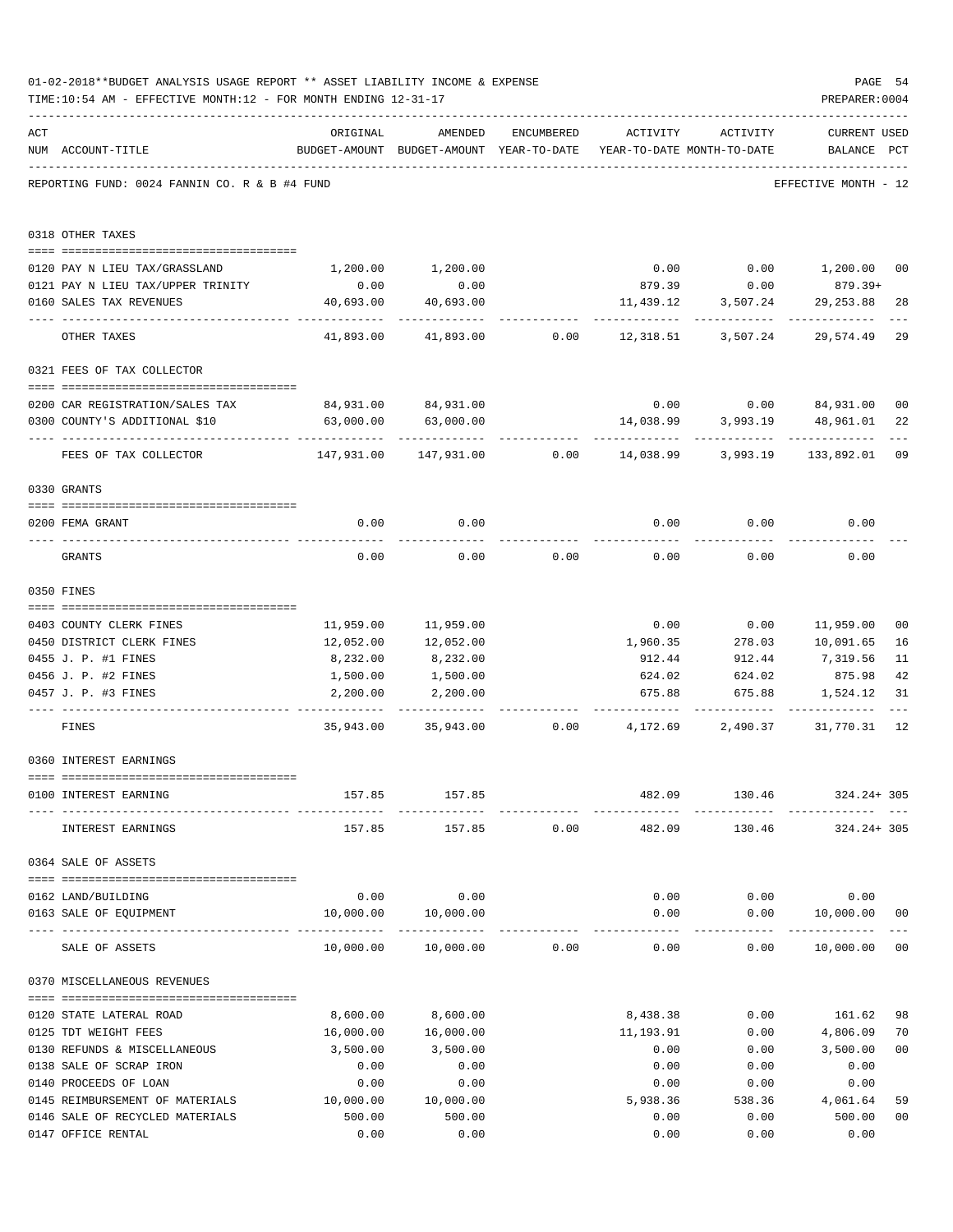| 01-02-2018**BUDGET ANALYSIS USAGE REPORT ** ASSET LIABILITY INCOME & EXPENSE |  |  |  |  | PAGE |  |
|------------------------------------------------------------------------------|--|--|--|--|------|--|
|                                                                              |  |  |  |  |      |  |

| ACT |                                               | ORIGINAL      | AMENDED                    | ENCUMBERED | ACTIVITY       | ACTIVITY                   | <b>CURRENT USED</b>                                  |                 |
|-----|-----------------------------------------------|---------------|----------------------------|------------|----------------|----------------------------|------------------------------------------------------|-----------------|
|     | NUM ACCOUNT-TITLE                             | BUDGET-AMOUNT | BUDGET-AMOUNT YEAR-TO-DATE |            |                | YEAR-TO-DATE MONTH-TO-DATE | BALANCE                                              | PCT             |
|     | REPORTING FUND: 0024 FANNIN CO. R & B #4 FUND |               |                            |            |                |                            | EFFECTIVE MONTH - 12                                 |                 |
|     | MISCELLANEOUS REVENUES                        | 38,600.00     | 38,600.00                  | 0.00       | 25,570.65      | 538.36                     | 13,029.35                                            | 66              |
|     | 0509 CONTINGENCY                              |               |                            |            |                |                            |                                                      |                 |
|     |                                               |               |                            |            |                |                            |                                                      |                 |
|     | 0475 CONTINGENCY                              | 10,649.46     | 10,649.46                  | 0.00       | 0.00           | 0.00                       | 10,649.46                                            | 00              |
|     | CONTINGENCY                                   | 10,649.46     | 10,649.46                  | 0.00       | 0.00           | 0.00                       | 10,649.46                                            | $\overline{00}$ |
|     | 0624 ROAD & BRIDGE 4                          |               |                            |            |                |                            |                                                      |                 |
|     |                                               |               |                            |            |                |                            |                                                      |                 |
|     | 0100 COMPENSATION PAY                         | 0.00          | 0.00                       | 0.00       | 0.00           | 0.00                       | 0.00                                                 |                 |
|     | 0101 SALARY ELECTED OFFICIAL                  | 60,894.15     | 60,894.15                  | 0.00       | 16,394.63      | 4,684.18                   | 44,499.52                                            | 27              |
|     | 0105 SALARY SECRETARY                         | 26,735.86     | 26,735.86                  | 0.00       | 7,198.10       | 2,056.60                   | 19,537.76                                            | 27              |
|     | 0106 SALARY PRECINCT EMPLOYEES                | 180,513.40    | 180,513.40                 | 0.00       | 34,020.18      | 10,430.93                  | 146,493.22                                           | 19              |
|     | 0107 REGULAR-TEMP. PART-TIME                  | 0.00          | 0.00                       | 0.00       | 3,681.84       | 1,311.92                   | 3,681.84-                                            |                 |
|     | 0108 LABOR REIMBURSEMENT                      | 0.00          | 0.00                       | 0.00       | 0.00           | 0.00                       | 0.00                                                 |                 |
|     | 0199 TOTAL SALARIES                           | 268,143.41    | 268, 143. 41               | 0.00       | 61,294.75      | 18,483.63                  | 206,848.66                                           | 23              |
|     |                                               |               |                            |            |                |                            |                                                      |                 |
|     | 0201 SOCIAL SECURITY TAXES                    | 16,624.89     | 16,624.89                  | 0.00       | 3,785.12       | 1,142.68                   | 12,839.77                                            | 23              |
|     | 0202 GROUP HEALTH INSURANCE                   | 83,956.80     | 83,956.80                  | 0.00       | 17,490.82      | 4,372.72                   | 66,465.98                                            | 21              |
|     | 0203 RETIREMENT                               | 30,514.72     | 30,514.72                  | 0.00       | 6,766.94       | 2,040.59                   | 23,747.78                                            | 22              |
|     | 0204 WORKERS' COMPENSATION                    | 7,740.60      | 7,740.60                   | 0.00       | 3,138.29       | 3,138.29                   | 4,602.31                                             | 41              |
|     | 0205 MEDICARE TAX                             | 3,888.08      | 3,888.08                   | 0.00       | 885.18         | 267.22                     | 3,002.90                                             | 23              |
|     | 0206 UNEMPLOYMENT EXPENSE                     | 0.00          | 0.00                       | 0.00       | 0.00           | 0.00                       | 0.00                                                 |                 |
|     | 0299 TOTAL EMPLOYEE BENEFITS                  | 142,725.09    | 142,725.09                 | 0.00       | 32,066.35      | 10,961.50                  | 110,658.74                                           | 22              |
|     | 0310 OFFICE SUPPLIES                          | 250.00        | 250.00                     | 0.00       | 0.00           | 0.00                       | 250.00                                               | 00              |
|     | 0314 EMPLOYEE PHYSICALS/DOT TESTING           | 275.00        | 275.00                     | 0.00       | 0.00           | 0.00                       | 275.00                                               | 00              |
|     | 0340 SHOP SUPPLIES                            | 2,250.00      | 2,250.00                   | 119.95     | 198.52         | 46.13                      | 1,931.53                                             | 14              |
|     | 0341 R & B MAT. ROCK & GRAVEL                 | 100,500.00    | 100,500.00                 | 3,806.85   | 19,109.60      | 4,311.25                   | 77,583.55                                            | 23              |
|     | 0342 R & B MAT. CULVERTS                      | 7,000.00      | 7,000.00                   | 0.00       | 0.00           | 0.00                       | 7,000.00                                             | 0 <sub>0</sub>  |
|     | 0343 R & B MAT. HARDWRE & LUMB                | 2,500.00      | 2,500.00                   | 0.00       | 20.99          | 20.99                      | 2,479.01                                             | 01              |
|     | 0344 R & B MAT. ASPHALT/RD OIL                | 60,000.00     | 60,000.00                  | 1,624.80   | 2,593.62       | 0.00                       | 55,781.58 07                                         |                 |
|     | 0345 CHEMICALS                                | 1,500.00      | 1,500.00                   | 0.00       | 0.00           | 0.00                       | 1,500.00 00                                          |                 |
|     | 0346 CETRZ EXPENDITURES                       | 0.00          | 0.00                       | 0.00       | 0.00           | 0.00                       | 0.00                                                 |                 |
|     | 0350 DEBRIS REMOVAL                           | 0.00          |                            | 0.00       |                |                            |                                                      |                 |
|     | 0395 EMPLOYEE UNIFORMS                        | 2,500.00      | 0.00<br>2,500.00           | 0.00       | 0.00<br>315.00 | 0.00<br>175.00             | 0.00<br>2,185.00                                     | 13              |
|     | 0399 TOTAL R&B MATERIALS                      | 176,775.00    |                            |            |                |                            | 176,775.00 5,551.60 22,237.73 4,553.37 148,985.67 16 |                 |
|     |                                               |               |                            |            |                |                            |                                                      |                 |
|     | 0400 LEGAL FEES                               | 0.00          | 0.00                       | 0.00       | 0.00           | 0.00                       | 0.00                                                 |                 |
|     | 0420 UTILITY TELEPHONE                        | 1,700.00      | 1,700.00                   | 134.79     | 406.07         |                            | 134.61 1,159.14                                      | 32              |
|     | 0421 DSL INTERNET                             | 600.00        | 600.00                     | 45.99      | 137.97         | 45.99                      | 416.04                                               | 31              |
|     | 0423 CELL PHONE ALLOWANCE                     | 0.00          | 0.00                       | 0.00       | 0.00           | 0.00                       | 0.00                                                 |                 |
|     | 0427 OUT OF COUNTY TRAVEL                     | 4,600.00      | 4,600.00                   | 40.00      | 827.04         | 0.00                       | 3,732.96                                             | 19              |
|     | 0430 BIDS, NOTICES & PERMITS                  | 200.00        | 200.00                     | 0.00       | 0.00           | 0.00                       | 200.00                                               | 00              |
|     | 0435 PRINTING                                 | 100.00        | 100.00                     | 0.00       | 0.00           | 0.00                       | 100.00                                               | 00              |
|     | 0440 UTILITY ELECTRICITY                      | 4,000.00      | 4,000.00                   | 269.80     | 468.69         | 240.99                     | 3,261.51                                             | 18              |
|     | 0441 UTILITY GAS                              | 750.00        | 750.00                     | 77.88      | 120.56         | 61.22                      | 551.56                                               | 26              |
|     | 0442 UTILITY WATER                            | 2,500.00      | 2,500.00                   | 0.00       | 193.64         | 0.00                       | 2,306.36 08                                          |                 |
|     | 0443 TRASH PICKUP                             | 2,500.00      | 2,500.00                   | 0.00       | 329.43         | 0.00                       | 2,170.57 13                                          |                 |
|     | 0447 REPEATER SERVICE CONTRACT                | 682.32        | 682.32                     | 0.00       | 686.32         | 0.00                       |                                                      | $4.00 - 101$    |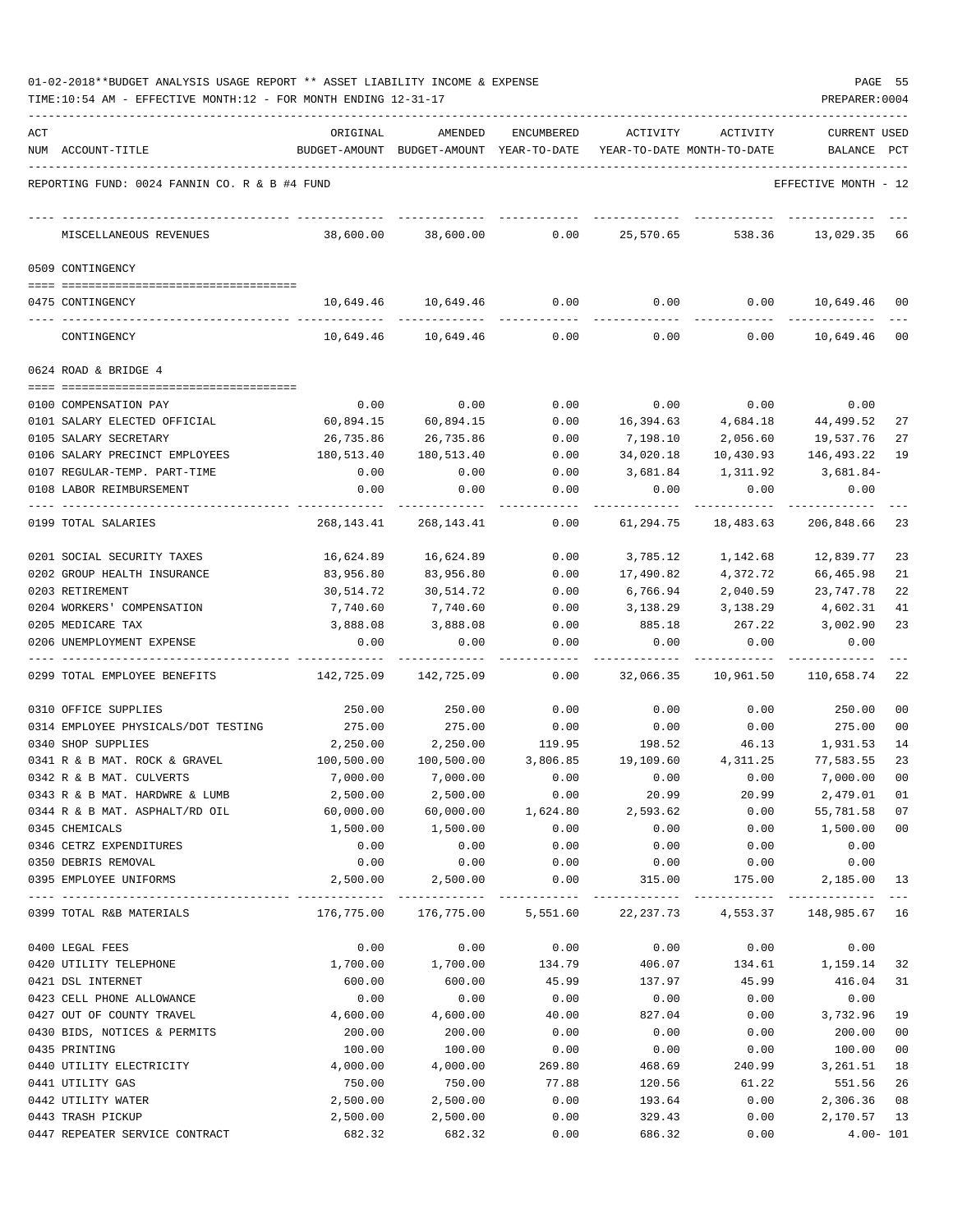| ACT |                                                  | ORIGINAL   | AMENDED                                  | ENCUMBERED | <b>ACTIVITY</b>            | ACTIVITY             | <b>CURRENT USED</b>  |                |
|-----|--------------------------------------------------|------------|------------------------------------------|------------|----------------------------|----------------------|----------------------|----------------|
|     | NUM ACCOUNT-TITLE                                |            | BUDGET-AMOUNT BUDGET-AMOUNT YEAR-TO-DATE |            | YEAR-TO-DATE MONTH-TO-DATE |                      | BALANCE              | PCT            |
|     | REPORTING FUND: 0024 FANNIN CO. R & B #4 FUND    |            |                                          |            |                            |                      | EFFECTIVE MONTH - 12 |                |
|     | 0450 R&M BUILDING                                | 2,000.00   | 2,000.00                                 | 0.00       | 0.00                       | 0.00                 | 2,000.00             | 00             |
|     | 0453 COMPUTER SOFTWARE                           | 1,044.00   | 1,044.00                                 | 0.00       | 0.00                       | 0.00                 | 1,044.00             | 00             |
|     | 0457 R & M MACHINERY GAS & OIL                   | 44,500.00  | 44,500.00                                | 0.00       | 3,007.27                   | 0.00                 | 41,492.73            | 07             |
|     | 0458 R & M MACHINERY PARTS                       | 20,000.00  | 20,000.00                                | 0.00       | 4,367.86                   | 571.19               | 15,632.14            | 22             |
|     | 0459 R & M MACH. TIRES & TUBES                   | 9,000.00   | 9,000.00                                 | 30.00      | 1,010.00                   | 600.00               | 7,960.00             | 12             |
|     | 0460 EOUIPMENT RENTAL/LEASE                      | 17,103.42  | 17,103.42                                | 0.00       | 0.00                       | 0.00                 | 17,103.42            | 0 <sub>0</sub> |
|     | 0480 BOND                                        | 0.00       | 0.00                                     | 0.00       | 0.00                       | 0.00                 | 0.00                 |                |
|     | 0482 INSURANCE                                   | 6,000.00   | 6,000.00                                 | 0.00       | 2,853.93                   | 0.00                 | 3,146.07             | 48             |
|     | 0485 PRISONER'S SUPPLIES                         | 800.00     | 800.00                                   | 0.00       | 0.00                       | 0.00                 | 800.00               | 0 <sub>0</sub> |
|     | 0488 FANNIN RURAL RAIL DISTRICT                  | 0.00       | 0.00                                     | 0.00       | 0.00                       | 0.00                 | 0.00                 |                |
|     | 0490 MISCELLANEOUS                               | 500.00     | 500.00                                   | 0.00       | 0.00                       | 0.00                 | 500.00               | 0 <sub>0</sub> |
|     | 0491 SOIL & WATER CONSERVATION                   | 250.00     | 250.00                                   | 0.00       | 0.00                       | 0.00                 | 250.00               | 0 <sub>0</sub> |
|     | 0492 TDRA FLOOD CASH MATCH                       | 0.00       | 0.00                                     | 0.00       | 0.00                       | 0.00                 | 0.00                 |                |
|     | 0494 FLOOD CONTROL SITE MAINTENANCE              | 0.00       | 0.00                                     | 0.00       | 0.00                       | 0.00                 | 0.00                 |                |
|     | 0495 PIPELINE SALES TAX REIMBURSEMENT            | 0.00       | 0.00                                     | 0.00       | 0.00                       | 0.00                 | 0.00                 |                |
|     | 0496 TCOG HAZARDOUS WASTEMATCH                   | 1,250.00   | 1,250.00                                 | 0.00       | 0.00                       | 0.00                 | 1,250.00             | 00             |
|     | 0499 TOTAL SER. & OTHER CHARGES                  | 120,079.74 | 120,079.74                               | 598.46     | 14,408.78                  | 1,654.00             | 105,072.50           | 12             |
|     | 0500 LAND                                        |            |                                          |            | 0.00                       | 0.00                 | 0.00                 |                |
|     | 0535 BUILDING                                    |            |                                          |            | 0.00                       | 0.00                 | 0.00                 |                |
|     | 0570 COMPUTER EQUIPMENT                          | 1,247.51   | 1,247.51                                 | 0.00       | 0.00                       | 0.00                 | 1,247.51             | 0 <sub>0</sub> |
|     | 0571 PURCHASE OF MACH./EQUIP.                    | 166,000.00 | 166,000.00                               | 0.00       | 145,945.00                 | 0.00                 | 20,055.00            | 88             |
|     | 0573 RADIO EQUIPMENT                             | 0.00       | 0.00                                     | 0.00       | 0.00                       | 0.00                 | 0.00                 |                |
|     | 0575 BUILDING                                    | 0.00       | 0.00                                     | 0.00       | 0.00                       | 0.00                 | 0.00                 |                |
|     | 0599 CAPITAL OUTLAY                              | 167,247.51 | 167,247.51                               | 0.00       | 145,945.00                 | 0.00                 | 21,302.51            | 87             |
|     | ROAD & BRIDGE 4                                  | 874,970.75 | 874,970.75                               | 6, 150.06  | 275,952.61                 | 35,652.50            | 592,868.08           | 32             |
|     | 0625 ADMINISTRATIVE OFFICE R&B #4                |            |                                          |            |                            |                      |                      |                |
|     | 0105 SALARY SECRETARY                            | 9,593.48   | 9,593.48                                 | 0.00       | 2,582.86                   | 737.96               | 7,010.62             | 27             |
|     | 0201 SOCIAL SECURITY TAXES                       | 594.80     | 594.80                                   | 0.00       | 120.01                     | 38.56                | 474.79               | 20             |
|     | 0202 GROUP HEALTH INSURANCE                      | 2,623.65   | 2,623.65                                 | 0.00       | 655.92                     | 109.32               | 1,967.73             | 25             |
|     | 0203 RETIREMENT                                  | 1,091.74   | 1,091.74                                 | 0.00       | 285.18                     | 81.48                | 806.56               | 26             |
|     | 0204 WORKERS' COMPENSATION                       | 40.29      | 40.29                                    | 0.00       | 16.83                      | 16.83                | 23.46                | 42             |
|     | 0205 MEDICARE TAX                                | 139.11     | 139.11                                   | 0.00       | 28.07                      | 9.02                 | 111.04               | 20             |
|     | 0310 OFFICE SUPPLIES                             | 100.00     | 100.00                                   | 0.00       | 0.00                       | 0.00                 | 100.00               | 0 <sub>0</sub> |
|     | 0311 POSTAL EXPENSES                             | 0.00       | 0.00                                     | 0.00       | 0.00                       | 0.00                 | 0.00                 |                |
|     | 0353 COMPUTER EXPENSE                            | 500.00     | 500.00                                   | 0.00       | 0.00                       | 0.00                 | 500.00               | 0 <sub>0</sub> |
|     | 0427 OUT OF COUNTY TRAVEL                        | 0.00       | 0.00                                     | 0.00       | 0.00                       | 0.00                 | 0.00                 |                |
|     | 0480 BOND                                        | 17.75      | 17.75                                    | 0.00       | 24.75                      | 0.00                 | $7.00 - 139$         |                |
|     | 0572 OFFICE EQUIPMENT                            | 0.00       | 0.00                                     | 0.00       | 0.00                       | 0.00                 | 0.00                 |                |
|     | 0574 COMPUTER EQUIPMENT                          | 0.00       | 0.00                                     | 0.00       | 0.00                       | 0.00                 | 0.00                 |                |
|     | ADMINISTRATIVE OFFICE R&B #4 14,700.82 14,700.82 |            |                                          | 0.00       | 3,713.62                   | 993.17               | 10,987.20            | 25             |
|     | FANNIN CO. R & B #4 FUND                         |            |                                          |            |                            |                      |                      |                |
|     | INCOME TOTALS                                    | 900,321.03 | 900,321.03                               |            | 221,880.18                 | 131,336.80           | 678,440.85           | 25             |
|     | EXPENSE TOTALS                                   |            | 900,321.03 900,321.03 6,150.06           |            |                            | 279,666.23 36,645.67 | 614,504.74           | 32             |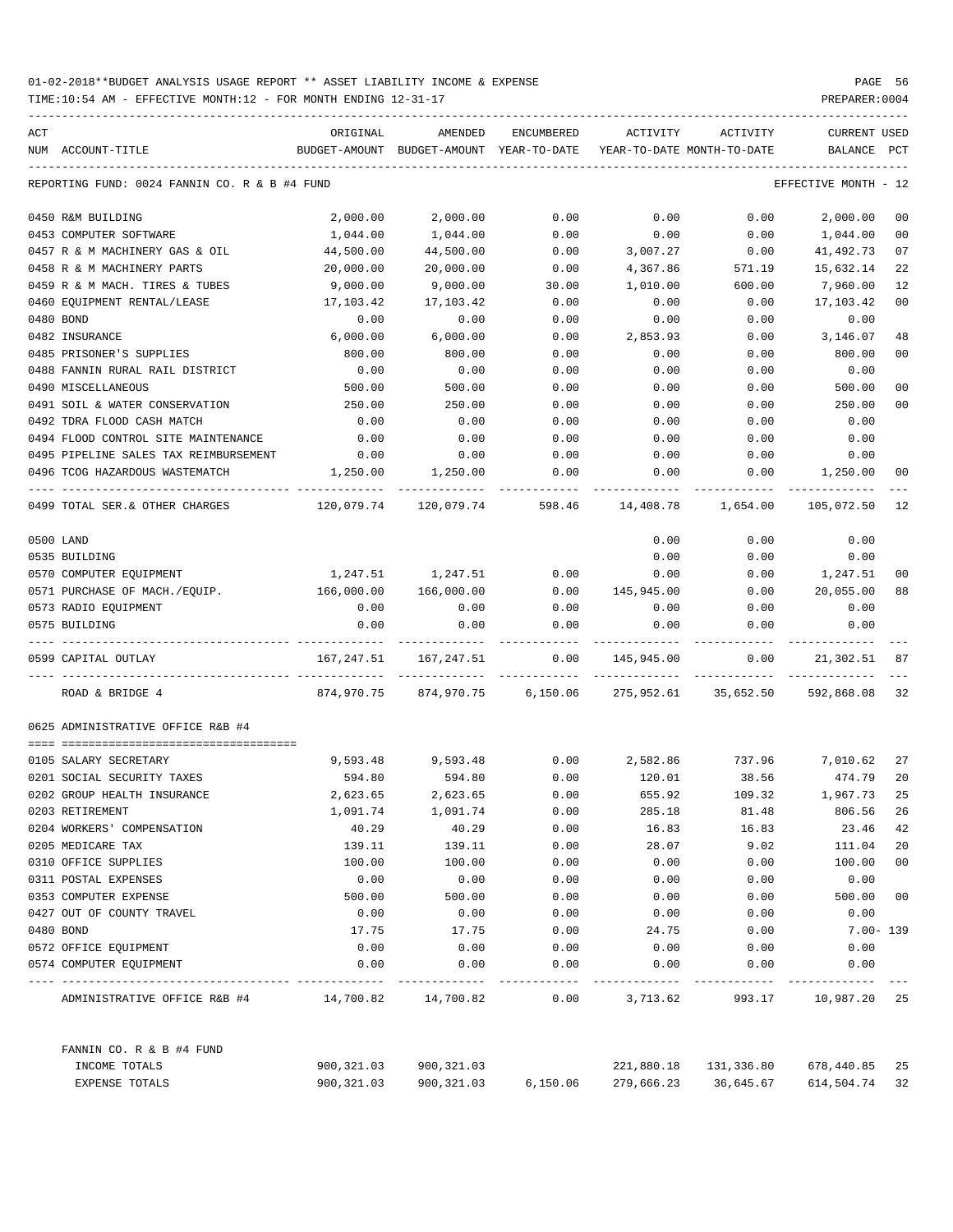|     | 01-02-2018**BUDGET ANALYSIS USAGE REPORT ** ASSET LIABILITY INCOME & EXPENSE<br>TIME:10:54 AM - EFFECTIVE MONTH:12 - FOR MONTH ENDING 12-31-17 |               |               |                   |                            |                 | PREPARER: 0004       | PAGE 57        |
|-----|------------------------------------------------------------------------------------------------------------------------------------------------|---------------|---------------|-------------------|----------------------------|-----------------|----------------------|----------------|
| ACT |                                                                                                                                                | ORIGINAL      | AMENDED       | <b>ENCUMBERED</b> | ACTIVITY                   | <b>ACTIVITY</b> | <b>CURRENT USED</b>  |                |
|     | NUM ACCOUNT-TITLE                                                                                                                              | BUDGET-AMOUNT | BUDGET-AMOUNT | YEAR-TO-DATE      | YEAR-TO-DATE MONTH-TO-DATE |                 | BALANCE              | $_{\rm PCT}$   |
|     | REPORTING FUND: 0025 FANNIN COUNTY BEES                                                                                                        |               |               |                   |                            |                 | EFFECTIVE MONTH - 12 |                |
|     | 0103 CASH                                                                                                                                      |               |               |                   |                            |                 |                      |                |
|     | 0100 BEES-COMBINED FUNDS CHECKING                                                                                                              |               |               |                   | 0.00                       | 0.00            | 2,177.67             |                |
|     | CASH                                                                                                                                           |               |               |                   | 0.00                       | 0.00            | 2,177.67             |                |
|     |                                                                                                                                                |               |               |                   |                            |                 |                      |                |
|     | 0271 EQUITY ACCOUNT                                                                                                                            |               |               |                   |                            |                 |                      |                |
|     | 0200 EQUITY ACCOUNT                                                                                                                            |               |               |                   | 0.00                       | 0.00            | 2,177.67             |                |
|     | EQUITY ACCOUNT                                                                                                                                 |               |               |                   | 0.00                       | 0.00            | 2,177.67             |                |
|     | 0300 CASH                                                                                                                                      |               |               |                   |                            |                 |                      |                |
|     | 0125 BEGINNING CASH BALANCE                                                                                                                    | 1,000.00      | 1,000.00      |                   | 0.00                       | 0.00            | 1,000.00             | 0 <sub>0</sub> |
|     | CASH                                                                                                                                           | 1,000.00      | 1,000.00      | 0.00              | 0.00                       | 0.00            | 1,000.00             | 0 <sub>0</sub> |
|     | 0370 MISC. INCOME                                                                                                                              |               |               |                   |                            |                 |                      |                |
|     | 0138 SALE OF SCRAP IRON                                                                                                                        | 0.00          | 0.00          |                   | 0.00                       | 0.00            | 0.00                 |                |
|     | 0625 DONATIONS                                                                                                                                 | 0.00          | 0.00          |                   | 0.00                       | 0.00            | 0.00                 |                |
|     | MISC. INCOME                                                                                                                                   | 0.00          | 0.00          | 0.00              | 0.00                       | 0.00            | 0.00                 |                |
|     | 0625 FANNIN COUNTY BEES                                                                                                                        |               |               |                   |                            |                 |                      |                |
|     | 0310 OFFICE SUPPLIES                                                                                                                           | 0.00          | 0.00          | 0.00              | 0.00                       | 0.00            | 0.00                 |                |
|     | 0343 ROAD SIGNS                                                                                                                                | 0.00          | 0.00          | 0.00              | 0.00                       | 0.00            | 0.00                 |                |
|     | 0353 COMPUTER EXPENSE                                                                                                                          | 0.00          | 0.00          | 0.00              | 0.00                       | 0.00            | 0.00                 |                |
|     | 0427 TRAVEL EXPENSE                                                                                                                            | 1,000.00      | 1,000.00      | 0.00              | 0.00                       | 0.00            | 1,000.00             | 0 <sub>0</sub> |
|     | 0572 OFFICE EQUIPMENT                                                                                                                          | 0.00          | 0.00          | 0.00              | 0.00                       | 0.00            | 0.00                 |                |
|     | FANNIN COUNTY BEES                                                                                                                             | 1,000.00      | 1,000.00      | 0.00              | 0.00                       | 0.00            | 1,000.00             | 0 <sub>0</sub> |
|     | FANNIN COUNTY BEES                                                                                                                             |               |               |                   |                            |                 |                      |                |
|     | INCOME TOTALS                                                                                                                                  | 1,000.00      | 1,000.00      |                   | 0.00                       | 0.00            | 1,000.00             | 0 <sub>0</sub> |
|     | EXPENSE TOTALS                                                                                                                                 | 1,000.00      | 1,000.00      | 0.00              | 0.00                       | 0.00            | 1,000.00             | 0 <sub>0</sub> |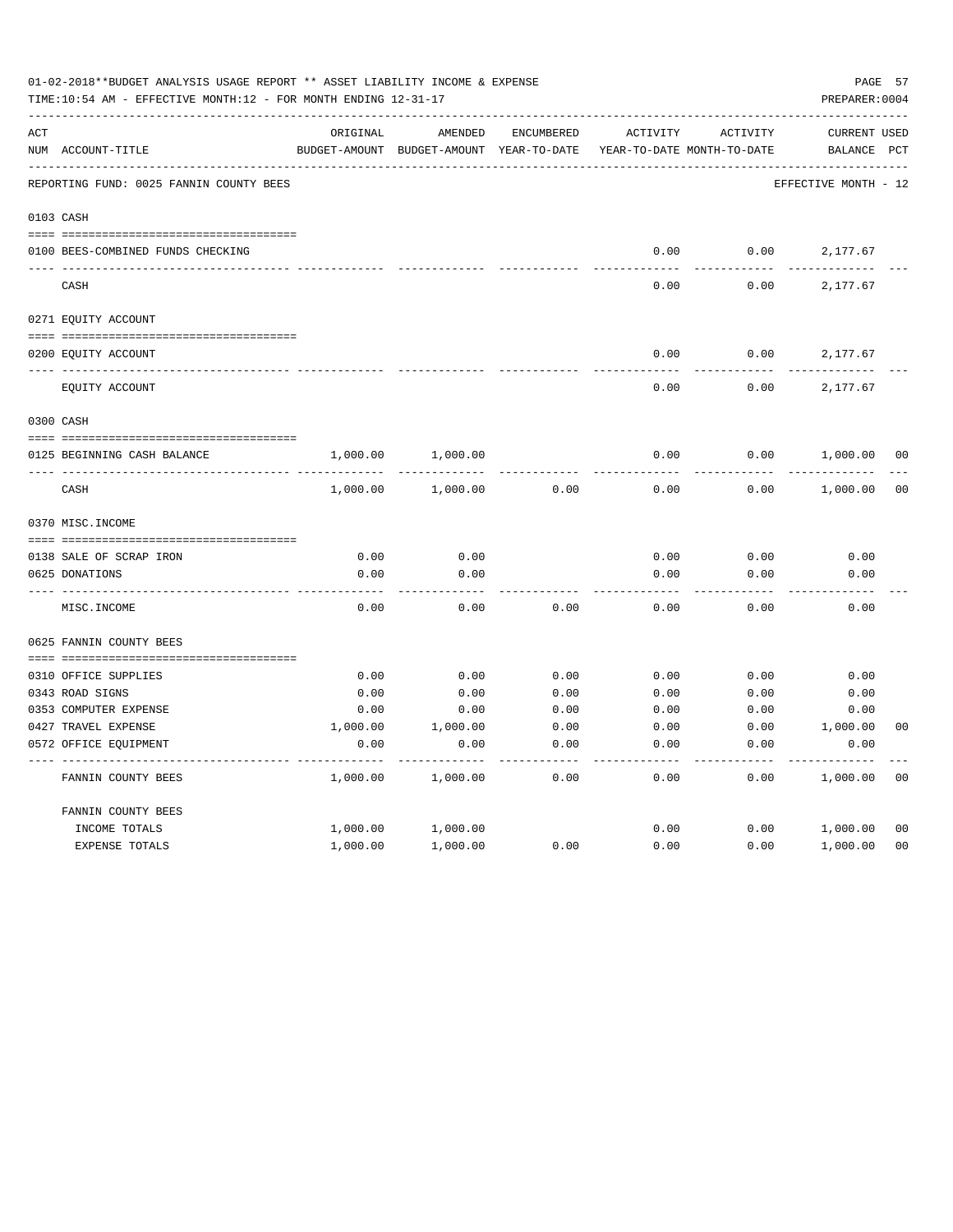|                    | 01-02-2018**BUDGET ANALYSIS USAGE REPORT ** ASSET LIABILITY INCOME & EXPENSE<br>TIME:10:54 AM - EFFECTIVE MONTH:12 - FOR MONTH ENDING 12-31-17 |                                                      |                              |                       |                                        |                                            | PAGE 58<br>PREPARER: 0004          |                |
|--------------------|------------------------------------------------------------------------------------------------------------------------------------------------|------------------------------------------------------|------------------------------|-----------------------|----------------------------------------|--------------------------------------------|------------------------------------|----------------|
| $\mathop{\rm ACT}$ | NUM ACCOUNT-TITLE                                                                                                                              | ORIGINAL<br>BUDGET-AMOUNT BUDGET-AMOUNT YEAR-TO-DATE | AMENDED                      | ENCUMBERED            | ACTIVITY<br>YEAR-TO-DATE MONTH-TO-DATE | ACTIVITY                                   | <b>CURRENT USED</b><br>BALANCE PCT |                |
|                    | ------------------------------------<br>REPORTING FUND: 0026 J.P.#1 JUST.CT.TECHNOLOGY                                                         |                                                      |                              |                       |                                        |                                            | EFFECTIVE MONTH - 12               |                |
|                    | 0102 A/P CLEARING                                                                                                                              |                                                      |                              |                       |                                        |                                            |                                    |                |
|                    | 0100 A/P CLEARING                                                                                                                              |                                                      |                              |                       | 0.00                                   | 0.00                                       | 0.00                               |                |
|                    | ---- --------<br>A/P CLEARING                                                                                                                  |                                                      |                              |                       | 0.00                                   | 0.00                                       | 0.00                               |                |
|                    | 0103 CASH                                                                                                                                      |                                                      |                              |                       |                                        |                                            |                                    |                |
|                    | 0100 J.P.#1 JUST.CT.TECH-COMB.FUND CKIN                                                                                                        |                                                      |                              |                       |                                        | 1,025.00- 365.58 45,424.23                 |                                    |                |
|                    | CASH                                                                                                                                           |                                                      |                              |                       |                                        | ------------<br>1,025.00- 365.58 45,424.23 | . <u>.</u> .                       |                |
|                    | 0120 RECEIVABLES                                                                                                                               |                                                      |                              |                       |                                        |                                            |                                    |                |
|                    | 0313 DUE FROM OTHER FUNDS                                                                                                                      |                                                      |                              |                       | 0.00                                   |                                            | $0.00$ 487.74                      |                |
|                    | RECEIVABLES                                                                                                                                    |                                                      |                              |                       | 0.00                                   | 0.00                                       | 487.74                             |                |
|                    | 0200 SYSTEM ADDED LIABILITY DEPARTMENT                                                                                                         |                                                      |                              |                       |                                        |                                            |                                    |                |
|                    | 0910 SYSTEM ADDED LIABILITY LINE-ITEM                                                                                                          |                                                      |                              |                       | 0.00                                   | 0.00                                       | 0.00                               |                |
|                    | SYSTEM ADDED LIABILITY DEPARTMENT                                                                                                              |                                                      |                              |                       | 0.00                                   | 0.00                                       | 0.00                               |                |
|                    | 0271 EQUITY ACCOUNT                                                                                                                            |                                                      |                              |                       |                                        |                                            |                                    |                |
|                    | 0200 EQUITY ACCOUNT                                                                                                                            |                                                      |                              |                       | 0.00                                   | 0.00                                       | 46,936.97                          |                |
|                    | EQUITY ACCOUNT                                                                                                                                 |                                                      |                              |                       | 0.00                                   | 0.00                                       | 46,936.97                          |                |
|                    | 0300 CASH                                                                                                                                      |                                                      |                              |                       |                                        |                                            |                                    |                |
|                    | 0126 BEGINNING CASH BALANCE                                                                                                                    |                                                      | 1,000.00 1,000.00            |                       |                                        | $0.00$ $0.00$ $1,000.00$                   |                                    | 0 <sup>0</sup> |
|                    | CASH                                                                                                                                           |                                                      | $1,000.00$ $1,000.00$ $0.00$ |                       | 0.00                                   |                                            | $0.00$ $1,000.00$ 00               |                |
|                    | 0360 INTEREST EARNINGS                                                                                                                         |                                                      |                              |                       |                                        |                                            |                                    |                |
|                    | 0100 INTEREST EARNINGS                                                                                                                         | 20.00                                                | 20.00<br>-------------       |                       | 9.89<br>--------------                 | .                                          | 4.25 10.11 49<br>-------------     |                |
|                    | INTEREST EARNINGS                                                                                                                              | 20.00                                                | 20.00                        | 0.00                  | 9.89                                   | 4.25                                       | 10.11                              | 49             |
|                    | 0370 MISCELLANEOUS INCOME                                                                                                                      |                                                      |                              |                       |                                        |                                            |                                    |                |
|                    | 0455 J.P.#1 TECHNOLOGY FEES                                                                                                                    |                                                      | 4,000.00 4,000.00            |                       |                                        | 361.33 361.33 3,638.67 09                  |                                    |                |
|                    | MISCELLANEOUS INCOME                                                                                                                           |                                                      | $4,000.00$ $4,000.00$ $0.00$ | ------------          | 361.33                                 |                                            | 361.33 3,638.67                    | 09             |
|                    | 0455 J.P.#1 TECHNOLOGY EQUIP.                                                                                                                  |                                                      |                              |                       |                                        |                                            |                                    |                |
|                    | 0420 OMNIBASE TELEPHONE LINE                                                                                                                   | 0.00                                                 |                              |                       | $0.00$ $0.00$ $0.00$ $0.00$ $0.00$     |                                            | 0.00                               |                |
|                    | 0572 OFFICE EQUIPMENT                                                                                                                          |                                                      | 5,020.00 5,020.00<br>.       | . _ _ _ _ _ _ _ _ _ _ | $0.00$ 1,396.22<br>-----------         | 0.00<br>------------                       | 3,623.78<br>.                      | 28             |
|                    | J.P.#1 TECHNOLOGY EQUIP.                                                                                                                       | 5,020.00                                             | 5,020.00                     | 0.00                  | 1,396.22                               | 0.00                                       | 3,623.78                           | 28             |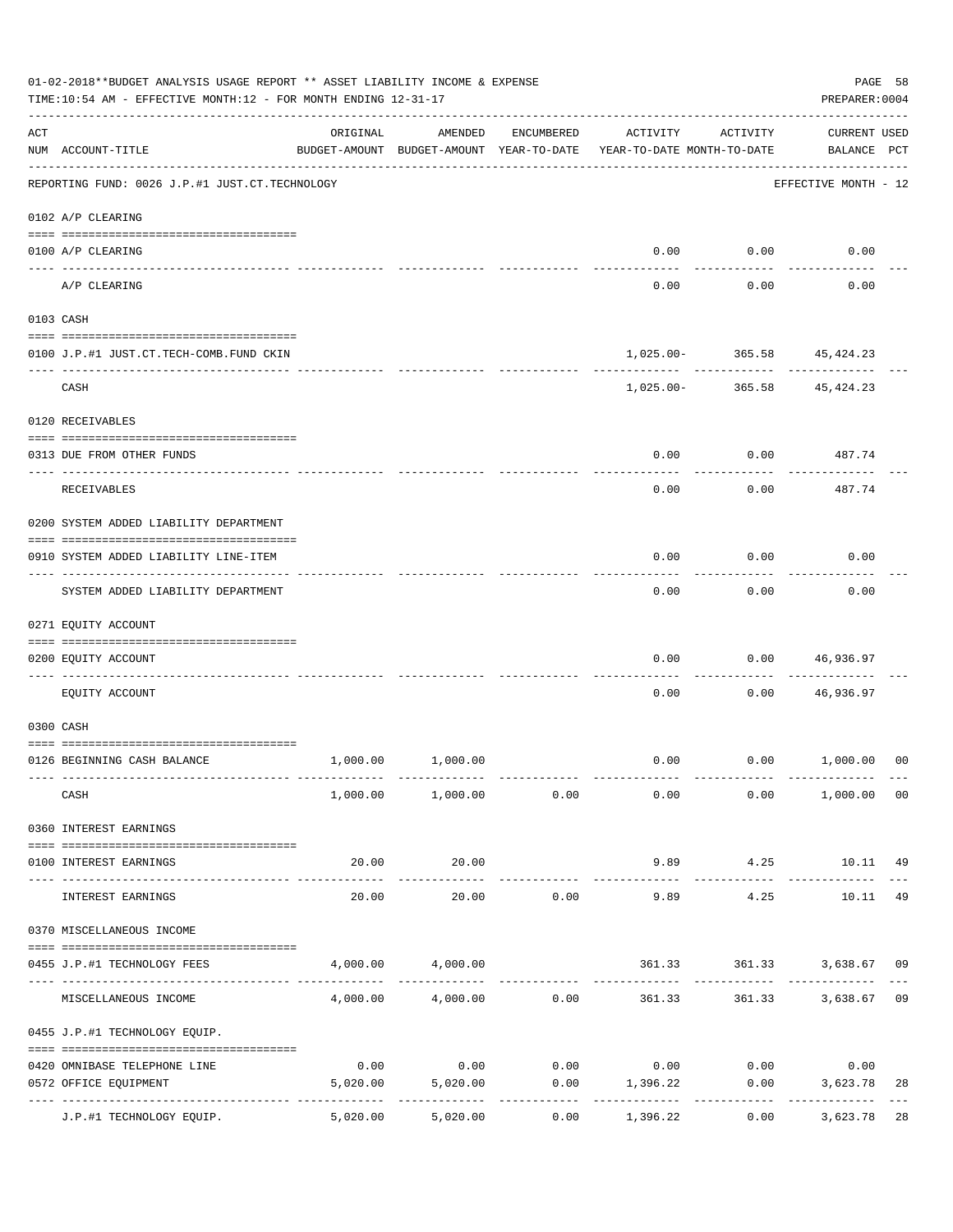| 01-02-2018**BUDGET ANALYSIS USAGE REPORT ** ASSET LIABILITY INCOME & EXPENSE |               |               |                   |                            |          | PAGE 59              |      |
|------------------------------------------------------------------------------|---------------|---------------|-------------------|----------------------------|----------|----------------------|------|
| TIME:10:54 AM - EFFECTIVE MONTH:12 - FOR MONTH ENDING 12-31-17               |               |               |                   |                            |          | PREPARER: 0004       |      |
| ACT                                                                          | ORIGINAL      | AMENDED       | <b>ENCUMBERED</b> | ACTIVITY                   | ACTIVITY | CURRENT USED         |      |
| NUM ACCOUNT-TITLE                                                            | BUDGET-AMOUNT | BUDGET-AMOUNT | YEAR-TO-DATE      | YEAR-TO-DATE MONTH-TO-DATE |          | BALANCE              | PCT  |
| REPORTING FUND: 0026 J.P.#1 JUST.CT.TECHNOLOGY                               |               |               |                   |                            |          | EFFECTIVE MONTH - 12 |      |
| J.P.#1 JUST.CT.TECHNOLOGY                                                    |               |               |                   |                            |          |                      |      |
| INCOME TOTALS                                                                | 5.020.00      | 5,020.00      |                   | 371.22                     | 365.58   | 4,648.78             | - 07 |
| <b>EXPENSE TOTALS</b>                                                        | 5.020.00      | 5.020.00      | 0.00              | 1,396.22                   | 0.00     | 3,623.78             | -28  |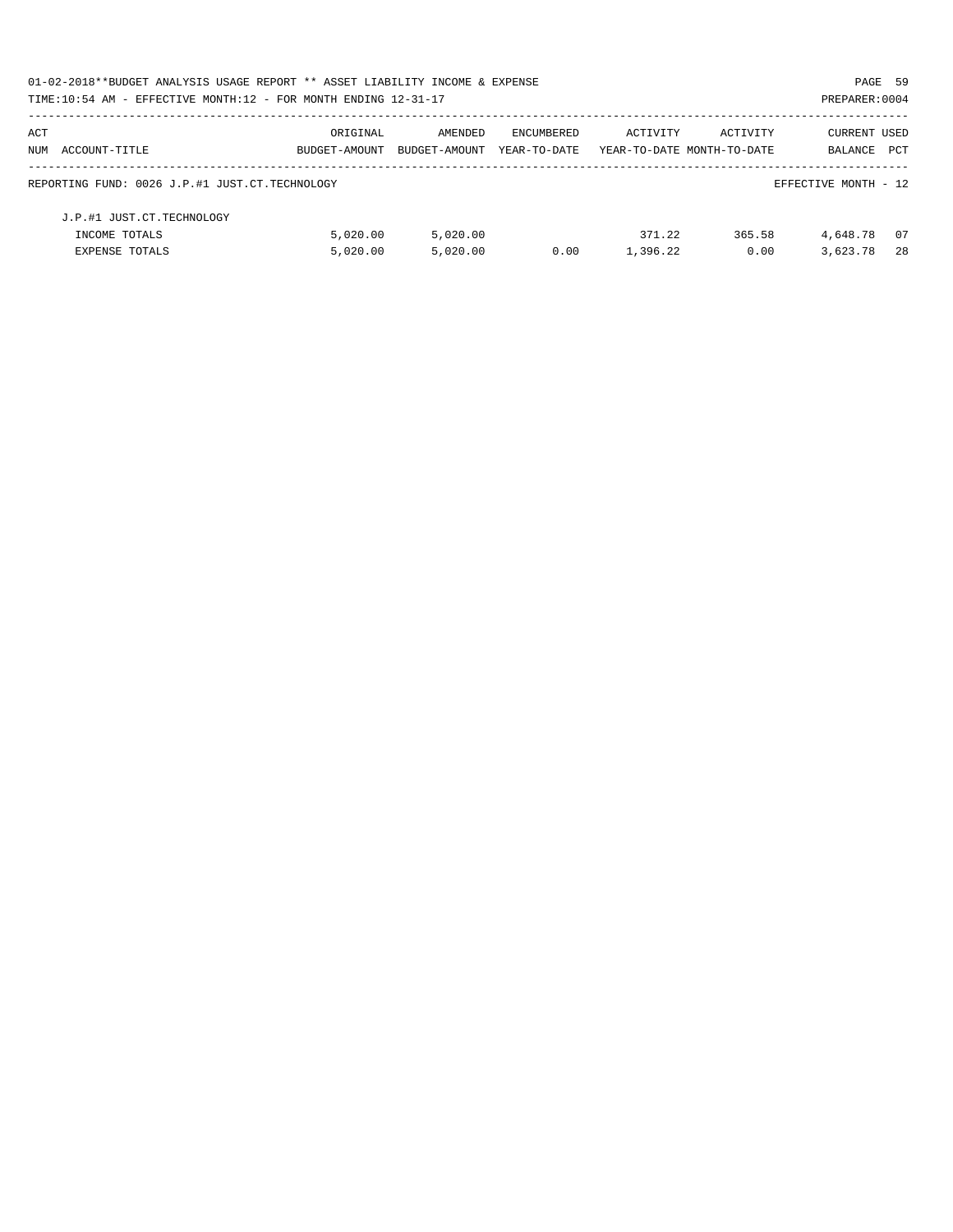|     | 01-02-2018**BUDGET ANALYSIS USAGE REPORT ** ASSET LIABILITY INCOME & EXPENSE<br>TIME:10:54 AM - EFFECTIVE MONTH:12 - FOR MONTH ENDING 12-31-17 |          |                                                     |                             |                                        |               | PREPARER: 0004                     | PAGE 60        |
|-----|------------------------------------------------------------------------------------------------------------------------------------------------|----------|-----------------------------------------------------|-----------------------------|----------------------------------------|---------------|------------------------------------|----------------|
| ACT | NUM ACCOUNT-TITLE                                                                                                                              | ORIGINAL | AMENDED<br>BUDGET-AMOUNT BUDGET-AMOUNT YEAR-TO-DATE | ENCUMBERED                  | ACTIVITY<br>YEAR-TO-DATE MONTH-TO-DATE | ACTIVITY      | <b>CURRENT USED</b><br>BALANCE PCT |                |
|     | REPORTING FUND: 0027 J.P.#2 JUST.CT.TECHNOLOGY                                                                                                 |          |                                                     |                             |                                        |               | EFFECTIVE MONTH - 12               |                |
|     | 0102 A/P CLEARING                                                                                                                              |          |                                                     |                             |                                        |               |                                    |                |
|     | 0100 A/P CLEARING<br>---- --------                                                                                                             |          |                                                     |                             | 0.00                                   | 0.00          | 0.00                               |                |
|     | A/P CLEARING                                                                                                                                   |          |                                                     |                             | 0.00                                   | 0.00          | 0.00                               |                |
|     | 0103 CASH                                                                                                                                      |          |                                                     |                             |                                        |               |                                    |                |
|     | 0100 J.P.#2 JUST.CT.TECH-COMB.FUND CKIN                                                                                                        |          |                                                     |                             |                                        |               | 1,216.26- 145.25 9,807.98          |                |
|     | CASH                                                                                                                                           |          |                                                     |                             | ---------                              | ------------- | 1, 216. 26 - 145. 25 9, 807. 98    |                |
|     | 0120 RECEIVABLES                                                                                                                               |          |                                                     |                             |                                        |               |                                    |                |
|     | 0313 DUE FROM OTHER FUNDS                                                                                                                      |          |                                                     |                             | 0.00                                   | 0.00          | 84.20                              |                |
|     | RECEIVABLES                                                                                                                                    |          |                                                     |                             | 0.00                                   | 0.00          | 84.20                              |                |
|     | 0271 EQUITY ACCOUNT                                                                                                                            |          |                                                     |                             |                                        |               |                                    |                |
|     | 0200 EQUITY ACCOUNT                                                                                                                            |          |                                                     |                             | 0.00                                   |               | $0.00$ 11,108.44                   |                |
|     | EQUITY ACCOUNT                                                                                                                                 |          |                                                     |                             | 0.00                                   |               | $0.00$ 11,108.44                   |                |
|     | 0300 CASH                                                                                                                                      |          |                                                     |                             |                                        |               |                                    |                |
|     | 0127 BEGINNING CASH BALANCE                                                                                                                    | 2,000.00 | 2,000.00                                            |                             | 0.00                                   | 0.00          | 2,000.00                           | 00             |
|     | CASH                                                                                                                                           |          | 2,000.00 2,000.00                                   | ------------ ------<br>0.00 | 0.00                                   | 0.00          | 2,000.00                           | 0 <sub>0</sub> |
|     | 0360 INTEREST EARNINGS                                                                                                                         |          |                                                     |                             |                                        |               |                                    |                |
|     | 0100 INTEREST EARNINGS                                                                                                                         | 7.00     | 7.00                                                |                             |                                        |               | 2.30 0.91 4.70 33                  |                |
|     | INTEREST EARNINGS                                                                                                                              | 7.00     | 7.00                                                | 0.00                        | 2.30                                   | 0.91          |                                    | 4.70 33        |
|     | 0370 MISCELLANEOUS INCOME                                                                                                                      |          |                                                     |                             |                                        |               |                                    |                |
|     | 0456 J.P.#2 TECHNOLOGY FEES                                                                                                                    | 400.00   | 400.00                                              |                             |                                        |               | 144.34    144.34    255.66    36   |                |
|     | MISCELLANEOUS INCOME                                                                                                                           | 400.00   | 400.00                                              | 0.00                        | 144.34                                 | 144.34        | 255.66                             | 36             |
|     | 0456 TECHNOLOGY EQUIPMENT                                                                                                                      |          |                                                     |                             |                                        |               |                                    |                |
|     | 0572 OFFICE EQUIPMENT                                                                                                                          | 2,407.00 | 2,407.00                                            |                             | $0.00$ $1,362.90$ $0.00$ $1,044.10$    |               |                                    | 57             |
|     | --------------------- -----------<br>TECHNOLOGY EQUIPMENT                                                                                      |          | 2,407.00 2,407.00                                   | -------------               | $0.00$ 1,362.90 0.00                   |               | 1,044.10                           | 57             |
|     | J.P.#2 JUST.CT.TECHNOLOGY                                                                                                                      |          |                                                     |                             |                                        |               |                                    |                |
|     | INCOME TOTALS                                                                                                                                  | 2,407.00 | 2,407.00                                            |                             | 146.64                                 | 145.25        | 2,260.36                           | 06             |
|     | EXPENSE TOTALS                                                                                                                                 | 2,407.00 | 2,407.00                                            |                             | $0.00$ 1,362.90                        | 0.00          | 1,044.10                           | 57             |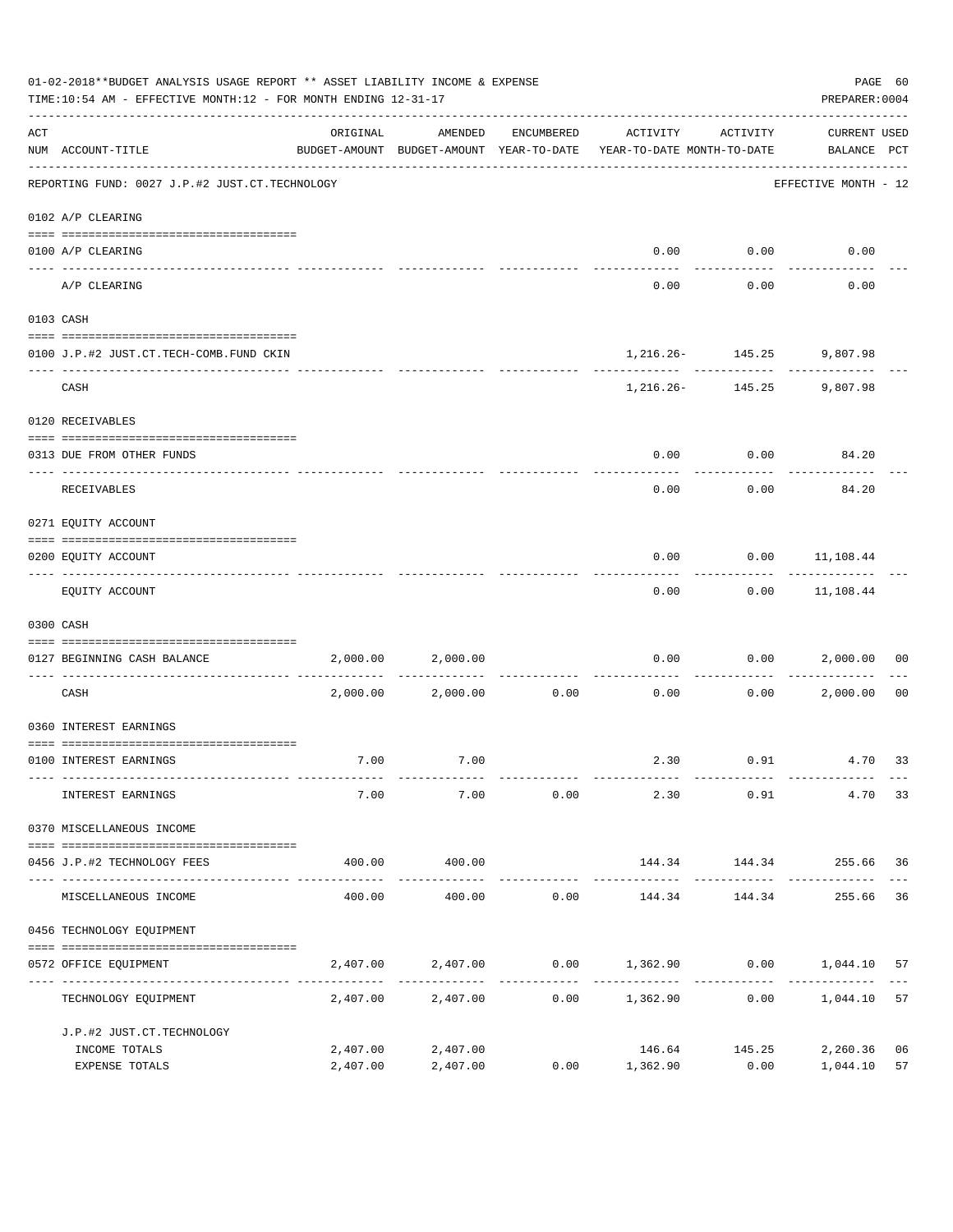|     | 01-02-2018**BUDGET ANALYSIS USAGE REPORT ** ASSET LIABILITY INCOME & EXPENSE<br>TIME:10:54 AM - EFFECTIVE MONTH:12 - FOR MONTH ENDING 12-31-17 |                                                                                 |                        |                       |          |                               | PAGE 61<br>PREPARER: 0004          |                |
|-----|------------------------------------------------------------------------------------------------------------------------------------------------|---------------------------------------------------------------------------------|------------------------|-----------------------|----------|-------------------------------|------------------------------------|----------------|
| ACT | NUM ACCOUNT-TITLE                                                                                                                              | ORIGINAL<br>BUDGET-AMOUNT BUDGET-AMOUNT YEAR-TO-DATE YEAR-TO-DATE MONTH-TO-DATE | AMENDED                | ENCUMBERED            | ACTIVITY | ACTIVITY                      | <b>CURRENT USED</b><br>BALANCE PCT |                |
|     | REPORTING FUND: 0028 J.P.#3 JUST.CT.TECHNOLOGY                                                                                                 |                                                                                 |                        |                       |          |                               | EFFECTIVE MONTH - 12               |                |
|     | 0102 A/P CLEARING                                                                                                                              |                                                                                 |                        |                       |          |                               |                                    |                |
|     | 0100 A/P CLEARING                                                                                                                              |                                                                                 |                        |                       | 0.00     | 0.00                          | 0.00                               |                |
|     | A/P CLEARING                                                                                                                                   |                                                                                 |                        |                       | 0.00     | 0.00                          | 0.00                               |                |
|     | 0103 CASH                                                                                                                                      |                                                                                 |                        |                       |          |                               |                                    |                |
|     | 0100 J.P.#3 JUST.CT.TECH-COMB.FUND CKIN                                                                                                        |                                                                                 |                        |                       |          | 327.04 326.50 4,889.68        |                                    |                |
|     | CASH                                                                                                                                           |                                                                                 |                        |                       |          | ------------<br>327.04 326.50 | ------------<br>4,889.68           |                |
|     | 0120 RECEIVABLES                                                                                                                               |                                                                                 |                        |                       |          |                               |                                    |                |
|     | 0313 DUE FROM OTHER FUNDS                                                                                                                      |                                                                                 |                        |                       | 0.00     | 0.00                          | 156.60                             |                |
|     | RECEIVABLES                                                                                                                                    |                                                                                 |                        |                       | 0.00     | 0.00                          | 156.60                             |                |
|     | 0200 SYSTEM ADDED LIABILITY DEPARTMENT                                                                                                         |                                                                                 |                        |                       |          |                               |                                    |                |
|     | 0910 SYSTEM ADDED LIABILITY LINE-ITEM                                                                                                          |                                                                                 |                        |                       | 0.00     | 0.00                          | 0.00                               |                |
|     | SYSTEM ADDED LIABILITY DEPARTMENT                                                                                                              |                                                                                 |                        |                       | 0.00     | 0.00                          | 0.00                               |                |
|     | 0271 EQUITY ACCOUNT                                                                                                                            |                                                                                 |                        |                       |          |                               |                                    |                |
|     | 0200 EQUITY ACCOUNT                                                                                                                            |                                                                                 |                        |                       | 0.00     | 0.00                          | 4,719.24                           |                |
|     | EQUITY ACCOUNT                                                                                                                                 |                                                                                 |                        |                       | 0.00     | 0.00                          | 4,719.24                           |                |
|     | 0300 CASH                                                                                                                                      |                                                                                 |                        |                       |          |                               |                                    |                |
|     | 0128 BEGINNING CASH                                                                                                                            | 3,100.00                                                                        | 3,100.00               |                       |          |                               | $0.00$ $0.00$ $3,100.00$           | 00             |
|     | CASH                                                                                                                                           |                                                                                 | 3,100.00 3,100.00 0.00 |                       |          | $0.00$ 0.00                   | 3,100.00 00                        |                |
|     | 0360 INTEREST EARNINGS                                                                                                                         |                                                                                 |                        |                       |          |                               |                                    |                |
|     | 0100 INTEREST EARNINGS                                                                                                                         | 0.00                                                                            | 0.00                   |                       | 0.97     | 0.43<br>----------            | $0.97+$                            |                |
|     | INTEREST EARNINGS                                                                                                                              | . <u>.</u> .<br>0.00                                                            | ----------<br>0.00     | 0.00                  | 0.97     | 0.43                          | $0.97+$                            |                |
|     | 0370 MISCELLANEOUS INCOME                                                                                                                      |                                                                                 |                        |                       |          |                               |                                    |                |
|     | 0456 J.P.#3 TECHNOLOGY FEES                                                                                                                    | 400.00                                                                          | 400.00                 |                       | 326.07   |                               | 326.07 73.93 82                    |                |
|     | MISCELLANEOUS INCOME                                                                                                                           |                                                                                 | 400.00 400.00          |                       |          | $0.00$ 326.07 326.07          | 73.93                              | 82             |
|     | 0457 TECHNOLOGY EQUIPMENT                                                                                                                      |                                                                                 |                        |                       |          |                               |                                    |                |
|     | 0572 OFFICE EQUIPMENT                                                                                                                          | 3,500.00                                                                        | 3,500.00               | 0.00                  | 0.00     | 0.00                          | 3,500.00 00<br>--------------      |                |
|     | TECHNOLOGY EQUIPMENT                                                                                                                           | 3,500.00                                                                        | 3,500.00               | -------------<br>0.00 | 0.00     | 0.00                          | 3,500.00                           | 0 <sub>0</sub> |

J.P.#3 JUST.CT.TECHNOLOGY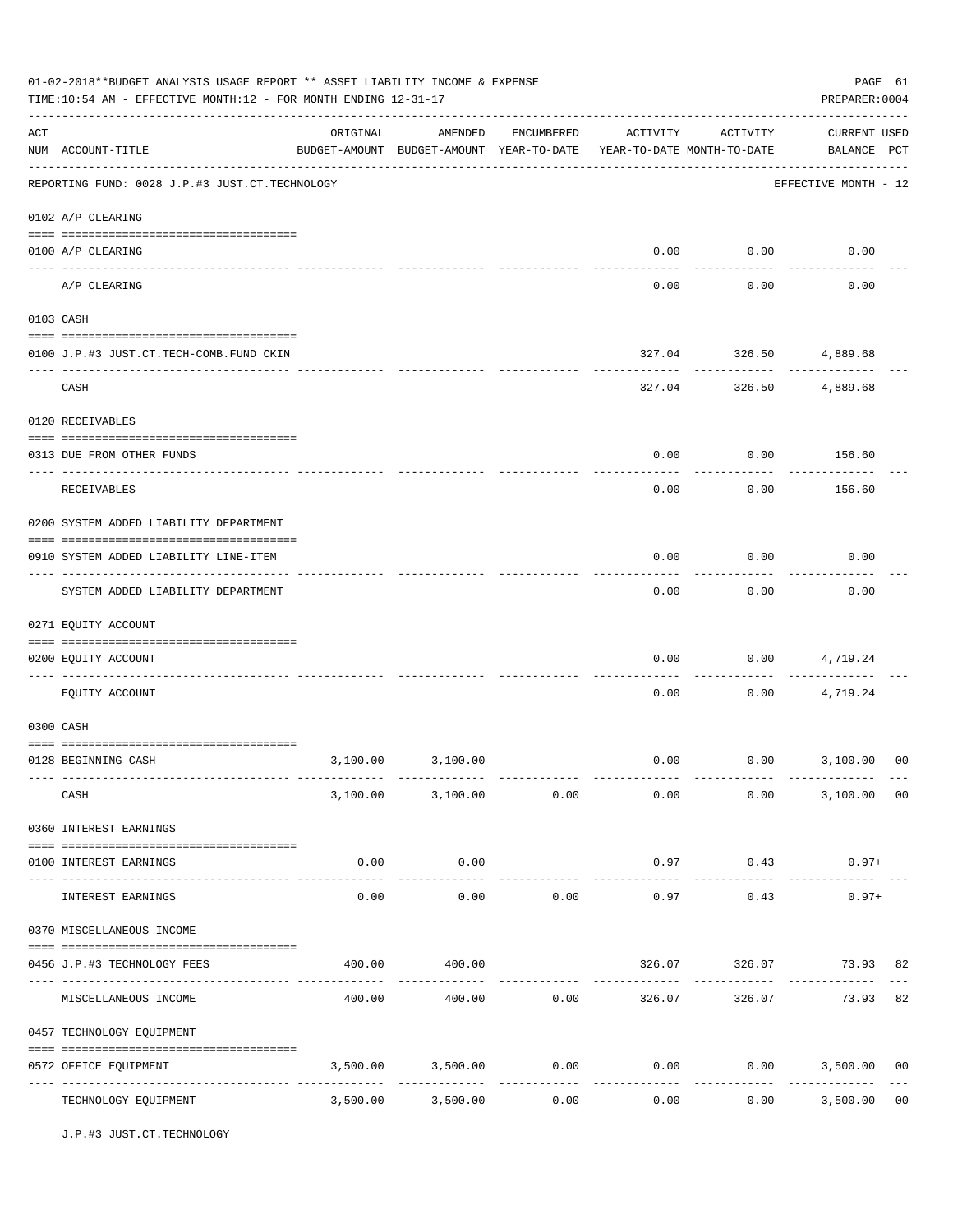|     | 01-02-2018**BUDGET ANALYSIS USAGE REPORT ** ASSET LIABILITY INCOME & EXPENSE<br>PAGE 62 |               |               |                   |          |                            |                      |     |  |  |  |
|-----|-----------------------------------------------------------------------------------------|---------------|---------------|-------------------|----------|----------------------------|----------------------|-----|--|--|--|
|     | TIME:10:54 AM - EFFECTIVE MONTH:12 - FOR MONTH ENDING 12-31-17                          |               |               |                   |          |                            | PREPARER: 0004       |     |  |  |  |
|     |                                                                                         |               |               |                   |          |                            |                      |     |  |  |  |
| ACT |                                                                                         | ORIGINAL      | AMENDED       | <b>ENCUMBERED</b> | ACTIVITY | ACTIVITY                   | CURRENT USED         |     |  |  |  |
|     | NUM ACCOUNT-TITLE                                                                       | BUDGET-AMOUNT | BUDGET-AMOUNT | YEAR-TO-DATE      |          | YEAR-TO-DATE MONTH-TO-DATE | BALANCE              | PCT |  |  |  |
|     |                                                                                         |               |               |                   |          |                            |                      |     |  |  |  |
|     | REPORTING FUND: 0028 J.P.#3 JUST.CT.TECHNOLOGY                                          |               |               |                   |          |                            | EFFECTIVE MONTH - 12 |     |  |  |  |
|     |                                                                                         |               |               |                   |          |                            |                      |     |  |  |  |
|     | INCOME TOTALS                                                                           | 3.500.00      | 3,500.00      |                   | 327.04   | 326.50                     | 3,172.96             | 09  |  |  |  |
|     | <b>EXPENSE TOTALS</b>                                                                   | 3.500.00      | 3.500.00      | 0.00              | 0.00     | 0.00                       | 3,500.00             | 00  |  |  |  |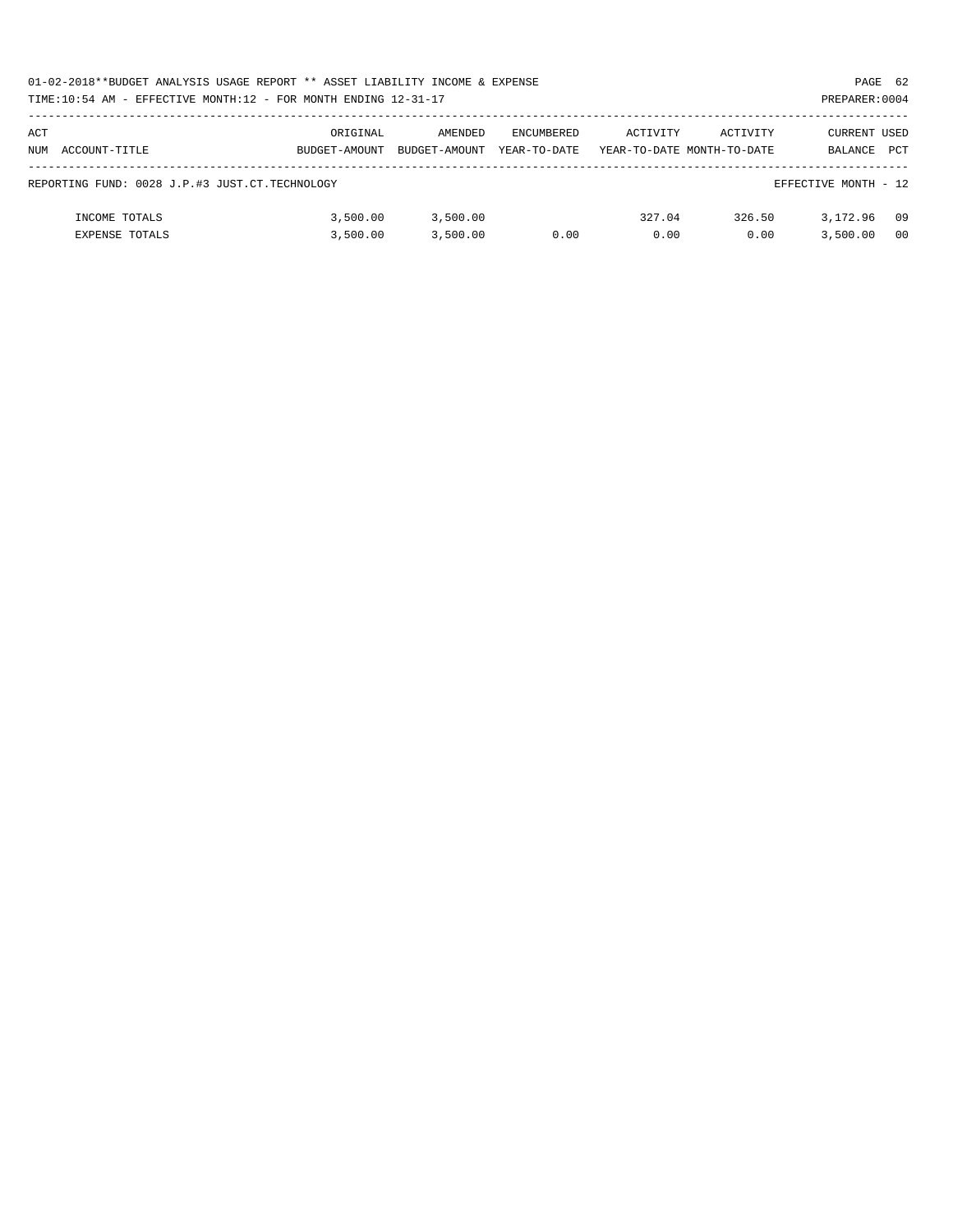|     | 01-02-2018**BUDGET ANALYSIS USAGE REPORT ** ASSET LIABILITY INCOME & EXPENSE<br>PAGE 63<br>TIME:10:54 AM - EFFECTIVE MONTH:12 - FOR MONTH ENDING 12-31-17<br>PREPARER: 0004<br>ORIGINAL<br>AMENDED<br>ACTIVITY<br>ACTIVITY<br>CURRENT USED<br>ENCUMBERED<br>BUDGET-AMOUNT BUDGET-AMOUNT YEAR-TO-DATE<br>YEAR-TO-DATE MONTH-TO-DATE<br>BALANCE<br>$_{\rm PCT}$<br>EFFECTIVE MONTH - 12<br>0.00<br>0.00<br>983.14<br>0.00<br>0.00<br>983.14<br>0.00<br>0.00<br>983.14<br>0.00<br>0.00<br>983.14<br>0.00<br>0.00<br>0.00<br>0.00<br>0.00<br>0.00<br>0.00<br>0.00<br>0.00<br>0.00<br>0.00<br>0.00<br>0.00<br>0.00<br>0.00<br>0.00<br>------------<br>0.00<br>0.00<br>0.00<br>0.00<br>0.00<br>0.00<br>0.00<br>0.00<br>0.00<br>0.00<br>0.00<br>0.00<br>0310 OFFICE SUPPLIES<br>0421 ONLINE RESEARCH<br>0.00<br>0.00<br>0.00<br>0.00<br>0.00<br>0.00<br>0.00<br>0.00<br>0.00<br>0.00<br>0.00<br>0.00 |      |      |      |      |      |      |
|-----|-----------------------------------------------------------------------------------------------------------------------------------------------------------------------------------------------------------------------------------------------------------------------------------------------------------------------------------------------------------------------------------------------------------------------------------------------------------------------------------------------------------------------------------------------------------------------------------------------------------------------------------------------------------------------------------------------------------------------------------------------------------------------------------------------------------------------------------------------------------------------------------------------|------|------|------|------|------|------|
| ACT |                                                                                                                                                                                                                                                                                                                                                                                                                                                                                                                                                                                                                                                                                                                                                                                                                                                                                               |      |      |      |      |      |      |
|     | NUM ACCOUNT-TITLE                                                                                                                                                                                                                                                                                                                                                                                                                                                                                                                                                                                                                                                                                                                                                                                                                                                                             |      |      |      |      |      |      |
|     | REPORTING FUND: 0030 SHERIFF WORK RELEASE                                                                                                                                                                                                                                                                                                                                                                                                                                                                                                                                                                                                                                                                                                                                                                                                                                                     |      |      |      |      |      |      |
|     | 0103 CASH                                                                                                                                                                                                                                                                                                                                                                                                                                                                                                                                                                                                                                                                                                                                                                                                                                                                                     |      |      |      |      |      |      |
|     | 0100 SHERIFF WORK RELEASE-COMB FUND CKI                                                                                                                                                                                                                                                                                                                                                                                                                                                                                                                                                                                                                                                                                                                                                                                                                                                       |      |      |      |      |      |      |
|     | $\mbox{CASH}$                                                                                                                                                                                                                                                                                                                                                                                                                                                                                                                                                                                                                                                                                                                                                                                                                                                                                 |      |      |      |      |      |      |
|     | 0271 EQUITY ACCOUNT                                                                                                                                                                                                                                                                                                                                                                                                                                                                                                                                                                                                                                                                                                                                                                                                                                                                           |      |      |      |      |      |      |
|     | 0200 EQUITY ACCOUNT                                                                                                                                                                                                                                                                                                                                                                                                                                                                                                                                                                                                                                                                                                                                                                                                                                                                           |      |      |      |      |      |      |
|     | EQUITY ACCOUNT                                                                                                                                                                                                                                                                                                                                                                                                                                                                                                                                                                                                                                                                                                                                                                                                                                                                                |      |      |      |      |      |      |
|     | 0360 INTEREST EARNINGS                                                                                                                                                                                                                                                                                                                                                                                                                                                                                                                                                                                                                                                                                                                                                                                                                                                                        |      |      |      |      |      |      |
|     | 0100 INTEREST EARNINGS                                                                                                                                                                                                                                                                                                                                                                                                                                                                                                                                                                                                                                                                                                                                                                                                                                                                        |      |      |      |      |      |      |
|     | INTEREST EARNINGS                                                                                                                                                                                                                                                                                                                                                                                                                                                                                                                                                                                                                                                                                                                                                                                                                                                                             |      |      |      |      |      |      |
|     | 0370 MISCELLANEOUS INCOME                                                                                                                                                                                                                                                                                                                                                                                                                                                                                                                                                                                                                                                                                                                                                                                                                                                                     |      |      |      |      |      |      |
|     | 0569 SHERIFF WORK RELEASE                                                                                                                                                                                                                                                                                                                                                                                                                                                                                                                                                                                                                                                                                                                                                                                                                                                                     |      |      |      |      |      |      |
|     | MISCELLANEOUS INCOME                                                                                                                                                                                                                                                                                                                                                                                                                                                                                                                                                                                                                                                                                                                                                                                                                                                                          |      |      |      |      |      |      |
|     | 0569 WORK RELEASE                                                                                                                                                                                                                                                                                                                                                                                                                                                                                                                                                                                                                                                                                                                                                                                                                                                                             |      |      |      |      |      |      |
|     |                                                                                                                                                                                                                                                                                                                                                                                                                                                                                                                                                                                                                                                                                                                                                                                                                                                                                               |      |      |      |      |      |      |
|     |                                                                                                                                                                                                                                                                                                                                                                                                                                                                                                                                                                                                                                                                                                                                                                                                                                                                                               |      |      |      |      |      |      |
|     | 0571 EQUIPMENT                                                                                                                                                                                                                                                                                                                                                                                                                                                                                                                                                                                                                                                                                                                                                                                                                                                                                |      |      |      |      |      |      |
|     | <b>WORK RELEASE</b>                                                                                                                                                                                                                                                                                                                                                                                                                                                                                                                                                                                                                                                                                                                                                                                                                                                                           | 0.00 | 0.00 | 0.00 | 0.00 | 0.00 | 0.00 |
|     | SHERIFF WORK RELEASE                                                                                                                                                                                                                                                                                                                                                                                                                                                                                                                                                                                                                                                                                                                                                                                                                                                                          |      |      |      |      |      |      |
|     | INCOME TOTALS                                                                                                                                                                                                                                                                                                                                                                                                                                                                                                                                                                                                                                                                                                                                                                                                                                                                                 | 0.00 | 0.00 |      | 0.00 | 0.00 | 0.00 |
|     | <b>EXPENSE TOTALS</b>                                                                                                                                                                                                                                                                                                                                                                                                                                                                                                                                                                                                                                                                                                                                                                                                                                                                         | 0.00 | 0.00 | 0.00 | 0.00 | 0.00 | 0.00 |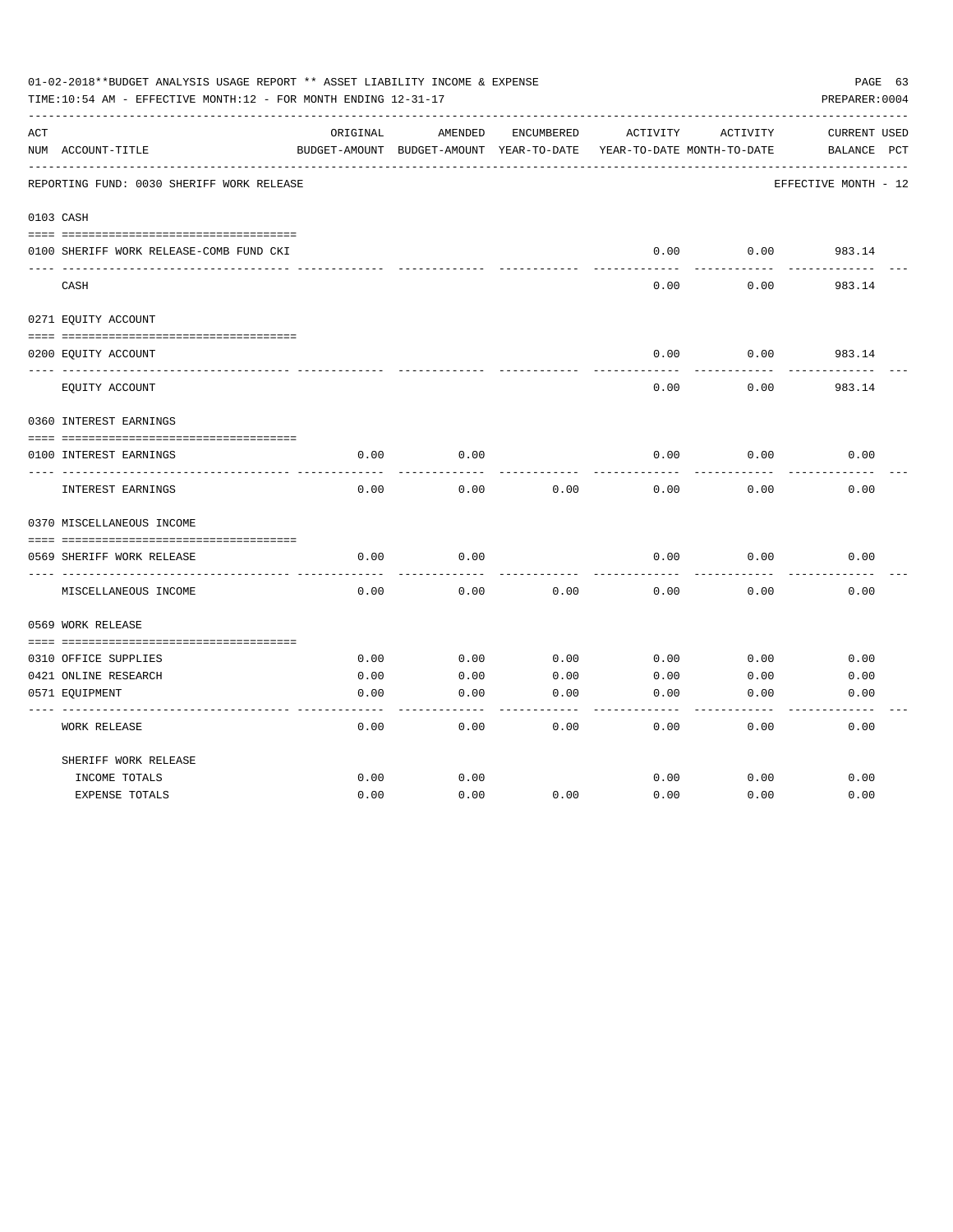|     | 01-02-2018**BUDGET ANALYSIS USAGE REPORT ** ASSET LIABILITY INCOME & EXPENSE<br>TIME:10:54 AM - EFFECTIVE MONTH:12 - FOR MONTH ENDING 12-31-17 |          |                                                     |               |                                        |          | PAGE 64<br>PREPARER: 0004          |  |
|-----|------------------------------------------------------------------------------------------------------------------------------------------------|----------|-----------------------------------------------------|---------------|----------------------------------------|----------|------------------------------------|--|
| ACT | NUM ACCOUNT-TITLE                                                                                                                              | ORIGINAL | AMENDED<br>BUDGET-AMOUNT BUDGET-AMOUNT YEAR-TO-DATE | ENCUMBERED    | ACTIVITY<br>YEAR-TO-DATE MONTH-TO-DATE | ACTIVITY | <b>CURRENT USED</b><br>BALANCE PCT |  |
|     | REPORTING FUND: 0031 COURTHOUSE RESTORATION FUND                                                                                               |          |                                                     |               |                                        |          | EFFECTIVE MONTH - 12               |  |
|     | 0103 CASH                                                                                                                                      |          |                                                     |               |                                        |          |                                    |  |
|     | 0100 COURTHOUSE RESTORATION-COMB.FUND<br>0175 TEXPOOL                                                                                          |          |                                                     |               | 0.00<br>0.00                           | 0.00     | $0.00$ 115.00<br>0.00              |  |
|     | CASH                                                                                                                                           |          |                                                     |               | 0.00                                   | 0.00     | 115.00                             |  |
|     | 0271 EQUITY ACCOUNT                                                                                                                            |          |                                                     |               |                                        |          |                                    |  |
|     | 0200 EQUITY ACCOUNT                                                                                                                            |          |                                                     |               | 0.00                                   | 0.00     | 115.00                             |  |
|     | EQUITY ACCOUNT                                                                                                                                 |          |                                                     |               | 0.00                                   | 0.00     | 115.00                             |  |
|     | 0300 CASH                                                                                                                                      |          |                                                     |               |                                        |          |                                    |  |
|     | 0131 BEGINNING CASH BALANCE                                                                                                                    | 0.00     | 0.00                                                |               | 0.00                                   | 0.00     | 0.00                               |  |
|     | CASH                                                                                                                                           | 0.00     | 0.00                                                | 0.00          | 0.00                                   | 0.00     | 0.00                               |  |
|     | 0330 GRANT INCOME                                                                                                                              |          |                                                     |               |                                        |          |                                    |  |
|     | 0510 COURTHOUSE RESTORATION                                                                                                                    | 0.00     | 0.00                                                |               | 0.00                                   | 0.00     | 0.00                               |  |
|     | GRANT INCOME                                                                                                                                   | 0.00     | 0.00                                                | 0.00          | 0.00                                   | 0.00     | 0.00                               |  |
|     | 0360 INTEREST INCOME                                                                                                                           |          |                                                     |               |                                        |          |                                    |  |
|     |                                                                                                                                                |          |                                                     |               |                                        |          |                                    |  |
|     | 0100 INTEREST INCOME                                                                                                                           | 0.00     | 0.00                                                |               | 0.00                                   | 0.00     | 0.00                               |  |
|     | INTEREST INCOME                                                                                                                                | 0.00     | 0.00                                                | 0.00          | 0.00                                   | 0.00     | 0.00                               |  |
|     | 0370 MISCELLANEOUS INCOME                                                                                                                      |          |                                                     |               |                                        |          |                                    |  |
|     | 0131 RESTORATION DONATIONS                                                                                                                     | 0.00     | 0.00                                                |               | 0.00                                   | 0.00     | 0.00                               |  |
|     | MISCELLANEOUS INCOME                                                                                                                           | 0.00     | 0.00                                                | 0.00          | 0.00                                   | 0.00     | 0.00                               |  |
|     | 0510 COURTHOUSE RESTORATION                                                                                                                    |          |                                                     |               |                                        |          |                                    |  |
|     | 0490 MISCELLANEOUS                                                                                                                             | 0.00     | 0.00                                                | 0.00          | 0.00                                   | 0.00     | 0.00                               |  |
|     | ---------------<br>COURTHOUSE RESTORATION                                                                                                      | 0.00     | $---$<br>0.00                                       | $---$<br>0.00 | 0.00                                   | 0.00     | 0.00                               |  |
|     | COURTHOUSE RESTORATION FUND                                                                                                                    |          |                                                     |               |                                        |          |                                    |  |
|     | INCOME TOTALS                                                                                                                                  | 0.00     | 0.00                                                |               | 0.00                                   | 0.00     | 0.00                               |  |
|     | EXPENSE TOTALS                                                                                                                                 | 0.00     | 0.00                                                | 0.00          | 0.00                                   | 0.00     | 0.00                               |  |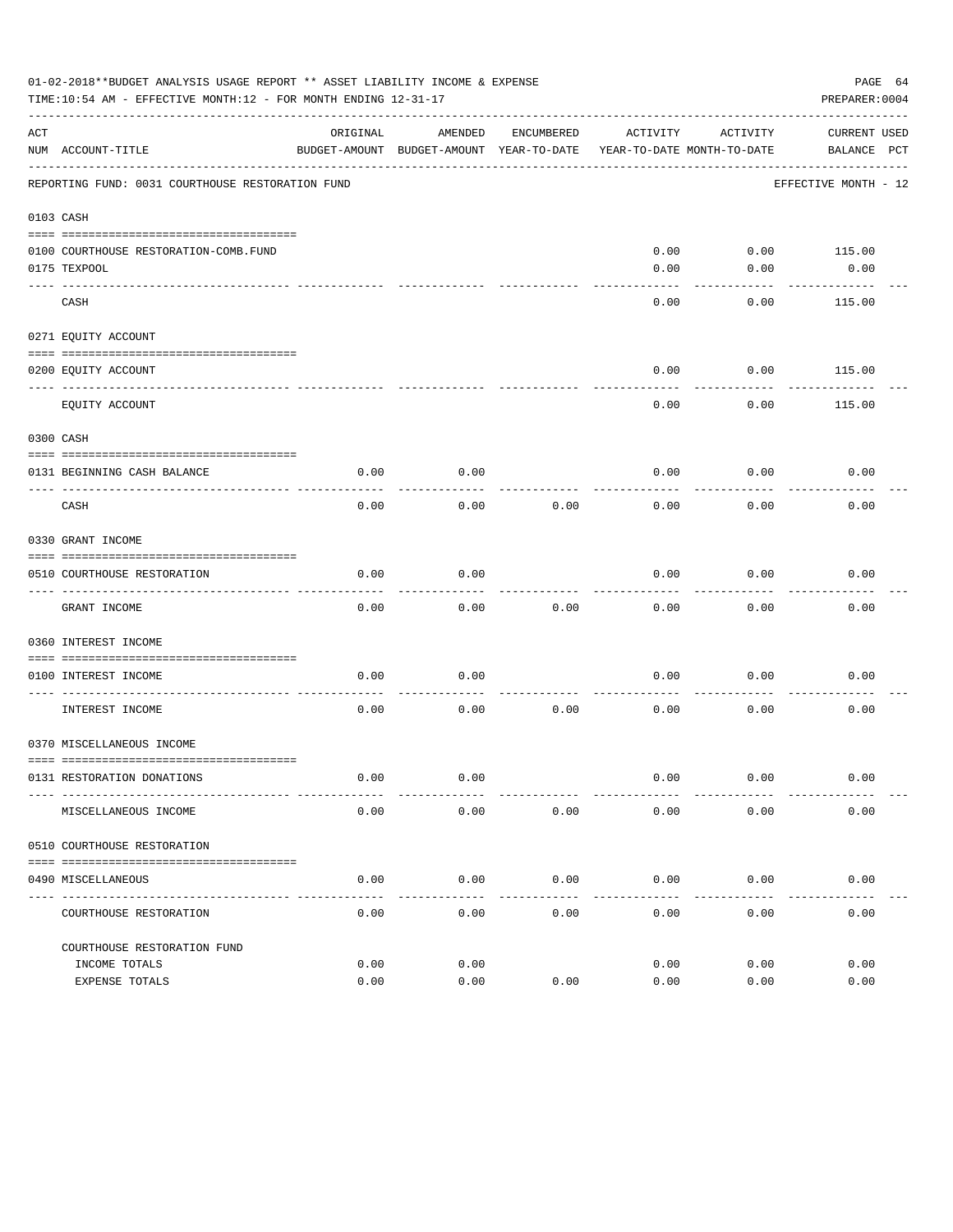|     | 01-02-2018**BUDGET ANALYSIS USAGE REPORT ** ASSET LIABILITY INCOME & EXPENSE<br>TIME:10:54 AM - EFFECTIVE MONTH:12 - FOR MONTH ENDING 12-31-17 |          |                                                     |            |                                        |                 | PAGE 65<br>PREPARER: 0004   |                |
|-----|------------------------------------------------------------------------------------------------------------------------------------------------|----------|-----------------------------------------------------|------------|----------------------------------------|-----------------|-----------------------------|----------------|
| ACT | NUM ACCOUNT-TITLE                                                                                                                              | ORIGINAL | AMENDED<br>BUDGET-AMOUNT BUDGET-AMOUNT YEAR-TO-DATE | ENCUMBERED | ACTIVITY<br>YEAR-TO-DATE MONTH-TO-DATE | ACTIVITY        | CURRENT USED<br>BALANCE PCT |                |
|     | REPORTING FUND: 0033 BAIL BONDSMAN APP. FEES                                                                                                   |          |                                                     |            |                                        |                 | EFFECTIVE MONTH - 12        |                |
|     | 0102 A/P CLEARING                                                                                                                              |          |                                                     |            |                                        |                 |                             |                |
|     |                                                                                                                                                |          |                                                     |            |                                        |                 |                             |                |
|     | 0100 A/P CLEARING<br>---- ----------                                                                                                           |          |                                                     |            | 0.00                                   | 0.00            | 0.00                        |                |
|     | A/P CLEARING                                                                                                                                   |          |                                                     |            | 0.00                                   | 0.00            | 0.00                        |                |
|     | 0103 BAIL BONDSMAN AP.FEE CASH                                                                                                                 |          |                                                     |            |                                        |                 |                             |                |
|     | 0100 BAIL BONDSMAN APP.-COMB FUND CKING                                                                                                        |          |                                                     |            | 0.00                                   | $0.00$ 8,596.74 |                             |                |
|     | --------------------------<br>BAIL BONDSMAN AP. FEE CASH                                                                                       |          |                                                     |            | 0.00                                   |                 | $0.00$ 8,596.74             |                |
|     | 0271 EQUITY ACCOUNT                                                                                                                            |          |                                                     |            |                                        |                 |                             |                |
|     |                                                                                                                                                |          |                                                     |            | 0.00                                   | $0.00$ 8,596.74 |                             |                |
|     | 0200 EQUITY ACCOUNT                                                                                                                            |          |                                                     |            |                                        |                 |                             |                |
|     | EQUITY ACCOUNT                                                                                                                                 |          |                                                     |            | 0.00                                   | 0.00            | 8,596.74                    |                |
|     | 0300 CASH                                                                                                                                      |          |                                                     |            |                                        |                 |                             |                |
|     | 0133 BEGINNING CASH BALANCE                                                                                                                    | 2,000.00 | 2,000.00                                            |            | 0.00                                   |                 | $0.00$ 2,000.00             | 00             |
|     | CASH                                                                                                                                           | 2,000.00 | 2,000.00                                            | 0.00       | 0.00                                   |                 | $0.00$ 2,000.00             | 00             |
|     | 0340 BAIL BOND APPLICATION FEE                                                                                                                 |          |                                                     |            |                                        |                 |                             |                |
|     | 0480 APPLICATION FEE                                                                                                                           | 500.00   | 500.00                                              |            | 0.00                                   | 0.00            | 500.00                      | 00             |
|     | ---------------------------------                                                                                                              |          |                                                     |            |                                        |                 |                             |                |
|     | BAIL BOND APPLICATION FEE                                                                                                                      | 500.00   | 500.00                                              | 0.00       | 0.00                                   | 0.00            | 500.00                      | 0 <sub>0</sub> |
|     | 0498 BAIL BONDSMAN EXP.                                                                                                                        |          |                                                     |            |                                        |                 |                             |                |
|     | 0310 OFFICE SUPPLIES                                                                                                                           |          | 200.00 200.00 0.00                                  |            | $0.00$ $0.00$ $200.00$ $00$            |                 |                             |                |
|     | 0427 OUT OF COUNTY TRAVEL                                                                                                                      | 2,300.00 | 2,300.00                                            | 0.00       | 0.00                                   | 0.00            | 2,300.00                    | 0 <sub>0</sub> |
|     | BAIL BONDSMAN EXP.                                                                                                                             | 2,500.00 | 2,500.00                                            | 0.00       | 0.00                                   | 0.00            | 2,500.00                    | 0 <sub>0</sub> |
|     | BAIL BONDSMAN APP. FEES                                                                                                                        |          |                                                     |            |                                        |                 |                             |                |
|     | INCOME TOTALS                                                                                                                                  | 2,500.00 | 2,500.00                                            |            | 0.00                                   | 0.00            | 2,500.00                    | 0 <sub>0</sub> |
|     | EXPENSE TOTALS                                                                                                                                 | 2,500.00 | 2,500.00                                            | 0.00       | 0.00                                   | 0.00            | 2,500.00                    | 0 <sub>0</sub> |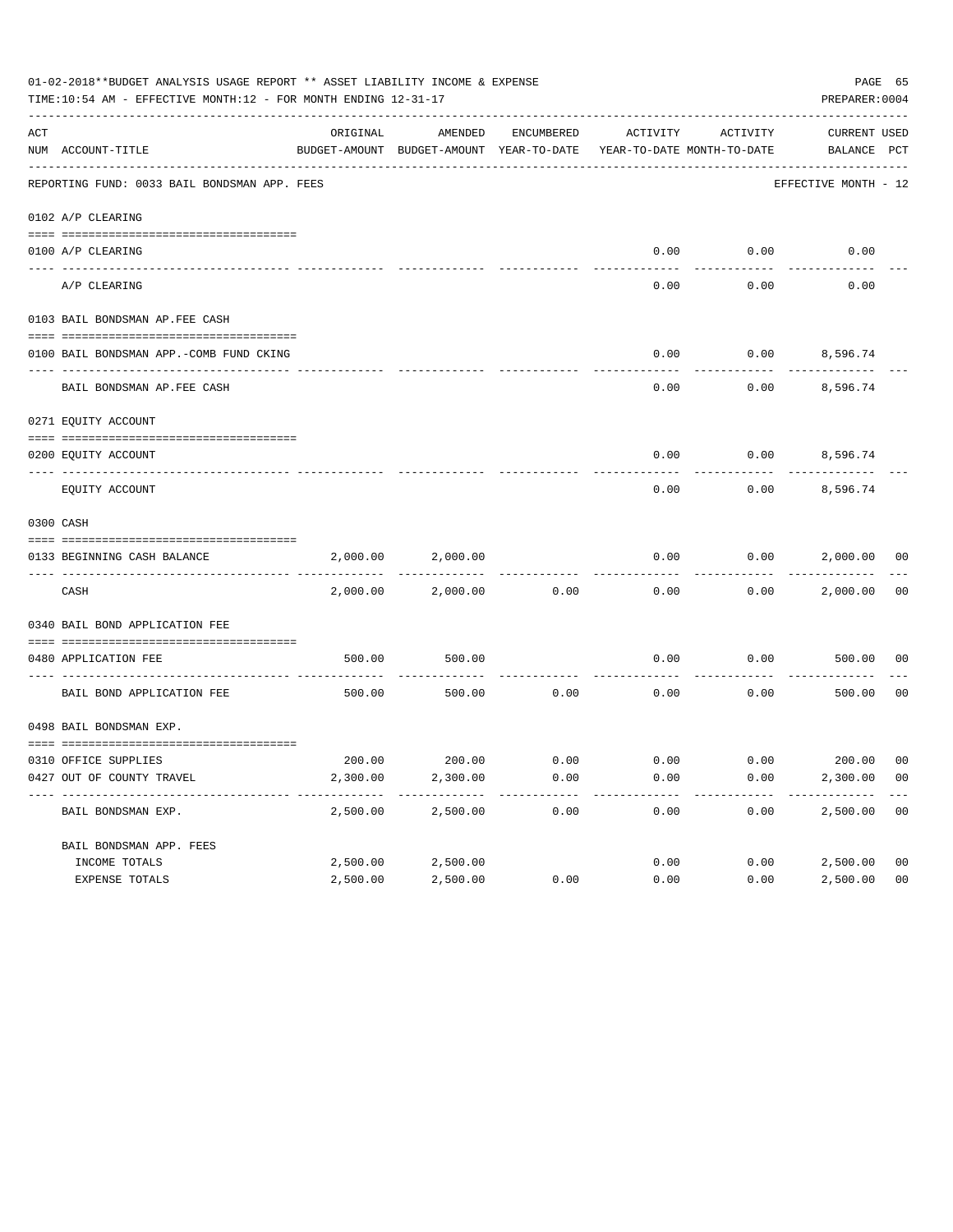|     | 01-02-2018**BUDGET ANALYSIS USAGE REPORT ** ASSET LIABILITY INCOME & EXPENSE<br>TIME:10:54 AM - EFFECTIVE MONTH:12 - FOR MONTH ENDING 12-31-17                                                                                                                                                                                                                                                                                                       |          |                                                                                |                   |                       |                                                            | PAGE 66<br>PREPARER: 0004               |                |
|-----|------------------------------------------------------------------------------------------------------------------------------------------------------------------------------------------------------------------------------------------------------------------------------------------------------------------------------------------------------------------------------------------------------------------------------------------------------|----------|--------------------------------------------------------------------------------|-------------------|-----------------------|------------------------------------------------------------|-----------------------------------------|----------------|
| ACT | NUM ACCOUNT-TITLE                                                                                                                                                                                                                                                                                                                                                                                                                                    | ORIGINAL | AMENDED<br>BUDGET-AMOUNT BUDGET-AMOUNT YEAR-TO-DATE YEAR-TO-DATE MONTH-TO-DATE | ENCUMBERED        | ACTIVITY              | ACTIVITY                                                   | <b>CURRENT USED</b><br>BALANCE PCT      |                |
|     | REPORTING FUND: 0034 DISTRICT CT.RECORDS ARCHIVE                                                                                                                                                                                                                                                                                                                                                                                                     |          |                                                                                |                   |                       |                                                            | ---------------<br>EFFECTIVE MONTH - 12 |                |
|     | 0100 PAYROLL                                                                                                                                                                                                                                                                                                                                                                                                                                         |          |                                                                                |                   |                       |                                                            |                                         |                |
|     |                                                                                                                                                                                                                                                                                                                                                                                                                                                      |          |                                                                                |                   |                       |                                                            |                                         |                |
|     | 0100 PAYROLL<br>---- -------<br>--------------------------- --------                                                                                                                                                                                                                                                                                                                                                                                 |          |                                                                                |                   |                       | $0.00$ $0.00$<br>----------                                | 0.00                                    |                |
|     | PAYROLL                                                                                                                                                                                                                                                                                                                                                                                                                                              |          |                                                                                |                   | 0.00                  | 0.00                                                       | 0.00                                    |                |
|     | 0103 CASH                                                                                                                                                                                                                                                                                                                                                                                                                                            |          |                                                                                |                   |                       |                                                            |                                         |                |
|     | 0100 DISTRICT CT.REC.ARCHIVE COMB.FUND                                                                                                                                                                                                                                                                                                                                                                                                               |          |                                                                                |                   |                       | 1,222.34 433.52 24,028.61                                  |                                         |                |
|     | CASH                                                                                                                                                                                                                                                                                                                                                                                                                                                 |          |                                                                                |                   |                       | -----------------------------<br>1,222.34 433.52 24,028.61 |                                         |                |
|     | 0120 RECEIVABLES                                                                                                                                                                                                                                                                                                                                                                                                                                     |          |                                                                                |                   |                       |                                                            |                                         |                |
|     | 0313 DUE FROM OTHER FUNDS                                                                                                                                                                                                                                                                                                                                                                                                                            |          |                                                                                |                   | 0.00                  | $0.00$ 817.02                                              |                                         |                |
|     | RECEIVABLES                                                                                                                                                                                                                                                                                                                                                                                                                                          |          |                                                                                |                   | 0.00                  | 0.00                                                       | 817.02                                  |                |
|     | 0271 EQUITY ACCOUNT                                                                                                                                                                                                                                                                                                                                                                                                                                  |          |                                                                                |                   |                       |                                                            |                                         |                |
|     | 0200 EQUITY ACCOUNT                                                                                                                                                                                                                                                                                                                                                                                                                                  |          |                                                                                |                   | 0.00                  | $0.00$ 23,623.29                                           |                                         |                |
|     | EQUITY ACCOUNT                                                                                                                                                                                                                                                                                                                                                                                                                                       |          |                                                                                |                   | --------<br>0.00      | ---------                                                  | . <u>.</u> .<br>$0.00$ 23,623.29        |                |
|     | 0300 CASH                                                                                                                                                                                                                                                                                                                                                                                                                                            |          |                                                                                |                   |                       |                                                            |                                         |                |
|     | $\verb c  = \verb c  = \verb c  = \verb c  = \verb c  = \verb c  = \verb c  = \verb c  = \verb c  = \verb c  = \verb c  = \verb c  = \verb c  = \verb c  = \verb c  = \verb c  = \verb c  = \verb c  = \verb c  = \verb c  = \verb c  = \verb c  = \verb c  = \verb c  = \verb c  = \verb c  = \verb c  = \verb c  = \verb c  = \verb c  = \verb c  = \verb c  = \verb c  = \verb c  = \verb c  = \verb c  = \verb c$<br>0134 BEGINNING CASH BALANCE |          | 1,000.00 1,000.00                                                              |                   | 0.00                  |                                                            | 0.00 1,000.00                           | 00             |
|     |                                                                                                                                                                                                                                                                                                                                                                                                                                                      |          |                                                                                |                   |                       |                                                            |                                         |                |
|     | CASH                                                                                                                                                                                                                                                                                                                                                                                                                                                 |          | $1,000.00$ $1,000.00$                                                          | 0.00              | 0.00                  |                                                            | $0.00$ 1,000.00                         | 0 <sub>0</sub> |
|     | 0360 INTEREST INCOME                                                                                                                                                                                                                                                                                                                                                                                                                                 |          |                                                                                |                   |                       |                                                            |                                         |                |
|     | 0100 INTEREST INCOME                                                                                                                                                                                                                                                                                                                                                                                                                                 | 0.00     | 0.00                                                                           |                   |                       | 5.07 2.23                                                  | $5.07+$                                 |                |
|     | INTEREST INCOME                                                                                                                                                                                                                                                                                                                                                                                                                                      | 0.00     | 0.00                                                                           | 0.00              |                       | 5.07 2.23                                                  | $5.07+$                                 |                |
|     | 0370 MISCELLANEOUS INCOME                                                                                                                                                                                                                                                                                                                                                                                                                            |          |                                                                                |                   |                       |                                                            |                                         |                |
|     |                                                                                                                                                                                                                                                                                                                                                                                                                                                      |          |                                                                                |                   |                       |                                                            |                                         |                |
|     | 0450 DISTRICT CT.RECORDS ARCHIVE FEE                                                                                                                                                                                                                                                                                                                                                                                                                 |          | 2,000.00 2,000.00                                                              |                   |                       | 1,217.27 431.29                                            | 782.73 61                               |                |
|     | MISCELLANEOUS INCOME                                                                                                                                                                                                                                                                                                                                                                                                                                 |          | 2,000.00 2,000.00                                                              |                   | $0.00$ 1,217.27       | 431.29                                                     | 782.73                                  | 61             |
|     | 0450 DISTRICT CT.RECORDS ARCHIVE EQUIPM                                                                                                                                                                                                                                                                                                                                                                                                              |          |                                                                                |                   |                       |                                                            |                                         |                |
|     | 0107 SALARYTEMP/EXTRA                                                                                                                                                                                                                                                                                                                                                                                                                                | 0.00     | 0.00                                                                           | 0.00              | 0.00                  | 0.00                                                       | 0.00                                    |                |
|     | 0201 SOCIAL SECURITY TAXES                                                                                                                                                                                                                                                                                                                                                                                                                           | 0.00     | 0.00                                                                           | 0.00              | 0.00                  | 0.00                                                       | 0.00                                    |                |
|     | 0203 RETIREMENT                                                                                                                                                                                                                                                                                                                                                                                                                                      | 0.00     | 0.00                                                                           | 0.00              | 0.00                  | 0.00                                                       | 0.00                                    |                |
|     | 0204 WORKERS COMPENSATION                                                                                                                                                                                                                                                                                                                                                                                                                            | 0.00     | 0.00                                                                           | 0.00              | 0.00                  | 0.00                                                       | 0.00                                    |                |
|     | 0205 MEDICARE TAX                                                                                                                                                                                                                                                                                                                                                                                                                                    | 0.00     | 0.00                                                                           | 0.00              | 0.00                  | 0.00                                                       | 0.00                                    |                |
|     | 0572 OFFICE EQUIPMENT<br>------------------- -------------                                                                                                                                                                                                                                                                                                                                                                                           | 3,000.00 | 3,000.00<br>-----------                                                        | 0.00<br>--------- | 0.00<br>$- - - - - -$ | 0.00<br>---------                                          | 3,000.00<br>-----------                 | 00             |
|     | DISTRICT CT.RECORDS ARCHIVE EQUIPM                                                                                                                                                                                                                                                                                                                                                                                                                   |          | 3,000.00 3,000.00                                                              | 0.00              | 0.00                  | 0.00                                                       | 3,000.00                                | 0 <sub>0</sub> |
|     | DISTRICT CT.RECORDS ARCHIVE                                                                                                                                                                                                                                                                                                                                                                                                                          |          |                                                                                |                   |                       |                                                            |                                         |                |
|     | INCOME TOTALS                                                                                                                                                                                                                                                                                                                                                                                                                                        | 3,000.00 | 3,000.00                                                                       |                   | 1,222.34              | 433.52                                                     | 1,777.66                                | 41             |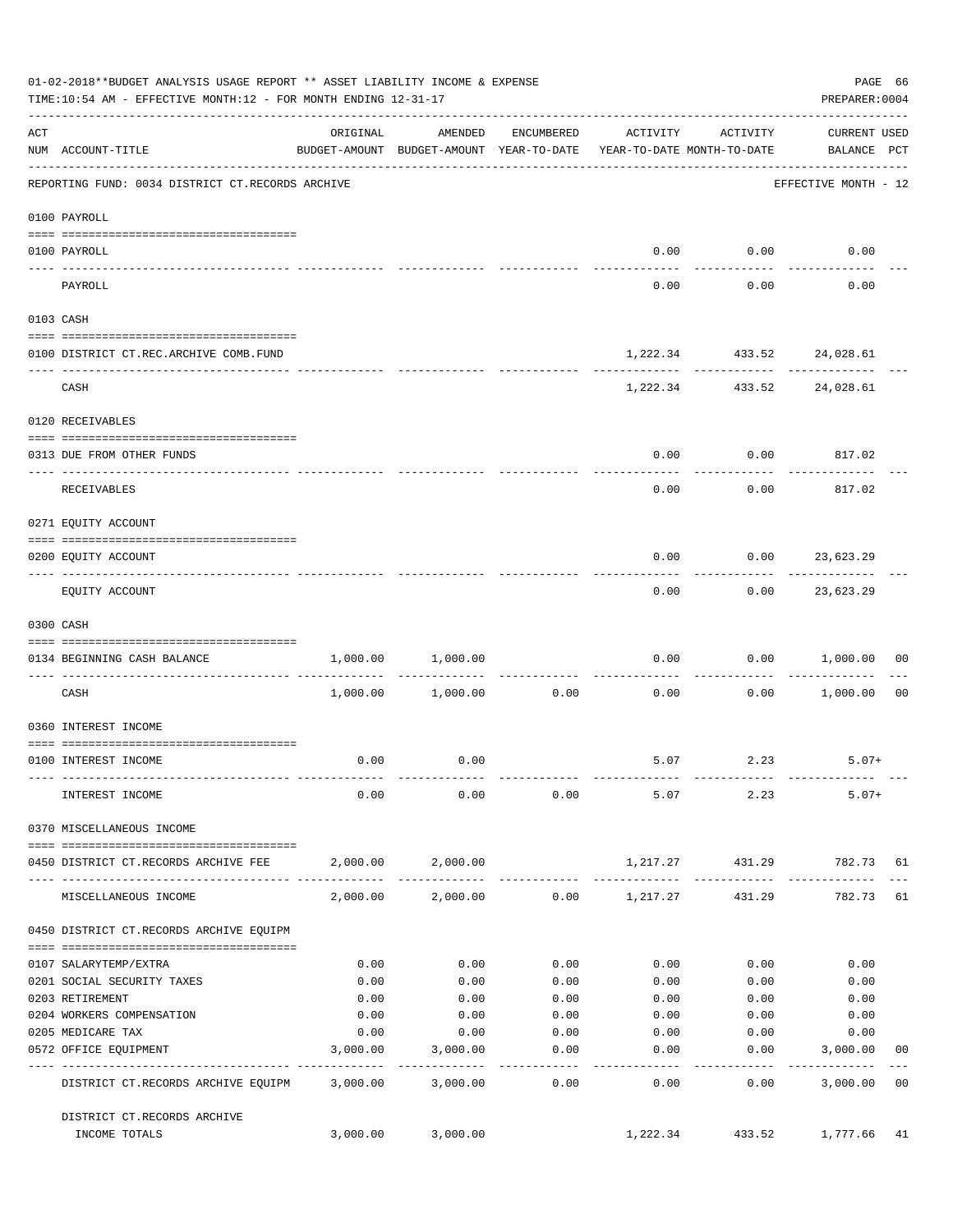|     | 01-02-2018**BUDGET ANALYSIS USAGE REPORT ** ASSET LIABILITY INCOME & EXPENSE<br>TIME:10:54 AM - EFFECTIVE MONTH:12 - FOR MONTH ENDING 12-31-17<br>PREPARER: 0004 |               |               |                   |          |                            |                      |            |  |
|-----|------------------------------------------------------------------------------------------------------------------------------------------------------------------|---------------|---------------|-------------------|----------|----------------------------|----------------------|------------|--|
| ACT |                                                                                                                                                                  | ORIGINAL      | AMENDED       | <b>ENCUMBERED</b> | ACTIVITY | ACTIVITY                   | <b>CURRENT USED</b>  |            |  |
| NUM | ACCOUNT-TITLE                                                                                                                                                    | BUDGET-AMOUNT | BUDGET-AMOUNT | YEAR-TO-DATE      |          | YEAR-TO-DATE MONTH-TO-DATE | BALANCE              | <b>PCT</b> |  |
|     | REPORTING FUND: 0034 DISTRICT CT.RECORDS ARCHIVE                                                                                                                 |               |               |                   |          |                            | EFFECTIVE MONTH - 12 |            |  |
|     | <b>EXPENSE TOTALS</b>                                                                                                                                            | 3,000.00      | 3.000.00      | 0.00              | 0.00     | 0.00                       | 3,000.00             | 00         |  |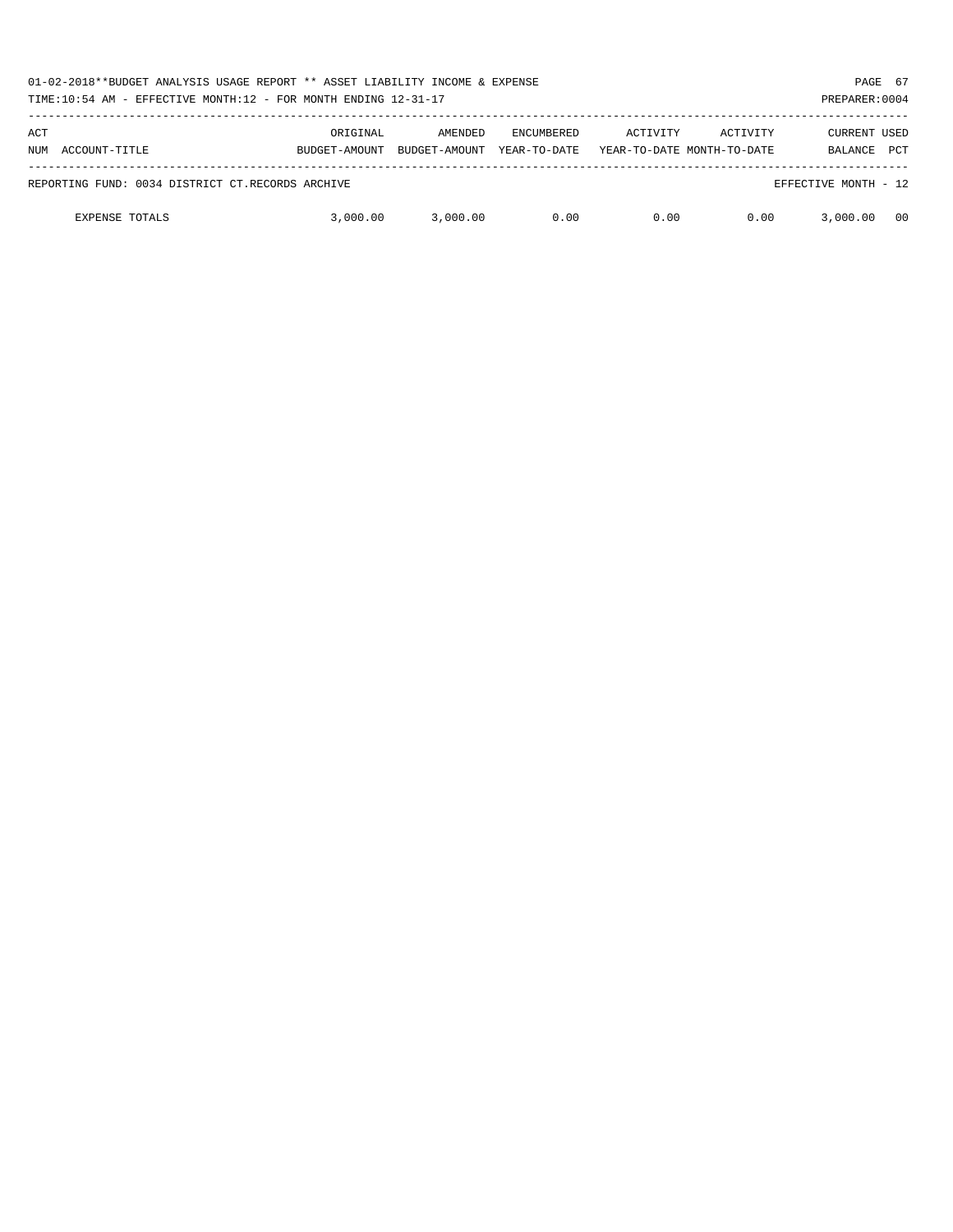| 01-02-2018**BUDGET ANALYSIS USAGE REPORT ** ASSET LIABILITY INCOME & EXPENSE<br>TIME:10:54 AM - EFFECTIVE MONTH:12 - FOR MONTH ENDING 12-31-17 |                                                             |           |                                                                                |            |              |                                       | PREPARER: 0004                             | PAGE 68        |
|------------------------------------------------------------------------------------------------------------------------------------------------|-------------------------------------------------------------|-----------|--------------------------------------------------------------------------------|------------|--------------|---------------------------------------|--------------------------------------------|----------------|
| ACT                                                                                                                                            | NUM ACCOUNT-TITLE<br>-------------------------------------- | ORIGINAL  | AMENDED<br>BUDGET-AMOUNT BUDGET-AMOUNT YEAR-TO-DATE YEAR-TO-DATE MONTH-TO-DATE | ENCUMBERED | ACTIVITY     | ACTIVITY                              | CURRENT USED<br>BALANCE PCT                |                |
|                                                                                                                                                | REPORTING FUND: 0035 LAW LIBRARY FUND                       |           |                                                                                |            |              |                                       | EFFECTIVE MONTH - 12                       |                |
|                                                                                                                                                | 0103 CASH                                                   |           |                                                                                |            |              |                                       |                                            |                |
|                                                                                                                                                | 0100 LAW LIBRARY-COMBINED FUND CHECKING                     |           |                                                                                |            |              | ------------                          | 2, 114.41 542.15 145, 744.90<br>---------  |                |
|                                                                                                                                                | CASH                                                        |           |                                                                                |            |              |                                       | 2, 114. 41 542. 15 145, 744. 90            |                |
|                                                                                                                                                | 0120 RECEIVABLES                                            |           |                                                                                |            |              |                                       |                                            |                |
|                                                                                                                                                | 0313 DUE FROM OTHER FUNDS                                   |           |                                                                                |            | 0.00         |                                       | $0.00$ 4,553.07                            |                |
|                                                                                                                                                | RECEIVABLES                                                 |           |                                                                                |            | 0.00         |                                       | $0.00$ 4,553.07                            |                |
|                                                                                                                                                | 0200 LIABILITY ACCOUNT                                      |           |                                                                                |            |              |                                       |                                            |                |
|                                                                                                                                                | 0910 SYSTEM ADDED LIABILITY LI                              |           |                                                                                |            | 0.00         | 0.00                                  | 0.00                                       |                |
|                                                                                                                                                | LIABILITY ACCOUNT                                           |           |                                                                                |            | 0.00         | 0.00                                  | 0.00                                       |                |
|                                                                                                                                                | 0271 EQUITY ACCOUNT                                         |           |                                                                                |            |              |                                       |                                            |                |
|                                                                                                                                                | 0200 EQUITY ACCOUNT                                         |           |                                                                                |            | 0.00         |                                       | 0.00 148,183.56                            |                |
|                                                                                                                                                | EQUITY ACCOUNT                                              |           |                                                                                |            |              | ---------                             | ------------<br>$0.00$ $0.00$ $148,183.56$ |                |
|                                                                                                                                                | 0340 FEES OF OFFICE                                         |           |                                                                                |            |              |                                       |                                            |                |
|                                                                                                                                                | 0403 COUNTY CLERK FEES                                      |           |                                                                                |            |              |                                       |                                            | 00             |
|                                                                                                                                                | 0450 DISTRICT CLERK FEES                                    | 10,000.00 | 5,000.00 5,000.00<br>10,000.00                                                 |            | 2,682.94     | 828.39                                | $0.00$ $0.00$ $5,000.00$<br>7,317.06       | 27             |
|                                                                                                                                                | --------------------- -------------<br>FEES OF OFFICE       |           | 15,000.00 15,000.00                                                            |            | ------------ | -----------<br>$0.00$ 2,682.94 828.39 | -----------<br>12,317.06                   | 18             |
|                                                                                                                                                | 0360 INTEREST EARNINGS                                      |           |                                                                                |            |              |                                       |                                            |                |
|                                                                                                                                                | 0100 INTEREST EARNINGS                                      | 30.00     | 30.00                                                                          |            | 31.47        | 13.76                                 | $1.47+105$                                 |                |
|                                                                                                                                                | INTEREST EARNINGS                                           | 30.00     | 30.00                                                                          | 0.00       | 31.47        | 13.76                                 | $1.47 + 105$                               |                |
|                                                                                                                                                | 0475 LAW LIBRARY                                            |           |                                                                                |            |              |                                       |                                            |                |
|                                                                                                                                                | 0310 OFFICE SUPPLIES                                        | 2,000.00  | 2,000.00                                                                       | 0.00       | 0.00         | 0.00                                  | 2,000.00                                   | 0 <sub>0</sub> |
|                                                                                                                                                | 0421 LEXIS NEXIS ONLINE LEGAL RESEARCH                      | 3,600.00  | 3,600.00                                                                       | 0.00       | 600.00       | 300.00                                | 3,000.00                                   | 17             |
|                                                                                                                                                | 0453 R&M COMPUTER                                           | 3,000.00  | 3,000.00                                                                       | 0.00       | 0.00         | 0.00                                  | 3,000.00                                   | 0 <sub>0</sub> |
|                                                                                                                                                | 0574 TECHNOLOGY                                             | 0.00      | 0.00                                                                           | 0.00       | 0.00         | 0.00                                  | 0.00                                       |                |
|                                                                                                                                                | 0590 LAW BOOKS                                              | 6,430.00  | 6,430.00                                                                       | 0.00       | 0.00         | 0.00                                  | 6,430.00                                   | 0 <sub>0</sub> |
|                                                                                                                                                | LAW LIBRARY                                                 |           | 15,030.00 15,030.00                                                            | 0.00       | 600.00       | 300.00                                | 14,430.00                                  | 04             |
|                                                                                                                                                | LAW LIBRARY FUND                                            |           |                                                                                |            |              |                                       |                                            |                |
|                                                                                                                                                | INCOME TOTALS                                               | 15,030.00 | 15,030.00                                                                      |            | 2,714.41     | 842.15                                | 12,315.59                                  | 18             |
|                                                                                                                                                | EXPENSE TOTALS                                              | 15,030.00 | 15,030.00                                                                      | 0.00       | 600.00       | 300.00                                | 14,430.00                                  | 04             |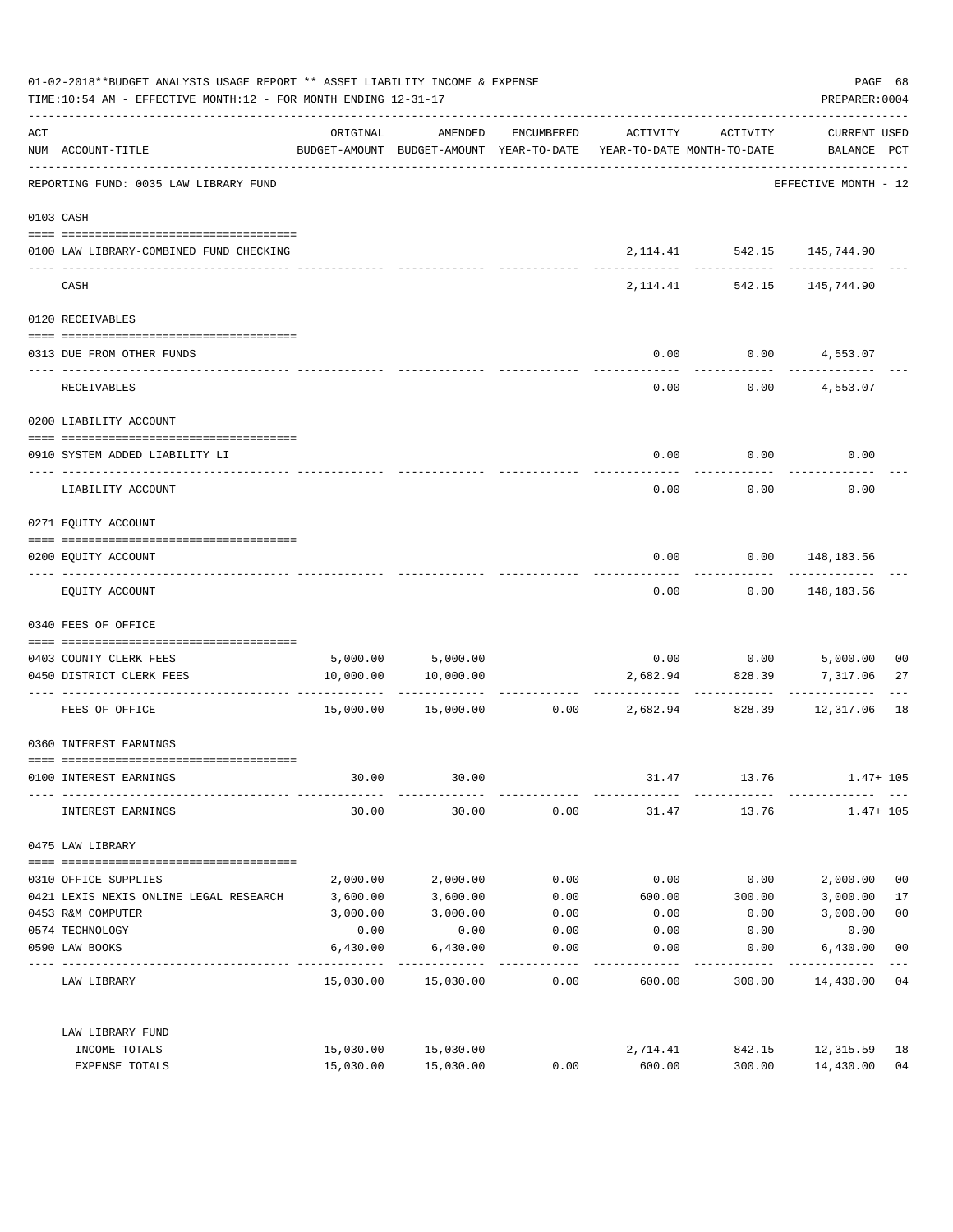| 01-02-2018**BUDGET ANALYSIS USAGE REPORT ** ASSET LIABILITY INCOME & EXPENSE<br>PAGE 69<br>TIME:10:54 AM - EFFECTIVE MONTH:12 - FOR MONTH ENDING 12-31-17<br>PREPARER: 0004 |                                                         |                       |                                                     |                    |               |                                        |                                     |                |
|-----------------------------------------------------------------------------------------------------------------------------------------------------------------------------|---------------------------------------------------------|-----------------------|-----------------------------------------------------|--------------------|---------------|----------------------------------------|-------------------------------------|----------------|
| $\mathop{\rm ACT}$                                                                                                                                                          | NUM ACCOUNT-TITLE                                       | ORIGINAL              | AMENDED<br>BUDGET-AMOUNT BUDGET-AMOUNT YEAR-TO-DATE | ENCUMBERED         | ACTIVITY      | ACTIVITY<br>YEAR-TO-DATE MONTH-TO-DATE | <b>CURRENT USED</b><br>BALANCE PCT  |                |
|                                                                                                                                                                             | REPORTING FUND: 0036 D.A. FEE ACCOUNT FUND              |                       |                                                     |                    |               |                                        | EFFECTIVE MONTH - 12                |                |
|                                                                                                                                                                             | 0100 PAYROLL                                            |                       |                                                     |                    |               |                                        |                                     |                |
|                                                                                                                                                                             | 0100 PAYROLL                                            |                       |                                                     |                    | 0.00          | 0.00                                   | 0.00                                |                |
|                                                                                                                                                                             | PAYROLL                                                 |                       |                                                     |                    | 0.00          | 0.00                                   | 0.00                                |                |
|                                                                                                                                                                             | 0102 A/P CLEARING                                       |                       |                                                     |                    |               |                                        |                                     |                |
|                                                                                                                                                                             | 0100 A/P CLEARING                                       |                       |                                                     |                    | 0.00          | 0.00                                   | 0.00                                |                |
|                                                                                                                                                                             | A/P CLEARING                                            |                       |                                                     |                    | 0.00          | 0.00                                   | 0.00                                |                |
| 0103 CASH                                                                                                                                                                   |                                                         |                       |                                                     |                    |               |                                        |                                     |                |
|                                                                                                                                                                             |                                                         |                       |                                                     |                    |               |                                        |                                     |                |
|                                                                                                                                                                             | 0136 D. A. FEE CASH ACCT.<br>0236 D.A. FEE SEIZURE FUND |                       |                                                     |                    | $520.87 -$    | 321.12-                                | 955.13 381.69 8,555.54<br>14,719.07 |                |
|                                                                                                                                                                             | CASH                                                    |                       |                                                     |                    | 434.26        | 60.57                                  | 23,274.61                           |                |
|                                                                                                                                                                             |                                                         |                       |                                                     |                    |               |                                        |                                     |                |
|                                                                                                                                                                             | 0200 LIABILITY ACCOUNT                                  |                       |                                                     |                    |               |                                        |                                     |                |
|                                                                                                                                                                             | 0150 ACCRUED SALARY PAYABLE                             |                       |                                                     |                    | 0.00          | 0.00                                   | 0.00                                |                |
|                                                                                                                                                                             | 0155 ACCRUED FRINGE BENEFITS                            |                       |                                                     |                    | 0.00          | 0.00                                   | 0.01                                |                |
|                                                                                                                                                                             | 0910 SYSTEM ADDED LIABILITY LINE-ITEM                   |                       |                                                     |                    | 0.00          | 0.00                                   | 0.00                                |                |
|                                                                                                                                                                             | LIABILITY ACCOUNT                                       |                       |                                                     |                    | 0.00          | 0.00                                   | 0.01                                |                |
|                                                                                                                                                                             | 0271 EQUITY ACCOUNT                                     |                       |                                                     |                    |               |                                        |                                     |                |
|                                                                                                                                                                             | 0200 EQUITY ACCOUNT                                     |                       |                                                     |                    | 0.00          | 0.00                                   | 22,840.34                           |                |
|                                                                                                                                                                             | EQUITY ACCOUNT                                          |                       |                                                     |                    | 0.00          | 0.00                                   | 22,840.34                           |                |
| 0300 CASH                                                                                                                                                                   |                                                         |                       |                                                     |                    |               |                                        |                                     |                |
|                                                                                                                                                                             | 0136 BEGINNING CASH BALANCE-D.A.FEE                     | $6,000.00$ $6,000.00$ |                                                     |                    |               | 0.00                                   | $0.00$ 6,000.00                     | 0 <sub>0</sub> |
|                                                                                                                                                                             | 0236 BEGINNING CASH BALANCE-SEIZURE                     | 5,610.00              | 5,610.00                                            |                    | 0.00          |                                        | $0.00$ 5,610.00                     | 00             |
|                                                                                                                                                                             | -------------------------- -----------<br>CASH          | 11,610.00             | -------------<br>11,610.00                          | 0.00               | .<br>0.00     | 0.00                                   | ------------<br>11,610.00 00        |                |
|                                                                                                                                                                             | 0340 FEES OF OFFICE                                     |                       |                                                     |                    |               |                                        |                                     |                |
|                                                                                                                                                                             | 0475 DISTRICT ATTORNEY FEES                             |                       | 3,100.00 3,100.00                                   |                    |               |                                        | 463.19 93.78 2,636.81 15            |                |
|                                                                                                                                                                             | FEES OF OFFICE                                          |                       | 3,100.00 3,100.00                                   | ----------<br>0.00 | 463.19        |                                        | 93.78 2,636.81 15                   |                |
|                                                                                                                                                                             | 0352 OTHER FORFEITURES                                  |                       |                                                     |                    |               |                                        |                                     |                |
|                                                                                                                                                                             | 0200 CONTRABAND FORFEITURE                              | 0.00                  | 0.00                                                |                    | 0.00          | 0.00                                   | 0.00                                |                |
|                                                                                                                                                                             | 0300 D.A. SEIZURE FUND                                  | 0.00                  | 0.00                                                |                    | 0.00          | 0.00                                   | 0.00                                |                |
|                                                                                                                                                                             | OTHER FORFEITURES                                       | 0.00                  | ----------<br>0.00                                  | 0.00               | -----<br>0.00 | -----<br>0.00                          | ----------<br>0.00                  |                |

0360 INTEREST EARNINGS

==== ===================================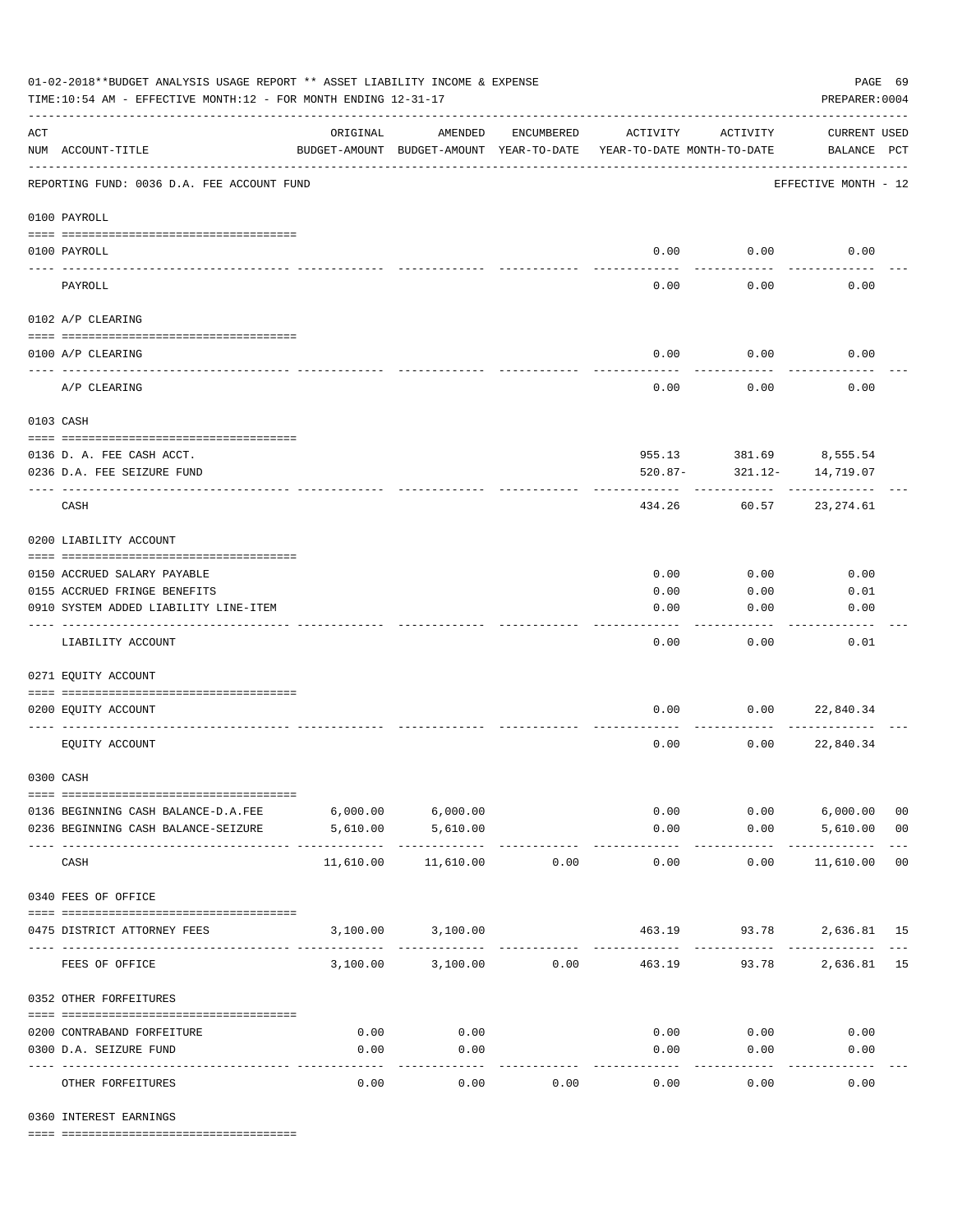TIME:10:54 AM - EFFECTIVE MONTH:12 - FOR MONTH ENDING 12-31-17

| ACT |                                            | ORIGINAL  | AMENDED                                                             | ENCUMBERED | ACTIVITY | ACTIVITY  | <b>CURRENT USED</b>  |                |
|-----|--------------------------------------------|-----------|---------------------------------------------------------------------|------------|----------|-----------|----------------------|----------------|
|     | NUM ACCOUNT-TITLE                          |           | BUDGET-AMOUNT BUDGET-AMOUNT YEAR-TO-DATE YEAR-TO-DATE MONTH-TO-DATE |            |          |           | BALANCE PCT          |                |
|     | REPORTING FUND: 0036 D.A. FEE ACCOUNT FUND |           |                                                                     |            |          |           | EFFECTIVE MONTH - 12 |                |
|     | 0100 INTEREST EARNINGS                     | 0.00      | 0.00                                                                |            | 0.20     | 0.07      | $0.20+$              |                |
|     | 0236 INTEREST EARNINGS-SEIZURE FUND        | 0.00      | 0.00                                                                |            | 0.37     | 0.12      | $0.37+$              |                |
|     |                                            | -----     | $--- - -$                                                           |            |          | --------- |                      |                |
|     | INTEREST EARNINGS                          | 0.00      | 0.00                                                                | 0.00       | 0.57     | 0.19      | $0.57+$              |                |
|     | 0370 MISCELLANEOUS                         |           |                                                                     |            |          |           |                      |                |
|     |                                            |           |                                                                     |            |          |           |                      |                |
|     | 0130 REFUNDS & MISCELLANEOUS               | 0.00      | 0.00                                                                |            | 270.50   | 66.60     | $270.50+$            |                |
|     | 0319 RESTITUTION                           | 0.00      | 0.00                                                                |            | 0.00     | 0.00      | 0.00                 |                |
|     | MISCELLANEOUS                              | 0.00      | 0.00                                                                | 0.00       | 270.50   | 66.60     | $270.50+$            |                |
|     | 0475 DISTRICT ATTORNEY DEPT                |           |                                                                     |            |          |           |                      |                |
|     |                                            |           |                                                                     |            |          |           |                      |                |
|     | 0107 SALARY SUPPLEMENT                     | 6,490.00  | 6,490.00                                                            | 0.00       | 0.00     | 0.00      | 6,490.00             | 0 <sub>0</sub> |
|     | 0201 SOCIAL SECURITY TAXES                 | 0.00      | 0.00                                                                | 0.00       | 0.00     | 0.00      | 0.00                 |                |
|     | 0203 RETIREMENT                            | 0.00      | 0.00                                                                | 0.00       | 0.00     | 0.00      | 0.00                 |                |
|     | 0204 WORKERS COMPENSATION                  | 0.00      | 0.00                                                                | 0.00       | 0.00     | 0.00      | 0.00                 |                |
|     | 0205 MEDICARE TAX                          | 0.00      | 0.00                                                                | 0.00       | 0.00     | 0.00      | 0.00                 |                |
|     | 0310 OFFICE SUPPLIES                       | 800.00    | 800.00                                                              | 0.00       | 0.00     | 0.00      | 800.00               | 00             |
|     | 0321 CONTINUING EDUCATION                  | 2,810.00  | 2,810.00                                                            | 0.00       | 0.00     | 0.00      | 2,810.00             | 0 <sub>0</sub> |
|     | 0353 COMPUTER EXPENSE                      | 0.00      | 0.00                                                                | 0.00       | 0.00     | 0.00      | 0.00                 |                |
|     | 0421 INVESTIGATOR/HOT CK. ONLINE           | 0.00      | 0.00                                                                | 0.00       | 0.00     | 0.00      | 0.00                 |                |
|     | 0490 MISCELLANEOUS                         | 954.00    | 954.00                                                              | 0.00       | 0.00     | 0.00      | 954.00               | 0 <sub>0</sub> |
|     | 0499 BANK SERVICE FEES                     | 90.00     | 90.00                                                               | 0.00       | 0.00     | 0.00      | 90.00                | 0 <sub>0</sub> |
|     | 0572 OFFICE EQUIPMENT                      | 0.00      | 0.00                                                                | 0.00       | 0.00     | 0.00      | 0.00                 |                |
|     | 0574 COMPUTER EQUIPMENT                    | 0.00      | 0.00                                                                | 0.00       | 0.00     | 0.00      | 0.00                 |                |
|     | DISTRICT ATTORNEY DEPT                     | 11,144.00 | 11,144.00                                                           | 0.00       | 0.00     | 0.00      | 11,144.00            | 0 <sub>0</sub> |
|     | 0477 D.A. SEIZURE                          |           |                                                                     |            |          |           |                      |                |
|     |                                            |           |                                                                     |            |          |           |                      |                |
|     | 0107 SALARY SUPPLEMENT                     | 860.00    | 860.00                                                              | 0.00       | 0.00     | 0.00      | 860.00               | 00             |
|     | 0201 SOCIAL SECURITY TAXES                 | 0.00      | 0.00                                                                | 0.00       | 0.00     | 0.00      | 0.00                 |                |
|     | 0203 RETIREMENT                            | 0.00      | 0.00                                                                | 0.00       | 0.00     | 0.00      | 0.00                 |                |
|     | 0204 WORKERS COMPENSATION                  | 0.00      | 0.00                                                                | 0.00       | 0.00     | 0.00      | 0.00                 |                |
|     | 0205 MEDICARE TAX                          | 0.00      | 0.00                                                                | 0.00       | 0.00     | 0.00      | 0.00                 |                |
|     | 0310 OFFICE SUPPLIES                       | 0.00      | 0.00                                                                | 0.00       | 0.00     | 0.00      | 0.00                 |                |
|     | 0321 TRAINING                              | 1,577.00  | 1,577.00                                                            | 0.00       | 0.00     | 0.00      | 1,577.00             | 00             |
|     | 0470 CIVIL PROCESS                         | 0.00      | 0.00                                                                | 0.00       | 0.00     | 0.00      | 0.00                 |                |
|     | 0480 TOWING                                | 0.00      | 0.00                                                                | 0.00       | 0.00     | 0.00      | 0.00                 |                |
|     | 0490 MISCELLANEOUS                         | 954.00    | 954.00                                                              | 0.00       | 300.00   | 100.00    | 654.00               | 31             |
|     | 0499 BANK SERVICE FEES                     | 175.00    | 175.00                                                              | 0.00       | 0.00     | 0.00      | 175.00               | 0 <sub>0</sub> |
|     | 0572 OFFICE EQUIPMENT                      | 0.00      | 0.00                                                                | 0.00       | 0.00     | 0.00      | 0.00                 |                |
|     | 0574 COMPUTER EQUIPMENT                    | 0.00      | 0.00                                                                | 0.00       | 0.00     | 0.00      | 0.00                 |                |
|     | D.A. SEIZURE                               | 3,566.00  | 3,566.00                                                            | 0.00       | 300.00   | 100.00    | 3,266.00             | 08             |
|     |                                            |           |                                                                     |            |          |           |                      |                |
|     | 0999 ACCOUNTS PAYABLE                      |           |                                                                     |            |          |           |                      |                |
|     | 0100 A/P CLEARING ACCOUNT                  |           |                                                                     |            | 0.00     | 0.00      | 0.00                 |                |
|     | ACCOUNTS PAYABLE                           |           |                                                                     |            | 0.00     | 0.00      | 0.00                 |                |

D.A. FEE ACCOUNT FUND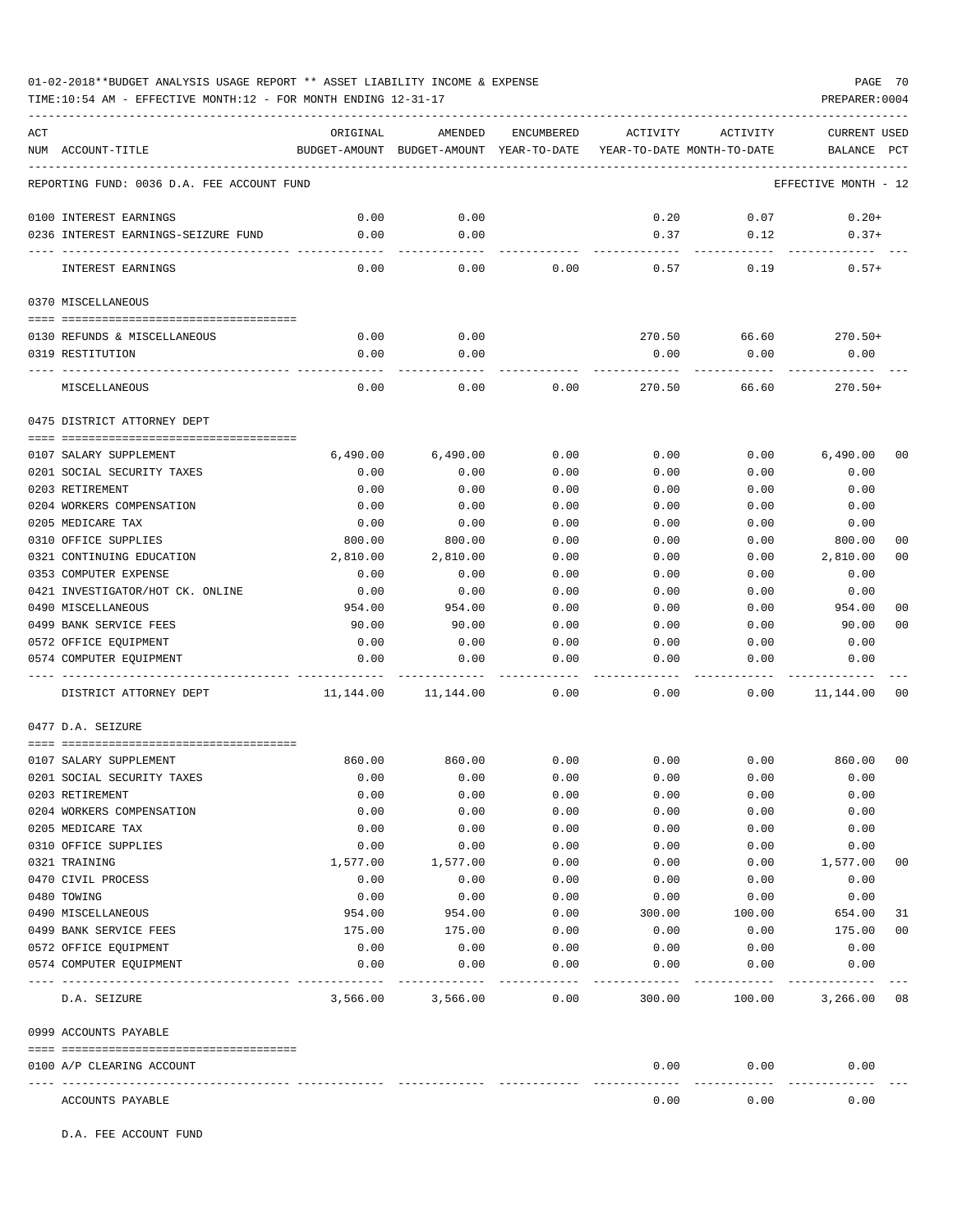| 01-02-2018**BUDGET ANALYSIS USAGE REPORT ** ASSET LIABILITY INCOME & EXPENSE | PAGE 71        |
|------------------------------------------------------------------------------|----------------|
| TIME:10:54 AM - EFFECTIVE MONTH:12 - FOR MONTH ENDING 12-31-17               | PREPARER: 0004 |

| ACT                                                                |                | ORIGINAL      | AMENDED       | ENCUMBERED   | ACTIVITY | ACTIVITY                   | CURRENT USED |            |
|--------------------------------------------------------------------|----------------|---------------|---------------|--------------|----------|----------------------------|--------------|------------|
| NUM                                                                | ACCOUNT-TITLE  | BUDGET-AMOUNT | BUDGET-AMOUNT | YEAR-TO-DATE |          | YEAR-TO-DATE MONTH-TO-DATE | BALANCE      | <b>PCT</b> |
|                                                                    |                |               |               |              |          |                            |              |            |
| EFFECTIVE MONTH - 12<br>REPORTING FUND: 0036 D.A. FEE ACCOUNT FUND |                |               |               |              |          |                            |              |            |
|                                                                    |                |               |               |              |          |                            |              |            |
|                                                                    | INCOME TOTALS  | 14,710.00     | 14,710.00     |              | 734.26   | 160.57                     | 13,975.74    | 05         |
|                                                                    | EXPENSE TOTALS | 14,710.00     | 14,710.00     | 0.00         | 300.00   | 100.00                     | 14,410.00    | 02         |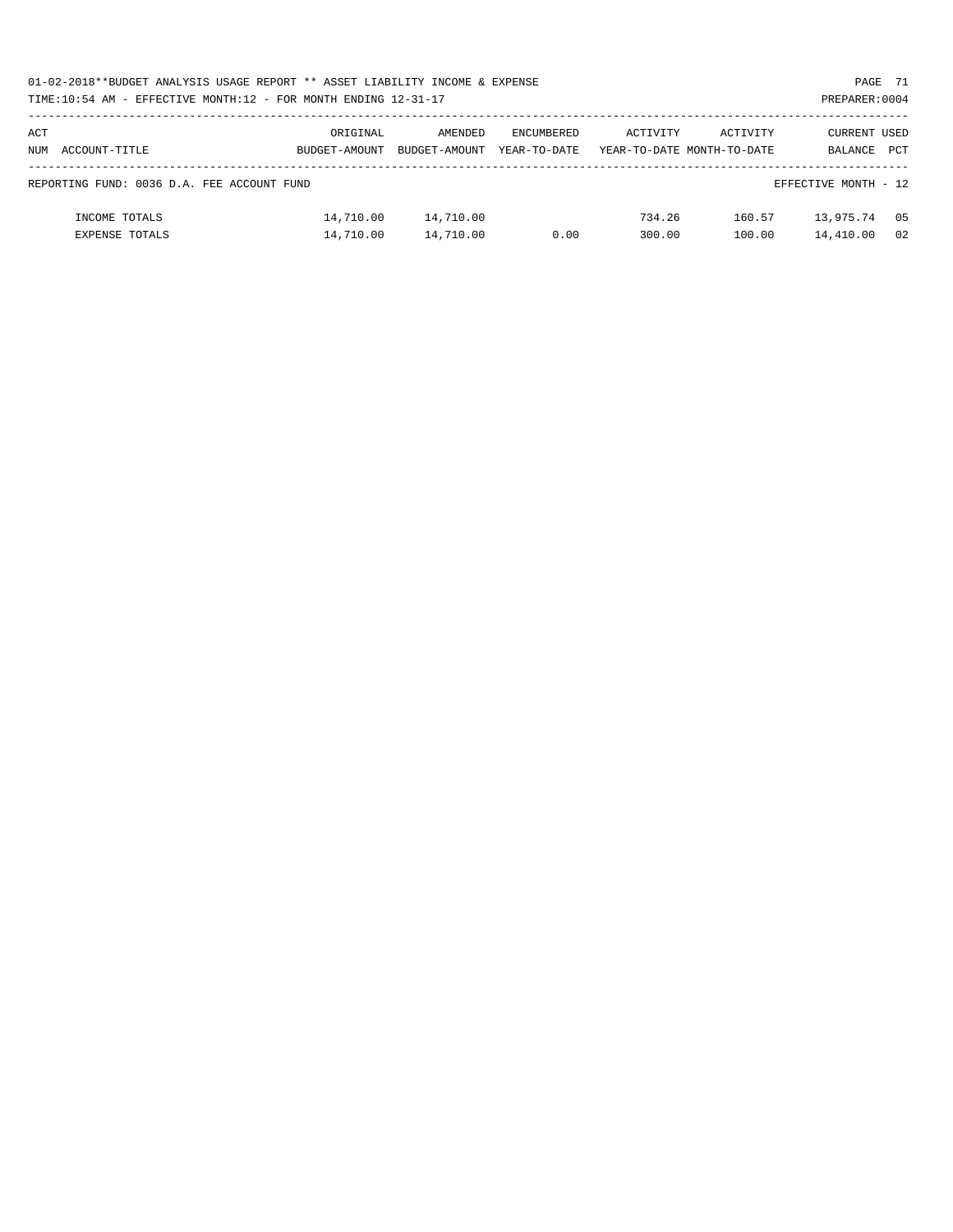|                 | 01-02-2018**BUDGET ANALYSIS USAGE REPORT ** ASSET LIABILITY INCOME & EXPENSE<br>TIME:10:54 AM - EFFECTIVE MONTH:12 - FOR MONTH ENDING 12-31-17<br>PREPARER: 0004 |              |                                          |                   |              |                            |                      |  |  |  |  |
|-----------------|------------------------------------------------------------------------------------------------------------------------------------------------------------------|--------------|------------------------------------------|-------------------|--------------|----------------------------|----------------------|--|--|--|--|
| ACT             |                                                                                                                                                                  | ORIGINAL     | AMENDED                                  | <b>ENCUMBERED</b> | ACTIVITY     | ACTIVITY                   | CURRENT USED         |  |  |  |  |
|                 | NUM ACCOUNT-TITLE                                                                                                                                                |              | BUDGET-AMOUNT BUDGET-AMOUNT YEAR-TO-DATE |                   |              | YEAR-TO-DATE MONTH-TO-DATE | BALANCE PCT          |  |  |  |  |
|                 | REPORTING FUND: 0037 CONTRABAND SEIZURE                                                                                                                          |              |                                          |                   |              |                            | EFFECTIVE MONTH - 12 |  |  |  |  |
|                 | 0103 CONTRABAND SEIZURE                                                                                                                                          |              |                                          |                   |              |                            |                      |  |  |  |  |
|                 | 0137 CASH-CONTRABAND SEIZURE                                                                                                                                     |              |                                          |                   | 0.14         | 0.05                       | 5,610.60             |  |  |  |  |
|                 | CONTRABAND SEIZURE                                                                                                                                               |              |                                          |                   | 0.14         | 0.05                       | 5,610.60             |  |  |  |  |
|                 | 0200 LIABILITY ACCOUNT                                                                                                                                           |              |                                          |                   |              |                            |                      |  |  |  |  |
|                 | 0910 SYSTEM ADDED LIABILITY LINE-ITEM                                                                                                                            |              |                                          |                   | 0.00         | 0.00                       | 0.00                 |  |  |  |  |
|                 | LIABILITY ACCOUNT                                                                                                                                                |              |                                          |                   | 0.00         | 0.00                       | 0.00                 |  |  |  |  |
|                 | 0207 DUE TO                                                                                                                                                      |              |                                          |                   |              |                            |                      |  |  |  |  |
|                 | 0099 HELD IN TRUST                                                                                                                                               |              |                                          |                   | 0.00         | 0.00                       | 3,209.46             |  |  |  |  |
| $- - - - - - -$ | DUE TO                                                                                                                                                           |              |                                          |                   | 0.00         | 0.00                       | 3,209.46             |  |  |  |  |
|                 | 0271 EQUITY ACCOUNT                                                                                                                                              |              |                                          |                   |              |                            |                      |  |  |  |  |
|                 | 0200 EQUITY ACCOUNT                                                                                                                                              |              |                                          |                   | 0.00         | 0.00                       | 2,401.00             |  |  |  |  |
|                 | EQUITY ACCOUNT                                                                                                                                                   |              |                                          |                   | 0.00         | 0.00                       | 2,401.00             |  |  |  |  |
|                 | 0360 INTEREST EARNINGS                                                                                                                                           |              |                                          |                   |              |                            |                      |  |  |  |  |
|                 | 0100 INTEREST EARNINGS                                                                                                                                           | 0.00         | 0.00                                     |                   | 0.14         | 0.05                       | $0.14+$              |  |  |  |  |
|                 | INTEREST EARNINGS                                                                                                                                                | 0.00         | 0.00                                     | 0.00              | 0.14         | 0.05                       | $0.14+$              |  |  |  |  |
|                 | 0370 MISCELLANEOUS                                                                                                                                               |              |                                          |                   |              |                            |                      |  |  |  |  |
|                 | 0130 REFUNDS & MISCELLANEOUS                                                                                                                                     | 0.00         | 0.00                                     |                   | 0.00         | 0.00                       | 0.00                 |  |  |  |  |
|                 | MISCELLANEOUS                                                                                                                                                    | 0.00         | 0.00                                     | 0.00              | 0.00         | 0.00                       | 0.00                 |  |  |  |  |
|                 | CONTRABAND SEIZURE                                                                                                                                               |              |                                          |                   |              |                            |                      |  |  |  |  |
|                 | INCOME TOTALS<br>EXPENSE TOTALS                                                                                                                                  | 0.00<br>0.00 | 0.00<br>0.00                             | 0.00              | 0.14<br>0.00 | 0.05<br>0.00               | $0.14+$<br>0.00      |  |  |  |  |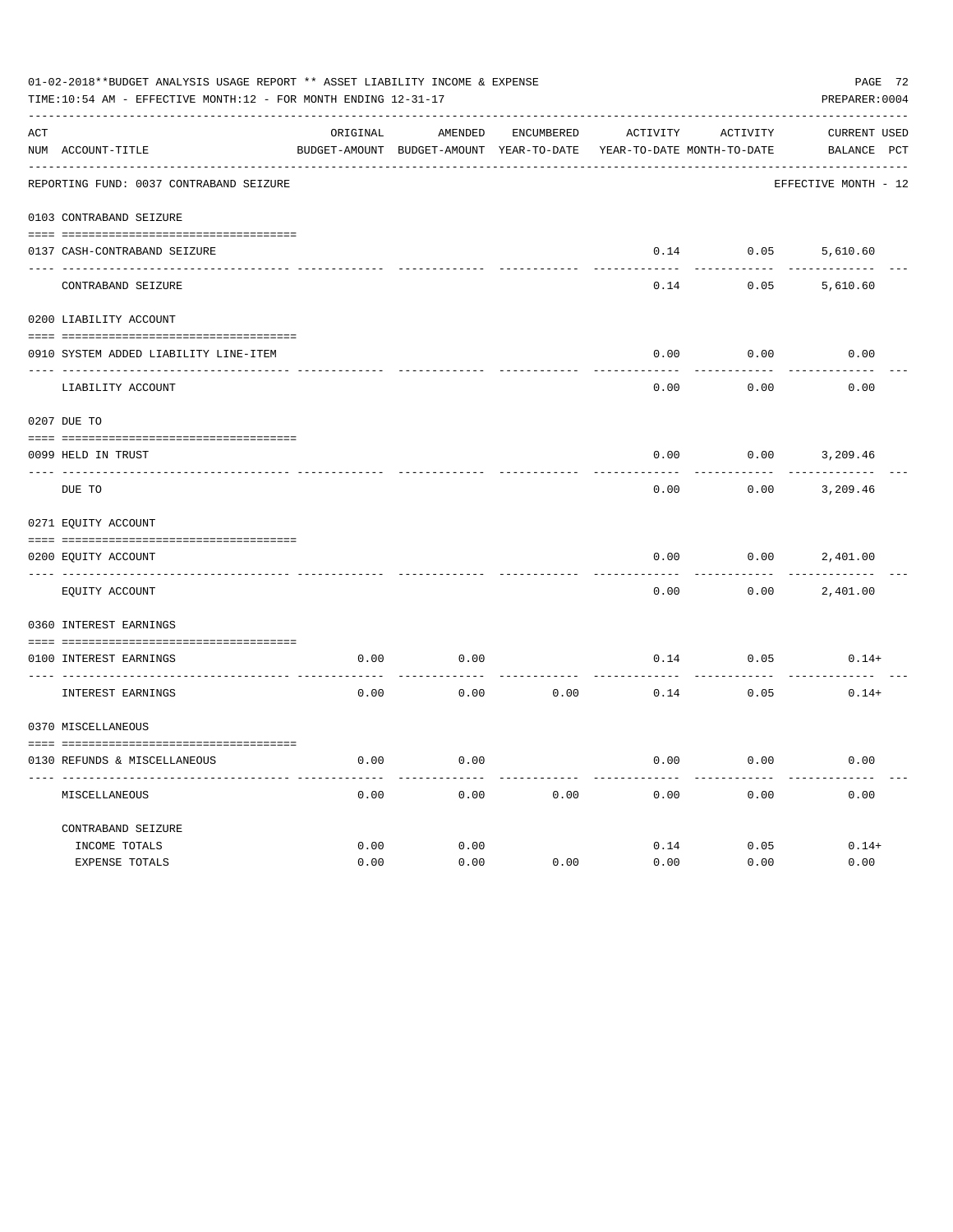|     | 01-02-2018**BUDGET ANALYSIS USAGE REPORT ** ASSET LIABILITY INCOME & EXPENSE<br>TIME:10:54 AM - EFFECTIVE MONTH:12 - FOR MONTH ENDING 12-31-17 |          |                                                     |            |          |                                        | PAGE 73<br>PREPARER: 0004          |
|-----|------------------------------------------------------------------------------------------------------------------------------------------------|----------|-----------------------------------------------------|------------|----------|----------------------------------------|------------------------------------|
| ACT | NUM ACCOUNT-TITLE                                                                                                                              | ORIGINAL | AMENDED<br>BUDGET-AMOUNT BUDGET-AMOUNT YEAR-TO-DATE | ENCUMBERED | ACTIVITY | ACTIVITY<br>YEAR-TO-DATE MONTH-TO-DATE | <b>CURRENT USED</b><br>BALANCE PCT |
|     | REPORTING FUND: 0038 IHC CO-OP GIN                                                                                                             |          |                                                     |            |          |                                        | EFFECTIVE MONTH - 12               |
|     | 0102 A/P CLEARING                                                                                                                              |          |                                                     |            |          |                                        |                                    |
|     |                                                                                                                                                |          |                                                     |            |          |                                        |                                    |
|     | 0100 A/P CLEARING                                                                                                                              |          |                                                     |            | 0.00     | 0.00                                   | 0.00                               |
|     | A/P CLEARING                                                                                                                                   |          |                                                     |            | 0.00     | 0.00                                   | 0.00                               |
|     | 0103 IHC CO-OP GIN CASH                                                                                                                        |          |                                                     |            |          |                                        |                                    |
|     | 0100 IHC CO-OP GIN-COMBINED FUND CKING                                                                                                         |          |                                                     |            | 0.17     |                                        | $0.05$ 518.76                      |
|     | 0175 IHC CO-OP GIN TEXPOOL                                                                                                                     |          |                                                     |            | 47.18    | 15.80                                  | 18,354.18                          |
|     | IHC CO-OP GIN CASH                                                                                                                             |          |                                                     |            | 47.35    | 15.85                                  | 18,872.94                          |
|     | 0271 EQUITY ACCOUNT                                                                                                                            |          |                                                     |            |          |                                        |                                    |
|     | 0200 EQUITY ACCOUNT                                                                                                                            |          |                                                     |            | 0.00     | 0.00                                   | 18,825.59                          |
|     | EQUITY ACCOUNT                                                                                                                                 |          |                                                     |            | 0.00     | 0.00                                   | 18,825.59                          |
|     | 0360 INTEREST EARNINGS                                                                                                                         |          |                                                     |            |          |                                        |                                    |
|     |                                                                                                                                                |          |                                                     |            |          |                                        |                                    |
|     | 0100 INTEREST EARNINGS                                                                                                                         | 0.00     | 0.00                                                |            | 47.35    | 15.85                                  | $47.35+$                           |
|     | INTEREST EARNINGS                                                                                                                              | 0.00     | 0.00                                                | 0.00       | 47.35    | 15.85                                  | $47.35+$                           |
|     | 0645 CO-OP FUND                                                                                                                                |          |                                                     |            |          |                                        |                                    |
|     |                                                                                                                                                |          |                                                     |            |          |                                        |                                    |
|     | 0412 PRESCRIPTIONS                                                                                                                             | 0.00     | 0.00                                                | 0.00       | 0.00     | 0.00                                   | 0.00                               |
|     | CO-OP FUND                                                                                                                                     | 0.00     | 0.00                                                | 0.00       | 0.00     | 0.00                                   | 0.00                               |
|     | IHC CO-OP GIN                                                                                                                                  |          |                                                     |            |          |                                        |                                    |
|     | INCOME TOTALS                                                                                                                                  | 0.00     | 0.00                                                |            | 47.35    | 15.85                                  | $47.35+$                           |
|     | <b>EXPENSE TOTALS</b>                                                                                                                          | 0.00     | 0.00                                                | 0.00       | 0.00     | 0.00                                   | 0.00                               |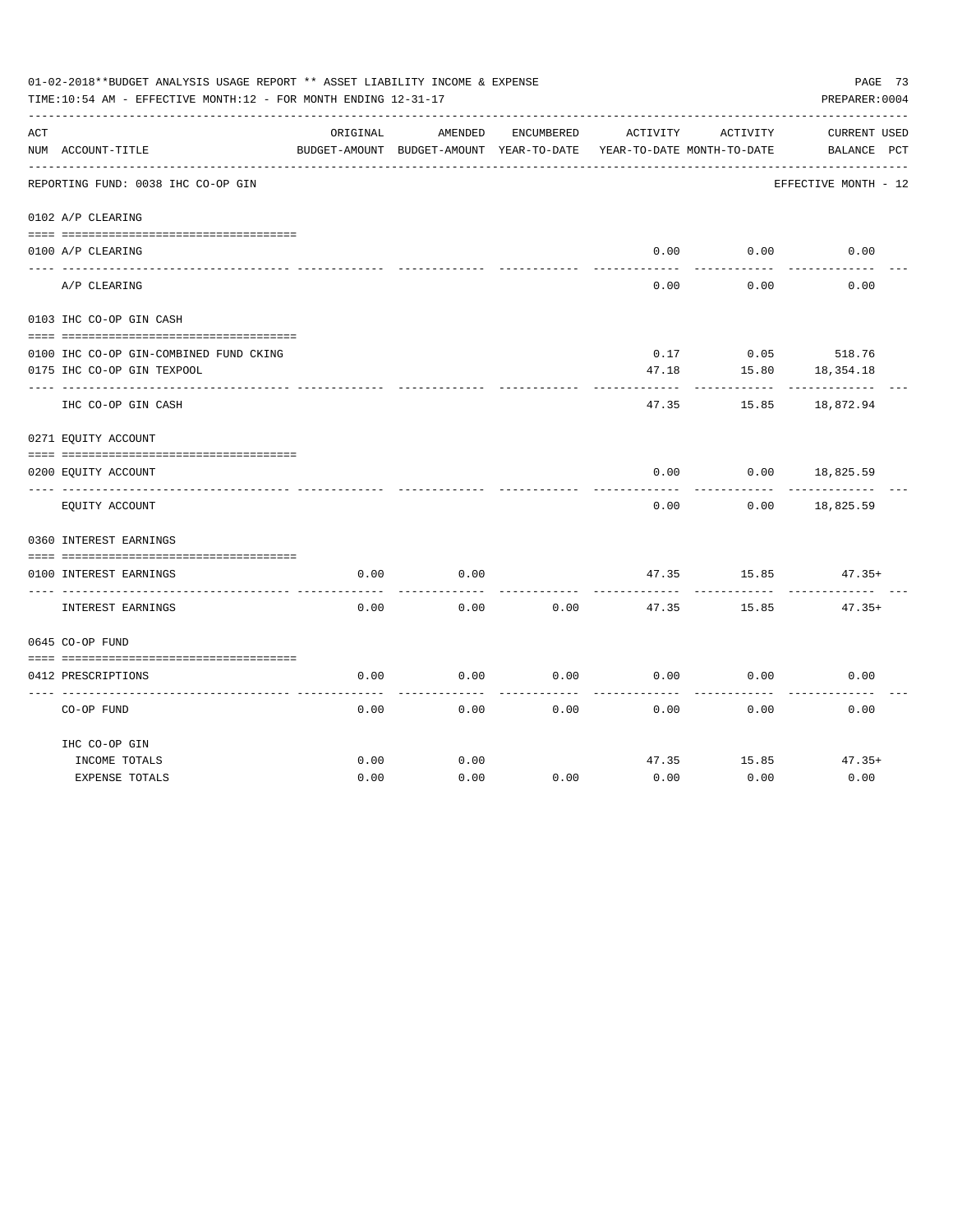|     | 01-02-2018**BUDGET ANALYSIS USAGE REPORT ** ASSET LIABILITY INCOME & EXPENSE<br>TIME:10:54 AM - EFFECTIVE MONTH:12 - FOR MONTH ENDING 12-31-17 |              |                                                     |              |                                        |                           | PAGE 74<br>PREPARER: 0004          |
|-----|------------------------------------------------------------------------------------------------------------------------------------------------|--------------|-----------------------------------------------------|--------------|----------------------------------------|---------------------------|------------------------------------|
| ACT | NUM ACCOUNT-TITLE                                                                                                                              | ORIGINAL     | AMENDED<br>BUDGET-AMOUNT BUDGET-AMOUNT YEAR-TO-DATE | ENCUMBERED   | ACTIVITY<br>YEAR-TO-DATE MONTH-TO-DATE | ACTIVITY                  | <b>CURRENT USED</b><br>BALANCE PCT |
|     | REPORTING FUND: 0039 IHC B.R. COOPER                                                                                                           |              |                                                     |              |                                        |                           | EFFECTIVE MONTH - 12               |
|     | 0102 A/P CLEARING                                                                                                                              |              |                                                     |              |                                        |                           |                                    |
|     |                                                                                                                                                |              |                                                     |              |                                        |                           |                                    |
|     | 0100 A/P CLEARING<br>---- --------                                                                                                             |              |                                                     |              | 0.00                                   | 0.00                      | 0.00                               |
|     | A/P CLEARING                                                                                                                                   |              |                                                     |              | 0.00                                   | 0.00                      | 0.00                               |
|     | 0103 IHC B.R. COOPER CASH                                                                                                                      |              |                                                     |              |                                        |                           |                                    |
|     | 0100 IHC B.R. COOPER-COMB.FUND CHECKING                                                                                                        |              |                                                     |              |                                        | $1.92$ $1.13$ $11,966.39$ |                                    |
|     | 0175 B.R. COOPER-TEXPOOL                                                                                                                       |              |                                                     |              | 15.65                                  | 5.28                      | 6,118.52                           |
|     |                                                                                                                                                |              |                                                     |              |                                        |                           |                                    |
|     | IHC B.R. COOPER CASH                                                                                                                           |              |                                                     |              | 17.57                                  | 6.41                      | 18,084.91                          |
|     | 0271 EQUITY ACCOUNT                                                                                                                            |              |                                                     |              |                                        |                           |                                    |
|     | 0200 EQUITY ACCOUNT                                                                                                                            |              |                                                     |              | 0.00                                   | 0.00                      | 18,067.34                          |
|     |                                                                                                                                                |              |                                                     |              |                                        |                           |                                    |
|     | EQUITY ACCOUNT                                                                                                                                 |              |                                                     |              | 0.00                                   | 0.00                      | 18,067.34                          |
|     | 0360 INTEREST EARNINGS                                                                                                                         |              |                                                     |              |                                        |                           |                                    |
|     |                                                                                                                                                |              |                                                     |              |                                        |                           |                                    |
|     | 0100 INTEREST EARNINGS                                                                                                                         | 0.00         | 0.00                                                |              | 17.57                                  | 6.41                      | $17.57+$                           |
|     | INTEREST EARNINGS                                                                                                                              | 0.00         | 0.00                                                | 0.00         | 17.57                                  | 6.41                      | $17.57+$                           |
|     | 0370 MISCELLANEOUS INCOME                                                                                                                      |              |                                                     |              |                                        |                           |                                    |
|     | 0150 BONNIE RUTH COOPER TRUST                                                                                                                  | 0.00         | 0.00                                                |              | 0.00                                   | 0.00                      | 0.00                               |
|     | MISCELLANEOUS INCOME                                                                                                                           | 0.00         | 0.00                                                | 0.00         | 0.00                                   | 0.00                      | 0.00                               |
|     | 0645 BONNIE RUTH COOPER                                                                                                                        |              |                                                     |              |                                        |                           |                                    |
|     |                                                                                                                                                |              |                                                     |              |                                        |                           |                                    |
|     | 0404 COBRA/INSURANCE                                                                                                                           | 0.00         | 0.00                                                | 0.00         | 0.00                                   | 0.00                      | 0.00                               |
|     | 0410 CERT. REG. NURSE ANES.                                                                                                                    | 0.00         | 0.00                                                | 0.00         | 0.00                                   | 0.00                      | 0.00                               |
|     | 0411 PHYSICIAN, NON-EMERGENCY                                                                                                                  | 0.00         | 0.00                                                | 0.00         | 0.00                                   | 0.00                      | 0.00                               |
|     | 0412 PRESCRIPTIONS, DRUGS                                                                                                                      | 0.00         | 0.00                                                | 0.00         | 0.00                                   | 0.00                      | 0.00                               |
|     | 0413 HOSPITAL-INPATIENT                                                                                                                        | 0.00         | 0.00                                                | 0.00         | 0.00                                   | 0.00                      | 0.00                               |
|     | 0414 HOSPITAL, OUTPATIENT                                                                                                                      | 0.00         | 0.00                                                | 0.00         | 0.00                                   | 0.00                      | 0.00                               |
|     | 0415 LABORATORY/X-RAY<br>0418 FED. QUALIFIED HEALTH CENTER                                                                                     | 0.00<br>0.00 | 0.00<br>0.00                                        | 0.00<br>0.00 | 0.00<br>0.00                           | 0.00<br>0.00              | 0.00<br>0.00                       |
|     | 0422 AMBULATORY SURGICAL CENTER                                                                                                                | 0.00         | 0.00                                                | 0.00         | 0.00                                   | 0.00                      | 0.00                               |
|     |                                                                                                                                                |              |                                                     | ----         |                                        |                           |                                    |
|     | BONNIE RUTH COOPER                                                                                                                             | 0.00         | 0.00                                                | 0.00         | 0.00                                   | 0.00                      | 0.00                               |
|     | IHC B.R. COOPER                                                                                                                                |              |                                                     |              |                                        |                           |                                    |
|     | INCOME TOTALS                                                                                                                                  | 0.00         | 0.00                                                |              | 17.57                                  | 6.41                      | $17.57+$                           |
|     | EXPENSE TOTALS                                                                                                                                 | 0.00         | 0.00                                                | 0.00         | 0.00                                   | 0.00                      | 0.00                               |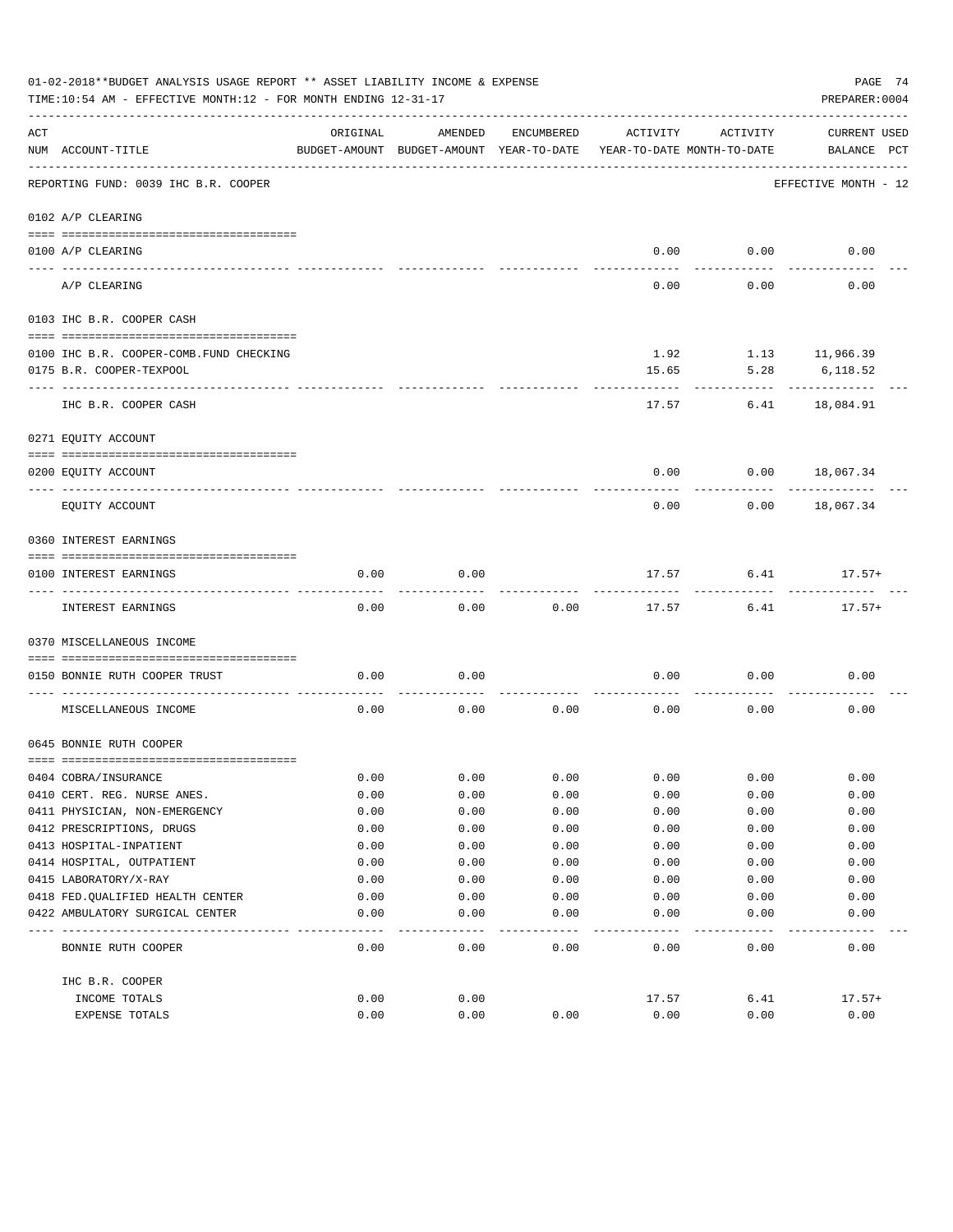|     | 01-02-2018**BUDGET ANALYSIS USAGE REPORT ** ASSET LIABILITY INCOME & EXPENSE<br>TIME:10:54 AM - EFFECTIVE MONTH:12 - FOR MONTH ENDING 12-31-17 |          |          |            |                                                                     |                                             | PREPARER: 0004              | PAGE 75        |
|-----|------------------------------------------------------------------------------------------------------------------------------------------------|----------|----------|------------|---------------------------------------------------------------------|---------------------------------------------|-----------------------------|----------------|
| ACT | NUM ACCOUNT-TITLE                                                                                                                              | ORIGINAL | AMENDED  | ENCUMBERED | BUDGET-AMOUNT BUDGET-AMOUNT YEAR-TO-DATE YEAR-TO-DATE MONTH-TO-DATE | ACTIVITY ACTIVITY                           | CURRENT USED<br>BALANCE PCT |                |
|     | REPORTING FUND: 0040 NAACHO                                                                                                                    |          |          |            |                                                                     |                                             | EFFECTIVE MONTH - 12        |                |
|     | 0103 CASH                                                                                                                                      |          |          |            |                                                                     |                                             |                             |                |
|     | 0100 NAACHO-COMBINED FUND CKING                                                                                                                |          |          |            |                                                                     | $113.97 - 37.99 - 4,558.76$                 |                             |                |
|     | CASH                                                                                                                                           |          |          |            |                                                                     | . <u>.</u> .<br>$113.97 - 37.99 - 4,558.76$ |                             |                |
|     | 0200 SYSTEM ADDED LIABILITY DEPARTMENT                                                                                                         |          |          |            |                                                                     |                                             |                             |                |
|     | 0910 SYSTEM ADDED LIABILITY LINE-ITEM                                                                                                          |          |          |            | 0.00                                                                | 0.00                                        | 0.00                        |                |
|     | SYSTEM ADDED LIABILITY DEPARTMENT                                                                                                              |          |          |            | 0.00                                                                | 0.00                                        | 0.00                        |                |
|     | 0271 EOUITY ACCOUNT                                                                                                                            |          |          |            |                                                                     |                                             |                             |                |
|     | 0200 EQUITY ACCOUNT                                                                                                                            |          |          |            |                                                                     | $0.00$ $0.00$ $4,672.73$                    |                             |                |
|     | EQUITY ACCOUNT                                                                                                                                 |          |          |            | 0.00                                                                | 0.00                                        | 4,672.73                    |                |
|     | 0300 CASH                                                                                                                                      |          |          |            |                                                                     |                                             |                             |                |
|     | 0110 UNENCUMBERED FUND BALANCE                                                                                                                 | 4,000.00 | 4,000.00 |            | 0.00                                                                |                                             | $0.00$ $4,000.00$ 00        |                |
|     | CASH                                                                                                                                           | 4,000.00 | 4,000.00 | 0.00       | 0.00                                                                |                                             | $0.00$ 4,000.00             | 0 <sub>0</sub> |
|     | 0330 GRANT INCOME                                                                                                                              |          |          |            |                                                                     |                                             |                             |                |
|     | 0410 NAACHO GRANT INCOME                                                                                                                       | 0.00     | 0.00     |            | 0.00                                                                | 0.00                                        | 0.00                        |                |
|     | GRANT INCOME                                                                                                                                   | 0.00     | 0.00     |            | $0.00$ 0.00                                                         | 0.00                                        | 0.00                        |                |
|     | 0411 NACCHO                                                                                                                                    |          |          |            |                                                                     |                                             |                             |                |
|     | 0310 OFFICE SUPPLIES                                                                                                                           |          |          |            | $1,000.00$ $1,000.00$ $0.00$ $113.97$ $37.99$ $886.03$ $11$         |                                             |                             |                |
|     | 0427 OUT OF COUNTY TRAVEL                                                                                                                      | 3,000.00 | 3,000.00 | 0.00       | 0.00                                                                | 0.00                                        | 3,000.00 00                 |                |
|     | 0574 COMPUTER EQUIPMENT                                                                                                                        | 0.00     | 0.00     | 0.00       | 0.00                                                                | 0.00                                        | 0.00                        |                |
|     | NACCHO                                                                                                                                         | 4,000.00 | 4,000.00 | 0.00       | 113.97                                                              | 37.99                                       | 3,886.03                    | 03             |
|     | NAACHO                                                                                                                                         |          |          |            |                                                                     |                                             |                             |                |
|     | INCOME TOTALS                                                                                                                                  | 4,000.00 | 4,000.00 |            | 0.00                                                                | 0.00                                        | 4,000.00                    | 0 <sub>0</sub> |
|     | EXPENSE TOTALS                                                                                                                                 | 4,000.00 | 4,000.00 | 0.00       | 113.97                                                              | 37.99                                       | 3,886.03                    | 03             |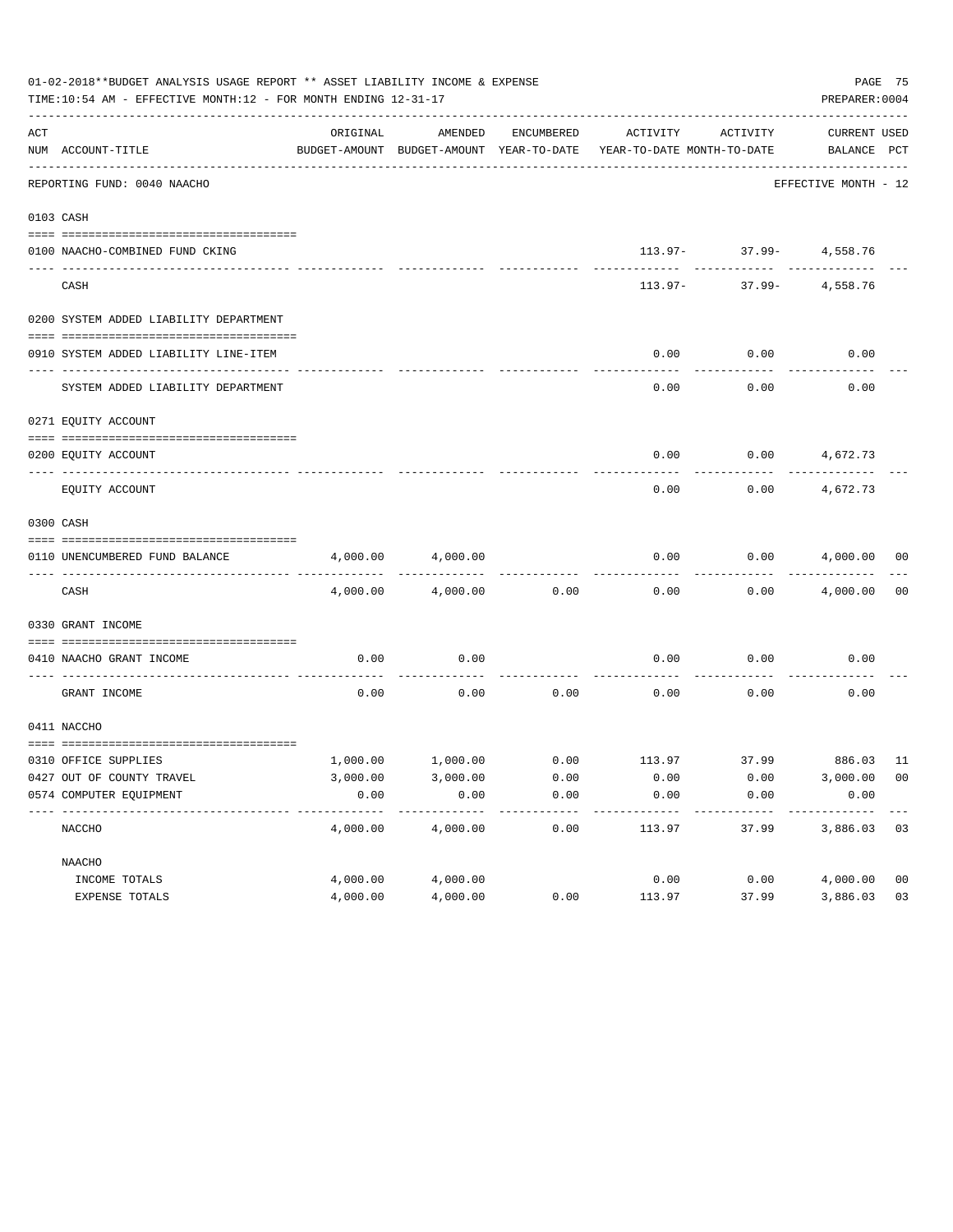|     | 01-02-2018**BUDGET ANALYSIS USAGE REPORT ** ASSET LIABILITY INCOME & EXPENSE<br>TIME:10:54 AM - EFFECTIVE MONTH:12 - FOR MONTH ENDING 12-31-17 |              |                                                     |              |                                        |                       | PAGE 76<br>PREPARER: 0004   |
|-----|------------------------------------------------------------------------------------------------------------------------------------------------|--------------|-----------------------------------------------------|--------------|----------------------------------------|-----------------------|-----------------------------|
| ACT | NUM ACCOUNT-TITLE                                                                                                                              | ORIGINAL     | AMENDED<br>BUDGET-AMOUNT BUDGET-AMOUNT YEAR-TO-DATE | ENCUMBERED   | ACTIVITY<br>YEAR-TO-DATE MONTH-TO-DATE | ACTIVITY              | CURRENT USED<br>BALANCE PCT |
|     | REPORTING FUND: 0041 CITIZEN CORPS (CERT)                                                                                                      |              |                                                     |              |                                        |                       | EFFECTIVE MONTH - 12        |
|     | 0102 A/P CLEARING                                                                                                                              |              |                                                     |              |                                        |                       |                             |
|     | 0100 A/P CLEARING                                                                                                                              |              |                                                     |              | 0.00                                   | 0.00                  | 0.00                        |
|     | A/P CLEARING                                                                                                                                   |              |                                                     |              | $- - - -$<br>0.00                      | --------<br>0.00      | 0.00                        |
|     | 0103 CASH                                                                                                                                      |              |                                                     |              |                                        |                       |                             |
|     |                                                                                                                                                |              |                                                     |              |                                        |                       |                             |
|     | 0100 CITIZEN CORPS (CERT) - COMB. FUND CKIN<br>0406 CERT DONATIONS                                                                             |              |                                                     |              | 300.00<br>0.00                         | $0.00$ 300.00<br>0.00 | 0.00                        |
|     | CASH                                                                                                                                           |              |                                                     |              | 300.00                                 | 0.00                  | . <u>.</u><br>300.00        |
|     | 0120 RECEIVABLES                                                                                                                               |              |                                                     |              |                                        |                       |                             |
|     |                                                                                                                                                |              |                                                     |              |                                        |                       |                             |
|     | 0312 DUE FROM OTHER GOVERNMENTS                                                                                                                |              |                                                     |              | 0.00                                   | 0.00                  | 0.00                        |
|     | RECEIVABLES                                                                                                                                    |              |                                                     |              | 0.00                                   | 0.00                  | 0.00                        |
|     | 0200 SYSTEM ADDED LIABILITY DEPARTMENT                                                                                                         |              |                                                     |              |                                        |                       |                             |
|     | 0910 SYSTEM ADDED LIABILITY LINE-ITEM                                                                                                          |              |                                                     |              | 0.00                                   | 0.00                  | 0.00                        |
|     | SYSTEM ADDED LIABILITY DEPARTMENT                                                                                                              |              |                                                     |              | 0.00                                   | 0.00                  | 0.00                        |
|     | 0207 DUE TO FUND                                                                                                                               |              |                                                     |              |                                        |                       |                             |
|     |                                                                                                                                                |              |                                                     |              |                                        |                       |                             |
|     | 0095 DUE TO OTHER FUNDS                                                                                                                        |              |                                                     |              | 0.00                                   | 0.00                  | 0.00                        |
|     | DUE TO FUND                                                                                                                                    |              |                                                     |              | 0.00                                   | 0.00                  | 0.00                        |
|     | 0271 EQUITY ACCOUNT                                                                                                                            |              |                                                     |              |                                        |                       |                             |
|     | 0200 EQUITY ACCOUNT                                                                                                                            |              |                                                     |              | 0.00                                   | 0.00                  | 0.00                        |
|     | EQUITY ACCOUNT                                                                                                                                 |              |                                                     |              | 0.00                                   | 0.00                  | 0.00                        |
|     | 0370 MISCELLANEOUS                                                                                                                             |              |                                                     |              |                                        |                       |                             |
|     |                                                                                                                                                |              |                                                     |              |                                        |                       |                             |
|     | 0406 DONATIONS                                                                                                                                 | 0.00         | 0.00                                                |              | 300.00                                 | 0.00                  | $300.00+$                   |
|     | MISCELLANEOUS                                                                                                                                  | 0.00         | 0.00                                                | 0.00         | 300.00                                 | 0.00                  | $300.00+$                   |
|     | 0406 CERT DONATIONS                                                                                                                            |              |                                                     |              |                                        |                       |                             |
|     |                                                                                                                                                |              |                                                     |              |                                        |                       |                             |
|     | 0310 SUPPLIES                                                                                                                                  | 0.00         | 0.00                                                | 0.00         | 0.00                                   | 0.00                  | 0.00                        |
|     | 0330 GAS & OIL<br>0427 TRAINING EXPENSE                                                                                                        | 0.00<br>0.00 | 0.00<br>0.00                                        | 0.00<br>0.00 | 0.00<br>0.00                           | 0.00<br>0.00          | 0.00<br>0.00                |
|     | CERT DONATIONS                                                                                                                                 | 0.00         | 0.00                                                | 0.00         | 0.00                                   | 0.00                  | 0.00                        |
|     | CITIZEN CORPS (CERT)                                                                                                                           |              |                                                     |              |                                        |                       |                             |
|     | INCOME TOTALS                                                                                                                                  | 0.00         | 0.00                                                |              | 300.00                                 | 0.00                  | $300.00+$                   |
|     | EXPENSE TOTALS                                                                                                                                 | 0.00         | 0.00                                                | 0.00         | 0.00                                   | 0.00                  | 0.00                        |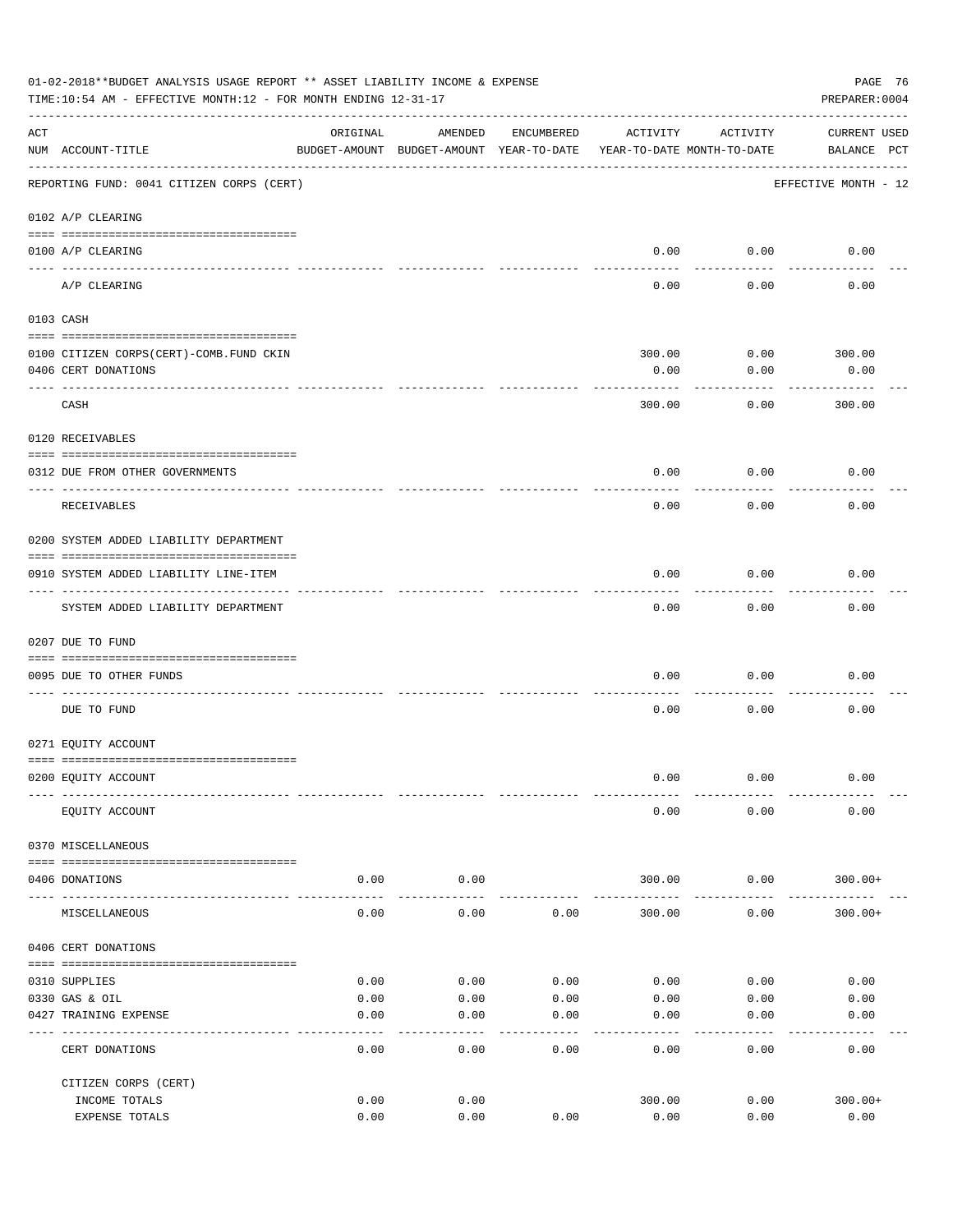|     | 01-02-2018**BUDGET ANALYSIS USAGE REPORT ** ASSET LIABILITY INCOME & EXPENSE<br>TIME:10:54 AM - EFFECTIVE MONTH:12 - FOR MONTH ENDING 12-31-17 |          |                                                     |            |          |                                        | PAGE 77<br>PREPARER: 0004                      |
|-----|------------------------------------------------------------------------------------------------------------------------------------------------|----------|-----------------------------------------------------|------------|----------|----------------------------------------|------------------------------------------------|
| ACT | NUM ACCOUNT-TITLE                                                                                                                              | ORIGINAL | AMENDED<br>BUDGET-AMOUNT BUDGET-AMOUNT YEAR-TO-DATE | ENCUMBERED | ACTIVITY | ACTIVITY<br>YEAR-TO-DATE MONTH-TO-DATE | <b>CURRENT USED</b><br>$_{\rm PCT}$<br>BALANCE |
|     | REPORTING FUND: 0042 HAZARD MITIGATION PLAN                                                                                                    |          |                                                     |            |          |                                        | EFFECTIVE MONTH - 12                           |
|     | 0103 CASH                                                                                                                                      |          |                                                     |            |          |                                        |                                                |
|     | 0100 HAZARD MITIGATION-COMB.FUND CKING.                                                                                                        |          |                                                     |            | 0.00     | 0.00                                   | $428.64-$                                      |
|     | CASH                                                                                                                                           |          |                                                     |            | 0.00     | 0.00                                   | $428.64-$                                      |
|     | 0200 SYSTEM ADDED LIABILITY DEPARTMENT                                                                                                         |          |                                                     |            |          |                                        |                                                |
|     | 0910 SYSTEM ADDED LIABILITY LINE-ITEM                                                                                                          |          |                                                     |            | 0.00     | 0.00                                   | 0.00                                           |
|     | SYSTEM ADDED LIABILITY DEPARTMENT                                                                                                              |          |                                                     |            | 0.00     | 0.00                                   | 0.00                                           |
|     | 0271 EQUITY ACCOUNT                                                                                                                            |          |                                                     |            |          |                                        |                                                |
|     | 0200 EQUITY ACCOUNT                                                                                                                            |          |                                                     |            | 0.00     | 0.00                                   | $428.64-$                                      |
|     | EQUITY ACCOUNT                                                                                                                                 |          |                                                     |            | 0.00     | 0.00                                   | $428.64-$                                      |
|     | 0330 GRANT INCOME                                                                                                                              |          |                                                     |            |          |                                        |                                                |
|     | 0477 HAZARD MITIGATION DR-1999                                                                                                                 | 0.00     | 0.00                                                |            | 0.00     | 0.00                                   | 0.00                                           |
|     | GRANT INCOME                                                                                                                                   | 0.00     | 0.00                                                | 0.00       | 0.00     | 0.00                                   | 0.00                                           |
|     | 0477 HAZARD MITIGATION GRANT                                                                                                                   |          |                                                     |            |          |                                        |                                                |
|     | 0310 OFFICE SUPPLIES                                                                                                                           | 0.00     | 0.00                                                | 0.00       | 0.00     | 0.00                                   | 0.00                                           |
|     | 0415 CONSULTANT                                                                                                                                | 0.00     | 0.00                                                | 0.00       | 0.00     | 0.00                                   | 0.00                                           |
|     | 0427 TRAVEL AND TRAINING                                                                                                                       | 0.00     | 0.00                                                | 0.00       | 0.00     | 0.00                                   | 0.00                                           |
|     | 0574 COMPUTER EQUIPMENT                                                                                                                        | 0.00     | 0.00                                                | 0.00       | 0.00     | 0.00                                   | 0.00                                           |
|     | HAZARD MITIGATION GRANT                                                                                                                        | 0.00     | 0.00                                                | 0.00       | 0.00     | 0.00                                   | 0.00                                           |
|     | HAZARD MITIGATION PLAN                                                                                                                         |          |                                                     |            |          |                                        |                                                |
|     | INCOME TOTALS                                                                                                                                  | 0.00     | 0.00                                                |            | 0.00     | 0.00                                   | 0.00                                           |
|     | <b>EXPENSE TOTALS</b>                                                                                                                          | 0.00     | 0.00                                                | 0.00       | 0.00     | 0.00                                   | 0.00                                           |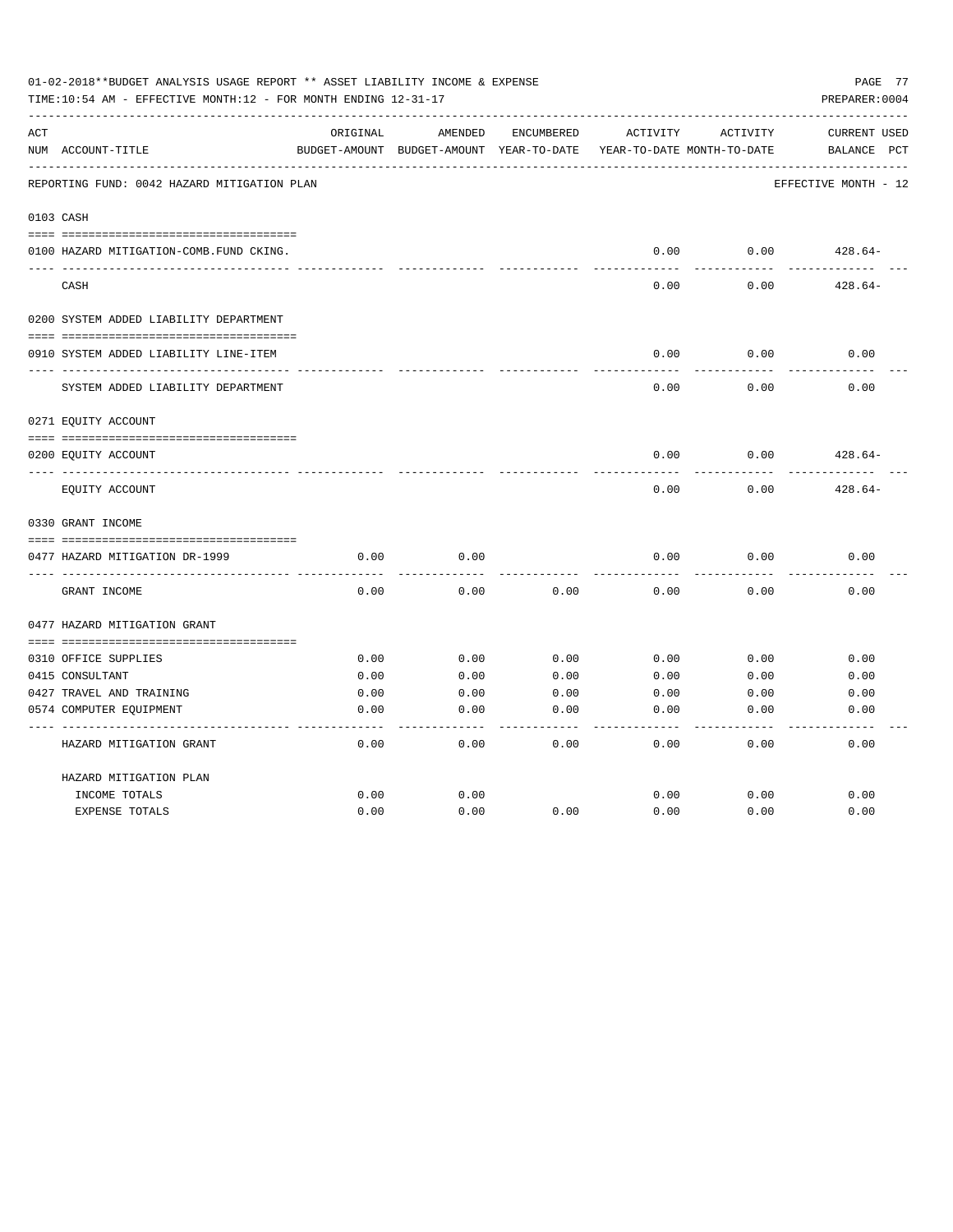|     | 01-02-2018**BUDGET ANALYSIS USAGE REPORT ** ASSET LIABILITY INCOME & EXPENSE<br>TIME:10:54 AM - EFFECTIVE MONTH:12 - FOR MONTH ENDING 12-31-17 |          |                                                     |            |                                        |                 | PAGE 78<br>PREPARER: 0004          |
|-----|------------------------------------------------------------------------------------------------------------------------------------------------|----------|-----------------------------------------------------|------------|----------------------------------------|-----------------|------------------------------------|
| ACT | NUM ACCOUNT-TITLE                                                                                                                              | ORIGINAL | AMENDED<br>BUDGET-AMOUNT BUDGET-AMOUNT YEAR-TO-DATE | ENCUMBERED | ACTIVITY<br>YEAR-TO-DATE MONTH-TO-DATE | ACTIVITY        | <b>CURRENT USED</b><br>BALANCE PCT |
|     | REPORTING FUND: 0044 HOMELAND SECURITY                                                                                                         |          |                                                     |            |                                        |                 | EFFECTIVE MONTH - 12               |
|     | 0102 A/P CLEARING                                                                                                                              |          |                                                     |            |                                        |                 |                                    |
|     | 0100 A/P CLEARING                                                                                                                              |          |                                                     |            | 0.00                                   | 0.00            | 0.00                               |
|     | ____ _________<br>A/P CLEARING                                                                                                                 |          |                                                     |            | 0.00                                   | 0.00            | 0.00                               |
|     | 0103 CASH                                                                                                                                      |          |                                                     |            |                                        |                 |                                    |
|     | 0100 HOMELAND SECURITY-COMB. FUND CHKING                                                                                                       |          |                                                     |            | 0.00                                   | 0.00            | 0.00                               |
|     | CASH                                                                                                                                           |          |                                                     |            | 0.00                                   | 0.00            | 0.00                               |
|     | 0120 RECEIVABLES                                                                                                                               |          |                                                     |            |                                        |                 |                                    |
|     | 0312 DUE FROM OTHER GOVERNMENT                                                                                                                 |          |                                                     |            | 0.00                                   | 0.00            | 0.00                               |
|     | RECEIVABLES                                                                                                                                    |          |                                                     |            | 0.00                                   | 0.00            | 0.00                               |
|     | 0200 SYSTEM ADDED LIABILITY DEPARTMENT                                                                                                         |          |                                                     |            |                                        |                 |                                    |
|     | 0910 SYSTEM ADDED LIABILITY LINE-ITEM                                                                                                          |          |                                                     |            | 0.00                                   | 0.00            | 0.00                               |
|     | SYSTEM ADDED LIABILITY DEPARTMENT                                                                                                              |          |                                                     |            | 0.00                                   | 0.00            | 0.00                               |
|     | 0207 DUE TO FUND                                                                                                                               |          |                                                     |            |                                        |                 |                                    |
|     | 0095 DUE TO OTHER FUNDS                                                                                                                        |          |                                                     |            | 0.00                                   | 0.00            | 0.00                               |
|     | DUE TO FUND                                                                                                                                    |          |                                                     |            | 0.00                                   | 0.00            | 0.00                               |
|     | 0271 EQUITY ACCOUNT                                                                                                                            |          |                                                     |            |                                        |                 |                                    |
|     | 0200 EQUITY ACCOUNT                                                                                                                            |          |                                                     |            | 0.00                                   | 0.00            | 0.00                               |
|     | EQUITY ACCOUNT                                                                                                                                 |          |                                                     |            | 0.00                                   | 0.00            | 0.00                               |
|     | 0330 GRANTS                                                                                                                                    |          |                                                     |            |                                        |                 |                                    |
|     | 0423 2016 HOMELAND SECURITY                                                                                                                    | 0.00     | 0.00                                                |            | 0.00                                   | 0.00            | 0.00                               |
|     | GRANTS                                                                                                                                         | 0.00     | 0.00                                                | 0.00       | 0.00                                   | 0.00            | 0.00                               |
|     | 0412 HOMELAND SECURITY                                                                                                                         |          |                                                     |            |                                        |                 |                                    |
|     | 0578 2011 EQUIPMENT                                                                                                                            | 0.00     | 0.00                                                | 0.00       | 0.00                                   | 0.00            | 0.00                               |
|     | 0579 2012 EQUIPMENT                                                                                                                            | 0.00     | 0.00                                                | 0.00       | 0.00                                   | 0.00            | 0.00                               |
|     | 0580 2013 EQUIPMENT                                                                                                                            | 0.00     | 0.00                                                | 0.00       | 0.00                                   | 0.00            | 0.00                               |
|     | 0581 2014 EQUIPMENT                                                                                                                            | 0.00     | 0.00                                                | 0.00       | 0.00                                   | 0.00            | 0.00                               |
|     | 0582 2015 EQUIPMENT                                                                                                                            | 0.00     | 0.00                                                | 0.00       | 0.00                                   | 0.00            | 0.00                               |
|     | 0583 2016 EQUIPMENT                                                                                                                            | 0.00     | 0.00                                                | 0.00       | 0.00                                   | 0.00            | 0.00                               |
|     | HOMELAND SECURITY                                                                                                                              | 0.00     | 0.00                                                | 0.00       | 0.00                                   | $--- -$<br>0.00 | 0.00                               |
|     | HOMELAND SECURITY                                                                                                                              |          |                                                     |            |                                        |                 |                                    |
|     | INCOME TOTALS                                                                                                                                  | 0.00     | 0.00                                                |            | 0.00                                   | 0.00            | 0.00                               |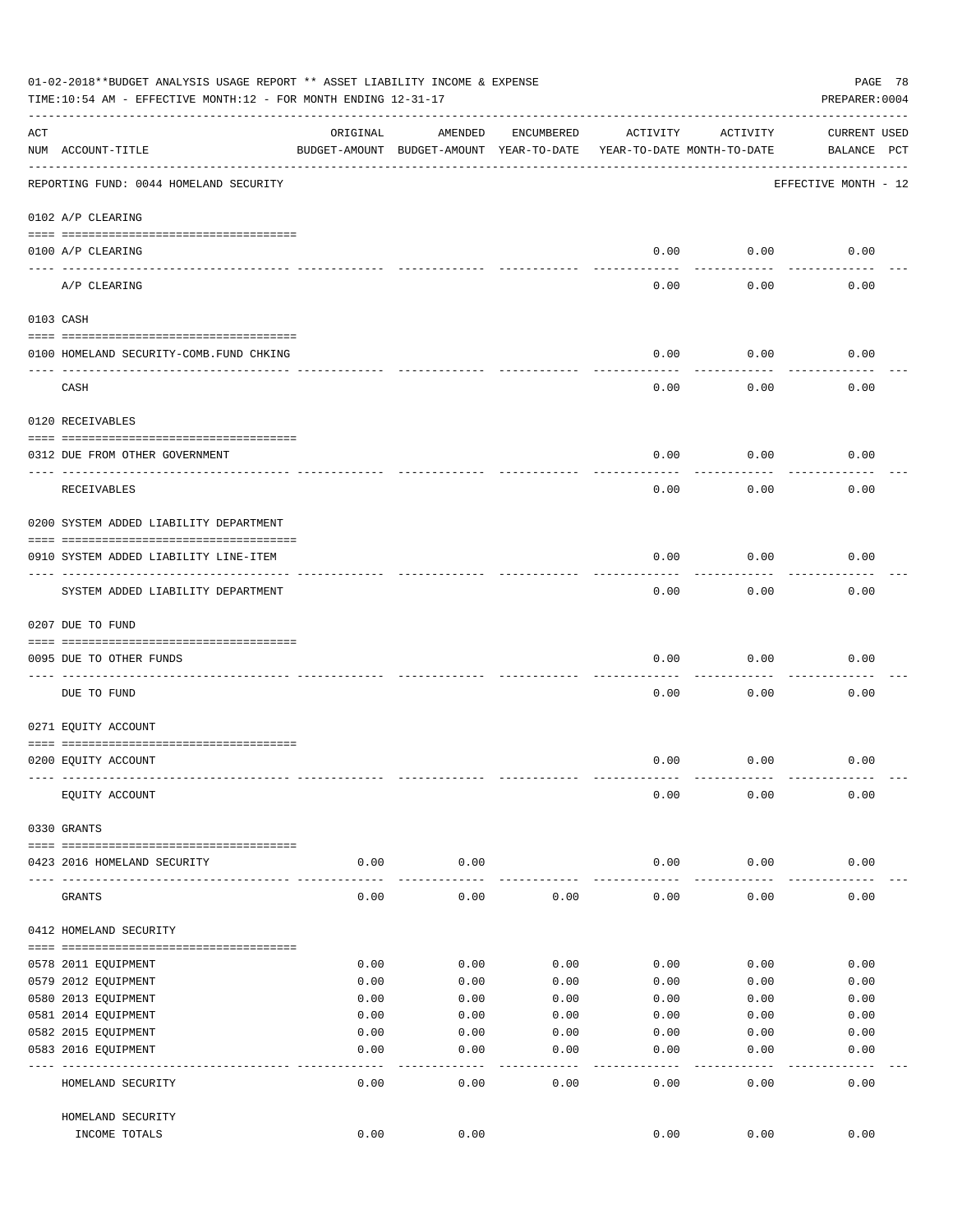| 01-02-2018**BUDGET ANALYSIS USAGE REPORT ** ASSET LIABILITY INCOME & EXPENSE<br>TIME:10:54 AM - EFFECTIVE MONTH:12 - FOR MONTH ENDING 12-31-17<br>PREPARER: 0004 |               |               |                   |          |                            |                      |            |  |
|------------------------------------------------------------------------------------------------------------------------------------------------------------------|---------------|---------------|-------------------|----------|----------------------------|----------------------|------------|--|
| ACT                                                                                                                                                              | ORIGINAL      | AMENDED       | <b>ENCUMBERED</b> | ACTIVITY | ACTIVITY                   | <b>CURRENT USED</b>  |            |  |
| ACCOUNT-TITLE<br>NUM                                                                                                                                             | BUDGET-AMOUNT | BUDGET-AMOUNT | YEAR-TO-DATE      |          | YEAR-TO-DATE MONTH-TO-DATE | BALANCE              | <b>PCT</b> |  |
| REPORTING FUND: 0044 HOMELAND SECURITY                                                                                                                           |               |               |                   |          |                            | EFFECTIVE MONTH - 12 |            |  |
| <b>EXPENSE TOTALS</b>                                                                                                                                            | 0.00          | 0.00          | 0.00              | 0.00     | 0.00                       | 0.00                 |            |  |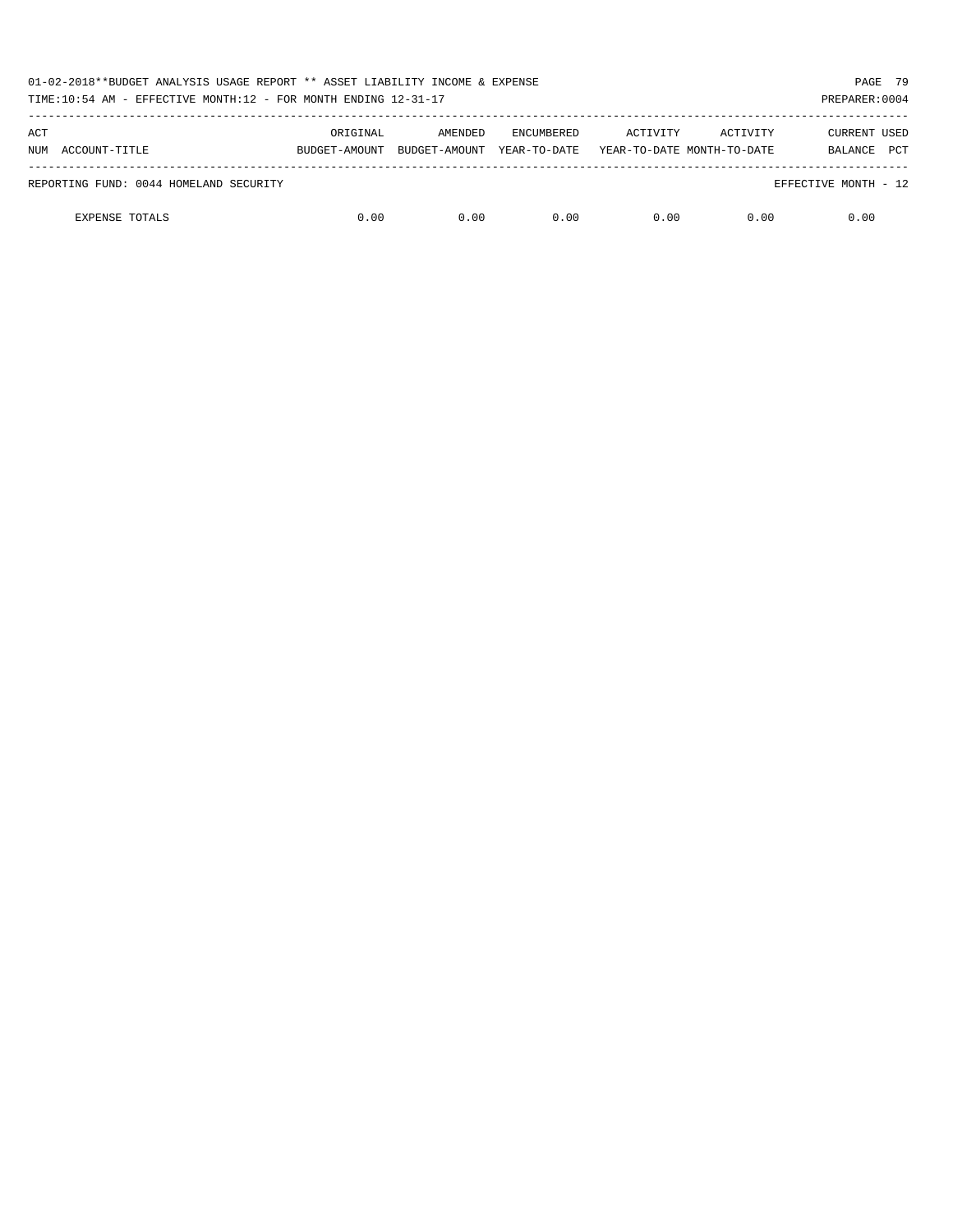|     | 01-02-2018**BUDGET ANALYSIS USAGE REPORT ** ASSET LIABILITY INCOME & EXPENSE<br>TIME:10:54 AM - EFFECTIVE MONTH:12 - FOR MONTH ENDING 12-31-17 |          |                                                     |            |                                        |                              | PAGE 80<br>PREPARER: 0004          |  |
|-----|------------------------------------------------------------------------------------------------------------------------------------------------|----------|-----------------------------------------------------|------------|----------------------------------------|------------------------------|------------------------------------|--|
| ACT | NUM ACCOUNT-TITLE                                                                                                                              | ORIGINAL | AMENDED<br>BUDGET-AMOUNT BUDGET-AMOUNT YEAR-TO-DATE | ENCUMBERED | ACTIVITY<br>YEAR-TO-DATE MONTH-TO-DATE | ACTIVITY                     | <b>CURRENT USED</b><br>BALANCE PCT |  |
|     | REPORTING FUND: 0045 CHAPTER 19 FUNDS                                                                                                          |          |                                                     |            |                                        |                              | EFFECTIVE MONTH - 12               |  |
|     | 0100 PAYROLL                                                                                                                                   |          |                                                     |            |                                        |                              |                                    |  |
|     | 0100 PAYROLL                                                                                                                                   |          |                                                     |            | 0.00                                   | 0.00                         | 0.00                               |  |
|     | PAYROLL                                                                                                                                        |          |                                                     |            | 0.00                                   | 0.00                         | 0.00                               |  |
|     | 0103 CASH                                                                                                                                      |          |                                                     |            |                                        |                              |                                    |  |
|     | 0100 CHAPTER 19-COMBINED FUNDS CHECKING                                                                                                        |          |                                                     |            |                                        | $655.50 - 655.50 - 655.50 -$ |                                    |  |
|     | CASH                                                                                                                                           |          |                                                     |            |                                        | $655.50 - 655.50 -$          | $655.50 -$                         |  |
|     | 0120 RECEIVABLES                                                                                                                               |          |                                                     |            |                                        |                              |                                    |  |
|     | 0312 DUE FROM OTHER GOVERNMENT                                                                                                                 |          |                                                     |            | 0.00                                   | 0.00                         | 0.00                               |  |
|     | RECEIVABLES                                                                                                                                    |          |                                                     |            | 0.00                                   | 0.00                         | 0.00                               |  |
|     | 0200 SYSTEM ADDED LIABILITY DEPARTMENT                                                                                                         |          |                                                     |            |                                        |                              |                                    |  |
|     | 0150 ACCRUED SALARY PAYABLE                                                                                                                    |          |                                                     |            | 0.00                                   |                              | $0.00$ 302.00                      |  |
|     | 0155 ACCRUED FRINGE BENEFITS                                                                                                                   |          |                                                     |            | 0.00                                   | 0.00                         | 0.00                               |  |
|     | 0910 SYSTEM ADDED LIABILITY LINE-ITEM                                                                                                          |          |                                                     |            | $3,975.00 -$                           | 0.00                         | $3,975.00 -$                       |  |
|     | SYSTEM ADDED LIABILITY DEPARTMENT                                                                                                              |          |                                                     |            | $3,975.00 -$                           | 0.00                         | 3,673.00-                          |  |
|     | 0207 DUE TO FUND                                                                                                                               |          |                                                     |            |                                        |                              |                                    |  |
|     | 0095 DUE TO OTHER FUNDS                                                                                                                        |          |                                                     |            | 0.00                                   | 0.00                         | 0.00                               |  |
|     |                                                                                                                                                |          |                                                     |            |                                        |                              |                                    |  |
|     | DUE TO FUND                                                                                                                                    |          |                                                     |            | 0.00                                   | 0.00                         | 0.00                               |  |
|     | 0271 EQUITY ACCOUNT                                                                                                                            |          |                                                     |            |                                        |                              |                                    |  |
|     | 0200 EQUITY ACCOUNT                                                                                                                            |          |                                                     |            | 0.00                                   | 0.00                         | $302.00 -$                         |  |
|     |                                                                                                                                                |          |                                                     |            |                                        |                              |                                    |  |
|     | EQUITY ACCOUNT                                                                                                                                 |          |                                                     |            | 0.00                                   | 0.00                         | $302.00 -$                         |  |
|     | 0330 GRANT INCOME                                                                                                                              |          |                                                     |            |                                        |                              |                                    |  |
|     | 0403 CHAPTER 19 FUNDS                                                                                                                          | 4,000.00 | 4,000.00                                            |            | 3,975.00<br>-------------              | 0.00<br>$- - - - -$          | 25.00<br>99                        |  |
|     | GRANT INCOME                                                                                                                                   | 4,000.00 | 4,000.00                                            | 0.00       | 3,975.00                               | 0.00                         | 25.00<br>99                        |  |
|     | 0403 CHAPTER 19 FUNDS                                                                                                                          |          |                                                     |            |                                        |                              |                                    |  |
|     | 0103 SALARY                                                                                                                                    | 0.00     | 0.00                                                | 0.00       | 0.00                                   | 0.00                         | 0.00                               |  |
|     | 0201 SOCIAL SECURITY                                                                                                                           | 0.00     | 0.00                                                | 0.00       | 0.00                                   | 0.00                         | 0.00                               |  |
|     | 0204 WORKERS COMPENSATION                                                                                                                      | 0.00     | 0.00                                                | 0.00       | 0.00                                   | 0.00                         | 0.00                               |  |
|     | 0205 MEDICARE TAX                                                                                                                              | 0.00     | 0.00                                                | 0.00       | 0.00                                   | 0.00                         | 0.00                               |  |
|     | 0310 OFFICE SUPPLIES                                                                                                                           | 500.00   | 1,000.00                                            | 0.00       | 655.50                                 | 655.50                       | 344.50<br>66                       |  |
|     | 0427 OUT OF COUNTY TRAVEL                                                                                                                      | 100.00   | 100.00                                              | 0.00       | 0.00                                   | 0.00                         | 100.00<br>00                       |  |
|     | 0572 OFFICE EQUIPMENT                                                                                                                          | 700.00   | 700.00                                              | 0.00       | 0.00                                   | 0.00                         | 700.00<br>0 <sub>0</sub>           |  |
|     | 0573 ELECTION EQUIPMENT                                                                                                                        | 2,700.00 | 2,200.00                                            | 0.00       | 0.00                                   | 0.00                         | 0 <sub>0</sub><br>2,200.00         |  |
|     | 0574 COMPUTER EQUIPMENT                                                                                                                        | 0.00     | 0.00                                                | 0.00       | 0.00                                   | 0.00                         | 0.00                               |  |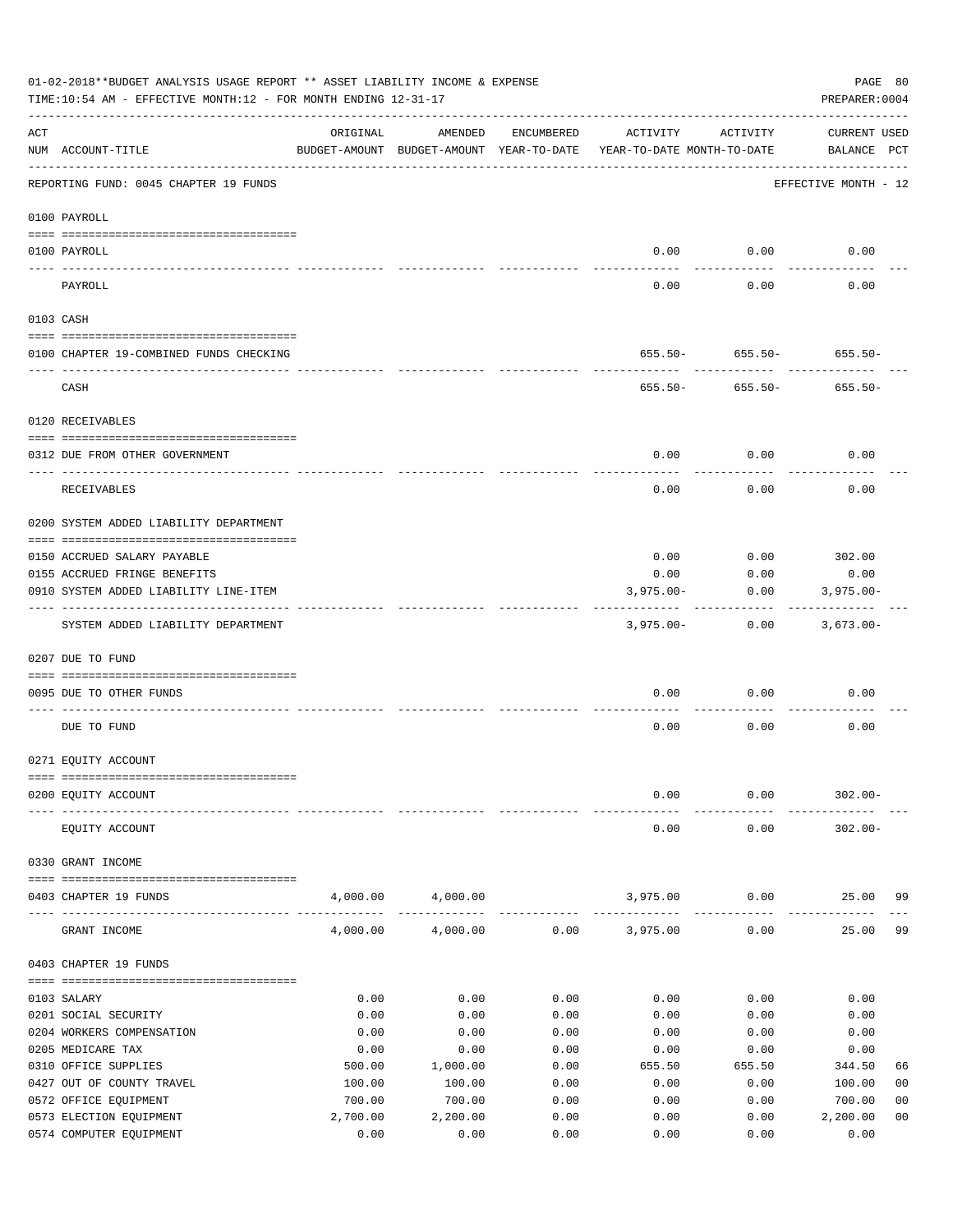| 01-02-2018**BUDGET ANALYSIS USAGE REPORT ** ASSET LIABILITY INCOME & EXPENSE<br>TIME:10:54 AM - EFFECTIVE MONTH:12 - FOR MONTH ENDING 12-31-17 |                           |                          |                            |          |                                        | PAGE 81<br>PREPARER: 0004             |  |
|------------------------------------------------------------------------------------------------------------------------------------------------|---------------------------|--------------------------|----------------------------|----------|----------------------------------------|---------------------------------------|--|
| ACT<br>ACCOUNT-TITLE<br>NUM                                                                                                                    | ORIGINAL<br>BUDGET-AMOUNT | AMENDED<br>BUDGET-AMOUNT | ENCUMBERED<br>YEAR-TO-DATE | ACTIVITY | ACTIVITY<br>YEAR-TO-DATE MONTH-TO-DATE | <b>CURRENT USED</b><br>PCT<br>BALANCE |  |
| REPORTING FUND: 0045 CHAPTER 19 FUNDS                                                                                                          |                           |                          |                            |          |                                        | EFFECTIVE MONTH - 12                  |  |
| CHAPTER 19 FUNDS                                                                                                                               | 4,000.00                  | 4,000.00                 | 0.00                       | 655.50   | 655.50                                 | 3,344.50<br>16                        |  |
| CHAPTER 19 FUNDS                                                                                                                               |                           |                          |                            |          |                                        |                                       |  |
| INCOME TOTALS                                                                                                                                  | 4,000.00                  | 4,000.00                 |                            | 3,975.00 | 0.00                                   | 25.00<br>-99                          |  |
| EXPENSE TOTALS                                                                                                                                 | 4,000.00                  | 4,000.00                 | 0.00                       | 655.50   | 655.50                                 | 3,344.50<br>16                        |  |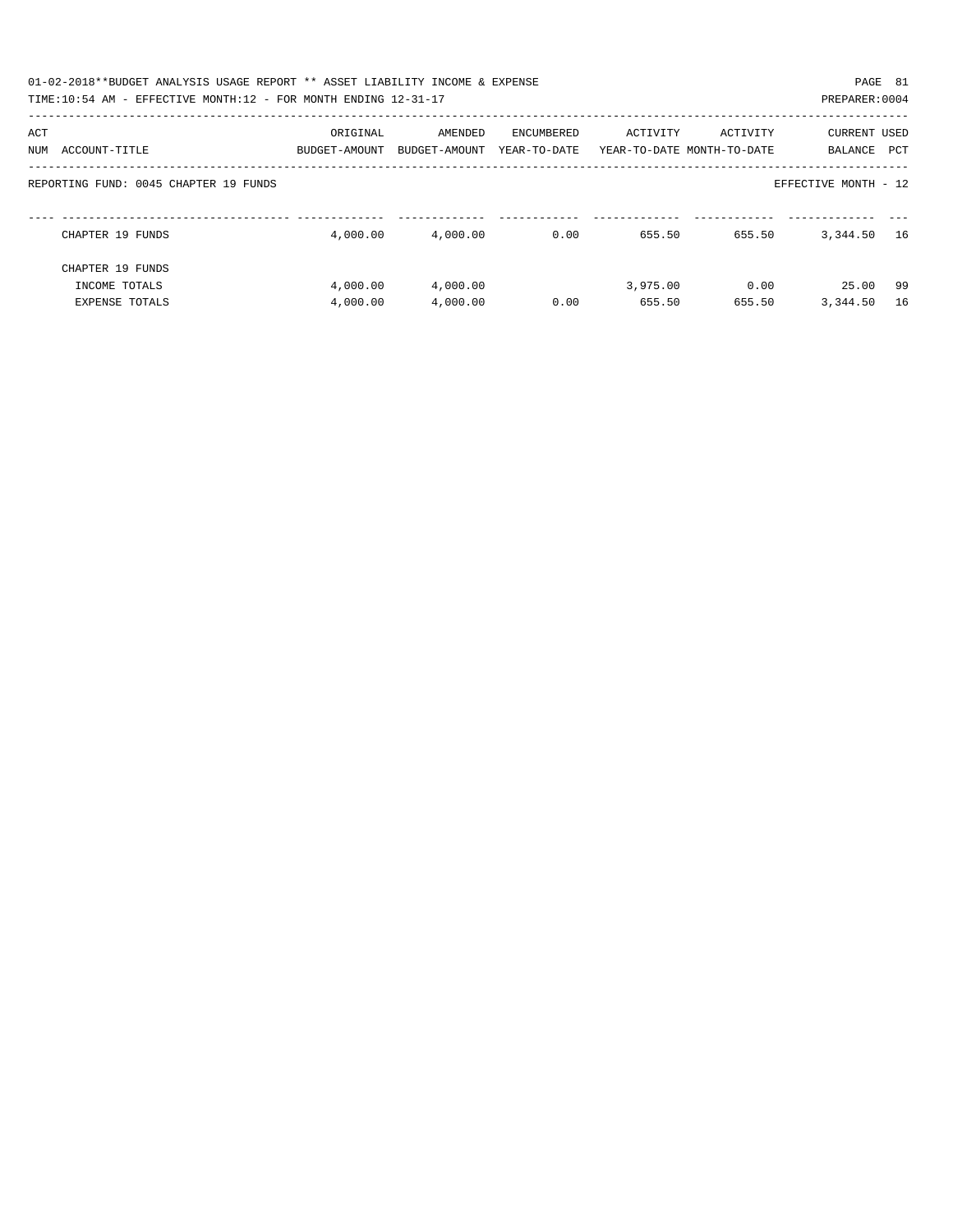|     | 01-02-2018**BUDGET ANALYSIS USAGE REPORT ** ASSET LIABILITY INCOME & EXPENSE<br>TIME:10:54 AM - EFFECTIVE MONTH:12 - FOR MONTH ENDING 12-31-17 |           |                     |            |                                                                                 |                                        | PREPARER: 0004              | PAGE 82        |
|-----|------------------------------------------------------------------------------------------------------------------------------------------------|-----------|---------------------|------------|---------------------------------------------------------------------------------|----------------------------------------|-----------------------------|----------------|
| ACT | NUM ACCOUNT-TITLE                                                                                                                              | ORIGINAL  | AMENDED             | ENCUMBERED | ACTIVITY<br>BUDGET-AMOUNT BUDGET-AMOUNT YEAR-TO-DATE YEAR-TO-DATE MONTH-TO-DATE | ACTIVITY                               | CURRENT USED<br>BALANCE PCT |                |
|     | REPORTING FUND: 0046 SAFE ROOM REIMBURSEMENT PROGRAM                                                                                           |           |                     |            |                                                                                 |                                        | EFFECTIVE MONTH - 12        |                |
|     | 0103 CASH                                                                                                                                      |           |                     |            |                                                                                 |                                        |                             |                |
|     | 0100 SAFE ROOM REIMB.PROG.-COMB.FUNDS                                                                                                          |           |                     |            |                                                                                 | 449.09- 907.90 5,125.11                |                             |                |
|     | CASH                                                                                                                                           |           |                     |            |                                                                                 | 449.09- 907.90 5,125.11                |                             |                |
|     | 0120 RECEIVABLES                                                                                                                               |           |                     |            |                                                                                 |                                        |                             |                |
|     | 0312 DUE FROM OTHER GOVERNMENTS                                                                                                                |           |                     |            | 0.00                                                                            | 0.00                                   | 0.00                        |                |
|     | RECEIVABLES                                                                                                                                    |           |                     |            | 0.00                                                                            | . <u>.</u><br>0.00                     | 0.00                        |                |
|     | 0200 SYSTEM ADDED LIABILITY DEPARTMENT                                                                                                         |           |                     |            |                                                                                 |                                        |                             |                |
|     | 0910 SYSTEM ADDED LIABILITY LINE-ITEM                                                                                                          |           |                     |            |                                                                                 | $634.95 - 0.00$ 634.95-                |                             |                |
|     | SYSTEM ADDED LIABILITY DEPARTMENT                                                                                                              |           |                     |            | 634.95-                                                                         | 0.00                                   | 634.95-                     |                |
|     | 0271 EQUITY ACCOUNT                                                                                                                            |           |                     |            |                                                                                 |                                        |                             |                |
|     | 0200 EQUITY ACCOUNT                                                                                                                            |           |                     |            | 0.00                                                                            | $0.00$ 5,574.20                        |                             |                |
|     | EQUITY ACCOUNT                                                                                                                                 |           |                     |            | 0.00                                                                            |                                        | $0.00$ 5,574.20             |                |
|     | 0300 CASH                                                                                                                                      |           |                     |            |                                                                                 |                                        |                             |                |
|     | 0146 BEGINNING CASH BALANCE                                                                                                                    |           | 1,200.00 1,200.00   |            | 0.00                                                                            |                                        | $0.00$ 1,200.00             | 00             |
|     | CASH                                                                                                                                           |           | 1,200.00 1,200.00   | 0.00       | 0.00                                                                            | 0.00                                   | 1,200.00 00                 |                |
|     | 0330 GRANT INCOME                                                                                                                              |           |                     |            |                                                                                 |                                        |                             |                |
|     | 0475 SAFE ROOM REIMBURSEMENT DR-4029                                                                                                           |           | 90,000.00 90,000.00 |            |                                                                                 | 35, 234. 73 35, 234. 73 54, 765. 27 39 |                             |                |
|     | 0476 ADMINISTRATIVE FEE                                                                                                                        |           | 3,000.00 3,000.00   |            |                                                                                 | 1,200.00  1,200.00  1,800.00  40       |                             |                |
|     | GRANT INCOME                                                                                                                                   |           | 93,000.00 93,000.00 |            | 0.00 36,434.73 36,434.73 56,565.27                                              |                                        |                             | 39             |
|     | 0475 SAFE ROOM REIMBURSEMENT PROGRAM                                                                                                           |           |                     |            |                                                                                 |                                        |                             |                |
|     | 0310 OFFICE SUPPLIES                                                                                                                           | 0.00      | 200.00              | 80.79      | 392.36                                                                          | 292.07                                 | $273.15 - 237$              |                |
|     | 0314 SAFE ROOM REIMBURSEMENT                                                                                                                   | 93,300.00 | 92,600.00           | 0.00       | 35,234.76                                                                       | 35,234.76                              | 57,365.24                   | 38             |
|     | 0330 GAS/OIL                                                                                                                                   | 150.00    | 150.00              | 0.00       | 0.00                                                                            | 0.00                                   | 150.00                      | 0 <sub>0</sub> |
|     | 0427 OUT OF COUNTY TRAVEL                                                                                                                      | 500.00    | 500.00              | 0.00       | 26.75                                                                           | 0.00                                   | 473.25                      | 05             |
|     | 0454 R&M AUTO                                                                                                                                  | 250.00    | 750.00              | 0.00       | 595.00                                                                          | 0.00                                   | 155.00                      | 79             |
|     | 0573 RADIO EQUIPMENT                                                                                                                           | 0.00      | 0.00                | 0.00       | 0.00                                                                            | 0.00                                   | 0.00                        |                |
|     | 0574 COMPUTER EQUIPMENT                                                                                                                        | 0.00      | 0.00                | 0.00       | 0.00                                                                            | 0.00                                   | 0.00                        |                |
|     | SAFE ROOM REIMBURSEMENT PROGRAM                                                                                                                | 94,200.00 | 94,200.00           | 80.79      | 36,248.87                                                                       | 35,526.83                              | 57,870.34                   | 39             |
|     | SAFE ROOM REIMBURSEMENT PROGRAM                                                                                                                |           |                     |            |                                                                                 |                                        |                             |                |
|     | INCOME TOTALS                                                                                                                                  | 94,200.00 | 94,200.00           |            | 36,434.73                                                                       | 36,434.73                              | 57,765.27                   | 39             |
|     | EXPENSE TOTALS                                                                                                                                 | 94,200.00 | 94,200.00           | 80.79      | 36,248.87                                                                       | 35,526.83                              | 57,870.34                   | 39             |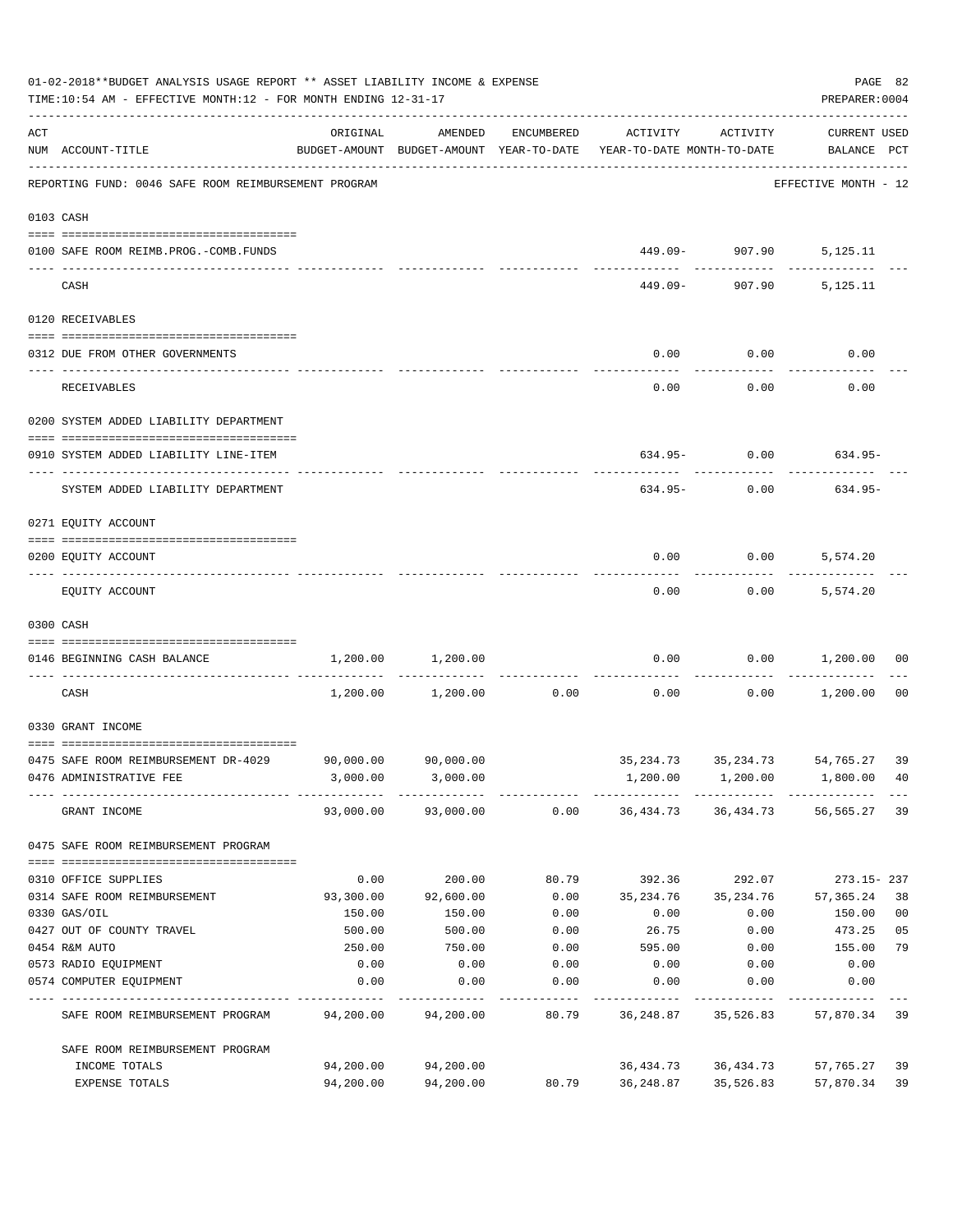|     | 01-02-2018**BUDGET ANALYSIS USAGE REPORT ** ASSET LIABILITY INCOME & EXPENSE<br>TIME:10:54 AM - EFFECTIVE MONTH:12 - FOR MONTH ENDING 12-31-17 |           |                   |            |                                                                                 |                        | PAGE 83<br>PREPARER: 0004   |                |
|-----|------------------------------------------------------------------------------------------------------------------------------------------------|-----------|-------------------|------------|---------------------------------------------------------------------------------|------------------------|-----------------------------|----------------|
| ACT | NUM ACCOUNT-TITLE                                                                                                                              | ORIGINAL  | AMENDED           | ENCUMBERED | ACTIVITY<br>BUDGET-AMOUNT BUDGET-AMOUNT YEAR-TO-DATE YEAR-TO-DATE MONTH-TO-DATE | ACTIVITY               | CURRENT USED<br>BALANCE PCT |                |
|     | REPORTING FUND: 0048 ELECTION EQUIPMENT FUND                                                                                                   |           |                   |            |                                                                                 |                        | EFFECTIVE MONTH - 12        |                |
|     | 0103 CASH                                                                                                                                      |           |                   |            |                                                                                 |                        |                             |                |
|     |                                                                                                                                                |           |                   |            |                                                                                 |                        |                             |                |
|     | 0100 ELECTION EQUIP. FUND-COMBINED FUNDS<br>-------------------------                                                                          |           |                   |            |                                                                                 | 392.75- 0.00 34,735.98 | -------                     |                |
|     | CASH                                                                                                                                           |           |                   |            | 392.75-                                                                         | 0.00                   | 34,735.98                   |                |
|     | 0200 SYSTEM ADDED LIABILITY DEPARTMENT                                                                                                         |           |                   |            |                                                                                 |                        |                             |                |
|     | 0910 SYSTEM ADDED LIABILITY LINE-ITEM                                                                                                          |           |                   |            |                                                                                 | $392.75 - 0.00$        | 392.75-                     |                |
|     | SYSTEM ADDED LIABILITY DEPARTMENT                                                                                                              |           |                   |            | 392.75-                                                                         | 0.00                   | $392.75 -$                  |                |
|     | 0271 EQUITY ACCOUNT                                                                                                                            |           |                   |            |                                                                                 |                        |                             |                |
|     |                                                                                                                                                |           |                   |            |                                                                                 |                        |                             |                |
|     | 0200 EOUITY ACCOUNT                                                                                                                            |           |                   |            | 0.00                                                                            |                        | $0.00$ 35,128.73            |                |
|     | EOUITY ACCOUNT                                                                                                                                 |           |                   |            | 0.00                                                                            | 0.00                   | 35,128.73                   |                |
|     | 0300 CASH                                                                                                                                      |           |                   |            |                                                                                 |                        |                             |                |
|     | 0148 BEGINNING CASH BALANCE                                                                                                                    | 17,100.00 | 17,100.00         |            | 0.00                                                                            |                        | $0.00$ 17,100.00 00         |                |
|     | CASH                                                                                                                                           | 17,100.00 | 17,100.00         | 0.00       | 0.00                                                                            |                        | $0.00$ 17,100.00            | 0 <sub>0</sub> |
|     | 0340 INCOME                                                                                                                                    |           |                   |            |                                                                                 |                        |                             |                |
|     | 0130 REFUNDS & MISCELLANEOUS                                                                                                                   | 0.00      | 0.00              |            | 0.00                                                                            | 0.00                   | 0.00                        |                |
|     | 0484 ELECTION REIMBURSEMENT                                                                                                                    | 4,000.00  | 4,000.00          |            | 0.00                                                                            | 0.00                   | 4,000.00                    | 00             |
|     | ---------------- --------------<br>INCOME                                                                                                      |           | 4,000.00 4,000.00 | 0.00       | 0.00                                                                            | 0.00                   | 4,000.00                    | 00             |
|     | 0403 ELECTION EQUIPMENT FUND                                                                                                                   |           |                   |            |                                                                                 |                        |                             |                |
|     |                                                                                                                                                |           |                   |            |                                                                                 |                        |                             |                |
|     | 0485 LICENSE/SUPPORT                                                                                                                           | 0.00      | 0.00              | 0.00       | 0.00                                                                            | 0.00                   | 0.00                        |                |
|     | 0573 ELECTION EOUIPMENT<br>-----------------                                                                                                   | 21,100.00 | 21,100.00         | 0.00       | 0.00                                                                            | 0.00                   | 21,100.00                   | 0 <sub>0</sub> |
|     | ELECTION EQUIPMENT FUND                                                                                                                        | 21,100.00 | 21,100.00         | 0.00       | 0.00                                                                            | 0.00                   | 21,100.00                   | 0 <sub>0</sub> |
|     | ELECTION EQUIPMENT FUND                                                                                                                        |           |                   |            |                                                                                 |                        |                             |                |
|     | INCOME TOTALS                                                                                                                                  | 21,100.00 | 21,100.00         |            | 0.00                                                                            | 0.00                   | 21,100.00                   | 0 <sub>0</sub> |
|     | EXPENSE TOTALS                                                                                                                                 | 21,100.00 | 21,100.00         | 0.00       | 0.00                                                                            | 0.00                   | 21,100.00                   | 0 <sub>0</sub> |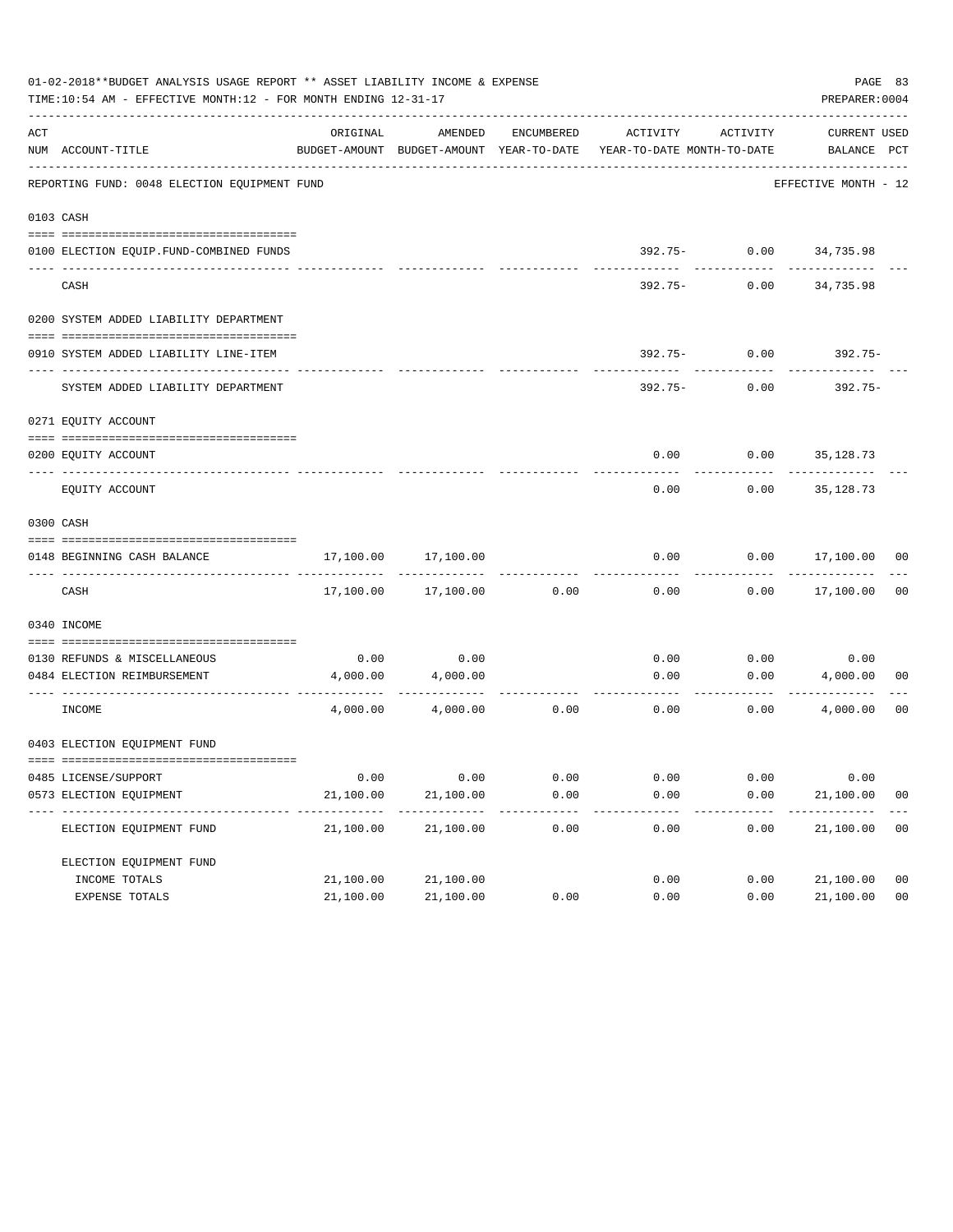|           | 01-02-2018**BUDGET ANALYSIS USAGE REPORT ** ASSET LIABILITY INCOME & EXPENSE<br>TIME:10:54 AM - EFFECTIVE MONTH:12 - FOR MONTH ENDING 12-31-17 |              |                                                     |              |                                        |              | PAGE 84<br>PREPARER: 0004          |
|-----------|------------------------------------------------------------------------------------------------------------------------------------------------|--------------|-----------------------------------------------------|--------------|----------------------------------------|--------------|------------------------------------|
| ACT       | NUM ACCOUNT-TITLE                                                                                                                              | ORIGINAL     | AMENDED<br>BUDGET-AMOUNT BUDGET-AMOUNT YEAR-TO-DATE | ENCUMBERED   | ACTIVITY<br>YEAR-TO-DATE MONTH-TO-DATE | ACTIVITY     | <b>CURRENT USED</b><br>BALANCE PCT |
|           | REPORTING FUND: 0049 INVESTIGATOR/LEOSE GRANT                                                                                                  |              |                                                     |              |                                        |              | EFFECTIVE MONTH - 12               |
|           | 0100 PAYROLL                                                                                                                                   |              |                                                     |              |                                        |              |                                    |
|           | 0100 PAYROLL                                                                                                                                   |              |                                                     |              | 0.00                                   | 0.00         | 0.00                               |
|           | PAYROLL                                                                                                                                        |              |                                                     |              | 0.00                                   | 0.00         | 0.00                               |
| 0103 CASH |                                                                                                                                                |              |                                                     |              |                                        |              |                                    |
|           | 0100 INVESTIGATOR/LEOSE-COMB.FUNDS                                                                                                             |              |                                                     |              | 0.00                                   | 0.00         | 682.59                             |
|           | CASH                                                                                                                                           |              |                                                     |              | 0.00                                   | 0.00         | . <u>.</u><br>682.59               |
|           | 0271 EQUITY ACCOUNT                                                                                                                            |              |                                                     |              |                                        |              |                                    |
|           | 0200 EQUITY ACCOUNT                                                                                                                            |              |                                                     |              | 0.00                                   | 0.00         | 682.59                             |
|           | EQUITY ACCOUNT                                                                                                                                 |              |                                                     |              | 0.00                                   | 0.00         | 682.59                             |
| 0300 CASH |                                                                                                                                                |              |                                                     |              |                                        |              |                                    |
|           | 0149 BEGINNING CASH BALANCE                                                                                                                    | 0.00         | 0.00                                                |              | 0.00                                   | 0.00         | 0.00                               |
|           | CASH                                                                                                                                           | 0.00         | 0.00                                                | 0.00         | 0.00                                   | 0.00         | 0.00                               |
|           | 0330 GRANT INCOME                                                                                                                              |              |                                                     |              |                                        |              |                                    |
|           | 0475 INVESTIGATOR/LEOSE GRANT                                                                                                                  | 0.00         | 0.00                                                |              | 0.00                                   | 0.00         | 0.00                               |
|           | GRANT INCOME                                                                                                                                   | 0.00         | 0.00                                                | 0.00         | 0.00                                   | 0.00         | 0.00                               |
|           | 0475 INVESTIGATOR/LEOSE                                                                                                                        |              |                                                     |              |                                        |              |                                    |
|           |                                                                                                                                                |              |                                                     |              |                                        |              |                                    |
|           | 0103 SALARY                                                                                                                                    | 0.00         | 0.00                                                | 0.00         | 0.00                                   | 0.00         | 0.00                               |
|           | 0201 SOCIAL SECURITY                                                                                                                           | 0.00         | 0.00                                                | 0.00         | 0.00                                   | 0.00         | 0.00                               |
|           | 0202 GROUP HEALTH INSURANCE<br>0203 RETIREMENT                                                                                                 | 0.00         | 0.00                                                | 0.00         | 0.00                                   | 0.00         | 0.00                               |
|           |                                                                                                                                                | 0.00<br>0.00 | 0.00                                                | 0.00         | 0.00                                   | 0.00         | 0.00                               |
|           | 0204 WORKER'S COMPENSATION<br>0205 MEDICARE TAX                                                                                                | 0.00         | 0.00<br>0.00                                        | 0.00<br>0.00 | 0.00<br>0.00                           | 0.00<br>0.00 | 0.00<br>0.00                       |
|           | 0310 OFFICE SUPPLIES                                                                                                                           | 0.00         | 0.00                                                | 0.00         | 0.00                                   | 0.00         | 0.00                               |
|           | 0427 TRAINING/TUITION/OUT OF COUNTY                                                                                                            | 0.00         | 0.00                                                | 0.00         | 0.00                                   | 0.00         | 0.00                               |
|           | 0572 OFFICE EQUIPMENT                                                                                                                          | 0.00         | 0.00                                                | 0.00         | 0.00                                   | 0.00         | 0.00                               |
|           | 0574 COMPUTER EQUIPMENT                                                                                                                        | 0.00         | 0.00                                                | 0.00         | 0.00                                   | 0.00         | 0.00                               |
|           | INVESTIGATOR/LEOSE                                                                                                                             | 0.00         | 0.00                                                | 0.00         | 0.00                                   | 0.00         | 0.00                               |
|           |                                                                                                                                                |              |                                                     |              |                                        |              |                                    |
|           | INVESTIGATOR/LEOSE GRANT                                                                                                                       |              |                                                     |              |                                        |              |                                    |
|           | INCOME TOTALS                                                                                                                                  | 0.00         | 0.00                                                |              | 0.00                                   | 0.00         | 0.00                               |
|           | EXPENSE TOTALS                                                                                                                                 | 0.00         | 0.00                                                | 0.00         | 0.00                                   | 0.00         | 0.00                               |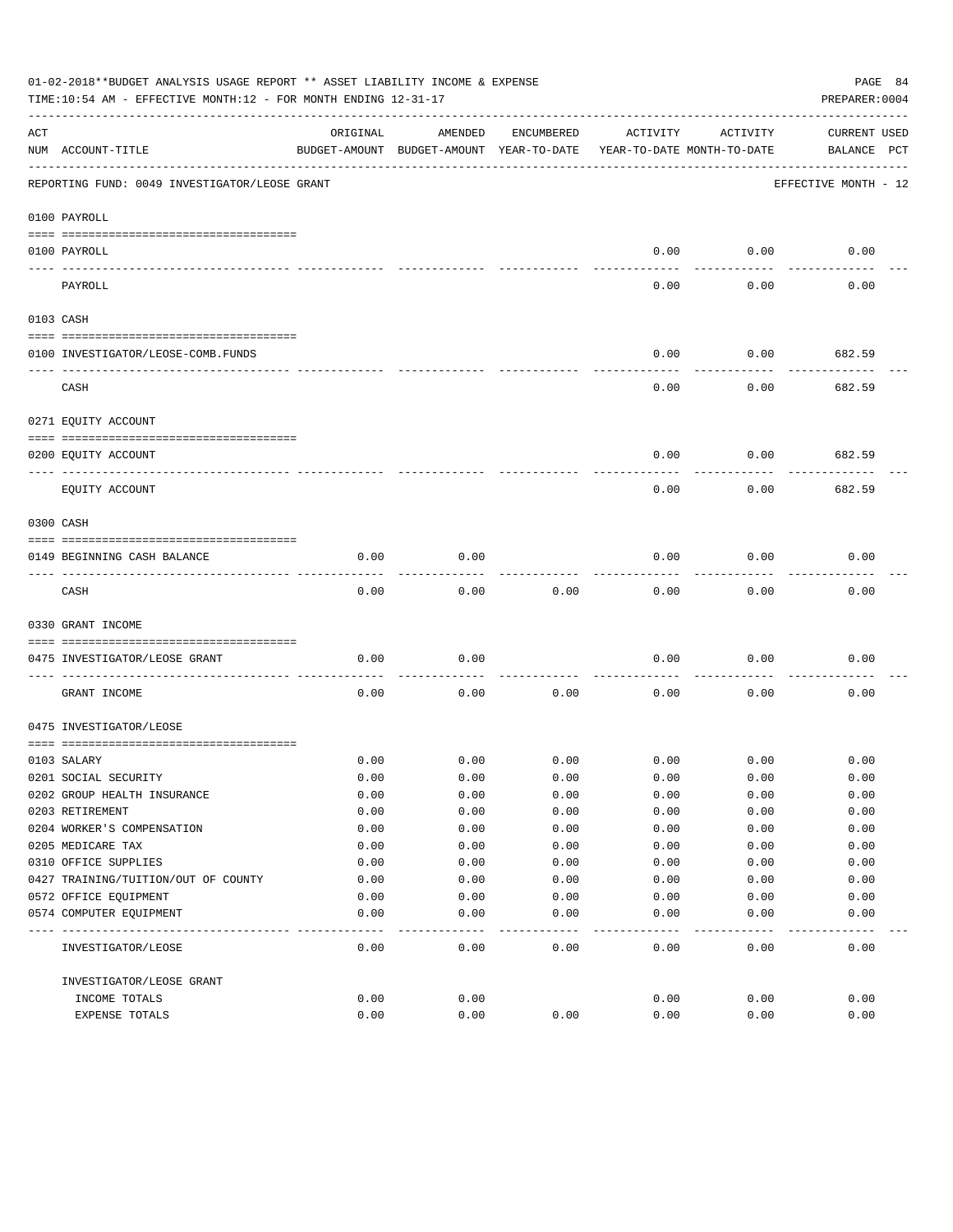|     | 01-02-2018**BUDGET ANALYSIS USAGE REPORT ** ASSET LIABILITY INCOME & EXPENSE<br>TIME:10:54 AM - EFFECTIVE MONTH:12 - FOR MONTH ENDING 12-31-17 |          |                                                     |            |                                        |                 | PAGE 85<br>PREPARER: 0004          |                |
|-----|------------------------------------------------------------------------------------------------------------------------------------------------|----------|-----------------------------------------------------|------------|----------------------------------------|-----------------|------------------------------------|----------------|
| ACT | NUM ACCOUNT-TITLE                                                                                                                              | ORIGINAL | AMENDED<br>BUDGET-AMOUNT BUDGET-AMOUNT YEAR-TO-DATE | ENCUMBERED | ACTIVITY<br>YEAR-TO-DATE MONTH-TO-DATE | ACTIVITY        | <b>CURRENT USED</b><br>BALANCE PCT |                |
|     | REPORTING FUND: 0051 CO.CLERK CO.& DIST.CT. TECHNOLOGY                                                                                         |          |                                                     |            |                                        |                 | EFFECTIVE MONTH - 12               |                |
|     | 0103 CASH                                                                                                                                      |          |                                                     |            |                                        |                 |                                    |                |
|     | 0100 CO.CLK.CO.& DIST.CT.TECHNOLOGY-COM                                                                                                        |          |                                                     |            | 0.00                                   | $0.00$ 6,975.92 |                                    |                |
|     | CASH                                                                                                                                           |          |                                                     |            | 0.00                                   | 0.00            | 6,975.92                           |                |
|     | 0120 RECEIVABLES                                                                                                                               |          |                                                     |            |                                        |                 |                                    |                |
|     | 0313 DUE FROM OTHER FUNDS                                                                                                                      |          |                                                     |            | 0.00                                   | 0.00            | 356.83                             |                |
|     | RECEIVABLES                                                                                                                                    |          |                                                     |            | 0.00                                   | 0.00            | 356.83                             |                |
|     | 0271 EQUITY ACCOUNT                                                                                                                            |          |                                                     |            |                                        |                 |                                    |                |
|     | 0200 EQUITY ACCOUNT                                                                                                                            |          |                                                     |            | 0.00                                   | 0.00            | 7,332.75                           |                |
|     | EQUITY ACCOUNT                                                                                                                                 |          |                                                     |            | 0.00                                   | 0.00            | 7,332.75                           |                |
|     | 0370 CO.CLK.MISCELLANEOUS INCOME                                                                                                               |          |                                                     |            |                                        |                 |                                    |                |
|     | 0440 CO.CLK.CO.& DIST.CT.TECHNOLOGY FEE                                                                                                        | 1,000.00 | 1,000.00                                            |            | 0.00                                   | 0.00            | 1,000.00                           | 0 <sup>0</sup> |
|     | CO. CLK. MISCELLANEOUS INCOME                                                                                                                  | 1,000.00 | 1,000.00                                            | 0.00       | 0.00                                   | 0.00            | 1,000.00                           | 0 <sub>0</sub> |
|     | 0440 CO.CLK.COURT TECHNOLOGY EQUIPMENT                                                                                                         |          |                                                     |            |                                        |                 |                                    |                |
|     | 0572 OFFICE EQUIPMENT                                                                                                                          | 1,000.00 | 1,000.00                                            | 0.00       | 0.00                                   | 0.00            | 1,000.00                           | 0 <sub>0</sub> |
|     | CO.CLK.COURT TECHNOLOGY EQUIPMENT                                                                                                              | 1,000.00 | 1,000.00                                            | 0.00       | 0.00                                   | 0.00            | 1,000.00                           | 0 <sub>0</sub> |
|     | CO.CLERK CO.& DIST.CT. TECHNOLOGY                                                                                                              |          |                                                     |            |                                        |                 |                                    |                |
|     | INCOME TOTALS                                                                                                                                  | 1,000.00 | 1,000.00                                            |            | 0.00                                   | 0.00            | 1,000.00                           | 0 <sub>0</sub> |
|     | <b>EXPENSE TOTALS</b>                                                                                                                          | 1,000.00 | 1,000.00                                            | 0.00       | 0.00                                   | 0.00            | 1,000.00                           | 0 <sub>0</sub> |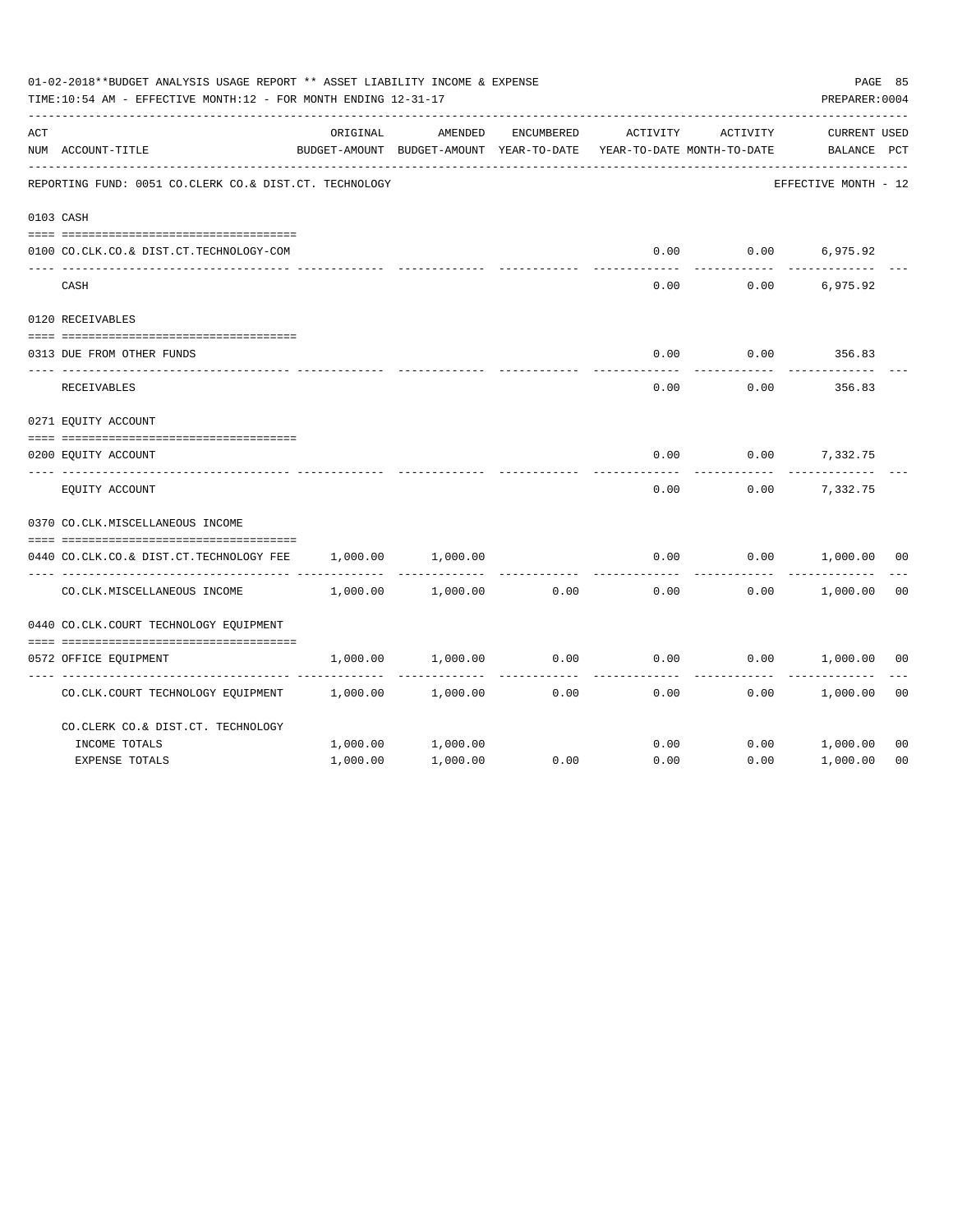|     | 01-02-2018**BUDGET ANALYSIS USAGE REPORT ** ASSET LIABILITY INCOME & EXPENSE<br>TIME:10:54 AM - EFFECTIVE MONTH:12 - FOR MONTH ENDING 12-31-17<br>PREPARER: 0004 |          |                                                     |            |          |                                        |                                    |                |  |
|-----|------------------------------------------------------------------------------------------------------------------------------------------------------------------|----------|-----------------------------------------------------|------------|----------|----------------------------------------|------------------------------------|----------------|--|
| ACT | NUM ACCOUNT-TITLE                                                                                                                                                | ORIGINAL | AMENDED<br>BUDGET-AMOUNT BUDGET-AMOUNT YEAR-TO-DATE | ENCUMBERED | ACTIVITY | ACTIVITY<br>YEAR-TO-DATE MONTH-TO-DATE | <b>CURRENT USED</b><br>BALANCE PCT |                |  |
|     | REPORTING FUND: 0052 CO.CLK.COURT RECORDS PRESERVATION                                                                                                           |          |                                                     |            |          |                                        | EFFECTIVE MONTH - 12               |                |  |
|     | 0103 CASH                                                                                                                                                        |          |                                                     |            |          |                                        |                                    |                |  |
|     | 0100 CO.CLK.COURT RECORDS PRESERVATION-                                                                                                                          |          |                                                     |            |          |                                        | 2.66 1.15 12,103.73                |                |  |
|     | CASH                                                                                                                                                             |          |                                                     |            | 2.66     | 1.15                                   | 12,103.73                          |                |  |
|     | 0120 RECEIVABLES                                                                                                                                                 |          |                                                     |            |          |                                        |                                    |                |  |
|     | 0313 DUE FROM OTHER FUNDS                                                                                                                                        |          |                                                     |            | 0.00     | 0.00                                   | 900.00                             |                |  |
|     | RECEIVABLES                                                                                                                                                      |          |                                                     |            | 0.00     | 0.00                                   | 900.00                             |                |  |
|     | 0271 EQUITY ACCOUNT                                                                                                                                              |          |                                                     |            |          |                                        |                                    |                |  |
|     | 0200 EQUITY ACCOUNT                                                                                                                                              |          |                                                     |            | 0.00     | 0.00                                   | 13,001.07                          |                |  |
|     | ---- -------------<br>EQUITY ACCOUNT                                                                                                                             |          |                                                     |            | 0.00     | 0.00                                   | 13,001.07                          |                |  |
|     | 0360 INTEREST EARNINGS                                                                                                                                           |          |                                                     |            |          |                                        |                                    |                |  |
|     | 0100 INTEREST EARNINGS                                                                                                                                           | 6.00     | 6.00                                                |            | 2.66     | 1.15                                   | 3.34                               | 44             |  |
|     | ----- --------------<br>INTEREST EARNINGS                                                                                                                        | 6.00     | 6.00                                                | 0.00       | 2.66     | 1.15                                   | 3.34                               | 44             |  |
|     | 0370 CO.CLK.MISCELLANEOUS INCOME                                                                                                                                 |          |                                                     |            |          |                                        |                                    |                |  |
|     | 0133 CO.CLK.COURT RECORDS PRESERVATION                                                                                                                           | 5,000.00 | 5,000.00                                            |            | 0.00     | 0.00                                   | 5,000.00                           | 0 <sub>0</sub> |  |
|     | CO. CLK. MISCELLANEOUS INCOME                                                                                                                                    | 5,000.00 | 5,000.00                                            | 0.00       | 0.00     | 0.00                                   | 5,000.00                           | 0 <sub>0</sub> |  |
|     | 0449 CO.CLK.COURT RECORDS PRES.EQUIPMEN                                                                                                                          |          |                                                     |            |          |                                        |                                    |                |  |
|     | 0572 OFFICE EQUIPMENT                                                                                                                                            | 5,006.00 | 5,006.00                                            | 0.00       | 0.00     | 0.00                                   | 5,006.00                           | 0 <sub>0</sub> |  |
|     | CO.CLK.COURT RECORDS PRES.EQUIPMEN                                                                                                                               | 5,006.00 | 5,006.00                                            | 0.00       | 0.00     | 0.00                                   | 5,006.00                           | 0 <sub>0</sub> |  |
|     | CO.CLK.COURT RECORDS PRESERVATION                                                                                                                                |          |                                                     |            |          |                                        |                                    |                |  |
|     | INCOME TOTALS                                                                                                                                                    | 5,006.00 | 5,006.00                                            |            |          | 2.66<br>1.15                           | 5,003.34                           | 0 <sub>0</sub> |  |
|     | <b>EXPENSE TOTALS</b>                                                                                                                                            | 5,006.00 | 5,006.00                                            | 0.00       | 0.00     | 0.00                                   | 5,006.00                           | 0 <sub>0</sub> |  |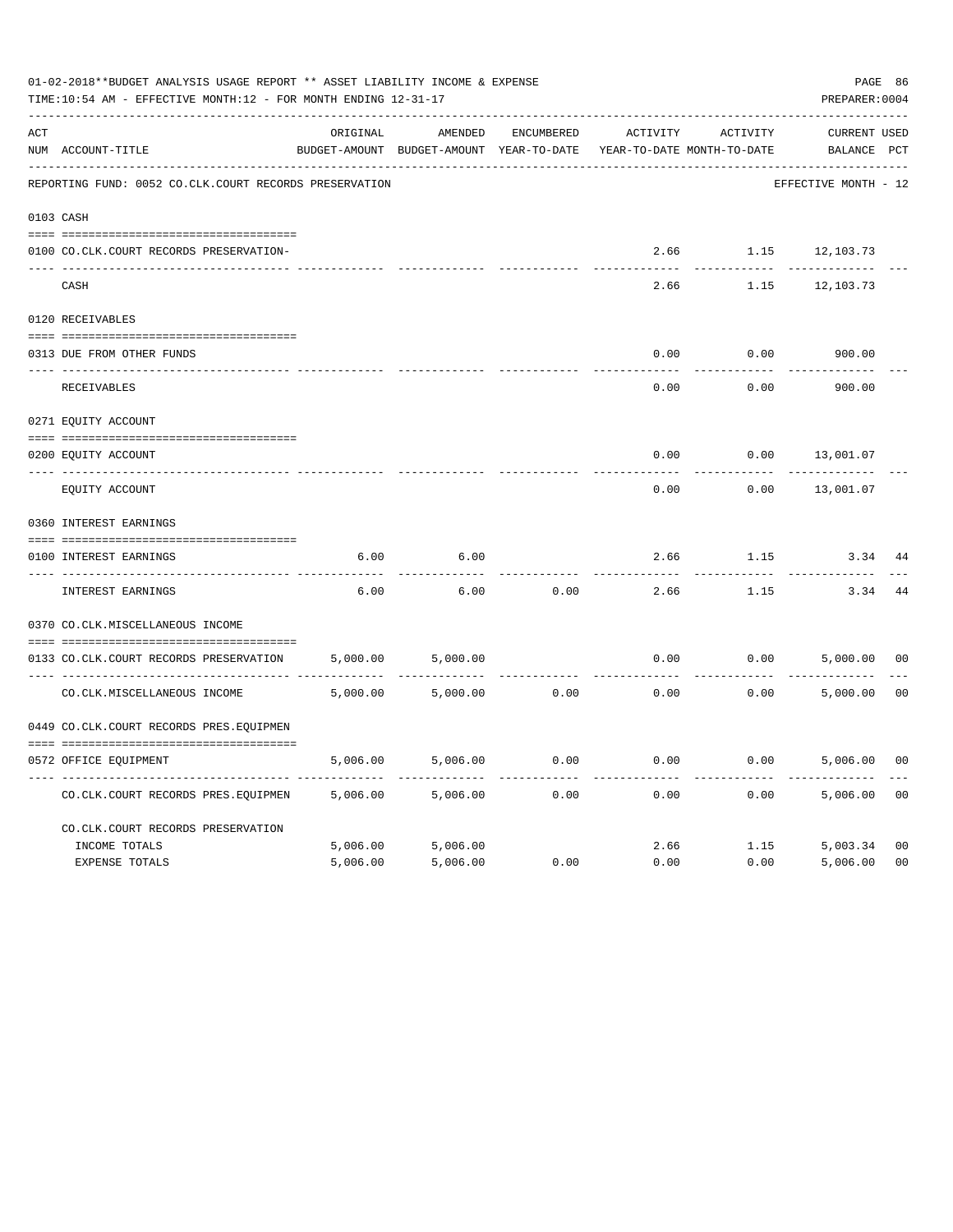|     | 01-02-2018**BUDGET ANALYSIS USAGE REPORT ** ASSET LIABILITY INCOME & EXPENSE<br>TIME:10:54 AM - EFFECTIVE MONTH:12 - FOR MONTH ENDING 12-31-17 |                                                                                 |                                |                    |                    |                            | PAGE 87<br>PREPARER: 0004          |                |
|-----|------------------------------------------------------------------------------------------------------------------------------------------------|---------------------------------------------------------------------------------|--------------------------------|--------------------|--------------------|----------------------------|------------------------------------|----------------|
| ACT | NUM ACCOUNT-TITLE                                                                                                                              | ORIGINAL<br>BUDGET-AMOUNT BUDGET-AMOUNT YEAR-TO-DATE YEAR-TO-DATE MONTH-TO-DATE | AMENDED                        | ENCUMBERED         | ACTIVITY           | ACTIVITY                   | CURRENT USED<br>BALANCE PCT        |                |
|     | REPORTING FUND: 0053 CO.CLERK RECORDS ARCHIVE                                                                                                  |                                                                                 |                                |                    |                    |                            | EFFECTIVE MONTH - 12               |                |
|     | 0103 CASH                                                                                                                                      |                                                                                 |                                |                    |                    |                            |                                    |                |
|     | 0100 CO.CLK.REC.ARCHIVE -COMB.FUNDS CKI                                                                                                        |                                                                                 |                                |                    |                    | $0.00$ $0.00$ $258,013.30$ |                                    |                |
|     | CASH                                                                                                                                           |                                                                                 |                                |                    | -----<br>0.00      | .<br>0.00                  | -------------<br>258,013.30        |                |
|     |                                                                                                                                                |                                                                                 |                                |                    |                    |                            |                                    |                |
|     | 0120 RECEIVABLES                                                                                                                               |                                                                                 |                                |                    |                    |                            |                                    |                |
|     | 0313 DUE FROM OTHER FUNDS                                                                                                                      |                                                                                 |                                |                    | 0.00               | $0.00$ 24,590.00           |                                    |                |
|     | RECEIVABLES                                                                                                                                    |                                                                                 |                                |                    | 0.00               |                            | 0.00 24,590.00                     |                |
|     | 0200 SYSTEM ADDED LIABILITY DEPARTMENT                                                                                                         |                                                                                 |                                |                    |                    |                            |                                    |                |
|     | 0910 SYSTEM ADDED LIABILITY LINE-ITEM                                                                                                          |                                                                                 |                                |                    | 0.00               | 0.00                       | 0.00                               |                |
|     | ---- -----------------------------<br>SYSTEM ADDED LIABILITY DEPARTMENT                                                                        |                                                                                 |                                |                    | 0.00               | 0.00                       | 0.00                               |                |
|     | 0271 EQUITY ACCOUNT                                                                                                                            |                                                                                 |                                |                    |                    |                            |                                    |                |
|     | 0200 EQUITY ACCOUNT                                                                                                                            |                                                                                 |                                |                    | 0.00               | $0.00$ 282,603.30          |                                    |                |
|     | EQUITY ACCOUNT                                                                                                                                 |                                                                                 |                                |                    | ----------<br>0.00 | ---------                  | -------------<br>$0.00$ 282,603.30 |                |
|     | 0300 CASH                                                                                                                                      |                                                                                 |                                |                    |                    |                            |                                    |                |
|     | 0153 BEGINNING CASH BALANCE                                                                                                                    |                                                                                 | 18, 104. 98   18, 104. 98      |                    | 0.00               |                            | $0.00$ 18,104.98                   | 00             |
|     | ------------------------------ -------                                                                                                         |                                                                                 | 18, 104.98   18, 104.98   0.00 |                    |                    |                            | $0.00$ 18,104.98 00                |                |
|     | CASH                                                                                                                                           |                                                                                 |                                |                    | 0.00               |                            |                                    |                |
|     | 0370 MISCELLANEOUS INCOME                                                                                                                      |                                                                                 |                                |                    |                    |                            |                                    |                |
|     | 0133 CO.CLERK RECORDS ARCHIVE FEE                                                                                                              |                                                                                 | 40,000.00 40,000.00            |                    |                    |                            | $0.00$ $0.00$ $40,000.00$ 00       |                |
|     | MISCELLANEOUS INCOME                                                                                                                           | 40,000.00                                                                       | 40,000.00                      | 0.00               | 0.00               | 0.00                       | 40,000.00 00                       |                |
|     | 0403 CO. CLERK RECORDS ARCHIVE                                                                                                                 |                                                                                 |                                |                    |                    |                            |                                    |                |
|     | 0437 DIGITAL IMAGING                                                                                                                           | 53,700.00                                                                       | 53,700.00                      | 0.00               | 0.00               | 0.00                       | 53,700.00                          | 00             |
|     | 0490 CO. CLERK MISCELLANEOUS                                                                                                                   | 4,404.98                                                                        | 4,404.98                       | 0.00               | 0.00               | 0.00                       | 4,404.98                           | 0 <sub>0</sub> |
|     | CO. CLERK RECORDS ARCHIVE                                                                                                                      | -------------<br>58,104.98                                                      | -------------<br>58,104.98     | ----------<br>0.00 | -----<br>0.00      | $------$<br>0.00           | -----------<br>58,104.98           | 0 <sub>0</sub> |
|     | CO. CLERK RECORDS ARCHIVE                                                                                                                      |                                                                                 |                                |                    |                    |                            |                                    |                |
|     | INCOME TOTALS                                                                                                                                  | 58,104.98                                                                       | 58,104.98                      |                    | 0.00               | 0.00                       | 58,104.98                          | 00             |
|     | EXPENSE TOTALS                                                                                                                                 | 58,104.98                                                                       | 58,104.98                      | 0.00               | 0.00               | 0.00                       | 58,104.98                          | 0 <sub>0</sub> |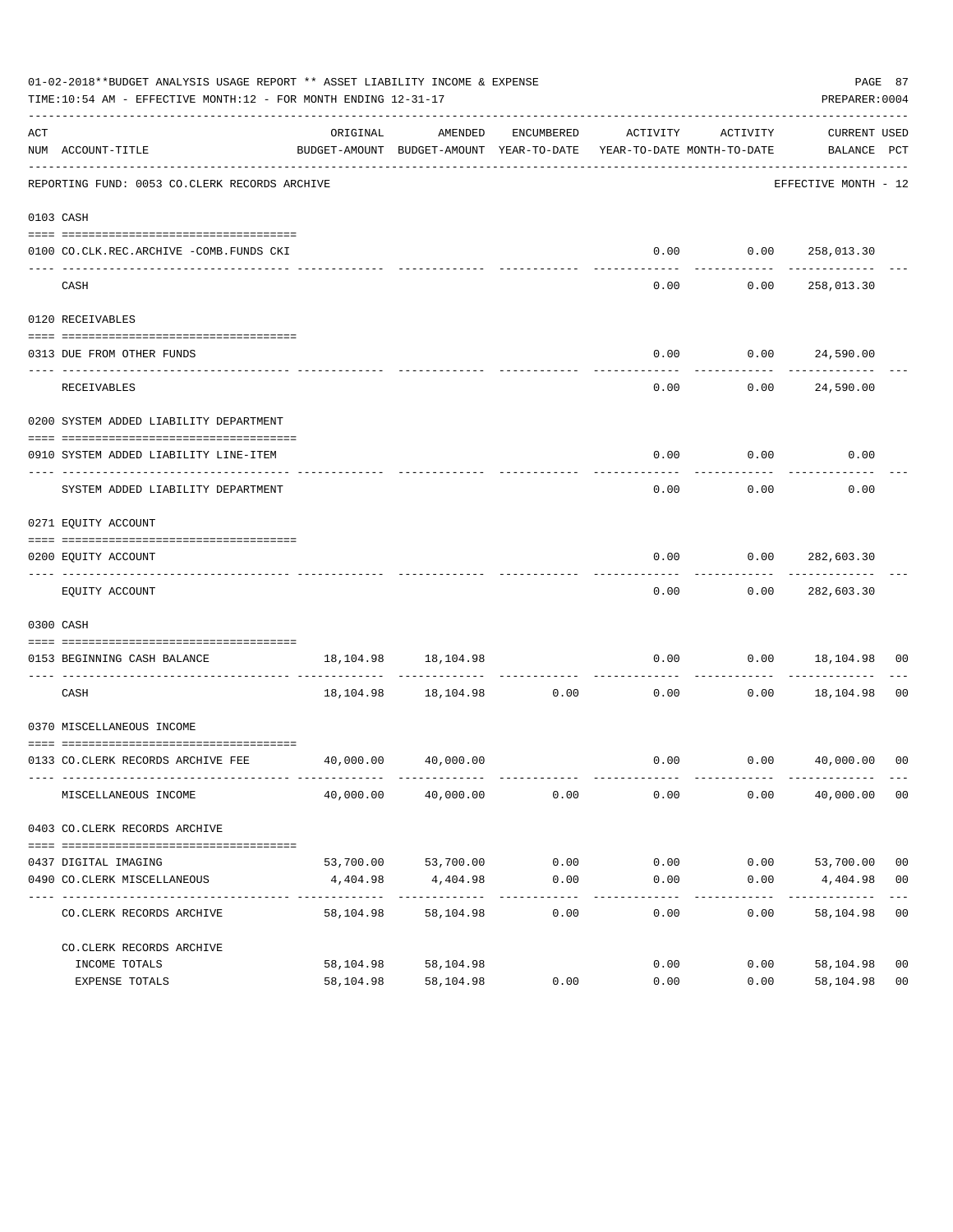|     | 01-02-2018**BUDGET ANALYSIS USAGE REPORT ** ASSET LIABILITY INCOME & EXPENSE<br>TIME:10:54 AM - EFFECTIVE MONTH:12 - FOR MONTH ENDING 12-31-17 |          |                                                     |                 |                                        |                          | PAGE 88<br>PREPARER: 0004          |                |
|-----|------------------------------------------------------------------------------------------------------------------------------------------------|----------|-----------------------------------------------------|-----------------|----------------------------------------|--------------------------|------------------------------------|----------------|
| ACT | NUM ACCOUNT-TITLE                                                                                                                              | ORIGINAL | AMENDED<br>BUDGET-AMOUNT BUDGET-AMOUNT YEAR-TO-DATE | ENCUMBERED      | ACTIVITY<br>YEAR-TO-DATE MONTH-TO-DATE | ACTIVITY                 | <b>CURRENT USED</b><br>BALANCE PCT |                |
|     | REPORTING FUND: 0055 F.C. LAW ENFORCEMENT EDUCATION                                                                                            |          |                                                     |                 |                                        |                          | EFFECTIVE MONTH - 12               |                |
|     | 0102 A/P CLEARING                                                                                                                              |          |                                                     |                 |                                        |                          |                                    |                |
|     | 0100 A/P CLEARING                                                                                                                              |          |                                                     |                 | 0.00                                   | 0.00                     | 0.00                               |                |
|     | A/P CLEARING                                                                                                                                   |          |                                                     |                 | 0.00                                   | 0.00                     | 0.00                               |                |
|     | 0103 CASH                                                                                                                                      |          |                                                     |                 |                                        |                          |                                    |                |
|     | 0155 F.C. LAW ENFORCEMENT EDUCATION                                                                                                            |          |                                                     |                 | 0.03                                   | 0.00                     | 246.53                             |                |
|     | CASH                                                                                                                                           |          |                                                     |                 | 0.03                                   | 0.00                     | 246.53                             |                |
|     | 0200 LIABILITY ACCOUNT                                                                                                                         |          |                                                     |                 |                                        |                          |                                    |                |
|     | 0910 SYSTEM ADDED LIABILITY LINE-ITEM                                                                                                          |          |                                                     |                 | 0.00                                   | 0.00                     | 0.00                               |                |
|     | LIABILITY ACCOUNT                                                                                                                              |          |                                                     |                 | 0.00                                   | 0.00                     | 0.00                               |                |
|     | 0271 EQUITY ACCOUNT                                                                                                                            |          |                                                     |                 |                                        |                          |                                    |                |
|     | 0200 EQUITY ACCOUNT                                                                                                                            |          |                                                     |                 | 0.00                                   | 0.00                     | 246.50                             |                |
|     | EQUITY ACCOUNT                                                                                                                                 |          |                                                     |                 | 0.00                                   | . <u>.</u><br>0.00       | - - - - - - - - - -<br>246.50      |                |
|     | 0300 CASH                                                                                                                                      |          |                                                     |                 |                                        |                          |                                    |                |
|     | 0156 BEGINNING CASH BALANCE                                                                                                                    | 500.00   | 500.00                                              |                 | 0.00                                   | 0.00                     | 500.00                             | 00             |
|     | CASH                                                                                                                                           | 500.00   | 500.00                                              | 0.00            | 0.00                                   | 0.00                     | 500.00                             | 0 <sub>0</sub> |
|     | 0360 INTEREST EARNINGS                                                                                                                         |          |                                                     |                 |                                        |                          |                                    |                |
|     | 0100 INTEREST EARNINGS                                                                                                                         | 0.00     | 0.00                                                |                 |                                        | $0.03$ 0.00              | $0.03+$                            |                |
|     | INTEREST EARNINGS                                                                                                                              | 0.00     | 0.00                                                | 0.00            | 0.03                                   | 0.00                     | $0.03+$                            |                |
|     | 0370 MISCELLANEOUS                                                                                                                             |          |                                                     |                 |                                        |                          |                                    |                |
|     | 0130 REFUNDS & MISCELLANEOUS                                                                                                                   | 0.00     | 0.00                                                |                 | 0.00                                   | 0.00                     | 0.00                               |                |
|     | 0160 PEACE OFFICER ALLOCATION                                                                                                                  | 2,600.00 | 2,600.00                                            |                 | 0.00<br>$- - - - -$                    | 0.00<br>-----------      | 2,600.00<br>-------------          | 0 <sub>0</sub> |
|     | MISCELLANEOUS                                                                                                                                  | 2,600.00 | 2,600.00                                            | 0.00            | 0.00                                   | 0.00                     | 2,600.00                           | 0 <sub>0</sub> |
|     | 0560 LAW ENFORCEMENT EDUCATION                                                                                                                 |          |                                                     |                 |                                        |                          |                                    |                |
|     | 0427 OUT OF COUNTY TRAVEL                                                                                                                      | 0.00     | 0.00                                                | 0.00            | 0.00                                   |                          | 0.00<br>0.00                       |                |
|     | 0428 TRAINING & TUITION                                                                                                                        |          | 3,100.00 3,100.00                                   | 0.00            |                                        | $0.00$ $0.00$ $3,100.00$ |                                    | 0 <sub>0</sub> |
|     | 0435 PRINTING                                                                                                                                  | 0.00     | 0.00                                                | 0.00            |                                        | $0.00$ 0.00              | 0.00                               |                |
|     | 0490 MISCELLANEOUS                                                                                                                             | 0.00     | 0.00                                                | 0.00<br>------- | 0.00                                   | 0.00                     | 0.00                               |                |
|     | LAW ENFORCEMENT EDUCATION                                                                                                                      | 3,100.00 | 3,100.00                                            | 0.00            | 0.00                                   | 0.00                     | 3,100.00                           | 0 <sub>0</sub> |
|     | 0999 ACCOUNTS PAYABLE                                                                                                                          |          |                                                     |                 |                                        |                          |                                    |                |
|     | 0100 A/P CLEARING ACCOUNT                                                                                                                      |          |                                                     |                 | 0.00                                   | 0.00                     | 0.00                               |                |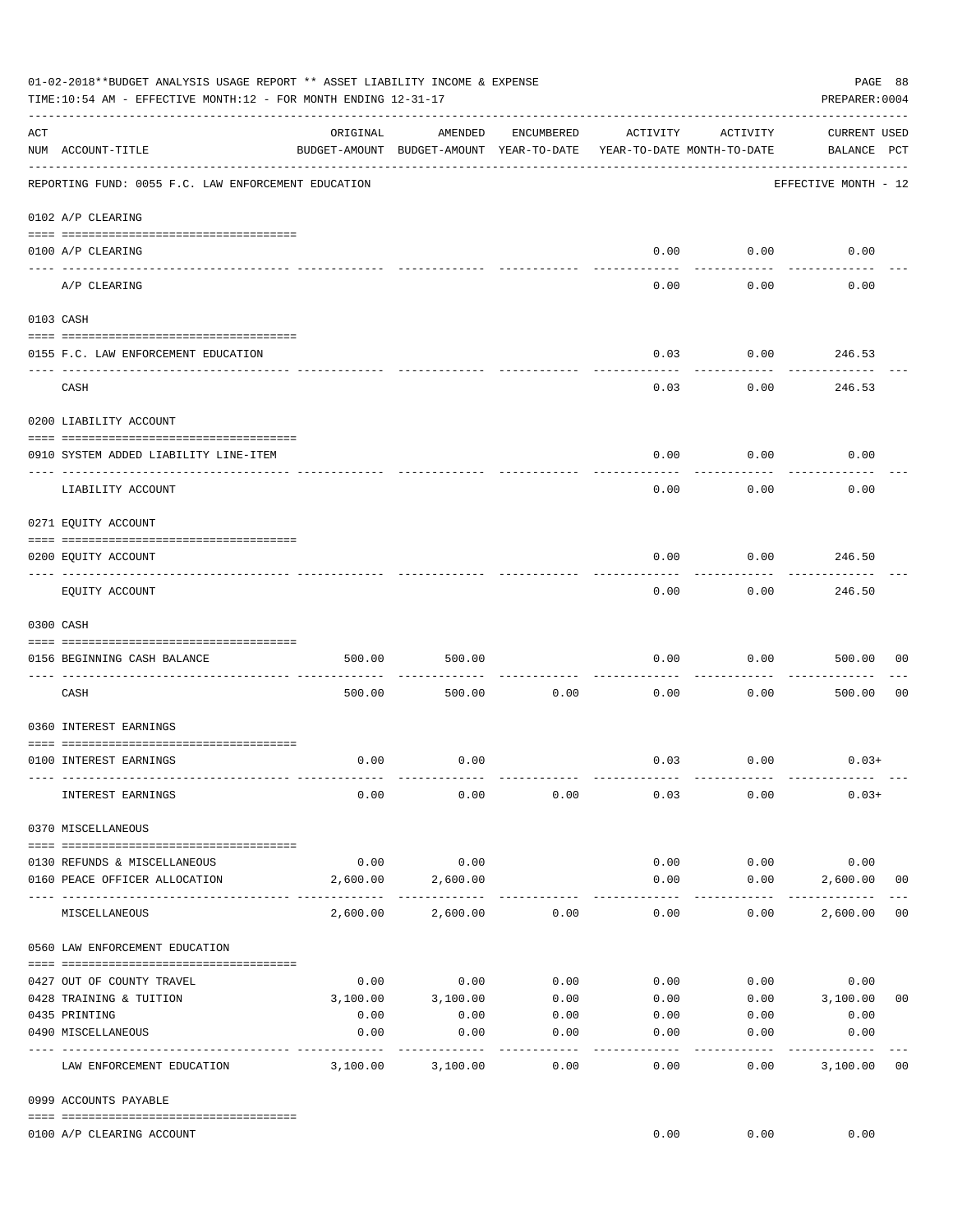|     | 01-02-2018**BUDGET ANALYSIS USAGE REPORT ** ASSET LIABILITY INCOME & EXPENSE<br>TIME:10:54 AM - EFFECTIVE MONTH:12 - FOR MONTH ENDING 12-31-17 |                           |                          |                            |          |                                        | PAGE 89<br>PREPARER: 0004 |                |
|-----|------------------------------------------------------------------------------------------------------------------------------------------------|---------------------------|--------------------------|----------------------------|----------|----------------------------------------|---------------------------|----------------|
| ACT | NUM ACCOUNT-TITLE                                                                                                                              | ORIGINAL<br>BUDGET-AMOUNT | AMENDED<br>BUDGET-AMOUNT | ENCUMBERED<br>YEAR-TO-DATE | ACTIVITY | ACTIVITY<br>YEAR-TO-DATE MONTH-TO-DATE | CURRENT USED<br>BALANCE   | PCT            |
|     | REPORTING FUND: 0055 F.C. LAW ENFORCEMENT EDUCATION                                                                                            |                           |                          |                            |          |                                        | EFFECTIVE MONTH - 12      |                |
|     | ACCOUNTS PAYABLE                                                                                                                               |                           |                          |                            | 0.00     | 0.00                                   | 0.00                      |                |
|     | F.C. LAW ENFORCEMENT EDUCATION                                                                                                                 |                           |                          |                            |          |                                        |                           |                |
|     | INCOME TOTALS                                                                                                                                  | 3,100.00                  | 3,100.00                 |                            | 0.03     | 0.00                                   | 3,099.97                  | - 00           |
|     | <b>EXPENSE TOTALS</b>                                                                                                                          | 3.100.00                  | 3,100.00                 | 0.00                       | 0.00     | 0.00                                   | 3.100.00                  | 0 <sub>0</sub> |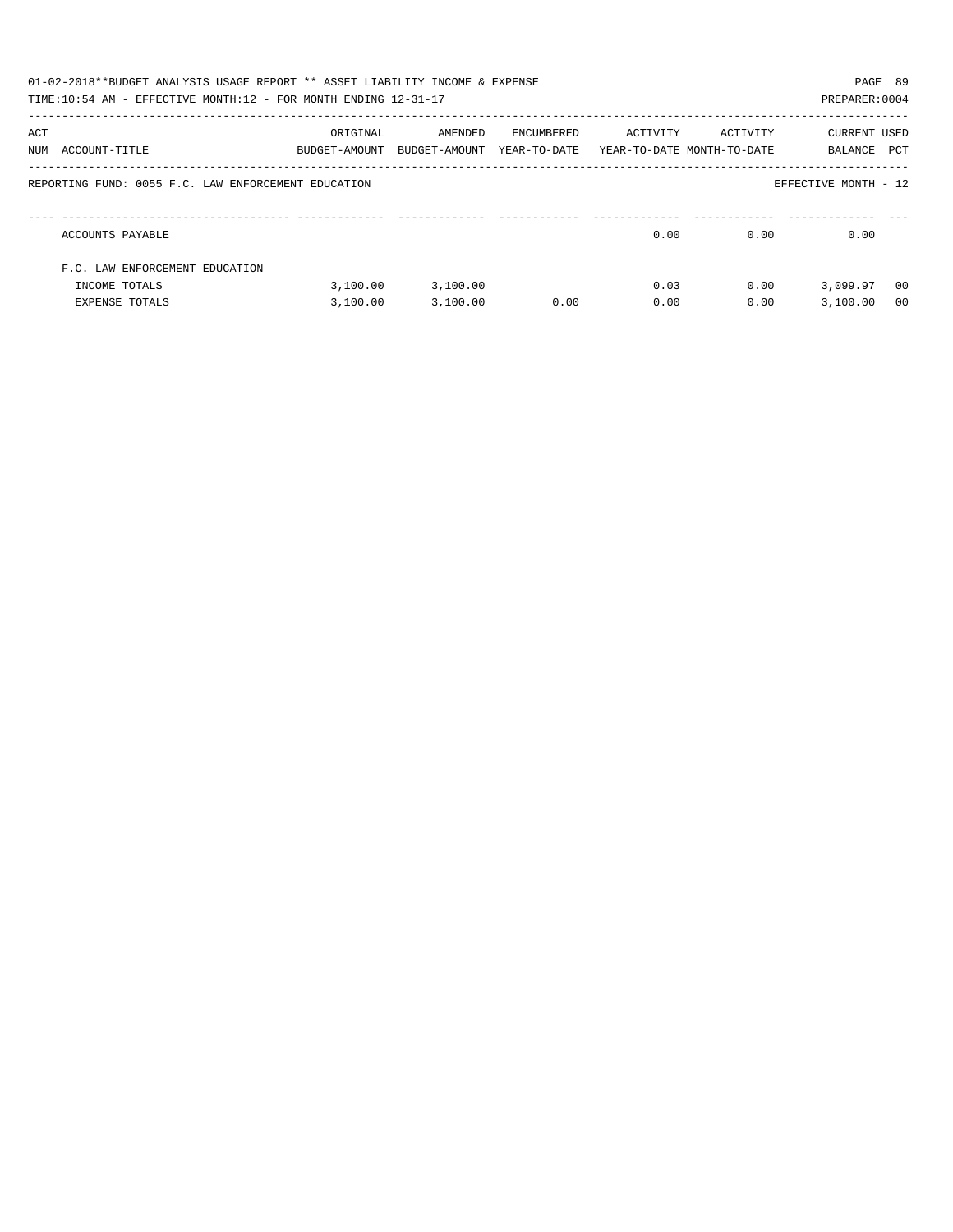|          | 01-02-2018**BUDGET ANALYSIS USAGE REPORT ** ASSET LIABILITY INCOME & EXPENSE<br>TIME:10:54 AM - EFFECTIVE MONTH:12 - FOR MONTH ENDING 12-31-17 |          |                                                     |               |                                        |                           | PREPARER: 0004                                             | PAGE 90        |
|----------|------------------------------------------------------------------------------------------------------------------------------------------------|----------|-----------------------------------------------------|---------------|----------------------------------------|---------------------------|------------------------------------------------------------|----------------|
| ACT      | NUM ACCOUNT-TITLE                                                                                                                              | ORIGINAL | AMENDED<br>BUDGET-AMOUNT BUDGET-AMOUNT YEAR-TO-DATE | ENCUMBERED    | ACTIVITY<br>YEAR-TO-DATE MONTH-TO-DATE | ACTIVITY                  | <b>CURRENT USED</b><br>BALANCE PCT                         |                |
|          | REPORTING FUND: 0056 F C SHERIFF FORFEITURE                                                                                                    |          |                                                     |               |                                        |                           | EFFECTIVE MONTH - 12                                       |                |
|          | 0100 PAYROLL                                                                                                                                   |          |                                                     |               |                                        |                           |                                                            |                |
|          | 0100 PAYROLL                                                                                                                                   |          |                                                     |               | 0.00                                   | 0.00                      | 0.00                                                       |                |
| ---- --- | PAYROLL                                                                                                                                        |          |                                                     |               | 0.00                                   | 0.00                      | 0.00                                                       |                |
|          | 0102 A/P CLEARING                                                                                                                              |          |                                                     |               |                                        |                           |                                                            |                |
|          | 0100 A/P CLEARING                                                                                                                              |          |                                                     |               | 0.00                                   | 0.00                      | 0.00                                                       |                |
|          | A/P CLEARING                                                                                                                                   |          |                                                     |               | 0.00                                   | 0.00                      | 0.00                                                       |                |
|          | 0103 CASH                                                                                                                                      |          |                                                     |               |                                        |                           |                                                            |                |
|          | 0156 CASH-F C SHERIFF FORFEITURE                                                                                                               |          |                                                     |               |                                        |                           | 15, 761.52 4, 471.78- 33, 621.71                           |                |
|          | 0159 CASH-FEDERAL FORFEITURE 2018                                                                                                              |          |                                                     |               |                                        |                           | 428, 333.82 428, 333.82 428, 333.82                        |                |
|          | CASH                                                                                                                                           |          |                                                     |               | 444,095.34                             | 423,862.04                | 461,955.53                                                 |                |
|          | 0200 LIABILITY ACCOUNT                                                                                                                         |          |                                                     |               |                                        |                           |                                                            |                |
|          | 0910 SYSTEM ADDED LIABILITY LINE-ITEM                                                                                                          |          |                                                     |               | 0.00                                   | 0.00                      | 0.00                                                       |                |
|          | LIABILITY ACCOUNT                                                                                                                              |          |                                                     |               | 0.00                                   | 0.00                      | 0.00                                                       |                |
|          | 0271 EQUITY ACCOUNT                                                                                                                            |          |                                                     |               |                                        |                           |                                                            |                |
|          | 0200 EQUITY ACCOUNT                                                                                                                            |          |                                                     |               | 0.00                                   | 0.00                      | 17,860.19                                                  |                |
|          | EQUITY ACCOUNT                                                                                                                                 |          |                                                     |               | 0.00                                   | 0.00                      | 17,860.19                                                  |                |
|          | 0300 CASH                                                                                                                                      |          |                                                     |               |                                        |                           |                                                            |                |
|          | 0156 BEGINNING CASH BALANCE                                                                                                                    |          | 18,000.00   18,000.00                               |               | 0.00                                   |                           | $0.00$ 18,000.00 00                                        |                |
|          | CASH                                                                                                                                           |          | 18,000.00  18,000.00  0.00                          | ------------  | 0.00                                   |                           | $0.00$ 18,000.00                                           | 0 <sub>0</sub> |
|          | 0330 GRANTS                                                                                                                                    |          |                                                     |               |                                        |                           |                                                            |                |
| $---$    | 0560 BULLETPROOF VEST PARTNERSHIP                                                                                                              | 0.00     | 0.00<br>-----------                                 |               |                                        | $0.00$ 0.00<br>---------- | 0.00                                                       |                |
|          | GRANTS                                                                                                                                         | 0.00     | 0.00                                                | 0.00          | 0.00                                   | 0.00                      | 0.00                                                       |                |
|          | 0352 OTHER FOREITURES                                                                                                                          |          |                                                     |               |                                        |                           |                                                            |                |
|          | 0200 CONTRABAND FOREITURE                                                                                                                      |          |                                                     |               |                                        |                           | $5,000.00$ $5,000.00$ $20,830.38$ $0.00$ $15,830.38 + 417$ |                |
|          | 0300 PLEA BARGAIN AGREEMENT                                                                                                                    | 0.00     | 0.00                                                |               | 0.00<br>-------------                  | 0.00<br>------------      | 0.00<br>.                                                  |                |
|          | OTHER FOREITURES                                                                                                                               | 5,000.00 |                                                     | 5,000.00 0.00 |                                        |                           | 20,830.38   0.00   15,830.38+ 417                          |                |
|          | 0355 FEDERAL FORFEITURE FUNDS 2018                                                                                                             |          |                                                     |               |                                        |                           |                                                            |                |
|          | 0560 FEDERAL FORFEITURE FUNDS 2018                                                                                                             | 0.00     | 0.00                                                |               |                                        |                           | 428, 333.82 428, 333.82 428, 333.82+                       |                |
|          | FEDERAL FORFEITURE FUNDS 2018                                                                                                                  | 0.00     | 0.00                                                |               |                                        |                           | $0.00$ $428,333.82$ $428,333.82$ $428.333.82+$             |                |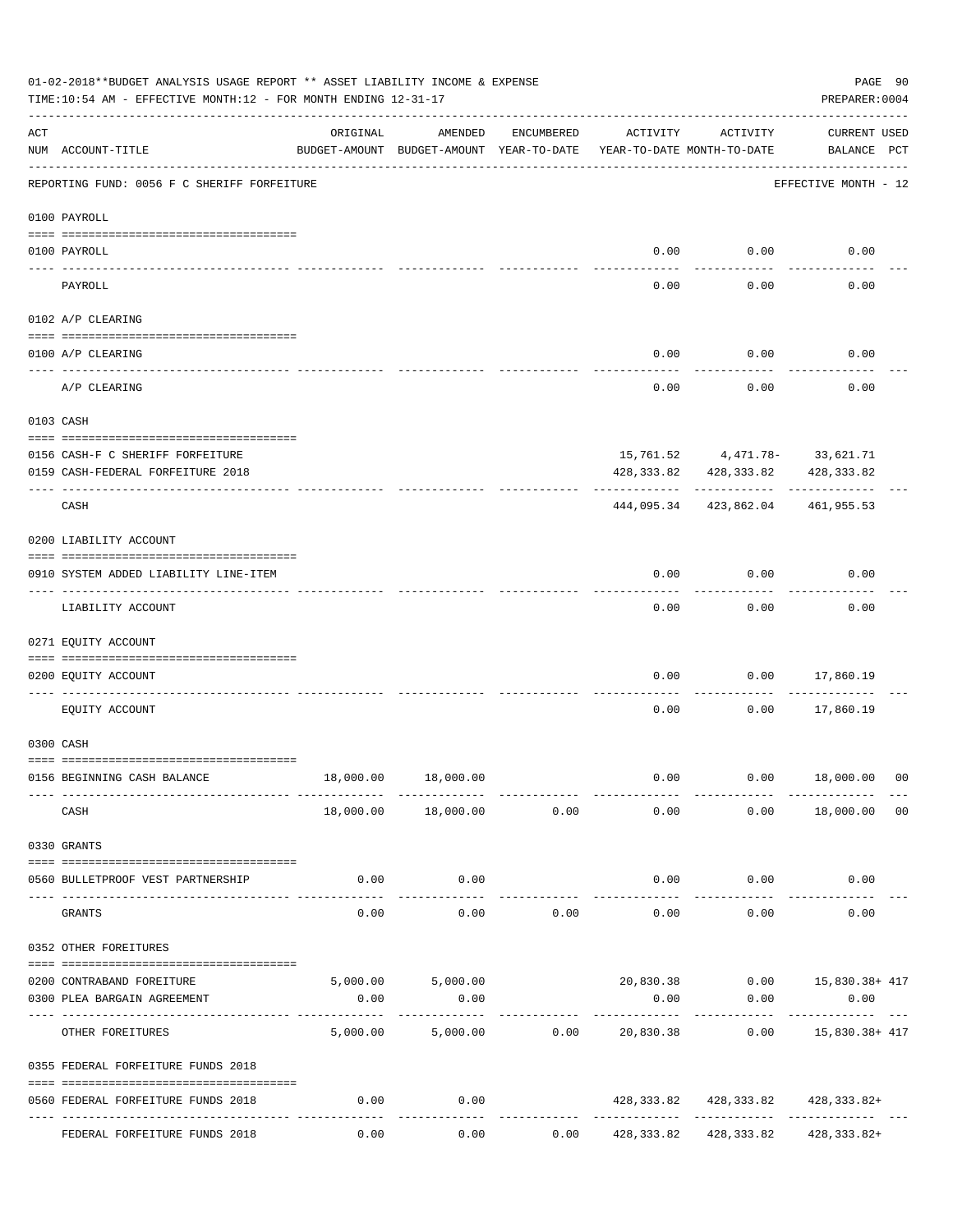|     | 01-02-2018**BUDGET ANALYSIS USAGE REPORT ** ASSET LIABILITY INCOME & EXPENSE<br>TIME:10:54 AM - EFFECTIVE MONTH:12 - FOR MONTH ENDING 12-31-17 |              |                                                     |              |                           |                                        | PAGE 91<br>PREPARER: 0004          |
|-----|------------------------------------------------------------------------------------------------------------------------------------------------|--------------|-----------------------------------------------------|--------------|---------------------------|----------------------------------------|------------------------------------|
| ACT | NUM ACCOUNT-TITLE                                                                                                                              | ORIGINAL     | AMENDED<br>BUDGET-AMOUNT BUDGET-AMOUNT YEAR-TO-DATE | ENCUMBERED   | ACTIVITY                  | ACTIVITY<br>YEAR-TO-DATE MONTH-TO-DATE | <b>CURRENT USED</b><br>BALANCE PCT |
|     | REPORTING FUND: 0056 F C SHERIFF FORFEITURE                                                                                                    |              |                                                     |              |                           |                                        | EFFECTIVE MONTH - 12               |
|     | 0360 INTEREST EARNINGS                                                                                                                         |              |                                                     |              |                           |                                        |                                    |
|     | 0100 INTEREST EARNINGS                                                                                                                         | 0.00         | 0.00                                                |              | 0.69                      |                                        | $0.30$ $0.69+$                     |
|     | INTEREST EARNINGS                                                                                                                              | 0.00         | 0.00                                                | 0.00         | 0.69                      | 0.30                                   | $0.69+$                            |
|     | 0370 MISCELLANEOUS                                                                                                                             |              |                                                     |              |                           |                                        |                                    |
|     |                                                                                                                                                |              |                                                     |              |                           |                                        |                                    |
|     | 0108 FEDERAL OT REIMBURSEMENT                                                                                                                  | 0.00         | 0.00                                                |              |                           | $0.00$ 0.00                            | 0.00<br>$0.00$ 1,696.11+184        |
|     | 0130 REFUNDS & MISCELLANEOUS                                                                                                                   | 0.00         | 2,016.00                                            |              | 3,712.11<br>------------- |                                        |                                    |
|     | MISCELLANEOUS                                                                                                                                  | 0.00         | 2,016.00                                            |              | $0.00$ 3,712.11           | 0.00                                   | 1,696.11+ 184                      |
|     | 0390 TRANSFERS                                                                                                                                 |              |                                                     |              |                           |                                        |                                    |
|     | 0140 TRANSFERS IN                                                                                                                              | 0.00         | 0.00                                                |              | 0.00                      | 0.00                                   | 0.00                               |
|     | TRANSFERS                                                                                                                                      | 0.00         | 0.00                                                | 0.00         | 0.00                      | 0.00                                   | 0.00                               |
|     | 0560 F C SHERIFF FORFEITURE                                                                                                                    |              |                                                     |              |                           |                                        |                                    |
|     |                                                                                                                                                |              |                                                     |              |                           |                                        |                                    |
|     | 0108 SALARY                                                                                                                                    | 0.00         | 0.00                                                | 0.00         | 0.00                      | 0.00                                   | 0.00                               |
|     | 0201 SOCIAL SECURITY TAXES                                                                                                                     | 0.00         | 0.00                                                | 0.00         | 0.00                      | 0.00                                   | 0.00                               |
|     | 0202 GROUP HEALTH INSURANCE<br>0203 RETIREMENT                                                                                                 | 0.00<br>0.00 | 0.00<br>0.00                                        | 0.00<br>0.00 | 0.00<br>0.00              | 0.00<br>0.00                           | 0.00<br>0.00                       |
|     | 0204 WORKERS COMPENSATION                                                                                                                      | 0.00         | 0.00                                                | 0.00         | 63.79                     | 63.79                                  | $63.79-$                           |
|     | 0205 MEDICARE TAX                                                                                                                              | 0.00         | 0.00                                                | 0.00         | 0.00                      | 0.00                                   | 0.00                               |
|     | 0310 SUPPLIES                                                                                                                                  | 2,627.49     | 2,627.49                                            | 0.00         | 782.36                    | 782.36                                 | 1,845.13<br>30                     |
|     | 0316 EMPLOYEE AWARDS BANQUET                                                                                                                   | 0.00         | 0.00                                                | 0.00         | 0.00                      | 0.00                                   | 0.00                               |
|     | 0395 UNIFORMS/PROT.VESTS                                                                                                                       | 1,000.00     | 3,016.00                                            | 0.00         | 435.00                    | 435.00                                 | 2,581.00<br>14                     |
|     | 0423 INTERNET SERVICE                                                                                                                          | 3,250.00     | 3,250.00                                            | 0.00         | 683.82                    | 227.94                                 | 2,566.18<br>21                     |
|     | 0427 OUT OF COUNTY TRAVEL                                                                                                                      | 0.00         | 0.00                                                | 0.00         | 0.00                      | 0.00                                   | 0.00                               |
|     | 0428 TRAINING & TUITION                                                                                                                        | 0.00         | 0.00                                                | 0.00         | 288.45                    | 38.45                                  | $288.45-$                          |
|     | 0452 R & M EQUIPMENT                                                                                                                           | 0.00         | 0.00                                                | 0.00         | 0.00                      | 0.00                                   | 0.00                               |
|     | 0454 R&M AUTO                                                                                                                                  | 0.00         | 0.00                                                | 0.00         | 0.00                      | 0.00                                   | 0.00                               |
|     | 0460 EQUIPMENT RENTAL/LEASE                                                                                                                    | 0.00         | 0.00                                                | 0.00         | 142.03                    | 142.03                                 | $142.03-$                          |
|     | 0495 NARCOTICS AND/OR OTHER INVESTIGATI 3,000.00                                                                                               |              | 3,000.00                                            | 0.00         | 2,500.00                  | 0.00                                   | 500.00<br>83                       |
|     | 0499 BANK SERVICE FEES                                                                                                                         | 135.00       | 135.00                                              | 0.00         | 0.00                      | 0.00                                   | 135.00<br>0 <sub>0</sub>           |
|     | 0571 AUTOMOBILES                                                                                                                               | 0.00         | 0.00                                                | 0.00         | 0.00                      | 0.00                                   | 0.00                               |
|     | 0572 OFFICE EQUIPMENT<br>0573 TELEPHONE EQUIPMENT                                                                                              | 0.00<br>0.00 | 0.00<br>0.00                                        | 0.00<br>0.00 | 0.00<br>0.00              | 0.00<br>0.00                           | 0.00<br>0.00                       |
|     | 0580 INVESTIGATIVE EQUIPMENT                                                                                                                   |              | 3,365.00 3,365.00                                   |              |                           |                                        | 63                                 |
|     | F C SHERIFF FORFEITURE $13,377.49$ $15,393.49$ 0.00 $7,023.45$ 3,817.57 8,370.04                                                               |              |                                                     |              |                           |                                        | $- - -$<br>46                      |
|     | 0565 INVESTIGATOR CRIMES AGAINST CHILDR                                                                                                        |              |                                                     |              |                           |                                        |                                    |
|     |                                                                                                                                                |              |                                                     |              |                           |                                        |                                    |
|     | 0108 SALARY                                                                                                                                    |              | $6,278.63$ $6,278.63$ $0.00$ $1,207.45$ $482.98$    |              |                           |                                        | 5,071.18<br>19                     |
|     | 0201 SOCIAL SECURITY TAXES<br>0202 GROUP HEALTH INSURANCE                                                                                      | 389.28       | 389.28                                              | 0.00<br>0.00 | 74.85<br>325.16           | 29.94                                  | 314.43<br>19<br>16                 |
|     | 0203 RETIREMENT                                                                                                                                | 714.51       | 1,993.97 1,993.97<br>714.51                         | 0.00         | 133.25                    | 53.30                                  | 81.29 1,668.81<br>581.26<br>19     |
|     | 0204 WORKERS COMPENSATION                                                                                                                      | 155.08       | 155.08                                              | 0.00         | 0.00                      | 0.00                                   | 155.08<br>0 <sub>0</sub>           |
|     | 0205 MEDICARE TAX                                                                                                                              | 91.04        | 91.04                                               | 0.00         | 17.50                     | 7.00                                   | 73.54<br>19                        |
|     |                                                                                                                                                |              |                                                     |              |                           |                                        |                                    |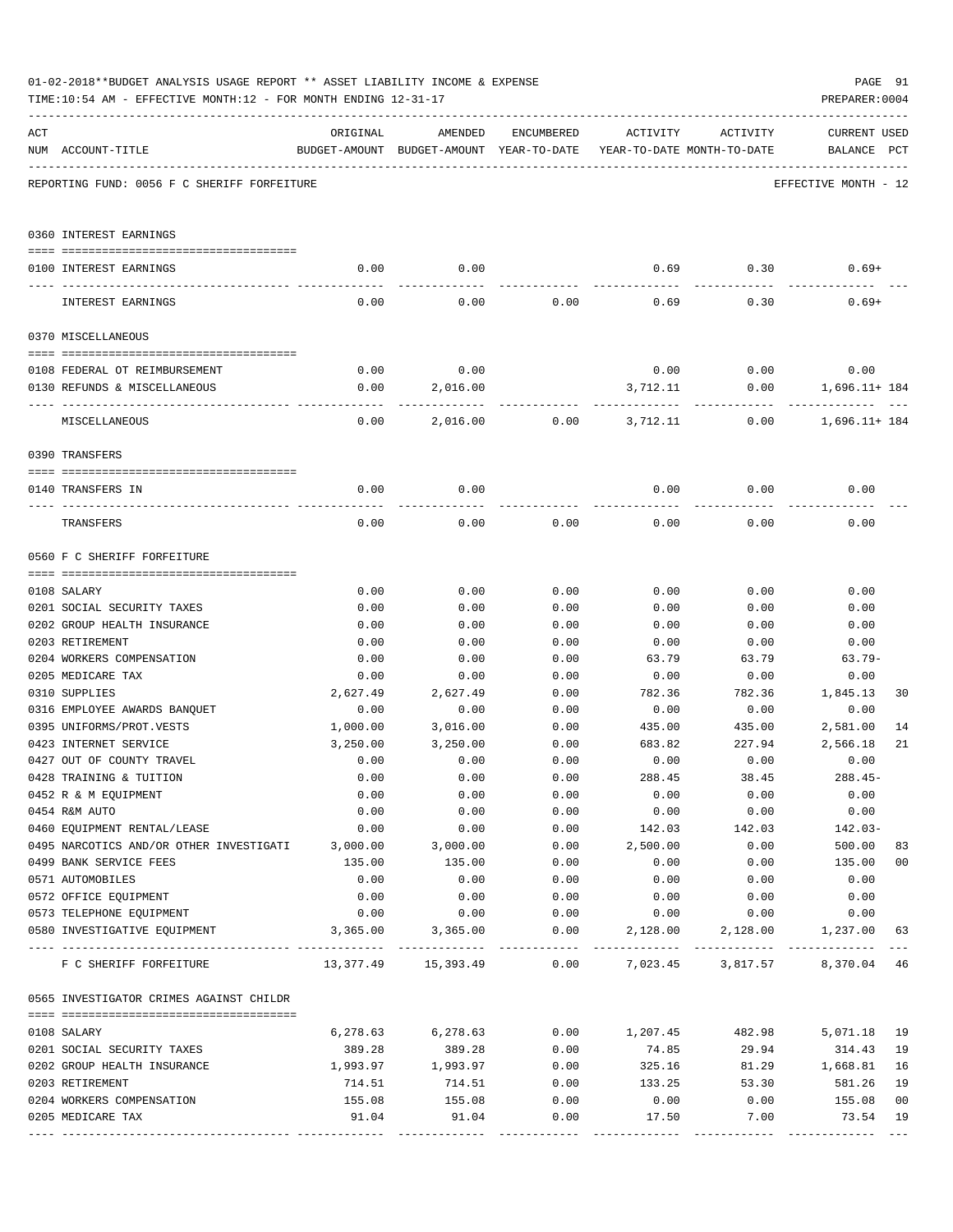01-02-2018\*\*BUDGET ANALYSIS USAGE REPORT \*\* ASSET LIABILITY INCOME & EXPENSE PAGE 92 TIME:10:54 AM - EFFECTIVE MONTH:12 - FOR MONTH ENDING 12-31-17

| ACT | NUM ACCOUNT-TITLE                                                                     | ORIGINAL | AMENDED             |      | ENCUMBERED ACTIVITY ACTIVITY |      | CURRENT USED<br>BUDGET-AMOUNT BUDGET-AMOUNT YEAR-TO-DATE YEAR-TO-DATE MONTH-TO-DATE     BALANCE PCT |
|-----|---------------------------------------------------------------------------------------|----------|---------------------|------|------------------------------|------|-----------------------------------------------------------------------------------------------------|
|     | REPORTING FUND: 0056 F C SHERIFF FORFEITURE                                           |          |                     |      |                              |      | EFFECTIVE MONTH - 12                                                                                |
|     | INVESTIGATOR CRIMES AGAINST CHILDR 9,622.51 9,622.51 0.00 1,758.21 654.51 7,864.30 18 |          |                     |      |                              |      |                                                                                                     |
|     | 0570 FEDERAL FORFEITURE FUNDS 2018                                                    |          |                     |      |                              |      |                                                                                                     |
|     | -------------------------------------                                                 |          |                     |      |                              |      |                                                                                                     |
|     | 0571 AUTOMOBILES                                                                      | 0.00     | 0.00                | 0.00 | $0.00$ 0.00                  |      | 0.00                                                                                                |
|     | 0574 TECHNOLOGY                                                                       | 0.00     | 0.00                |      |                              |      | $0.00$ $0.00$ $0.00$ $0.00$ $0.00$                                                                  |
|     | FEDERAL FORFEITURE FUNDS 2018                                                         |          | 0.00                | 0.00 | 0.00                         | 0.00 | 0.00<br>0.00                                                                                        |
|     | 0999 ACCOUNTS PAYABLE                                                                 |          |                     |      |                              |      |                                                                                                     |
|     | -------------------------------------                                                 |          |                     |      |                              |      |                                                                                                     |
|     | 0100 A/P CLEARING ACCOUNT                                                             |          |                     |      |                              |      | $0.00$ $0.00$ $0.00$<br>----------------------------                                                |
|     | ACCOUNTS PAYABLE                                                                      |          |                     |      | 0.00                         | 0.00 | 0.00                                                                                                |
|     | F C SHERIFF FORFEITURE                                                                |          |                     |      |                              |      |                                                                                                     |
|     | INCOME TOTALS                                                                         |          |                     |      |                              |      | 23,000.00  25,016.00  452,877.00  428,334.12  427,861.00+810                                        |
|     | <b>EXPENSE TOTALS</b>                                                                 |          | 23,000.00 25,016.00 |      |                              |      | $0.00$ 8,781.66 $4,472.08$ 16,234.34 35                                                             |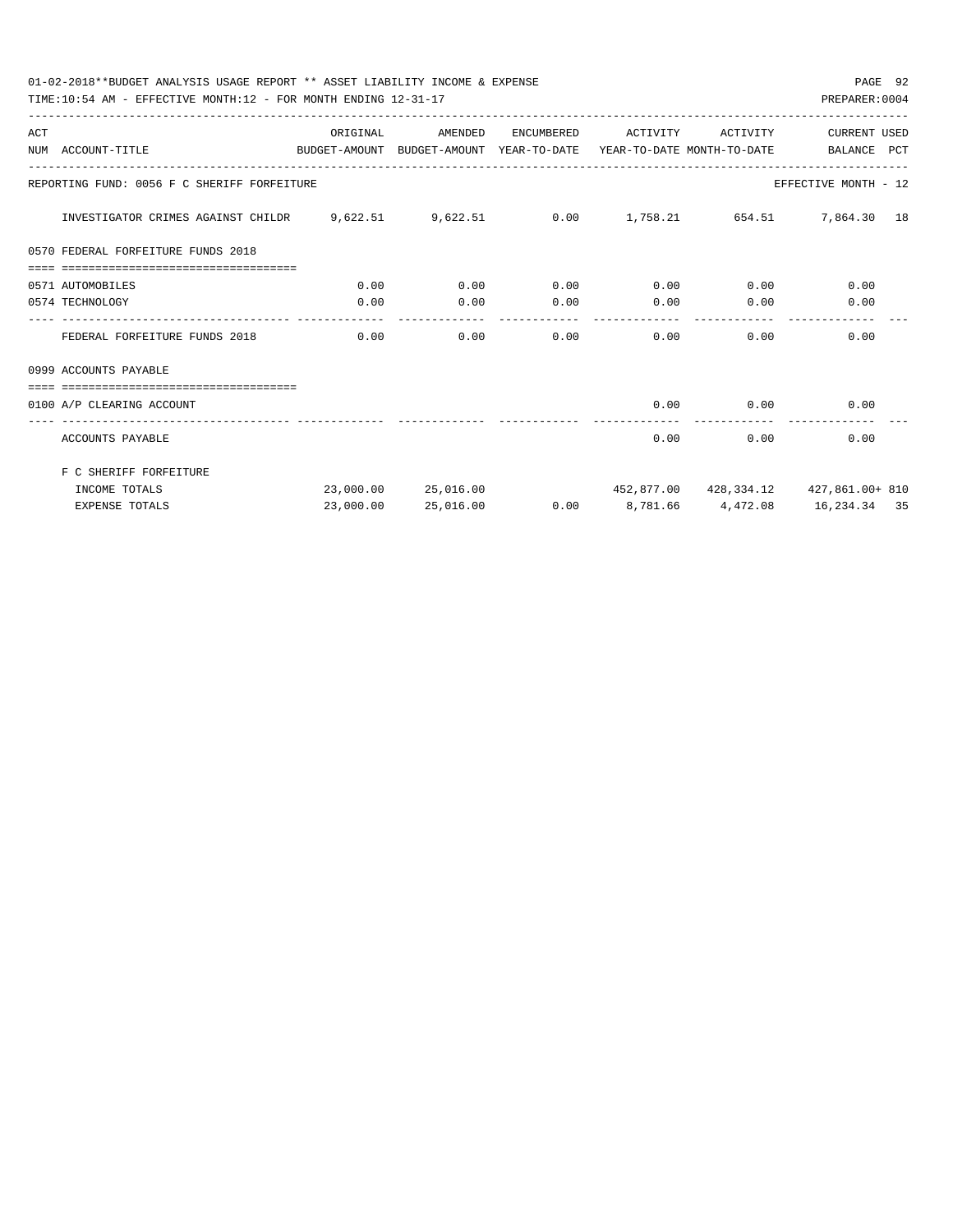|     | 01-02-2018**BUDGET ANALYSIS USAGE REPORT ** ASSET LIABILITY INCOME & EXPENSE<br>TIME:10:54 AM - EFFECTIVE MONTH:12 - FOR MONTH ENDING 12-31-17 |          |                                                     |            |          |                                        | PAGE 93<br>PREPARER: 0004          |
|-----|------------------------------------------------------------------------------------------------------------------------------------------------|----------|-----------------------------------------------------|------------|----------|----------------------------------------|------------------------------------|
| ACT | NUM ACCOUNT-TITLE                                                                                                                              | ORIGINAL | AMENDED<br>BUDGET-AMOUNT BUDGET-AMOUNT YEAR-TO-DATE | ENCUMBERED | ACTIVITY | ACTIVITY<br>YEAR-TO-DATE MONTH-TO-DATE | <b>CURRENT USED</b><br>BALANCE PCT |
|     | REPORTING FUND: 0057 SHERIFF K-9 UNIT                                                                                                          |          |                                                     |            |          |                                        | EFFECTIVE MONTH - 12               |
|     | 0103 CASH                                                                                                                                      |          |                                                     |            |          |                                        |                                    |
|     | 0100 SHERIFF K-9 UNIT-COMB.FUND CHECKIN                                                                                                        |          |                                                     |            | 0.00     | 0.00                                   | 595.29                             |
|     | CASH                                                                                                                                           |          |                                                     |            | 0.00     | 0.00                                   | 595.29                             |
|     | 0200 SYSTEM ADDED LIABILITY DEPARTMENT                                                                                                         |          |                                                     |            |          |                                        |                                    |
|     | 0910 SYSTEM ADDED LIABILITY LINE-ITEM                                                                                                          |          |                                                     |            | 0.00     | 0.00                                   | 0.00                               |
|     | SYSTEM ADDED LIABILITY DEPARTMENT                                                                                                              |          |                                                     |            | 0.00     | 0.00                                   | 0.00                               |
|     | 0271 EQUITY ACCOUNT                                                                                                                            |          |                                                     |            |          |                                        |                                    |
|     | 0200 EQUITY ACCOUNT                                                                                                                            |          |                                                     |            | 0.00     | 0.00                                   | 595.29                             |
|     | ---- ----------<br>EQUITY ACCOUNT                                                                                                              |          |                                                     |            | 0.00     | 0.00                                   | 595.29                             |
|     | 0300 CASH                                                                                                                                      |          |                                                     |            |          |                                        |                                    |
|     | 0157 BEGINNING CASH BALANCE                                                                                                                    | 0.00     | 0.00                                                |            | 0.00     | 0.00                                   | 0.00                               |
|     | CASH                                                                                                                                           | 0.00     | 0.00                                                | 0.00       | 0.00     | 0.00                                   | 0.00                               |
|     | 0360 INTEREST INCOME                                                                                                                           |          |                                                     |            |          |                                        |                                    |
|     | 0100 INTEREST EARNINGS                                                                                                                         | 0.00     | 0.00                                                |            | 0.00     | 0.00                                   | 0.00                               |
|     | INTEREST INCOME                                                                                                                                | 0.00     | 0.00                                                | 0.00       | 0.00     | 0.00                                   | 0.00                               |
|     | 0370 MISCELLANEOUS INCOME                                                                                                                      |          |                                                     |            |          |                                        |                                    |
|     | 0560 SHERIFF K-9 UNIT                                                                                                                          | 0.00     | 0.00                                                |            | 0.00     | 0.00                                   | 0.00                               |
|     | MISCELLANEOUS INCOME                                                                                                                           | 0.00     | 0.00                                                | 0.00       | 0.00     | 0.00                                   | 0.00                               |
|     | 0560 SHERIFF K-9 UNIT                                                                                                                          |          |                                                     |            |          |                                        |                                    |
|     | 0310 SUPPLIES                                                                                                                                  | 0.00     | 0.00                                                | 0.00       | 0.00     | 0.00                                   | 0.00                               |
|     | 0395 UNIFORMS                                                                                                                                  | 0.00     | 0.00                                                | 0.00       | 0.00     | 0.00                                   | 0.00                               |
|     | 0427 OUT OF COUNTY TRAVEL                                                                                                                      | 0.00     | 0.00                                                | 0.00       | 0.00     | 0.00                                   | 0.00                               |
|     | 0428 TRAINING/TUITION                                                                                                                          | 0.00     | 0.00                                                | 0.00       | 0.00     | 0.00                                   | 0.00                               |
|     | 0571 EQUIPMENT                                                                                                                                 | 0.00     | 0.00                                                | 0.00       | 0.00     | 0.00                                   | 0.00                               |
|     | 0580 PURCHASE OF ANIMAL                                                                                                                        | 0.00     | 0.00                                                | 0.00       | 0.00     | 0.00                                   | 0.00                               |
|     | SHERIFF K-9 UNIT                                                                                                                               | 0.00     | 0.00                                                | 0.00       | 0.00     | 0.00                                   | 0.00                               |
|     | SHERIFF K-9 UNIT                                                                                                                               |          |                                                     |            |          |                                        |                                    |
|     | INCOME TOTALS                                                                                                                                  | 0.00     | 0.00                                                |            | 0.00     | 0.00                                   | 0.00                               |
|     | EXPENSE TOTALS                                                                                                                                 | 0.00     | 0.00                                                | 0.00       | 0.00     | 0.00                                   | 0.00                               |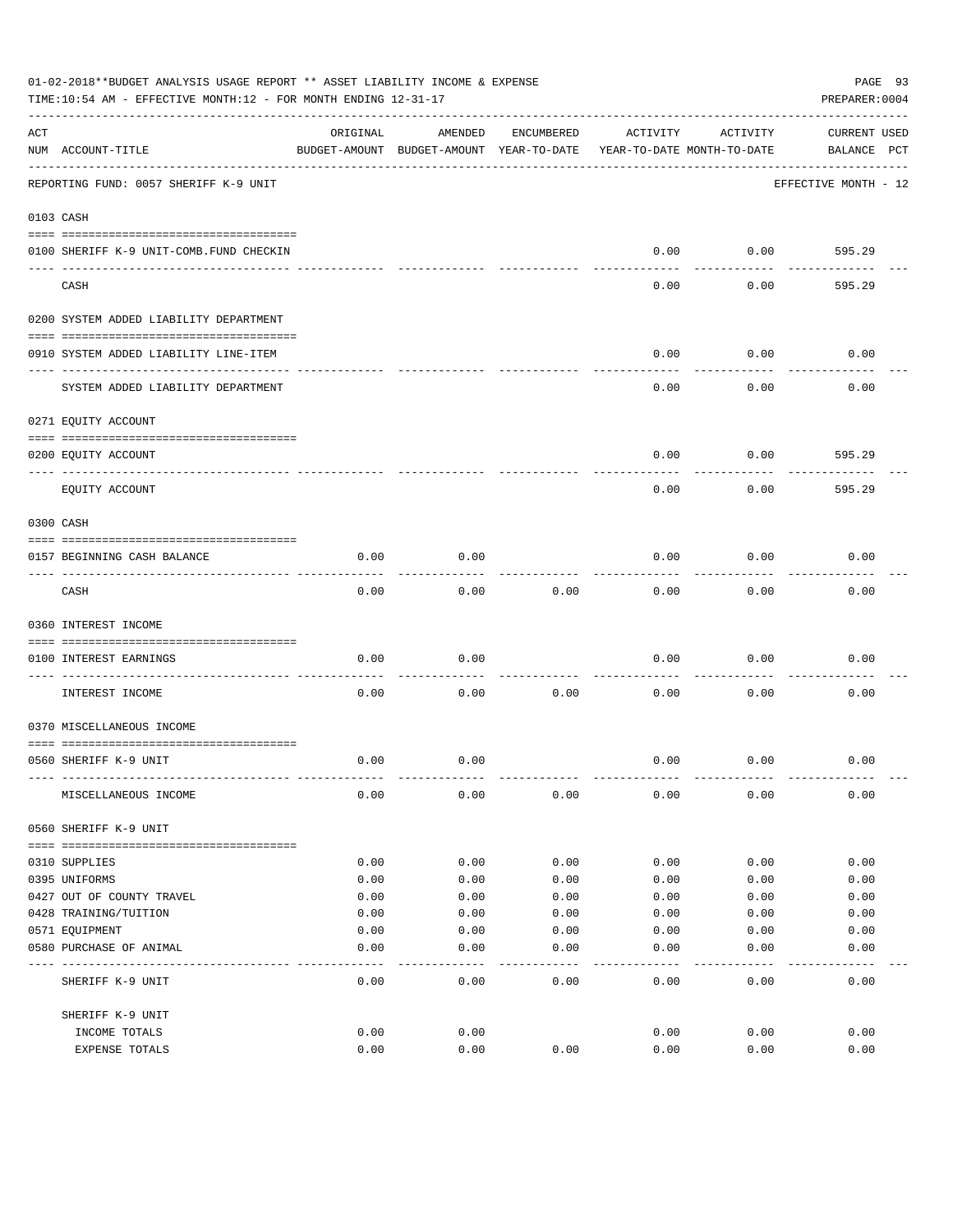|     | 01-02-2018**BUDGET ANALYSIS USAGE REPORT ** ASSET LIABILITY INCOME & EXPENSE<br>TIME:10:54 AM - EFFECTIVE MONTH:12 - FOR MONTH ENDING 12-31-17 |           |                              |                      |                                                                                 |                                    | PAGE 94<br>PREPARER: 0004      |                |
|-----|------------------------------------------------------------------------------------------------------------------------------------------------|-----------|------------------------------|----------------------|---------------------------------------------------------------------------------|------------------------------------|--------------------------------|----------------|
| ACT | NUM ACCOUNT-TITLE                                                                                                                              | ORIGINAL  | AMENDED                      | ENCUMBERED           | ACTIVITY<br>BUDGET-AMOUNT BUDGET-AMOUNT YEAR-TO-DATE YEAR-TO-DATE MONTH-TO-DATE | ACTIVITY                           | CURRENT USED<br>BALANCE PCT    |                |
|     | REPORTING FUND: 0059 DRUG COURT PROGRAM                                                                                                        |           |                              |                      |                                                                                 |                                    | EFFECTIVE MONTH - 12           |                |
|     | 0103 CASH                                                                                                                                      |           |                              |                      |                                                                                 |                                    |                                |                |
|     | 0100 DRUG COURT-COMBINED FUNDS                                                                                                                 |           |                              |                      |                                                                                 | $1,774.16 - 555.78 - 32,655.50$    |                                |                |
|     | CASH                                                                                                                                           |           |                              |                      |                                                                                 | $1,774.16 - 555.78 - 32,655.50$    |                                |                |
|     | 0120 RECEIVABLES                                                                                                                               |           |                              |                      |                                                                                 |                                    |                                |                |
|     | 0313 DUE FROM OTHER FUNDS                                                                                                                      |           |                              |                      | 0.00                                                                            | $0.00$ 1,650.01                    |                                |                |
|     | RECEIVABLES                                                                                                                                    |           |                              |                      | 0.00                                                                            |                                    | $0.00$ 1,650.01                |                |
|     | 0200 SYSTEM ADDED LIABILITY DEPARTMENT                                                                                                         |           |                              |                      |                                                                                 |                                    |                                |                |
|     | 0910 SYSTEM ADDED LIABILITY LINE-ITEM                                                                                                          |           |                              |                      |                                                                                 |                                    | $1,350.00 - 0.00 - 1,350.00 -$ |                |
|     | SYSTEM ADDED LIABILITY DEPARTMENT                                                                                                              |           |                              |                      | 1,350.00-                                                                       | 0.00                               | 1,350.00-                      |                |
|     | 0271 EQUITY ACCOUNT                                                                                                                            |           |                              |                      |                                                                                 |                                    |                                |                |
|     | 0200 EQUITY ACCOUNT                                                                                                                            |           |                              |                      | 0.00                                                                            |                                    | $0.00$ 36,079.67               |                |
|     | EQUITY ACCOUNT                                                                                                                                 |           |                              |                      | 0.00                                                                            |                                    | $0.00$ 36,079.67               |                |
|     | 0300 CASH                                                                                                                                      |           |                              |                      |                                                                                 |                                    |                                |                |
|     | 0159 BEGINNING CASH BALANCE                                                                                                                    | 10,000.00 | 10,000.00                    |                      | 0.00                                                                            | 0.00                               | 10,000.00                      | 00             |
|     | CASH                                                                                                                                           |           | 10,000.00 10,000.00          | 0.00                 | ------------- -------------<br>0.00                                             | 0.00                               | 10,000.00                      | 0 <sub>0</sub> |
|     | 0360 INTEREST EARNINGS                                                                                                                         |           |                              |                      |                                                                                 |                                    |                                |                |
|     | 0100 INTEREST EARNINGS                                                                                                                         |           | 15.00 15.00                  |                      |                                                                                 |                                    | 7.26 3.15 7.74 48              |                |
|     | INTEREST EARNINGS                                                                                                                              | 15.00     | 15.00                        | 0.00                 | 7.26                                                                            | 3.15                               | 7.74 48                        |                |
|     | 0370 DRUG COURT INCOME                                                                                                                         |           |                              |                      |                                                                                 |                                    |                                |                |
|     | 0425 DRUG COURT FEE                                                                                                                            |           | 4,000.00 4,000.00            |                      |                                                                                 |                                    | 648.58 296.07 3,351.42 16      |                |
|     | DRUG COURT INCOME                                                                                                                              |           | $4,000.00$ $4,000.00$ $0.00$ |                      | 648.58                                                                          |                                    | 296.07 3,351.42 16             |                |
|     | 0425 DRUG COURT EXPENSE                                                                                                                        |           |                              |                      |                                                                                 |                                    |                                |                |
|     | 0433 DRUG COURT PROGRAMS                                                                                                                       |           | 5,415.00 5,415.00            |                      | $0.00$ $0.00$ $0.00$ $5,415.00$                                                 |                                    |                                | 0 <sub>0</sub> |
|     | 0437 ATTORNEY FEES DRUG COURT                                                                                                                  |           | 3,600.00 3,600.00            |                      | $0.00$ 1,080.00 855.00 2,520.00                                                 |                                    |                                | 30             |
|     | 0439 INVESTIGATOR EXPENSE                                                                                                                      | 5,000.00  | 5,000.00                     | 0.00<br>------------ | 0.00                                                                            | 0.00<br>------------ ------------- | 5,000.00                       | 0 <sub>0</sub> |
|     | DRUG COURT EXPENSE                                                                                                                             | 14,015.00 | 14,015.00                    | 0.00                 | 1,080.00                                                                        |                                    | 855.00 12,935.00 08            |                |
|     | DRUG COURT PROGRAM                                                                                                                             |           |                              |                      |                                                                                 |                                    |                                |                |
|     | INCOME TOTALS                                                                                                                                  |           | 14,015.00 14,015.00          |                      | 655.84                                                                          |                                    | 299.22 13,359.16               | 05             |
|     | EXPENSE TOTALS                                                                                                                                 |           | 14,015.00 14,015.00          |                      | $0.00$ 1,080.00                                                                 |                                    | 855.00 12,935.00               | 08             |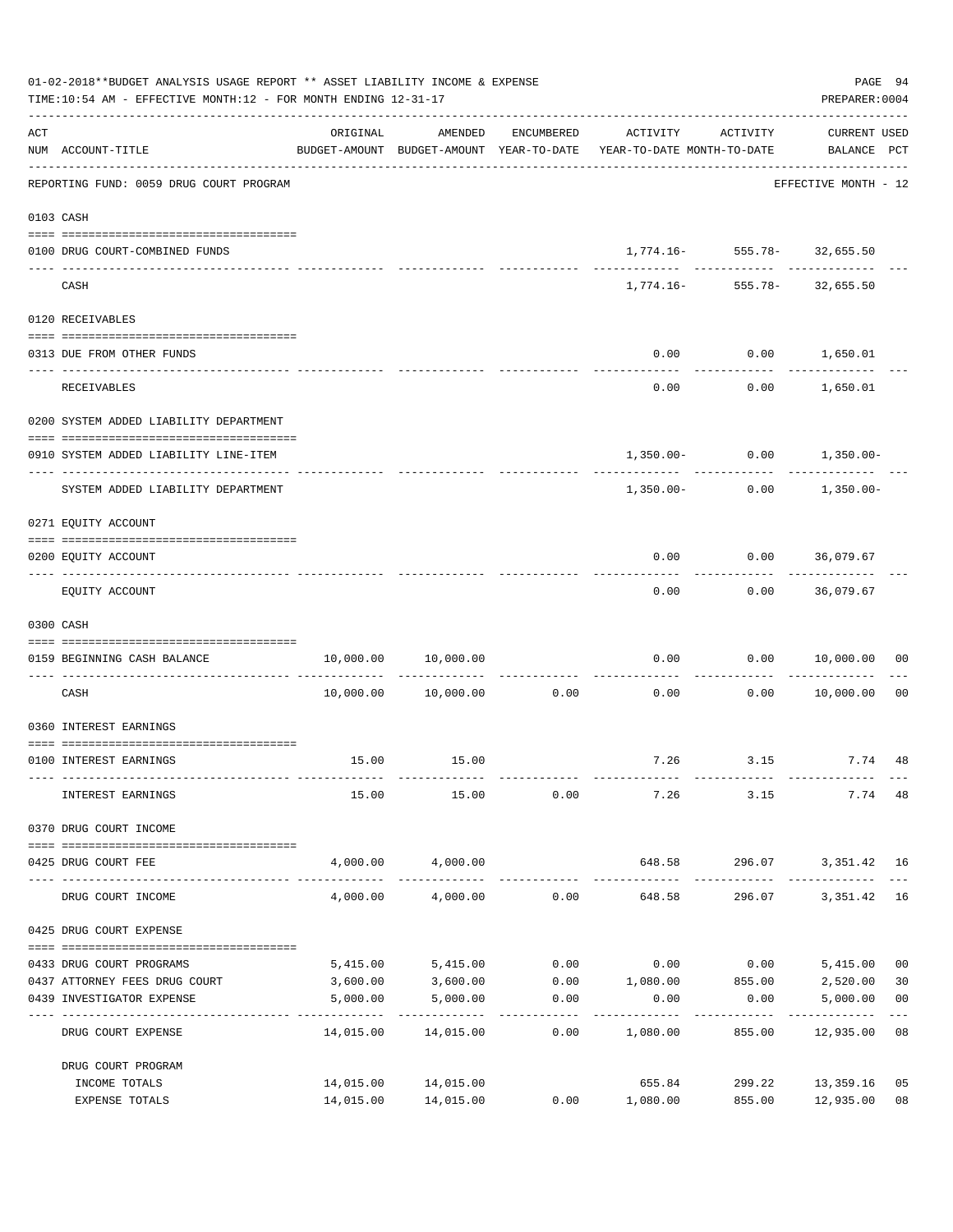|     | 01-02-2018**BUDGET ANALYSIS USAGE REPORT ** ASSET LIABILITY INCOME & EXPENSE<br>TIME:10:54 AM - EFFECTIVE MONTH:12 - FOR MONTH ENDING 12-31-17 |            |                                                     |            |                                        |                                                       | PAGE 95<br>PREPARER: 0004          |  |
|-----|------------------------------------------------------------------------------------------------------------------------------------------------|------------|-----------------------------------------------------|------------|----------------------------------------|-------------------------------------------------------|------------------------------------|--|
| ACT | NUM ACCOUNT-TITLE                                                                                                                              | ORIGINAL   | AMENDED<br>BUDGET-AMOUNT BUDGET-AMOUNT YEAR-TO-DATE | ENCUMBERED | ACTIVITY<br>YEAR-TO-DATE MONTH-TO-DATE | ACTIVITY                                              | <b>CURRENT USED</b><br>BALANCE PCT |  |
|     | REPORTING FUND: 0060 SINKING FUND                                                                                                              |            |                                                     |            |                                        |                                                       | EFFECTIVE MONTH - 12               |  |
|     | 0103 CASH                                                                                                                                      |            |                                                     |            |                                        |                                                       |                                    |  |
|     | 0100 SINKING-COMBINED FUND CHECKING                                                                                                            |            |                                                     |            |                                        | 156,609.41  115,224.96  183,518.79                    |                                    |  |
|     | 0175 TEXPOOL                                                                                                                                   |            |                                                     |            | 0.00                                   | 0.00                                                  | 0.00                               |  |
|     | CASH                                                                                                                                           |            |                                                     |            |                                        | 156,609.41 115,224.96                                 | 183,518.79                         |  |
|     | 0120 RECEIVABLES                                                                                                                               |            |                                                     |            |                                        |                                                       |                                    |  |
|     | 0311 TAXES RECEIVABLE                                                                                                                          |            |                                                     |            | 0.00                                   | 0.00                                                  | 0.00                               |  |
|     | 0312 DUE FROM OTHER GOVERNMENT                                                                                                                 |            |                                                     |            | 0.00                                   | 0.00                                                  | 0.00                               |  |
|     | 0313 DUE FROM OTHER FUNDS                                                                                                                      |            |                                                     |            | 0.00                                   | 0.00                                                  | 0.00                               |  |
|     | RECEIVABLES                                                                                                                                    |            |                                                     |            | 0.00                                   | 0.00                                                  | 0.00                               |  |
|     | 0200 LIABILITY ACCOUNT                                                                                                                         |            |                                                     |            |                                        |                                                       |                                    |  |
|     | 0200 DEFERRED REVENUE                                                                                                                          |            |                                                     |            | 0.00                                   | 0.00                                                  | 0.00                               |  |
|     | 0910 SYSTEM ADDED LIABILITY LINE-ITEM                                                                                                          |            |                                                     |            | 0.00                                   | 0.00                                                  | 0.00                               |  |
|     | LIABILITY ACCOUNT                                                                                                                              |            |                                                     |            | 0.00                                   | 0.00                                                  | 0.00                               |  |
|     | 0271 EQUITY ACCOUNT                                                                                                                            |            |                                                     |            |                                        |                                                       |                                    |  |
|     |                                                                                                                                                |            |                                                     |            |                                        |                                                       |                                    |  |
|     | 0200 EQUITY ACCOUNT                                                                                                                            |            |                                                     |            | 0.00                                   | 0.00                                                  | 26,909.38                          |  |
|     | EQUITY ACCOUNT                                                                                                                                 |            |                                                     |            | 0.00                                   | 0.00                                                  | 26,909.38                          |  |
|     | 0300 CASH                                                                                                                                      |            |                                                     |            |                                        |                                                       |                                    |  |
|     |                                                                                                                                                |            |                                                     |            |                                        |                                                       |                                    |  |
|     | 0110 BEGINNING CASH BALANCE                                                                                                                    | 0.00       | 0.00                                                |            | 0.00                                   | 0.00                                                  | 0.00                               |  |
|     | CASH                                                                                                                                           | 0.00       | 0.00                                                | 0.00       | 0.00                                   | 0.00                                                  | 0.00                               |  |
|     | 0310 PROPERTY TAXES                                                                                                                            |            |                                                     |            |                                        |                                                       |                                    |  |
|     |                                                                                                                                                |            |                                                     |            |                                        |                                                       |                                    |  |
|     | 0110 CURRENT TAXES<br>0120 DELINQUENT TAXES                                                                                                    | 0.00       | 400,647.62 400,647.62<br>0.00                       |            | 189.73                                 | 155,630.88    115,204.72    245,016.74    39<br>20.24 | 189.73+                            |  |
|     | PROPERTY TAXES                                                                                                                                 | 400,647.62 | _______________________________<br>400,647.62       | 0.00       | 155,820.61                             | 115,224.96                                            | 244,827.01 39                      |  |
|     | 0318 OTHER TAXES                                                                                                                               |            |                                                     |            |                                        |                                                       |                                    |  |
|     |                                                                                                                                                |            |                                                     |            |                                        |                                                       |                                    |  |
|     | 0120 PAY N LIEU TAX/GRASSLAND                                                                                                                  | 0.00       | 0.00                                                |            |                                        | $0.00$ 0.00                                           | 0.00                               |  |
|     | 0121 PAY N LIEU TAX/UPPER TRINITY                                                                                                              | 0.00       | 0.00                                                |            | 788.80                                 | 0.00<br>--------                                      | 788.80+                            |  |
|     | OTHER TAXES                                                                                                                                    | 0.00       | 0.00                                                | 0.00       | 788.80                                 | 0.00                                                  | $788.80+$                          |  |
|     | 0360 INTEREST EARNINGS                                                                                                                         |            |                                                     |            |                                        |                                                       |                                    |  |
|     | 0100 INTEREST EARNINGS                                                                                                                         | 0.00       | 0.00                                                |            |                                        | 0.00<br>0.00                                          | 0.00                               |  |
|     | 0200 INTEREST, 2017 GO BONDS                                                                                                                   | 0.00       | 0.00                                                |            | 0.00                                   | 0.00                                                  | 0.00                               |  |
|     |                                                                                                                                                |            |                                                     |            |                                        |                                                       |                                    |  |
|     | INTEREST EARNINGS                                                                                                                              | 0.00       | 0.00                                                | 0.00       | 0.00                                   | 0.00                                                  | 0.00                               |  |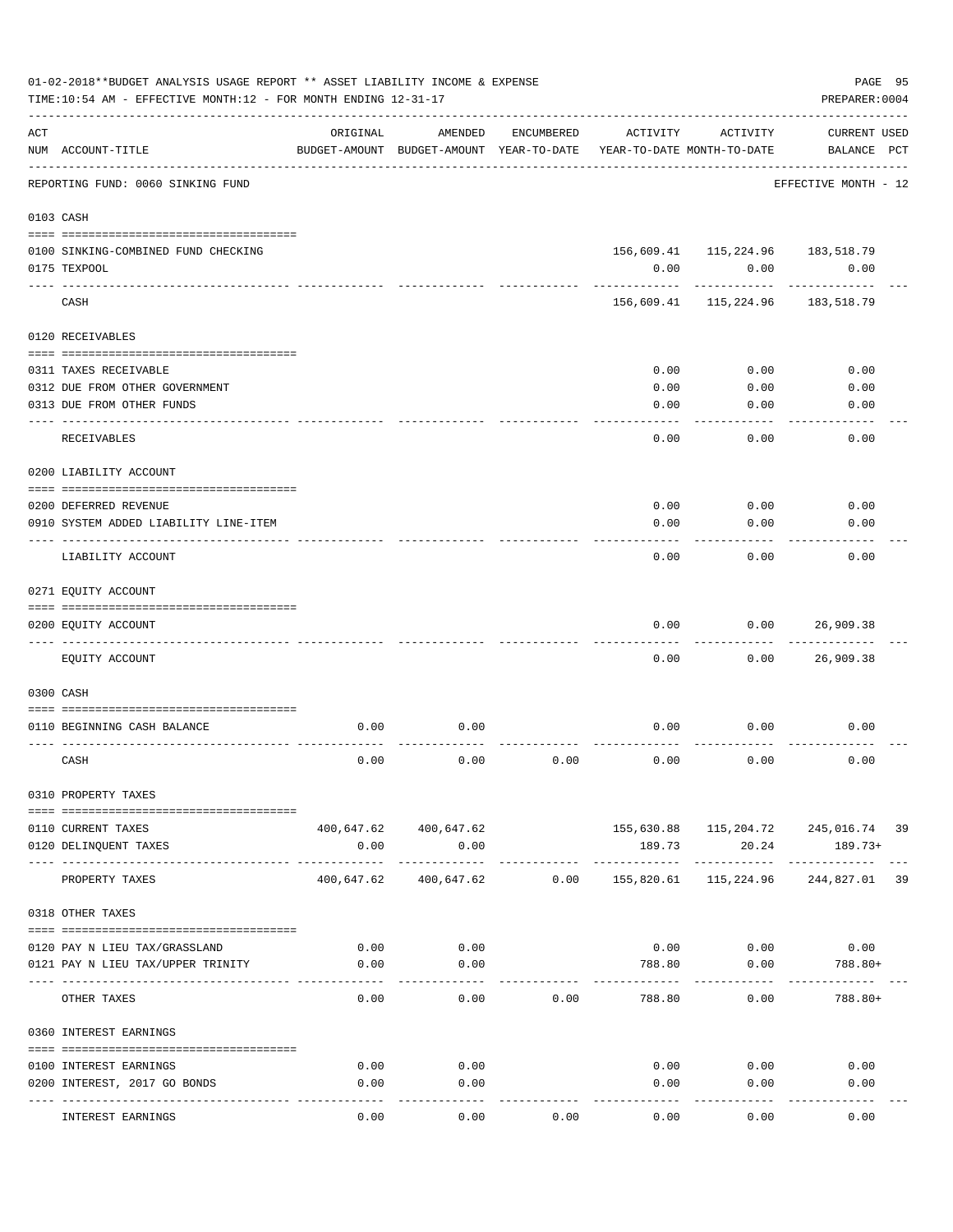| 01-02-2018**BUDGET ANALYSIS USAGE REPORT ** ASSET LIABILITY INCOME & EXPENSE<br>TIME:10:54 AM - EFFECTIVE MONTH:12 - FOR MONTH ENDING 12-31-17 |           |                          |               |                                                                                 |                      | PREPARER: 0004       | PAGE 96 |
|------------------------------------------------------------------------------------------------------------------------------------------------|-----------|--------------------------|---------------|---------------------------------------------------------------------------------|----------------------|----------------------|---------|
| ACT                                                                                                                                            | ORIGINAL  | AMENDED                  | ENCUMBERED    | ACTIVITY                                                                        | ACTIVITY             | CURRENT USED         |         |
| NUM ACCOUNT-TITLE                                                                                                                              |           |                          |               | BUDGET-AMOUNT BUDGET-AMOUNT YEAR-TO-DATE YEAR-TO-DATE MONTH-TO-DATE BALANCE PCT |                      |                      |         |
| REPORTING FUND: 0060 SINKING FUND                                                                                                              |           |                          |               |                                                                                 |                      | EFFECTIVE MONTH - 12 |         |
| 0370 MISCELLANEOUS                                                                                                                             |           |                          |               |                                                                                 |                      |                      |         |
|                                                                                                                                                |           |                          |               |                                                                                 |                      |                      |         |
| 0130 REFUNDS & MISCELLANEOUS                                                                                                                   | 0.00      | 0.00<br>-----------      |               | 0.00<br>-------------                                                           | 0.00<br>------------ | 0.00                 |         |
| MISCELLANEOUS                                                                                                                                  | 0.00      | 0.00                     | 0.00          | 0.00                                                                            | 0.00                 | 0.00                 |         |
| 0620 DEBT SERVICE                                                                                                                              |           |                          |               |                                                                                 |                      |                      |         |
|                                                                                                                                                |           |                          |               |                                                                                 |                      |                      |         |
| 0309 ANNUAL PAYING AGENT REGISTRAR FEES                                                                                                        | 500.00    | 500.00                   | 0.00          | 0.00                                                                            |                      | $0.00$ 500.00        | 00      |
| 0400 BOND LEGAL FEES                                                                                                                           | 0.00      | 0.00                     | 0.00          | 0.00                                                                            | 0.00                 | 0.00                 |         |
| 0401 CONTINUING DISCLOSURE FEES                                                                                                                | 2, 250.00 | 2,250.00                 | 0.00          | 0.00                                                                            |                      | $0.00$ 2,250.00      | 00      |
| 0490 MISCELLANEOUS                                                                                                                             | 34,124.70 | 34,124.70                | 0.00          | 0.00                                                                            | 0.00                 | 34, 124. 70          | 00      |
| 0627 PRINCIPAL, 2017 GO BONDS<br>----------------- --------------                                                                              | 60,000.00 | 60,000.00                | 0.00          | $0.00$ 0.00                                                                     |                      | 60,000.00            | 00      |
| DEBT SERVICE                                                                                                                                   |           | 96,874.70 96,874.70 0.00 |               |                                                                                 | 0.00                 | $0.00$ 96,874.70 00  |         |
| 0660 DEBT SERVICE INTEREST                                                                                                                     |           |                          |               |                                                                                 |                      |                      |         |
|                                                                                                                                                |           |                          |               |                                                                                 |                      |                      |         |
| 0667 INTEREST, 2017 GO BONDS                                                                                                                   |           | 303,772.92 303,772.92    |               | $0.00$ $0.00$ $0.00$ $0.00$ $303,772.92$ $00$                                   |                      |                      |         |
| DEBT SERVICE INTEREST                                                                                                                          |           |                          | ------------- | $303,772.92$ $303,772.92$ $0.00$ $0.00$                                         | ------------<br>0.00 | 303,772.92 00        |         |
| SINKING FUND                                                                                                                                   |           |                          |               |                                                                                 |                      |                      |         |
| INCOME TOTALS                                                                                                                                  |           | 400,647.62 400,647.62    |               | 156,609.41  115,224.96  244,038.21                                              |                      |                      | 39      |
| <b>EXPENSE TOTALS</b>                                                                                                                          |           | 400,647.62 400,647.62    |               | $0.00$ $0.00$ $0.00$ $0.00$                                                     |                      | 400,647.62           | 00      |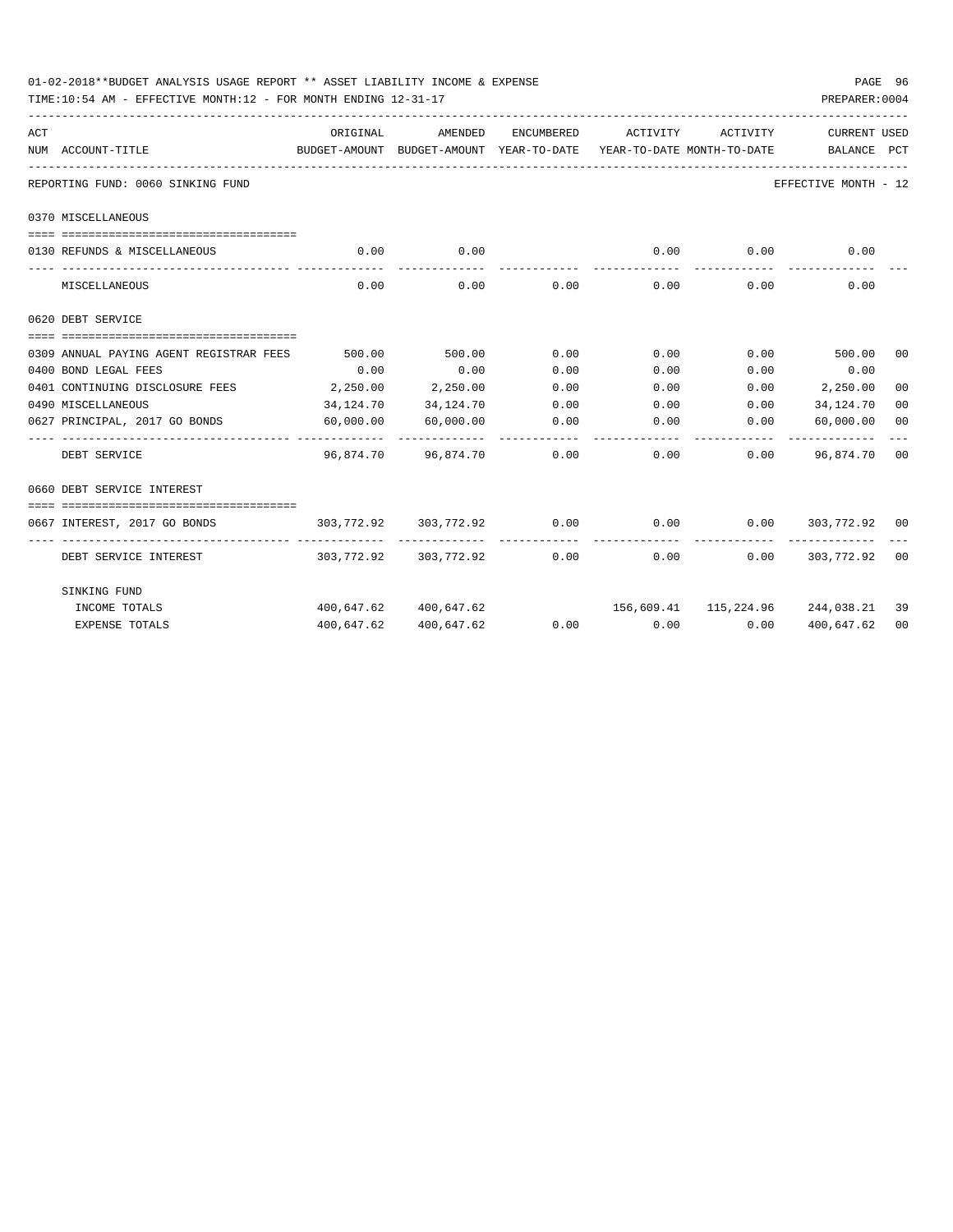|     | 01-02-2018**BUDGET ANALYSIS USAGE REPORT ** ASSET LIABILITY INCOME & EXPENSE<br>TIME:10:54 AM - EFFECTIVE MONTH:12 - FOR MONTH ENDING 12-31-17 |          |                                                     |            |                                        |                       | PAGE 97<br>PREPARER: 0004          |
|-----|------------------------------------------------------------------------------------------------------------------------------------------------|----------|-----------------------------------------------------|------------|----------------------------------------|-----------------------|------------------------------------|
| ACT | NUM ACCOUNT-TITLE                                                                                                                              | ORIGINAL | AMENDED<br>BUDGET-AMOUNT BUDGET-AMOUNT YEAR-TO-DATE | ENCUMBERED | ACTIVITY<br>YEAR-TO-DATE MONTH-TO-DATE | ACTIVITY              | <b>CURRENT USED</b><br>BALANCE PCT |
|     | REPORTING FUND: 0061 DIST.CLK.CO.&DIST.CT.TECH.-COMB.FUN                                                                                       |          |                                                     |            |                                        |                       | EFFECTIVE MONTH - 12               |
|     | 0103 CASH                                                                                                                                      |          |                                                     |            |                                        |                       |                                    |
|     | 0100 DIST.CLK.CO.& DIST.CT.TECH.-COMBIN                                                                                                        |          |                                                     |            |                                        | 159.51 76.05 3,285.22 |                                    |
|     | CASH                                                                                                                                           |          |                                                     |            | 159.51                                 | 76.05                 | 3,285.22                           |
|     | 0120 RECEIVABLES                                                                                                                               |          |                                                     |            |                                        |                       |                                    |
|     | 0313 DUE FROM OTHER FUNDS                                                                                                                      |          |                                                     |            | 0.00                                   | 0.00                  | 68.65                              |
|     | RECEIVABLES                                                                                                                                    |          |                                                     |            | 0.00                                   | 0.00                  | 68.65                              |
|     | 0271 EQUITY ACCOUNT                                                                                                                            |          |                                                     |            |                                        |                       |                                    |
|     | 0200 EOUITY ACCOUNT                                                                                                                            |          |                                                     |            | 0.00                                   | 0.00                  | 3,194.36                           |
|     | EQUITY ACCOUNT                                                                                                                                 |          |                                                     |            | 0.00                                   | 0.00                  | 3,194.36                           |
|     | 0370 DIST.CLK.MISCELLANEOUS INCOME                                                                                                             |          |                                                     |            |                                        |                       |                                    |
|     | 0440 DIST.CLK.CO.& DIST.CT.TECHNOLOGY F                                                                                                        | 1,000.00 | 1,000.00                                            |            | 159.51                                 | 76.05                 | 840.49<br>16                       |
|     | DIST.CLK.MISCELLANEOUS INCOME                                                                                                                  | 1,000.00 | 1,000.00                                            | 0.00       | 159.51                                 | 76.05                 | 16<br>840.49                       |
|     | 0440 DIST.CLK.COURT TECHNOLOGY EQUIPMEN                                                                                                        |          |                                                     |            |                                        |                       |                                    |
|     | 0572 OFFICE EQUIPMENT                                                                                                                          | 1,000.00 | 1,000.00                                            | 0.00       | 0.00                                   |                       | $0.00$ 1,000.00<br>0 <sub>0</sub>  |
|     | DIST.CLK.COURT TECHNOLOGY EQUIPMEN                                                                                                             | 1,000.00 | 1,000.00                                            | 0.00       | 0.00                                   | 0.00                  | 0 <sub>0</sub><br>1,000.00         |
|     | DIST.CLK.CO.&DIST.CT.TECH.-COMB.FU                                                                                                             |          |                                                     |            |                                        |                       |                                    |
|     | INCOME TOTALS                                                                                                                                  | 1,000.00 | 1,000.00                                            |            | 159.51                                 |                       | 76.05 840.49<br>16                 |
|     | <b>EXPENSE TOTALS</b>                                                                                                                          | 1,000.00 | 1,000.00                                            | 0.00       | 0.00                                   | 0.00                  | 1,000.00<br>0 <sub>0</sub>         |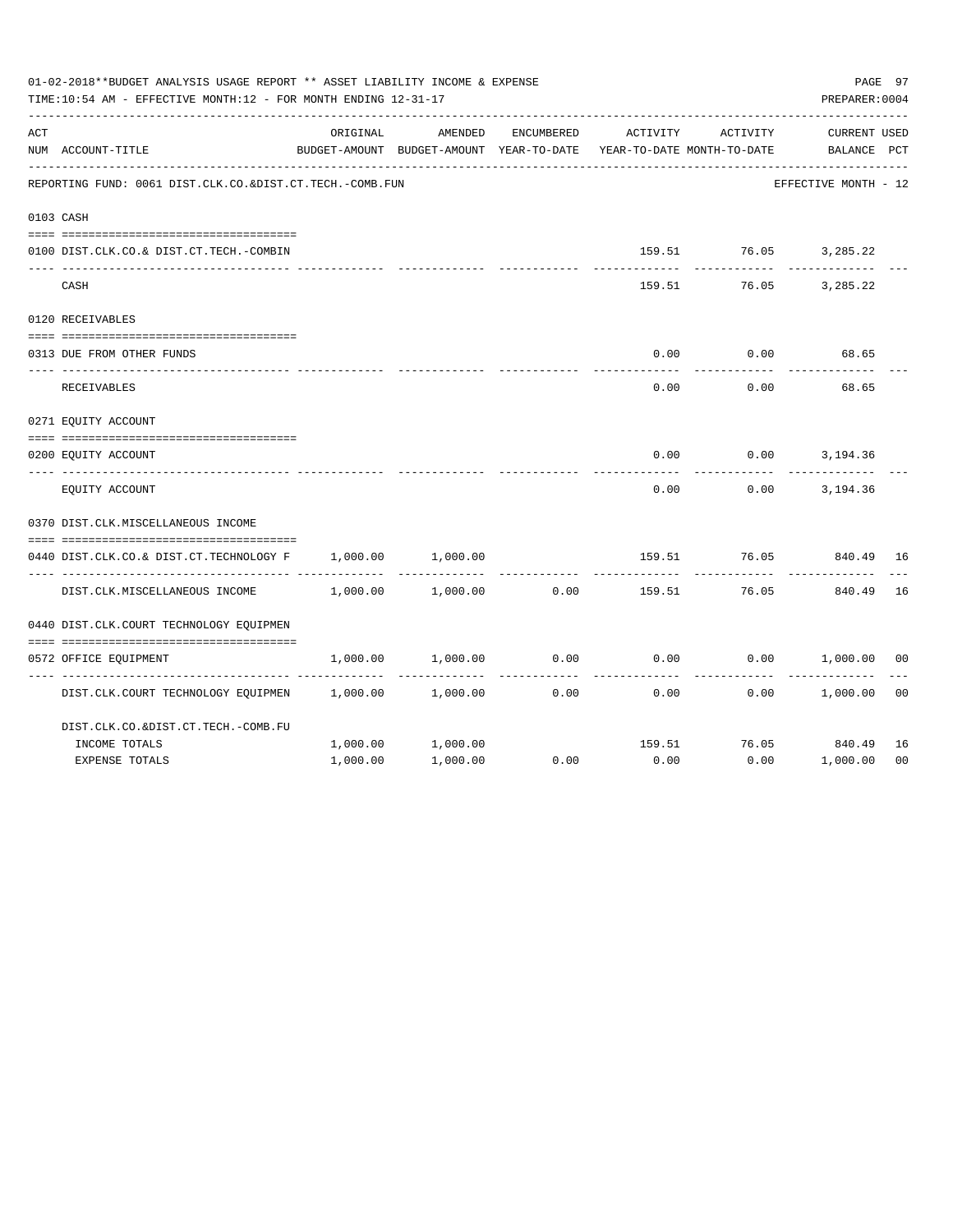|     | 01-02-2018**BUDGET ANALYSIS USAGE REPORT ** ASSET LIABILITY INCOME & EXPENSE<br>TIME:10:54 AM - EFFECTIVE MONTH:12 - FOR MONTH ENDING 12-31-17 |          |                                                     |            |                                        |              | PREPARER: 0004                    | PAGE 98        |
|-----|------------------------------------------------------------------------------------------------------------------------------------------------|----------|-----------------------------------------------------|------------|----------------------------------------|--------------|-----------------------------------|----------------|
| ACT | NUM ACCOUNT-TITLE                                                                                                                              | ORIGINAL | AMENDED<br>BUDGET-AMOUNT BUDGET-AMOUNT YEAR-TO-DATE | ENCUMBERED | ACTIVITY<br>YEAR-TO-DATE MONTH-TO-DATE | ACTIVITY     | CURRENT USED<br>BALANCE PCT       |                |
|     | REPORTING FUND: 0062 DIST.CLK.COURT RECORDS PRESERVATION                                                                                       |          |                                                     |            |                                        |              | EFFECTIVE MONTH - 12              |                |
|     | 0103 CASH                                                                                                                                      |          |                                                     |            |                                        |              |                                   |                |
|     | 0100 DIST.CLK.COURT RECORDS PRESERVATIO                                                                                                        |          |                                                     |            |                                        |              | 880.37 294.78 27,788.69           |                |
|     | CASH                                                                                                                                           |          |                                                     |            | 880.37                                 | 294.78       | 27,788.69                         |                |
|     | 0120 RECEIVABLES                                                                                                                               |          |                                                     |            |                                        |              |                                   |                |
|     | 0313 DUE FROM OTHER FUNDS                                                                                                                      |          |                                                     |            | 0.00                                   | 0.00         | 609.11                            |                |
|     | RECEIVABLES                                                                                                                                    |          |                                                     |            | $- - - - -$<br>0.00                    | 0.00         | 609.11                            |                |
|     | 0271 EQUITY ACCOUNT                                                                                                                            |          |                                                     |            |                                        |              |                                   |                |
|     | 0200 EQUITY ACCOUNT                                                                                                                            |          |                                                     |            | 0.00                                   | 0.00         | 27,517.43                         |                |
|     | ---- -------------------------<br>EQUITY ACCOUNT                                                                                               |          |                                                     |            | .<br>0.00                              | 0.00         | 27,517.43                         |                |
|     | 0360 INTEREST EARNINGS                                                                                                                         |          |                                                     |            |                                        |              |                                   |                |
|     | 0100 INTEREST EARNINGS                                                                                                                         | 5.00     | 5.00                                                |            | 2.94                                   | 2.61         | 2.06                              | 59             |
|     | <b>INTEREST EARNINGS</b>                                                                                                                       | 5.00     | 5.00                                                | 0.00       | --------<br>2.94                       | .<br>2.61    | 2.06                              | 59             |
|     | 0370 DIST.CLK.COURT MISCELLAEOUS INCOME                                                                                                        |          |                                                     |            |                                        |              |                                   |                |
|     | 0133 DIST.CLK.COURT RECORDS PRESERVATIO                                                                                                        | 4,000.00 | 4,000.00                                            |            |                                        |              | 877.43 292.17 3,122.57 22         |                |
|     | DIST.CLK.COURT MISCELLAEOUS INCOME 4,000.00                                                                                                    |          | 4,000.00                                            |            | $0.00$ 877.43 292.17 3,122.57          | . <u>.</u> . |                                   | 22             |
|     | 0449 DIST.CLK.REOCRDS PRES.EQUIPMENT                                                                                                           |          |                                                     |            |                                        |              |                                   |                |
|     | 0572 OFFICE EQUIPMENT                                                                                                                          |          | 4,005.00 4,005.00                                   | 0.00       | $0.00$ $0.00$ $4,005.00$               |              |                                   | 00             |
|     | DIST.CLK.REOCRDS PRES.EQUIPMENT                                                                                                                | 4,005.00 | 4,005.00                                            | 0.00       | .<br>0.00                              | 0.00         | . _ _ _ _ _ _ _ _ _ _<br>4,005.00 | 00             |
|     | DIST.CLK.COURT RECORDS PRESERVATIO                                                                                                             |          |                                                     |            |                                        |              |                                   |                |
|     | INCOME TOTALS                                                                                                                                  |          | 4,005.00 4,005.00                                   |            |                                        |              | 880.37 294.78 3,124.63            | 22             |
|     | <b>EXPENSE TOTALS</b>                                                                                                                          | 4,005.00 | 4,005.00                                            | 0.00       | 0.00                                   | 0.00         | 4,005.00                          | 0 <sub>0</sub> |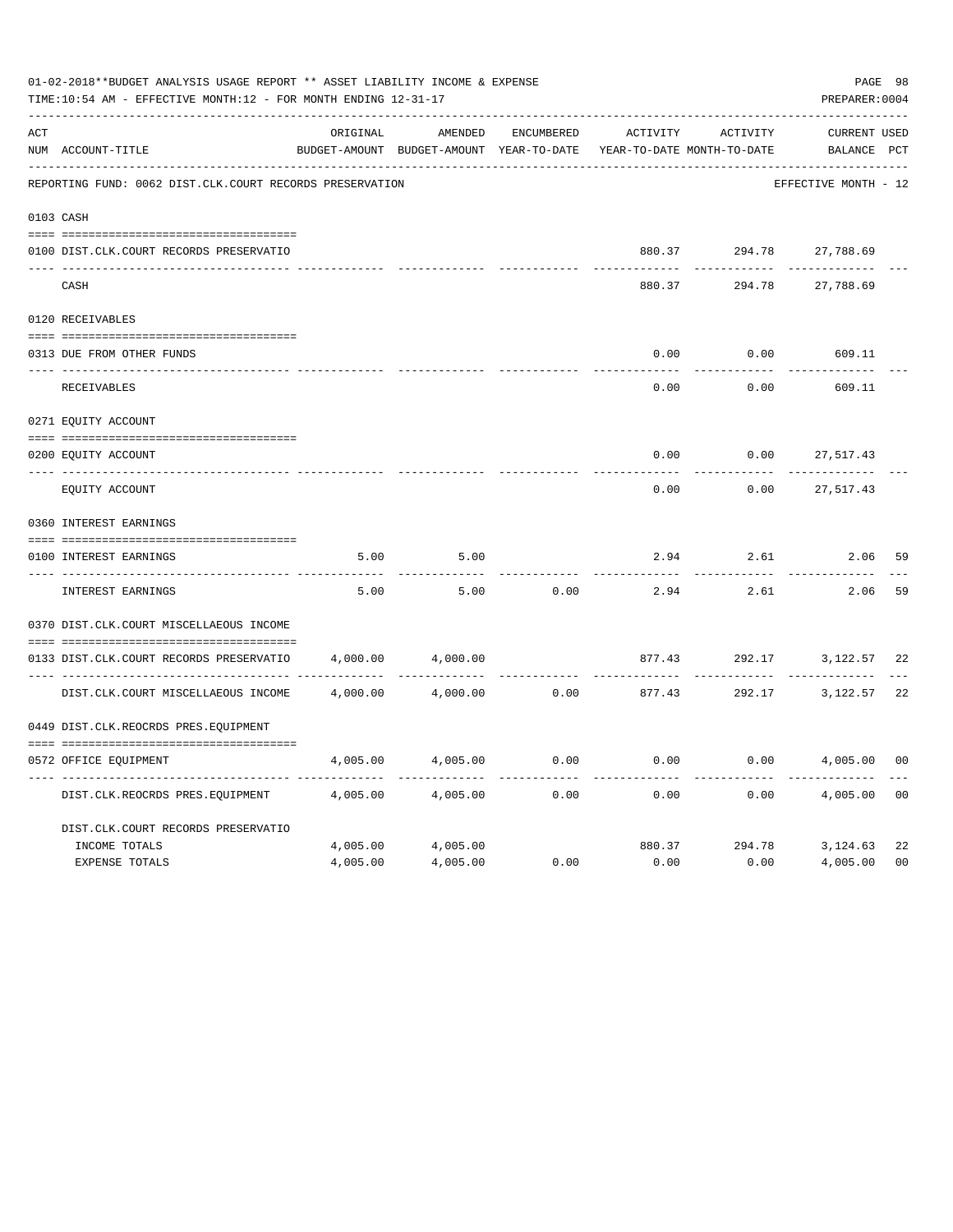|     | 01-02-2018**BUDGET ANALYSIS USAGE REPORT ** ASSET LIABILITY INCOME & EXPENSE<br>TIME:10:54 AM - EFFECTIVE MONTH:12 - FOR MONTH ENDING 12-31-17 |                      |                                                                                |              |              |              | PREPARER: 0004              | PAGE 99              |
|-----|------------------------------------------------------------------------------------------------------------------------------------------------|----------------------|--------------------------------------------------------------------------------|--------------|--------------|--------------|-----------------------------|----------------------|
| ACT | NUM ACCOUNT-TITLE                                                                                                                              | ORIGINAL             | AMENDED<br>BUDGET-AMOUNT BUDGET-AMOUNT YEAR-TO-DATE YEAR-TO-DATE MONTH-TO-DATE | ENCUMBERED   | ACTIVITY     | ACTIVITY     | CURRENT USED<br>BALANCE PCT |                      |
|     | REPORTING FUND: 0063 LAW ENF. EDUCATION CONST. #1                                                                                              |                      |                                                                                |              |              |              | EFFECTIVE MONTH - 12        |                      |
|     | 0103 CASH                                                                                                                                      |                      |                                                                                |              |              |              |                             |                      |
|     | 0100 LEOSE CONST.#1-COMBINED FUNDS CHEC                                                                                                        |                      |                                                                                |              | 0.00         |              | $0.00$ 1,331.81             |                      |
|     | CASH                                                                                                                                           |                      |                                                                                |              | 0.00         | 0.00         | 1,331.81                    |                      |
|     | 0200 LIABILITY ACCOUNT                                                                                                                         |                      |                                                                                |              |              |              |                             |                      |
|     | 0910 SYSTEM ADDED LIABILITY LINE ITEM                                                                                                          |                      |                                                                                |              | 0.00         | 0.00         | 0.00                        |                      |
|     | LIABILITY ACCOUNT                                                                                                                              |                      |                                                                                |              | 0.00         | 0.00         | 0.00                        |                      |
|     | 0271 EQUITY ACCOUNT                                                                                                                            |                      |                                                                                |              |              |              |                             |                      |
|     | 0200 EQUITY ACCOUNT                                                                                                                            |                      |                                                                                |              | 0.00         |              | $0.00$ 1,331.81             |                      |
|     | EQUITY ACCOUNT                                                                                                                                 |                      |                                                                                |              | 0.00         | 0.00         | 1,331.81                    |                      |
|     | 0300 CASH                                                                                                                                      |                      |                                                                                |              |              |              |                             |                      |
|     | 0151 BEGINNING CASH BALANCE                                                                                                                    | 1,000.00             | 1,000.00                                                                       |              | 0.00         |              | $0.00$ 1,000.00 00          |                      |
|     | CASH                                                                                                                                           | 1,000.00             | 1,000.00                                                                       | 0.00         | 0.00         |              | $0.00$ 1,000.00             | - 00                 |
|     | 0370 MISCELLANEOUS INCOME                                                                                                                      |                      |                                                                                |              |              |              |                             |                      |
|     | 0130 REFUNDS & MISCELLANEOUS                                                                                                                   |                      | 0.00                                                                           |              |              |              |                             |                      |
|     | 0160 PEACE OFFICER ALLOCATION                                                                                                                  | 0.00<br>1,000.00     | 1,000.00                                                                       |              | 0.00<br>0.00 | 0.00<br>0.00 | 0.00<br>1,000.00            | 00                   |
|     | MISCELLANEOUS INCOME                                                                                                                           | 1,000.00             | . <u>.</u> .<br>1,000.00                                                       | 0.00         | 0.00         | 0.00         | ------------<br>1,000.00    | 00                   |
|     | 0551 LAW ENFORCEMENT EDUCATION                                                                                                                 |                      |                                                                                |              |              |              |                             |                      |
|     |                                                                                                                                                |                      |                                                                                |              |              |              |                             |                      |
|     | 0427 OUT OF COUNTY TRAVEL<br>0428 TRAINING & TUITION                                                                                           | 1,000.00<br>1,000.00 | 1,000.00<br>1,000.00                                                           | 0.00<br>0.00 | 0.00<br>0.00 | 0.00<br>0.00 | 1,000.00<br>1,000.00        | 00<br>0 <sub>0</sub> |
|     | LAW ENFORCEMENT EDUCATION                                                                                                                      | 2,000.00             | 2,000.00                                                                       | 0.00         | 0.00         | 0.00         | 2,000.00                    | 0 <sub>0</sub>       |
|     | LAW ENF. EDUCATION CONST. #1                                                                                                                   |                      |                                                                                |              |              |              |                             |                      |
|     | INCOME TOTALS                                                                                                                                  | 2,000.00             | 2,000.00                                                                       |              | 0.00         | 0.00         | 2,000.00                    | 0 <sub>0</sub>       |
|     | EXPENSE TOTALS                                                                                                                                 | 2,000.00             | 2,000.00                                                                       | 0.00         | 0.00         | 0.00         | 2,000.00                    | 0 <sub>0</sub>       |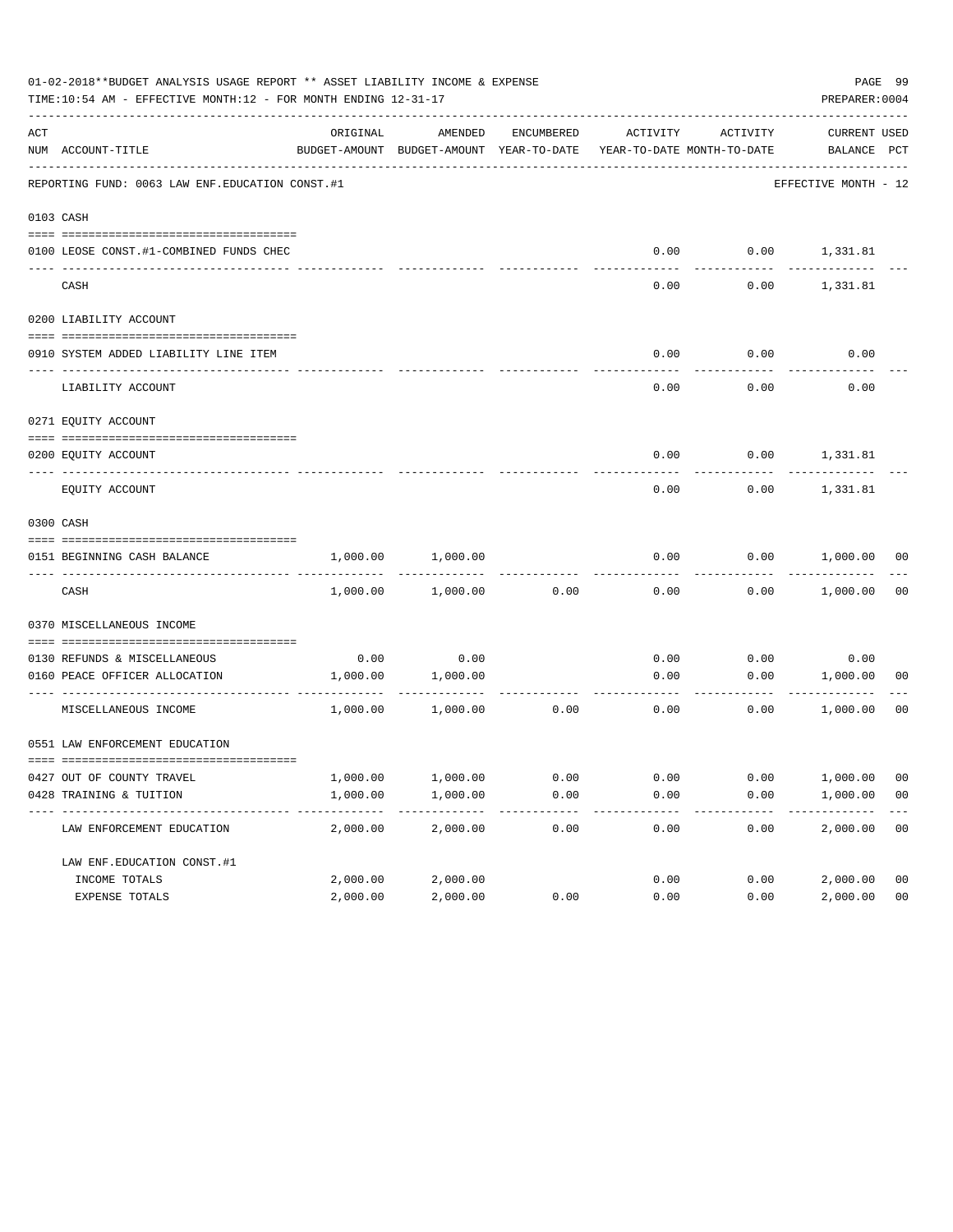|     | 01-02-2018**BUDGET ANALYSIS USAGE REPORT ** ASSET LIABILITY INCOME & EXPENSE<br>TIME:10:54 AM - EFFECTIVE MONTH:12 - FOR MONTH ENDING 12-31-17 |                        |                                                     |                |                                        |              | PREPARER: 0004              | PAGE 100             |
|-----|------------------------------------------------------------------------------------------------------------------------------------------------|------------------------|-----------------------------------------------------|----------------|----------------------------------------|--------------|-----------------------------|----------------------|
| ACT | NUM ACCOUNT-TITLE                                                                                                                              | ORIGINAL               | AMENDED<br>BUDGET-AMOUNT BUDGET-AMOUNT YEAR-TO-DATE | ENCUMBERED     | ACTIVITY<br>YEAR-TO-DATE MONTH-TO-DATE | ACTIVITY     | CURRENT USED<br>BALANCE PCT |                      |
|     | REPORTING FUND: 0064 LAW ENF. EDUCATION CONST. #2                                                                                              |                        |                                                     |                |                                        |              | EFFECTIVE MONTH - 12        |                      |
|     | 0103 CASH                                                                                                                                      |                        |                                                     |                |                                        |              |                             |                      |
|     | 0100 LEOSE CONST.#2-COMBINED FUNDS CHEC                                                                                                        |                        |                                                     |                |                                        | $0.00$ 0.00  | 0.00                        |                      |
|     | CASH                                                                                                                                           |                        |                                                     |                | 0.00                                   | 0.00         | 0.00                        |                      |
|     | 0200 LIABILITY ACCOUNT                                                                                                                         |                        |                                                     |                |                                        |              |                             |                      |
|     | 0910 SYSTEM ADDED LIABILITY LINE ITEM                                                                                                          |                        |                                                     |                | 0.00                                   | 0.00         | 0.00                        |                      |
|     | LIABILITY ACCOUNT                                                                                                                              |                        |                                                     |                | 0.00                                   | 0.00         | 0.00                        |                      |
|     | 0271 EQUITY ACCOUNT                                                                                                                            |                        |                                                     |                |                                        |              |                             |                      |
|     | 0200 EQUITY ACCOUNT                                                                                                                            |                        |                                                     |                | 0.00                                   | 0.00         | 0.00                        |                      |
|     | EQUITY ACCOUNT                                                                                                                                 |                        |                                                     |                | 0.00                                   | 0.00         | 0.00                        |                      |
|     | 0300 CASH                                                                                                                                      |                        |                                                     |                |                                        |              |                             |                      |
|     | 0152 BEGINNING CASH BALANCE                                                                                                                    | 0.00                   | 0.00                                                |                | 0.00                                   | 0.00         | 0.00                        |                      |
|     | CASH                                                                                                                                           | 0.00                   | 0.00                                                | 0.00           | 0.00                                   | 0.00         | 0.00                        |                      |
|     | 0370 MISCELLANEOUS INCOME                                                                                                                      |                        |                                                     |                |                                        |              |                             |                      |
|     | 0130 REFUNDS & MISCELLANEOUS                                                                                                                   | 0.00                   | 0.00                                                |                | 0.00                                   | 0.00         | 0.00                        |                      |
|     | 0160 PEACE OFFICER ALLOCATION                                                                                                                  |                        | 1,000.00 1,000.00                                   |                | 0.00                                   | ---------    | 0.00 1,000.00               | 00                   |
|     | MISCELLANEOUS INCOME                                                                                                                           | 1,000.00               | 1,000.00                                            | 0.00           | 0.00                                   | 0.00         | 1,000.00                    | 00                   |
|     | 0552 LAW ENFORCEMENT EDUCATION                                                                                                                 |                        |                                                     |                |                                        |              |                             |                      |
|     |                                                                                                                                                |                        |                                                     |                |                                        |              |                             |                      |
|     | 0427 OUT OF COUNTY TRAVEL<br>0428 TRAINING & TUITION                                                                                           | 500.00<br>500.00       | 500.00<br>500.00                                    | 0.00<br>0.00   | 0.00<br>0.00                           | 0.00<br>0.00 | 500.00<br>500.00            | 00<br>0 <sub>0</sub> |
|     | ---------------------------------- --<br>LAW ENFORCEMENT EDUCATION                                                                             | ----------<br>1,000.00 | -------------<br>1,000.00                           | ------<br>0.00 | 0.00                                   | 0.00         | 1,000.00                    | 00                   |
|     | LAW ENF. EDUCATION CONST. #2                                                                                                                   |                        |                                                     |                |                                        |              |                             |                      |
|     | INCOME TOTALS                                                                                                                                  | 1,000.00               | 1,000.00                                            |                | 0.00                                   | 0.00         | 1,000.00                    | 0 <sub>0</sub>       |
|     | EXPENSE TOTALS                                                                                                                                 | 1,000.00               | 1,000.00                                            | 0.00           | 0.00                                   | 0.00         | 1,000.00                    | 0 <sub>0</sub>       |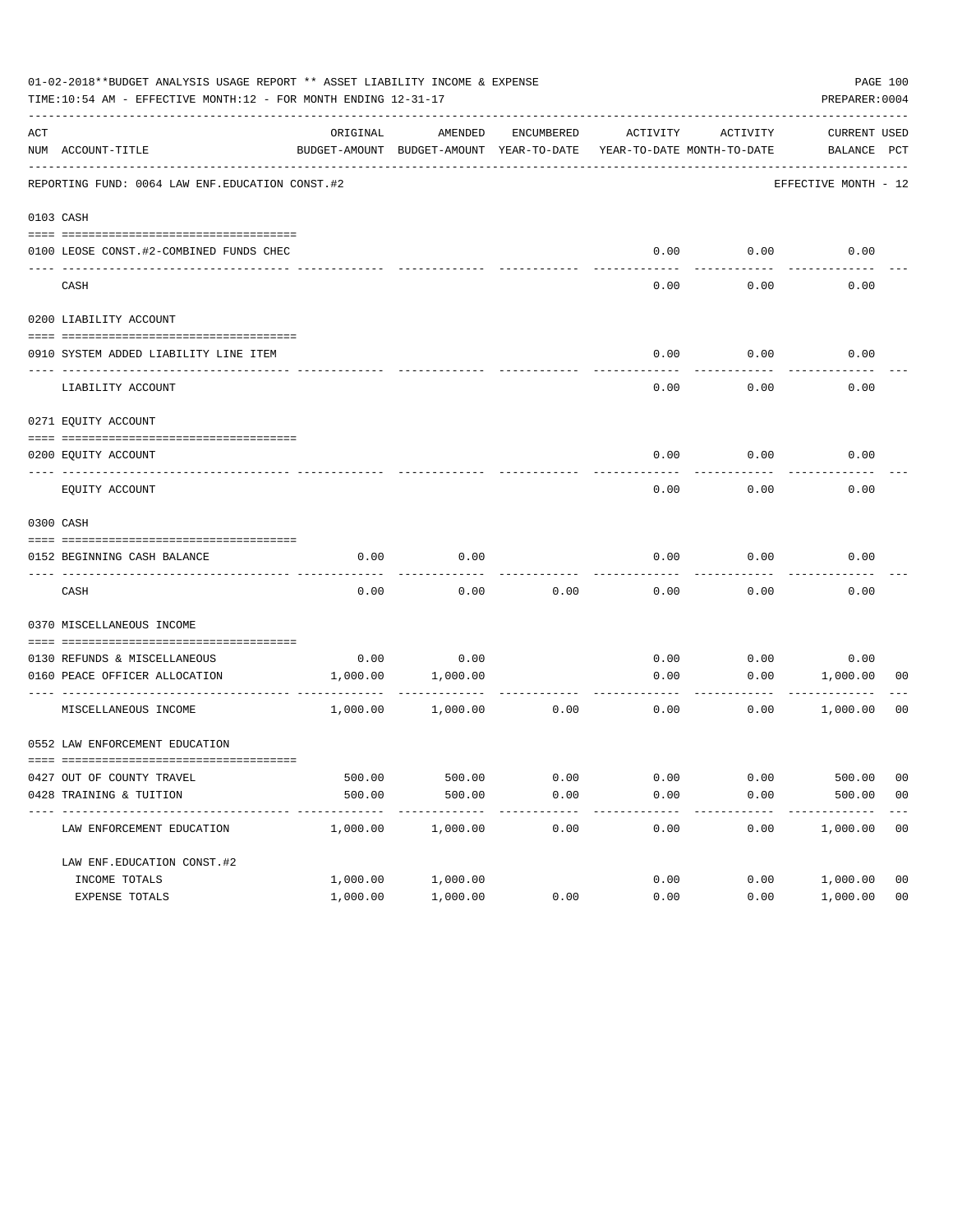|     | 01-02-2018**BUDGET ANALYSIS USAGE REPORT ** ASSET LIABILITY INCOME & EXPENSE<br>TIME:10:54 AM - EFFECTIVE MONTH:12 - FOR MONTH ENDING 12-31-17 |                      |                                                                                |              |              |              | PREPARER: 0004              | PAGE 101             |
|-----|------------------------------------------------------------------------------------------------------------------------------------------------|----------------------|--------------------------------------------------------------------------------|--------------|--------------|--------------|-----------------------------|----------------------|
| ACT | NUM ACCOUNT-TITLE                                                                                                                              | ORIGINAL             | AMENDED<br>BUDGET-AMOUNT BUDGET-AMOUNT YEAR-TO-DATE YEAR-TO-DATE MONTH-TO-DATE | ENCUMBERED   | ACTIVITY     | ACTIVITY     | CURRENT USED<br>BALANCE PCT |                      |
|     | REPORTING FUND: 0065 LAW ENF. EDUCATION CONST.#3                                                                                               |                      |                                                                                |              |              |              | EFFECTIVE MONTH - 12        |                      |
|     | 0103 CASH                                                                                                                                      |                      |                                                                                |              |              |              |                             |                      |
|     | 0100 LEOSE CONST.#3-COMBINED FUNDS CHEC                                                                                                        |                      |                                                                                |              | 0.00         |              | $0.00$ 1,331.81             |                      |
|     | CASH                                                                                                                                           |                      |                                                                                |              | 0.00         | 0.00         | 1,331.81                    |                      |
|     | 0200 LIABILITY ACCOUNT                                                                                                                         |                      |                                                                                |              |              |              |                             |                      |
|     | 0910 SYSTEM ADDED LIABILITY LINE ITEM                                                                                                          |                      |                                                                                |              | 0.00         | 0.00         | 0.00                        |                      |
|     | LIABILITY ACCOUNT                                                                                                                              |                      |                                                                                |              | 0.00         | 0.00         | 0.00                        |                      |
|     | 0271 EQUITY ACCOUNT                                                                                                                            |                      |                                                                                |              |              |              |                             |                      |
|     | 0200 EOUITY ACCOUNT                                                                                                                            |                      |                                                                                |              | 0.00         |              | $0.00$ 1,331.81             |                      |
|     | EQUITY ACCOUNT                                                                                                                                 |                      |                                                                                |              | 0.00         | 0.00         | 1,331.81                    |                      |
|     | 0300 CASH                                                                                                                                      |                      |                                                                                |              |              |              |                             |                      |
|     | 0153 BEGINNING CASH BALANCE                                                                                                                    | 1,000.00             | 1,000.00                                                                       |              | 0.00         |              | $0.00$ 1,000.00 00          |                      |
|     | CASH                                                                                                                                           | 1,000.00             | 1,000.00                                                                       | 0.00         | 0.00         |              | $0.00$ 1,000.00             | 00                   |
|     | 0370 MISCELLANEOUS                                                                                                                             |                      |                                                                                |              |              |              |                             |                      |
|     |                                                                                                                                                |                      |                                                                                |              |              |              |                             |                      |
|     | 0130 REFUNDS & MISCELLANEOUS<br>0160 PEACE OFFICER ALLOCATION                                                                                  | 0.00<br>1,000.00     | 0.00<br>1,000.00                                                               |              | 0.00<br>0.00 | 0.00<br>0.00 | 0.00<br>1,000.00            | 00                   |
|     | MISCELLANEOUS                                                                                                                                  | 1,000.00             | . <u>.</u> .<br>1,000.00                                                       | 0.00         | 0.00         | 0.00         | ------------<br>1,000.00    | 00                   |
|     | 0553 LAW ENFORCEMENT EDUCATION                                                                                                                 |                      |                                                                                |              |              |              |                             |                      |
|     |                                                                                                                                                |                      |                                                                                |              |              |              |                             |                      |
|     | 0427 OUT OF COUNTY TRAVEL<br>0428 TRAINING & TUITION                                                                                           | 1,000.00<br>1,000.00 | 1,000.00<br>1,000.00                                                           | 0.00<br>0.00 | 0.00<br>0.00 | 0.00<br>0.00 | 1,000.00<br>1,000.00        | 00<br>0 <sub>0</sub> |
|     | LAW ENFORCEMENT EDUCATION                                                                                                                      | 2,000.00             | 2,000.00                                                                       | 0.00         | 0.00         | 0.00         | 2,000.00                    | 0 <sub>0</sub>       |
|     | LAW ENF. EDUCATION CONST. #3                                                                                                                   |                      |                                                                                |              |              |              |                             |                      |
|     | INCOME TOTALS                                                                                                                                  | 2,000.00             | 2,000.00                                                                       |              | 0.00         | 0.00         | 2,000.00                    | 0 <sub>0</sub>       |
|     | EXPENSE TOTALS                                                                                                                                 | 2,000.00             | 2,000.00                                                                       | 0.00         | 0.00         | 0.00         | 2,000.00                    | 0 <sub>0</sub>       |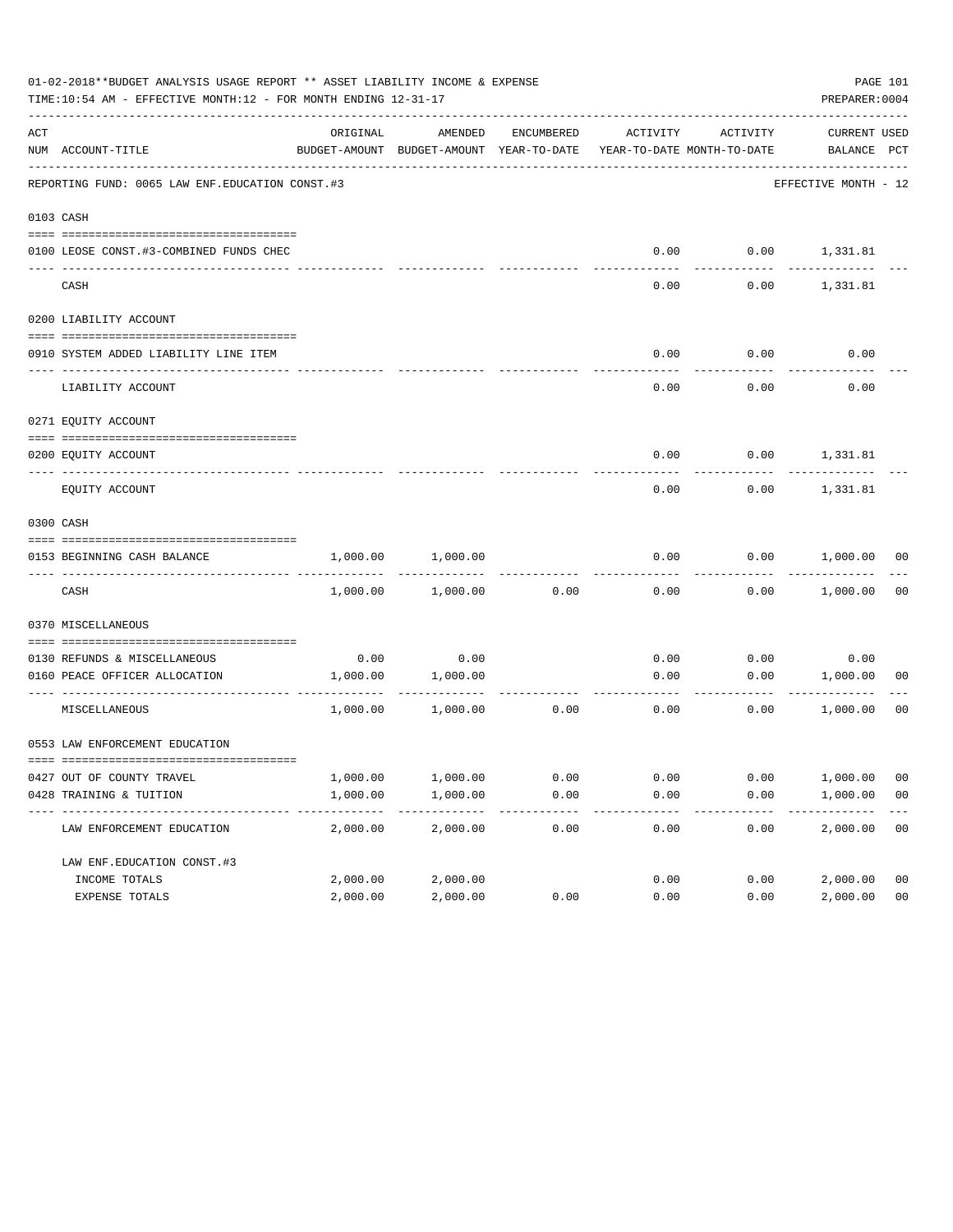|     | 01-02-2018**BUDGET ANALYSIS USAGE REPORT ** ASSET LIABILITY INCOME & EXPENSE<br>TIME:10:54 AM - EFFECTIVE MONTH:12 - FOR MONTH ENDING 12-31-17 |              |                                                     |            |                                        |                           | PAGE 102<br>PREPARER: 0004                 |                |
|-----|------------------------------------------------------------------------------------------------------------------------------------------------|--------------|-----------------------------------------------------|------------|----------------------------------------|---------------------------|--------------------------------------------|----------------|
| ACT | NUM ACCOUNT-TITLE                                                                                                                              | ORIGINAL     | AMENDED<br>BUDGET-AMOUNT BUDGET-AMOUNT YEAR-TO-DATE | ENCUMBERED | ACTIVITY<br>YEAR-TO-DATE MONTH-TO-DATE | ACTIVITY                  | <b>CURRENT USED</b><br>BALANCE PCT         |                |
|     | REPORTING FUND: 0066 2017 GO BONDS-CONSTRUCTION FUND                                                                                           |              |                                                     |            |                                        |                           | EFFECTIVE MONTH - 12                       |                |
|     | 0103 CASH                                                                                                                                      |              |                                                     |            |                                        |                           |                                            |                |
|     |                                                                                                                                                |              |                                                     |            |                                        |                           |                                            |                |
|     | 0100 CASH-COMBINED FUNDS CHECKING                                                                                                              |              |                                                     |            |                                        |                           | 6, 272, 701. 24 - 2, 048. 76 22, 701. 24 - |                |
|     | 0166 ICS DEPOSIT<br>0175 TEXPOOL                                                                                                               |              |                                                     |            | 6,250,000.00<br>0.00                   | 0.00                      | 0.00 6,250,000.00<br>0.00                  |                |
|     |                                                                                                                                                |              |                                                     |            |                                        | ---------                 |                                            |                |
|     | CASH                                                                                                                                           |              |                                                     |            |                                        |                           | 22,701.24-2,048.76 6,227,298.76            |                |
|     | 0200 LIABILITY ACCOUNT                                                                                                                         |              |                                                     |            |                                        |                           |                                            |                |
|     | 0910 SYSTEM ADDED LIABILITY LINE-ITEM                                                                                                          |              |                                                     |            | 0.00                                   | 0.00                      | 0.00                                       |                |
|     | LIABILITY ACCOUNT                                                                                                                              |              |                                                     |            | 0.00                                   | 0.00                      | 0.00                                       |                |
|     | 0231 2017 GO BONDS PAYABLE                                                                                                                     |              |                                                     |            |                                        |                           |                                            |                |
|     | 0200 2017 GO BONDS PAYABLE                                                                                                                     |              |                                                     |            | 0.00                                   |                           | $0.00 \quad 6,250,000.00$                  |                |
|     | 2017 GO BONDS PAYABLE                                                                                                                          |              |                                                     |            |                                        | 0.00                      | 0.00 6,250,000.00                          |                |
|     | 0271 EQUITY ACCOUNT                                                                                                                            |              |                                                     |            |                                        |                           |                                            |                |
|     |                                                                                                                                                |              |                                                     |            |                                        |                           |                                            |                |
|     | 0200 EQUITY ACCOUNT                                                                                                                            |              |                                                     |            | 0.00<br>-----                          | 0.00                      | 0.00                                       |                |
|     | EQUITY ACCOUNT                                                                                                                                 |              |                                                     |            | 0.00                                   | 0.00                      | 0.00                                       |                |
|     | 0300 CASH                                                                                                                                      |              |                                                     |            |                                        |                           |                                            |                |
|     | 0166 BEGINNING CASH BALANCE                                                                                                                    |              | 2,000,000.00 2,000,000.00                           |            |                                        |                           | $0.00$ $0.00$ $2,000,000.00$               | 00             |
|     | CASH                                                                                                                                           | 2,000,000.00 | 2,000,000.00                                        | 0.00       |                                        | 0.00<br>0.00              | 2,000,000.00                               | 0 <sub>0</sub> |
|     | 0360 INTEREST EARNINGS                                                                                                                         |              |                                                     |            |                                        |                           |                                            |                |
|     |                                                                                                                                                |              |                                                     |            |                                        |                           |                                            |                |
|     | 0100 INTEREST EARNINGS LEGEND BANK<br>0166 INTEREST EARNINGS ICS                                                                               | 0.00<br>0.00 | 0.00<br>0.00                                        |            | 0.00                                   | 0.00<br>3,884.76 3,884.76 | 0.00<br>$3,884.76+$                        |                |
|     |                                                                                                                                                |              |                                                     |            |                                        |                           |                                            |                |
|     | INTEREST EARNINGS                                                                                                                              | 0.00         | 0.00                                                | 0.00       |                                        | 3,884.76 3,884.76         | $3,884.76+$                                |                |
|     | 0370 MISCELLANEOUS                                                                                                                             |              |                                                     |            |                                        |                           |                                            |                |
|     | 0130 REFUNDS & MISCELLANEOUS                                                                                                                   | 0.00         | 0.00                                                |            |                                        | $0.00$ 0.00               | 0.00                                       |                |
|     | MISCELLANEOUS                                                                                                                                  | 0.00         | 0.00                                                | 0.00       | 0.00                                   | 0.00                      | 0.00                                       |                |
|     | 0666 COURTHOUSE CONSTRUCTION EXPENSE                                                                                                           |              |                                                     |            |                                        |                           |                                            |                |
|     | 0165 CONSTRUCTION                                                                                                                              | 0.00         | 0.00                                                | 0.00       | 0.00                                   | 0.00                      | 0.00                                       |                |
|     | 0400 ATTORNEY FEES                                                                                                                             | 0.00         | 0.00                                                | 0.00       | 1,836.00                               | 1,836.00                  | 1,836.00-                                  |                |
|     | 0402 ENGINEERING                                                                                                                               | 0.00         | 0.00                                                | 0.00       | 0.00                                   | 0.00                      | 0.00                                       |                |
|     | 0403 ARCHITECTURAL FEES                                                                                                                        | 0.00         | 0.00                                                | 0.00       | 16,250.00                              | 0.00                      | $16, 250.00 -$                             |                |
|     | 0430 BIDS & NOTICES                                                                                                                            | 0.00         | 0.00                                                | 0.00       | 0.00                                   | 0.00                      | 0.00                                       |                |
|     | 0450 R & M BUILDINGS                                                                                                                           | 0.00         | 0.00                                                | 0.00       | 0.00                                   | 0.00                      | 0.00                                       |                |
|     | 0451 ASBESTOS ABATEMENT                                                                                                                        | 0.00         | 0.00                                                | 2,380.50   | 0.00                                   | 0.00                      | $2,380.50-$                                |                |
|     | 0482 DEMOLITION                                                                                                                                | 0.00         | 0.00                                                | 0.00       | 0.00                                   | 0.00                      | 0.00                                       |                |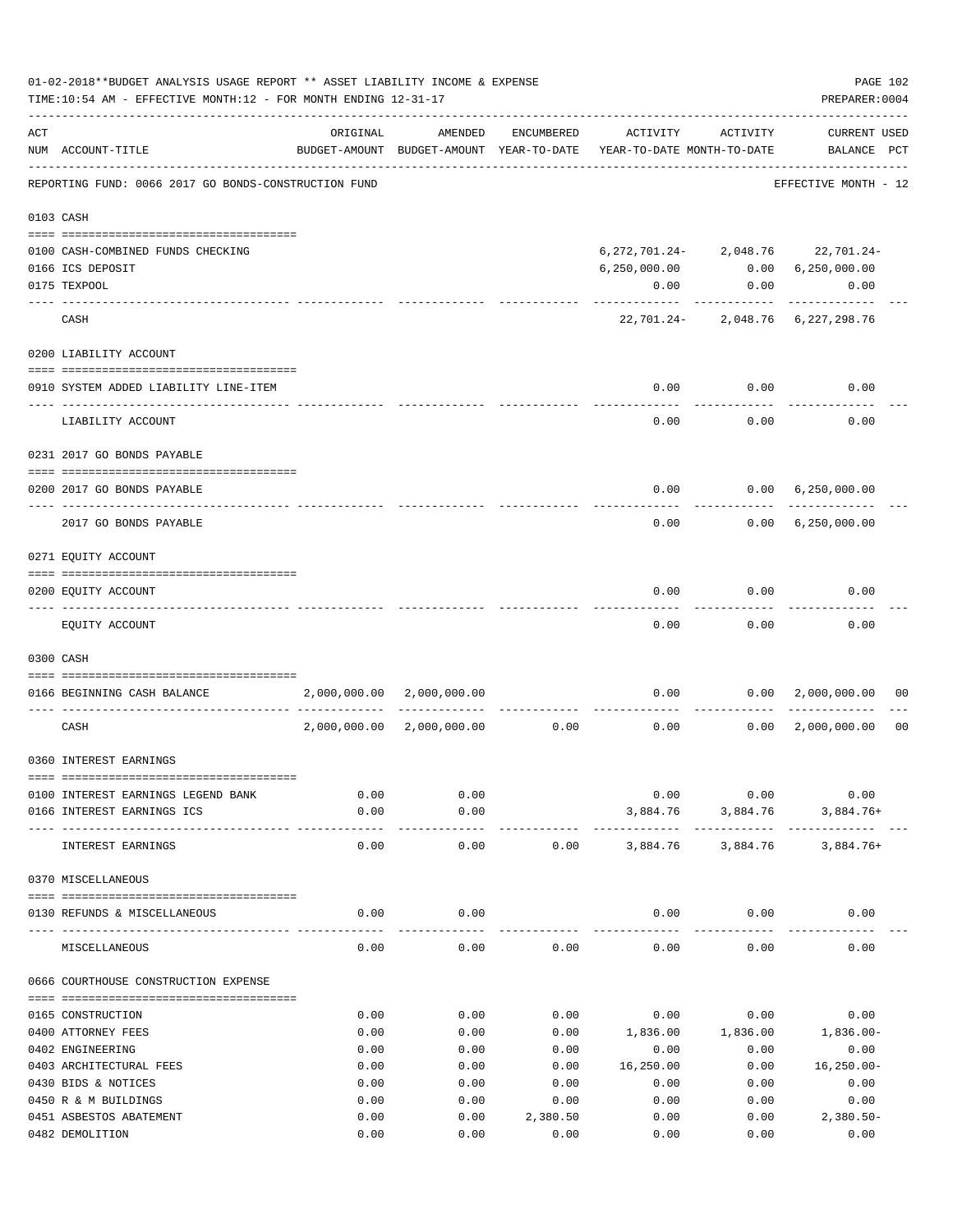01-02-2018\*\*BUDGET ANALYSIS USAGE REPORT \*\* ASSET LIABILITY INCOME & EXPENSE PAGE 103

## TIME:10:54 AM - EFFECTIVE MONTH:12 - FOR MONTH ENDING 12-31-17

| ACT |                                                      | ORIGINAL      | AMENDED       | <b>ENCUMBERED</b> | ACTIVITY                   | ACTIVITY | <b>CURRENT USED</b>   |      |
|-----|------------------------------------------------------|---------------|---------------|-------------------|----------------------------|----------|-----------------------|------|
| NUM | ACCOUNT-TITLE                                        | BUDGET-AMOUNT | BUDGET-AMOUNT | YEAR-TO-DATE      | YEAR-TO-DATE MONTH-TO-DATE |          | BALANCE               | PCT  |
|     |                                                      |               |               |                   |                            |          |                       |      |
|     | REPORTING FUND: 0066 2017 GO BONDS-CONSTRUCTION FUND |               |               |                   |                            |          | EFFECTIVE MONTH - 12  |      |
|     | 0490 MISCELLANEOUS                                   | 2,000,000.00  | 2,000,000.00  | 0.00              | 0.00                       | 0.00     | 2,000,000.00          | - 00 |
|     | 0535 BUILDING                                        | 0.00          | 0.00          | 0.00              | 0.00                       | 0.00     | 0.00                  |      |
|     | 0695 SURVEYING                                       | 0.00          | 0.00          | 0.00              | 8,500.00                   | 0.00     | $8,500.00 -$          |      |
|     |                                                      |               |               |                   |                            |          |                       |      |
|     | COURTHOUSE CONSTRUCTION EXPENSE                      | 2,000,000.00  | 2,000,000.00  | 2,380.50          | 26,586.00                  | 1,836.00 | 1,971,033.50          | 01   |
|     | 2017 GO BONDS-CONSTRUCTION FUND                      |               |               |                   |                            |          |                       |      |
|     | INCOME TOTALS                                        | 2,000,000.00  | 2,000,000.00  |                   | 3,884.76                   |          | 3,884.76 1,996,115.24 | 00   |
|     | EXPENSE TOTALS                                       | 2,000,000.00  | 2,000,000.00  | 2,380.50          | 26,586.00                  |          | 1,836.00 1,971,033.50 | 01   |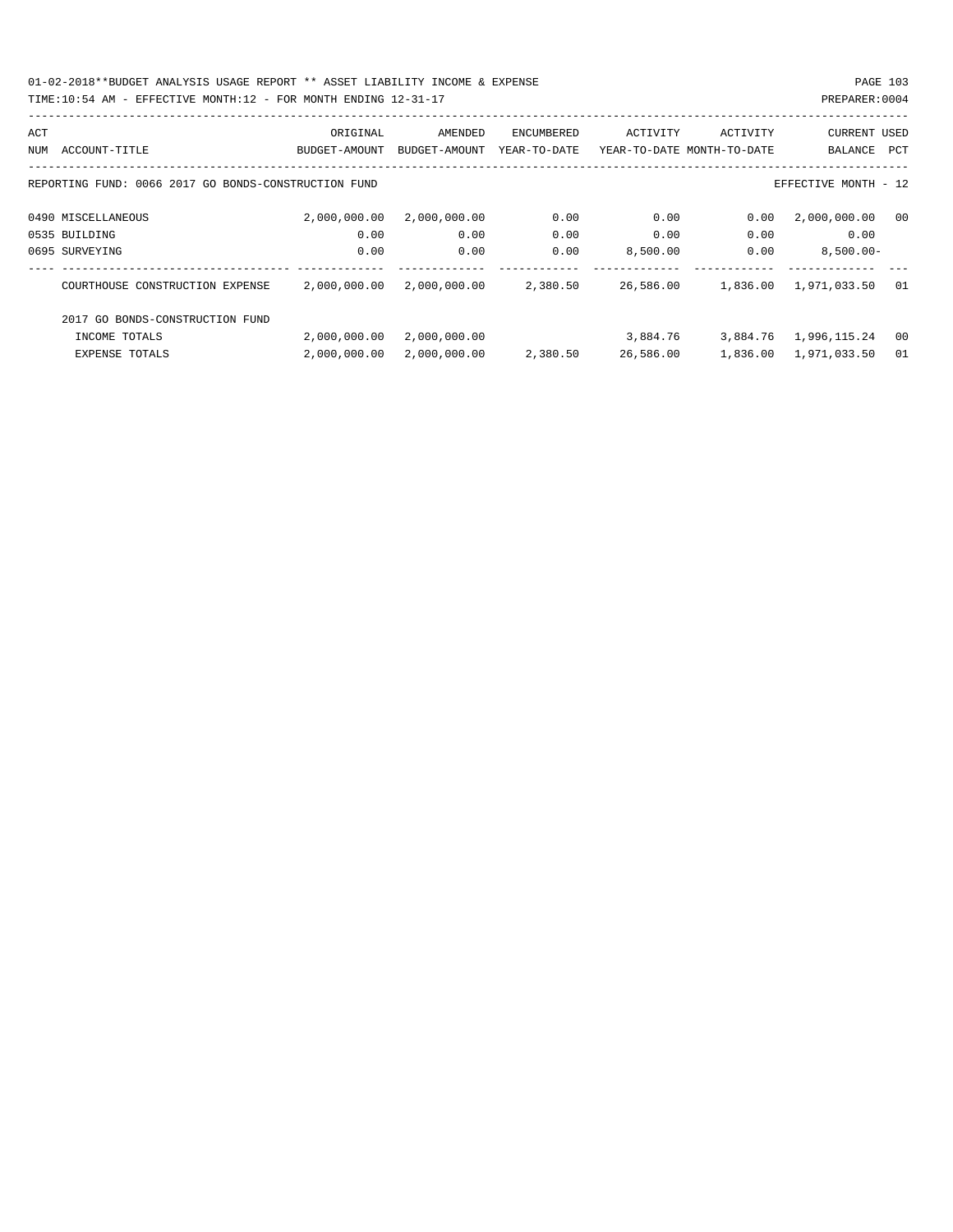|     | 01-02-2018**BUDGET ANALYSIS USAGE REPORT ** ASSET LIABILITY INCOME & EXPENSE<br>TIME:10:54 AM - EFFECTIVE MONTH:12 - FOR MONTH ENDING 12-31-17 |           |                                                     |            |                                                      |                                    | PAGE 104<br>PREPARER: 0004  |                |
|-----|------------------------------------------------------------------------------------------------------------------------------------------------|-----------|-----------------------------------------------------|------------|------------------------------------------------------|------------------------------------|-----------------------------|----------------|
| ACT | NUM ACCOUNT-TITLE                                                                                                                              | ORIGINAL  | AMENDED<br>BUDGET-AMOUNT BUDGET-AMOUNT YEAR-TO-DATE | ENCUMBERED | ACTIVITY<br>YEAR-TO-DATE MONTH-TO-DATE               | ACTIVITY                           | CURRENT USED<br>BALANCE PCT |                |
|     | REPORTING FUND: 0067 F.C. DETENTION CENTER ANNUAL PAYMEN                                                                                       |           |                                                     |            |                                                      |                                    | EFFECTIVE MONTH - 12        |                |
|     | 0103 CASH                                                                                                                                      |           |                                                     |            |                                                      |                                    |                             |                |
|     |                                                                                                                                                |           |                                                     |            |                                                      |                                    |                             |                |
|     | 0100 ANNUAL PAYMENT-COMBINED FUND CKING                                                                                                        |           |                                                     |            |                                                      | $3,270.50 - 2,055.00 - 3,270.50 -$ |                             |                |
|     | CASH                                                                                                                                           |           |                                                     |            |                                                      | $3,270.50 - 2,055.00 - 3,270.50 -$ |                             |                |
|     | 0200 SYSTEM ADDED LIABILITY DEPARTMENT                                                                                                         |           |                                                     |            |                                                      |                                    |                             |                |
|     | 0910 SYSTEM ADDED LIABILITY LINE-ITEM                                                                                                          |           |                                                     |            | 0.00                                                 | 0.00                               | 0.00                        |                |
|     | SYSTEM ADDED LIABILITY DEPARTMENT                                                                                                              |           |                                                     |            | 0.00                                                 | 0.00                               | 0.00                        |                |
|     | 0271 EQUITY ACCOUNT                                                                                                                            |           |                                                     |            |                                                      |                                    |                             |                |
|     | 0200 EQUITY ACCOUNT                                                                                                                            |           |                                                     |            | 0.00                                                 | 0.00                               | 0.00                        |                |
|     | EQUITY ACCOUNT                                                                                                                                 |           |                                                     |            | 0.00                                                 | 0.00                               | 0.00                        |                |
|     | 0300 CASH                                                                                                                                      |           |                                                     |            |                                                      |                                    |                             |                |
|     | 0110 UNENCUMBERED FUND BALANCE                                                                                                                 | 0.00      | 0.00                                                |            | 0.00                                                 | 0.00                               | 0.00                        |                |
|     | CASH                                                                                                                                           | 0.00      | 0.00                                                | 0.00       | 0.00                                                 | 0.00                               | 0.00                        |                |
|     | 0319 ANNUAL PAYMENT INCOME                                                                                                                     |           |                                                     |            |                                                      |                                    |                             |                |
|     | 0551 ANNUAL PAYMENT                                                                                                                            | 10,000.00 | 10,000.00                                           |            | 0.00                                                 |                                    | 0.00 10,000.00              | 00             |
|     | ANNUAL PAYMENT INCOME                                                                                                                          | 10,000.00 | 10,000.00                                           | 0.00       | 0.00                                                 | 0.00                               | 10,000.00                   | 0 <sub>0</sub> |
|     | 0560 F.C. SHERIFF ANNUAL PAYMENT                                                                                                               |           |                                                     |            |                                                      |                                    |                             |                |
|     |                                                                                                                                                |           |                                                     |            |                                                      |                                    |                             |                |
|     | 0428 TRAINING & TUITION                                                                                                                        |           |                                                     |            | 5,000.00 5,000.00 0.00 3,270.50 2,055.00 1,729.50 65 |                                    |                             |                |
|     | 0580 INVESTIGATIVE EQUIPMENT                                                                                                                   | 5,000.00  | 5,000.00                                            | 0.00       | 0.00                                                 | 0.00                               | 5,000.00                    | - 00           |
|     | F.C. SHERIFF ANNUAL PAYMENT                                                                                                                    | 10,000.00 | 10,000.00                                           | 0.00       | 3,270.50                                             | 2,055.00                           | 6,729.50                    | 33             |
|     | F.C. DETENTION CENTER ANNUAL PAYME                                                                                                             |           |                                                     |            |                                                      |                                    |                             |                |
|     | INCOME TOTALS                                                                                                                                  | 10,000.00 | 10,000.00                                           |            | 0.00                                                 | 0.00                               | 10,000.00                   | 0 <sub>0</sub> |
|     | EXPENSE TOTALS                                                                                                                                 | 10,000.00 | 10,000.00                                           | 0.00       | 3,270.50                                             | 2,055.00                           | 6,729.50                    | 33             |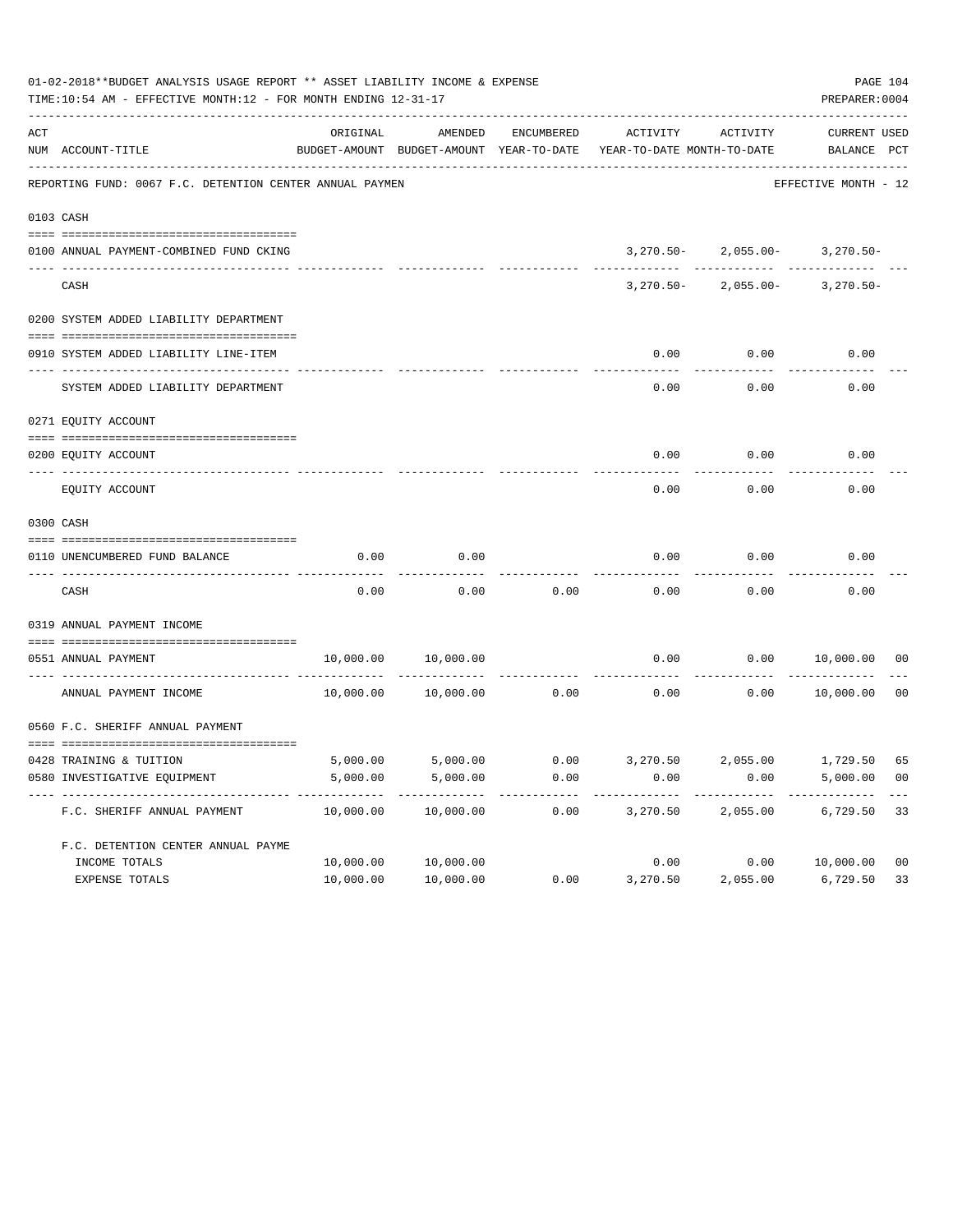|     | 01-02-2018**BUDGET ANALYSIS USAGE REPORT ** ASSET LIABILITY INCOME & EXPENSE<br>TIME:10:54 AM - EFFECTIVE MONTH:12 - FOR MONTH ENDING 12-31-17 |          |                                                     |            |                                        |                                           | PAGE 105<br>PREPARER: 0004         |
|-----|------------------------------------------------------------------------------------------------------------------------------------------------|----------|-----------------------------------------------------|------------|----------------------------------------|-------------------------------------------|------------------------------------|
| ACT | NUM ACCOUNT-TITLE                                                                                                                              | ORIGINAL | AMENDED<br>BUDGET-AMOUNT BUDGET-AMOUNT YEAR-TO-DATE | ENCUMBERED | ACTIVITY<br>YEAR-TO-DATE MONTH-TO-DATE | ACTIVITY                                  | <b>CURRENT USED</b><br>BALANCE PCT |
|     | REPORTING FUND: 0070 RIGHT OF WAY FUND                                                                                                         |          |                                                     |            |                                        |                                           | EFFECTIVE MONTH - 12               |
|     | 0102 A/P CLEARING                                                                                                                              |          |                                                     |            |                                        |                                           |                                    |
|     | 0100 A/P CLEARING<br>---- ---------                                                                                                            |          |                                                     |            | 0.00                                   | 0.00                                      | 0.00                               |
|     | A/P CLEARING                                                                                                                                   |          |                                                     |            | 0.00                                   | 0.00                                      | 0.00                               |
|     | 0103 CASH                                                                                                                                      |          |                                                     |            |                                        |                                           |                                    |
|     | 0100 RIGHT OF WAY-COMBINED FUND CHECKIN                                                                                                        |          |                                                     |            | 3.49                                   | 1.50                                      | 16,038.01                          |
|     | 0170 RIGHT OF WAY CASH ACCT.                                                                                                                   |          |                                                     |            | 0.00                                   | 0.00                                      | 0.00                               |
|     | 0175 TEXPOOL                                                                                                                                   |          |                                                     |            | 208.39                                 | 69.96                                     | 81,082.43                          |
|     | CASH                                                                                                                                           |          |                                                     |            | 211.88                                 | 71.46                                     | 97,120.44                          |
|     | 0133 ADVANCE TO FUND                                                                                                                           |          |                                                     |            |                                        |                                           |                                    |
|     |                                                                                                                                                |          |                                                     |            |                                        |                                           |                                    |
|     | 0010 ADVANCE TO GENERAL                                                                                                                        |          |                                                     |            | 0.00                                   | 0.00                                      | 0.00                               |
|     | 0021 ADVANCE TO R&B #1                                                                                                                         |          |                                                     |            | 0.00                                   | 0.00                                      | 0.00                               |
|     | 0022 ADVANCE TO R&B #2                                                                                                                         |          |                                                     |            | 0.00                                   | 0.00                                      | 0.00                               |
|     | ADVANCE TO FUND                                                                                                                                |          |                                                     |            | 0.00                                   | 0.00                                      | 0.00                               |
|     | 0200 LIABILITY ACCOUNT                                                                                                                         |          |                                                     |            |                                        |                                           |                                    |
|     | 0910 SYSTEM ADDED LIABILITY LINE-ITEM                                                                                                          |          |                                                     |            | 0.00                                   | 0.00                                      | 0.00                               |
|     |                                                                                                                                                |          |                                                     |            |                                        |                                           |                                    |
|     | LIABILITY ACCOUNT                                                                                                                              |          |                                                     |            | 0.00                                   | 0.00                                      | 0.00                               |
|     | 0271 EQUITY ACCOUNT                                                                                                                            |          |                                                     |            |                                        |                                           |                                    |
|     |                                                                                                                                                |          |                                                     |            |                                        |                                           |                                    |
|     | 0200 EQUITY ACCOUNT                                                                                                                            |          |                                                     |            | 0.00                                   | 0.00                                      | 96,908.56                          |
|     |                                                                                                                                                |          |                                                     |            |                                        |                                           |                                    |
|     | EQUITY ACCOUNT                                                                                                                                 |          |                                                     |            | 0.00                                   | 0.00                                      | 96,908.56                          |
|     | 0360 INTEREST EARNINGS                                                                                                                         |          |                                                     |            |                                        |                                           |                                    |
|     |                                                                                                                                                |          |                                                     |            |                                        |                                           |                                    |
|     | 0100 INTEREST EARNINGS                                                                                                                         | 0.00     | 0.00<br>. <u>.</u> .                                |            | ------------                           | $211.88$ $71.46$ $211.88+$<br>----------- | . <u>.</u> .                       |
|     | INTEREST EARNINGS                                                                                                                              | 0.00     | 0.00                                                | 0.00       | 211.88                                 | 71.46                                     | $211.88+$                          |
|     | 0622 RIGHT OF WAY                                                                                                                              |          |                                                     |            |                                        |                                           |                                    |
|     | 0399 CLAIM SETTLEMENTS                                                                                                                         | 0.00     | 0.00                                                | 0.00       | 0.00                                   | 0.00                                      | 0.00                               |
|     | 0426 APPRAISAL FEES                                                                                                                            | 0.00     | 0.00                                                | 0.00       | 0.00                                   | 0.00                                      | 0.00                               |
|     | 0429 RELOCATING UTILITIES                                                                                                                      | 0.00     | 0.00                                                | 0.00       | 0.00                                   | 0.00                                      | 0.00                               |
|     | 0449 CONTRACT EXPENSES FOR FM87 R.O.W.                                                                                                         | 0.00     | 0.00                                                | 0.00       | 0.00                                   | 0.00                                      | 0.00                               |
|     | RIGHT OF WAY                                                                                                                                   | 0.00     | 0.00                                                | 0.00       | 0.00                                   | 0.00                                      | 0.00                               |
|     | 0629 RIGHT OF WAY                                                                                                                              |          |                                                     |            |                                        |                                           |                                    |
|     | 0500 RIGHT OF WAY PUR HWY #82                                                                                                                  | 0.00     | 0.00                                                | 0.00       | 0.00                                   | 0.00                                      | 0.00                               |
|     | 0501 RIGHT OF WAY PURCHASE FM #87                                                                                                              | 0.00     | 0.00                                                | 0.00       | 0.00                                   | 0.00                                      | 0.00                               |
|     | 0502 RIGHT OF WAY PURCHASE HWY #121                                                                                                            | 0.00     | 0.00                                                | 0.00       | 0.00                                   | 0.00                                      | 0.00                               |
|     | 0503 RIGHT OF WAY PURCHASE HWY.78                                                                                                              | 0.00     | 0.00                                                | 0.00       | 0.00                                   | 0.00                                      | 0.00                               |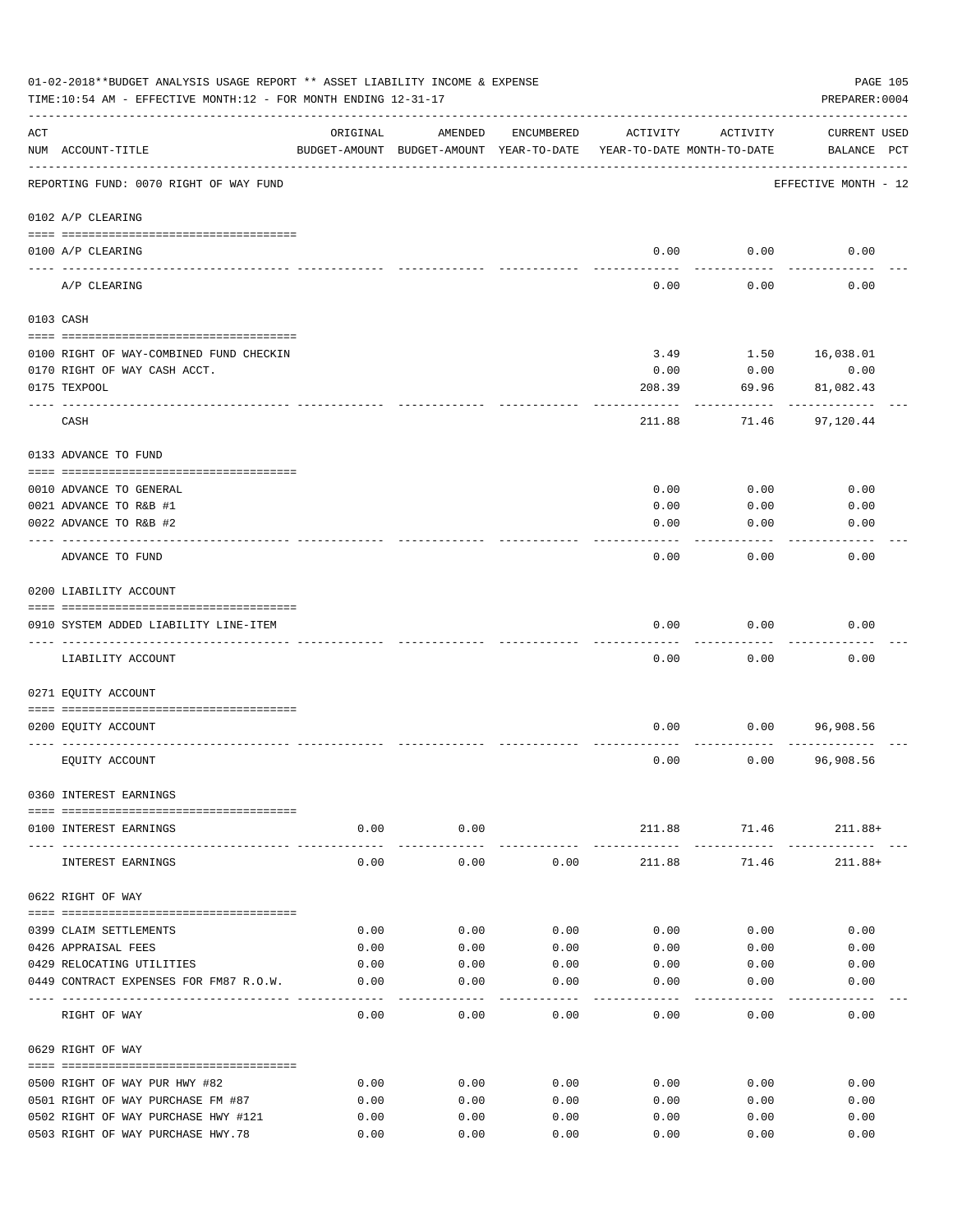|     | 01-02-2018**BUDGET ANALYSIS USAGE REPORT ** ASSET LIABILITY INCOME & EXPENSE<br>TIME:10:54 AM - EFFECTIVE MONTH:12 - FOR MONTH ENDING 12-31-17 |          |                                                                     |      |                   |              | PAGE 106<br>PREPARER: 0004 |
|-----|------------------------------------------------------------------------------------------------------------------------------------------------|----------|---------------------------------------------------------------------|------|-------------------|--------------|----------------------------|
| ACT |                                                                                                                                                | ORIGINAL | AMENDED ENCUMBERED                                                  |      | ACTIVITY ACTIVITY |              | CURRENT USED               |
|     | NUM ACCOUNT-TITLE                                                                                                                              |          | BUDGET-AMOUNT BUDGET-AMOUNT YEAR-TO-DATE YEAR-TO-DATE MONTH-TO-DATE |      |                   |              | <b>PCT</b><br>BALANCE      |
|     | REPORTING FUND: 0070 RIGHT OF WAY FUND                                                                                                         |          |                                                                     |      |                   |              | EFFECTIVE MONTH - 12       |
|     | RIGHT OF WAY                                                                                                                                   |          | $0.00$ and $0.00$                                                   | 0.00 | 0.00              | 0.00         | 0.00<br>0.00               |
|     | 0999 ACCOUNTS PAYABLE                                                                                                                          |          |                                                                     |      |                   |              |                            |
|     |                                                                                                                                                |          |                                                                     |      |                   |              |                            |
|     | 0100 A/P CLEARING ACCOUNT                                                                                                                      |          |                                                                     |      | 0.00              | 0.00         | 0.00                       |
|     | ACCOUNTS PAYABLE                                                                                                                               |          |                                                                     |      | 0.00              |              | 0.00<br>0.00               |
|     | RIGHT OF WAY FUND                                                                                                                              |          |                                                                     |      |                   |              |                            |
|     | INCOME TOTALS                                                                                                                                  | 0.00     | 0.00                                                                |      |                   | 211.88 71.46 | $211.88+$                  |
|     | <b>EXPENSE TOTALS</b>                                                                                                                          | 0.00     | 0.00                                                                | 0.00 | 0.00              | 0.00         | 0.00                       |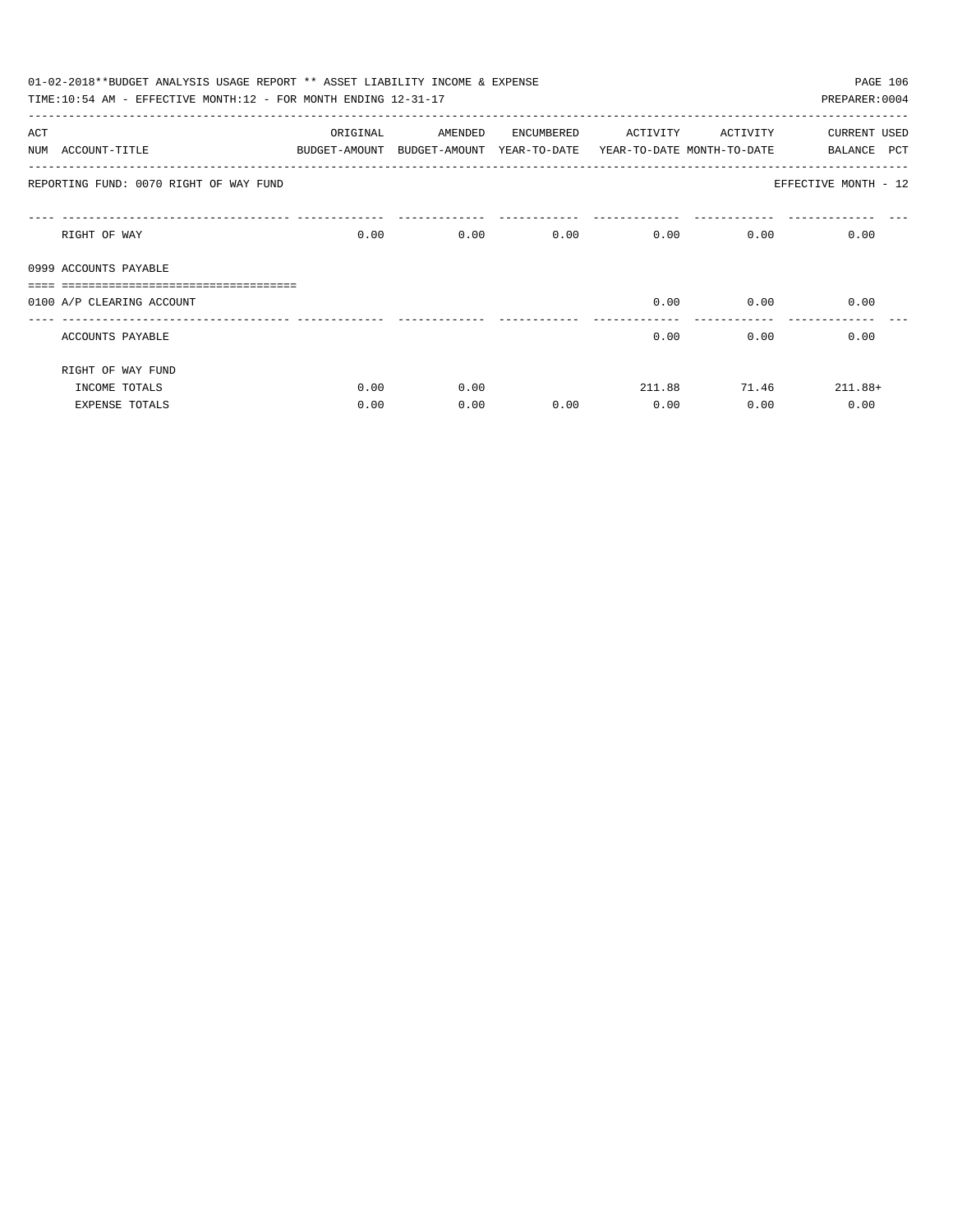|     | 01-02-2018**BUDGET ANALYSIS USAGE REPORT ** ASSET LIABILITY INCOME & EXPENSE<br>TIME:10:54 AM - EFFECTIVE MONTH:12 - FOR MONTH ENDING 12-31-17 |           |                                                                                |            |          |          | PREPARER: 0004              | PAGE 107       |
|-----|------------------------------------------------------------------------------------------------------------------------------------------------|-----------|--------------------------------------------------------------------------------|------------|----------|----------|-----------------------------|----------------|
| ACT | NUM ACCOUNT-TITLE                                                                                                                              | ORIGINAL  | AMENDED<br>BUDGET-AMOUNT BUDGET-AMOUNT YEAR-TO-DATE YEAR-TO-DATE MONTH-TO-DATE | ENCUMBERED | ACTIVITY | ACTIVITY | CURRENT USED<br>BALANCE PCT |                |
|     | REPORTING FUND: 0071 INVESTIGATOR CRIMES AGAINST WOMEN                                                                                         |           |                                                                                |            |          |          | EFFECTIVE MONTH - 12        |                |
|     | 0100 PAYROLL                                                                                                                                   |           |                                                                                |            |          |          |                             |                |
|     | 0100 PAYROLL                                                                                                                                   |           |                                                                                |            | 0.00     | 0.00     | 0.00                        |                |
|     | ---- --------<br>PAYROLL                                                                                                                       |           |                                                                                |            | 0.00     | 0.00     | 0.00                        |                |
|     | 0103 CASH                                                                                                                                      |           |                                                                                |            |          |          |                             |                |
|     | 0100 INV. CRIMES AGAINST WOMEN-COMB. FUND                                                                                                      |           |                                                                                |            | 0.00     | 0.00     | 0.00                        |                |
|     | CASH                                                                                                                                           |           |                                                                                |            | 0.00     | 0.00     | 0.00                        |                |
|     | 0120 RECEIVABLES                                                                                                                               |           |                                                                                |            |          |          |                             |                |
|     | 0312 DUE FROM OTHER GOVERNMENTS                                                                                                                |           |                                                                                |            | 0.00     | 0.00     | 0.00                        |                |
|     | RECEIVABLES                                                                                                                                    |           |                                                                                |            | 0.00     | 0.00     | 0.00                        |                |
|     | 0200 SYSTEM ADDED LIABILITY DEPARTMENT                                                                                                         |           |                                                                                |            |          |          |                             |                |
|     | 0910 SYSTEM ADDED LIABILITY LINE-ITEM                                                                                                          |           |                                                                                |            | 0.00     | 0.00     | 0.00                        |                |
|     | SYSTEM ADDED LIABILITY DEPARTMENT                                                                                                              |           |                                                                                |            | 0.00     | 0.00     | 0.00                        |                |
|     | 0271 EQUITY ACCOUNT                                                                                                                            |           |                                                                                |            |          |          |                             |                |
|     | 0200 EQUITY ACCOUNT                                                                                                                            |           |                                                                                |            | 0.00     | 0.00     | 0.00                        |                |
|     | EOUITY ACCOUNT                                                                                                                                 |           |                                                                                |            | 0.00     | 0.00     | 0.00                        |                |
|     | 0330 GRANT INCOME                                                                                                                              |           |                                                                                |            |          |          |                             |                |
|     | 0475 INVESTIGATOR CRIMES AGAINST WOMEN 20,020.62                                                                                               |           | 20,020.62                                                                      |            | 0.00     | 0.00     | 20,020.62                   | 00             |
|     | GRANT INCOME                                                                                                                                   |           | 20,020.62 20,020.62                                                            | 0.00       | 0.00     | 0.00     | 20,020.62                   | 0 <sub>0</sub> |
|     | 0475 INVESTIGATOR CRIMES AGAINST WOMEN                                                                                                         |           |                                                                                |            |          |          |                             |                |
|     | 0108 SALARY                                                                                                                                    |           | 13, 417. 47 13, 417. 47                                                        | 0.00       | 0.00     | 0.00     | 13,417.47                   | 0 <sub>0</sub> |
|     | 0201 SOCIAL SECURITY TAXES                                                                                                                     | 831.88    | 831.88                                                                         | 0.00       | 0.00     | 0.00     | 831.88                      | 0 <sub>0</sub> |
|     | 0202 GROUP HEALTH INSURANCE                                                                                                                    | 4,040.42  | 4,040.42                                                                       | 0.00       | 0.00     | 0.00     | 4,040.42                    | 0 <sub>0</sub> |
|     | 0203 RETIREMENT                                                                                                                                | 1,526.91  | 1,526.91                                                                       | 0.00       | 0.00     | 0.00     | 1,526.91                    | 0 <sub>0</sub> |
|     | 0204 WORKERS COMPENSATION                                                                                                                      | 9.39      | 9.39                                                                           | 0.00       | 0.00     | 0.00     | 9.39                        | 0 <sub>0</sub> |
|     | 0205 MEDICARE TAX                                                                                                                              | 194.55    | 194.55                                                                         | 0.00       | 0.00     | 0.00     | 194.55                      | 0 <sub>0</sub> |
|     | INVESTIGATOR CRIMES AGAINST WOMEN                                                                                                              |           | 20,020.62 20,020.62                                                            | 0.00       | 0.00     | 0.00     | 20,020.62                   | 0 <sub>0</sub> |
|     | INVESTIGATOR CRIMES AGAINST WOMEN                                                                                                              |           |                                                                                |            |          |          |                             |                |
|     | INCOME TOTALS                                                                                                                                  | 20,020.62 | 20,020.62                                                                      |            | 0.00     | 0.00     | 20,020.62                   | 0 <sub>0</sub> |
|     | EXPENSE TOTALS                                                                                                                                 | 20,020.62 | 20,020.62                                                                      | 0.00       | 0.00     | 0.00     | 20,020.62                   | 0 <sub>0</sub> |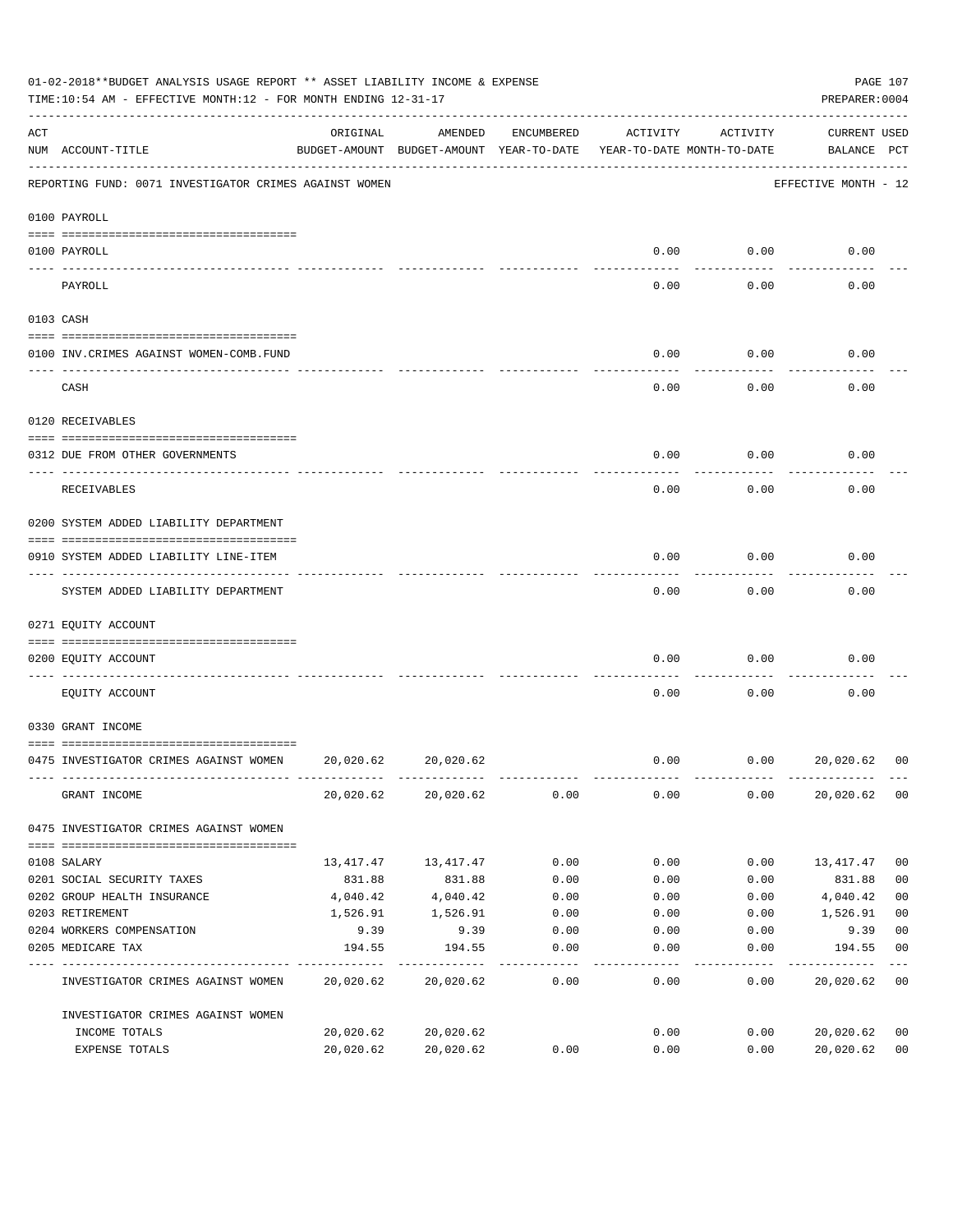|     | 01-02-2018**BUDGET ANALYSIS USAGE REPORT ** ASSET LIABILITY INCOME & EXPENSE<br>PREPARER: 0004<br>TIME:10:54 AM - EFFECTIVE MONTH:12 - FOR MONTH ENDING 12-31-17 |           |                     |                  |                                                                                 |                                                              |                                    |             |  |  |
|-----|------------------------------------------------------------------------------------------------------------------------------------------------------------------|-----------|---------------------|------------------|---------------------------------------------------------------------------------|--------------------------------------------------------------|------------------------------------|-------------|--|--|
| ACT | NUM ACCOUNT-TITLE                                                                                                                                                | ORIGINAL  | AMENDED             | ENCUMBERED       | ACTIVITY<br>BUDGET-AMOUNT BUDGET-AMOUNT YEAR-TO-DATE YEAR-TO-DATE MONTH-TO-DATE | ACTIVITY                                                     | <b>CURRENT USED</b><br>BALANCE PCT |             |  |  |
|     | REPORTING FUND: 0072 INVESTIGATOR CRIMES AGAINST CHILDRE                                                                                                         |           |                     |                  |                                                                                 |                                                              | EFFECTIVE MONTH - 12               |             |  |  |
|     | 0100 PAYROLL                                                                                                                                                     |           |                     |                  |                                                                                 |                                                              |                                    |             |  |  |
|     | 0100 PAYROLL                                                                                                                                                     |           |                     |                  |                                                                                 | $0.00$ 0.00                                                  | 0.00                               |             |  |  |
|     | PAYROLL                                                                                                                                                          |           |                     |                  | 0.00                                                                            | 0.00                                                         | 0.00                               |             |  |  |
|     | 0103 CASH                                                                                                                                                        |           |                     |                  |                                                                                 |                                                              |                                    |             |  |  |
|     | 0100 INV. CRIMES AGAINST CHILDREN-COMB.F                                                                                                                         |           |                     |                  |                                                                                 | $3,144.96 - 1,687.56$ 3,144.96-                              |                                    |             |  |  |
|     | CASH                                                                                                                                                             |           |                     |                  |                                                                                 | ---------- ------------<br>3, 144.96 - 1, 687.56 3, 144.96 - |                                    |             |  |  |
|     | 0120 RECEIVABLES                                                                                                                                                 |           |                     |                  |                                                                                 |                                                              |                                    |             |  |  |
|     | 0312 DUE FROM OTHER GOVERNMENTS                                                                                                                                  |           |                     |                  | 0.00                                                                            | 0.00                                                         | 0.00                               |             |  |  |
|     | RECEIVABLES                                                                                                                                                      |           |                     |                  | 0.00                                                                            | 0.00                                                         | 0.00                               |             |  |  |
|     | 0200 SYSTEM ADDED LIABILITY DEPARTMENT                                                                                                                           |           |                     |                  |                                                                                 |                                                              |                                    |             |  |  |
|     | 0910 SYSTEM ADDEND LIABILITY LINE-ITEM                                                                                                                           |           |                     |                  | 0.00                                                                            | 0.00                                                         | 0.00                               |             |  |  |
|     | SYSTEM ADDED LIABILITY DEPARTMENT                                                                                                                                |           |                     |                  | 0.00                                                                            | 0.00                                                         | 0.00                               |             |  |  |
|     | 0271 EQUITY ACCOUNT                                                                                                                                              |           |                     |                  |                                                                                 |                                                              |                                    |             |  |  |
|     | 0200 EOUITY ACCOUNT                                                                                                                                              |           |                     |                  | 0.00                                                                            | 0.00                                                         | 0.00                               |             |  |  |
|     | EQUITY ACCOUNT                                                                                                                                                   |           |                     |                  | 0.00                                                                            | 0.00                                                         | 0.00                               |             |  |  |
|     | 0330 GRANT INCOME                                                                                                                                                |           |                     |                  |                                                                                 |                                                              |                                    |             |  |  |
|     | 0560 INVESTIGATOR CRIMES AGAINST CHILDR 41,899.00 41,899.00                                                                                                      |           |                     |                  |                                                                                 | 4,832.52 4,832.52 37,066.48 12                               |                                    |             |  |  |
|     | GRANT INCOME                                                                                                                                                     |           | 41,899.00 41,899.00 | 0.00             |                                                                                 | 4,832.52 4,832.52 37,066.48 12                               |                                    |             |  |  |
|     | 0560 INVESTIGATOR CRIMES AGAINST CHILDR                                                                                                                          |           |                     |                  |                                                                                 |                                                              |                                    |             |  |  |
|     | 0108 SALARY                                                                                                                                                      | 27,488.37 | 27,488.37           | 0.00             | 5,286.25                                                                        | 2,114.50                                                     | 22,202.12                          | 19          |  |  |
|     | 0201 SOCIAL SECURITY TAXES                                                                                                                                       | 1,704.28  | 1,704.28            | 0.00             | 327.75                                                                          | 131.10                                                       | 1,376.53                           | 19          |  |  |
|     | 0202 GROUP HEALTH INSURANCE                                                                                                                                      | 8,500.63  | 8,500.63            | 0.00             | 1,423.92                                                                        | 355.98                                                       | 7,076.71                           | 17          |  |  |
|     | 0203 RETIREMENT                                                                                                                                                  | 3,128.18  | 3,128.18            | 0.00             | 583.65                                                                          | 233.46                                                       | 2,544.53                           | 19          |  |  |
|     | 0204 WORKERS COMPENSATION                                                                                                                                        | 678.96    | 678.96              | 0.00             | 279.26                                                                          | 279.26                                                       | 399.70                             | 41          |  |  |
|     | 0205 MEDICARE TAX                                                                                                                                                | 398.58    | 398.58              | 0.00<br>-------- | 76.65                                                                           | 30.66                                                        | 321.93                             | 19<br>$---$ |  |  |
|     | INVESTIGATOR CRIMES AGAINST CHILDR                                                                                                                               |           | 41,899.00 41,899.00 | 0.00             |                                                                                 | 7,977.48 3,144.96                                            | 33,921.52 19                       |             |  |  |
|     | INVESTIGATOR CRIMES AGAINST CHILDR                                                                                                                               |           |                     |                  |                                                                                 |                                                              |                                    |             |  |  |
|     | INCOME TOTALS                                                                                                                                                    | 41,899.00 | 41,899.00           |                  | 4,832.52                                                                        | 4,832.52                                                     | 37,066.48                          | 12          |  |  |
|     | EXPENSE TOTALS                                                                                                                                                   | 41,899.00 | 41,899.00           | 0.00             | 7,977.48                                                                        | 3,144.96                                                     | 33,921.52 19                       |             |  |  |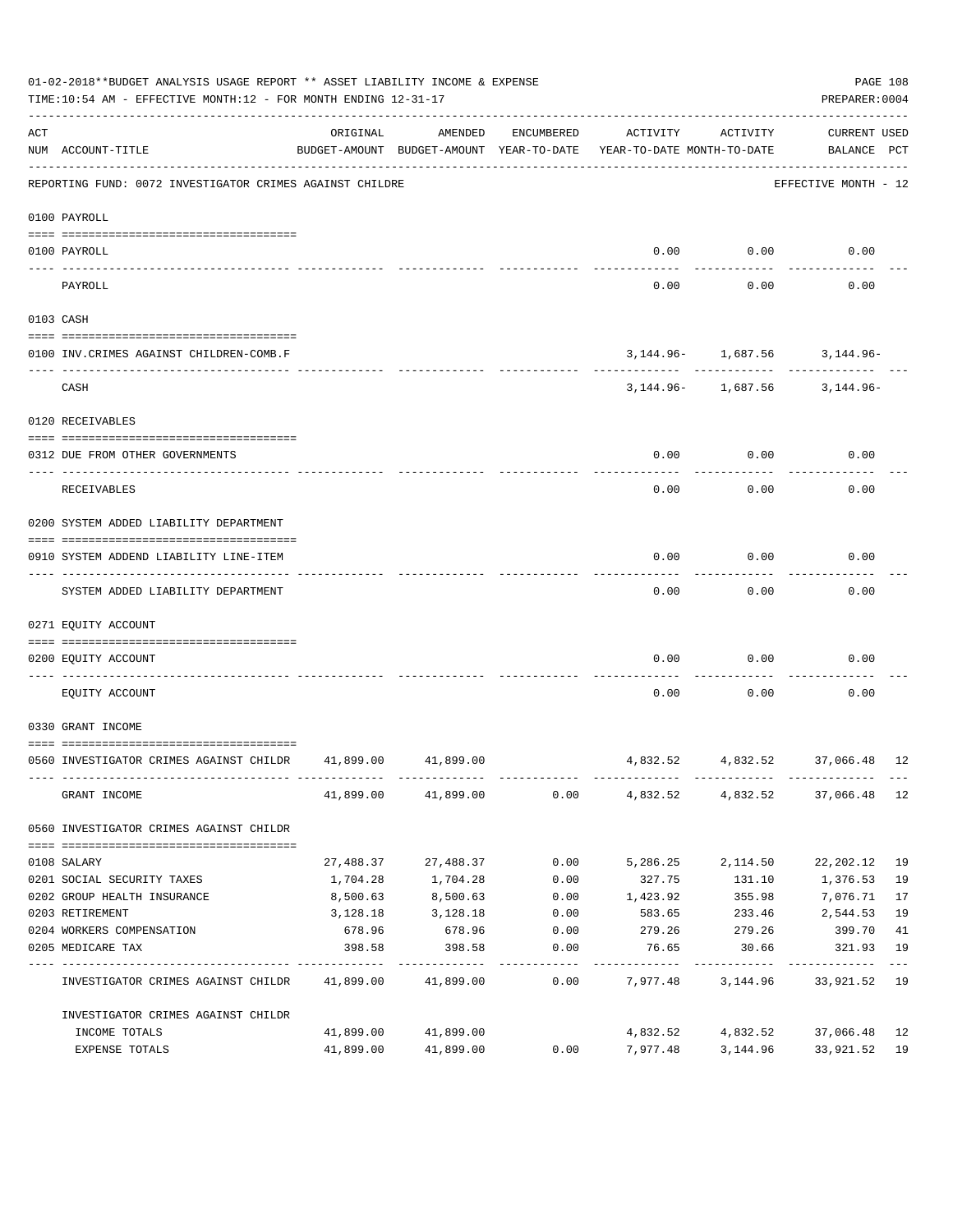|     | 01-02-2018**BUDGET ANALYSIS USAGE REPORT ** ASSET LIABILITY INCOME & EXPENSE<br>TIME:10:54 AM - EFFECTIVE MONTH:12 - FOR MONTH ENDING 12-31-17 |          |                                                     |            |                                        |          | PAGE 109<br>PREPARER: 0004         |
|-----|------------------------------------------------------------------------------------------------------------------------------------------------|----------|-----------------------------------------------------|------------|----------------------------------------|----------|------------------------------------|
| ACT | NUM ACCOUNT-TITLE                                                                                                                              | ORIGINAL | AMENDED<br>BUDGET-AMOUNT BUDGET-AMOUNT YEAR-TO-DATE | ENCUMBERED | ACTIVITY<br>YEAR-TO-DATE MONTH-TO-DATE | ACTIVITY | <b>CURRENT USED</b><br>BALANCE PCT |
|     | REPORTING FUND: 0087 JUVENILE PROBATION                                                                                                        |          |                                                     |            |                                        |          | EFFECTIVE MONTH - 12               |
|     | 0103 CASH                                                                                                                                      |          |                                                     |            |                                        |          |                                    |
|     | 0187 CASH-JUVENILE PROBATION                                                                                                                   |          |                                                     |            | 41.80                                  |          | 32.80- 1,891.01                    |
|     | CASH                                                                                                                                           |          |                                                     |            | 41.80                                  |          | 32.80- 1,891.01                    |
|     | 0200 SYSTEM ADDED LIABILITY DEPARTMENT                                                                                                         |          |                                                     |            |                                        |          |                                    |
|     | 0910 SYSTEM ADDED LIABILITY LINE-ITEM                                                                                                          |          |                                                     |            | 0.00                                   | 0.00     | 0.00                               |
|     | SYSTEM ADDED LIABILITY DEPARTMENT                                                                                                              |          |                                                     |            | 0.00                                   | 0.00     | 0.00                               |
|     | 0202 ACCOUNTS PAYABLE                                                                                                                          |          |                                                     |            |                                        |          |                                    |
|     | 0319 A/P RESTITUTION-JUVENILE PROBATION                                                                                                        |          |                                                     |            | 0.00                                   | 0.00     | 0.00                               |
|     | ACCOUNTS PAYABLE                                                                                                                               |          |                                                     |            | 0.00                                   | 0.00     | 0.00                               |
|     | 0271 EOUITY                                                                                                                                    |          |                                                     |            |                                        |          |                                    |
|     | 0200 EQUITY ACCOUNT                                                                                                                            |          |                                                     |            | 0.00                                   | 0.00     | 1,849.21                           |
|     | EQUITY                                                                                                                                         |          |                                                     |            | 0.00                                   | 0.00     | 1,849.21                           |
|     | 0340 FEES OF OFFICE                                                                                                                            |          |                                                     |            |                                        |          |                                    |
|     | 0575 JUVENILE PROBATION FEES                                                                                                                   | 0.00     | 0.00                                                |            | 425.00                                 | 100.00   | 425.00+                            |
|     | 0576 JUVENILE PROBATION RESTITUTION                                                                                                            | 0.00     | 0.00                                                |            | 545.00                                 | 370.00   | 545.00+                            |
|     | 0577 JUVENILE PROBATION COURT COSTS                                                                                                            | 0.00     | 0.00                                                |            | 20.00                                  | 0.00     | 20.00+                             |
|     | 0578 FEES RECEIVED FOR OTHER COUNTIES                                                                                                          | 0.00     | 0.00                                                |            | 0.00                                   | 0.00     | 0.00                               |
|     | FEES OF OFFICE                                                                                                                                 | 0.00     | 0.00                                                | 0.00       | 990.00                                 | 470.00   | $990.00+$                          |
|     | 0575 JUVENILE PROBATION                                                                                                                        |          |                                                     |            |                                        |          |                                    |
|     | 0310 OFFICE SUPP./MISC.                                                                                                                        | 0.00     | 0.00                                                | 0.00       | 433.20                                 | 7.80     | $433.20 -$                         |
|     | 0319 RESTITUTION                                                                                                                               | 0.00     | 0.00                                                | 0.00       | 495.00                                 | 495.00   | $495.00 -$                         |
|     | 0320 COURT COSTS                                                                                                                               | 0.00     | 0.00                                                | 0.00       | 20.00                                  | 0.00     | $20.00 -$                          |
|     | 0321 REIMBURSEMENT OF FEES FOR OTHER CO                                                                                                        | 0.00     | 0.00                                                | 0.00       | 0.00                                   | 0.00     | 0.00                               |
|     | 0353 COMPUTER EXPENSE                                                                                                                          | 0.00     | 0.00                                                | 0.00       | 0.00                                   | 0.00     | 0.00                               |
|     | 0416 STRUCTURAL FAMILY THERAPY                                                                                                                 | 0.00     | 0.00                                                | 0.00       | 0.00                                   | 0.00     | 0.00                               |
|     | 0427 TRAVEL AND TRAINING                                                                                                                       | 0.00     | 0.00                                                | 0.00       | 0.00                                   | 0.00     | 0.00                               |
|     |                                                                                                                                                |          |                                                     |            |                                        |          |                                    |
|     | JUVENILE PROBATION                                                                                                                             | 0.00     | 0.00                                                | 0.00       | 948.20                                 | 502.80   | $948.20 -$                         |
|     | JUVENILE PROBATION                                                                                                                             |          |                                                     |            |                                        |          |                                    |
|     | INCOME TOTALS                                                                                                                                  | 0.00     | 0.00                                                |            | 990.00                                 | 470.00   | $990.00+$                          |
|     | EXPENSE TOTALS                                                                                                                                 | 0.00     | 0.00                                                | 0.00       | 948.20                                 | 502.80   | $948.20 -$                         |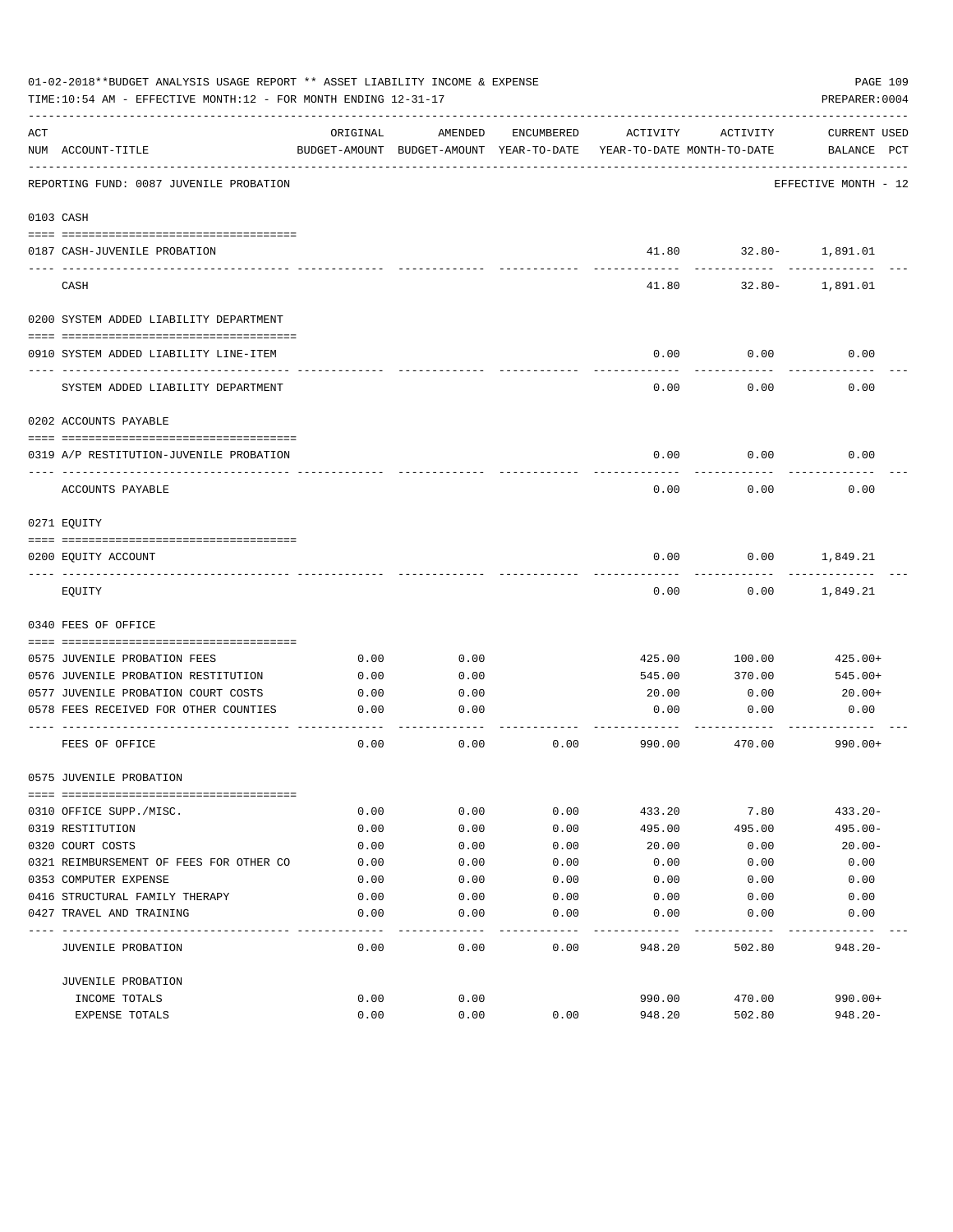|     | 01-02-2018**BUDGET ANALYSIS USAGE REPORT ** ASSET LIABILITY INCOME & EXPENSE<br>TIME:10:54 AM - EFFECTIVE MONTH:12 - FOR MONTH ENDING 12-31-17 |            |                                                                                |               |                     |                     | PREPARER: 0004                     | PAGE 110       |
|-----|------------------------------------------------------------------------------------------------------------------------------------------------|------------|--------------------------------------------------------------------------------|---------------|---------------------|---------------------|------------------------------------|----------------|
| ACT | NUM ACCOUNT-TITLE                                                                                                                              | ORIGINAL   | AMENDED<br>BUDGET-AMOUNT BUDGET-AMOUNT YEAR-TO-DATE YEAR-TO-DATE MONTH-TO-DATE | ENCUMBERED    | ACTIVITY            | ACTIVITY            | <b>CURRENT USED</b><br>BALANCE PCT |                |
|     | REPORTING FUND: 0088 IHC NEEDS/OR OTHER RELATED HEALTHCA                                                                                       |            |                                                                                |               |                     |                     | EFFECTIVE MONTH - 12               |                |
|     | 0103 CASH                                                                                                                                      |            |                                                                                |               |                     |                     |                                    |                |
|     | 0100 IHC - COMBINED FUNDS CHECKING                                                                                                             |            |                                                                                |               | 0.00                | 0.00                | 0.00                               |                |
|     | CASH                                                                                                                                           |            |                                                                                |               | -----<br>0.00       | --------<br>0.00    | 0.00                               |                |
|     | 0271 EQUITY ACCOUNT                                                                                                                            |            |                                                                                |               |                     |                     |                                    |                |
|     | 0200 EQUITY ACCOUNT                                                                                                                            |            |                                                                                |               | 0.00                | 0.00                | 0.00                               |                |
|     | EQUITY ACCOUNT                                                                                                                                 |            |                                                                                |               | 0.00                | 0.00                | 0.00                               |                |
|     | 0367 HOSPITAL AUTHORITY - IHC                                                                                                                  |            |                                                                                |               |                     |                     |                                    |                |
|     |                                                                                                                                                |            |                                                                                |               |                     |                     |                                    |                |
|     | 0100 HOSPITAL QUARTERLY PAYMENT                                                                                                                | 200,000.00 | 200,000.00                                                                     |               | 0.00                | 0.00                | 200,000.00                         | 0 <sub>0</sub> |
|     |                                                                                                                                                |            |                                                                                |               | $- - - - -$         |                     |                                    |                |
|     | HOSPITAL AUTHORITY - IHC                                                                                                                       | 200,000.00 | 200,000.00                                                                     | 0.00          | 0.00                | 0.00                | 200,000.00                         | 0 <sub>0</sub> |
|     | 0645 INDIGENT CARE                                                                                                                             |            |                                                                                |               |                     |                     |                                    |                |
|     |                                                                                                                                                |            |                                                                                |               |                     |                     |                                    |                |
|     | 0409 DIABETIC SUPPLIES                                                                                                                         | 0.00       | 0.00                                                                           | 0.00          | 0.00                | 0.00                | 0.00                               |                |
|     | 0410 CERT. REG. NURSE ANES.                                                                                                                    | 0.00       | 0.00                                                                           | 0.00          | 0.00                | 0.00                | 0.00                               |                |
|     | 0411 PHYSICIAN, NON-EMERGENCY                                                                                                                  | 0.00       | 0.00                                                                           | 0.00          | 0.00                | 0.00                | 0.00                               |                |
|     | 0412 PRESCRIPTIONS, DRUGS                                                                                                                      | 0.00       | 0.00                                                                           | 0.00          | 0.00                | 0.00                | 0.00                               |                |
|     | 0413 HOSPITAL, INPATIENT                                                                                                                       | 0.00       | 0.00                                                                           | 0.00          | 0.00                | 0.00                | 0.00                               |                |
|     | 0414 HOSPITAL, OUTPATIENT                                                                                                                      | 0.00       | 0.00                                                                           | 0.00          | 0.00                | 0.00                | 0.00                               |                |
|     | 0415 LABORATORY/X-RAY                                                                                                                          | 0.00       | 0.00                                                                           | 0.00          | 0.00                | 0.00                | 0.00                               |                |
|     | 0418 FED. QUALIFIED HEALTH CENTER                                                                                                              | 0.00       | 0.00                                                                           | 0.00          | 0.00                | 0.00                | 0.00                               |                |
|     | 0420 RURAL HEALTH CLINIC                                                                                                                       | 0.00       | 0.00                                                                           | 0.00          | 0.00                | 0.00                | 0.00                               |                |
|     | 0422 AMBULATORY SURGICAL CENTER                                                                                                                | 0.00       | 0.00                                                                           | 0.00          | 0.00                | 0.00                | 0.00                               |                |
|     | 0423 MEDICAL EQUIP. PURCHASE                                                                                                                   | 200,000.00 | 200,000.00<br>---------- --------------                                        | 0.00<br>----- | 0.00<br>$- - - - -$ | 0.00<br>$- - - - -$ | 200,000.00<br>. <u>.</u> .         | 0 <sub>0</sub> |
|     | INDIGENT CARE                                                                                                                                  | 200,000.00 | 200,000.00                                                                     | 0.00          | 0.00                | 0.00                | 200,000.00                         | 0 <sub>0</sub> |
|     | IHC NEEDS/OR OTHER RELATED HEALTHC                                                                                                             |            |                                                                                |               |                     |                     |                                    |                |
|     | INCOME TOTALS                                                                                                                                  | 200,000.00 | 200,000.00                                                                     |               | 0.00                | 0.00                | 200,000.00                         | 0 <sub>0</sub> |
|     | EXPENSE TOTALS                                                                                                                                 | 200,000.00 | 200,000.00                                                                     | 0.00          | 0.00                | 0.00                | 200,000.00                         | 0 <sub>0</sub> |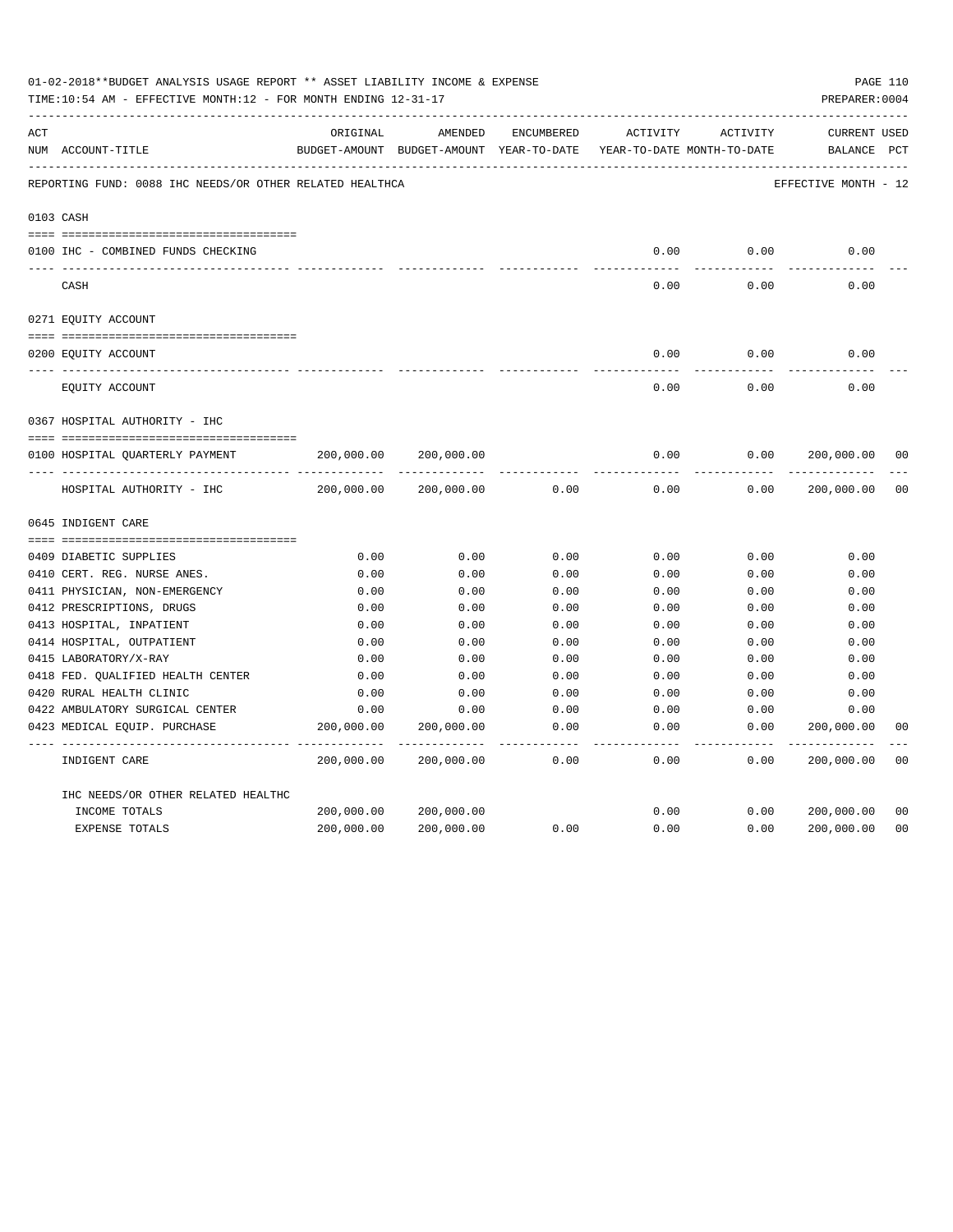|     | 01-02-2018**BUDGET ANALYSIS USAGE REPORT ** ASSET LIABILITY INCOME & EXPENSE<br>TIME:10:54 AM - EFFECTIVE MONTH:12 - FOR MONTH ENDING 12-31-17 |                    |                                                                                |            |                        |                          | PREPARER: 0004                             | PAGE 111 |
|-----|------------------------------------------------------------------------------------------------------------------------------------------------|--------------------|--------------------------------------------------------------------------------|------------|------------------------|--------------------------|--------------------------------------------|----------|
| ACT | NUM ACCOUNT-TITLE                                                                                                                              | ORIGINAL           | AMENDED<br>BUDGET-AMOUNT BUDGET-AMOUNT YEAR-TO-DATE YEAR-TO-DATE MONTH-TO-DATE | ENCUMBERED | ACTIVITY               | ACTIVITY                 | <b>CURRENT USED</b><br>BALANCE PCT         |          |
|     | REPORTING FUND: 0089 TEXAS JUVENILE JUSTICE DEPT.                                                                                              |                    |                                                                                |            |                        |                          | EFFECTIVE MONTH - 12                       |          |
|     | 0100 PAYROLL                                                                                                                                   |                    |                                                                                |            |                        |                          |                                            |          |
|     |                                                                                                                                                |                    |                                                                                |            |                        |                          |                                            |          |
|     | 0100 PAYROLL<br>---- ----                                                                                                                      |                    |                                                                                |            | 0.00                   | 0.00                     | 0.00                                       |          |
|     | PAYROLL                                                                                                                                        |                    |                                                                                |            | 0.00                   | 0.00                     | 0.00                                       |          |
|     | 0103 CASH                                                                                                                                      |                    |                                                                                |            |                        |                          |                                            |          |
|     | 0689 CASH-STRUCTURAL FAM.THER.GRANT OOG                                                                                                        |                    |                                                                                |            | 0.00                   | 12,500.00                | 0.00                                       |          |
|     | 0988 CASH-LOCAL FUNDS CARRIED FORWARD                                                                                                          |                    |                                                                                |            | 28,991.83              | 0.00                     | 28,991.83                                  |          |
|     | 0992 CASH-INTEREST INCOME                                                                                                                      |                    |                                                                                |            |                        | 0.45                     | 13,041.79                                  |          |
|     |                                                                                                                                                |                    |                                                                                |            | 1.57<br>21,015.70      | 1,858.01                 | 13,352.23                                  |          |
|     | 0993 CASH-BASIC PROBATION SUPERVISION<br>0994 CASH-COMMUNITY PROGRAMS                                                                          |                    |                                                                                |            |                        | 713.54                   |                                            |          |
|     |                                                                                                                                                |                    |                                                                                |            | 11,949.84              |                          | 5,777.56                                   |          |
|     | 0995 CASH-LOCAL FUNDING FY 2018                                                                                                                |                    |                                                                                |            | 95,164.85              | 144,776.71               | 144,197.81                                 |          |
|     | 0996 CASH-PRE/POST ADJUDICATION                                                                                                                |                    |                                                                                |            | 1,792.98               | 107.23                   | 867.28                                     |          |
|     | 0997 CASH-COMMITMENT DIVERSION                                                                                                                 |                    |                                                                                |            | 1,792.98               | 107.23                   | 867.28                                     |          |
|     | 0998 CASH-MENTAL HEALTH SERVICES                                                                                                               |                    |                                                                                |            | 2,717.69               | 810.56-                  | 2,254.59                                   |          |
|     | 0999 CASH-REGIONALS DIVERSIONS ALTERNAT                                                                                                        |                    |                                                                                |            | 7,738.00<br>---------- | 1,547.00<br>------------ | 7,738.00<br>------------                   |          |
|     | CASH                                                                                                                                           |                    |                                                                                |            |                        |                          | 171, 165. 44   160, 799. 61   217, 088. 37 |          |
|     | 0220 DEFERRED REVENUE                                                                                                                          |                    |                                                                                |            |                        |                          |                                            |          |
|     |                                                                                                                                                |                    |                                                                                |            |                        |                          |                                            |          |
|     | 0189 DEFERRED REVENUE                                                                                                                          |                    |                                                                                |            | 0.00                   | 0.00                     | 0.00                                       |          |
|     | ---- -------------<br>DEFERRED REVENUE                                                                                                         |                    |                                                                                |            | 0.00                   | 0.00                     | 0.00                                       |          |
|     | 0271 EOUITY ACCOUNT                                                                                                                            |                    |                                                                                |            |                        |                          |                                            |          |
|     |                                                                                                                                                |                    |                                                                                |            |                        |                          |                                            |          |
|     | 0200 EQUITY ACCOUNT                                                                                                                            |                    |                                                                                |            | 0.00                   | 0.00                     | 45,922.93                                  |          |
|     | EQUITY ACCOUNT                                                                                                                                 |                    |                                                                                |            | 0.00                   | 0.00                     | 45,922.93                                  |          |
|     | 0300 CASH                                                                                                                                      |                    |                                                                                |            |                        |                          |                                            |          |
|     |                                                                                                                                                |                    |                                                                                |            |                        |                          |                                            |          |
|     | 0110 UNENCUMBERED FUND BALANCE                                                                                                                 | 0.00               | 0.00                                                                           |            | 0.00                   | 0.00                     | 0.00                                       |          |
|     | CASH                                                                                                                                           | 0.00               | 0.00                                                                           | 0.00       | 0.00                   | 0.00                     | 0.00                                       |          |
|     | 0330 GRANTS                                                                                                                                    |                    |                                                                                |            |                        |                          |                                            |          |
|     |                                                                                                                                                |                    |                                                                                |            |                        |                          |                                            |          |
|     | 0908 STRUCTURAL FAM. THER. GRANT OOG                                                                                                           | 0.00               | 32,000.00                                                                      |            | 12,500.00              | 12,500.00                | 19,500.00                                  | 39       |
|     | 0915 BASIC PROBATION SUPERVISION                                                                                                               | 116,452.00         | 116,452.00                                                                     |            | 48,522.00              | 9,705.00                 | 67,930.00                                  | 42       |
|     | 0916 COMMUNITY PROGRAMS                                                                                                                        | 80,000.00          | 80,000.00                                                                      |            | 33, 333.00             | 6,666.00                 | 46,667.00                                  | 42       |
|     | 0917 PRE/POST ADJUDICATION                                                                                                                     | 12,000.00          | 12,000.00                                                                      |            | 5,000.00               | 1,000.00                 | 7,000.00                                   | 42       |
|     | 0918 COMMITMENT DIVERSION                                                                                                                      | 12,000.00          | 12,000.00                                                                      |            | 5,000.00               | 1,000.00                 | 7,000.00                                   | 42       |
|     | 0919 MENTAL HEALTH SERVICES                                                                                                                    | 15,032.00          | 15,032.00                                                                      |            | 6,263.00               | 1,252.00                 | 8,769.00                                   | 42       |
|     | 0920 REGIONAL DIVERSIONS ALTERNATIVES                                                                                                          | 0.00<br>---------- | 18,572.00                                                                      |            | 7,738.00               | 1,547.00                 | 10,834.00                                  | 42       |
|     | GRANTS                                                                                                                                         | 235,484.00         | 286,056.00                                                                     | 0.00       | 118,356.00             | 33,670.00                | 167,700.00                                 | 41       |
|     | 0360 INTEREST INCOME                                                                                                                           |                    |                                                                                |            |                        |                          |                                            |          |
|     |                                                                                                                                                |                    |                                                                                |            |                        |                          |                                            |          |
|     | 0189 INTEREST INCOME                                                                                                                           | 0.00               | 0.00                                                                           |            | 1.57                   | 0.45                     | $1.57+$                                    |          |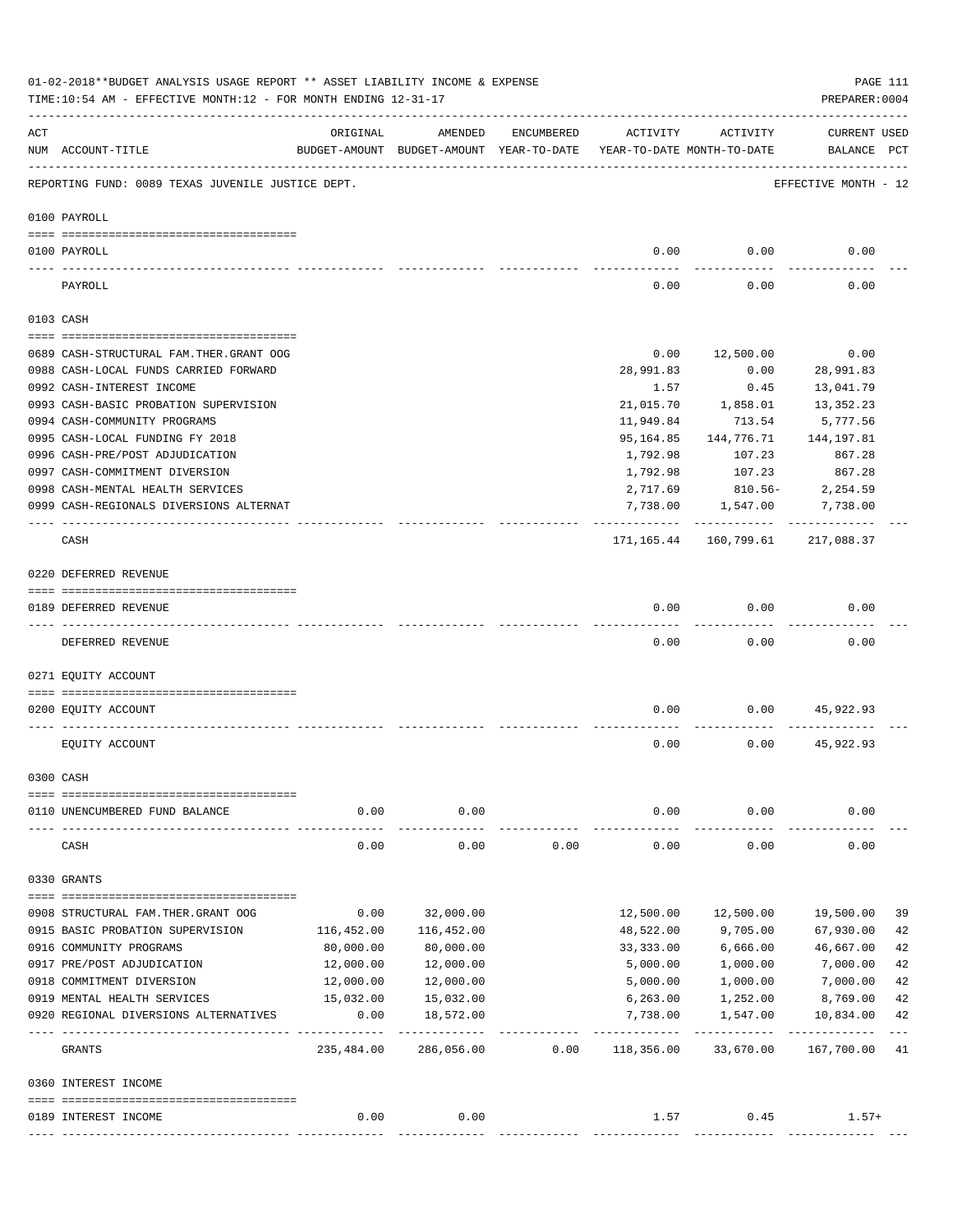01-02-2018\*\*BUDGET ANALYSIS USAGE REPORT \*\* ASSET LIABILITY INCOME & EXPENSE PAGE 112

TIME:10:54 AM - EFFECTIVE MONTH:12 - FOR MONTH ENDING 12-31-17 PREPARER:0004

| ACT |                                                                  | ORIGINAL                                                   | AMENDED                                                             | ENCUMBERED          | ACTIVITY                 | ACTIVITY                      | <b>CURRENT USED</b>                        |          |
|-----|------------------------------------------------------------------|------------------------------------------------------------|---------------------------------------------------------------------|---------------------|--------------------------|-------------------------------|--------------------------------------------|----------|
|     | NUM ACCOUNT-TITLE                                                |                                                            | BUDGET-AMOUNT BUDGET-AMOUNT YEAR-TO-DATE YEAR-TO-DATE MONTH-TO-DATE |                     |                          |                               | BALANCE PCT                                |          |
|     | REPORTING FUND: 0089 TEXAS JUVENILE JUSTICE DEPT.                |                                                            |                                                                     |                     |                          |                               | EFFECTIVE MONTH - 12                       |          |
|     | INTEREST INCOME                                                  | 0.00                                                       | 0.00                                                                | 0.00                | 1.57                     | 0.45                          | $1.57+$                                    |          |
|     | 0370 MISCELLANEOUS                                               |                                                            |                                                                     |                     |                          |                               |                                            |          |
|     |                                                                  |                                                            |                                                                     |                     |                          |                               |                                            |          |
|     | 0130 REFUNDS & MISCELLANEOUS                                     | 0.00                                                       | 0.00                                                                |                     |                          | $0.00$ 0.00                   | 0.00                                       |          |
|     | 0995 LOCAL FUNDING FY 2018                                       | 145,000.00                                                 | 145,000.00                                                          |                     | 145,000.00               | 145,000.00                    | 0.00 100                                   |          |
|     | MISCELLANEOUS                                                    |                                                            | 145,000.00 145,000.00                                               |                     | 0.00 145,000.00          | 145,000.00                    | 0.00 100                                   |          |
|     | 0581 STRUCTURAL FAMILY THERAPY OOG                               |                                                            |                                                                     |                     |                          |                               |                                            |          |
|     | 0416 STRUCTURAL FAMILY THERAPY                                   | 0.00                                                       | 32,000.00                                                           |                     |                          |                               | $0.00$ $12,500.00$ $0.00$ $19,500.00$ $39$ |          |
|     | STRUCTURAL FAMILY THERAPY OOG                                    | 0.00                                                       | 32,000.00                                                           | -----------<br>0.00 | -----------<br>12,500.00 | 0.00                          | 19,500.00                                  | 39       |
|     | 0588 INTEREST INCOME EXPENSE                                     |                                                            |                                                                     |                     |                          |                               |                                            |          |
|     | 0103 SALARY COMM.CORR.OFFICERS                                   | 0.00                                                       | 0.00                                                                | 0.00                | 0.00                     | 0.00                          | 0.00                                       |          |
|     | 0201 SOCIAL SECURITY TAX                                         | 0.00                                                       | 0.00                                                                | 0.00                | 0.00                     | 0.00                          | 0.00                                       |          |
|     | 0202 GROUP HEALTH INSURANCE                                      | 0.00                                                       | 0.00                                                                | 0.00                | 0.00                     | 0.00                          | 0.00                                       |          |
|     | 0203 RETIREMENT                                                  | 0.00                                                       | 0.00                                                                | 0.00                | 0.00                     | 0.00                          | 0.00                                       |          |
|     | 0204 WORKERS COMPENSATION                                        | 0.00                                                       | 0.00                                                                | 0.00                | 0.00                     | 0.00                          | 0.00                                       |          |
|     | 0205 MEDICARE TAX                                                | 0.00                                                       | 0.00                                                                | 0.00                | 0.00                     | 0.00                          | 0.00                                       |          |
|     | 0310 OFFICE SUPPLIES                                             | 0.00                                                       | 0.00                                                                | 0.00                | 0.00                     | 0.00                          | 0.00                                       |          |
|     | 0574 COMPUTER EQUIPMENT                                          | 0.00                                                       | 0.00                                                                | 0.00                | 0.00                     | 0.00                          | 0.00                                       |          |
|     | INTEREST INCOME EXPENSE                                          | 0.00                                                       | 0.00                                                                | 0.00                | 0.00                     | 0.00                          | 0.00                                       |          |
|     | 0589 REGIONAL DIVERSIONS ALTERNATIVES                            |                                                            |                                                                     |                     |                          |                               |                                            |          |
|     | 0416 STRUCTURAL FAMILY THERAPY                                   | 0.00                                                       | 18,572.00                                                           | 0.00                | 0.00                     | 0.00                          | 18,572.00                                  | 00       |
|     | REGIONAL DIVERSIONS ALTERNATIVES                                 | 0.00                                                       | 18,572.00                                                           | 0.00                | 0.00                     | 0.00                          | 18,572.00                                  | 00       |
|     | 0590 BASIC PROBATION SUPERVISION                                 |                                                            |                                                                     |                     |                          |                               |                                            |          |
|     |                                                                  |                                                            |                                                                     |                     | 8,394.26                 |                               |                                            |          |
|     | 0102 SALARY APPOINTED OFFICIAL<br>0103 SALARY COMM.CORR.OFFICERS | 31,178.65<br>36,553.77                                     | 31,178.65<br>36,553.77                                              | 0.00<br>0.00        |                          | 2,398.36<br>9,841.37 2,811.82 | 22,784.39<br>26,712.40                     | 27<br>27 |
|     | 0201 SOCIAL SECURITY TAX                                         | 4,199.41                                                   | 4,199.41                                                            | 0.00                | 1,104.62                 | 317.82                        | 3,094.79                                   | 26       |
|     | 0202 GROUP HEALTH INSURANCE                                      | 14,431.47                                                  | 14, 431. 47                                                         | 0.00                | 3,607.38                 | 601.23                        | 10,824.09                                  | 25       |
|     | 0203 RETIREMENT                                                  | 7,707.95                                                   | 7,707.95                                                            | 0.00                | 2,013.13                 | 575.18                        | 5,694.82                                   | 26       |
|     | 0204 WORKERS COMPENSATION                                        | 548.63                                                     | 548.63                                                              | 0.00                | 334.67                   | 334.67                        | 213.96                                     | 61       |
|     | 0205 MEDICARE TAX                                                | 982.12                                                     | 982.12                                                              | 0.00                | 258.12                   | 74.27                         | 724.00                                     | 26       |
|     | 0310 OPERATING/TRAVEL EXPENSES 20,850.00 20,850.00               |                                                            |                                                                     |                     |                          |                               | $0.00$ 1,952.75 733.64 18,897.25           | 09       |
|     | 0469 UNEXPENDED FUNDS                                            | 0.00                                                       | 0.00                                                                | 0.00                | 0.00                     | 0.00                          | 0.00                                       |          |
|     | BASIC PROBATION SUPERVISION                                      | 116,452.00 116,452.00 0.00 27,506.30 7,846.99 88,945.70 24 |                                                                     |                     |                          |                               |                                            |          |
|     | 0591 COMMUNITY PROGRAMS                                          |                                                            |                                                                     |                     |                          |                               |                                            |          |
|     |                                                                  |                                                            |                                                                     |                     |                          |                               |                                            |          |
|     | 0102 SALARY APPOINTED OFFICIAL                                   | 26,090.38                                                  | 26,090.38                                                           | 0.00                | 7,024.36                 | 2,006.96                      | 19,066.02                                  | 27       |
|     | 0103 SALARY COMM.CORR.OFFICERS<br>0201 SOCIAL SECURITY TAX       | 30,588.29<br>3,514.08                                      | 30,588.29                                                           | 0.00<br>0.00        | 8,235.29                 | 2,352.94<br>265.91            | 22,353.00                                  | 27       |
|     | 0202 GROUP HEALTH INSURANCE                                      | 12,074.17                                                  | 3,514.08<br>12,074.17                                               | 0.00                | 924.21<br>3,018.42       | 503.07                        | 2,589.87<br>9,055.75                       | 26<br>25 |
|     |                                                                  |                                                            |                                                                     |                     |                          |                               |                                            |          |

0203 RETIREMENT 6,452.14 6,452.14 0.00 1,684.62 481.32 4,767.52 26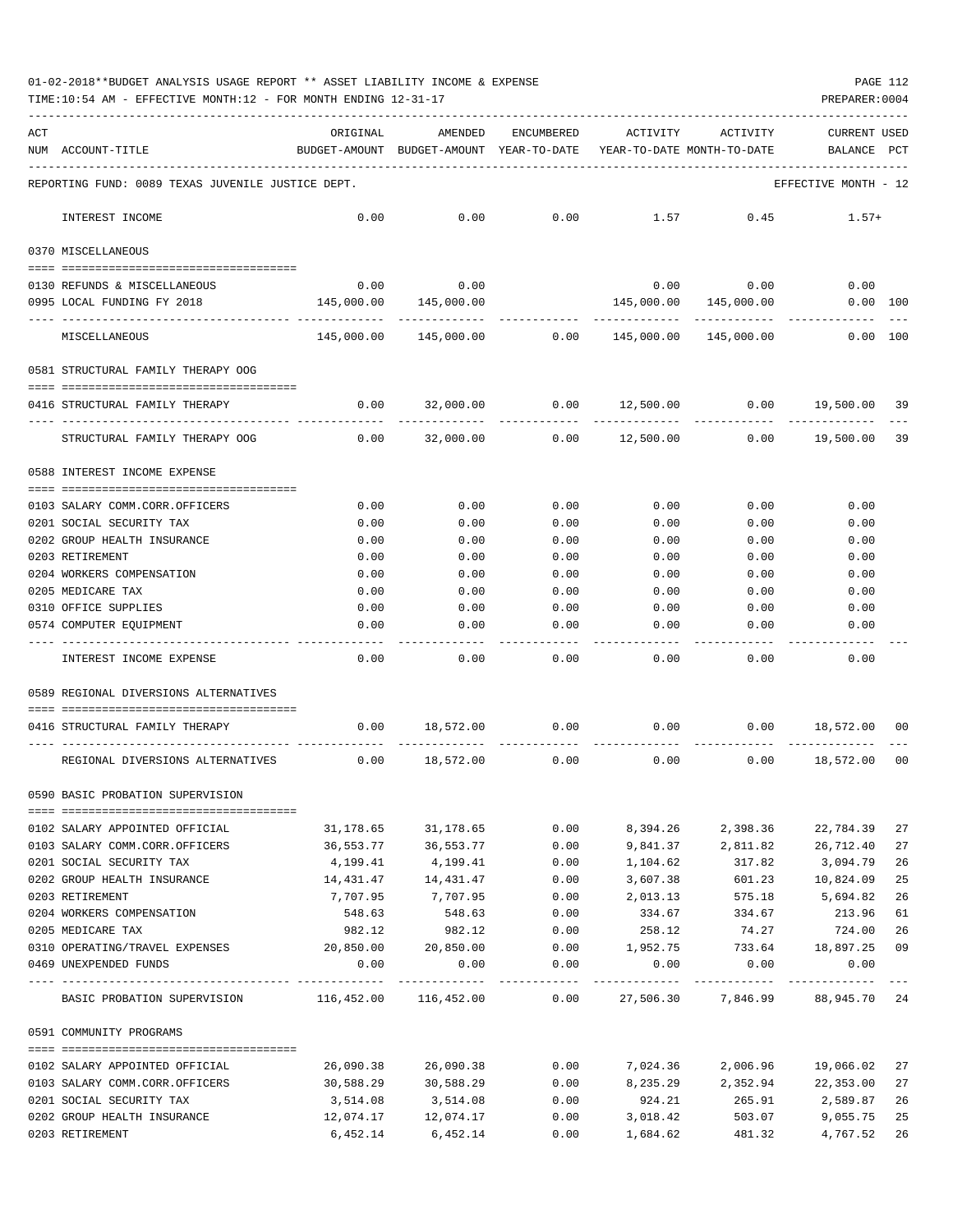## 01-02-2018\*\*BUDGET ANALYSIS USAGE REPORT \*\* ASSET LIABILITY INCOME & EXPENSE PAGE 113

TIME:10:54 AM - EFFECTIVE MONTH:12 - FOR MONTH ENDING 12-31-17

| ACT |                                                      | ORIGINAL | AMENDED             | ENCUMBERED           | ACTIVITY         | ACTIVITY                                                                        | <b>CURRENT USED</b>        |    |
|-----|------------------------------------------------------|----------|---------------------|----------------------|------------------|---------------------------------------------------------------------------------|----------------------------|----|
|     | NUM ACCOUNT-TITLE                                    |          |                     |                      |                  | BUDGET-AMOUNT BUDGET-AMOUNT YEAR-TO-DATE YEAR-TO-DATE MONTH-TO-DATE BALANCE PCT |                            |    |
|     | REPORTING FUND: 0089 TEXAS JUVENILE JUSTICE DEPT.    |          |                     |                      |                  |                                                                                 | EFFECTIVE MONTH - 12       |    |
|     | 0204 WORKERS COMPENSATION                            | 459.10   | 459.10              | 0.00                 | 280.06           | 280.06                                                                          | 179.04                     | 61 |
|     | 0205 MEDICARE TAX                                    | 821.84   | 821.84              | 0.00                 | 216.20           | 62.20                                                                           | 605.64                     | 26 |
|     | 0469 UNEXPENDED FUNDS                                | 0.00     | 0.00                | 0.00                 | 0.00             | 0.00                                                                            | 0.00                       |    |
|     | COMMUNITY PROGRAMS                                   |          | 80,000.00 80,000.00 | 0.00                 |                  | 21,383.16 5,952.46 58,616.84 27                                                 |                            |    |
|     | 0592 PRE/POST ADJUDICATION FACILITIES                |          |                     |                      |                  |                                                                                 |                            |    |
|     | 0102 SALARY APPOINTED OFFICIAL                       | 3,913.56 | 3,913.56            | 0.00                 | 1,053.64         | 301.04                                                                          | 2,859.92                   | 27 |
|     | 0103 SALARY COMM.CORR.OFFICERS                       | 4,588.24 | 4,588.24            | 0.00                 | 1,235.29         | 352.94                                                                          | 3,352.95                   | 27 |
|     | 0201 SOCIAL SECURITY TAX                             | 527.11   | 527.11              | 0.00                 | 138.50           | 39.85                                                                           | 388.61                     | 26 |
|     | 0202 GROUP HEALTH INSURANCE                          | 1,811.45 | 1,811.45            | 0.00                 | 452.52           | 75.42                                                                           | 1,358.93                   | 25 |
|     | 0203 RETIREMENT                                      | 967.50   | 967.50              | 0.00                 | 252.63           | 72.18                                                                           | 714.87                     | 26 |
|     | 0204 WORKERS COMPENSATION                            | 68.86    | 68.86               | 0.00                 | 42.01            | 42.01                                                                           | 26.85                      | 61 |
|     | 0205 MEDICARE TAX                                    | 123.28   | 123.28              | 0.00                 | 32.43            | 9.33                                                                            | 90.85                      | 26 |
|     | 0408 DETENTION                                       | 0.00     | 0.00                | 0.00                 | 0.00             | 0.00                                                                            | 0.00                       |    |
|     | 0469 UNEXPENDED FUNDS                                | 0.00     | 0.00                | 0.00                 | 0.00             | 0.00                                                                            | 0.00                       |    |
|     | PRE/POST ADJUDICATION FACILITIES 12,000.00 12,000.00 |          |                     |                      | $0.00$ 3, 207.02 | 892.77                                                                          | 8,792.98                   | 27 |
|     | 0593 COMMITMENT DIVERSION                            |          |                     |                      |                  |                                                                                 |                            |    |
|     |                                                      |          |                     |                      |                  |                                                                                 |                            |    |
|     | 0102 SALARY APPOINTED OFFICIAL                       | 3,913.56 | 3,913.56            | 0.00                 | 1,053.64         | 301.04                                                                          | 2,859.92                   | 27 |
|     | 0103 SALARY COMM.CORR.OFFICERS                       | 4,588.24 | 4,588.24            | 0.00                 | 1,235.29         | 352.94                                                                          | 3,352.95                   | 27 |
|     | 0201 SOCIAL SECURITY TAX                             | 527.11   | 527.11              | 0.00                 | 138.50           | 39.85                                                                           | 388.61                     | 26 |
|     | 0202 GROUP HEALTH INSURANCE                          | 1,811.45 | 1,811.45            | 0.00                 | 452.52           | 75.42                                                                           | 1,358.93                   | 25 |
|     | 0203 RETIREMENT                                      | 967.50   | 967.50              | 0.00                 | 252.63           | 72.18                                                                           | 714.87                     | 26 |
|     | 0204 WORKERS COMPENSATION                            | 68.86    | 68.86               | 0.00                 | 42.01            | 42.01                                                                           | 26.85                      | 61 |
|     | 0205 MEDICARE TAX                                    | 123.28   | 123.28              | 0.00                 | 32.43            | 9.33                                                                            | 90.85                      | 26 |
|     | 0415 RESIDENTIAL PLACEMENT                           | 0.00     | 0.00                | 0.00                 | 0.00             | 0.00                                                                            | 0.00                       |    |
|     | COMMITMENT DIVERSION                                 |          |                     |                      |                  | $0.00$ $3,207.02$ $892.77$ $8,792.98$ 27                                        |                            |    |
|     | 0594 MENTAL HEALTH SERVICES                          |          |                     |                      |                  |                                                                                 |                            |    |
|     |                                                      |          |                     |                      |                  |                                                                                 |                            |    |
|     | 0102 SALARY APPOINTED OFFICIAL                       | 1,956.78 | 1,956.78            | 0.00                 | 526.82           | 150.52                                                                          | 1,429.96                   | 27 |
|     | 0103 SALARY COMM.CORR.OFFICERS                       | 2,294.12 | 2,294.12            | 0.00                 | 617.61           | 176.46                                                                          | 1,676.51                   | 27 |
|     | 0201 SOCIAL SECURITY TAX                             | 263.56   | 263.56              | 0.00                 | 69.42            | 19.97                                                                           | 194.14                     | 26 |
|     | 0202 GROUP HEALTH INSURANCE                          | 905.72   | 905.72              | 0.00                 | 226.62           | 37.77                                                                           | 679.10                     | 25 |
|     | 0203 RETIREMENT                                      | 483.75   | 483.75              | 0.00                 | 126.56           | 36.16                                                                           | 357.19                     | 26 |
|     | 0204 WORKERS COMPENSATION                            | 34.43    | 34.43               | 0.00                 | 21.00            | 21.00                                                                           | 13.43                      | 61 |
|     | 0205 MEDICARE TAX                                    | 61.64    | 61.64               | 0.00                 | 16.28            | 4.68                                                                            | 45.36                      | 26 |
|     | 0414 COUNSELING/PSYCHOLOGICAL                        | 9,032.00 | 9,032.00            | 0.00                 | 1,941.00         | 1,616.00                                                                        | 7,091.00                   | 21 |
|     | 0415 RESIDENTIAL PLACEMENT                           | 0.00     | 0.00                | 0.00                 | 0.00             | 0.00                                                                            | 0.00                       |    |
|     | MENTAL HEALTH SERVICES                               |          |                     | . <u>.</u>           |                  | ---------<br>15,032.00  15,032.00   0.00  3,545.31   2,062.56   11,486.69   24  |                            |    |
|     | 0994 LOCAL FUNDS CARRIED FORWARD                     |          |                     |                      |                  |                                                                                 |                            |    |
|     | 0488 LAW ENFORCEMENT INSURANCE                       | 0.00     | 0.00                | 0.00<br>------------ |                  | 723.00 0.00                                                                     | $723.00-$<br>_____________ |    |
|     | LOCAL FUNDS CARRIED FORWARD                          | 0.00     | 0.00                | 0.00                 | 723.00           | 0.00                                                                            | $723.00 -$                 |    |

0995 LOCAL FUNDING

==== ===================================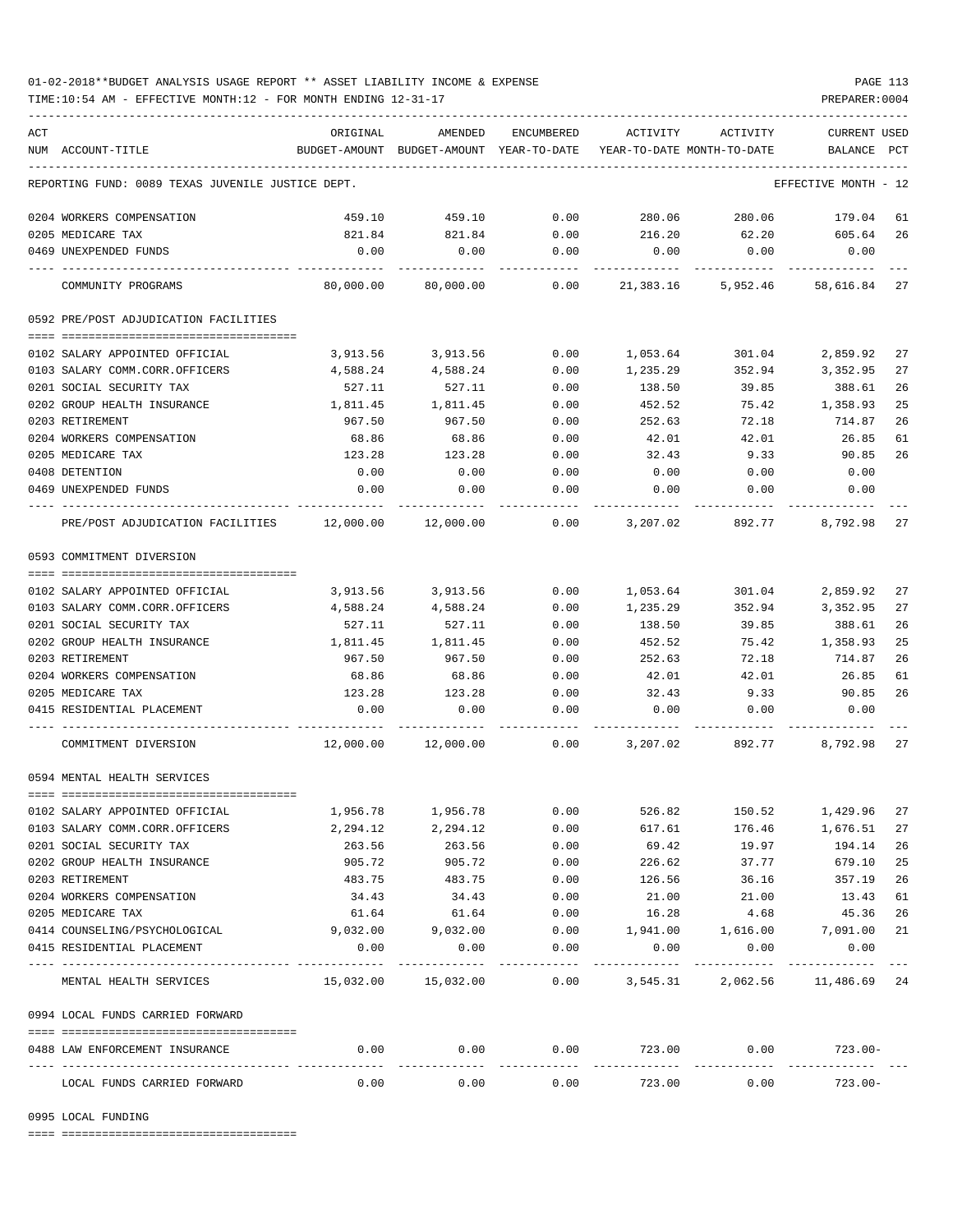## 01-02-2018\*\*BUDGET ANALYSIS USAGE REPORT \*\* ASSET LIABILITY INCOME & EXPENSE PAGE 114

TIME:10:54 AM - EFFECTIVE MONTH:12 - FOR MONTH ENDING 12-31-17

| ACT | NUM ACCOUNT-TITLE                                 | ORIGINAL<br>BUDGET-AMOUNT BUDGET-AMOUNT YEAR-TO-DATE YEAR-TO-DATE MONTH-TO-DATE BALANCE PCT |                          |      | AMENDED ENCUMBERED ACTIVITY ACTIVITY                          |                   | CURRENT USED         |    |
|-----|---------------------------------------------------|---------------------------------------------------------------------------------------------|--------------------------|------|---------------------------------------------------------------|-------------------|----------------------|----|
|     | REPORTING FUND: 0089 TEXAS JUVENILE JUSTICE DEPT. |                                                                                             |                          |      |                                                               |                   | EFFECTIVE MONTH - 12 |    |
|     | 0102 SALARY APPOINTED OFFICIAL                    |                                                                                             | 978.39 978.39 0.00       |      |                                                               | 263.41 75.26      | 714.98 27            |    |
|     | 0103 SALARY COMM.CORR.OFFICERS                    | 1, 147.06 1, 147.06                                                                         |                          | 0.00 |                                                               | 308.84 88.24      | 838.22 27            |    |
|     | 0105 OFFICE MANAGER                               | 0.00                                                                                        | 0.00                     | 0.00 | $0.00$ $0.00$ $0.00$ $0.00$                                   |                   |                      |    |
|     | 0201 SOCIAL SECURITY TAX                          | 131.78                                                                                      | 131.78                   | 0.00 | 34.68 9.98 97.10                                              |                   |                      | 26 |
|     | 0202 GROUP HEALTH INSURANCE                       | 452.85                                                                                      | 452.85                   | 0.00 | 113.40                                                        | 18.90             | 339.45               | 25 |
|     | 0203 RETIREMENT                                   | 241.88                                                                                      | 241.88                   | 0.00 | 63.21                                                         | 18.06             | 178.67               | 26 |
|     | 0204 WORKERS COMPENSATION                         | 17.22                                                                                       | 17.22                    | 0.00 | 10.50                                                         |                   | 10.50 6.72           | 61 |
|     | 0205 MEDICARE TAX                                 | 30.82                                                                                       | 30.82                    | 0.00 |                                                               | 8.15 2.35         | 22.67                | 26 |
|     | 0401 AUDIT EXPENSE                                | 2,750.00                                                                                    | 0.00                     | 0.00 | 0.00                                                          | 0.00              | 0.00                 |    |
|     | 0406 DETENTION OPERATING COST FY18                | 111,250.00 111,250.00                                                                       |                          | 0.00 |                                                               | 0.00<br>0.00      | 111,250.00 00        |    |
|     | 0407 DETENTION OPERATING COST FY17                | 0.00                                                                                        | 0.00                     |      | $0.00$ 19,318.13                                              | 0.00              | 19,318.13-           |    |
|     | 0415 RESIDENTIAL PLACEMENT                        |                                                                                             | 10,000.00 23,350.00      | 0.00 | 0.00                                                          |                   | $0.00$ 23,350.00 00  |    |
|     | 0416 STRUCTURAL FAMILY THERAPY 18,000.00          |                                                                                             | 0.00                     | 0.00 |                                                               | $0.00$ and $0.00$ | 0.00<br>0.00         |    |
|     | 0427 TRAVEL AND TRAINING                          | 0.00                                                                                        | 0.00                     | 0.00 | $0.00$ $0.00$ $0.00$ $0.00$                                   |                   |                      |    |
|     | 0453 COMPUTER SOFTWARE                            |                                                                                             | $0.00$ $7,400.00$ $0.00$ |      | $0.00$ $0.00$ $7,400.00$ $00$                                 |                   |                      |    |
|     | LOCAL FUNDING                                     |                                                                                             |                          |      | $145,000.00$ $145,000.00$ 0.00 20,120.32 223.29 124,879.68 14 |                   |                      |    |
|     | TEXAS JUVENILE JUSTICE DEPT.                      |                                                                                             |                          |      |                                                               |                   |                      |    |
|     | INCOME TOTALS                                     |                                                                                             |                          |      | 380,484.00 431,056.00 263,357.57 178,670.45 167,698.43 61     |                   |                      |    |
|     | <b>EXPENSE TOTALS</b>                             |                                                                                             | 380,484.00 431,056.00    |      | $0.00$ $92,192.13$ $17,870.84$                                |                   | 338,863.87           | 21 |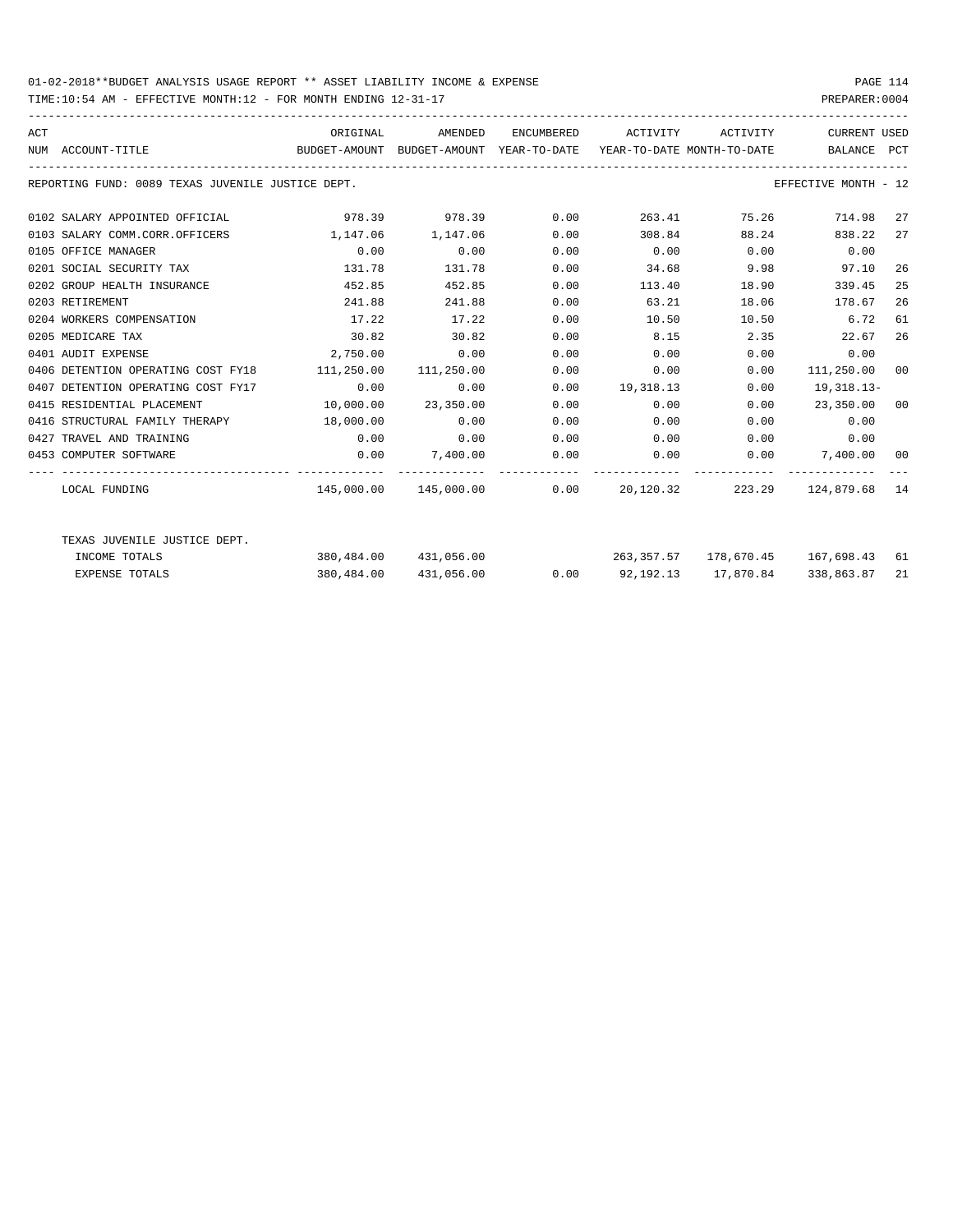|      | 01-02-2018**BUDGET ANALYSIS USAGE REPORT ** ASSET LIABILITY INCOME & EXPENSE<br>PAGE 115<br>TIME:10:54 AM - EFFECTIVE MONTH:12 - FOR MONTH ENDING 12-31-17<br>PREPARER: 0004 |          |                                                     |            |          |                                        |                                    |                |  |  |
|------|------------------------------------------------------------------------------------------------------------------------------------------------------------------------------|----------|-----------------------------------------------------|------------|----------|----------------------------------------|------------------------------------|----------------|--|--|
| ACT  | NUM ACCOUNT-TITLE                                                                                                                                                            | ORIGINAL | AMENDED<br>BUDGET-AMOUNT BUDGET-AMOUNT YEAR-TO-DATE | ENCUMBERED | ACTIVITY | ACTIVITY<br>YEAR-TO-DATE MONTH-TO-DATE | <b>CURRENT USED</b><br>BALANCE PCT |                |  |  |
|      | REPORTING FUND: 0092 STATZER FUND                                                                                                                                            |          |                                                     |            |          |                                        | EFFECTIVE MONTH - 12               |                |  |  |
|      | 0103 CASH                                                                                                                                                                    |          |                                                     |            |          |                                        |                                    |                |  |  |
|      | 0100 STATZER-COMBINED FUNDS CHECKING<br>0175 TEXPOOL                                                                                                                         |          |                                                     |            | 101.64   | $0.85$ $0.37$ $3,981.66$<br>34.12      | 39,549.76                          |                |  |  |
|      | CASH                                                                                                                                                                         |          |                                                     |            | 102.49   | 34.49                                  | 43,531.42                          |                |  |  |
|      | 0200 SYSTEM ADDED LIABILITY DEPARTMENT                                                                                                                                       |          |                                                     |            |          |                                        |                                    |                |  |  |
|      | 0910 SYSTEM ADDED LIABILITY LINE-ITEM                                                                                                                                        |          |                                                     |            | 0.00     | 0.00<br>.                              | 0.00                               |                |  |  |
|      | SYSTEM ADDED LIABILITY DEPARTMENT                                                                                                                                            |          |                                                     |            | 0.00     | 0.00                                   | 0.00                               |                |  |  |
|      | 0271 EQUITY ACCOUNT                                                                                                                                                          |          |                                                     |            |          |                                        |                                    |                |  |  |
|      | 0200 EQUITY ACCOUNT                                                                                                                                                          |          |                                                     |            | 0.00     |                                        | $0.00$ 43,428.93                   |                |  |  |
|      | EQUITY ACCOUNT                                                                                                                                                               |          |                                                     |            | 0.00     | 0.00                                   | 43,428.93                          |                |  |  |
|      | 0360 INTEREST EARNINGS                                                                                                                                                       |          |                                                     |            |          |                                        |                                    |                |  |  |
|      | 0100 INTEREST EARNINGS                                                                                                                                                       | 50.00    | 50.00                                               |            | 102.49   |                                        | 34.49 52.49 + 205                  |                |  |  |
|      | 0350 GOV. COMMODITY PROG. ASCS                                                                                                                                               | 0.00     | 0.00                                                |            | 0.00     | 0.00                                   | 0.00                               |                |  |  |
|      | INTEREST EARNINGS                                                                                                                                                            | 50.00    | 50.00                                               | 0.00       | 102.49   | 34.49                                  | $52.49 + 205$                      |                |  |  |
|      | 0370 RENT                                                                                                                                                                    |          |                                                     |            |          |                                        |                                    |                |  |  |
|      | 0100 RENT                                                                                                                                                                    | 560.00   | 560.00                                              |            | 0.00     |                                        | $0.00$ 560.00                      | 0 <sub>0</sub> |  |  |
|      | 0130 REFUNDS & MISCELLANEOUS                                                                                                                                                 | 0.00     | 0.00                                                |            | 0.00     | 0.00                                   | 0.00                               |                |  |  |
|      | RENT                                                                                                                                                                         | 560.00   | 560.00                                              | 0.00       | 0.00     | 0.00                                   | 560.00                             | 0 <sub>0</sub> |  |  |
|      | 0700 STATZER FARM                                                                                                                                                            |          |                                                     |            |          |                                        |                                    |                |  |  |
|      | 0310 OFFICE SUPPLIES                                                                                                                                                         | 0.00     | 0.00                                                | 0.00       | 0.00     | 0.00                                   | 0.00                               |                |  |  |
|      | 0430 BIDS AND NOTICES                                                                                                                                                        | 110.00   | 110.00                                              | 0.00       | 0.00     | 0.00                                   | 110.00                             | 0 <sub>0</sub> |  |  |
|      | 0484 APPRAISALS                                                                                                                                                              | 0.00     | 0.00                                                | 0.00       | 0.00     | 0.00                                   | 0.00                               |                |  |  |
|      | 0490 LITERACY COUNCIL DONATION                                                                                                                                               | 500.00   | 500.00                                              | 0.00       | 0.00     | 0.00                                   | 500.00                             | 0 <sub>0</sub> |  |  |
| ---- | STATZER FARM                                                                                                                                                                 | 610.00   | 610.00                                              | 0.00       | 0.00     | 0.00                                   | 610.00                             | 0 <sub>0</sub> |  |  |
|      | 0999 ACCOUNTS PAYABLE                                                                                                                                                        |          |                                                     |            |          |                                        |                                    |                |  |  |
|      | 0100 A/P CLEARING ACCOUNT                                                                                                                                                    |          |                                                     |            | 0.00     | 0.00                                   | 0.00                               |                |  |  |
|      | ACCOUNTS PAYABLE                                                                                                                                                             |          |                                                     |            | 0.00     | 0.00                                   | 0.00                               |                |  |  |
|      | STATZER FUND                                                                                                                                                                 |          |                                                     |            |          |                                        |                                    |                |  |  |
|      | INCOME TOTALS                                                                                                                                                                | 610.00   | 610.00                                              |            | 102.49   | 34.49                                  | 507.51                             | 17             |  |  |
|      | EXPENSE TOTALS                                                                                                                                                               | 610.00   | 610.00                                              | 0.00       | 0.00     | 0.00                                   | 610.00                             | 0 <sub>0</sub> |  |  |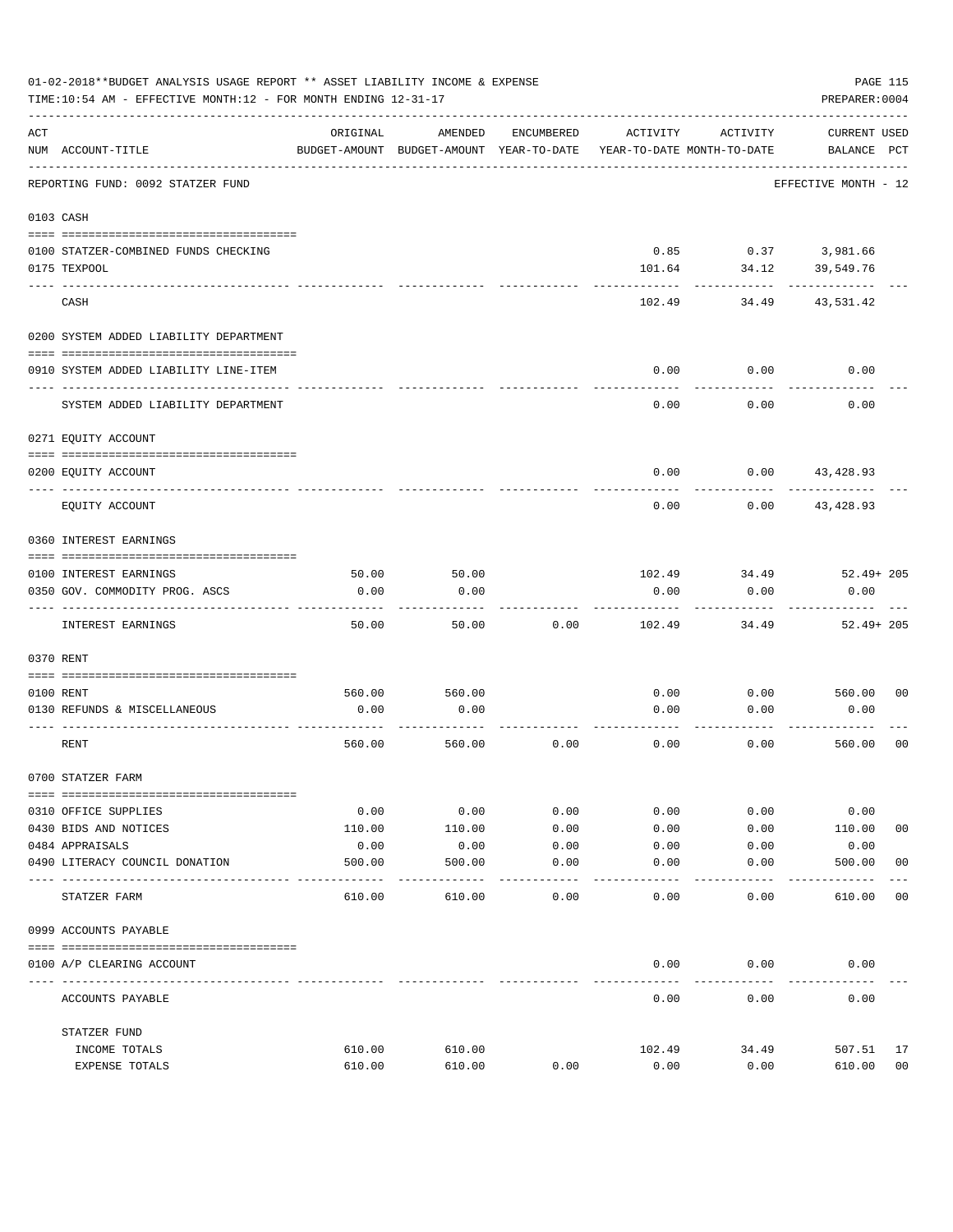|     | 01-02-2018**BUDGET ANALYSIS USAGE REPORT ** ASSET LIABILITY INCOME & EXPENSE<br>TIME:10:54 AM - EFFECTIVE MONTH:12 - FOR MONTH ENDING 12-31-17 |          |                                          |            |                            |           | PAGE 116<br>PREPARER: 0004 |  |
|-----|------------------------------------------------------------------------------------------------------------------------------------------------|----------|------------------------------------------|------------|----------------------------|-----------|----------------------------|--|
| ACT |                                                                                                                                                | ORIGINAL | AMENDED                                  | ENCUMBERED | ACTIVITY                   | ACTIVITY  | CURRENT USED               |  |
|     | NUM ACCOUNT-TITLE                                                                                                                              |          | BUDGET-AMOUNT BUDGET-AMOUNT YEAR-TO-DATE |            | YEAR-TO-DATE MONTH-TO-DATE |           | BALANCE PCT                |  |
|     | REPORTING FUND: 0093 TX. COMM. DEVELOPMENT PGM                                                                                                 |          |                                          |            |                            |           | EFFECTIVE MONTH - 12       |  |
|     | 0103 CASH                                                                                                                                      |          |                                          |            |                            |           |                            |  |
|     |                                                                                                                                                |          |                                          |            |                            |           |                            |  |
|     | 0909 CASH- #713169 RANDOLPH                                                                                                                    |          |                                          |            | 0.00                       | --------- | $0.00$ 100.00              |  |
|     | CASH                                                                                                                                           |          |                                          |            | 0.00                       | 0.00      | 100.00                     |  |
|     | 0120 RECEIVABLES                                                                                                                               |          |                                          |            |                            |           |                            |  |
|     | 0312 DUE FROM OTHER GOVERNMENT                                                                                                                 |          |                                          |            | 0.00                       | 0.00      | 0.00                       |  |
|     |                                                                                                                                                |          |                                          |            |                            | --------  |                            |  |
|     | RECEIVABLES                                                                                                                                    |          |                                          |            | 0.00                       | 0.00      | 0.00                       |  |
|     | 0200 LIABILITY ACCOUNT                                                                                                                         |          |                                          |            |                            |           |                            |  |
|     | 0910 SYSTEM ADDED LIABILITY                                                                                                                    |          |                                          |            | 0.00                       | 0.00      | 0.00                       |  |
|     | LIABILITY ACCOUNT                                                                                                                              |          |                                          |            | 0.00                       | 0.00      | 0.00                       |  |
|     | 0271 EQUITY ACCOUNT                                                                                                                            |          |                                          |            |                            |           |                            |  |
|     | 0200 EQUITY ACCOUNT                                                                                                                            |          |                                          |            | 0.00                       | 0.00      | 100.00                     |  |
|     | EQUITY ACCOUNT                                                                                                                                 |          |                                          |            | 0.00                       | 0.00      | 100.00                     |  |
|     | 0330 GRANT INCOME                                                                                                                              |          |                                          |            |                            |           |                            |  |
|     |                                                                                                                                                |          |                                          |            |                            |           |                            |  |
|     | 0909 GRANT #713169 RANDOLPH<br>---------------------- -----                                                                                    | 0.00     | 0.00                                     |            | 0.00                       | 0.00      | 0.00                       |  |
|     | GRANT INCOME                                                                                                                                   | 0.00     | 0.00                                     | 0.00       | 0.00                       | 0.00      | 0.00                       |  |
|     | 0370 REFUNDS & MISCELLANEOUS                                                                                                                   |          |                                          |            |                            |           |                            |  |
|     |                                                                                                                                                |          |                                          |            |                            |           |                            |  |
|     | 0130 REFUNDS & MISCELLANEOUS                                                                                                                   | 0.00     | 0.00                                     |            | 0.00                       | 0.00      | 0.00                       |  |
|     | REFUNDS & MISCELLANEOUS                                                                                                                        | 0.00     | 0.00                                     | 0.00       | 0.00                       | 0.00      | 0.00                       |  |
|     | 0909 GRANT #713169 RANDOLPH                                                                                                                    |          |                                          |            |                            |           |                            |  |
|     |                                                                                                                                                |          |                                          |            |                            |           |                            |  |
|     | 0414 GRANT ADMINISTRATION                                                                                                                      | 0.00     | 0.00                                     | 0.00       | 0.00                       | 0.00      | 0.00                       |  |
|     | 0415 CONSTRUCTION EXPENSE                                                                                                                      | 0.00     | 0.00                                     | 0.00       | 0.00                       | 0.00      | 0.00                       |  |
|     | 0416 ENGINEERING                                                                                                                               | 0.00     | 0.00                                     | 0.00       | 0.00                       | 0.00      | 0.00                       |  |
|     | GRANT #713169 RANDOLPH                                                                                                                         | 0.00     | 0.00                                     | 0.00       | 0.00                       | 0.00      | 0.00                       |  |
|     | TX. COMM. DEVELOPMENT PGM                                                                                                                      |          |                                          |            |                            |           |                            |  |
|     | INCOME TOTALS                                                                                                                                  | 0.00     | 0.00                                     |            | 0.00                       | 0.00      | 0.00                       |  |
|     | EXPENSE TOTALS                                                                                                                                 | 0.00     | 0.00                                     | 0.00       | 0.00                       | 0.00      | 0.00                       |  |
|     |                                                                                                                                                |          |                                          |            |                            |           |                            |  |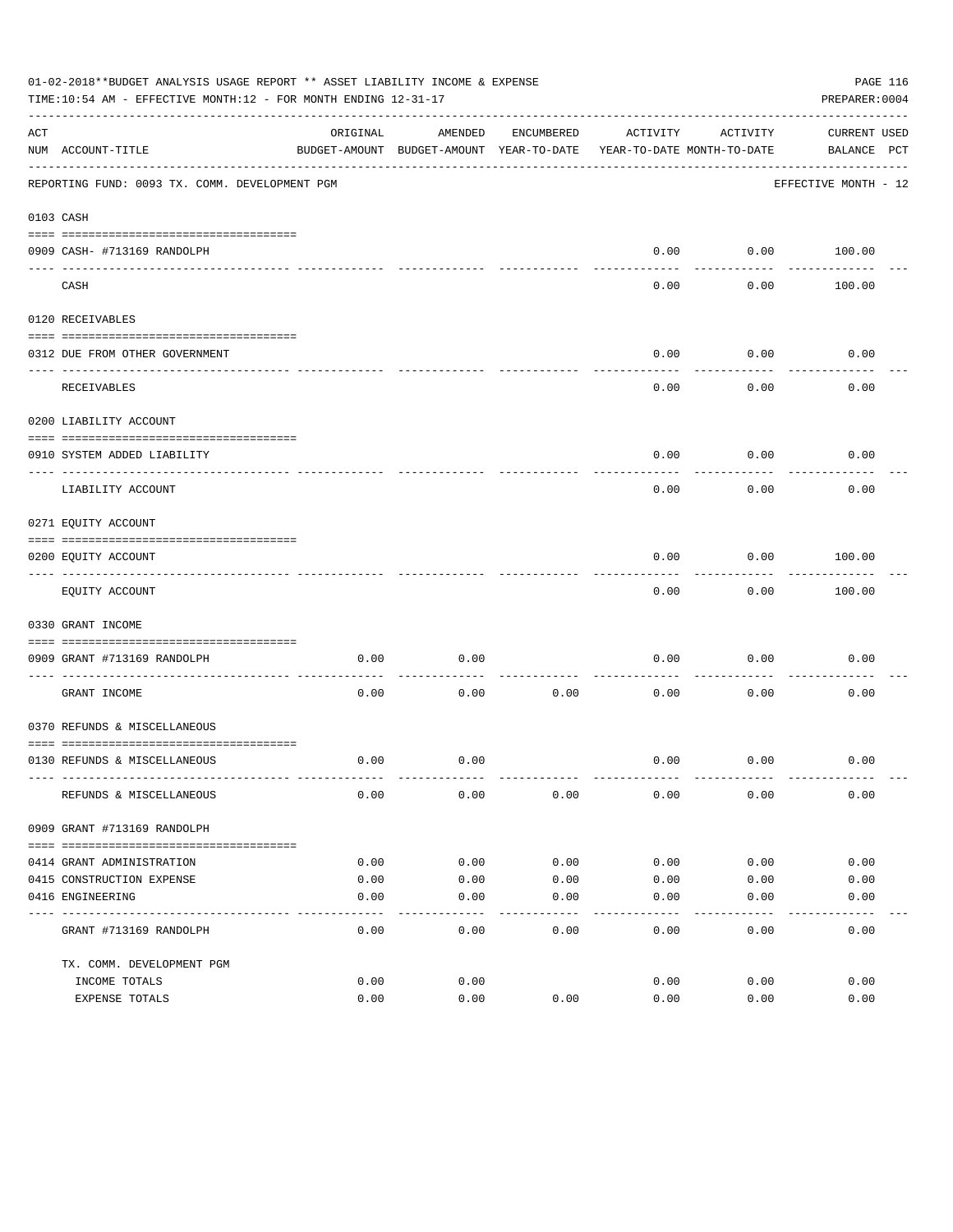|     | 01-02-2018**BUDGET ANALYSIS USAGE REPORT ** ASSET LIABILITY INCOME & EXPENSE<br>TIME:10:54 AM - EFFECTIVE MONTH:12 - FOR MONTH ENDING 12-31-17 |          |                                                     |            |                                        |                 | PAGE 117<br>PREPARER: 0004         |
|-----|------------------------------------------------------------------------------------------------------------------------------------------------|----------|-----------------------------------------------------|------------|----------------------------------------|-----------------|------------------------------------|
| ACT | NUM ACCOUNT-TITLE                                                                                                                              | ORIGINAL | AMENDED<br>BUDGET-AMOUNT BUDGET-AMOUNT YEAR-TO-DATE | ENCUMBERED | ACTIVITY<br>YEAR-TO-DATE MONTH-TO-DATE | ACTIVITY        | <b>CURRENT USED</b><br>BALANCE PCT |
|     | REPORTING FUND: 0095 PAYROLL                                                                                                                   |          |                                                     |            |                                        |                 | EFFECTIVE MONTH - 12               |
|     | 0100 PAYROLL CLEARING ACCOUNT                                                                                                                  |          |                                                     |            |                                        |                 |                                    |
|     | 0100 PAYROLL CASH                                                                                                                              |          |                                                     |            | 0.00                                   | 0.00            | 24.36                              |
|     | PAYROLL CLEARING ACCOUNT                                                                                                                       |          |                                                     |            | 0.00                                   | 0.00            | 24.36                              |
|     | 0200 SYSTEM ADDED LIABILITY DEPARTMENT                                                                                                         |          |                                                     |            |                                        |                 |                                    |
|     | 0910 SYSTEM ADDED LIABILITY LINE-ITEM                                                                                                          |          |                                                     |            | 0.00                                   | 0.00            | 0.00                               |
|     | SYSTEM ADDED LIABILITY DEPARTMENT                                                                                                              |          |                                                     |            | 0.00                                   | -------<br>0.00 | 0.00                               |
|     | 0271 EQUITY ACCOUNT                                                                                                                            |          |                                                     |            |                                        |                 |                                    |
|     | 0200 DEPOSITS                                                                                                                                  |          |                                                     |            | 0.00                                   | 0.00            | 24.36                              |
|     | EQUITY ACCOUNT                                                                                                                                 |          |                                                     |            | 0.00                                   | 0.00            | 24.36                              |
|     | 0360 INTEREST EARNINGS                                                                                                                         |          |                                                     |            |                                        |                 |                                    |
|     | 0100 INTEREST EARNINGS                                                                                                                         | 0.00     | 0.00                                                |            | 0.00                                   | 0.00            | 0.00                               |
|     | ---- --------------<br>INTEREST EARNINGS                                                                                                       | 0.00     | 0.00                                                | 0.00       | 0.00                                   | 0.00            | 0.00                               |
|     | 0370 MISCELLANEOUS                                                                                                                             |          |                                                     |            |                                        |                 |                                    |
|     | 0125 AFLAC FSA CLEARING                                                                                                                        | 0.00     | 0.00                                                |            | 0.00                                   | 0.00            | 0.00                               |
|     | 0130 REFUNDS & MISCELLANEOUS                                                                                                                   | 0.00     | 0.00                                                |            | 0.00                                   | 0.00            | 0.00                               |
|     | MISCELLANEOUS                                                                                                                                  | 0.00     | 0.00                                                | 0.00       | 0.00                                   | 0.00            | 0.00                               |
|     | PAYROLL                                                                                                                                        |          |                                                     |            |                                        |                 |                                    |
|     | INCOME TOTALS                                                                                                                                  | 0.00     | 0.00                                                |            | 0.00                                   | 0.00            | 0.00                               |
|     | <b>EXPENSE TOTALS</b>                                                                                                                          | 0.00     | 0.00                                                | 0.00       | 0.00                                   | 0.00            | 0.00                               |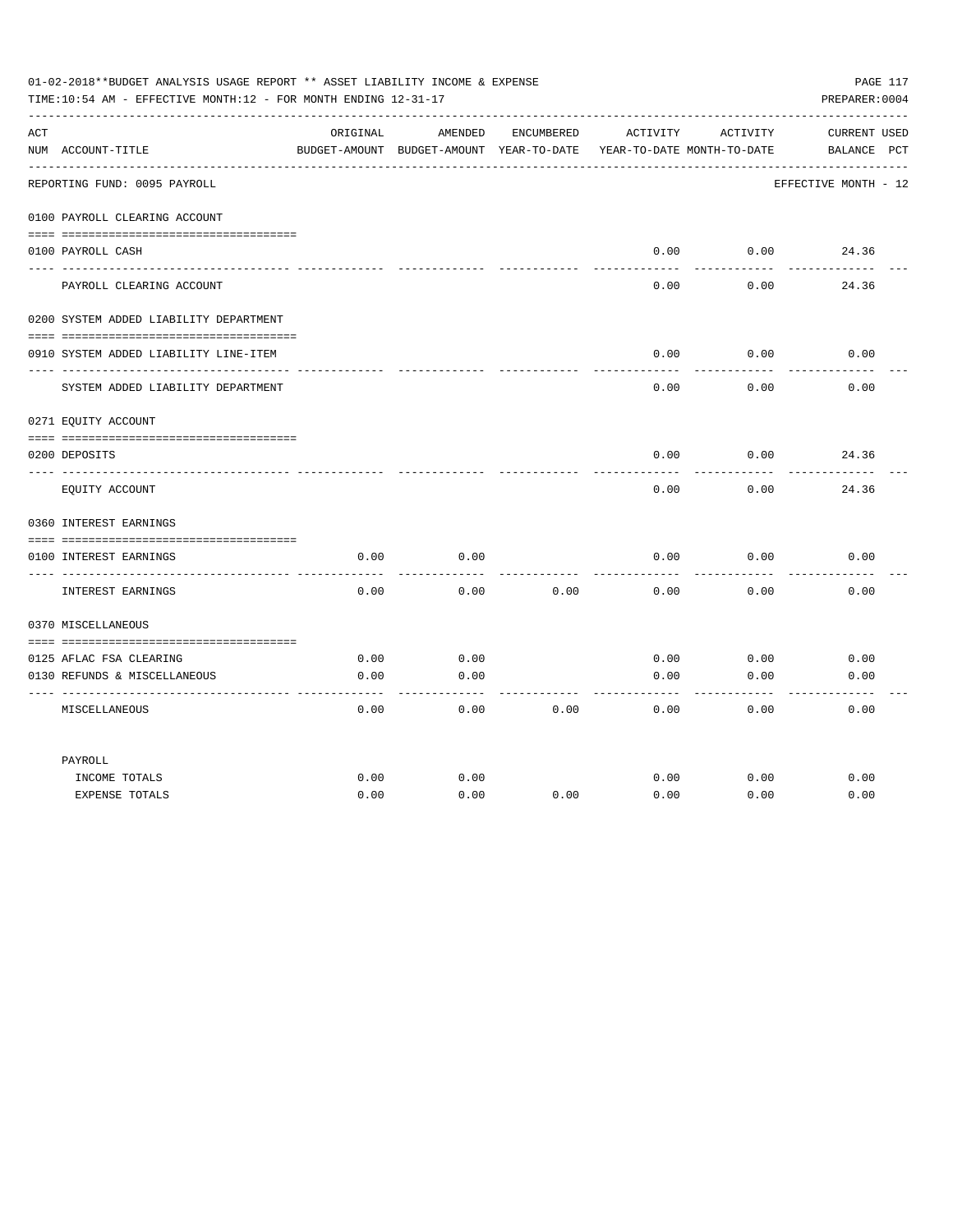|     | 01-02-2018**BUDGET ANALYSIS USAGE REPORT ** ASSET LIABILITY INCOME & EXPENSE<br>TIME:10:54 AM - EFFECTIVE MONTH:12 - FOR MONTH ENDING 12-31-17 |          |                                                     |            |                                        |            | PAGE 118<br>PREPARER: 0004                    |
|-----|------------------------------------------------------------------------------------------------------------------------------------------------|----------|-----------------------------------------------------|------------|----------------------------------------|------------|-----------------------------------------------|
| ACT | NUM ACCOUNT-TITLE                                                                                                                              | ORIGINAL | AMENDED<br>BUDGET-AMOUNT BUDGET-AMOUNT YEAR-TO-DATE | ENCUMBERED | ACTIVITY<br>YEAR-TO-DATE MONTH-TO-DATE | ACTIVITY   | <b>CURRENT USED</b><br>BALANCE PCT            |
|     | REPORTING FUND: 0098 CAPITAL ASSETS                                                                                                            |          |                                                     |            |                                        |            | EFFECTIVE MONTH - 12                          |
|     | 0160 CAPITAL ASSETS                                                                                                                            |          |                                                     |            |                                        |            |                                               |
|     |                                                                                                                                                |          |                                                     |            |                                        |            |                                               |
|     | 0100 LAND                                                                                                                                      |          |                                                     |            | 0.00                                   | 0.00       | 341,561.30                                    |
|     | 0200 BUILDINGS                                                                                                                                 |          |                                                     |            | 0.00                                   | 0.00       | 4,737,000.00                                  |
|     | 0201 ACCUM.DEPRECIATION-BUILDINGS                                                                                                              |          |                                                     |            | 0.00                                   | 0.00       | 3, 258, 911.08-                               |
|     | 0210 AUTOMOBILES AND TRUCKS                                                                                                                    |          |                                                     |            | 0.00                                   | 0.00       | 1,836,648.71                                  |
|     | 0211 ACCUM.DEPR.AUTOS AND TRUCKS                                                                                                               |          |                                                     |            | 0.00                                   | 0.00       | 1,280,042.46-                                 |
|     | 0215 COMPUTER EQUIPMENT                                                                                                                        |          |                                                     |            | 0.00                                   | 0.00       | 647,940.20                                    |
|     | 0216 ACCUM.DEPR.-COMPUTER EOUIPMENT                                                                                                            |          |                                                     |            | 0.00                                   | 0.00       | 647,940.20-                                   |
|     | 0220 OFFICE EQUIPMENT                                                                                                                          |          |                                                     |            | 0.00                                   | 0.00       | 99,653.24                                     |
|     | 0221 ACCUM. DEPR. - OFFICE EQUIPMENT                                                                                                           |          |                                                     |            | 0.00                                   | 0.00       | 94,307.28-                                    |
|     | 0225 RADIO EQUIPMENT                                                                                                                           |          |                                                     |            | 0.00                                   | 0.00       | 207,010.70                                    |
|     | 0226 ACCUM.DEPR.-RADIO EQUIPMENT                                                                                                               |          |                                                     |            | 0.00                                   | 0.00       | 186,973.11-                                   |
|     | 0230 ROADS                                                                                                                                     |          |                                                     |            | 0.00                                   |            | $0.00 \quad 17,817,815.13$                    |
|     | 0231 ACCUM. DEPRECIATION-ROADS                                                                                                                 |          |                                                     |            | 0.00                                   |            | $0.00 \quad 14,263,594.24$                    |
|     | 0235 BRIDGES                                                                                                                                   |          |                                                     |            | 0.00                                   |            | $0.00 \quad 9,726,252.91$                     |
|     | 0236 ACCUM. DEPRECIATION-BRIDGES                                                                                                               |          |                                                     |            | 0.00                                   |            | $0.00 \quad 3,125,306.71$ -                   |
|     | 0300 ROAD EQUIPMENT                                                                                                                            |          |                                                     |            | 0.00                                   |            | $0.00$ $3,282,441.12$                         |
|     | 0301 ACCUM.DEPRECIATION-ROAD EOUIPMENT                                                                                                         |          |                                                     |            | 0.00                                   | 0.00       | 2,658,945.21-<br>.                            |
|     | CAPITAL ASSETS                                                                                                                                 |          |                                                     |            | 0.00                                   |            | $0.00 \quad 13,180,303.02$                    |
|     | 0271 EQUITY ACCOUNT                                                                                                                            |          |                                                     |            |                                        |            |                                               |
|     |                                                                                                                                                |          |                                                     |            |                                        |            |                                               |
|     | 0200 EQUITY ACCOUNT                                                                                                                            |          |                                                     |            | 0.00                                   | ---------- | $0.00 \quad 13,180,303.02 -$<br>------------- |
|     | EQUITY ACCOUNT                                                                                                                                 |          |                                                     |            | 0.00                                   |            | $0.00 \quad 13,180,303.02$ -                  |
|     | CAPITAL ASSETS                                                                                                                                 |          |                                                     |            |                                        |            |                                               |
|     | INCOME TOTALS                                                                                                                                  | 0.00     | 0.00                                                |            | 0.00                                   | 0.00       | 0.00                                          |
|     | <b>EXPENSE TOTALS</b>                                                                                                                          | 0.00     | 0.00                                                | 0.00       | 0.00                                   | 0.00       | 0.00                                          |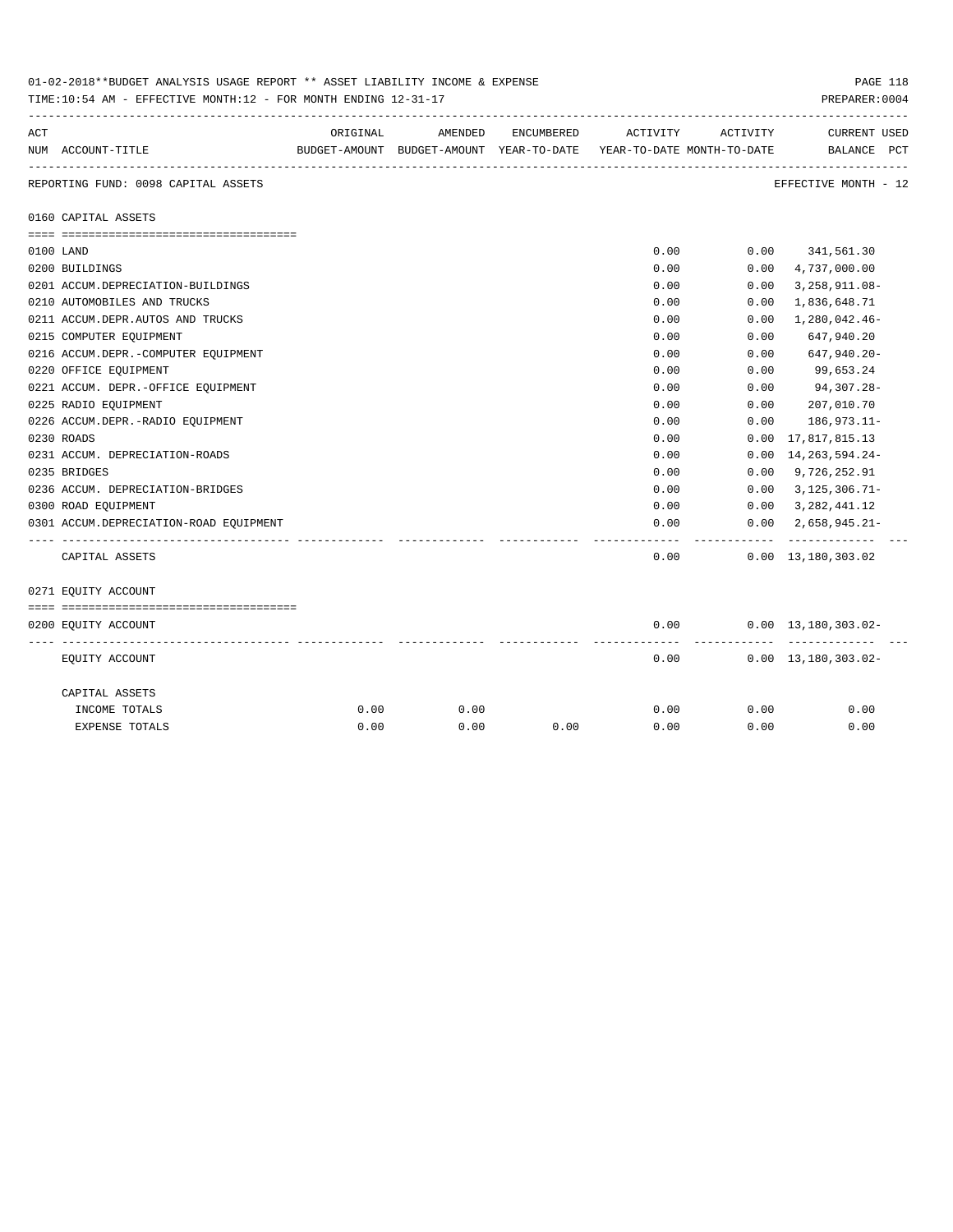|     | 01-02-2018**BUDGET ANALYSIS USAGE REPORT ** ASSET LIABILITY INCOME & EXPENSE<br>TIME:10:54 AM - EFFECTIVE MONTH:12 - FOR MONTH ENDING 12-31-17 |          |                                                     |            |                                        |            | PAGE 119<br>PREPARER: 0004                 |  |
|-----|------------------------------------------------------------------------------------------------------------------------------------------------|----------|-----------------------------------------------------|------------|----------------------------------------|------------|--------------------------------------------|--|
| ACT | NUM ACCOUNT-TITLE                                                                                                                              | ORIGINAL | AMENDED<br>BUDGET-AMOUNT BUDGET-AMOUNT YEAR-TO-DATE | ENCUMBERED | ACTIVITY<br>YEAR-TO-DATE MONTH-TO-DATE | ACTIVITY   | CURRENT USED<br>BALANCE PCT                |  |
|     | REPORTING FUND: 0099 GOVERNMENTAL DEBT                                                                                                         |          |                                                     |            |                                        |            | EFFECTIVE MONTH - 12                       |  |
|     | 0170 DEFERRED PENSION OUTFLOW                                                                                                                  |          |                                                     |            |                                        |            |                                            |  |
|     | 0200 DEFERRED PENSION OUTFLOW                                                                                                                  |          |                                                     |            | 0.00                                   |            | 0.00 2,147,956.00                          |  |
|     | DEFERRED PENSION OUTFLOW                                                                                                                       |          |                                                     |            | ---------<br>0.00                      | ---------- | -------------<br>$0.00 \quad 2,147,956.00$ |  |
|     | 0200 GOVERNMENTAL DEBT                                                                                                                         |          |                                                     |            |                                        |            |                                            |  |
|     |                                                                                                                                                |          |                                                     |            |                                        |            |                                            |  |
|     | 0240 ACCRUED INTEREST                                                                                                                          |          |                                                     |            | 0.00                                   | 0.00       | 0.00                                       |  |
|     | 0250 GENERAL OBLIGATION BOND                                                                                                                   |          |                                                     |            | 0.00                                   | 0.00       | 0.00                                       |  |
|     | 0275 NOTES PAYABLE                                                                                                                             |          |                                                     |            | 0.00                                   | 0.00       | 0.00                                       |  |
|     | 0277 NOTE #16240648-SHERIFF                                                                                                                    |          |                                                     |            | 0.00                                   | 0.00       | 0.00                                       |  |
|     | 0278 NOTE #16308936-SHERIFF                                                                                                                    |          |                                                     |            | 0.00                                   | 0.00       | 0.00                                       |  |
|     | 0279 NOTE #16291000-R&B#3                                                                                                                      |          |                                                     |            | 0.00                                   | 0.00       | 0.00                                       |  |
|     | 0280 NOTE #16295968-R&B#3                                                                                                                      |          |                                                     |            | 0.00                                   | 0.00       | 0.00                                       |  |
|     | 0281 ODYSSEY #16235752-GENERAL                                                                                                                 |          |                                                     |            | 0.00                                   | 0.00       | 0.00                                       |  |
|     | 0350 ACCRUED COMPENSATION                                                                                                                      |          |                                                     |            | 0.00                                   | 0.00       | 184,424.54                                 |  |
|     | 0400 NET PENSION LIABILITY                                                                                                                     |          |                                                     |            | 0.00                                   | 0.00       | $0.00 \quad 2,063,586.00$                  |  |
|     | 0450 DEFERRED PENSION IN FLOW                                                                                                                  |          |                                                     |            | 0.00                                   |            | 252,268.00                                 |  |
|     | GOVERNMENTAL DEBT                                                                                                                              |          |                                                     |            | 0.00                                   |            | $0.00 \quad 2,500,278.54$                  |  |
|     | 0271 EOUITY                                                                                                                                    |          |                                                     |            |                                        |            |                                            |  |
|     |                                                                                                                                                |          |                                                     |            |                                        |            |                                            |  |
|     | 0200 EQUITY ACCOUNT                                                                                                                            |          |                                                     |            | 0.00<br>--------                       | ---------  | $0.00$ $352,322.54-$                       |  |
|     | EQUITY                                                                                                                                         |          |                                                     |            | 0.00                                   |            | $0.00$ $352,322.54-$                       |  |
|     | GOVERNMENTAL DEBT                                                                                                                              |          |                                                     |            |                                        |            |                                            |  |
|     | INCOME TOTALS                                                                                                                                  | 0.00     | 0.00                                                |            | 0.00                                   | 0.00       | 0.00                                       |  |
|     | <b>EXPENSE TOTALS</b>                                                                                                                          | 0.00     | 0.00                                                | 0.00       | 0.00                                   | 0.00       | 0.00                                       |  |